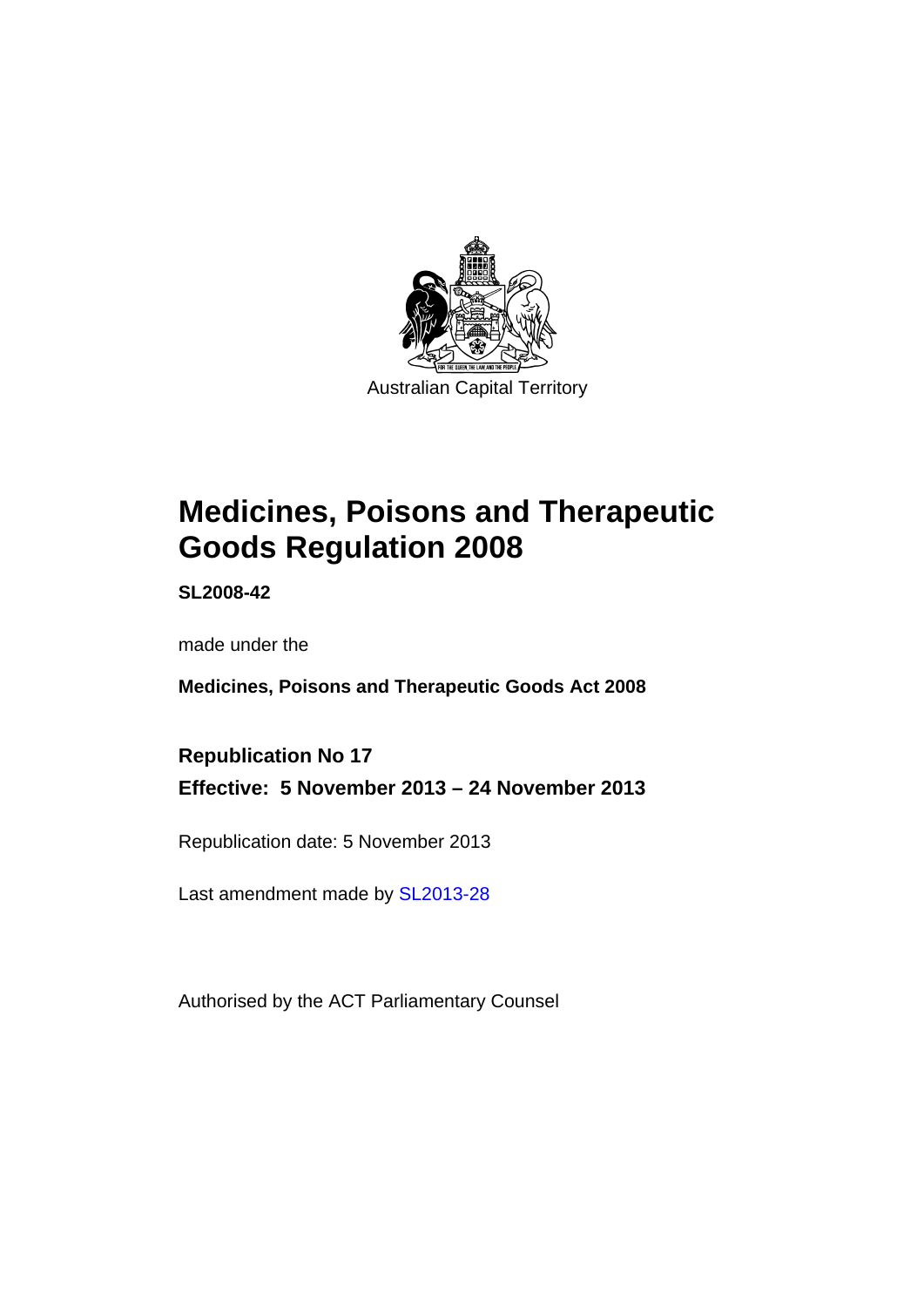#### **About this republication**

#### **The republished law**

This is a republication of the *Medicines, Poisons and Therapeutic Goods Regulation 2008*, made under the *Medicines, Poisons and Therapeutic Goods Act 2008* (including any amendment made under the *[Legislation Act 2001](http://www.legislation.act.gov.au/a/2001-14)*, part 11.3 (Editorial changes)) as in force on 5 November 2013*.* It also includes any commencement, amendment, repeal or expiry affecting this republished law to 5 November 2013.

The legislation history and amendment history of the republished law are set out in endnotes 3 and 4.

#### **Kinds of republications**

The Parliamentary Counsel's Office prepares 2 kinds of republications of ACT laws (see the ACT legislation register at [www.legislation.act.gov.au](http://www.legislation.act.gov.au/)):

- authorised republications to which the *[Legislation Act 2001](http://www.legislation.act.gov.au/a/2001-14)* applies
- unauthorised republications.

The status of this republication appears on the bottom of each page.

#### **Editorial changes**

The *[Legislation Act 2001](http://www.legislation.act.gov.au/a/2001-14)*, part 11.3 authorises the Parliamentary Counsel to make editorial amendments and other changes of a formal nature when preparing a law for republication. Editorial changes do not change the effect of the law, but have effect as if they had been made by an Act commencing on the republication date (see *[Legislation Act 2001](http://www.legislation.act.gov.au/a/2001-14)*, s 115 and s 117). The changes are made if the Parliamentary Counsel considers they are desirable to bring the law into line, or more closely into line, with current legislative drafting practice.

This republication includes amendments made under part 11.3 (see endnote 1).

#### **Uncommenced provisions and amendments**

If a provision of the republished law has not commenced, the symbol  $\mathbf{U}$  appears immediately before the provision heading. Any uncommenced amendments that affect this republished law are accessible on the ACT legislation register [\(www.legislation.act.gov.au\)](http://www.legislation.act.gov.au/). For more information, see the home page for this law on the register.

#### **Modifications**

If a provision of the republished law is affected by a current modification, the symbol  $\mathbf{M}$ appears immediately before the provision heading. The text of the modifying provision appears in the endnotes. For the legal status of modifications, see the *[Legislation Act 2001](http://www.legislation.act.gov.au/a/2001-14)*, section 95.

#### **Penalties**

At the republication date, the value of a penalty unit for an offence against this law is \$140 for an individual and \$700 for a corporation (see *[Legislation Act 2001](http://www.legislation.act.gov.au/a/2001-14)*, s 133).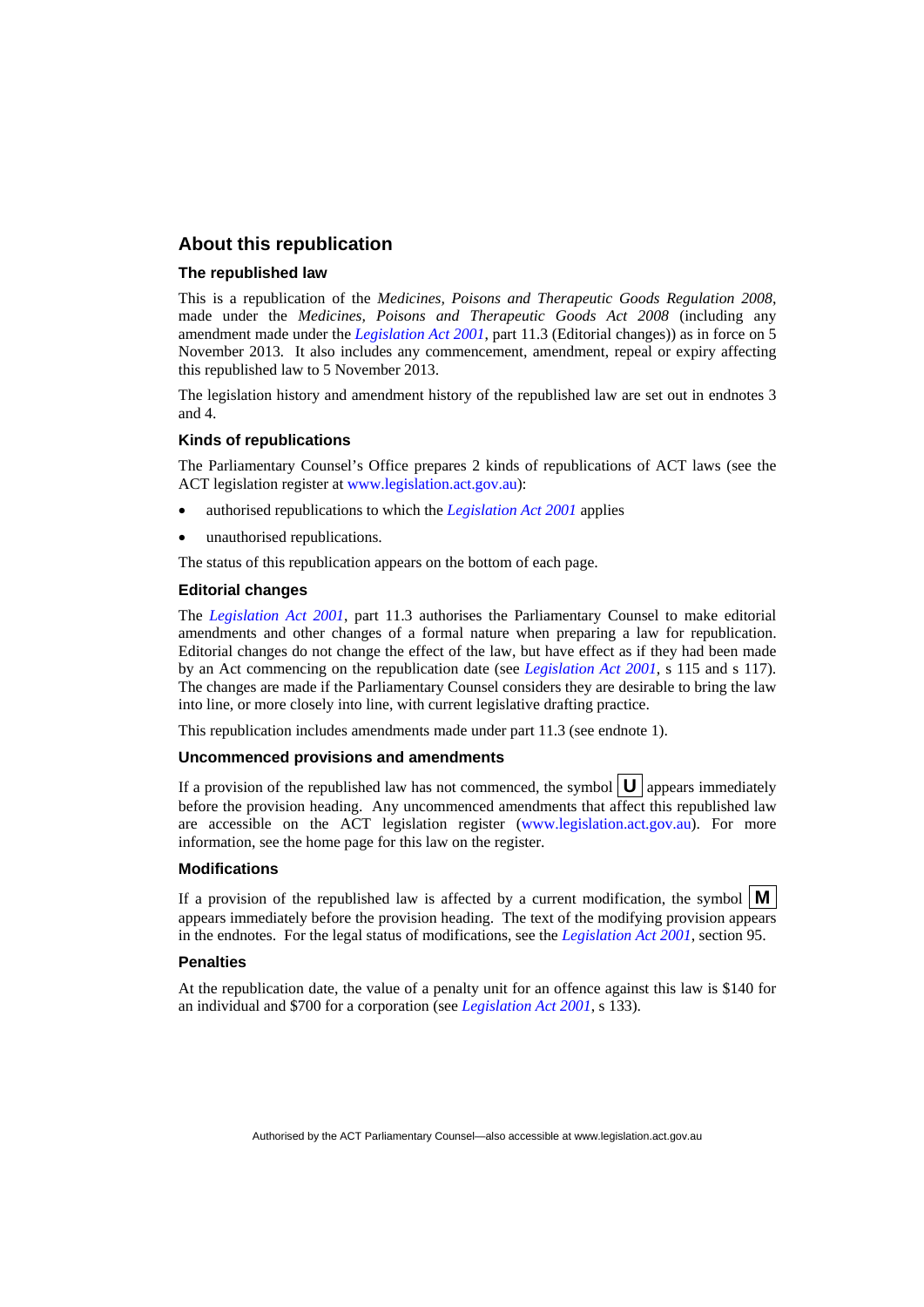

# **Medicines, Poisons and Therapeutic Goods Regulation 2008**

made under the

**Medicines, Poisons and Therapeutic Goods Act 2008** 

### **Contents**

Page

### **Chapter 1 [Preliminary](#page-25-0)**

| Name of regulation                                                           | $\mathcal{P}$ |
|------------------------------------------------------------------------------|---------------|
| Dictionary                                                                   | 2.            |
| <b>Notes</b>                                                                 | 2             |
| Offences against regulation—application of Criminal Code etc                 | 3             |
| Overview of things to which medicines and poisons standard does not<br>apply |               |
|                                                                              |               |

| R17      | Medicines, Poisons and Therapeutic Goods Regulation | contents 1 |
|----------|-----------------------------------------------------|------------|
| 05/11/13 | 2008                                                |            |
|          | Effective: 05/11/13-24/11/13                        |            |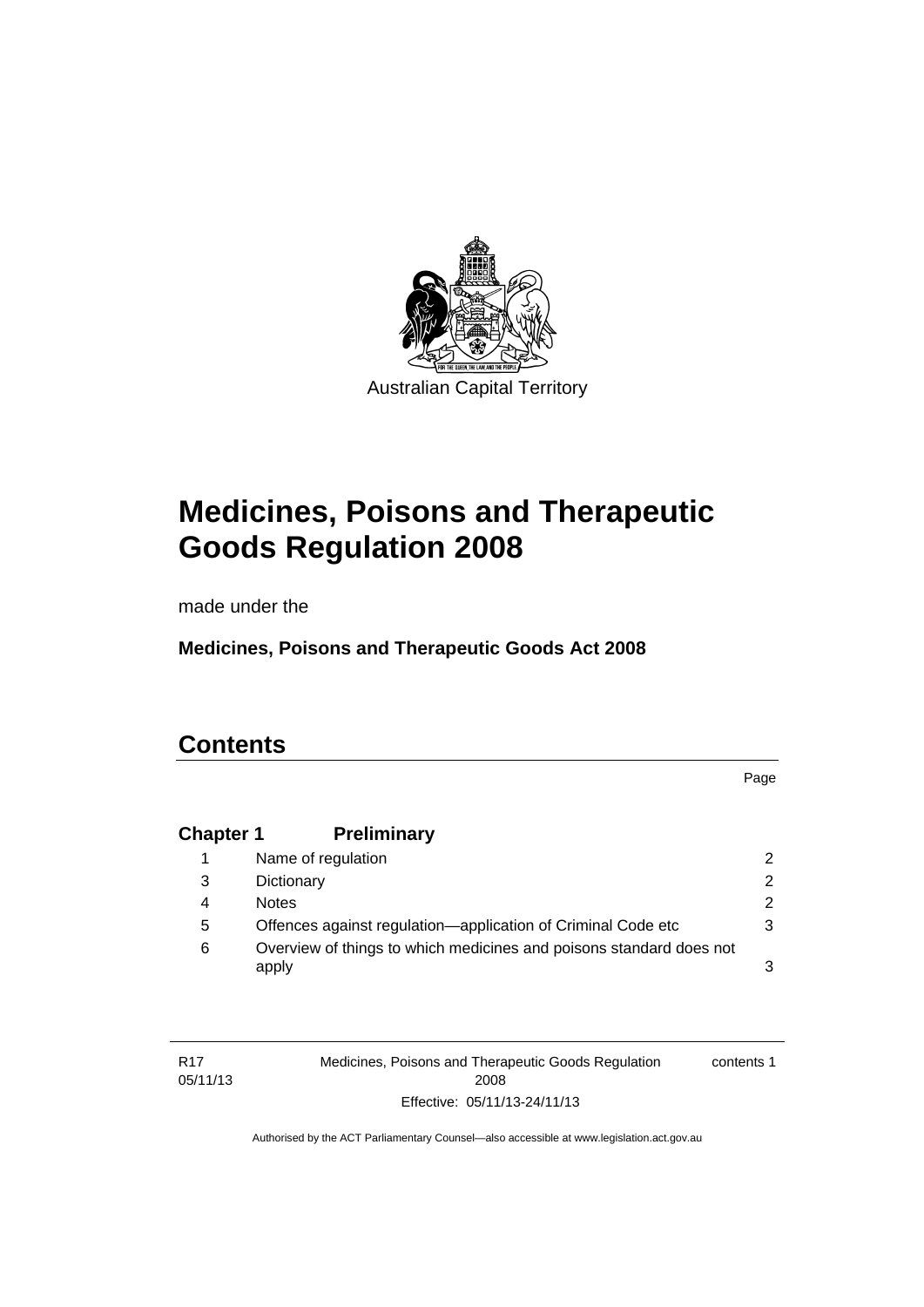#### **Contents**

| <b>Chapter 2</b> | <b>Medicines-authorisations generally</b>                                                             | Page                        |
|------------------|-------------------------------------------------------------------------------------------------------|-----------------------------|
| <b>Part 2.1</b>  | <b>Overview of medicines authorisations</b>                                                           |                             |
| 10               | General overview of authorisations for medicines                                                      | 5                           |
| 11               | Overview of medicines authorisations under this regulation                                            | 6                           |
| 12               | General overview of authorisation conditions for medicines                                            | 8                           |
| <b>Part 2.2</b>  | <b>Relationship with registration laws</b>                                                            |                             |
| 20               | Medicines authorisations subject to Health Practitioner Regulation<br>National Law (ACT) restrictions | 10                          |
| 21               | Medicines authorisations subject to Health Professionals Act<br>restrictions                          | 11                          |
| <b>Chapter 3</b> | <b>Medicines-supply authorities</b>                                                                   |                             |
| <b>Part 3.1</b>  | <b>Prescribing medicines</b>                                                                          |                             |
| Division 3.1.1   | Authorisation to prescribe medicines                                                                  |                             |
| 30               | Authorisation under sch 1 to prescribe medicines—Act, s 40 (1) (b), (2)<br>(b) and $(3)$ (b)          | 12                          |
| 31               | Authorisation conditions for prescribing medicines—Act, s 44 (1) (b)<br>and $(2)$ $(b)$               | 13                          |
| 32               | Additional requirements for prescribing controlled medicines for human<br>use                         | 15                          |
| 33               | Additional requirements for designated appendix D medicines<br>prescriptions for human use            | 16                          |
| Division 3.1.2   | <b>Prescriptions</b>                                                                                  |                             |
| 40               | General requirements for written prescriptions                                                        | 16                          |
| 41               | Particulars for prescriptions                                                                         | 17                          |
| <b>Part 3.2</b>  | <b>Requisitioning medicines</b>                                                                       |                             |
| Division 3.2.1   | Authorisation to issue requisitions                                                                   |                             |
| 50               | Authorisation under sch 1 to issue requisitions for medicines-Act, s<br>41 (b)                        | 21                          |
| 51               | Authorisation conditions for issuing requisitions for medicines-Act,<br>s 44 (1) (b) and (2) (b)      | 21                          |
| contents 2       | Medicines, Poisons and Therapeutic Goods Regulation<br>2008                                           | R <sub>17</sub><br>05/11/13 |
|                  | Effective: 05/11/13-24/11/13                                                                          |                             |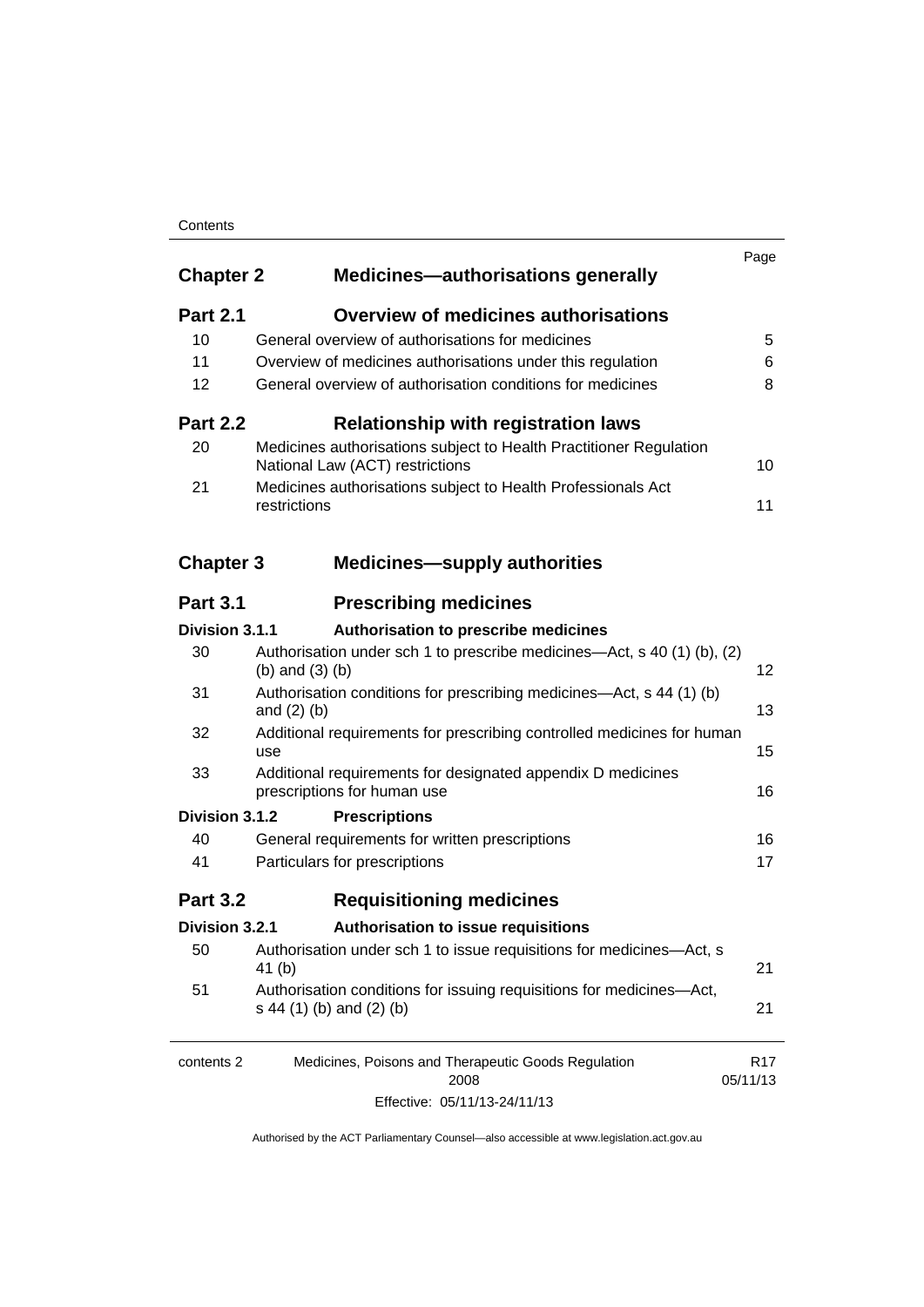|                 |                                 |                                                                                                                                      | Contents   |
|-----------------|---------------------------------|--------------------------------------------------------------------------------------------------------------------------------------|------------|
| Division 3.2.2  | <b>Requisitions</b>             |                                                                                                                                      | Page       |
| 55              |                                 | General requirements for written requisitions                                                                                        | 22         |
| 56              | Particulars for requisitions    |                                                                                                                                      | 22         |
|                 |                                 |                                                                                                                                      |            |
| <b>Part 3.3</b> |                                 | <b>Medicines purchase orders</b>                                                                                                     |            |
| Division 3.3.1  |                                 | Authorisation to issue purchase orders                                                                                               |            |
| 60              | Act, $s$ 38 (1) (b) and (2) (a) | Authorisation under sch 1 to issue purchase orders for medicines-                                                                    | 23         |
| 61              | Act, $s$ 44 (1) (b) and (2) (b) | Authorisation conditions for issuing purchase orders for medicines-                                                                  | 23         |
| Division 3.3.2  |                                 | <b>Purchase orders</b>                                                                                                               |            |
| 62              |                                 | General requirements for medicines purchase orders—Act, s 38 (2) (c)                                                                 | 24         |
| <b>Part 3.4</b> |                                 | <b>Standing orders for medicines</b>                                                                                                 |            |
| Division 3.4.1  |                                 | <b>CHO standing orders</b>                                                                                                           |            |
| 70              |                                 | Authorisation of CHO to issue standing orders for supply of medicines<br>in public health emergencies—Act, s 42 (b)                  | 25         |
| 71              |                                 | Authorisation of CHO to issue standing orders for administration of<br>medicines for public health matters-Act, s 42 (b)             | 25         |
| 72              | public health matters           | Particulars for CHO standing orders for administration of medicines for                                                              | 25         |
| Division 3.4.2  |                                 | <b>Standing orders for institutions</b>                                                                                              |            |
| 75              |                                 | Authorisation of doctors to issue standing orders for administration of<br>medicines at institutions-Act, s 42 (b)                   | 26         |
| 76              | institutions                    | Particulars for standing orders for administration of medicines at                                                                   | 27         |
| Division 3.4.3  |                                 | <b>Standing orders for walk-in centre</b>                                                                                            |            |
| 77              |                                 | Authorisation of CHO to issue standing orders for supply and<br>administration of medicines at walk-in centre-Act, s 42 (b)          | 28         |
| 78              | medicines at walk-in centre     | Particulars for CHO standing orders for supply and administration of                                                                 | 28         |
| <b>Part 3.5</b> |                                 | <b>Medicines supply authorities generally</b>                                                                                        |            |
| 80              |                                 | Cancellation of invalid supply authorities—Act, s 30 (2) (d)                                                                         | 30         |
| 81              |                                 | Information for CHO about controlled medicines supplied on supply<br>authorities—Act, s 31 (1) (b) and (4), def required information | 30         |
| <b>R17</b>      |                                 | Medicines, Poisons and Therapeutic Goods Regulation                                                                                  | contents 3 |
| 05/11/13        |                                 | 2008                                                                                                                                 |            |
|                 |                                 | Effective: 05/11/13-24/11/13                                                                                                         |            |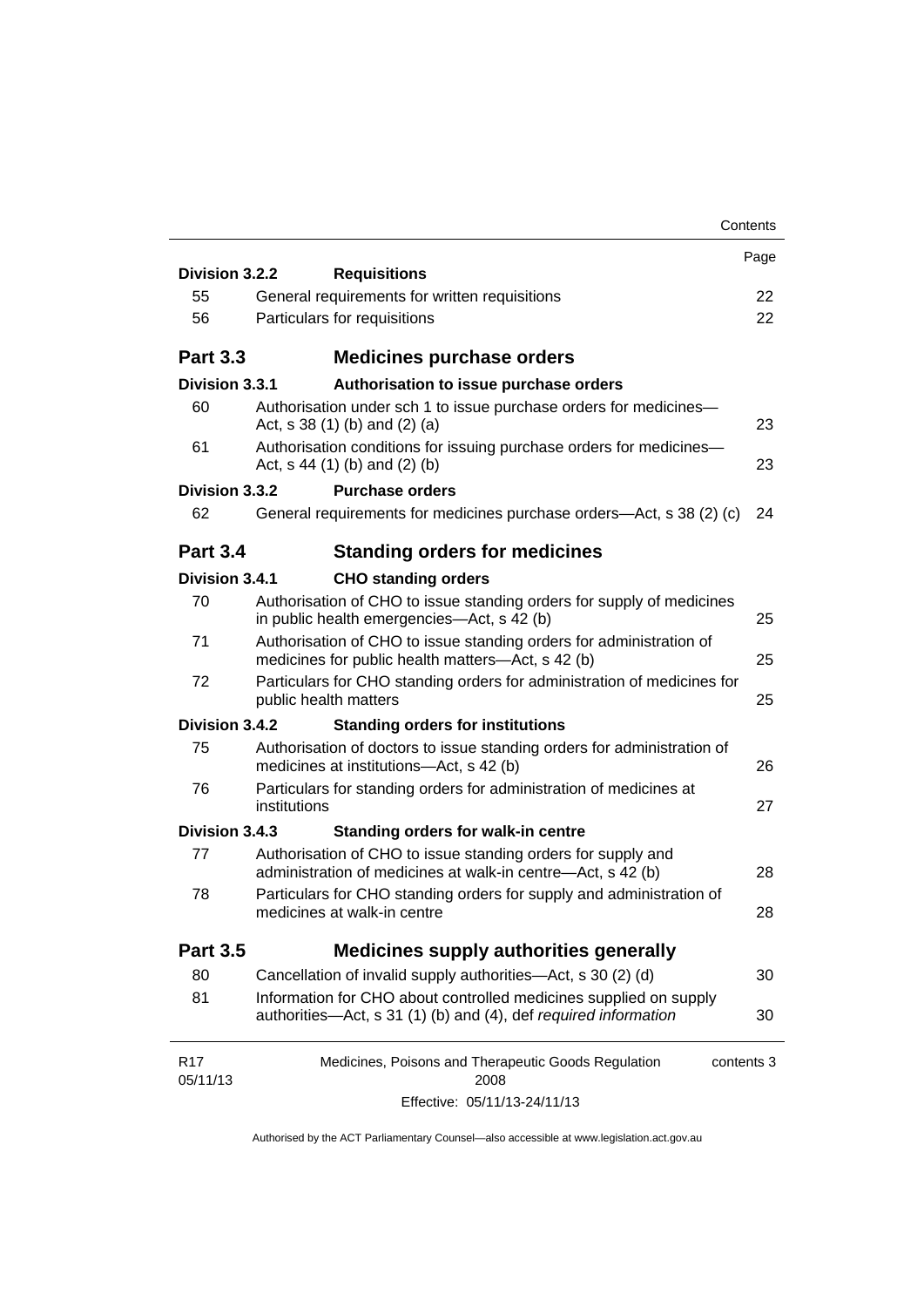#### **Contents**

| <b>Chapter 4</b> | <b>Supplying medicines</b>                                                                              | Page                        |
|------------------|---------------------------------------------------------------------------------------------------------|-----------------------------|
| <b>Part 4.1</b>  | <b>Preliminary</b>                                                                                      |                             |
| 100              | Overview of supply authorisations for medicines                                                         | 32                          |
| <b>Part 4.2</b>  | <b>Medicines—supply authorisations under</b><br>sch 1                                                   |                             |
| Division 4.2.1   | Sch 1 medicines supply authorisations                                                                   |                             |
| 110              | Authorisation under sch 1 to supply medicines-<br>Act, s 26 (1) (b) and (2) (b)                         | 33                          |
| Division 4.2.2   | <b>Dispensing medicines</b>                                                                             |                             |
| 120              | Authorisation conditions for dispensing medicines—Act, s 44 (1) (b)<br>and $(2)$ $(b)$                  | 34                          |
| 121              | How medicines are dispensed                                                                             | 35                          |
| 122              | Noting changes to prescriptions on oral direction of prescriber-Act, s<br>$27(2)$ (b) (ii)              | 37                          |
| 123              | Labelling dispensed medicines—Act, s 60 (1) (c) (i) and (2) (c) (i)                                     | 38                          |
| 124              | Marking dispensed prescriptions                                                                         | 39                          |
| 125              | Recording dispensing of medicines                                                                       | 40                          |
| Division 4.2.3   | <b>Supplying medicines on requisitions</b>                                                              |                             |
| 130              | Authorisation conditions for supplying medicines on requisitions-<br>Act, $s$ 44 (1) (b) and (2) (b)    | 41                          |
| 131              | Supplying medicines on requisitions                                                                     | 42                          |
| 132              | Labelling medicines supplied on requisition—Act, s 60 (1) (c) (i) and<br>$(2)$ (c) (i)                  | 43                          |
| 133              | Marking filled requisitions                                                                             | 43                          |
| 134              | Recording supply of medicines on requisitions                                                           | 44                          |
| Division 4.2.4   | Supplying medicines on purchase orders                                                                  |                             |
| 140              | Authorisation conditions for supplying medicines on purchase orders-<br>Act, $s$ 44 (1) (b) and (2) (b) | 45                          |
| 141              | Supplying medicines on purchase orders                                                                  | 46                          |
| 142              | Recording supply of medicines on purchase orders                                                        | 47                          |
| Division 4.2.5   | Supplying medicines on standing orders                                                                  |                             |
| 150              | Authorisation conditions for supplying medicines on standing orders-<br>Act, $s$ 44 (1) (b) and (2) (b) | 48                          |
| contents 4       | Medicines, Poisons and Therapeutic Goods Regulation<br>2008                                             | R <sub>17</sub><br>05/11/13 |
|                  | Effective: 05/11/13-24/11/13                                                                            |                             |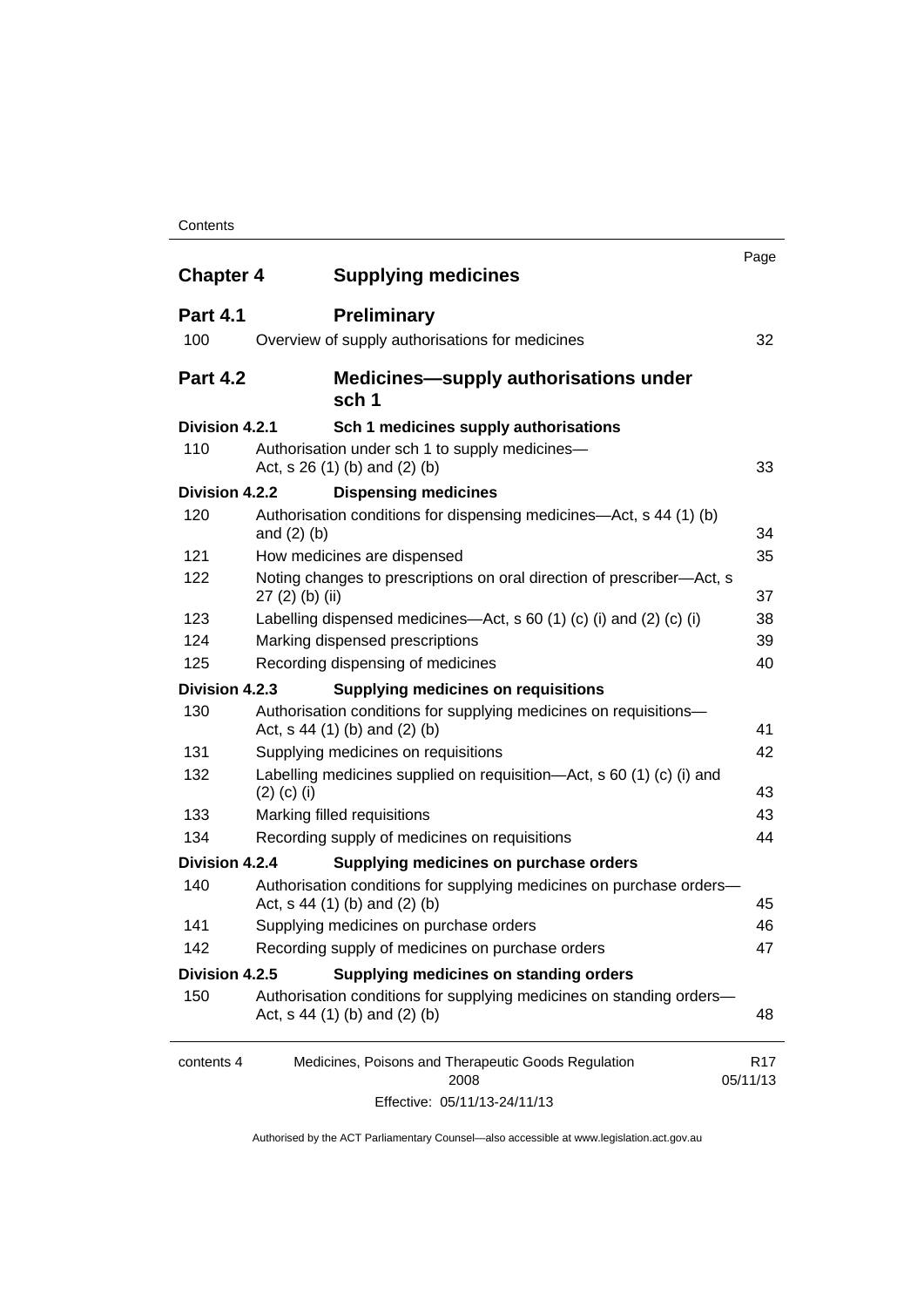| Contents |
|----------|
|----------|

| 151             | Supplying medicines on standing orders                                                                                              | Page<br>49 |
|-----------------|-------------------------------------------------------------------------------------------------------------------------------------|------------|
| 152             | Labelling medicines supplied on standing order-Act, s 60 (1) (c) (i)<br>and $(2)$ $(c)$ $(i)$                                       | 49         |
| 153             | Recording supply of medicines on standing orders                                                                                    | 50         |
| Division 4.2.6  | <b>Supplying medicines during consultations</b>                                                                                     |            |
| 160             | Authorisation conditions for supplying medicines during<br>consultations-Act, s 44 (1) (b) and (2) (b)                              | 51         |
| 161             | Labelling medicines supplied during consultations                                                                                   | 52         |
| 162             | Recording medicines supplied during consultations                                                                                   | 54         |
| 163             | Additional requirements for supplying controlled medicines for human<br>use during consultations                                    | 54         |
| 164             | Information for CHO about controlled medicines supplied during<br>consultations-Act, s 31 (2) (b) and (4), def required information | 55         |
| Division 4.2.7  | Selling pseudoephedrine by retail                                                                                                   |            |
| 170             | Meaning of retail sale-div 4.2.7                                                                                                    | 56         |
| 171             | Authorisation conditions for retail sale of pseudoephedrine-Act, s 44<br>$(1)$ (b) and $(2)$ (b)                                    | 56         |
| 172             | Requirement to tell buyer about pseudoephedrine sales record                                                                        | 57         |
| 173             | Required information for pseudoephedrine sales records                                                                              | 58         |
| 174             | Failure to amend pseudoephedrine sales record                                                                                       | 60         |
| 175             | Pseudoephedrine sales record-decision by CHO                                                                                        | 61         |
| Division 4.2.8  | <b>Supplying pharmacist only medicines</b>                                                                                          |            |
| 180             | Authorisation conditions for supply of pharmacist only medicines-Act,<br>s 44 (1) (b) and (2) (b)                                   | 61         |
| <b>Part 4.3</b> | Authorisation to supply without prescription                                                                                        |            |
|                 | in emergencies                                                                                                                      |            |
| 250             | Meaning of designated prescription only medicine-pt 4.3                                                                             | 63         |
| 251             | Authorisation to supply certain medicines without prescription in<br>emergencies-Act, s 26 (1) (b)                                  | 63         |
| 252             | Authorisation conditions for supplying of certain medicines without<br>prescription in emergencies-Act, s 44 (1) (b) and (2) (b)    | 64         |
| 253             | Labelling medicines supplied without prescription in emergencies-<br>Act, s 60 (1) (c) (i) and (2) (c) (i)                          | 65         |
| 254             | Recording medicines supplied without prescription in emergencies                                                                    | 66         |
| R <sub>17</sub> | Medicines, Poisons and Therapeutic Goods Regulation                                                                                 | contents 5 |

| R17      | Medicines, Poisons and Therapeutic Goods Regulation | contents 5 |
|----------|-----------------------------------------------------|------------|
| 05/11/13 | 2008                                                |            |
|          | Effective: 05/11/13-24/11/13                        |            |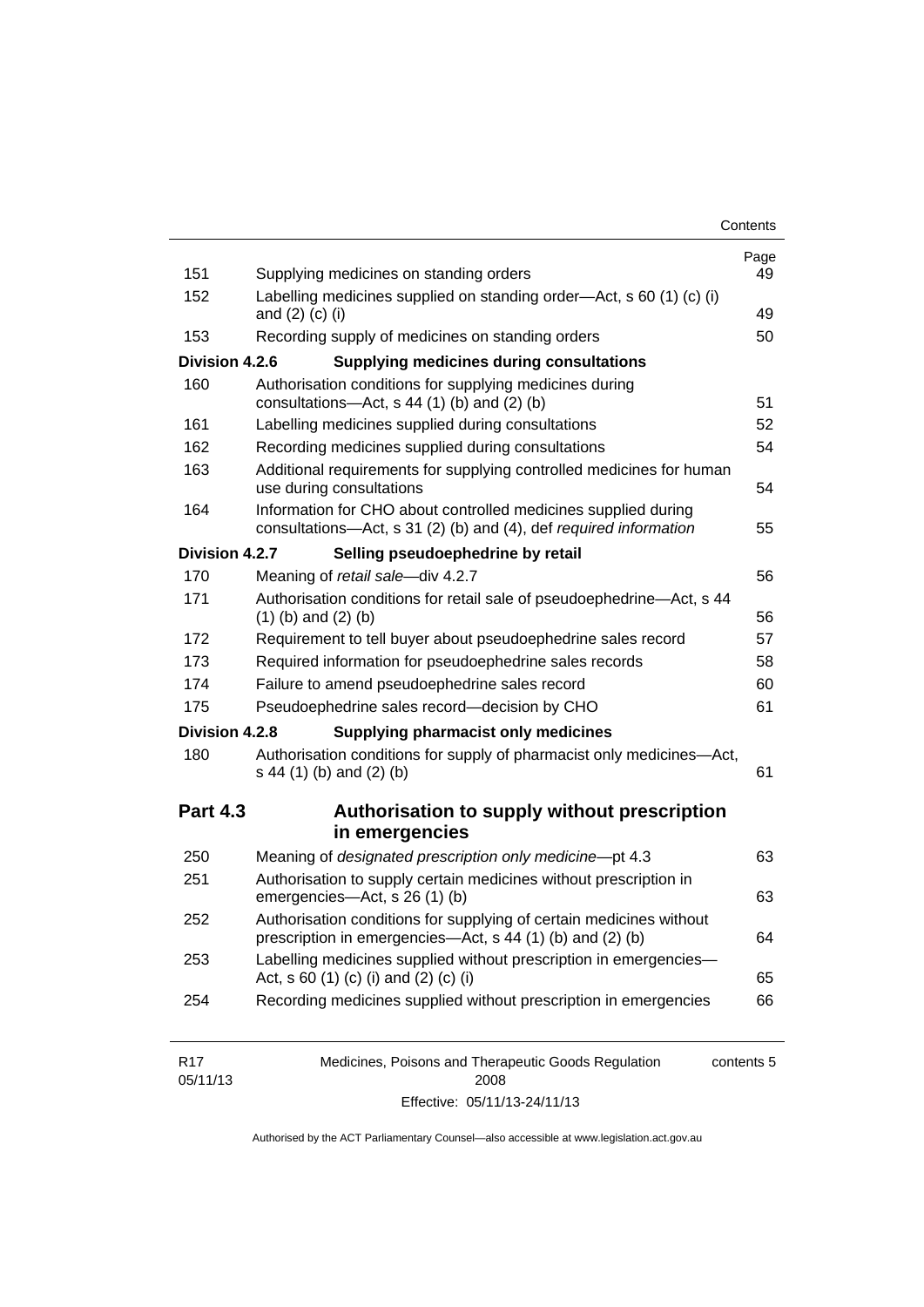| <b>Part 4.3A</b> | <b>Authorisation to supply certain medicines</b><br>without prescription-continued dispensing                                                     | Page |
|------------------|---------------------------------------------------------------------------------------------------------------------------------------------------|------|
| 255              | Authorisation to supply certain medicines without prescription by<br>approved pharmacist—Act, s 185 (1) (g)                                       | 67   |
| 256              | Labelling certain medicines supplied without prescription by approved<br>pharmacist-Act, s 185 (1) (j)                                            | 67   |
| <b>Part 4.4</b>  | Authorisation to supply medicines for<br>disposal                                                                                                 |      |
| 260              | Authorisation to supply medicines to pharmacists for disposal-Act, s<br>26(1)(b)                                                                  | 69   |
| 261              | Authorisation to supply medicines to commercial disposal operators for<br>disposal—Act, s $26(1)(b)$                                              | 69   |
| <b>Part 4.5</b>  | Wholesale supply of medicines under<br>corresponding laws                                                                                         |      |
| 270              | Conditions for wholesalers supplying medicines under corresponding<br>laws-Act, s 20 (4) (c)                                                      | 70   |
| <b>Chapter 5</b> | <b>Administering medicines</b>                                                                                                                    |      |
| <b>Part 5.1</b>  | <b>Authorisations for health-related occupations</b>                                                                                              |      |
| 350              | Authorisation under sch 1 for people in health-related occupations to<br>administer medicines—Act, s 37 (1) (b) and (3) (b)                       | 71   |
| 351              | Authorisation conditions for administration of medicines at institutions<br>by people in health-related occupations-Act, s 44 (1) (b) and (2) (b) | 71   |
| <b>Part 5.2</b>  | Other administration authorisations                                                                                                               |      |
| 360              | Authorisation for self-administration etc of medicines-Act, s 37 (2) (b)<br>and $(3)$ $(b)$                                                       | 73   |
| 361              | Authorisation for administration of medicines by assistants-Act,<br>s 37 (1) (b)                                                                  | 74   |

| contents 6 | Medicines, Poisons and Therapeutic Goods Regulation |  |  |
|------------|-----------------------------------------------------|--|--|
|            | 2008                                                |  |  |
|            | Effective: 05/11/13-24/11/13                        |  |  |

R17 05/11/13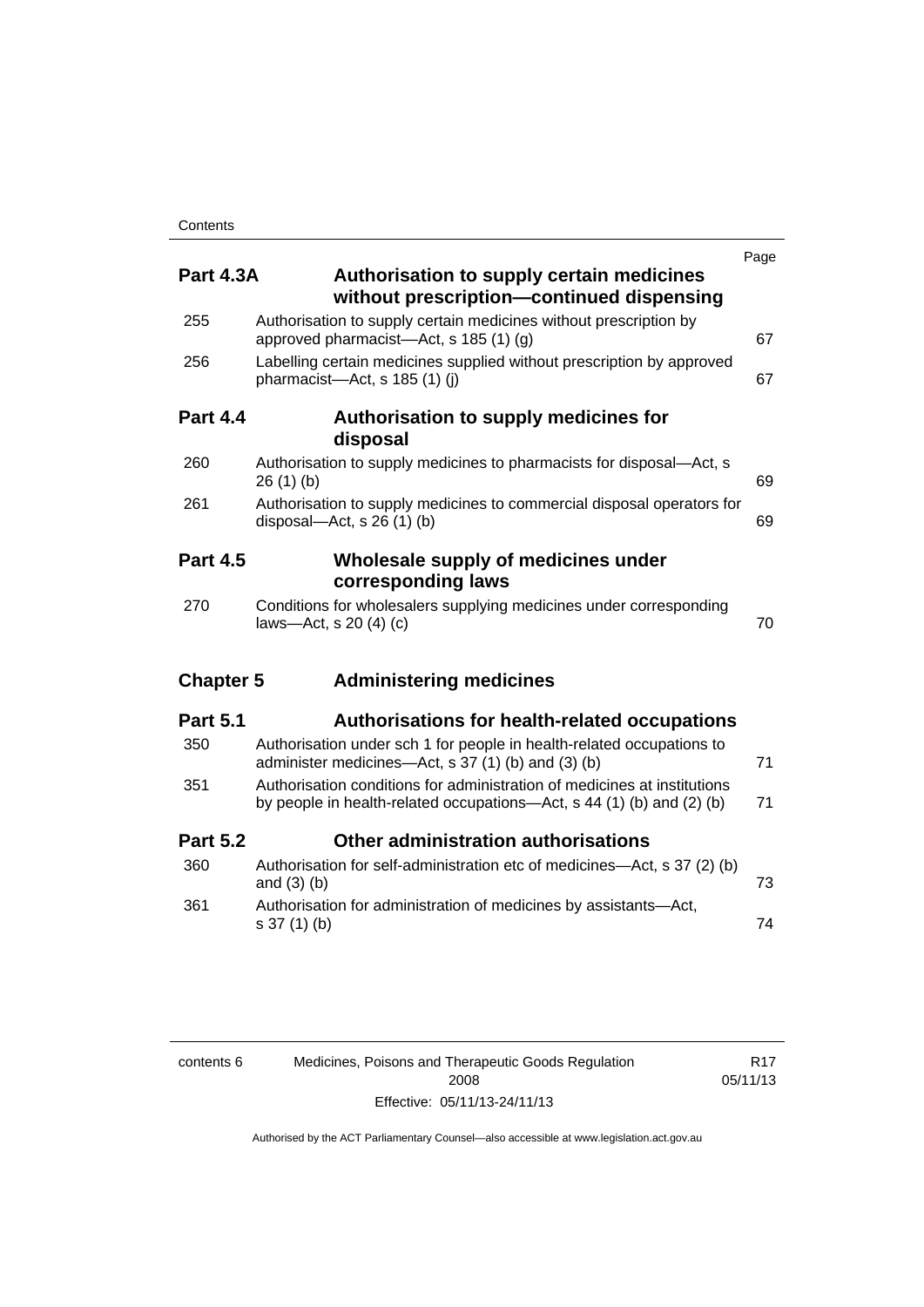|                  |                                                                                                                                        | Contents |
|------------------|----------------------------------------------------------------------------------------------------------------------------------------|----------|
|                  |                                                                                                                                        | Page     |
| <b>Chapter 6</b> | <b>Obtaining and possessing medicines</b>                                                                                              |          |
| 370              | Authorisation under sch 1 to obtain and possess medicines—Act, s 35<br>$(1)$ (b), (2) (b) and s 36 (b)                                 | 75       |
| 371              | Authorisation to obtain and possess medicines for certain personal<br>use-related dealings- $Act$ , s 35 (1) (b), (2) (b) and s 36 (b) | 75       |
| <b>Chapter 7</b> | <b>Manufacturing medicines</b>                                                                                                         |          |
| 380              | Authorisation under sch 1 to manufacture medicines—Act, s 33 (b)                                                                       | 76       |
| <b>Chapter 8</b> | <b>Discarding medicines</b>                                                                                                            |          |
| 390              | Discarding controlled medicines—Act, s 34 (1) (a)                                                                                      | 77       |
| <b>Chapter 9</b> | <b>Other medicines authorisations</b>                                                                                                  |          |
| <b>Part 9.1</b>  | Authorisations for delivery people and<br>commercial disposal operators                                                                |          |
| 400              | Authorisations to deliver medicines under supply authorities-Act,<br>s 26 (1) (b), (2) (b), s 35 (1) (b), (2) (b) and s 36 (b)         | 78       |
| 401              | Authorisations for commercial disposal operators-Act, s 26 (1) (b)<br>and (2) (b), s 35 (1) (b) and (2) (b) and s 36 (b)               | 79       |
| <b>Part 9.2</b>  | <b>Emergency supply and administration of</b><br>adrenaline and salbutamol                                                             |          |
| 410              | Authorisations to supply and administer adrenaline and salbutamol-<br>Act, s 26 (1) (b) and s 37 (1) (b)                               | 80       |
| <b>Part 9.3</b>  | <b>Medicines authorisations for corrections</b><br>functions                                                                           |          |
| 420              | Authorisations for CYP authorised people-Act, s 26 (1) (b),<br>s 35 (1) (b), (2) (b), s 36 (b) and s 37 (1) (b)                        | 81       |
| 421              | Authorisations for corrections officers-Act, s 26 (1) (b), s 35 (1) (b),<br>$(2)$ (b), s 36 (b) and s 37 (1) (b)                       | 82       |
| 422              | Authorisations for court and police cell custodians-Act, s 26 (1) (b),<br>s 35 (1) (b), (2) (b), s 36 (b) and s 37 (1) (b)             | 82       |
| <b>D</b> 17      | Medicines Dejeans and Therepautic Coode Dequiption                                                                                     |          |

| R17      | Medicines, Poisons and Therapeutic Goods Regulation | contents 7 |
|----------|-----------------------------------------------------|------------|
| 05/11/13 | 2008                                                |            |
|          | Effective: 05/11/13-24/11/13                        |            |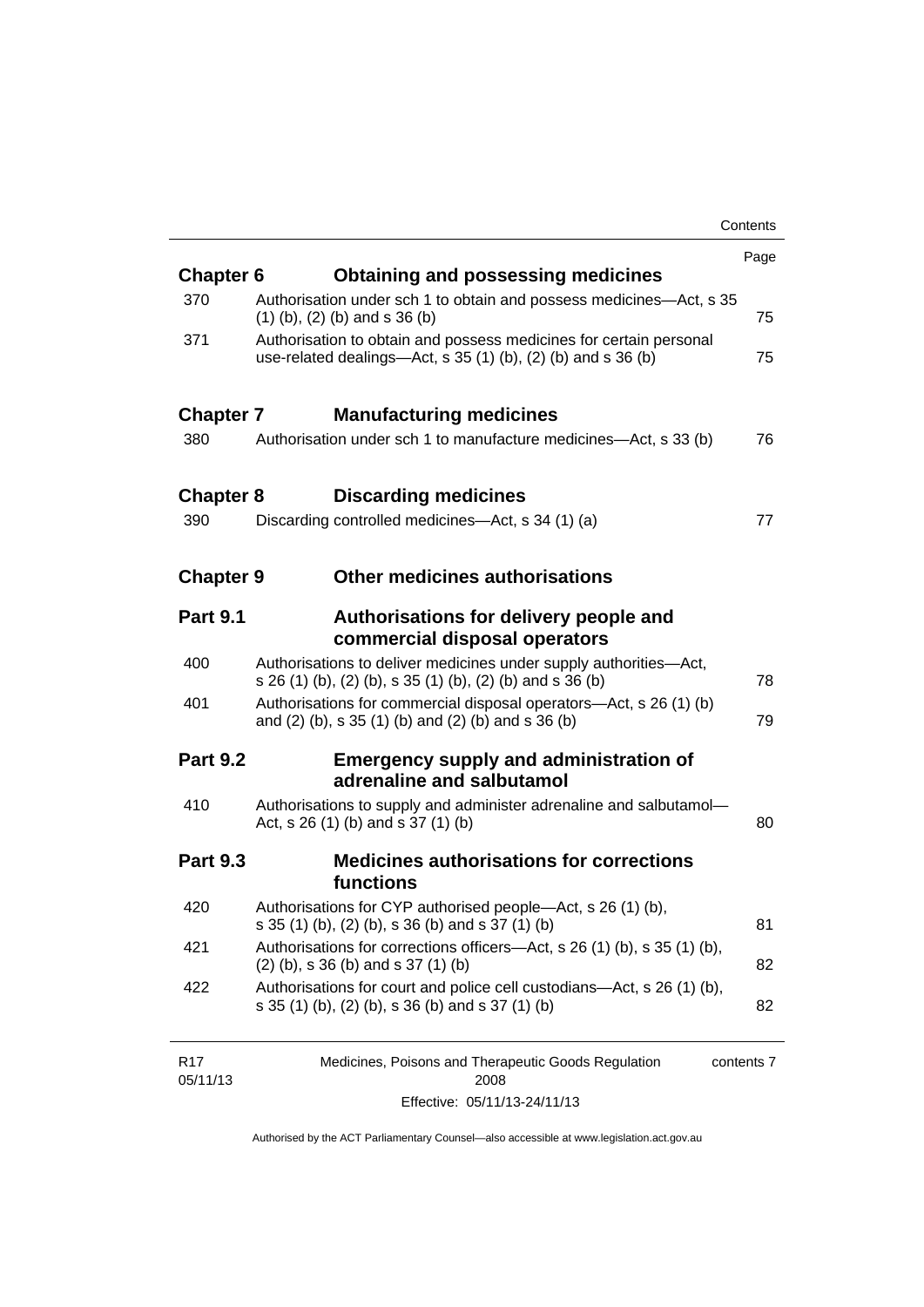| <b>Part 9.4</b> | Authorisations for medicines research and<br>education program purposes other than<br>controlled medicines                | Page |
|-----------------|---------------------------------------------------------------------------------------------------------------------------|------|
| 430             | Authorisations for non-controlled medicines research and education-<br>Act, $s$ 26 (1) and (2) (b)                        | 84   |
| 431             | Authorisation conditions for non-controlled medicines research and<br>education- $Act$ , s 44 (1) (b) and (2) (b)         | 85   |
| <b>Part 9.5</b> | <b>Authorisations under medicines licences</b>                                                                            |      |
| Division 9.5.1  | Controlled medicines research and education program<br>licence authorisations                                             |      |
| 440             | Authorisations under controlled medicines research and education<br>program licences—Act, s 20 (1) (a)                    | 87   |
| 441             | Authorisation condition for controlled medicines research and<br>education program licences—Act, s 44 (1) (b) and (2) (b) | 88   |
| Division 9.5.2  | <b>First-aid kit licence authorisations</b>                                                                               |      |
| 450             | Authorisations under first-aid kit licences—Act, s 20 (1) (a)                                                             | 89   |
| 451             | Authorisation condition for first-aid kit licences—Act, s 44 (1) (b) and<br>$(2)$ (b)                                     | 90   |
| Division 9.5.3  | Wholesalers licence authorisations                                                                                        |      |
| 460             | Authorisations under medicines wholesalers licences—Act, s 20 (1) (a)                                                     | 90   |
| 461             | Authorisation conditions for medicines wholesalers licences-Act,<br>s 44 (1) (b) and (2) (b)                              | 91   |
| Division 9.5.4  | Opioid dependency treatment licence authorisations                                                                        |      |
| 470             | Authorisations under opioid dependency treatment licences-Act,<br>s 20(1)(a)                                              | 92   |
| 471             | Authorisation condition for opioid dependency treatment licences-<br>Act, $s$ 44 (1) (b) and (2) (b)                      | 93   |
| Division 9.5.5  | <b>Pharmacy medicines rural communities licences</b>                                                                      |      |
| 480             | Authorisations under pharmacy medicines rural communities<br>licences- $-\text{Act}$ , s 20 (1) (a)                       | 94   |
| 481             | Authorisation conditions for pharmacy medicines rural communities<br>licences—Act, $s$ 44 (1) (b) and (2) (b)             | 95   |

| contents 8 | Medicines, Poisons and Therapeutic Goods Regulation | R <sub>17</sub> |
|------------|-----------------------------------------------------|-----------------|
|            | 2008                                                | 05/11/13        |
|            | Effective: 05/11/13-24/11/13                        |                 |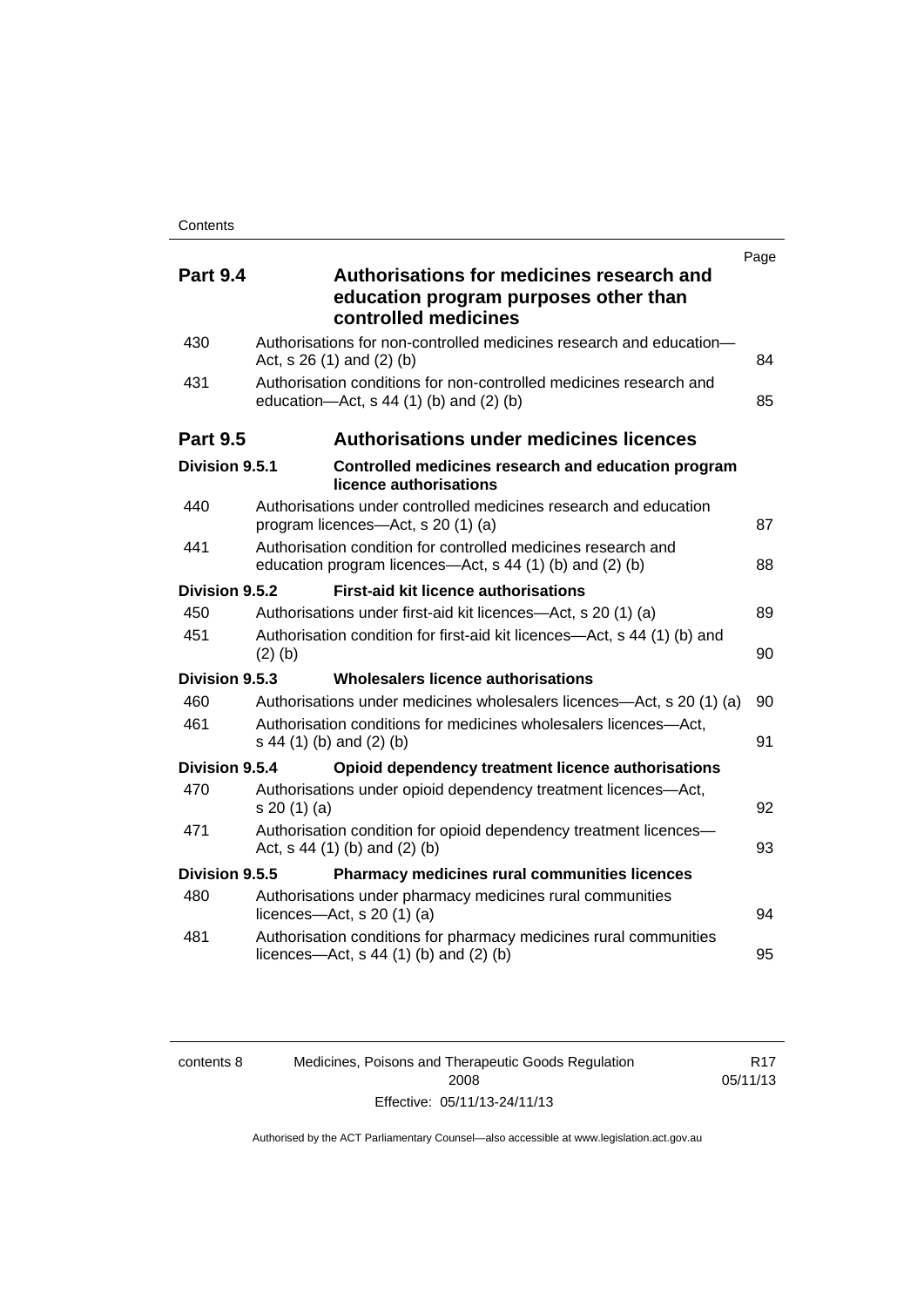| <b>Chapter 10</b> | Packaging and labelling of medicines<br>generally                                                                                     | Page       |
|-------------------|---------------------------------------------------------------------------------------------------------------------------------------|------------|
| 500               | When pharmacy medicines and pharmacist only medicines to be<br>supplied in manufacturer's packs—Act, s 59 (1) (c) (i) and (2) (c) (i) | 97         |
| 501               | Packaging of supplied manufacturer's packs of medicines—Act, s 59<br>$(1)$ (c) (i) and (2) (c) (i)                                    | 97         |
| 502               | Labelling of supplied manufacturer's packs of medicines-Act,<br>s 60 (1) (c) (i) and (2) (c) (i)                                      | 98         |
| <b>Chapter 11</b> | <b>Storage of medicines</b>                                                                                                           |            |
| <b>Part 11.1</b>  | <b>Preliminary</b>                                                                                                                    |            |
| 510               | Meaning of prescribed person-ch 11                                                                                                    | 99         |
| 511               | Meaning of key-ch 11                                                                                                                  | 100        |
| <b>Part 11.2</b>  | Storage requirements for medicines generally                                                                                          |            |
| 515               | Storage of medicines generally—Act, s 61 (b) and (c)                                                                                  | 101        |
| <b>Part 11.3</b>  | Additional storage requirements for<br>medicines other than controlled medicines                                                      |            |
| 520               | Storage of medicines other than controlled medicines in community<br>pharmacies-Act, s 61 (b) and (c)                                 | 102        |
| 521               | Storage of medicines other than controlled medicines by other<br>people-Act, s 61 (b) and (c)                                         | 103        |
| 522               | Storage of pharmacy medicines by pharmacy medicines rural<br>communities licence-holders-Act, s 61 (b) and (c)                        | 103        |
| <b>Part 11.4</b>  | Additional storage requirements for<br>controlled medicines                                                                           |            |
| 530               | Meaning of personal custody-pt 11.4                                                                                                   | 104        |
| 531               | Storage of controlled medicines by wholesalers licence-holders-<br>Act, $s \ 61$ (b) and (c)                                          | 104        |
| 532               | Storage of controlled medicines for certain health-related<br>occupations-Act, s 61 (b) and (c)                                       | 105        |
| 533               | Storage of controlled medicines by certain other prescribed people-<br>Act, $s \ 61$ (b) and (c)                                      | 106        |
| R17<br>05/11/13   | Medicines, Poisons and Therapeutic Goods Regulation<br>2008                                                                           | contents 9 |

Effective: 05/11/13-24/11/13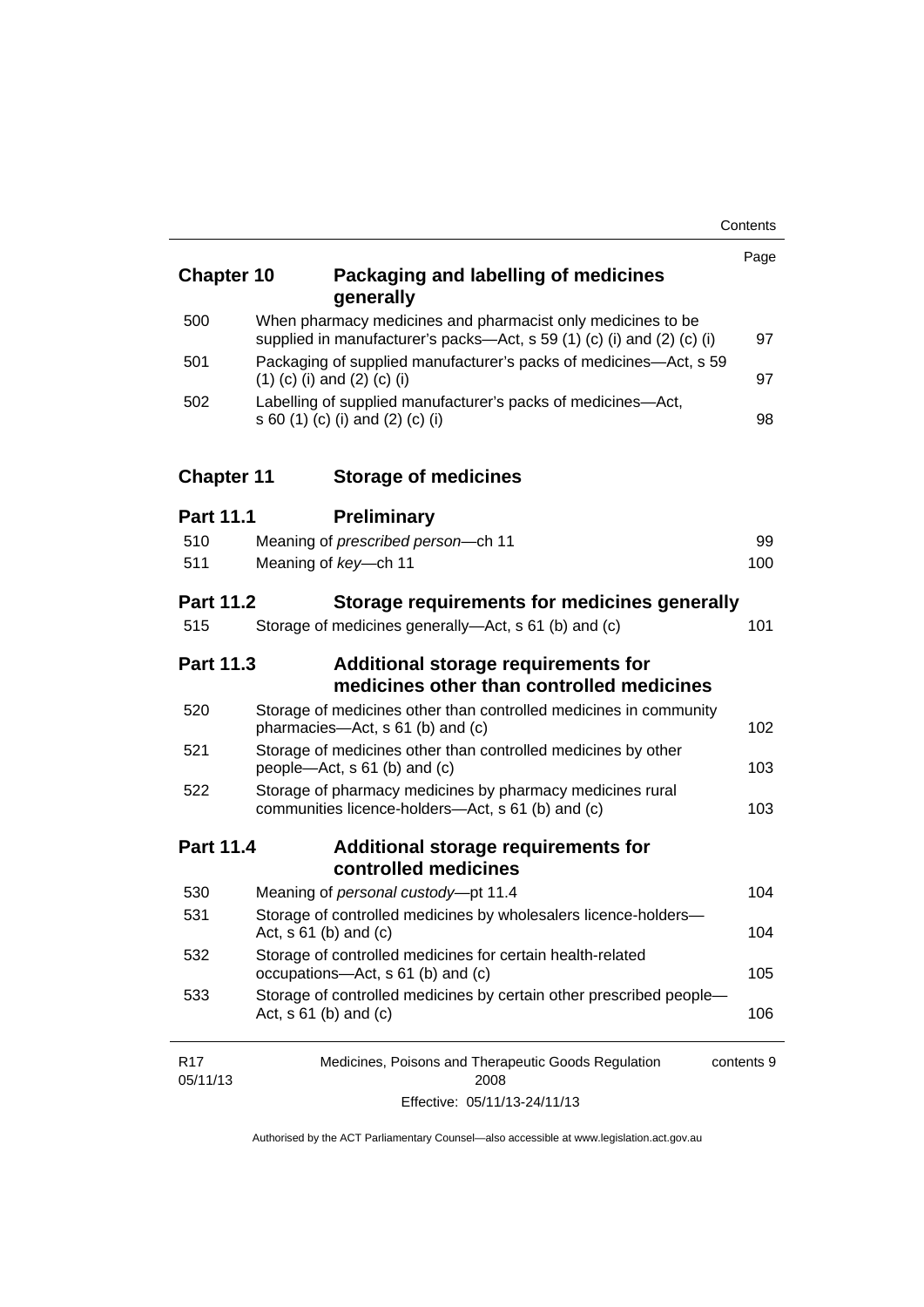|                   |                                                                                                                  | Page |
|-------------------|------------------------------------------------------------------------------------------------------------------|------|
| <b>Chapter 12</b> | <b>Controlled medicines registers</b>                                                                            |      |
| 540               | Keeping of controlled medicines registers by certain people-Act, s 48<br>(a) and $s$ 50 (1) (b) and (2) (b)      | 109  |
| 541               | Keeping of controlled medicines registers by first-aid kit holders-Act,<br>s 48 (a) and s 50 (1) (b) and (2) (b) | 111  |
| 542               | Form of controlled medicines registers—Act, s 49 (1) (b) and (2) (b)                                             | 112  |
| 543               | Making entries in controlled medicines registers—Act, s 51 (1) (b)                                               | 112  |
| 544               | Prescribed witnesses for administration of controlled medicines-Act,<br>$s 53$ (a) and (b)                       | 114  |
| 545               | Prescribed witnesses for discarding of controlled medicines-Act, s 54<br>$(a)$ and $(b)$                         | 114  |
| 546               | Changes etc to entries in controlled medicines registers-Act, s 55 (2)<br>(b)                                    | 115  |
| <b>Chapter 13</b> | <b>Controlled medicines and appendix D</b><br>medicines approvals for human use                                  |      |
| <b>Part 13.1</b>  | <b>Controlled medicines approvals</b>                                                                            |      |
|                   |                                                                                                                  |      |
| Division 13.1.1   | Preliminary                                                                                                      |      |
| 550               | Meaning of controlled medicines approval                                                                         | 117  |
| 551               | Meaning of designated prescriber-pt 13.1                                                                         | 117  |
| Division 13.1.2   | <b>Standing controlled medicines approvals</b>                                                                   |      |
| 555               | Standing approval to prescribe controlled medicines for hospital in-<br>patients                                 | 118  |
| 556               | Standing approval to prescribe controlled medicines for short-term<br>treatment                                  | 118  |
| 557               | Standing interim approval to prescribe buprenorphine and methadone<br>for patients of certain institutions       | 118  |
| Division 13.1.3   | Chief health officer controlled medicines approvals                                                              |      |
| 560               | Applications for CHO controlled medicines approvals                                                              | 120  |
| 561               | Requirements for CHO controlled medicines approval applications                                                  | 121  |
| 562               | CHO decision on applications to prescribe controlled medicines                                                   | 122  |
| 563               | Restrictions on CHO power to approve applications for approvals                                                  | 123  |
| 564               | Term of CHO controlled medicines approvals                                                                       | 124  |
|                   |                                                                                                                  |      |

| contents 10 | Medicines, Poisons and Therapeutic Goods Regulation | R <sub>17</sub> |
|-------------|-----------------------------------------------------|-----------------|
|             | 2008                                                | 05/11/13        |
|             | Effective: 05/11/13-24/11/13                        |                 |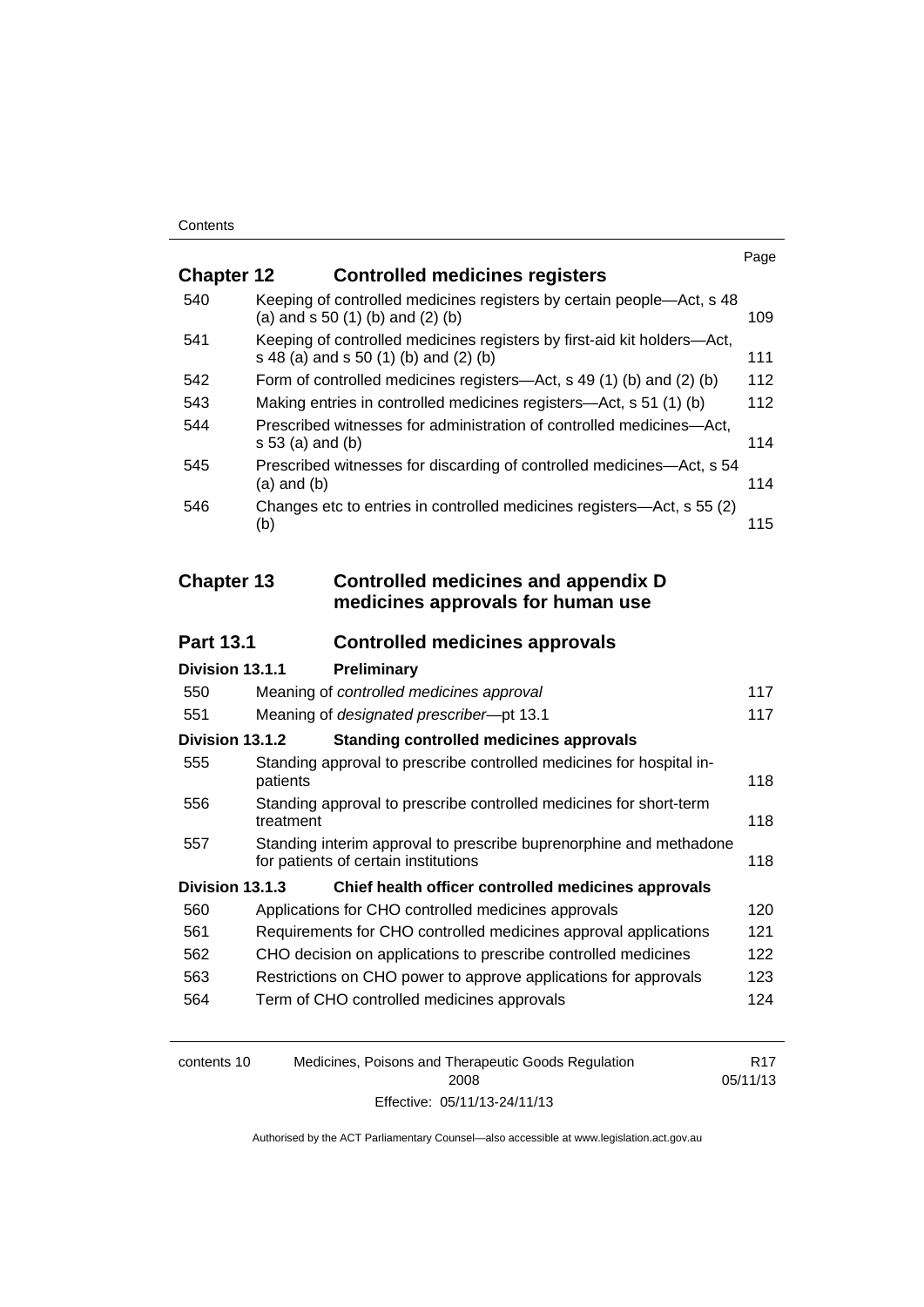| Contents |
|----------|
|----------|

| 565               | Applications for review of unfavourable CHO decisions for approvals                                     | Page<br>124 |
|-------------------|---------------------------------------------------------------------------------------------------------|-------------|
| 566               | Medicines advisory committee-referred applications and review of<br>unfavourable CHO decisions          | 125         |
| 567               | Amendment and revocation of controlled medicines approvals                                              | 126         |
| 568               | Application for review of amendment and revocation on CHO initiative                                    | 127         |
| 569               | Medicines advisory committee—review of amendment or revocation                                          |             |
|                   | on CHO initiative                                                                                       | 128         |
| 570               | Conditional controlled medicines approvals                                                              | 128         |
| 571               | Form of CHO controlled medicines approvals                                                              | 129         |
| 572               | When controlled medicines approvals etc take effect                                                     | 130         |
| 573               | Medicines advisory committee-directions to CHO                                                          | 130         |
| 574               | Medicines advisory committee-guidelines for CHO decisions on                                            |             |
|                   | applications                                                                                            | 131         |
| Division 13.1.4   | <b>Endorsements to treat drug-dependency</b>                                                            |             |
| 580               | Meaning of endorsement-div 13.1.4                                                                       | 131         |
| 581               | Applications for CHO endorsement to treat drug-dependency                                               | 131         |
| 582               | CHO decisions on applications for endorsement to treat<br>drug-dependency                               | 132         |
| 583               | Form of CHO endorsements to treat drug-dependency                                                       | 132         |
| 584               | Medicines advisory committee-review of CHO decisions to refuse<br>endorsements to treat drug-dependency | 133         |
| <b>Part 13.2</b>  | Appendix D medicines approvals                                                                          |             |
| 590               | Meaning of appendix D medicines approval                                                                | 134         |
| 591               | Standing approval to prescribe designated appendix D medicines                                          | 134         |
| 592               | Applications for CHO approval to prescribe designated appendix D                                        |             |
|                   | medicines                                                                                               | 135         |
| 593               | CHO decisions on applications to prescribe designated appendix D<br>medicines                           | 135         |
| 594               | Form of CHO appendix D medicines approvals                                                              | 136         |
| <b>Chapter 14</b> | <b>Medicines licences</b>                                                                               |             |

### **Part 14.1 [Medicines licences generally](#page-160-1)**

| 600                         | Medicines licences that may be issued—Act, s 78 (2)         | 137         |
|-----------------------------|-------------------------------------------------------------|-------------|
| R <sub>17</sub><br>05/11/13 | Medicines, Poisons and Therapeutic Goods Regulation<br>2008 | contents 11 |
|                             | Effective: 05/11/13-24/11/13                                |             |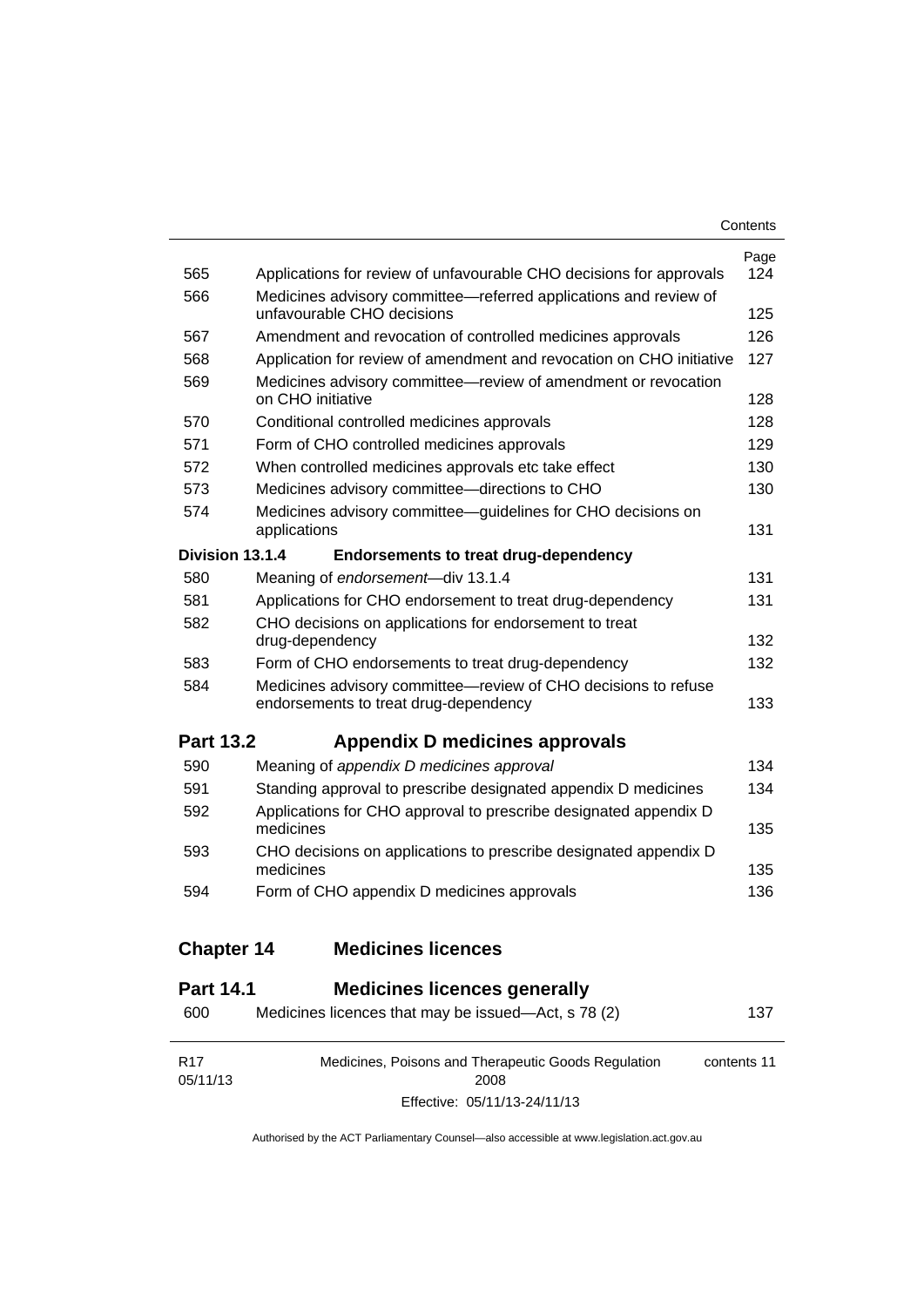|                  |                                                                                                              | Page |
|------------------|--------------------------------------------------------------------------------------------------------------|------|
| <b>Part 14.2</b> | <b>Controlled medicines research and education</b><br>program licences                                       |      |
| 605              | Applications for controlled medicines research and education program<br>licences                             | 138  |
| 606              | Restrictions on issuing of controlled medicines research and education<br>program licences—Act, s 85 (1) (a) | 139  |
| 607              | Additional information for controlled medicines research and education<br>program licences—Act, s 88 (1) (k) | 139  |
| <b>Part 14.3</b> | <b>First-aid kit licences</b>                                                                                |      |
| 610              | Applications for first-aid kit licences                                                                      | 141  |
| 611              | Restrictions on issuing of first-aid kit licences—Act, s 85 (1) (a)                                          | 142  |
| 612              | Additional information for first-aid kit licences—Act, s 88 (1) (k)                                          | 143  |
| <b>Part 14.4</b> | <b>Medicines wholesalers licences</b>                                                                        |      |
| 615              | Applications for medicines wholesalers licences                                                              | 144  |
| 616              | Restrictions on issuing of medicines wholesalers licences—Act, s 85<br>$(1)$ (a)                             | 144  |
| 617              | Additional information for medicines wholesalers licences—Act, s 88<br>$(1)$ (k)                             | 145  |
| <b>Part 14.5</b> | <b>Opioid dependency treatment licences</b>                                                                  |      |
| 620              | Applications for opioid dependency treatment licences                                                        | 146  |
| 621              | Restriction on issuing of opioid dependency treatment licences-Act, s<br>85(1)(a)                            | 146  |
| 622              | Witnessing not required for administration under opioid dependency<br>treatment licence-Act, s 190 (1) (a)   | 146  |
| <b>Part 14.6</b> | <b>Pharmacy medicines rural communities</b><br><b>licences</b>                                               |      |
| 625              | Applications for pharmacy medicines rural communities licences                                               | 147  |
| 626              | Restrictions on issuing of pharmacy medicines rural communities<br>licences—Act, $s$ 85 (1) (a)              | 147  |
|                  |                                                                                                              |      |

| contents 12 | Medicines, Poisons and Therapeutic Goods Regulation | R <sub>17</sub> |
|-------------|-----------------------------------------------------|-----------------|
|             | 2008                                                | 05/11/13        |
|             | Effective: 05/11/13-24/11/13                        |                 |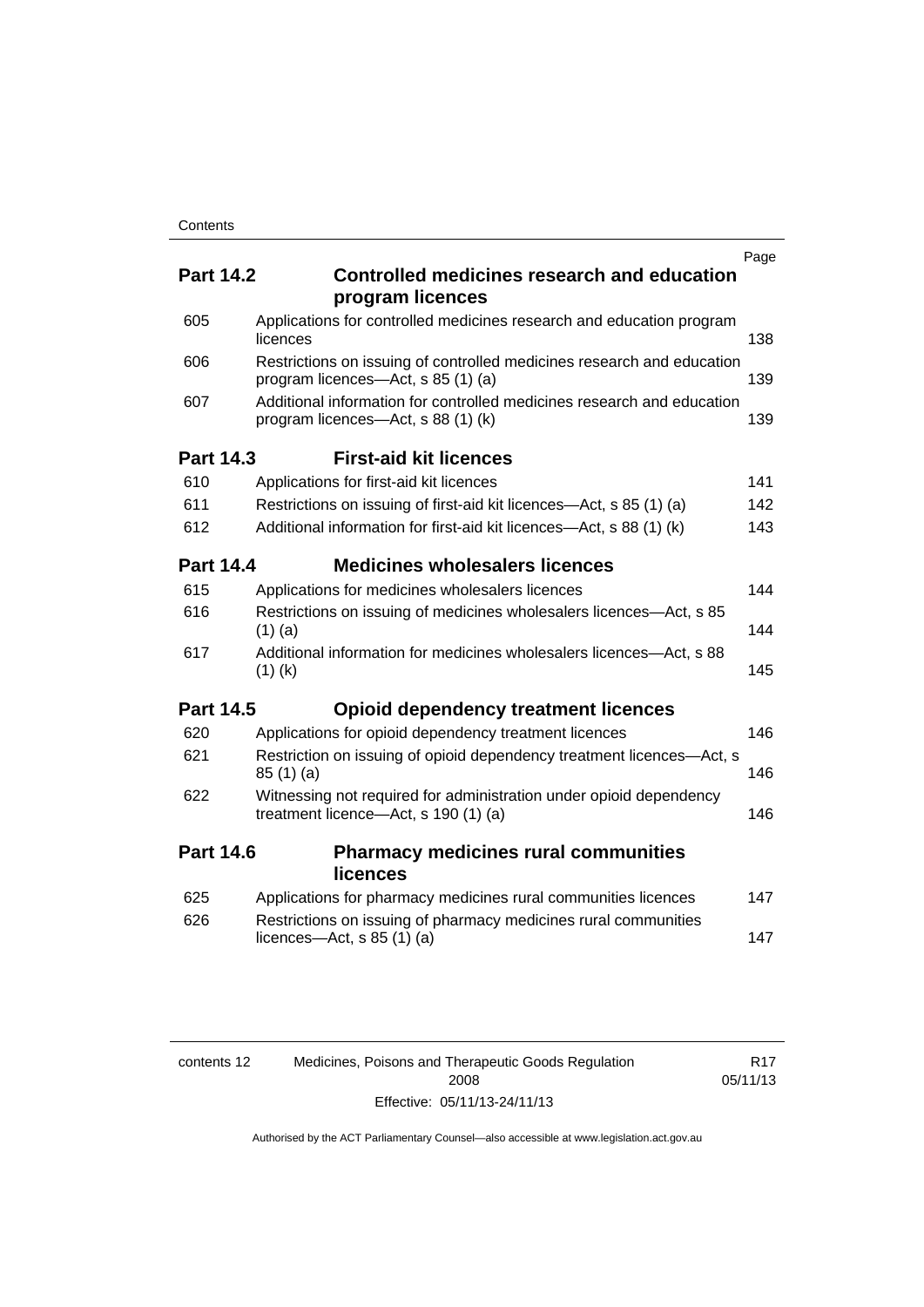|                   |                   |                                                                                                      | Contents |
|-------------------|-------------------|------------------------------------------------------------------------------------------------------|----------|
|                   |                   |                                                                                                      | Page     |
| <b>Chapter 15</b> |                   | <b>Medicines-other provisions</b>                                                                    |          |
| <b>Part 15.1</b>  |                   | Opioid dependency treatment guidelines                                                               |          |
| 630               |                   | Guidelines for treatment of opioid dependency                                                        | 148      |
| <b>Part 15.2</b>  |                   | <b>Medicines advisory committee</b>                                                                  |          |
| 635               |                   | Medicines advisory committee-membership                                                              | 149      |
| 636               |                   | Medicines advisory committee-term of appointments                                                    | 150      |
| 637               |                   | Medicines advisory committee-conditions of appointments                                              | 150      |
| 638               |                   | Medicines advisory committee-time and place of meetings                                              | 150      |
| 639               |                   | Medicines advisory committee-presiding member                                                        | 150      |
| 640               |                   | Medicines advisory committee-quorum                                                                  | 151      |
| 641               |                   | Medicines advisory committee-voting                                                                  | 151      |
| 642               |                   | Medicines advisory committee-conduct of meetings                                                     | 151      |
| 643               |                   | Medicines advisory committee-disclosure of interests by members                                      | 152      |
| 644               |                   | Medicines advisory committee—ending appointments                                                     | 154      |
| <b>Part 15.3</b>  |                   | <b>Other medicines provisions</b>                                                                    |          |
| 650               |                   | Advertising controlled medicines—Act, s 66 (3) (b)                                                   | 156      |
| 651               |                   | Advertising other medicines                                                                          | 156      |
| 652               |                   | Prescribed institutions-Act, dict, def <i>institution</i> , par (b)                                  | 157      |
| <b>Chapter 16</b> |                   | Low and moderate harm poisons                                                                        |          |
|                   |                   |                                                                                                      |          |
| <b>Part 16.1</b>  |                   | <b>Preliminary</b>                                                                                   |          |
| 660               |                   | Meaning of relevant law-ch 16                                                                        | 158      |
| <b>Part 16.2</b>  |                   | Authorisation to supply low and moderate<br>harm poisons                                             |          |
| 661               | (b) and $(2)$ (b) | Authorisation to supply low and moderate harm poisons-Act, s 26 (1)                                  | 159      |
| 662               |                   | Authorisation condition for supplying low and moderate harm<br>poisons—Act, s 44 (1) (b) and (2) (b) | 159      |
|                   |                   |                                                                                                      |          |
|                   |                   |                                                                                                      |          |

| R <sub>17</sub> | Medicines, Poisons and Therapeutic Goods Regulation | contents 13 |
|-----------------|-----------------------------------------------------|-------------|
| 05/11/13        | 2008                                                |             |
|                 | Effective: 05/11/13-24/11/13                        |             |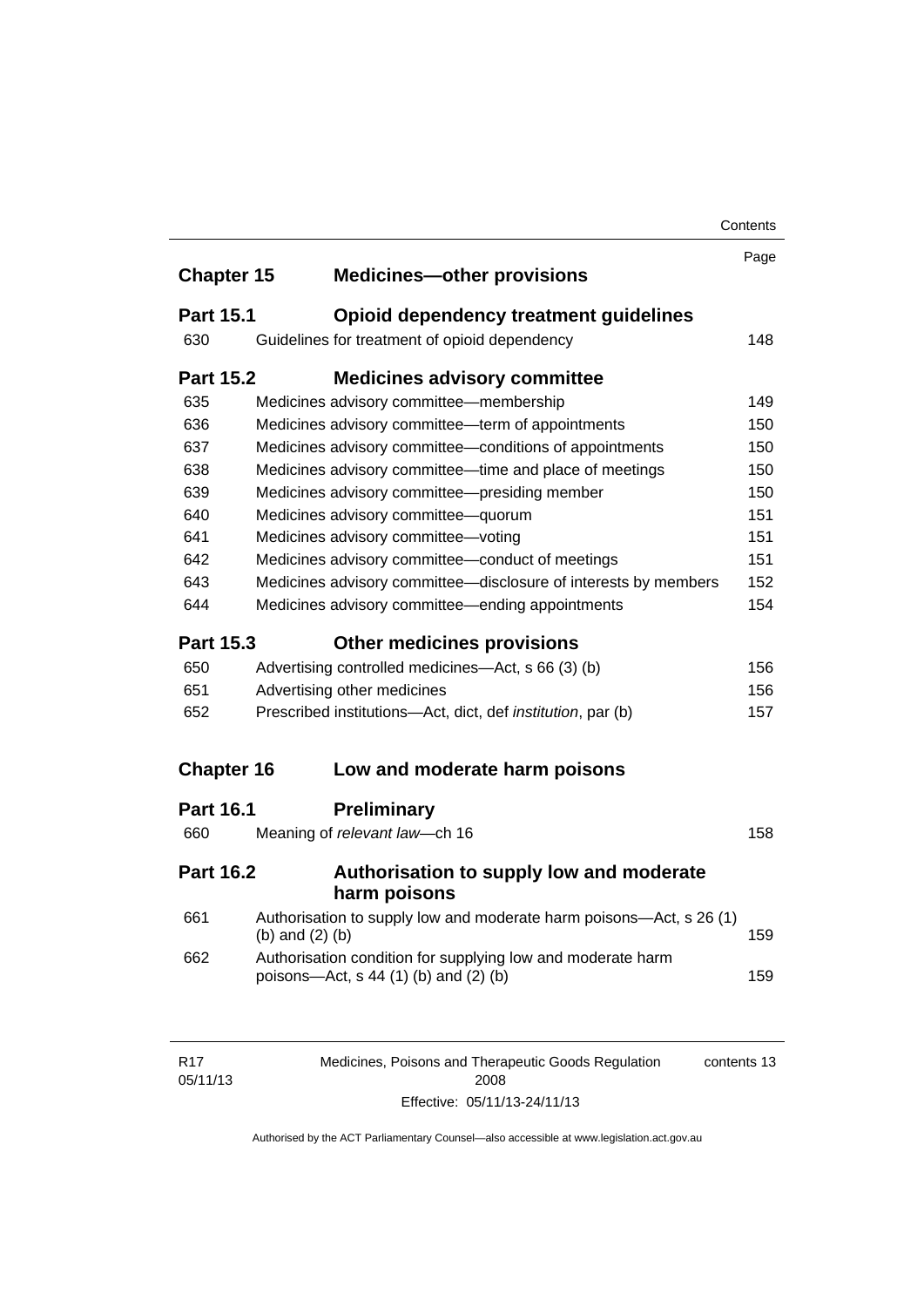| <b>Part 16.3</b>  | Authorisation to manufacture low and                                                                                 | Page |
|-------------------|----------------------------------------------------------------------------------------------------------------------|------|
|                   | moderate harm poisons                                                                                                |      |
| 663               | Authorisation to manufacture low and moderate harm poisons-Act, s<br>33(b)                                           | 160  |
| 664               | Authorisation condition for manufacturing low and moderate harm<br>poisons-Act, s 44 (1) (b) and (2) (b)             | 160  |
| <b>Part 16.4</b>  | Packaging and labelling of low and moderate<br>harm poisons                                                          |      |
| 665               | Packaging of supplied manufacturer's packs of low and moderate<br>harm poisons—Act, s 59 (1) (c) (i) and (2) (c) (i) | 161  |
| 666               | Labelling of supplied manufacturer's packs of low and moderate harm<br>poisons—Act, s 60 (1) (c) (i) and (2) (c) (i) | 161  |
| <b>Chapter 17</b> | Dangerous poisons authorisations                                                                                     |      |
| <b>Part 17.1</b>  | <b>Overview of dangerous poisons</b><br>authorisations                                                               |      |
| 670               | General overview of authorisations for dangerous poisons                                                             | 162  |
| 671               | Overview of dangerous poisons authorisations under this regulation                                                   | 163  |
| 672               | General overview of authorisation conditions for dangerous poisons                                                   | 164  |
| <b>Part 17.2</b>  | Authorisations under dangerous poisons<br>licences                                                                   |      |
|                   | Division 17.2.1<br>Dangerous poisons manufacturers licence<br>authorisations                                         |      |
| 675               | Authorisations under dangerous poisons manufacturers licences-Act,<br>s 20(1)(a)                                     | 165  |
| 676               | Authorisation conditions for dangerous poisons manufacturers<br>licences—Act, $s$ 44 (1) (b) and (2) (b)             | 166  |
|                   | Division 17.2.2<br>Dangerous poisons-research and education program<br>licence authorisations                        |      |
| 680               | Authorisations under dangerous poisons research and education<br>program licences-Act, s 20 (1) (a)                  | 168  |
|                   |                                                                                                                      |      |

| contents 14 | Medicines, Poisons and Therapeutic Goods Regulation | R17      |
|-------------|-----------------------------------------------------|----------|
|             | 2008                                                | 05/11/13 |
|             | Effective: 05/11/13-24/11/13                        |          |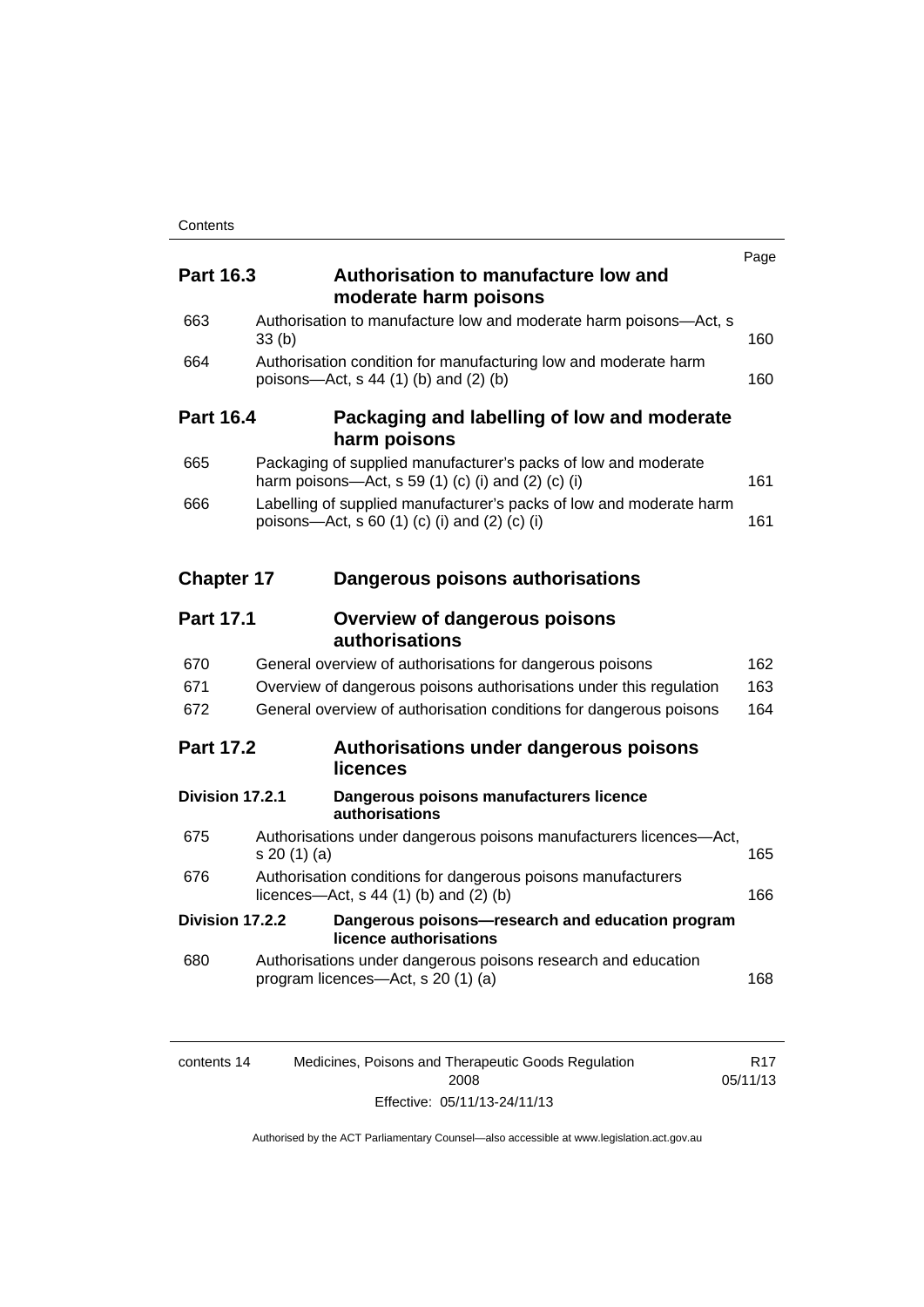|                             |                      |                                                                                                                                         | Page        |
|-----------------------------|----------------------|-----------------------------------------------------------------------------------------------------------------------------------------|-------------|
| 681                         |                      | Authorisation condition for dangerous poisons research and education<br>program licences—Act, s 44 (1) (b) and (2) (b)                  | 169         |
| Division 17.2.3             |                      | Dangerous poisons suppliers licence authorisations                                                                                      |             |
| 685                         | s 20(1)(b)           | Authorisations under dangerous poisons suppliers licences-Act,                                                                          | 170         |
| 686                         |                      | Authorisation conditions for dangerous poisons suppliers licences-<br>Act, $s$ 44 (1) (b) and (2) (b)                                   | 171         |
| Part 17.3                   |                      | Other dangerous poisons authorisations                                                                                                  |             |
| Division 17.3.1             |                      | Authorisations for manufacturing etc purposes                                                                                           |             |
| 690                         | (a)                  | Manufacturing etc authorisations for dangerous poisons-Act, s 20 (2)                                                                    | 173         |
| Division 17.3.2             |                      | Authorisations for delivery people and commercial<br>disposal operators                                                                 |             |
| 692                         |                      | Authorisations to deliver dangerous poisons under purchase orders-<br>Act, s 26 (1) (b) and (2) (b), s 35 (1) (b), (2) (b) and s 36 (b) | 174         |
| 693                         |                      | Authorisation to supply dangerous poisons to commercial disposal<br>operator for disposal-Act, s 26 (1) (b)                             | 175         |
| 694                         |                      | Authorisations for commercial disposal operators-Act, s 26 (1) (b)<br>and (2) (b), s 35 (1) (b) and (2) (b) and s 36 (b)                | 175         |
| Division 17.3.3             |                      | Authorisations for dangerous poisons research and<br>education programs by scientifically qualified people                              |             |
| 695                         | $26(1)$ and $(2)(b)$ | Authorisations for dangerous poisons research and education-Act, s                                                                      | 176         |
| 696                         |                      | Authorisation conditions for dangerous poisons research and<br>education- $Act$ , s 44 (1) (b) and (2) (b)                              | 177         |
| <b>Chapter 18</b>           |                      | Dangerous poisons licences                                                                                                              |             |
| <b>Part 18.1</b>            |                      | Dangerous poisons licences generally                                                                                                    |             |
| 700                         |                      | Dangerous poisons licences that may be issued-Act, s 78 (2)                                                                             | 178         |
| <b>Part 18.2</b>            |                      | Dangerous poisons manufacturers licences                                                                                                |             |
| 705                         |                      | Applications for dangerous poisons manufacturers licences                                                                               | 179         |
| 706                         |                      | Restrictions on issuing of dangerous poisons manufacturers<br>licences—Act, $s$ 85 (1) (a)                                              | 180         |
| R <sub>17</sub><br>05/11/13 |                      | Medicines, Poisons and Therapeutic Goods Regulation<br>2008                                                                             | contents 15 |
|                             |                      | Effective: 05/11/13-24/11/13                                                                                                            |             |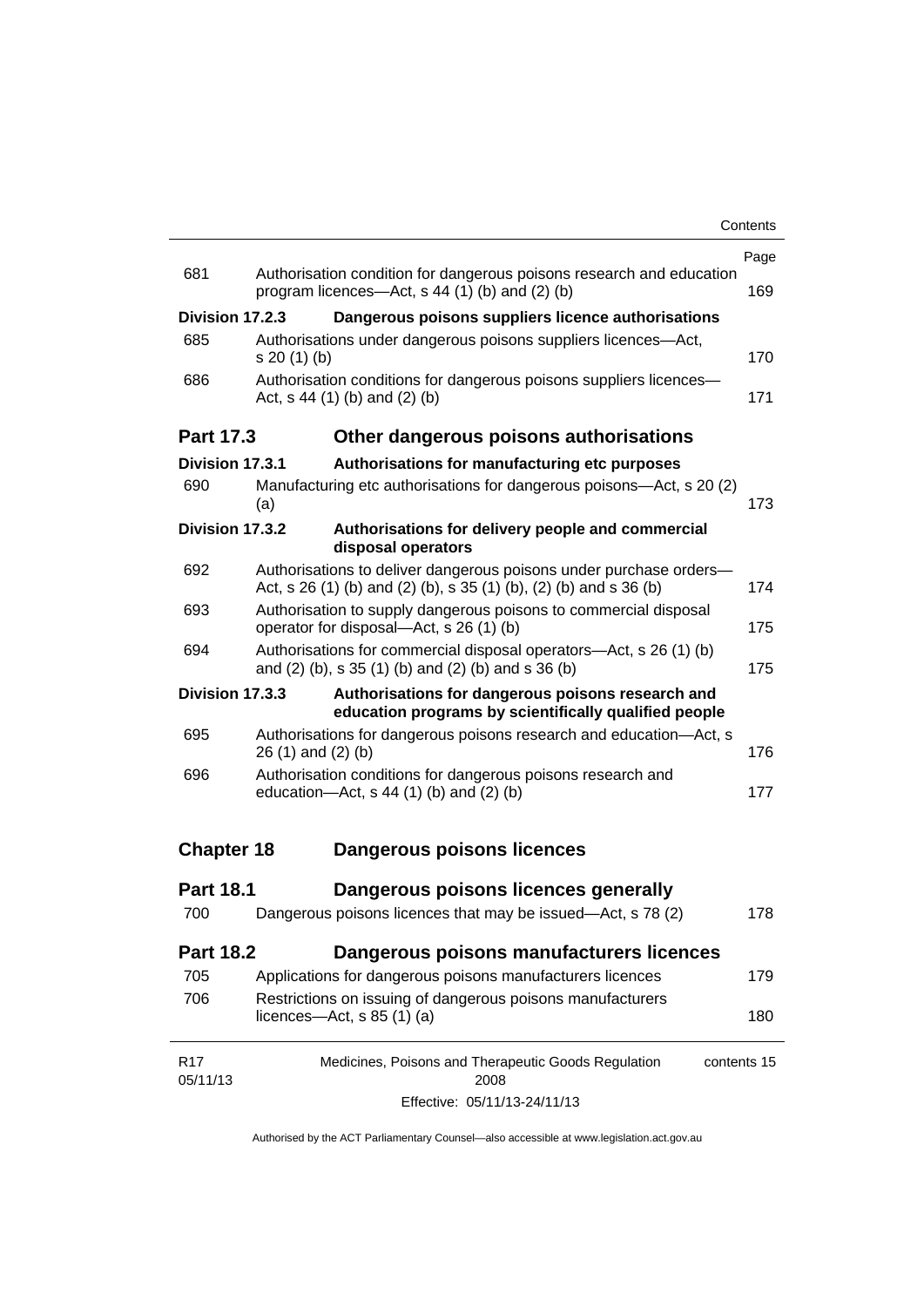|                   |                                                                                                           | Page                        |
|-------------------|-----------------------------------------------------------------------------------------------------------|-----------------------------|
| 707               | Additional information for dangerous poisons manufacturers<br>licences- $-\text{Act}$ , s 88 (1) (k)      | 180                         |
| <b>Part 18.3</b>  | Dangerous poisons research and education<br>program licences                                              |                             |
| 710               | Applications for dangerous poisons research and education program<br>licences                             | 181                         |
| 711               | Restrictions on issuing of dangerous poisons research and education<br>program licences—Act, s 85 (1) (a) | 182                         |
| 712               | Additional information for dangerous poisons research and education<br>licences—Act, $s$ 88 (1) (k)       | 183                         |
| <b>Part 18.4</b>  | Dangerous poisons suppliers licences                                                                      |                             |
| 715               | Applications for dangerous poisons suppliers licences                                                     | 184                         |
| 716               | Restrictions on issuing of dangerous poisons suppliers licences-Act,<br>s 85(1)(a)                        | 184                         |
| 717               | Additional information for dangerous poisons suppliers licences-Act,<br>s 88 (1) (k)                      | 185                         |
| <b>Chapter 19</b> | Dangerous poisons-other provisions                                                                        |                             |
| <b>Part 19.1</b>  | Dangerous poisons purchase orders                                                                         |                             |
| 720               | Supplying dangerous poisons on purchase orders                                                            | 186                         |
| 721               | General requirements for dangerous poisons purchase orders-Act, s<br>38(2)(c)                             | 187                         |
| 722               | Recording supply of dangerous poisons on purchase orders                                                  | 187                         |
| <b>Part 19.2</b>  | Wholesale supply of dangerous poisons<br>under corresponding laws                                         |                             |
| 725               | Conditions for wholesalers supplying dangerous poisons under<br>corresponding laws-Act, s 20 (4) (c)      | 189                         |
| <b>Part 19.3</b>  |                                                                                                           |                             |
|                   | Packaging and labelling of dangerous<br>poisons                                                           |                             |
| 730               | Meaning of relevant law-pt 19.3                                                                           | 190                         |
| contents 16       | Medicines, Poisons and Therapeutic Goods Regulation<br>2008                                               | R <sub>17</sub><br>05/11/13 |

Effective: 05/11/13-24/11/13

05/11/13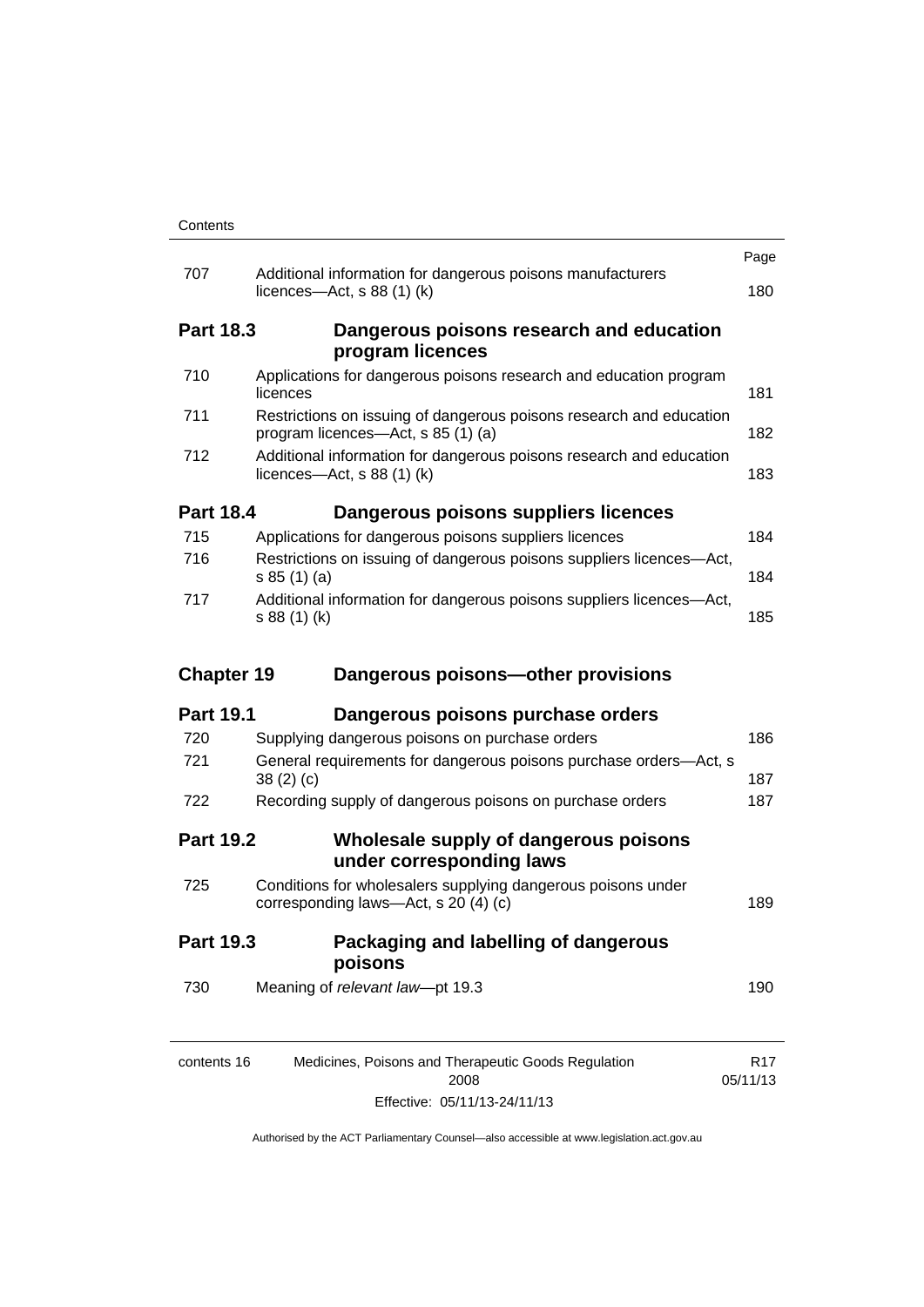|                   |                                                                                                           | Contents |
|-------------------|-----------------------------------------------------------------------------------------------------------|----------|
|                   |                                                                                                           | Page     |
| 731               | Packaging of supplied manufacturer's packs of dangerous poisons-<br>Act, s 59 (1) (c) (i) and (2) (c) (i) | 190      |
| 732               | Labelling of supplied manufacturer's packs of dangerous poisons—<br>Act, s 60 (1) (c) (i) and (2) (c) (i) | 191      |
| <b>Part 19.4</b>  | Storage of dangerous poisons                                                                              |          |
| 735               | Storage of dangerous poisons—Act, s 61 (b) and (c)                                                        | 192      |
| <b>Part 19.5</b>  | Dangerous poisons registers                                                                               |          |
| 740               | Keeping of dangerous poisons registers by certain people—Act, s 48<br>and $s 50 (1) (b)$ and $(2) (b)$    | 193      |
| 741               | Form of dangerous poisons registers—Act, s 49 (1) (b)                                                     | 194      |
| 742               | Making entries in dangerous poisons registers—Act, s 51 (1) (b)<br>194                                    |          |
| 743               | Prescribed witnesses for discarding of dangerous poisons—Act, s 54<br>$(a)$ and $(b)$                     | 194      |
| 744               | Changes to entries in dangerous poisons registers—Act, s 55 (2) (b)                                       | 195      |
| <b>Chapter 20</b> | <b>Paints</b>                                                                                             |          |
| 750               | Manufacture, supply and use of paints containing white lead—Act s                                         |          |

| 750 | Manufacture, supply and use of paints containing white lead—Act, s<br>70 (1) (b), (2) (b) and (3) (b) | 196 |
|-----|-------------------------------------------------------------------------------------------------------|-----|
| 751 | Manufacture, supply and use of paints for certain purposes—Act, s 71<br>$(1)$ and $(3)$               | 196 |
| 752 | Manufacture, supply and use of paints for toys—Act, s 72 (b)                                          | 197 |
| 753 | Manufacture, supply and use of paints containing pesticides-Act, s<br>73 (b)                          | 197 |
|     |                                                                                                       |     |

### **Chapter 21 [Prohibited and appendix C substances](#page-222-0)**

| <b>Part 21.1</b> | <b>Preliminary</b>                           |     |
|------------------|----------------------------------------------|-----|
| 760              | Meaning of <i>prohibited</i> substance—ch 21 | 199 |
| 761              | Prohibited substances licences—Act, s 78 (2) | 199 |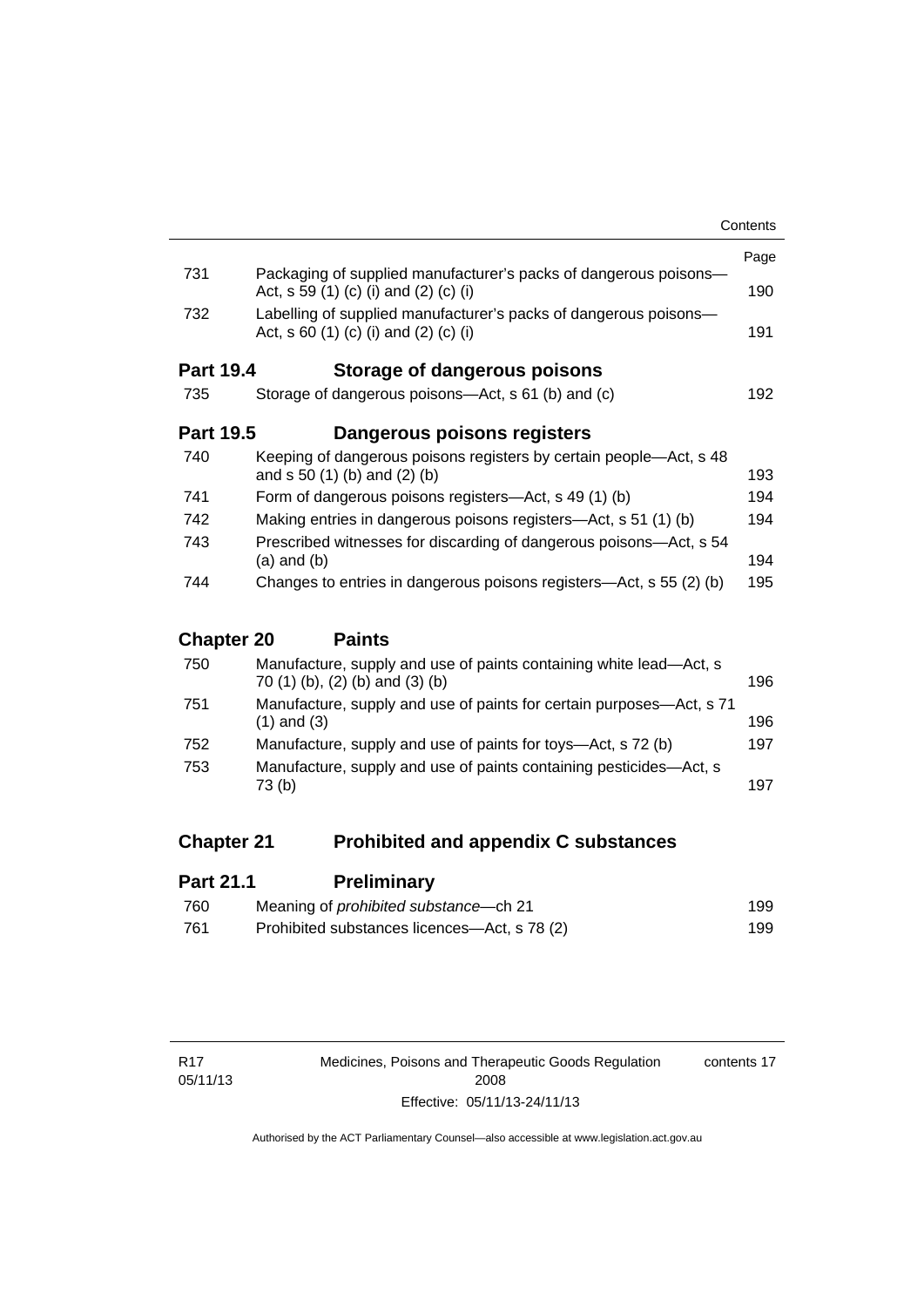|                  |                           |                                                                                                                                              | Page |
|------------------|---------------------------|----------------------------------------------------------------------------------------------------------------------------------------------|------|
| <b>Part 21.2</b> |                           | <b>Prohibited substances research and</b><br>education program licences                                                                      |      |
| Division 21.2.1  |                           | Issue of prohibited substances research and education<br>program licences                                                                    |      |
| 765              | program licences          | Applications for prohibited substances research and education                                                                                | 200  |
| 766              |                           | Restrictions on issuing of prohibited substances research and<br>education program licences—Act, s 85 (1) (a)                                | 201  |
| 767              |                           | Additional information for prohibited substances research program and<br>education licences-Act, s 88 (1) (k)                                | 202  |
| Division 21.2.2  |                           | Prohibited substances research and education<br>program authorisations                                                                       |      |
| 768              |                           | Authorisations under prohibited substances research and education<br>program licences—Act, s 20 (1) (a)                                      | 202  |
| 769              |                           | Authorisation condition for prohibited substances research and<br>education program licences—Act, s 44 (1) (b) and (2) (b)                   | 203  |
| Division 21.2.3  |                           | Other provisions-prohibited substances research and<br>education program licences                                                            |      |
| 770              |                           | Approvals of dealings for prohibited substances research and<br>education program licences-Act, s 20 (1) (c)                                 | 204  |
| 771              | (b)                       | Authorisation condition for approval-holders—Act, s 44 (1) (b) and (2)                                                                       | 205  |
| 772              | Act, s 38 (2) (c)         | General requirements for prohibited substances purchase orders-                                                                              | 205  |
| 773              |                           | Recording supply of prohibited substances on purchase orders                                                                                 | 206  |
| 774              |                           | Information for CHO about supplied prohibited substances research<br>and education program licences-Act, s 31 (1) (a) (ii), (1) (b), (2) (a) |      |
|                  | (ii), $(2)$ (b) and $(4)$ |                                                                                                                                              | 206  |
| Part 21.3        |                           | <b>Prohibited substances registers</b>                                                                                                       |      |
| 775              |                           | Keeping of prohibited substances registers by certain people-Act,<br>s 48 and s 50 (1) (b) and (2) (b)                                       | 208  |
| 776              |                           | Form of prohibited substances registers—Act, s 49 (1) (b)                                                                                    | 208  |
| 777              |                           | Making entries in prohibited substances registers—Act, s 51 (1) (b)                                                                          | 209  |
| 778              | 54 (a) and (b)            | Prescribed witnesses for discarding of prohibited substances-Act, s                                                                          | 209  |
|                  |                           |                                                                                                                                              |      |

| contents 18 | Medicines, Poisons and Therapeutic Goods Regulation | R <sub>17</sub> |
|-------------|-----------------------------------------------------|-----------------|
|             | 2008                                                | 05/11/13        |
|             | Effective: 05/11/13-24/11/13                        |                 |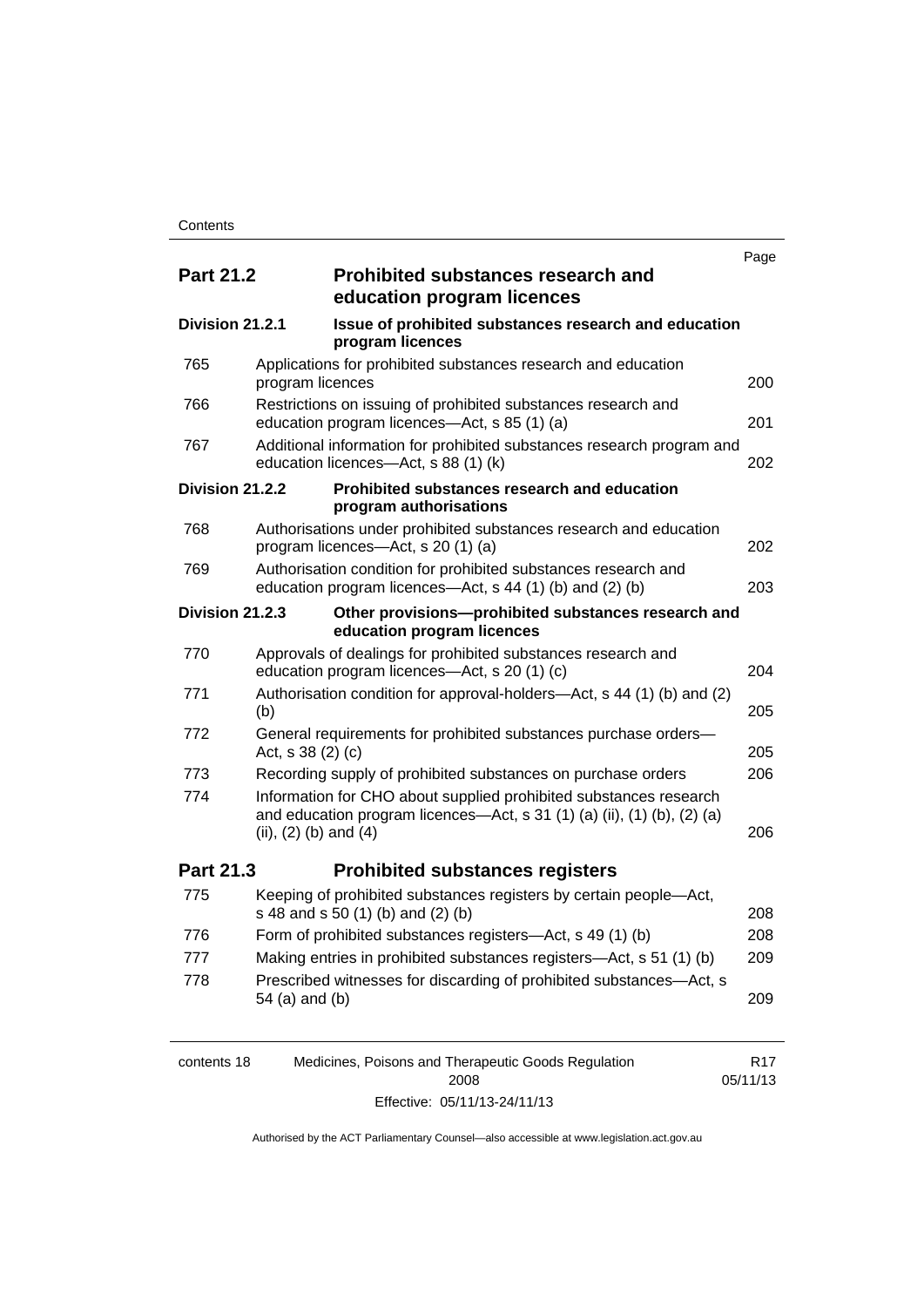|                   |                                                                                                     |                                                                                                                | Page        |
|-------------------|-----------------------------------------------------------------------------------------------------|----------------------------------------------------------------------------------------------------------------|-------------|
| 779               | (b)                                                                                                 | Changes to entries in prohibited substances registers—Act, s 55 (2)                                            | 210         |
| <b>Chapter 22</b> |                                                                                                     | <b>Therapeutic goods</b>                                                                                       |             |
| 800               | Definitions-ch 22                                                                                   |                                                                                                                | 211         |
| 801               | Prescribed regulated therapeutic goods-Act, s 14, def regulated<br><i>therapeutic good, par (b)</i> |                                                                                                                | 211         |
| 802               | Authorisation to supply optical devices—Act, s 74 (1) (b) and (2) (b)                               |                                                                                                                | 211         |
| 803               | Authorisation conditions for supplying optical devices—Act, s 75 (1) (b) 212                        |                                                                                                                |             |
| <b>Chapter 23</b> |                                                                                                     | <b>Notification and review of decisions</b>                                                                    |             |
| 850               |                                                                                                     | Meaning of reviewable decision--- ch 23                                                                        | 213         |
| 851               |                                                                                                     | Reviewable decision notices                                                                                    | 214         |
| 852               | 215<br>Applications for review                                                                      |                                                                                                                |             |
| <b>Chapter 24</b> |                                                                                                     | <b>Miscellaneous</b>                                                                                           |             |
| 860               |                                                                                                     | Authorisations for public employees—Act, s 26 (1) (b), (2) (b), s 35 (1)<br>$(b)$ , $(2)$ $(b)$ and s 36 $(b)$ | 216         |
| 861               | Other authorisations for public employees—Act, s 20 (1) (a), (2) (a)<br>and s 74 (1) (b)            |                                                                                                                | 217         |
| 862               | Certain containers not to be used for human-use substances—Act, s<br>63 $(1)$ $(b)$                 |                                                                                                                | 218         |
| 863               | Disapplication of Legislation Act, s 47 (6)                                                         |                                                                                                                | 218         |
| 864               |                                                                                                     | Exemption of piper methysticum (kava)—Act, s 190 (1) (a)                                                       | 218         |
| <b>Schedule 1</b> |                                                                                                     | <b>Medicines-health-related occupations</b>                                                                    |             |
|                   |                                                                                                     | authorisations                                                                                                 | 221         |
| <b>Part 1.1</b>   |                                                                                                     | <b>Ambulance services and officers</b>                                                                         | 221         |
| <b>Part 1.2</b>   |                                                                                                     | Dentists, dental hygienists and dental therapists                                                              | 222         |
| <b>Part 1.3</b>   |                                                                                                     | <b>Doctors</b>                                                                                                 | 224         |
| <b>Part 1.4</b>   |                                                                                                     | <b>Health professionals at institutions</b>                                                                    | 226         |
| R <sub>17</sub>   |                                                                                                     | Medicines, Poisons and Therapeutic Goods Regulation                                                            | contents 19 |

| R17      | Medicines, Poisons and Therapeutic Goods Regulation | contents 19 |
|----------|-----------------------------------------------------|-------------|
| 05/11/13 | 2008                                                |             |
|          | Effective: 05/11/13-24/11/13                        |             |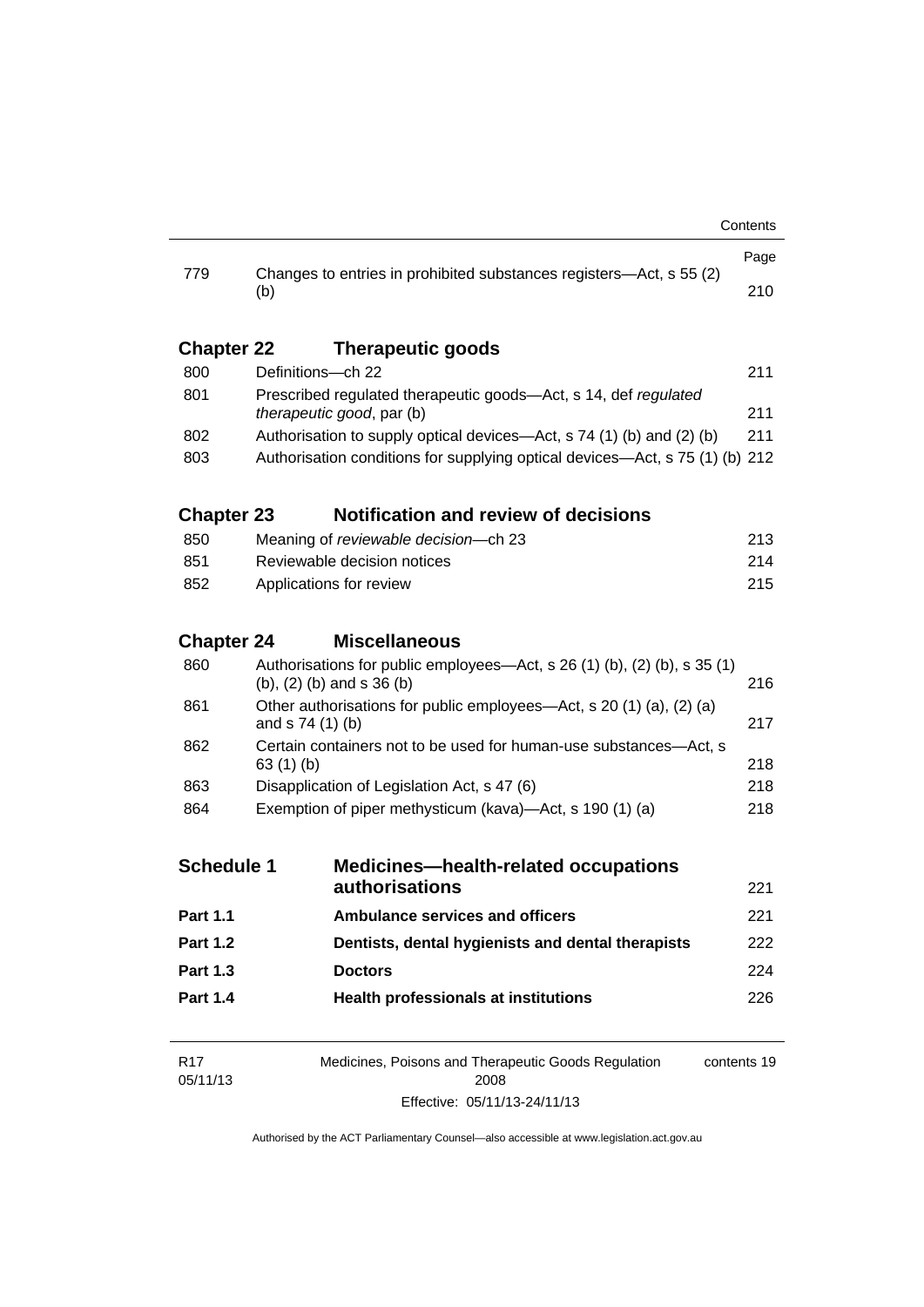| <b>Part 1.5</b>        |                   | <b>Midwives</b>                                                      | Page<br>227 |
|------------------------|-------------------|----------------------------------------------------------------------|-------------|
| <b>Part 1.6</b>        |                   | <b>Nurses</b>                                                        | 229         |
| <b>Part 1.7</b>        |                   | Opioid dependency treatment centres operated by<br><b>Territory</b>  | 232         |
| <b>Part 1.8</b>        |                   | <b>Optometrists</b>                                                  | 233         |
| <b>Part 1.9</b>        |                   | <b>Pharmacists and employees</b>                                     | 234         |
| Part 1.10              |                   | <b>Podiatrists</b>                                                   | 237         |
| Part 1.11              |                   | <b>Residential care facilities</b>                                   | 238         |
| <b>Part 1.12</b>       |                   | Sales representatives for medicines manufacturers<br>and wholesalers | 240         |
| Part 1.13              |                   | Veterinary surgeons and employees                                    | 241         |
| <b>Schedule 3</b>      |                   | Designated appendix D medicines—standing<br>approvals                |             |
|                        |                   |                                                                      | 244         |
| <b>Part 3.1</b><br>3.1 | Definitions-sch 3 | <b>Approval conditions</b>                                           | 244<br>244  |
| <b>Part 3.2</b>        |                   | Standing approvals for designated appendix D<br>medicines            | 245         |
| <b>Schedule 4</b>      |                   | Dangerous poisons—manufacturing etc<br>authorisations                | 247         |
| <b>Schedule 5</b>      |                   | Requirements for storage receptacles                                 | 250         |
| <b>Part 5.1</b>        |                   | <b>Medicines cabinets</b>                                            | 250         |
| 5.1                    |                   | Medicines cabinets-general requirements                              | 250         |
| 5.2                    |                   | Medicines cabinets-body requirements                                 | 250         |
| 5.3                    |                   | Medicines cabinets-door requirements                                 | 251         |
| 5.4                    |                   | Medicines cabinets-lock requirements                                 | 251         |
| 5.5                    |                   | Medicines cabinets-mounting requirements                             | 252         |
|                        |                   |                                                                      |             |

| contents 20 | Medicines, Poisons and Therapeutic Goods Regulation | R17      |
|-------------|-----------------------------------------------------|----------|
|             | 2008                                                | 05/11/13 |
|             | Effective: 05/11/13-24/11/13                        |          |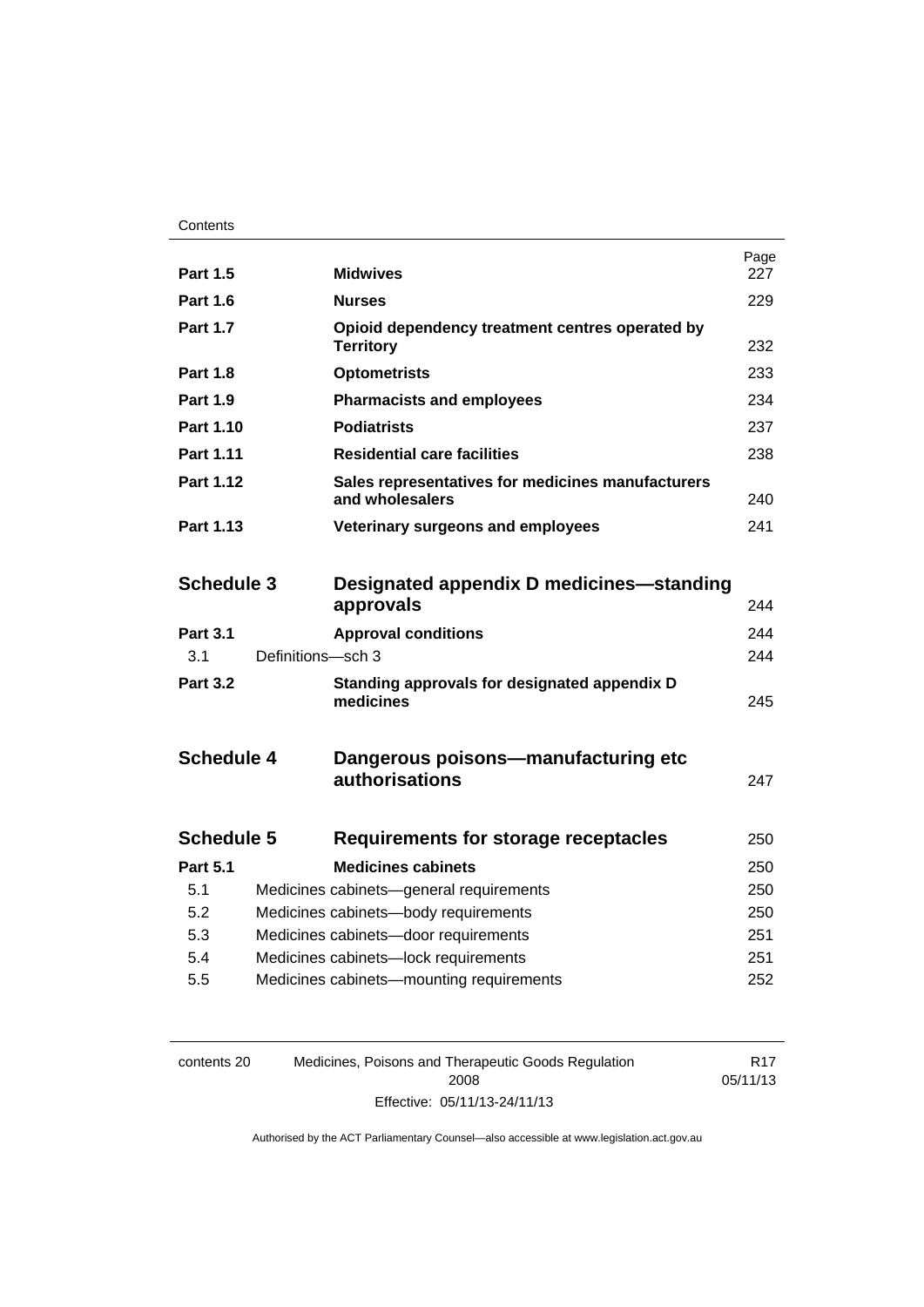|                 |                                | Contents    |
|-----------------|--------------------------------|-------------|
| <b>Part 5.2</b> | Safes, strong rooms and vaults | Page<br>253 |
| 5.6             | Requirements for safes         | 253         |
| 5.7             | Requirements for strong rooms  | 253         |
| 5.8             | Requirements for vaults        | 253         |

#### **[Endnotes](#page-288-0)**

|   | About the endnotes     | 265 |
|---|------------------------|-----|
| 2 | Abbreviation key       | 265 |
| 3 | Legislation history    | 266 |
| 4 | Amendment history      | 269 |
| 5 | Earlier republications | 275 |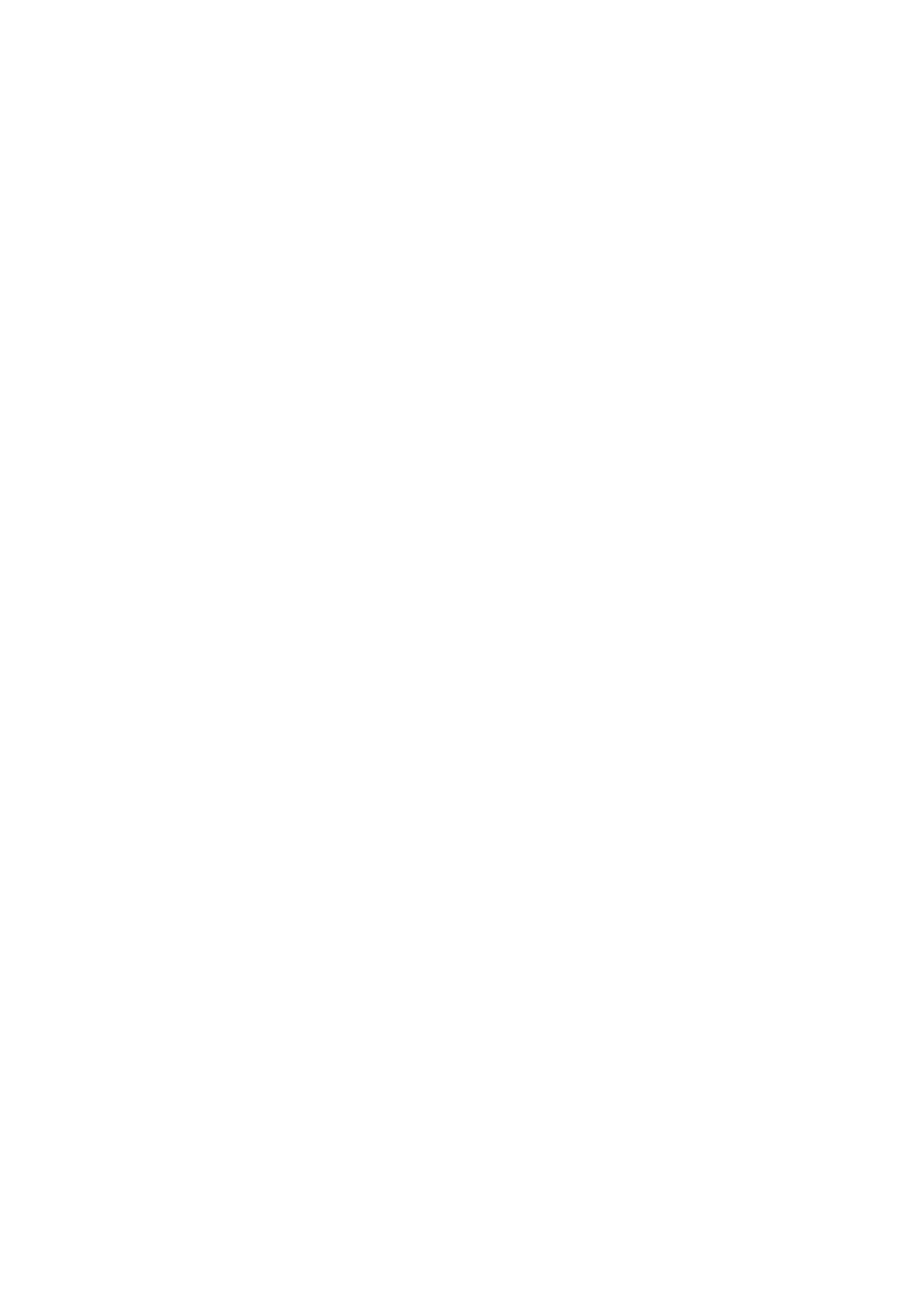

# **Medicines, Poisons and Therapeutic Goods Regulation 2008**

made under the

**[Medicines, Poisons and Therapeutic Goods Act 2008](http://www.legislation.act.gov.au/a/2008-26)**

R17 05/11/13

Ī

Medicines, Poisons and Therapeutic Goods Regulation 2008 Effective: 05/11/13-24/11/13

page 1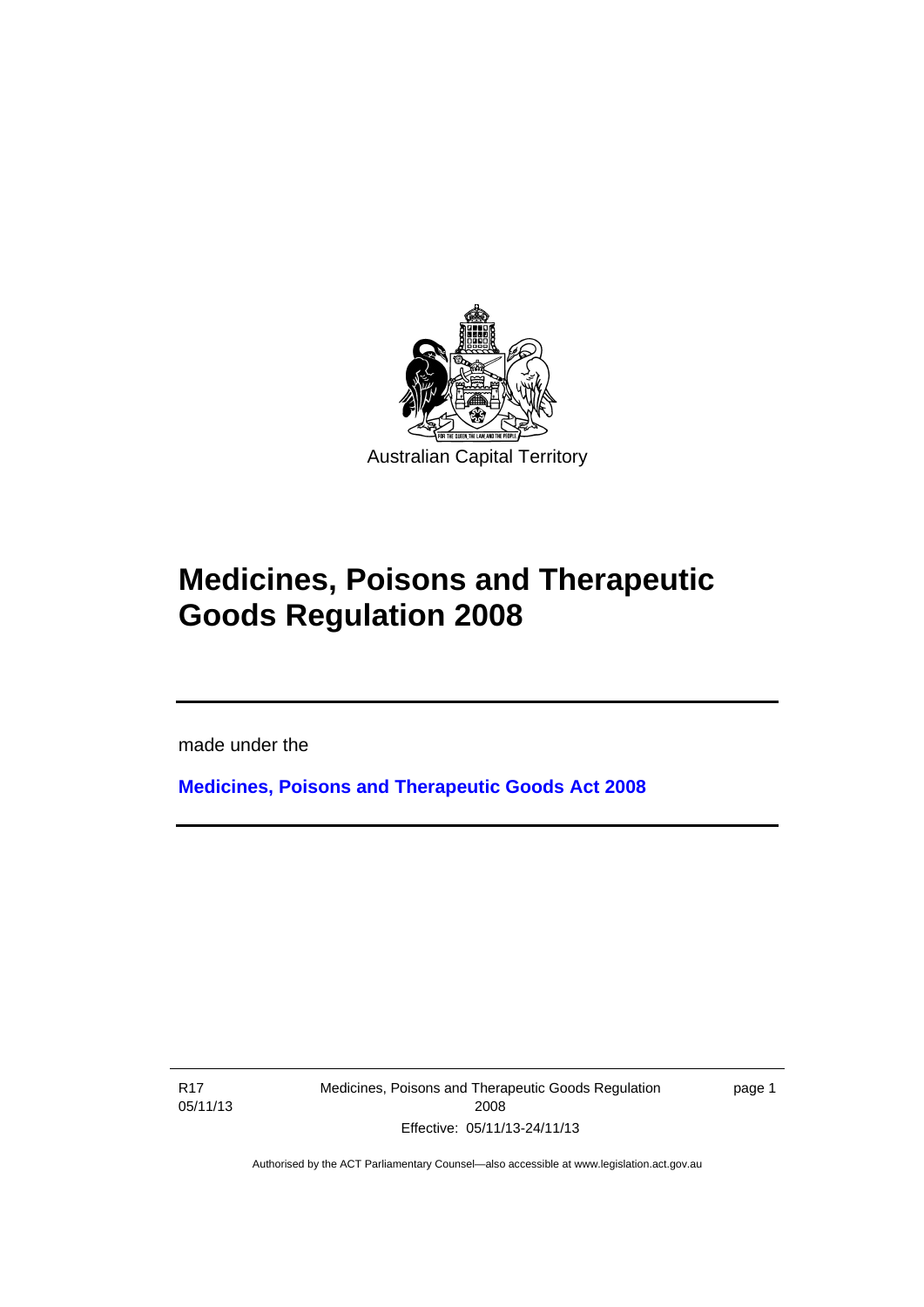Section 1

### <span id="page-25-0"></span>**Chapter 1 Preliminary**

#### <span id="page-25-1"></span>**1 Name of regulation**

This regulation is the *Medicines, Poisons and Therapeutic Goods Regulation 2008*.

#### <span id="page-25-2"></span>**3 Dictionary**

The dictionary at the end of this regulation is part of this regulation.

*Note 1* The dictionary at the end of this regulation defines certain terms used in this regulation, and includes references (*signpost definitions*) to other terms defined elsewhere. For example, the signpost definition '*health profession*—see the *[Health](http://www.legislation.act.gov.au/a/2004-38)* 

*[Professionals Act 2004](http://www.legislation.act.gov.au/a/2004-38)*, dictionary.' means that the term 'health profession' is defined in that dictionary and the definition applies to this regulation.

*Note 2* A definition in the dictionary (including a signpost definition) applies to the entire regulation unless the definition, or another provision of the regulation, provides otherwise or the contrary intention otherwise appears (see [Legislation Act,](http://www.legislation.act.gov.au/a/2001-14) s 155 and s 156 (1)).

#### <span id="page-25-3"></span>**4 Notes**

A note included in this regulation is explanatory and is not part of this regulation.

*Note* See the [Legislation Act,](http://www.legislation.act.gov.au/a/2001-14) s 127 (1), (4) and (5) for the legal status of notes.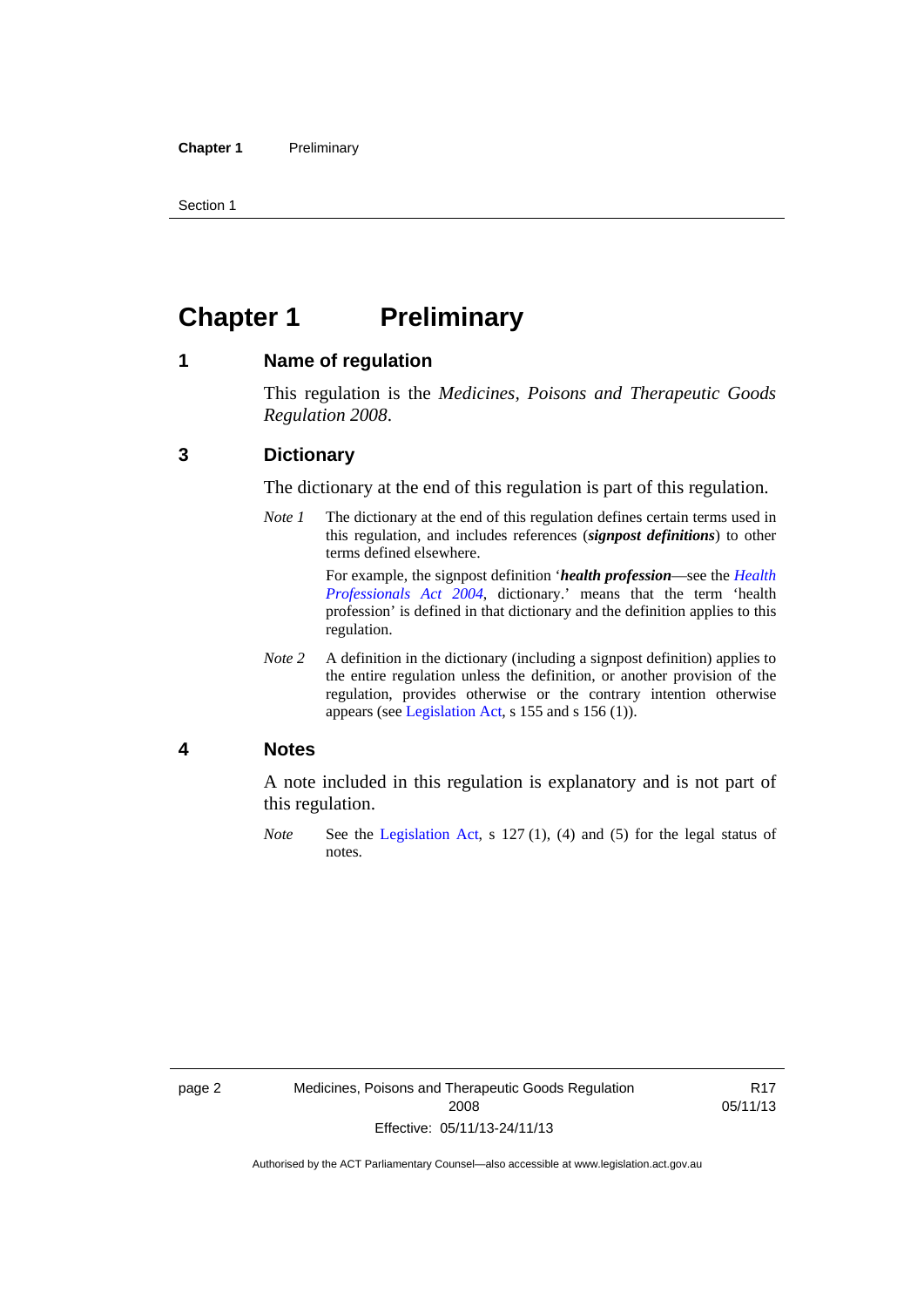#### <span id="page-26-0"></span>**5 Offences against regulation—application of Criminal Code etc**

Other legislation applies in relation to offences against this regulation.

*Note 1 Criminal Code* The [Criminal Code](http://www.legislation.act.gov.au/a/2002-51), ch 2 applies to all offences against this regulation (see Code, pt 2.1).

> The chapter sets out the general principles of criminal responsibility (including burdens of proof and general defences), and defines terms used for offences to which the Code applies (eg *conduct*, *intention*, *recklessness* and *strict liability*).

*Note 2 Penalty units* 

The [Legislation Act](http://www.legislation.act.gov.au/a/2001-14), s 133 deals with the meaning of offence penalties that are expressed in penalty units.

<span id="page-26-1"></span>

#### **6 Overview of things to which medicines and poisons standard does not apply**

- (1) The medicines and poisons standard applies to regulated substances (see the  $Act$ , pt 3.1 and s 17).
- (2) However, the medicines and poisons standard sets out the following things to which it does not apply (unless there is a contrary intention in the standard):
	- (a) a substance in a preparation or product included in the standard, appendix A (General Exemptions) (see the [standard](http://www.comlaw.gov.au/Series/F2012L01200), par 1 (2) (h));
	- (b) a substance and the reason for its entry in the standard, appendix B (Substances considered not to require control by scheduling) (see the [standard,](http://www.comlaw.gov.au/Series/F2012L01200) par  $1(2)(h)$ );
	- (c) a substance to which the standard, appendix G (Dilute Preparations) applies (see the [standard,](http://www.comlaw.gov.au/Series/F2012L01200) par 1 (2) (i));

page 3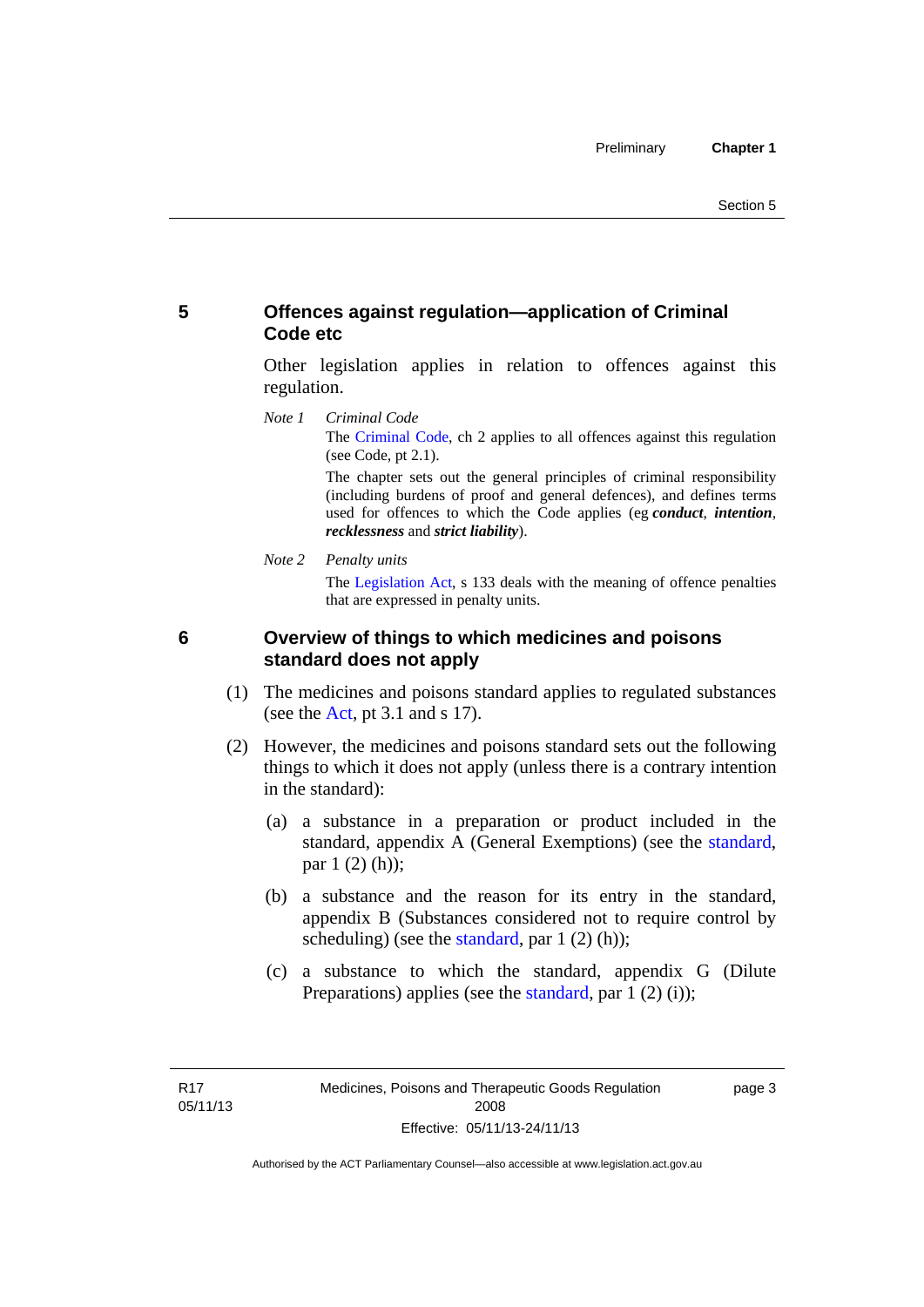#### **Chapter 1** Preliminary

Section 6

- (d) certain low concentrations of substances included in the standard, schedules 1 to 6 if the substance is not also included in schedule 7 or 8 (see the [standard,](http://www.comlaw.gov.au/Series/F2012L01200) par 1 (2) (j));
- (e) certain impurities in pesticides (see the [standard,](http://www.comlaw.gov.au/Series/F2012L01200) par  $1(2)(k)$ ).

page 4 Medicines, Poisons and Therapeutic Goods Regulation 2008 Effective: 05/11/13-24/11/13

R17 05/11/13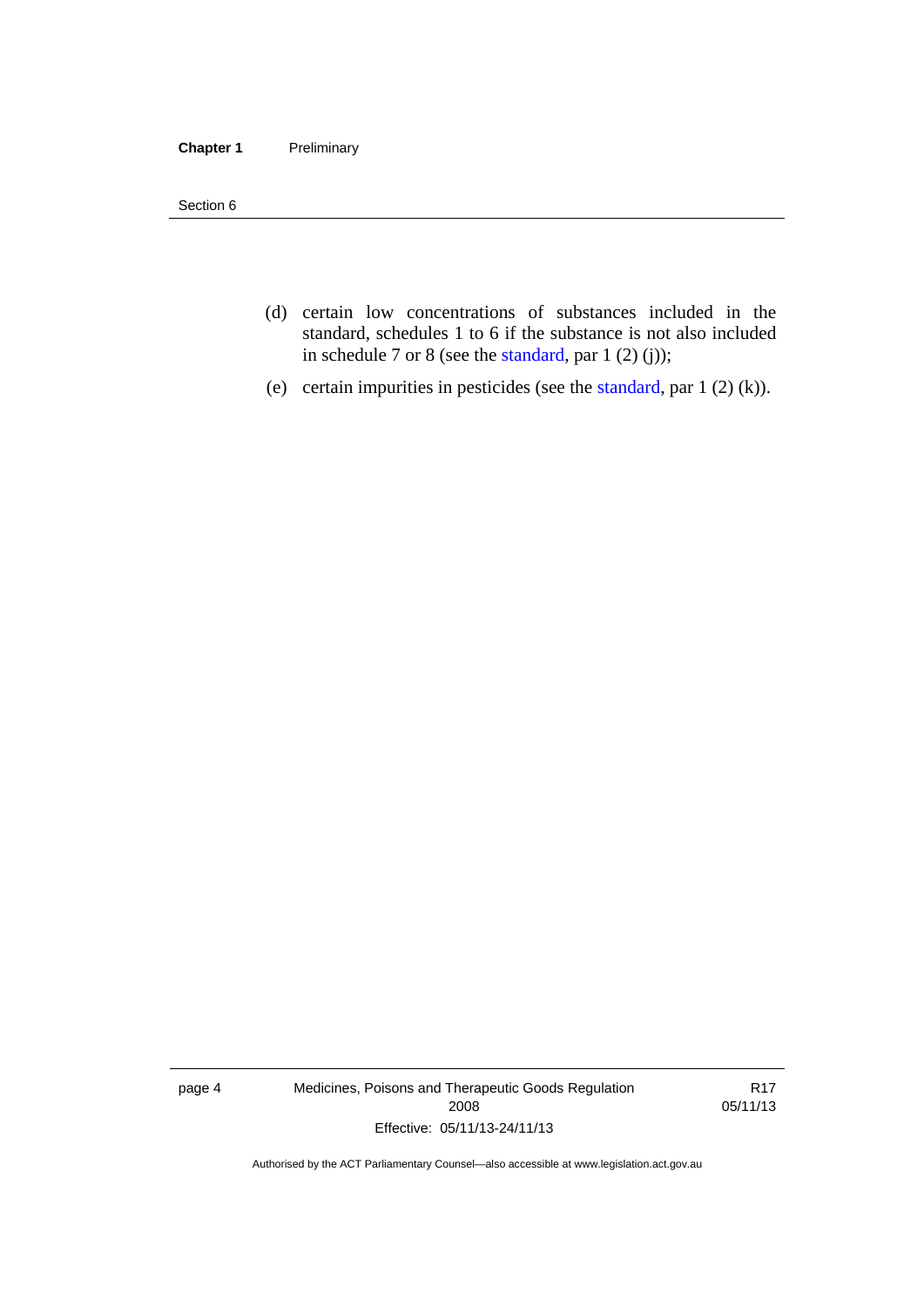## <span id="page-28-0"></span>**Chapter 2 Medicines—authorisations generally**

### <span id="page-28-1"></span>**Part 2.1 Overview of medicines authorisations**

#### <span id="page-28-2"></span>**10 General overview of authorisations for medicines**

 (1) The Act requires that a person must not deal with a medicine in a particular way unless the person is authorised to deal with the medicine.

#### **Example**

the [Act](http://www.legislation.act.gov.au/a/2008-26/default.asp), s 35 is about obtaining certain substances (which include medicines)

- *Note 1* The [Act,](http://www.legislation.act.gov.au/a/2008-26/default.asp) s 19 sets out when a person *deals* with a medicine.
- *Note 2* An example is part of the regulation, is not exhaustive and may extend, but does not limit, the meaning of the provision in which it appears (see [Legislation Act,](http://www.legislation.act.gov.au/a/2001-14) s 126 and s 132).
- (2) The [Act](http://www.legislation.act.gov.au/a/2008-26/default.asp), section 20 sets out when a person is authorised to deal with a medicine.
- (3) This regulation authorises certain dealings with medicines.

*Note* An authorisation is not required to deal with the following:

- a substance excluded from the medicines and poisons standard by the [standard,](http://www.comlaw.gov.au/Series/F2012L01200) par  $1(2)$  (see s 6);
- a substance mentioned in the [medicines and poisons standard,](http://www.comlaw.gov.au/Series/F2012L01200) sch 2, 3, 4 or 8 if none of the schedules apply to the substance because of an exception in the standard (eg Aspirin in packets available from supermarkets).

R17 05/11/13 page 5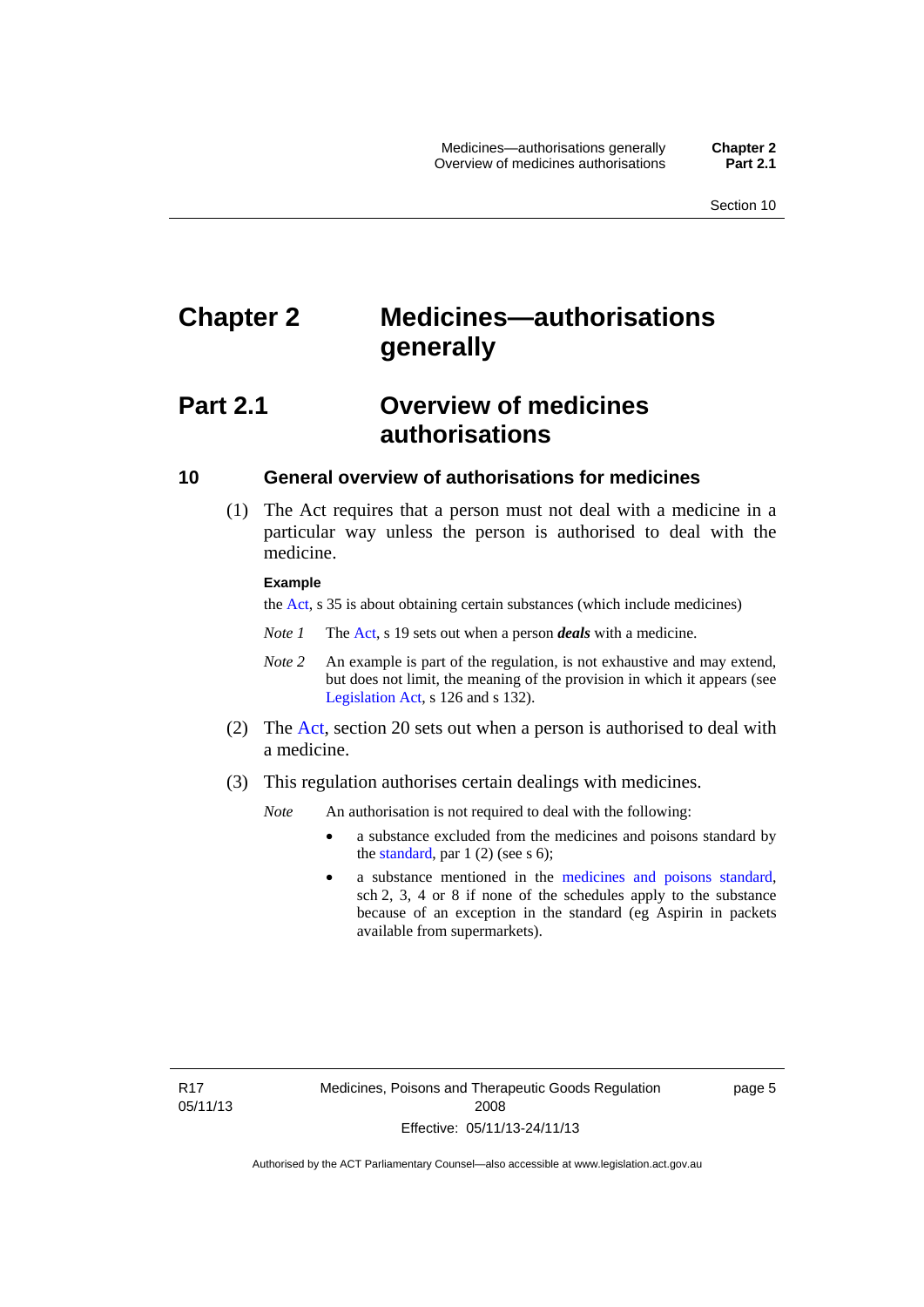Section 11

(4) An authorisation under this regulation may be subject to limitations.

#### **Examples—s (4)**

- 1 a health practitioner's authorisation is subject to any condition or restriction to which the health practitioner is subject to under the *[Health Practitioner](http://www.legislation.act.gov.au/a/db_39269/default.asp)  [Regulation National Law \(ACT\)](http://www.legislation.act.gov.au/a/db_39269/default.asp)* (see s 20)
- 2 the authorisation of a person to prescribe a medicine is subject to any restriction included in sch 1 in relation to the person (see s 30 (1) (b))

*Note* For the power to impose other restrictions, see the [Act](http://www.legislation.act.gov.au/a/2008-26/default.asp), ch 8.

#### <span id="page-29-0"></span>**11 Overview of medicines authorisations under this regulation**

- (1) Medicines authorisations under this regulation that are specific to health-related occupations are given by the following provisions (and are set out in schedule 1):
	- (a) section 30 (which is about authorisations under schedule 1 to prescribe medicines);
	- (b) section 50 (which is about authorisations under schedule 1 to issue requisitions for medicines);
	- (c) section 60 (which is about authorisations under schedule 1 to issue purchase orders for medicines);
	- (d) section 110 (which is about authorisations under schedule 1 to supply medicines);

*Note Supply* includes dispense on prescription (see [Act,](http://www.legislation.act.gov.au/a/2008-26/default.asp) s 24).

- (e) section 350 (which is about authorisations under schedule 1 for people in health-related occupations to administer medicines);
- (f) section 255 (which is about authorisation of approved pharmacists to supply certain medicines without prescription);
- (g) section 370 (which is about authorisations under schedule 1 to obtain and possess medicines);

R17 05/11/13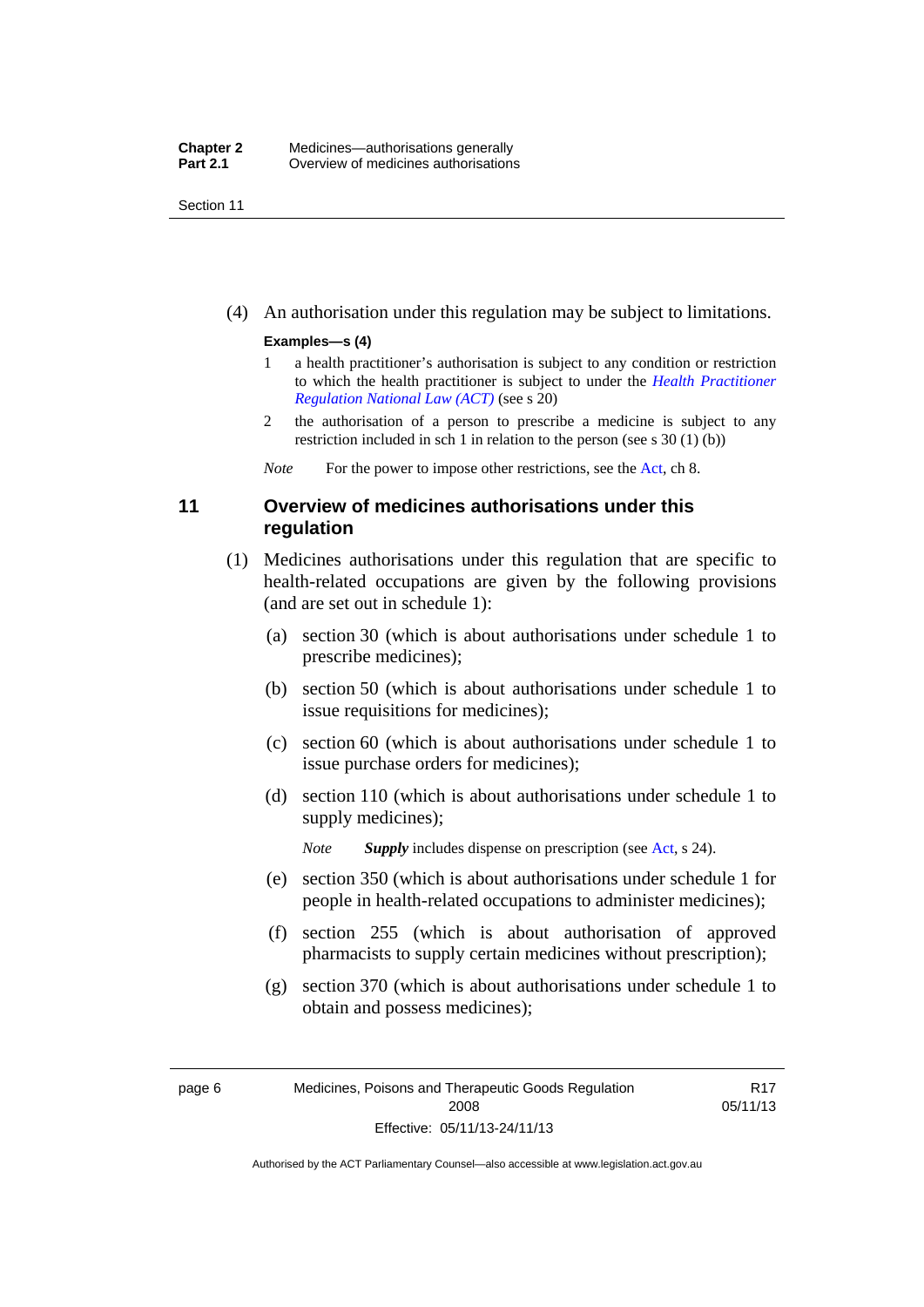- (h) section 380 (which is about authorisations under schedule 1 to manufacture medicines).
- (2) For other authorisations, see the following provisions:
	- (a) section 70 (which is about authorisation of CHO to issue standing orders for supply of medicines in public health emergencies);
	- (b) section 71 (which is about authorisation of CHO to issue standing orders for administration of medicines for public health matters);
	- (c) section 75 (which is about authorisation of doctors to issue standing orders for administration of medicines at institutions);
	- (d) section 77 (which is about authorisation of CHO to issue standing orders for supply and administration of medicines at walk-in centres);
	- (e) section 251 (which is about authorisation to supply certain medicines without prescription in emergencies);
	- (f) section 260 (which is about authorisation to supply medicines to pharmacists for disposal);
	- (g) section 261 (which is about authorisation to supply medicines to commercial disposal operators for disposal);
	- (h) section 360 (which is about authorisation for self-administration of medicines);
	- (i) section 361 (which is about authorisation for the administration of medicines by assistants);
	- (j) section 371 (which is about authorisation to obtain and possess medicines for certain personal use-related dealings);
	- (k) section 400 (which is about authorisation to deliver medicines under supply authorities);

R17 05/11/13 page 7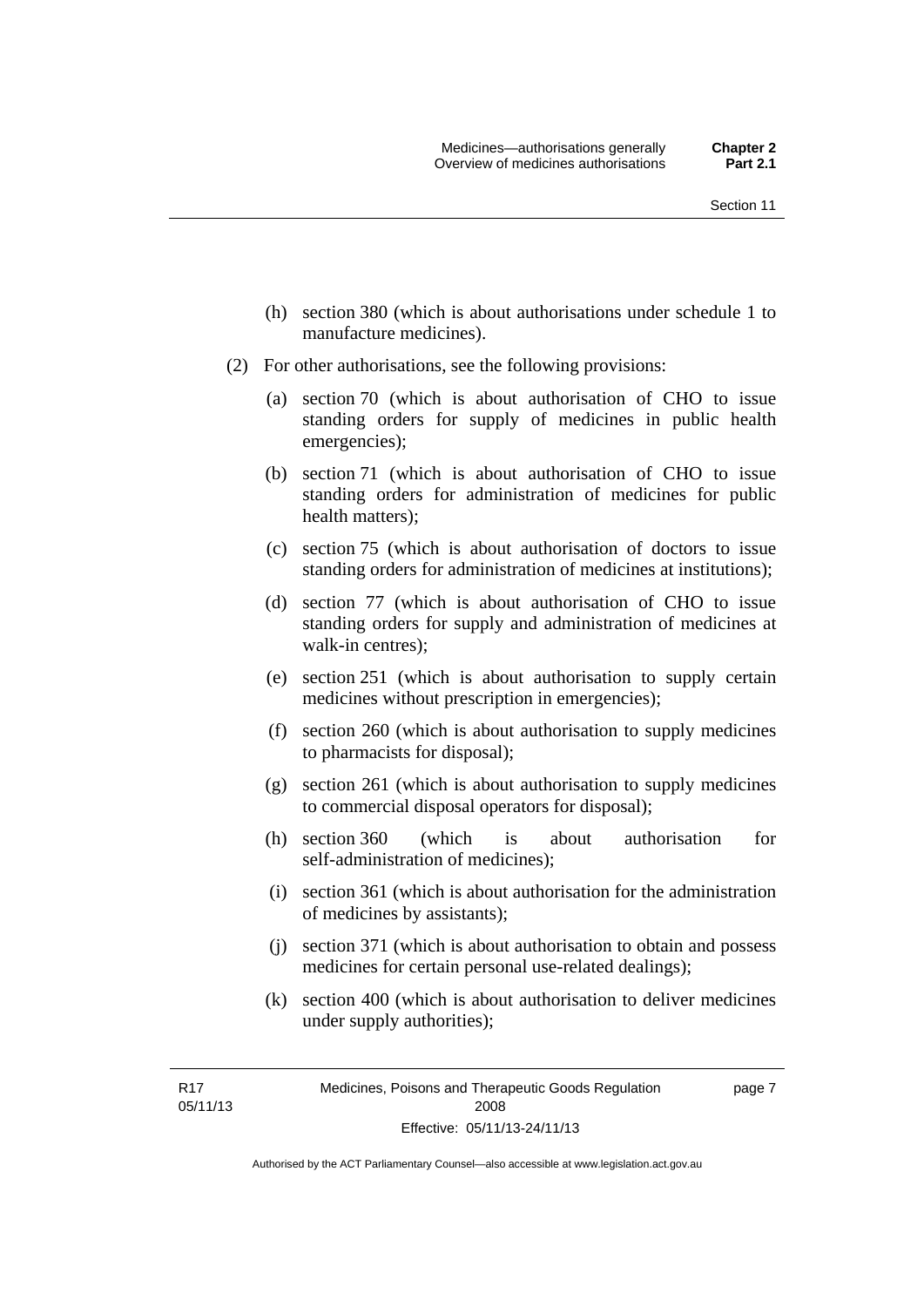Section 12

- (l) section 401 (which is about authorisation for commercial disposal operators for disposal of medicines);
- (m) section 410 (which is about authorisation to supply and administer adrenaline and salbutamol);
- (n) section 420 (which is about authorisations for CYP authorised people);
- (o) section 421 (which is about authorisations for corrections officers);
- (p) section 430 (which is about authorisations for non-controlled medicines research and education);
- (q) section 440 (which is about authorisations under controlled medicines research and education program licences);
- (r) section 450 (which is about authorisations under first-aid kit licences);
- (s) section 460 (which is about authorisations under medicines wholesalers licences);
- (t) section 470 (which is about authorisations under opioid dependency treatment licences);
- (u) section 480 (which is about authorisations under pharmacy medicines rural communities licences).

#### <span id="page-31-0"></span>**12 General overview of authorisation conditions for medicines**

 (1) The [Act](http://www.legislation.act.gov.au/a/2008-26/default.asp), section 44 requires a person who is authorised to deal with a medicine to comply with any condition to which the authorisation is subject.

R17 05/11/13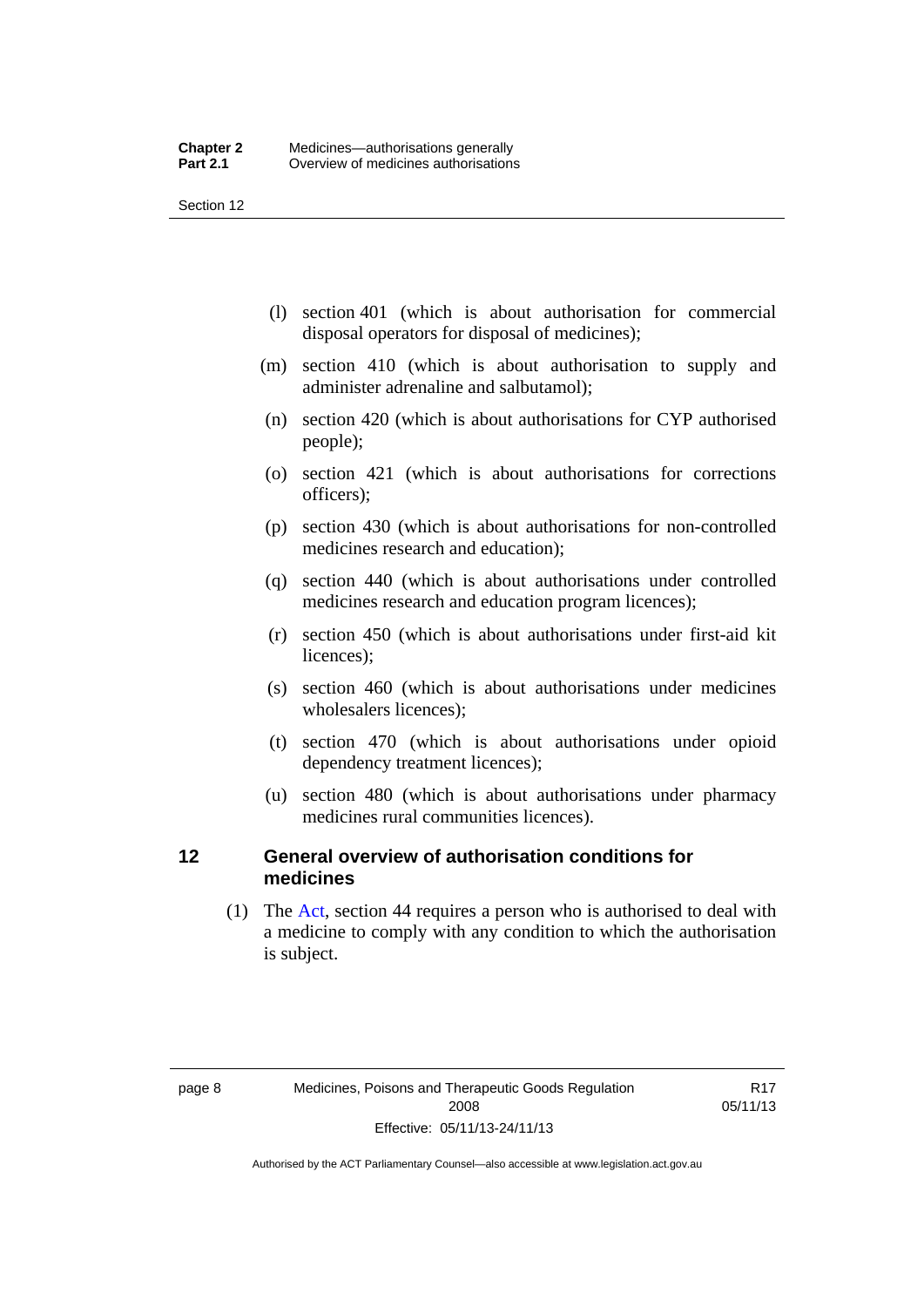#### **Example**

Section 31 sets out the authorisation conditions for an authorised person to prescribe a medicine.

- *Note* An example is part of the regulation, is not exhaustive and may extend, but does not limit, the meaning of the provision in which it appears (see [Legislation Act,](http://www.legislation.act.gov.au/a/2001-14) s 126 and s 132).
- (2) The conditions are additional to other restrictions on an authorised person's authority to deal with a medicine.

#### **Example—s (2)**

Sch 1 limits the prescription by eligible midwives of medicines that are listed on the pharmaceutical benefits scheme (see sch 1, part 1.5) to eligible midwives who hold a particular authority.

*Note* Conditions may also be imposed under other provisions of the [Act](http://www.legislation.act.gov.au/a/2008-26/default.asp) including, for example, s 89 which sets out conditions on licences.

page 9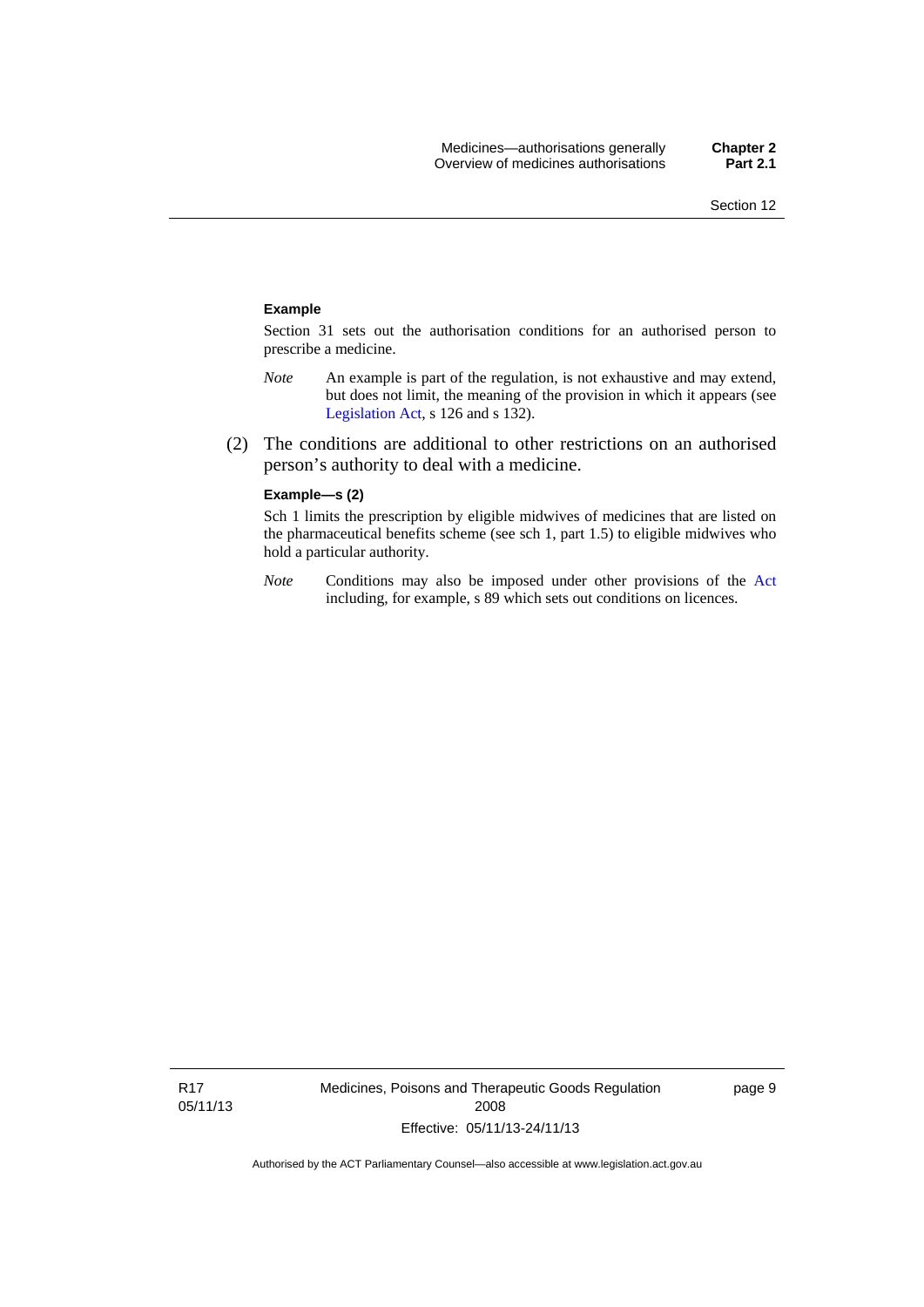Section 20

### <span id="page-33-0"></span>**Part 2.2 Relationship with registration laws**

#### <span id="page-33-1"></span>**20 Medicines authorisations subject to Health Practitioner Regulation National Law (ACT) restrictions**

 (1) A health practitioner's authorisation under the Act to deal with a medicine is subject to any condition or other restriction to which the health practitioner is subject under the *[Health Practitioner](http://www.legislation.act.gov.au/a/db_39269/default.asp)  [Regulation National Law \(ACT\)](http://www.legislation.act.gov.au/a/db_39269/default.asp)*.

#### **Example**

Section 31 places conditions on the prescribing of medicines by a health practitioner authorised to prescribe the medicines. If a particular health practitioner's registration under the *[Health Practitioner Regulation National Law](http://www.legislation.act.gov.au/a/db_39269/default.asp)  [\(ACT\)](http://www.legislation.act.gov.au/a/db_39269/default.asp)* is subject to the condition or restriction that the person may not prescribe certain medicines, the health practitioner's authorisation under the *[Medicines,](http://www.legislation.act.gov.au/a/2008-26)  [Poisons and Therapeutic Goods Act 2008](http://www.legislation.act.gov.au/a/2008-26)* to prescribe medicines is also subject to that condition or restriction.

- *Note 1* A reference to an Act includes a reference to the statutory instruments made or in force under the Act, including any regulation (see [Legislation Act,](http://www.legislation.act.gov.au/a/2001-14) s 104).
- *Note 2* An example is part of the regulation, is not exhaustive and may extend, but does not limit, the meaning of the provision in which it appears (see [Legislation Act,](http://www.legislation.act.gov.au/a/2001-14) s 126 and s 132).
- (2) A health professional's authorisation under the Act to deal with a medicine is subject to any condition or other restriction to which the health professional is subject under the *[Health Professionals](http://www.legislation.act.gov.au/a/2004-38)  [Act 2004](http://www.legislation.act.gov.au/a/2004-38)*.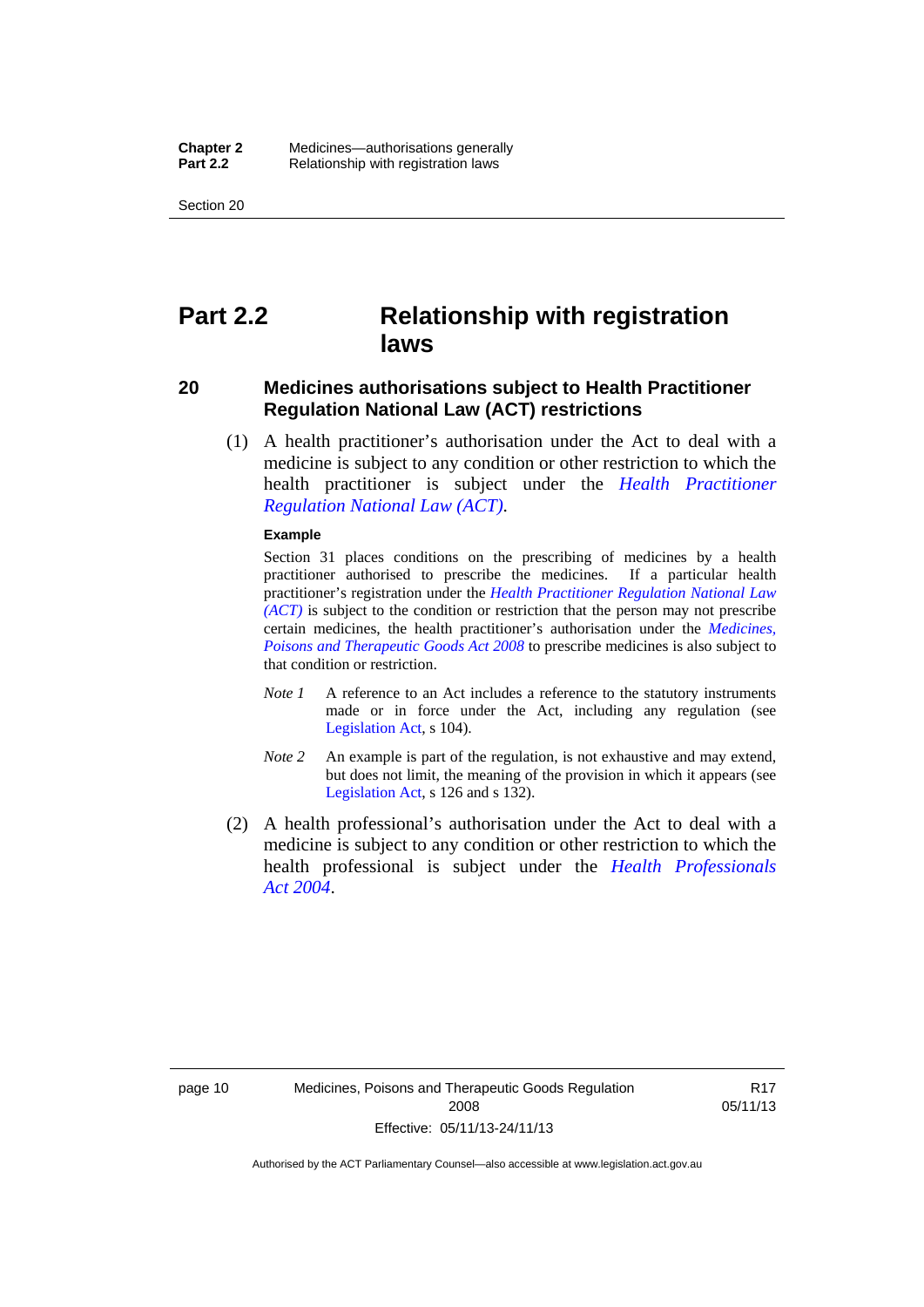#### <span id="page-34-0"></span>**21 Medicines authorisations subject to Health Professionals Act restrictions**

A health professional's authorisation under the Act to deal with a medicine is subject to any condition or other restriction to which the health professional is subject under the *[Health Professionals](http://www.legislation.act.gov.au/a/2004-38)  [Act 2004](http://www.legislation.act.gov.au/a/2004-38)*.

R17 05/11/13 Medicines, Poisons and Therapeutic Goods Regulation 2008 Effective: 05/11/13-24/11/13

page 11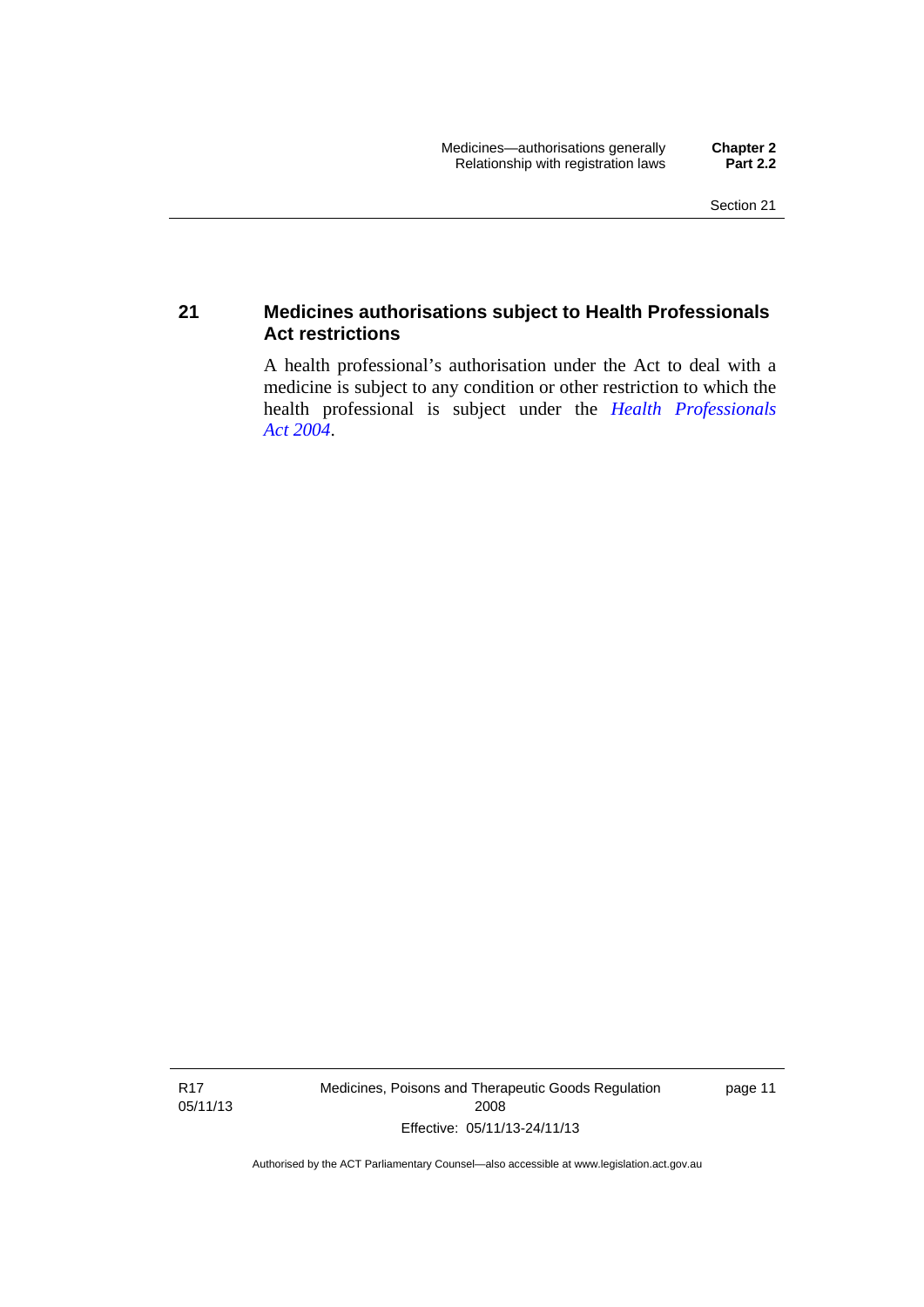### <span id="page-35-0"></span>**Chapter 3 Medicines—supply authorities**

### <span id="page-35-1"></span>**Part 3.1 Prescribing medicines**

### <span id="page-35-2"></span>**Division 3.1.1 Authorisation to prescribe medicines**

#### <span id="page-35-3"></span>**30 Authorisation under sch 1 to prescribe medicines— Act, s 40 (1) (b), (2) (b) and (3) (b)**

- (1) A person mentioned in schedule 1, column 2 is authorised to prescribe a medicine if—
	- (a) prescribing the medicine is included in the schedule, column 3 in relation to the person; and
	- (b) the prescribing is consistent with any restriction for the prescribing mentioned in the schedule, column 3; and
	- (c) if the prescription is a self-prescription of the medicine—
		- (i) the person is not a trainee dentist, trainee nurse practitioner, intern doctor or person training to be an eligible midwife; or
		- (ii) the medicine is not a restricted medicine.
- (2) In this section:

#### *restricted medicine* means—

- (a) an anabolic steroid; or
- (b) a designated appendix D medicine; or
- (c) a benzodiazepine; or
- (d) a controlled medicine.

R17 05/11/13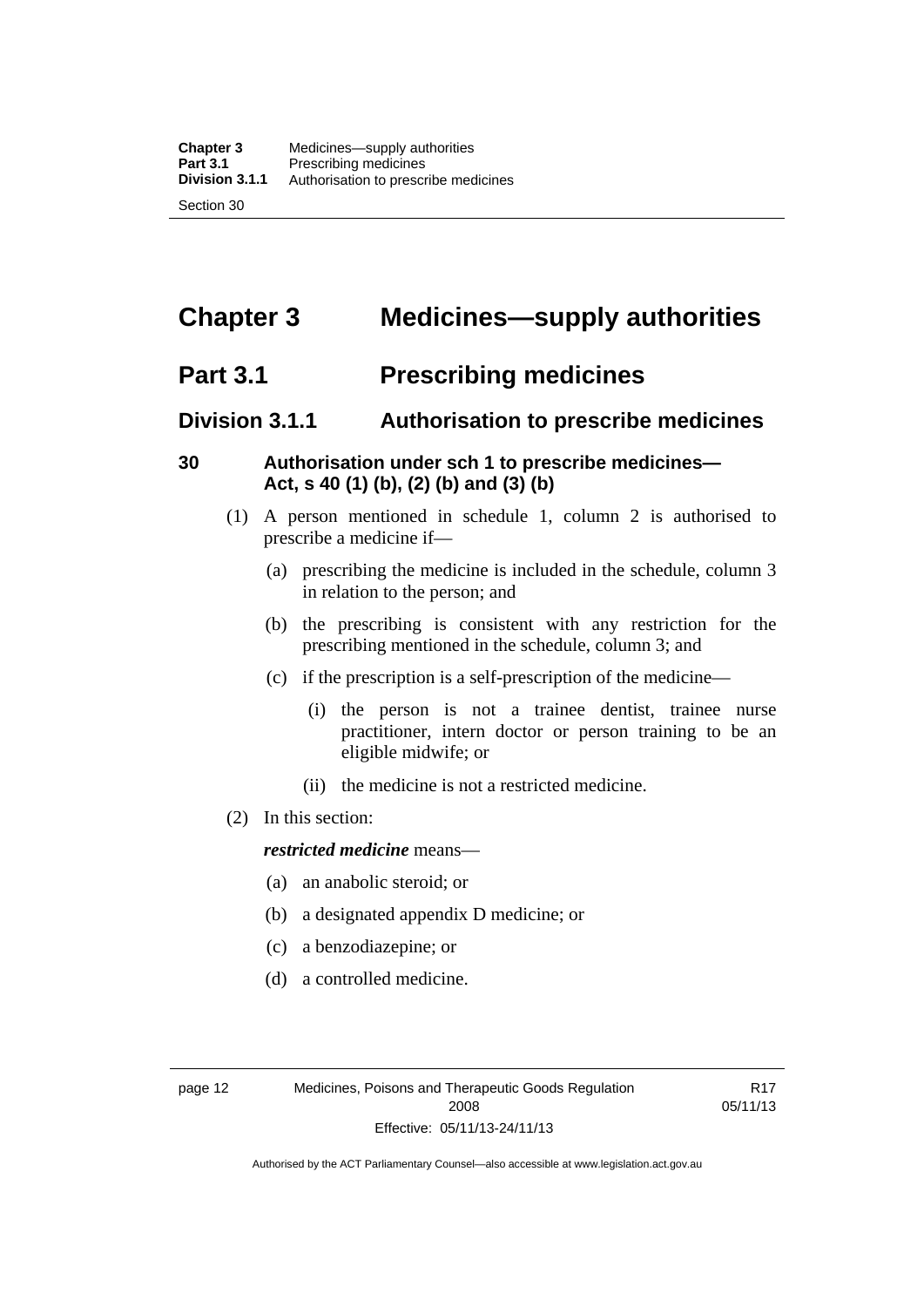## **31 Authorisation conditions for prescribing medicines—Act, s 44 (1) (b) and (2) (b)**

- (1) A prescriber's authorisation under section 30 to prescribe a medicine is subject to the following conditions:
	- (a) the medicine is prescribed in accordance with the [Act](http://www.legislation.act.gov.au/a/2008-26/default.asp), section 7 (Appropriate prescription and supply of medicines);
	- (b) if the prescription is a written prescription—
		- (i) the prescription complies with section 40 (General requirements for written prescriptions); and
		- (ii) the prescription (other than a national residential medication chart prescription) includes the particulars mentioned in section 41 on the front of the prescription; and
		- (iii) if the prescription is a national residential medication chart prescription in a national residential medication chart––the chart includes the particulars mentioned in section 41; and
		- (iv) if the prescription is faxed by a prescriber to a pharmacist—the prescriber sends the original prescription to the pharmacist not later than 24 hours after the prescriber faxes the prescription to the pharmacist;
			- *Note 1* For the endorsement of faxed prescriptions, see s 41 (1) (m).
			- *Note 2 Pharmacist* does not include an intern pharmacist (see dict).
	- (c) if the prescription is an oral prescription—
		- (i) the prescriber believes on reasonable grounds that giving an oral prescription for the medicine is reasonably necessary for the patient's treatment; and

R17 05/11/13 Medicines, Poisons and Therapeutic Goods Regulation 2008 Effective: 05/11/13-24/11/13

page 13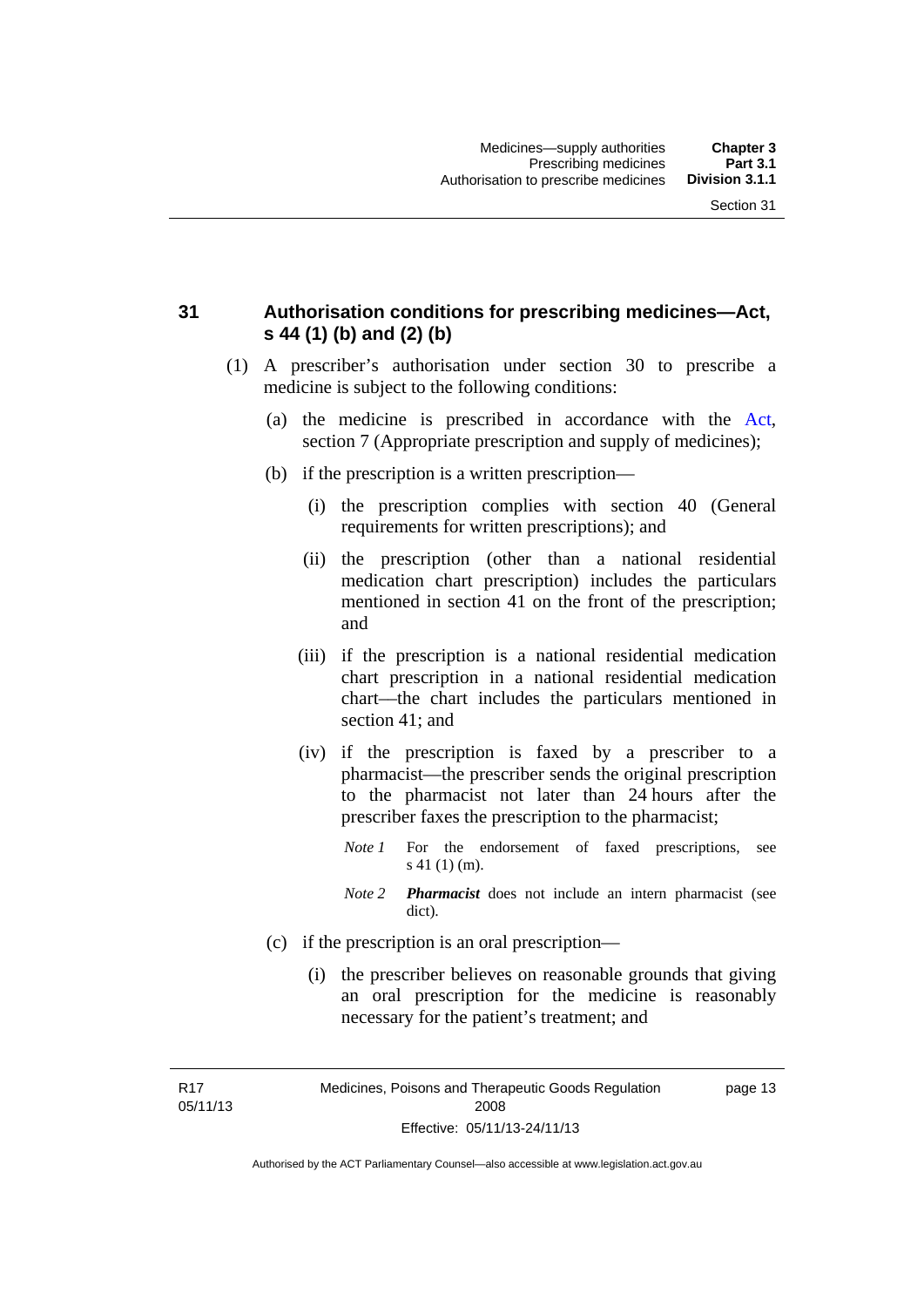| <b>Chapter 3</b> | Medicines—supply authorities         |
|------------------|--------------------------------------|
| <b>Part 3.1</b>  | Prescribing medicines                |
| Division 3.1.1   | Authorisation to prescribe medicines |
| Section 31       |                                      |

- (ii) if the prescription is for an unusual or dangerous dose of a medicine—the prescription includes a statement telling the person who is to dispense or administer the medicine that the prescription is for an unusual or dangerous dose; and
- (iii) the prescription includes the particulars mentioned in section 41; and
- (iv) the prescriber sends a written prescription for the medicine to the pharmacist not later than 24 hours after the prescriber gives the oral prescription to the pharmacist;

- (d) if the medicine is a controlled medicine for human use—
	- (i) the prescriber complies with the additional requirements under section 32 for prescribing a controlled medicine; and
	- (ii) if the controlled medicines approval is an oral approval the prescriber sends the chief health officer a written application for the approval in accordance with section 561 (Requirements for CHO controlled medicines approval applications) not later than 7 days after the day the oral approval is given;
- (e) if the medicine is a designated appendix D medicine prescribed for a purpose mentioned in schedule 3 (Designated appendix D medicines—standing approvals), part 3.2, column 3 in relation to the medicine—the prescriber complies with the additional requirements under section 33 in relation to the prescription.
- (2) In this section:

page 14 Medicines, Poisons and Therapeutic Goods Regulation 2008 Effective: 05/11/13-24/11/13

R17 05/11/13

*Note* For the endorsement of written prescriptions confirming oral prescriptions, see s 41 (1) (n).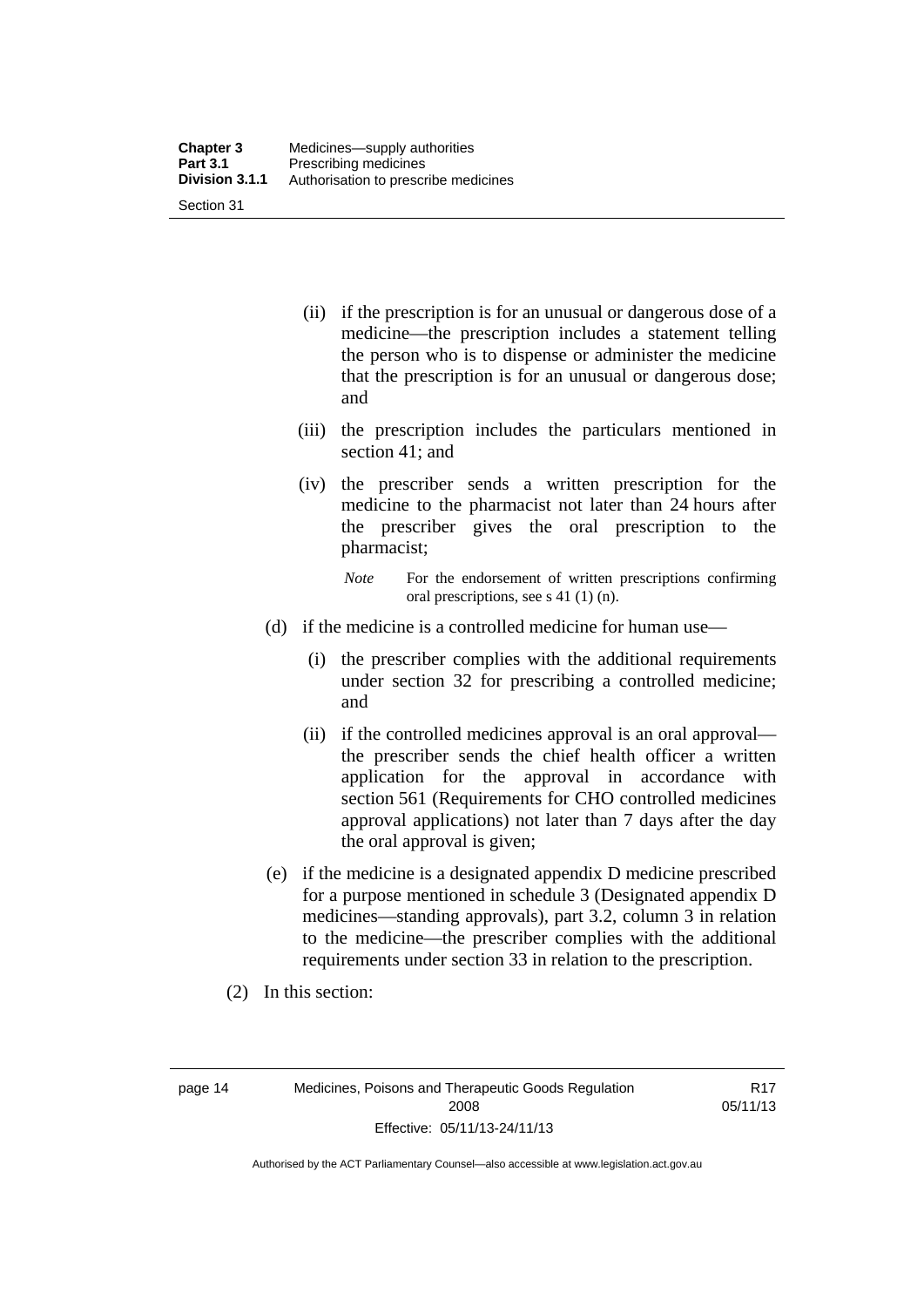*national residential medication chart* means a residential medication chart within the meaning of the *[National](http://www.comlaw.gov.au/Series/F1996B02844)  [Health \(Pharmaceutical Benefits\) Regulations 1960](http://www.comlaw.gov.au/Series/F1996B02844)* (Cwlth), section 19AA (6) (Item in residential medication chart is prescription), as in force from time to time.

*Note* The *[National Health \(Pharmaceutical Benefits\) Regulations 1960](http://www.comlaw.gov.au/Series/F1996B02844)* (Cwlth) does not need to be notified under the [Legislation Act](http://www.legislation.act.gov.au/a/2001-14) because s 47 (6) does not apply (see s 863).

### **32 Additional requirements for prescribing controlled medicines for human use**

The following are the additional requirements for prescribing a controlled medicine for human use:

 (a) the prescriber has a controlled medicines approval to prescribe the medicine;

*Note* For controlled medicines approvals, see pt 13.1.

 (b) if the approval is for a particular form of the medicine—the prescription is for the form of the medicine approved or a bioequivalent form;

*Note Bioequivalent*—see the dictionary.

- (c) if the approval is for a particular strength of the medicine—the prescription is for the strength approved or a weaker strength;
- (d) if the approval is for a particular quantity of the medicine—the prescription is for not more than the quantity approved;
- (e) the prescriber complies with each condition (if any) of the approval;
- (f) if the controlled medicine is dronabinol for human use—
	- (i) the prescriber also has an authorisation under the *[Therapeutic Goods Act 1989](http://www.comlaw.gov.au/Series/C2004A03952)* (Cwlth), section 19 to supply the medicine; and

R17 05/11/13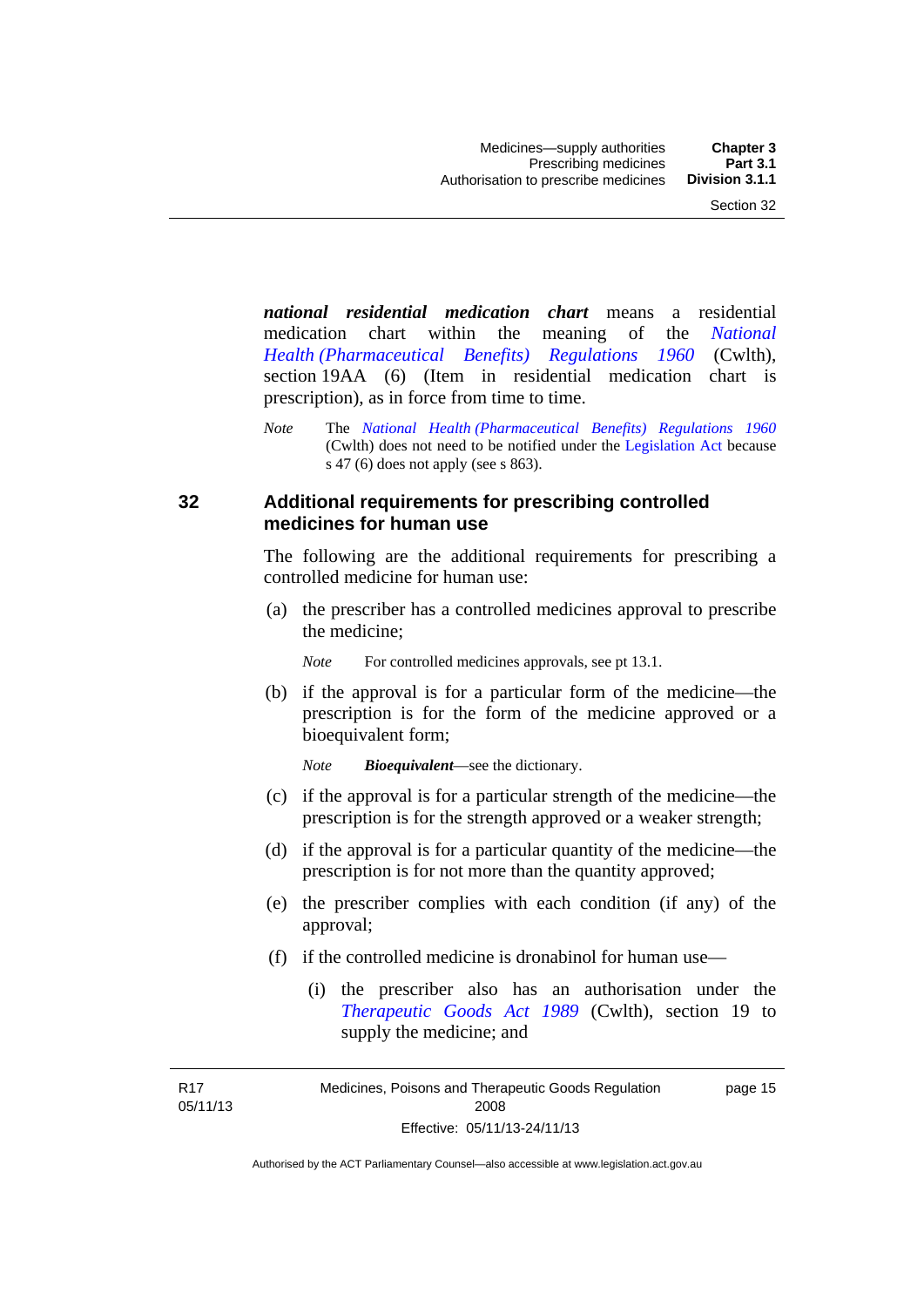**Chapter 3** Medicines—supply authorities<br>**Part 3.1** Prescribing medicines **Part 3.1** Prescribing medicines<br>**Division 3.1.2** Prescriptions **Division 3.1.2** Prescriptions Section 33

> (ii) the prescriber complies with each condition (if any) of the authorisation.

#### **Example—par (b)**

If a slow release form of a medicine is approved, the prescriber is not authorised to prescribe an immediate release form of the medicine.

#### **Example—par (c) and par (d)**

If a doctor is given an approval to prescribe 25 morphine 20mg capsules, the doctor may prescribe 5 20mg capsules and 10 15mg capsules. Later, if the approval is still in force, the doctor may prescribe not more than 10 morphine capsules of any strength up to and including 20mg.

*Note* An example is part of the regulation, is not exhaustive and may extend, but does not limit, the meaning of the provision in which it appears (see [Legislation Act,](http://www.legislation.act.gov.au/a/2001-14) s 126 and s 132).

### **33 Additional requirements for designated appendix D medicines prescriptions for human use**

The following are the additional requirements for prescribing a designated appendix D medicine for a purpose mentioned in schedule 3 (Designated appendix D medicines—standing approvals), part 3.2, column 3 in relation to the medicine:

- (a) the prescriber has an appendix D medicines approval to prescribe the medicine;
- (b) the prescriber complies with each condition (if any) of the approval (including any condition in schedule 3, part 3.2, column 4 in relation to the medicine).

## **Division 3.1.2 Prescriptions**

*Note* A prescription may provide for a medicine to be dispensed or administered (see [Act](http://www.legislation.act.gov.au/a/2008-26/default.asp), dict, def *prescription*).

#### **40 General requirements for written prescriptions**

A written prescription for a medicine must—

page 16 Medicines, Poisons and Therapeutic Goods Regulation 2008 Effective: 05/11/13-24/11/13

R17 05/11/13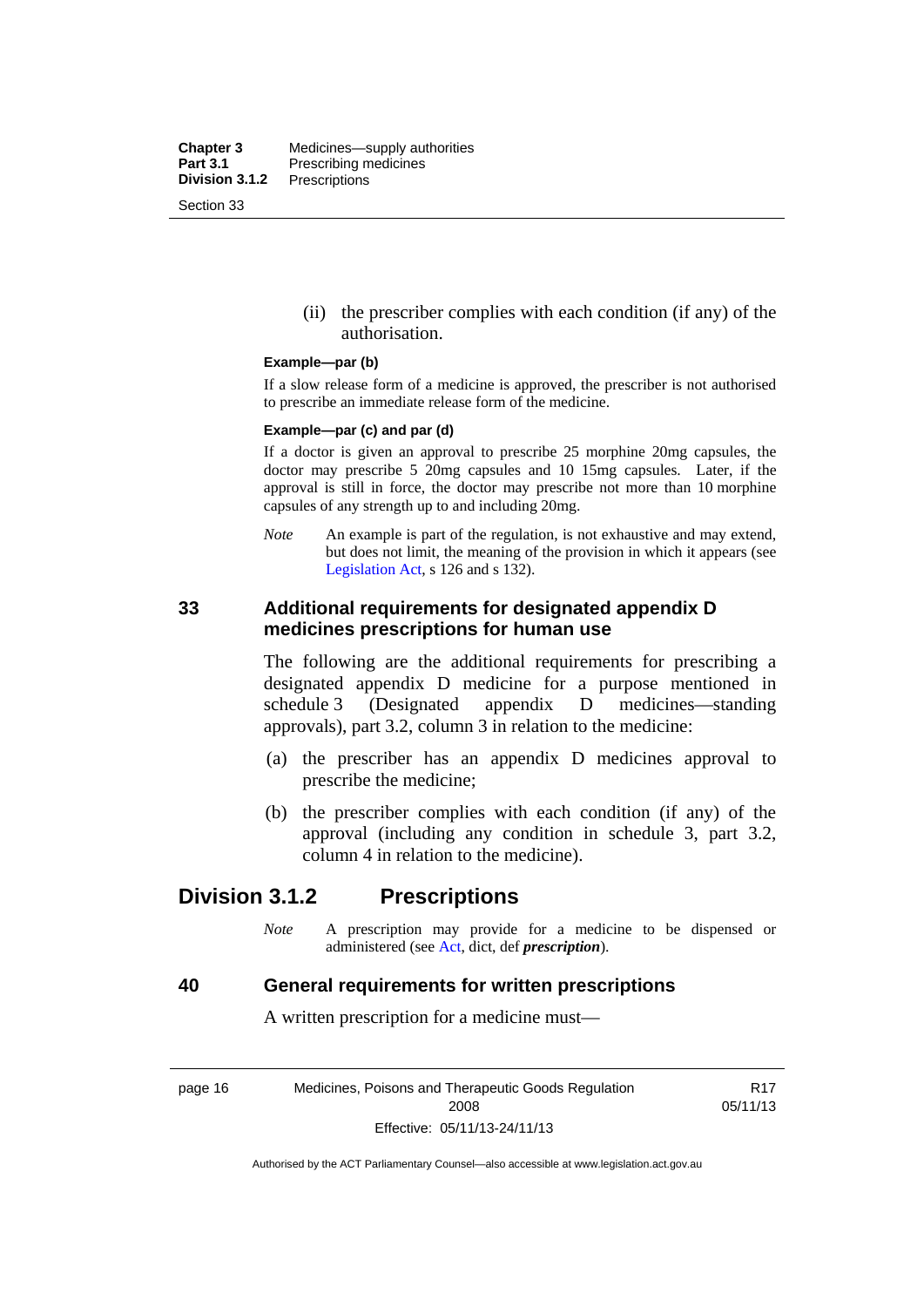- (a) be signed by the prescriber; and
	- *Note* The prescription must be signed with the prescriber's usual signature (see [Act](http://www.legislation.act.gov.au/a/2008-26/default.asp), dict, def *signs*).
- (b) if the prescriber amends the prescription—be initialled and dated beside the amendment by the prescriber; and
- (c) be written in terms and symbols used in ordinary professional practice; and
- (d) if the prescription is for an unusual or dangerous dose include the prescriber's initials beside an underlined reference to the dose.
- *Note Written* includes in electronic form (see [Act,](http://www.legislation.act.gov.au/a/2008-26/default.asp) dict).

### **41 Particulars for prescriptions**

- (1) A prescription must include the following particulars:
	- (a) the prescriber's name, professional qualifications and business address and telephone number;
	- (b) the date the prescription is given;
	- (c) the medicine, and the form, strength and quantity of the medicine, to be dispensed or administered under the prescription;
	- (d) the name and address of the person for whom the medicine is prescribed;
	- (e) directions about the use of the medicine, including the dose and regimen of the medicine, that are adequate to allow the medicine to be taken or administered safely;
	- (f) the number of times the medicine may be dispensed or administered under the prescription;
	- (g) if the prescription is for a controlled medicine for human use—

R17 05/11/13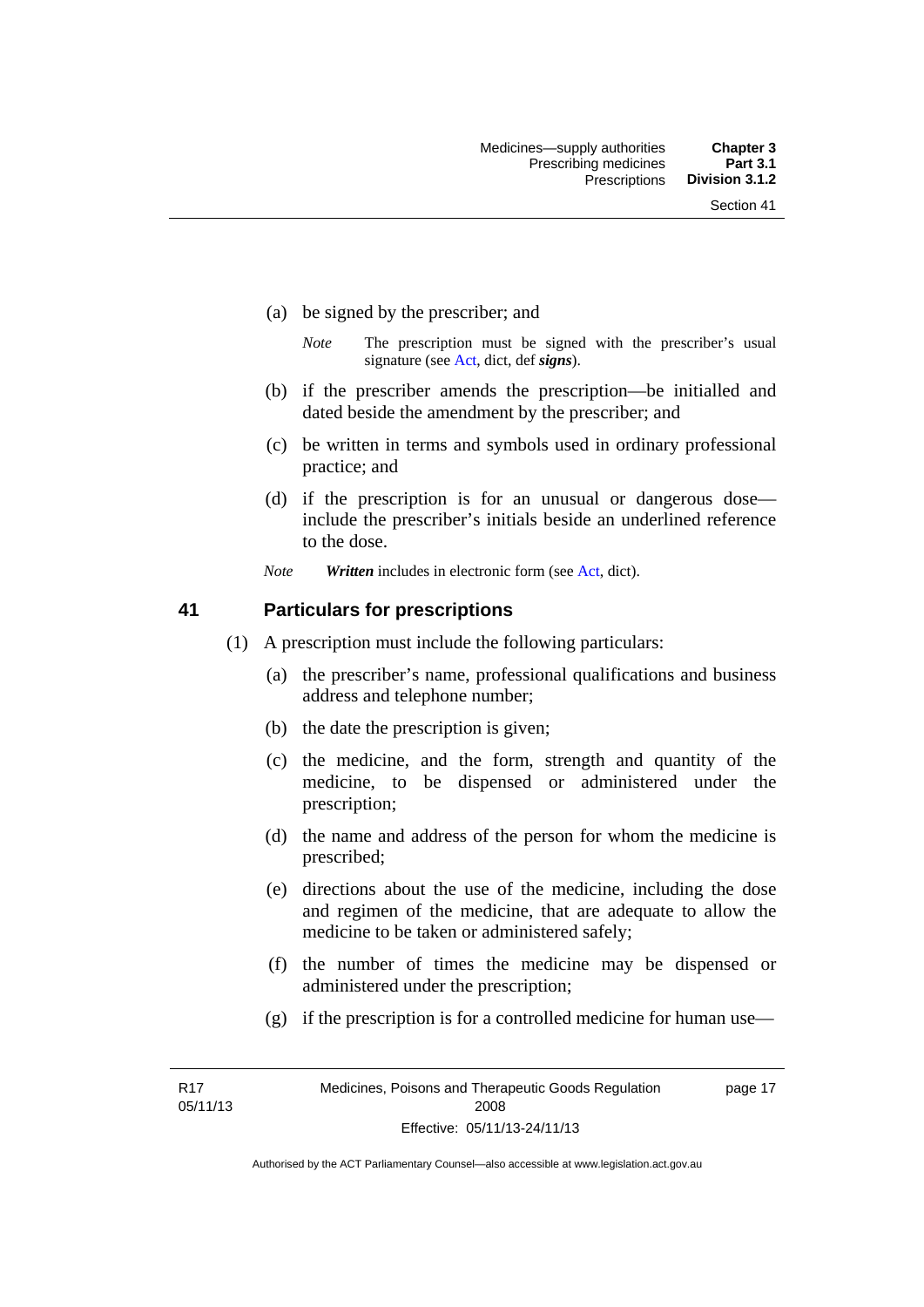- (i) the relevant approval particulars; and
- (ii) if the medicine is dronabinol—the relevant TGA authorisation particulars; and
- (iii) if the prescription is a repeat prescription—the period that must elapse between each dispensing or administration of the medicine;
- (h) if the prescription is for a designated appendix D medicine for a purpose mentioned in schedule 3 (Designated appendix D medicines—standing approvals), part 3.2, column 3 in relation to the medicine—the relevant approval particulars;
- (i) if the prescriber is a dentist—the words 'for dental treatment only';
- (j) if the prescriber is an eligible midwife—the words 'for midwifery use only';
- (k) if the prescriber is an optometrist—the words 'for optometry use only';
- (l) if the prescriber is a veterinary surgeon—
	- (i) the words 'for animal treatment only'; and
	- (ii) the species of the animal for which the medicine is to be dispensed; and
	- (iii) if possible, a way of identifying the animal;
- (m) if the prescription is an original of a prescription that was faxed by a prescriber to a pharmacist—the prescription is endorsed with words to the effect that the prescription was faxed to a named pharmacy on a stated date;
- (n) if the prescription is a written prescription under section 31 (1) (c) (iv) (which is about oral prescriptions)—the prescription is endorsed with words to the effect that the

R17 05/11/13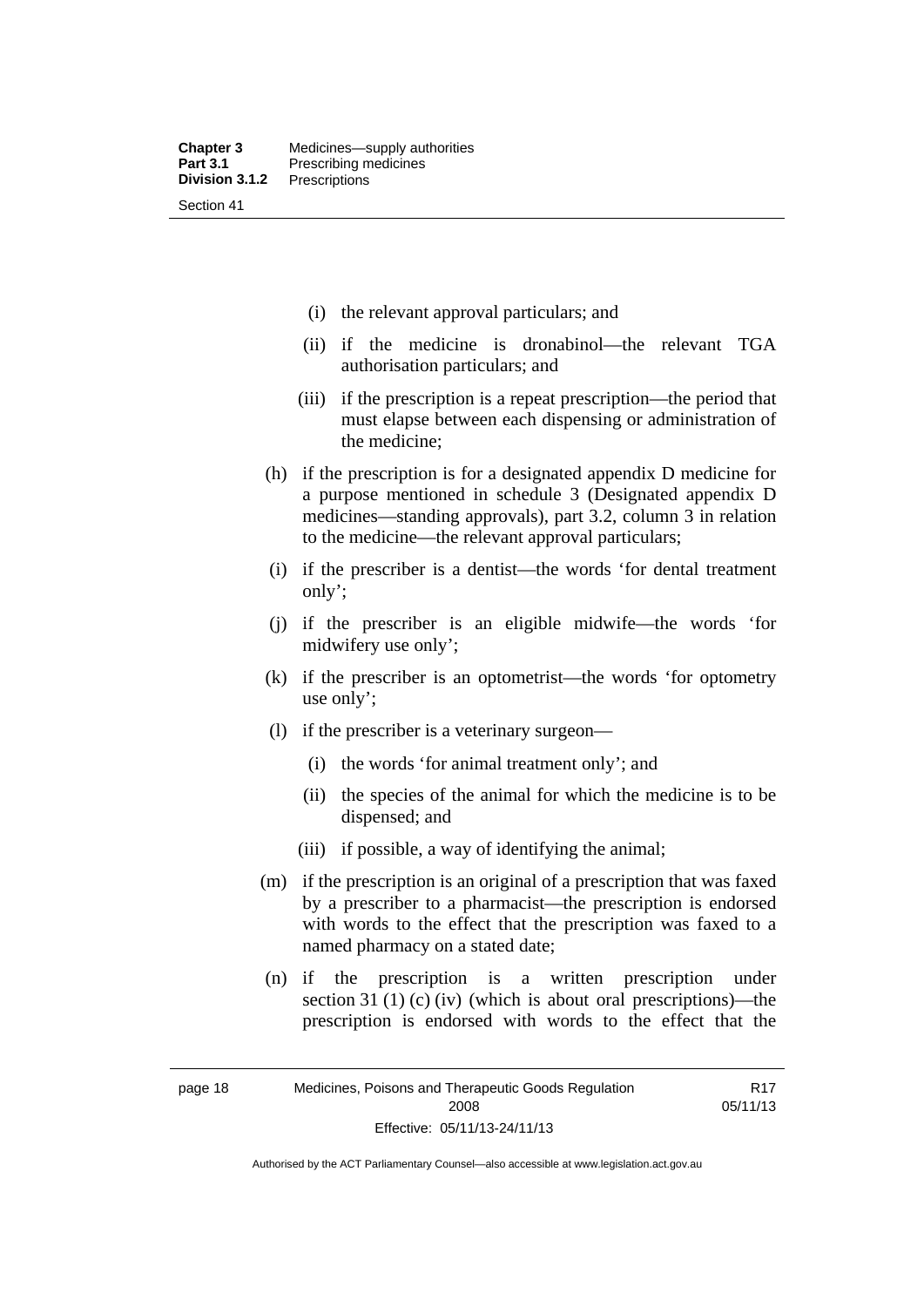prescription is a confirmation copy of an oral prescription issued to a named pharmacist on a stated date.

- (2) However, if the prescription is written for an in-patient at a hospital in the patient's medical records, the prescription need not include any of the following:
	- (a) the prescriber's professional qualifications and business address and telephone number;
	- (b) if the medicine prescribed is a controlled medicine or designated appendix D medicine—the relevant approval particulars.
	- *Note 1 Hospital* means a public hospital, private hospital or day hospital and includes a body prescribed by regulation as a hospital (see [Act,](http://www.legislation.act.gov.au/a/2008-26/default.asp) dict).

*Note 2* A *hospice* is a hospital (see *The Macquarie Dictionary*, 4th ed).

- (3) Also, if the prescription is a national residential medication chart prescription, the prescription need not include either of the following:
	- (a) the prescriber's professional qualifications;
	- (b) the quantity of the medicine to be dispensed or administered under the prescription.
- (4) In this section:

R17

### *relevant approval particulars* means—

- (a) for a controlled medicine—
	- (i) for an approval under section 556 (Standing approval to prescribe controlled medicines for short-term treatment)—the words 'standing short-term approval'; or
	- (ii) for an approval under section 557 (Standing interim approval to prescribe buprenorphine and methadone for patients of certain institutions)—the words 'standing opioid dependency treatment approval'; or

05/11/13 Medicines, Poisons and Therapeutic Goods Regulation 2008 Effective: 05/11/13-24/11/13 page 19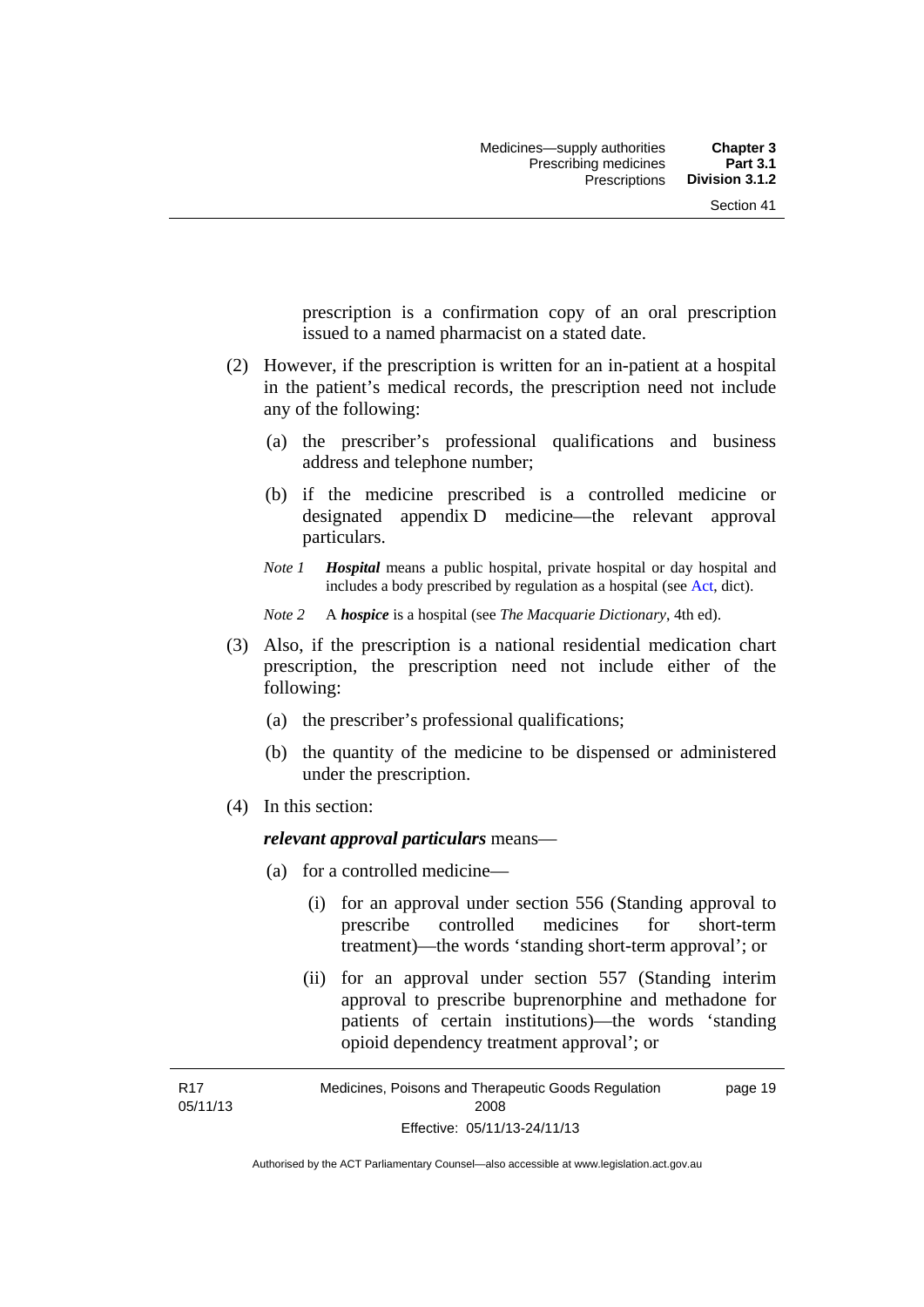- (iii) for an approval under division 13.1.3 (Chief health officer controlled medicines approvals)—the words 'CHO approval number' followed by the identifying number for the approval; or
- (b) for a designated appendix D medicine—
	- (i) for an approval under section 591 (Standing approval to prescribe designated appendix D medicines)—the words 'standing approval' and the specialist area, or the area, in which the prescriber practises; or
	- (ii) for an approval under section 593 (CHO decisions on applications to prescribe designated appendix D medicines)—the words 'CHO approval number' followed by the identifying number for the approval.

*relevant TGA authorisation particulars* means the words 'TGA authorisation' followed by—

- (a) the identifying number for the authorisation; or
- (b) if no identifying number is given for the authorisation—the date of the approval.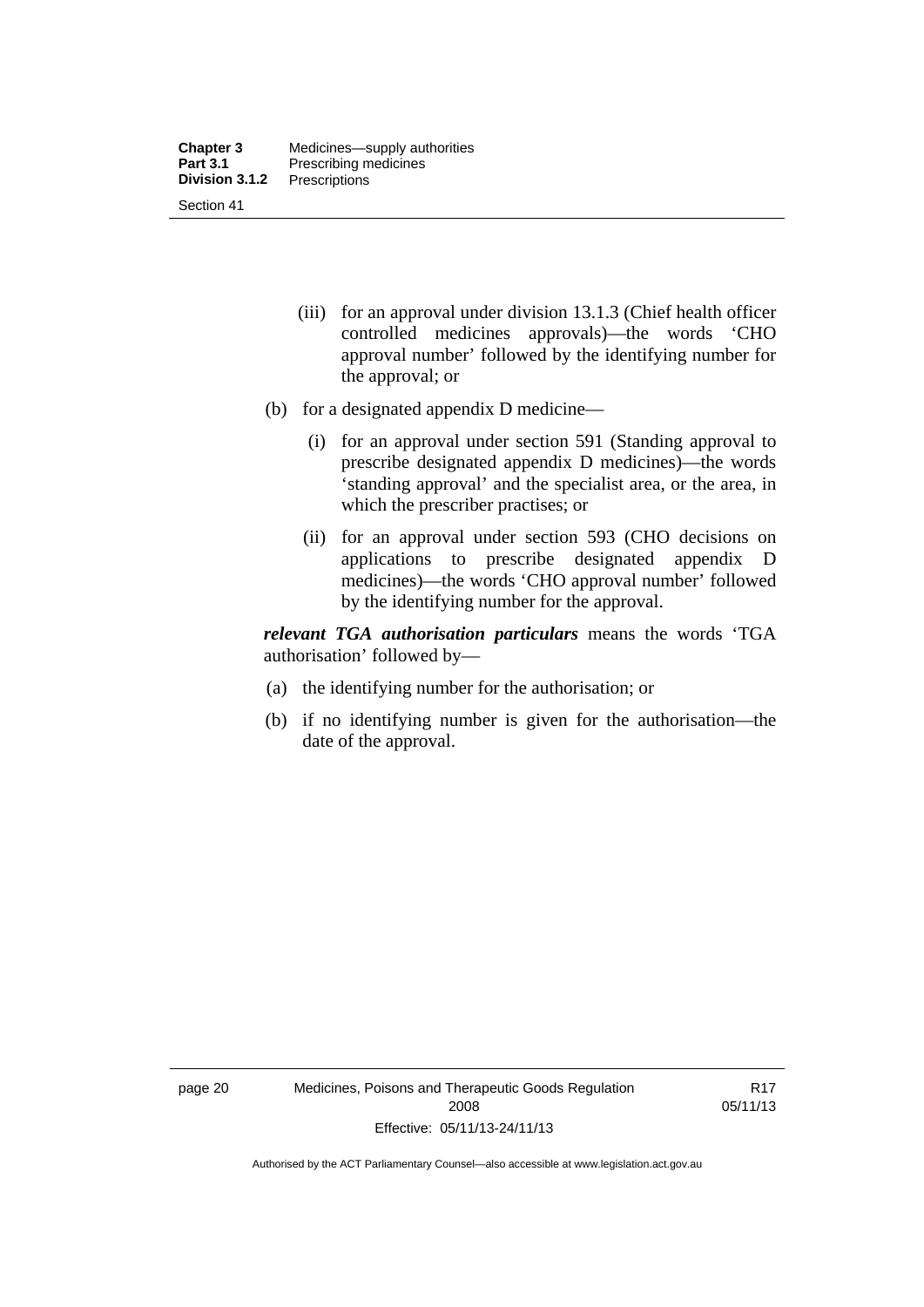# **Part 3.2 Requisitioning medicines**

## **Division 3.2.1 Authorisation to issue requisitions**

## **50 Authorisation under sch 1 to issue requisitions for medicines—Act, s 41 (b)**

A person mentioned in schedule 1, column 2 is authorised to issue a requisition for a medicine if—

- (a) issuing the requisition is included in the schedule, column 3 in relation to the person; and
- (b) the issue of the requisition is consistent with any restriction for the issue of the requisition mentioned in the schedule, column 3.

## **51 Authorisation conditions for issuing requisitions for medicines—Act, s 44 (1) (b) and (2) (b)**

A person's authorisation under section 50 to issue a requisition for a medicine is subject to the following conditions:

- (a) if the requisition is a written requisition—the requisition complies with section 55 (General requirements for written requisitions) and section 56 (Particulars for requisitions);
- (b) if the requisition is an oral requisition—
	- (i) the person believes on reasonable grounds that issuing the requisition is reasonably necessary for the treatment of a person; and
	- (ii) the quantity of the medicine requisitioned is not more than the amount reasonably necessary for the person's treatment; and
	- (iii) the requisition complies with section 56.

R17 05/11/13 page 21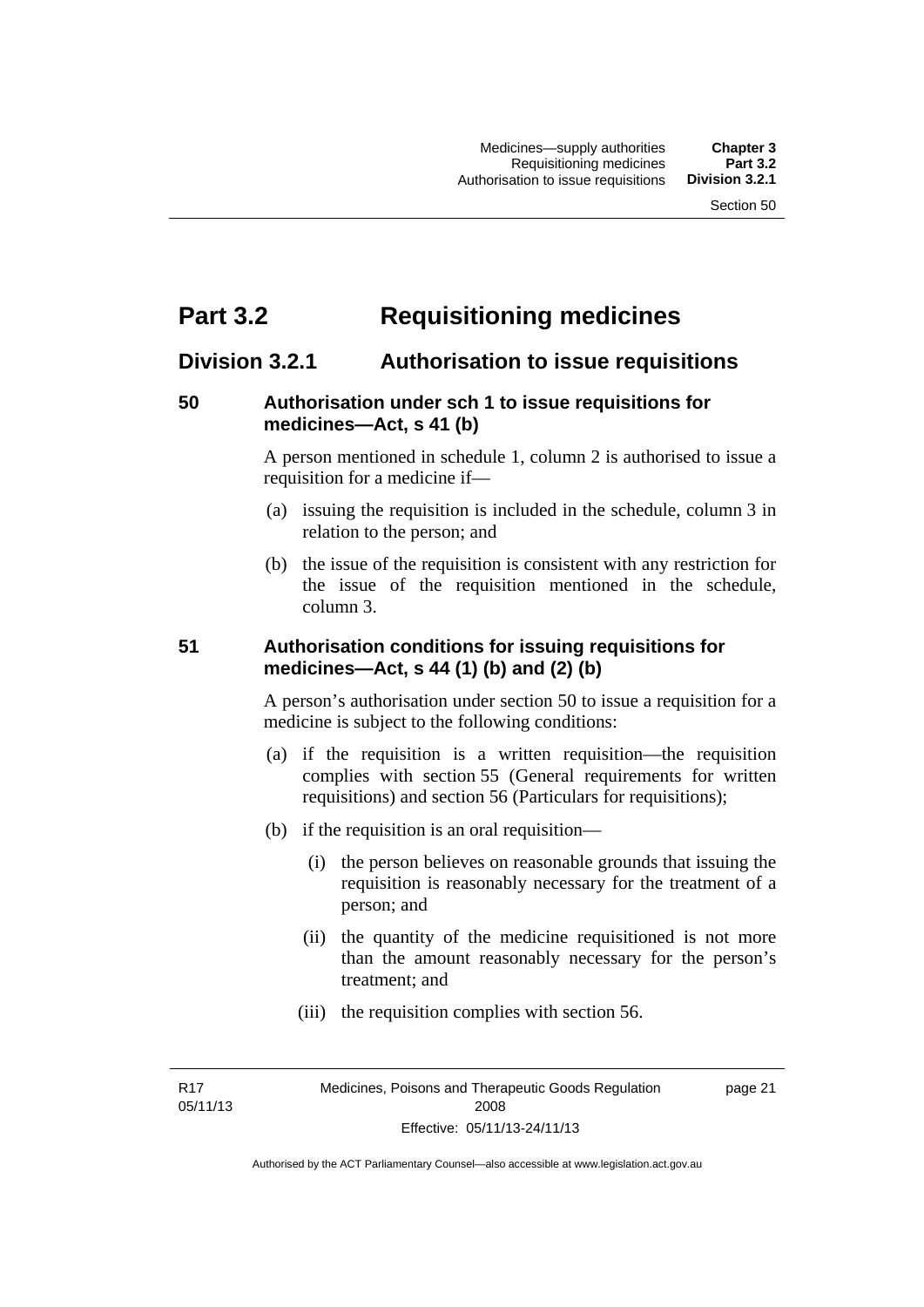**Chapter 3** Medicines—supply authorities<br>**Part 3.2** Requisitioning medicines **Requisitioning medicines**<br>Requisitions **Division 3.2.2** Section 55

## **Division 3.2.2 Requisitions**

#### **55 General requirements for written requisitions**

A written requisition for a medicine must be—

(a) signed by the person (the *issuer*) issuing the requisition; and

 (b) if the issuer amends the requisition—initialled and dated by the issuer beside the amendment.

*Note Written* includes in electronic form (see [Act,](http://www.legislation.act.gov.au/a/2008-26/default.asp) dict).

#### **56 Particulars for requisitions**

A requisition must include the following particulars:

- (a) the name of the person issuing the requisition;
- (b) the capacity in which the person is issuing the requisition;
- (c) the date the requisition is issued;
- (d) the medicine, and the form, strength and quantity of the medicine, to be supplied on the requisition;
- (e) the pharmacy or ward to which the medicine is to be supplied.

*Note Ward*—see the [Act](http://www.legislation.act.gov.au/a/2008-26/default.asp), dictionary.

page 22 Medicines, Poisons and Therapeutic Goods Regulation 2008 Effective: 05/11/13-24/11/13

R17 05/11/13

*Note* The requisition must be signed with the issuer's usual signature (see [Act](http://www.legislation.act.gov.au/a/2008-26/default.asp), dict, def *signs*).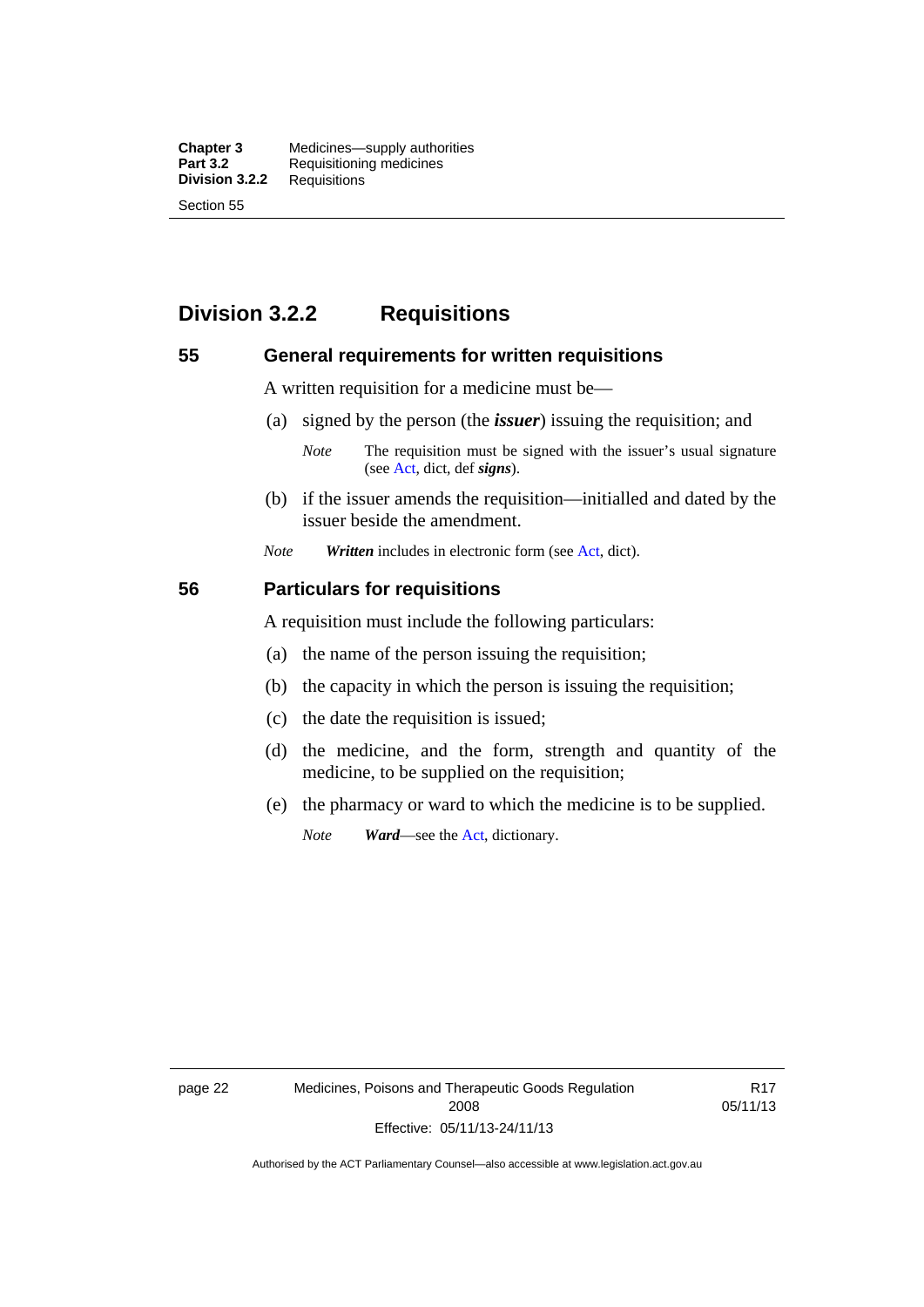# **Part 3.3 Medicines purchase orders**

## **Division 3.3.1 Authorisation to issue purchase orders**

### **60 Authorisation under sch 1 to issue purchase orders for medicines—Act, s 38 (1) (b) and (2) (a)**

A person mentioned in schedule 1, column 2 is authorised to issue a purchase order for a medicine if—

- (a) issuing the purchase order is included in the schedule, column 3 in relation to the person; and
- (b) the issue of the purchase order is consistent with any restriction for the issue of the purchase order mentioned in the schedule, column 3.

### **61 Authorisation conditions for issuing purchase orders for medicines—Act, s 44 (1) (b) and (2) (b)**

A person's authorisation under section 60 to issue a purchase order for a medicine is subject to the following conditions:

- (a) the purchase order complies with section 62 (General requirements for medicines purchase orders[—Act](http://www.legislation.act.gov.au/a/2008-26/default.asp), s 38 (2) (c));
	- *Note* A purchase order must be in writing (see [Act,](http://www.legislation.act.gov.au/a/2008-26/default.asp) dict, def *purchase order*).

R17 05/11/13 page 23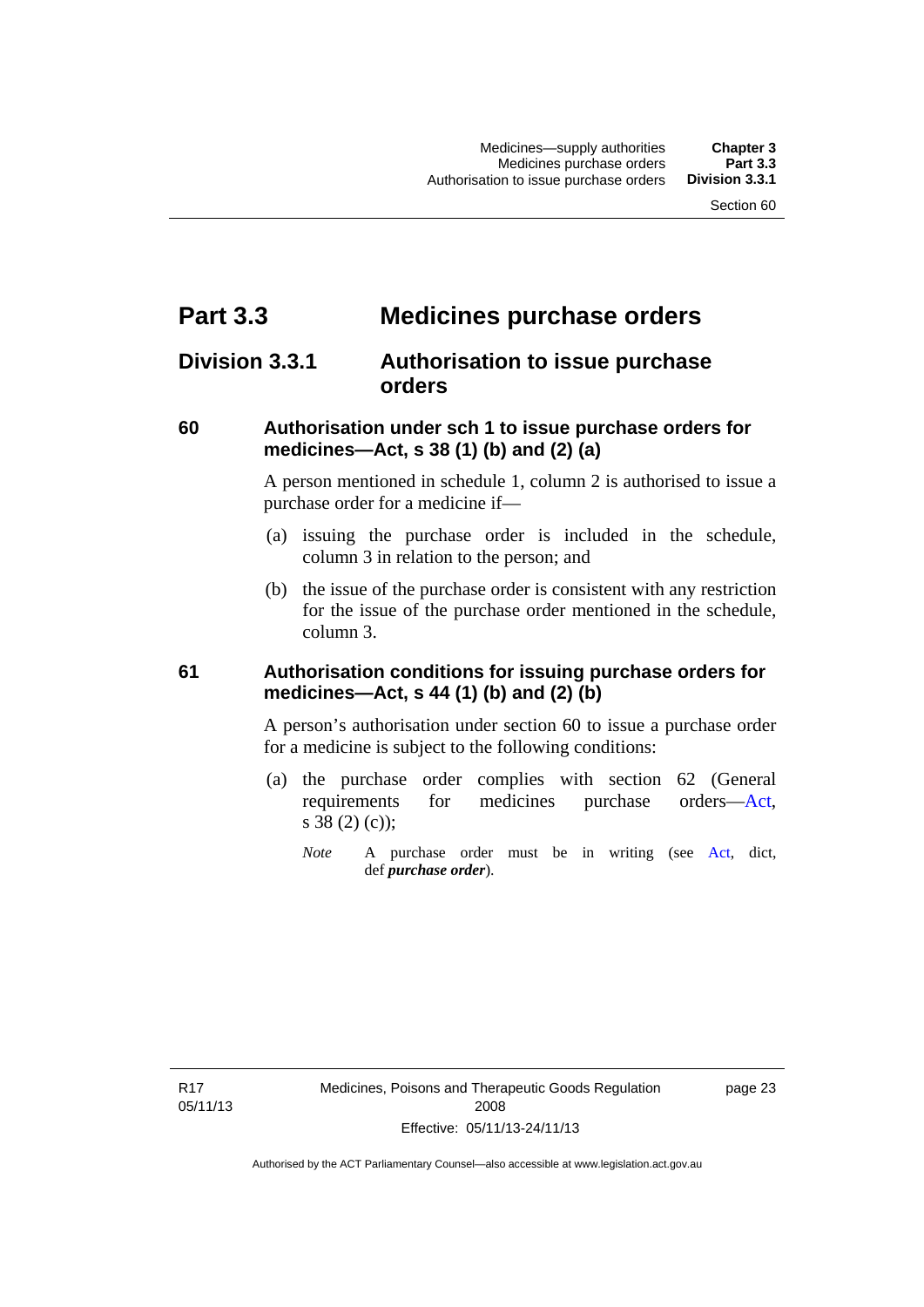| <b>Chapter 3</b> | Medicines—supply authorities |
|------------------|------------------------------|
| <b>Part 3.3</b>  | Medicines purchase orders    |
| Division 3.3.2   | Purchase orders              |
| Section 62       |                              |

 (b) the person must, not later than 24 hours after the person receives the medicine, send the supplier a document signed by the person acknowledging receipt of the medicine.

#### **Example—document**

a copy of the supplier's delivery docket signed by the buyer

*Note* An example is part of the regulation, is not exhaustive and may extend, but does not limit, the meaning of the provision in which it appears (see [Legislation Act,](http://www.legislation.act.gov.au/a/2001-14) s 126 and s 132).

## **Division 3.3.2 Purchase orders**

## **62 General requirements for medicines purchase orders— Act, s 38 (2) (c)**

- (1) A purchase order for a medicine must be—
	- (a) signed by the person (the *issuer*) issuing the order; and
		- *Note* The purchase order must be signed with the issuer's usual signature (see [Act](http://www.legislation.act.gov.au/a/2008-26/default.asp), dict, def *signs*).
	- (b) if the issuer amends the order—initialled and dated by the issuer beside the amendment.
- (2) A purchase order for a medicine must include the following:
	- (a) the issuer's name and business address and telephone number;
	- (b) the issuer's authority to issue the order;
	- (c) the medicine, and the form, strength and quantity of the medicine, to be supplied on the order.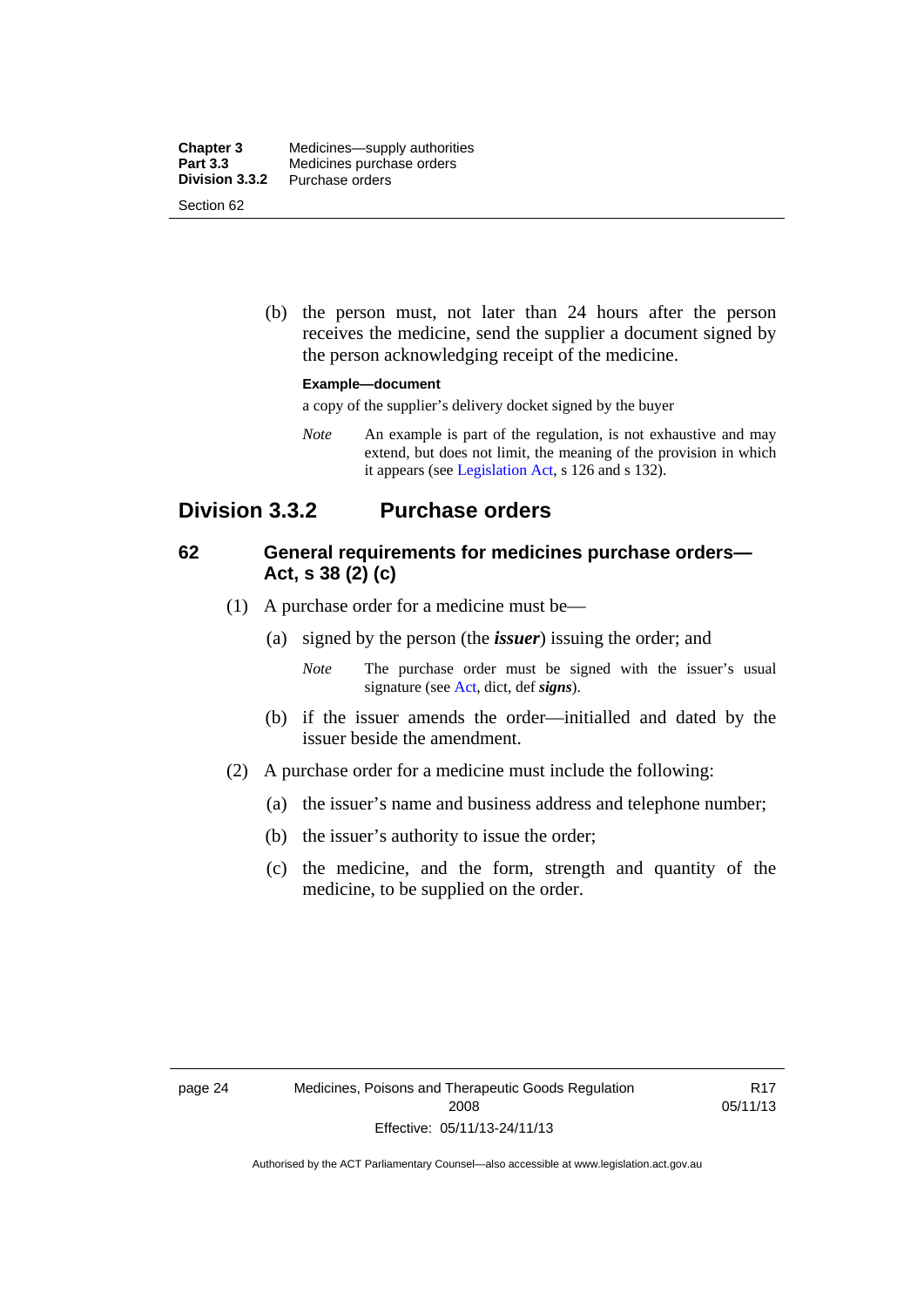# **Part 3.4 Standing orders for medicines**

## **Division 3.4.1 CHO standing orders**

### **70 Authorisation of CHO to issue standing orders for supply of medicines in public health emergencies—Act, s 42 (b)**

 (1) The chief health officer is authorised to issue a standing order for the supply of a medicine in an emergency relating to public health.

*Note 1 Supply* does not include administer (see [Act,](http://www.legislation.act.gov.au/a/2008-26/default.asp) s 24).

*Note 2* A standing order must be in writing (see [Act](http://www.legislation.act.gov.au/a/2008-26/default.asp), dict, def *standing order*).

 (2) To remove any doubt, a standing order may be issued under subsection (1) even if no emergency declaration under the *[Public](http://www.legislation.act.gov.au/a/1997-69)  [Health Act 1997](http://www.legislation.act.gov.au/a/1997-69)* is in force.

## **71 Authorisation of CHO to issue standing orders for administration of medicines for public health matters— Act, s 42 (b)**

The chief health officer is authorised to issue a standing order for the administration of a medicine in relation to a public health matter.

*Note* A standing order must be in writing (see [Act](http://www.legislation.act.gov.au/a/2008-26/default.asp), dict, def *standing order*).

### **72 Particulars for CHO standing orders for administration of medicines for public health matters**

A standing order under section 71 must include the following particulars:

- (a) a description of the public health matter to which the order relates;
- (b) the date of effect of the order and the date (not longer than 2 years after the date of effect) when the order ends;

R17 05/11/13 page 25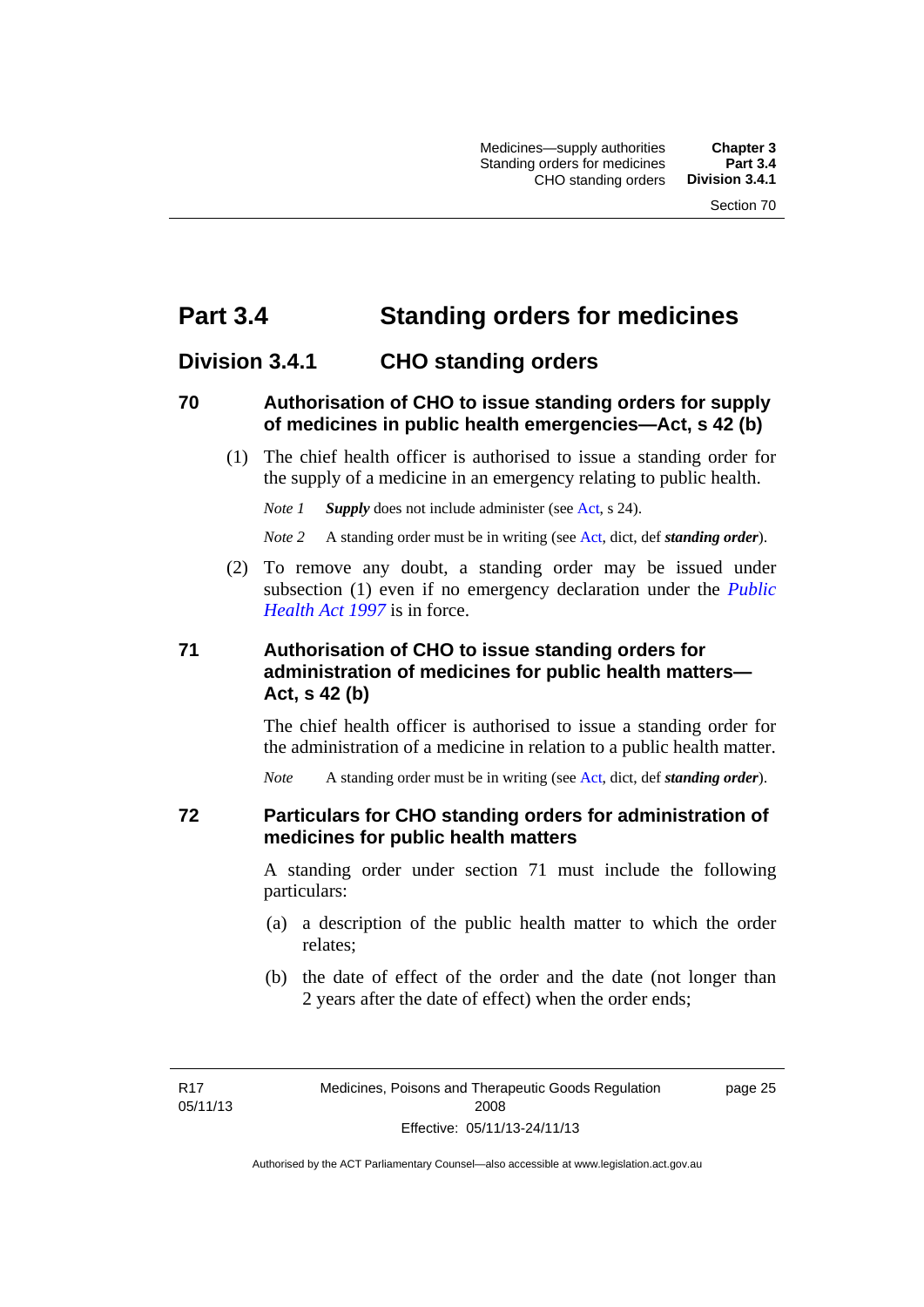- (c) the clinical circumstances in which the medicine may be administered;
- (d) a description of the people to whom the medicine may be administered;
- (e) the medicine's approved name and, if applicable, brand name;

- (f) if applicable, the form and strength of the medicine;
- (g) the dose and route of administration;
- (h) if applicable, the frequency of administration.

#### **Example—par (e) and par (f)**

Adrenaline (EpiPen) 300 micrograms in 0.3mL pre-filled syringe

*Note* An example is part of the regulation, is not exhaustive and may extend, but does not limit, the meaning of the provision in which it appears (see [Legislation Act,](http://www.legislation.act.gov.au/a/2001-14) s 126 and s 132).

## **Division 3.4.2 Standing orders for institutions**

*Note Institution* includes a correctional centre and a CYP detention place (see s 652).

### **75 Authorisation of doctors to issue standing orders for administration of medicines at institutions—Act, s 42 (b)**

- (1) A doctor is authorised to issue a standing order for the administration of a medicine to patients at an institution if—
	- (a) a medicines and therapeutics committee for the institution has approved the order; and
	- (b) the order is signed by the chair of the committee.
	- *Note Doctor* does not include an intern doctor (see dict).

page 26 Medicines, Poisons and Therapeutic Goods Regulation 2008 Effective: 05/11/13-24/11/13

R17 05/11/13

*Note Approved name*—see the [medicines and poisons standard,](http://www.comlaw.gov.au/Series/F2012L01200) par 1 (1).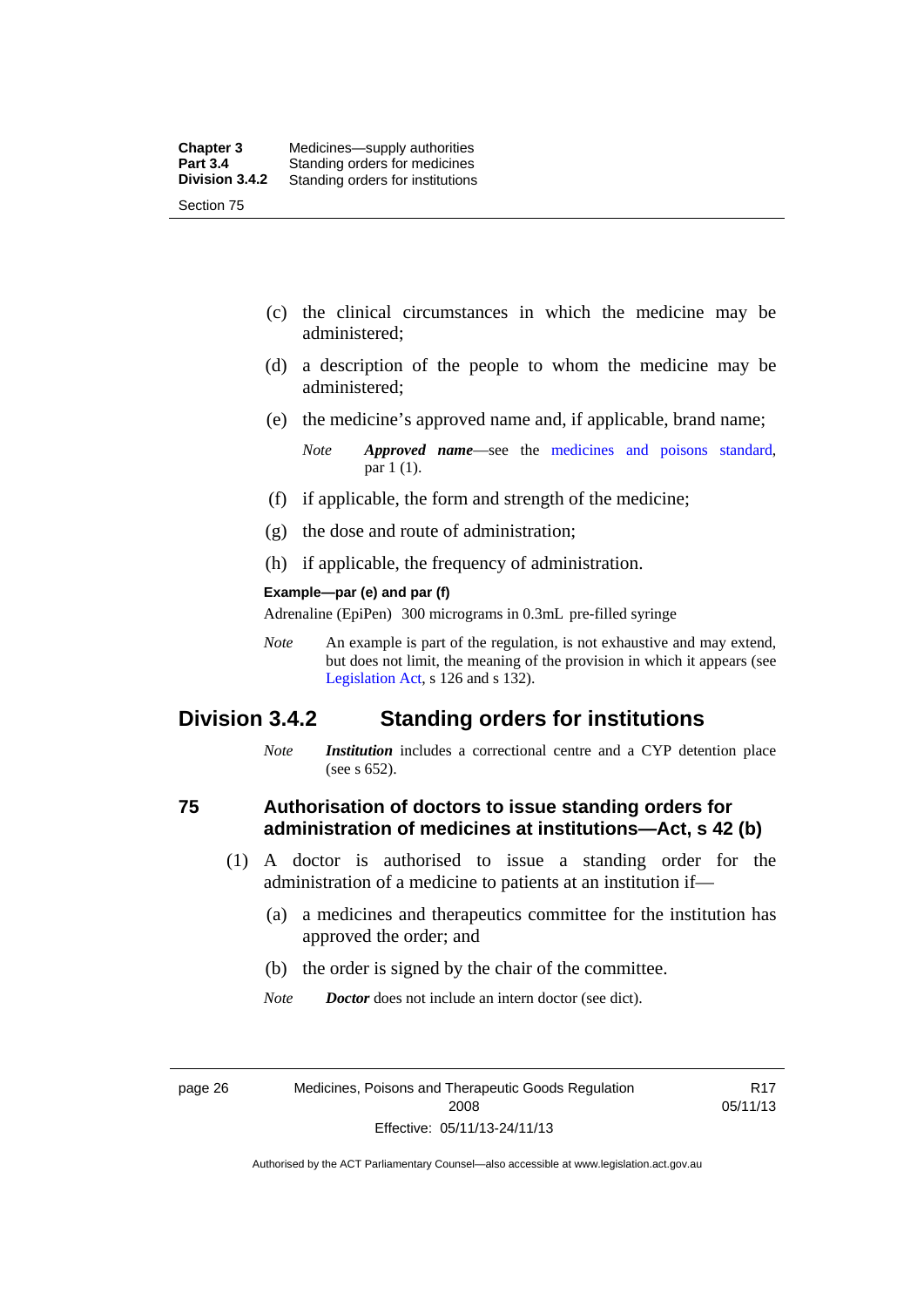(2) In this section:

*medicines and therapeutics committee*, for an institution, means a body—

- (a) established by the institution to approve standing orders for the administration of medicines to patients at the institution; and
- (b) that includes (but is not limited to) a doctor, nurse and pharmacist.
	- *Note 1 Doctor* and *pharmacist* do not include an intern (see dict).
	- *Note 2 Nurse* does not include an enrolled nurse (see [Legislation Act,](http://www.legislation.act.gov.au/a/2001-14) dict, pt 1).

### **76 Particulars for standing orders for administration of medicines at institutions**

A standing order under section 75 must include the following particulars:

- (a) an approval number for the order that is different from the number given to each other standing order approved for the institution;
- (b) the date of effect of the order and the date (not longer than 2 years after the date of effect) when the order ends;
- (c) each ward to which the order applies;
- (d) the clinical circumstances in which the medicine may be administered;
- (e) a description of the people to whom the medicine may be administered;
- (f) the medicine's approved name and, if applicable, brand name;
	- *Note Approved name*—see the [medicines and poisons standard,](http://www.comlaw.gov.au/Series/F2012L01200) par 1 (1).

R17 05/11/13 page 27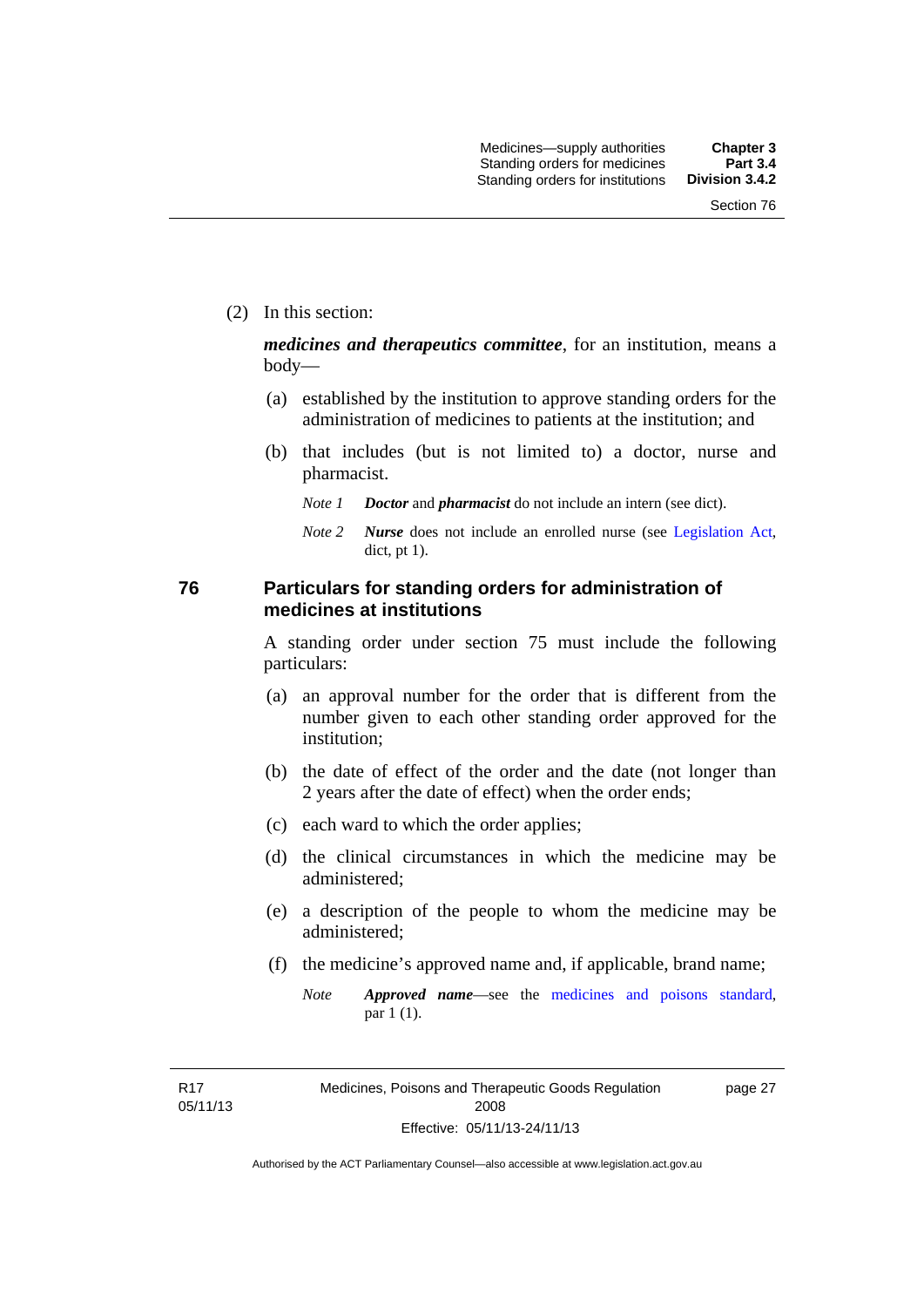| <b>Chapter 3</b> | Medicines—supply authorities       |
|------------------|------------------------------------|
| <b>Part 3.4</b>  | Standing orders for medicines      |
| Division 3.4.3   | Standing orders for walk-in centre |
| Section 77       |                                    |

- (g) if applicable, the form and strength of the medicine;
- (h) the dose and route of administration;
- (i) if applicable, the frequency of administration.

#### **Example—par (f) and par (g)**

Adrenaline (EpiPen) 300 micrograms in 0.3mL pre-filled syringe

*Note* An example is part of the regulation, is not exhaustive and may extend, but does not limit, the meaning of the provision in which it appears (see [Legislation Act,](http://www.legislation.act.gov.au/a/2001-14) s 126 and s 132).

## **Division 3.4.3 Standing orders for walk-in centre**

## **77 Authorisation of CHO to issue standing orders for supply and administration of medicines at walk-in centre—Act, s 42 (b)**

The chief health officer is authorised to issue a standing order for—

- (a) the supply of a medicine at a walk-in centre; and
- (b) the administration of a medicine at a walk-in centre.
- *Note 1 Supply* does not include administer (see [Act,](http://www.legislation.act.gov.au/a/2008-26/default.asp) s 24).

*Note 2* A standing order must be in writing (see [Act](http://www.legislation.act.gov.au/a/2008-26/default.asp), dict, def *standing order*).

### **78 Particulars for CHO standing orders for supply and administration of medicines at walk-in centre**

A standing order under section 77 must include the following particulars:

- (a) an approval number for the order that is different from the number given to each other standing order approved for the walk-in centre;
- (b) the date of effect of the order and the date (not longer than 2 years after the date of effect) when the order ends;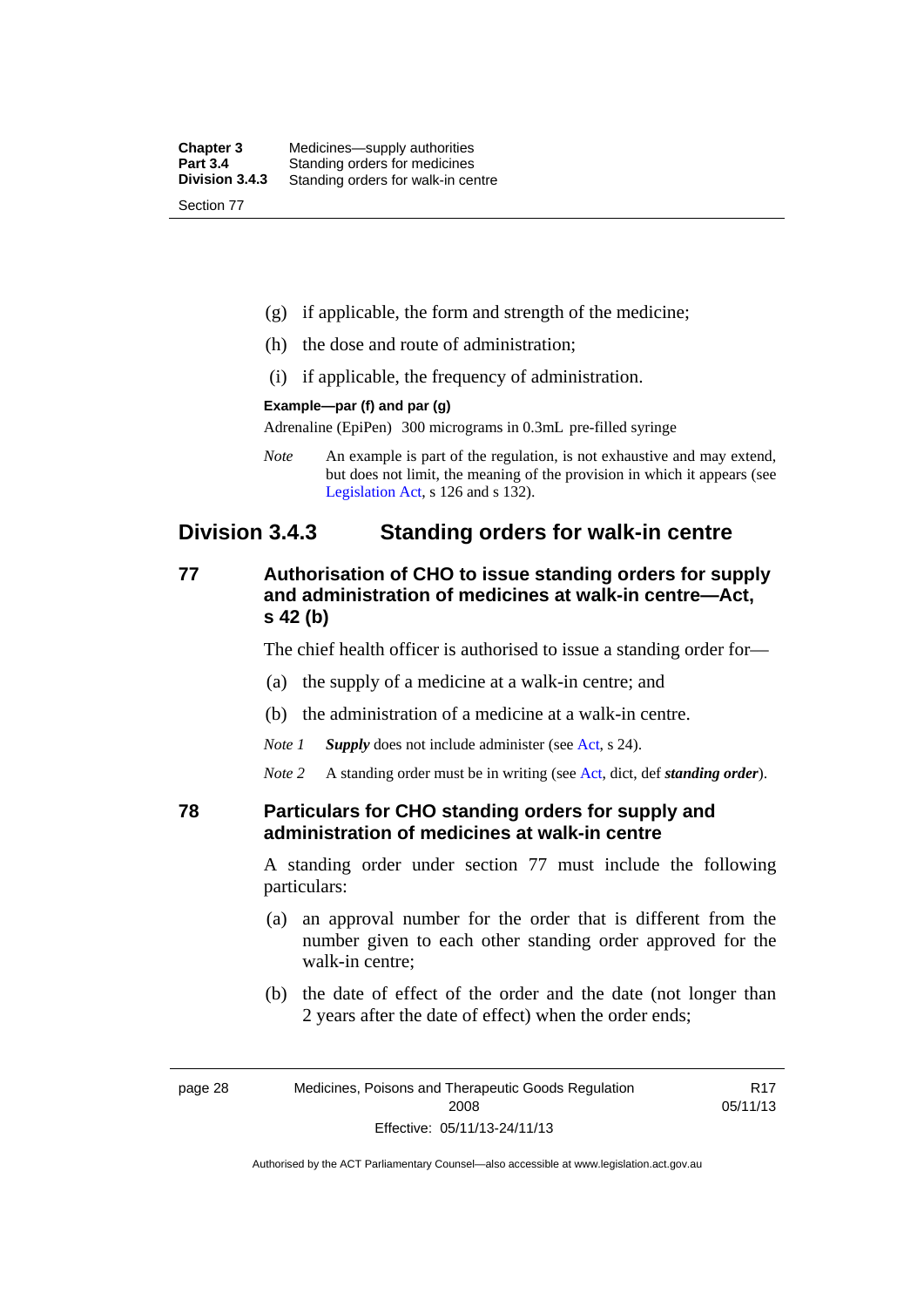- (c) each walk-in centre to which the order applies;
- (d) the clinical circumstances in which the medicine may be supplied or administered;
- (e) a description of the people to whom the medicine may be supplied or administered;
- (f) the medicine's approved name and, if applicable, brand name;

*Note Approved name*—see the [medicines and poisons standard,](http://www.comlaw.gov.au/Series/F2012L01200) par 1 (1).

- (g) if applicable, the form and strength of the medicine;
- (h) the dose and route of administration of the medicine;
- (i) if applicable, the frequency of administration of the medicine;
- (j) if applicable, the maximum duration of supply or administration of the medicine;
- (k) if applicable, the maximum quantity of the medicine for supply or administration.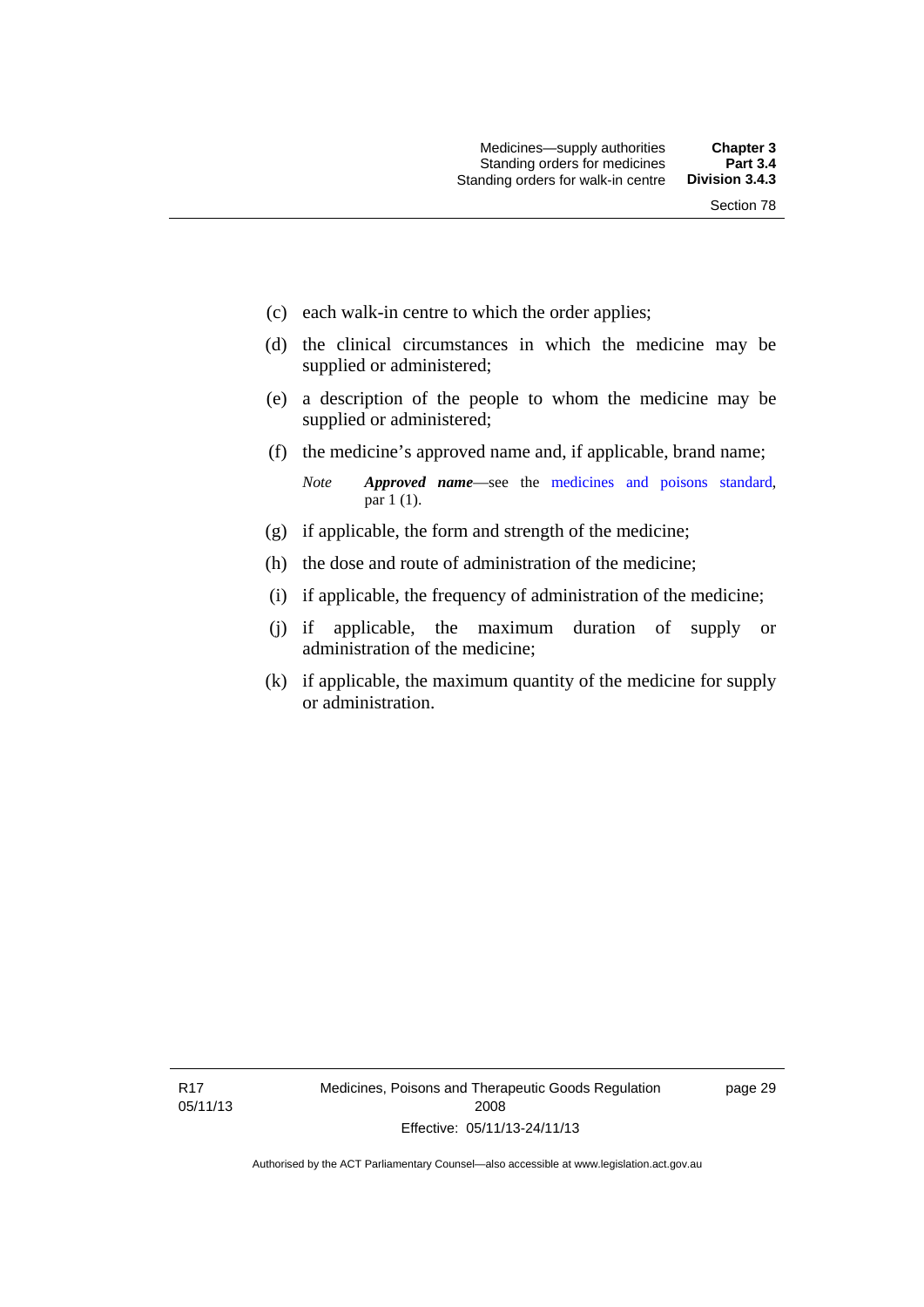Section 80

# **Part 3.5 Medicines supply authorities generally**

## **80 Cancellation of invalid supply authorities— Act, s 30 (2) (d)**

- (1) A paper-based supply authority is cancelled by a person if the person—
	- (a) marks the word 'cancelled', and the person's name and business address, on the front of the supply authority; and
	- (b) signs and dates the cancellation of the supply authority.
- (2) An electronic supply authority is cancelled by a person if the person—
	- (a) marks the word 'cancelled' on the supply authority; and
	- (b) links an electronic document to the supply authority that includes the person's name and business address and signature.

## **81 Information for CHO about controlled medicines supplied on supply authorities—Act, s 31 (1) (b) and (4), def**  *required information*

- (1) A person (the *supplier*) who supplies a controlled medicine on a supply authority must, not later than 7 days after the end of the month when the medicine is supplied, give the chief health officer the following information in writing:
	- (a) the supplier's name, business address and telephone number;
	- (b) the name of the person who issued the supply authority;
	- (c) the date of the supply authority;
	- (d) the name and address of the person to whom the medicine is supplied;

R17 05/11/13

page 30 Medicines, Poisons and Therapeutic Goods Regulation 2008 Effective: 05/11/13-24/11/13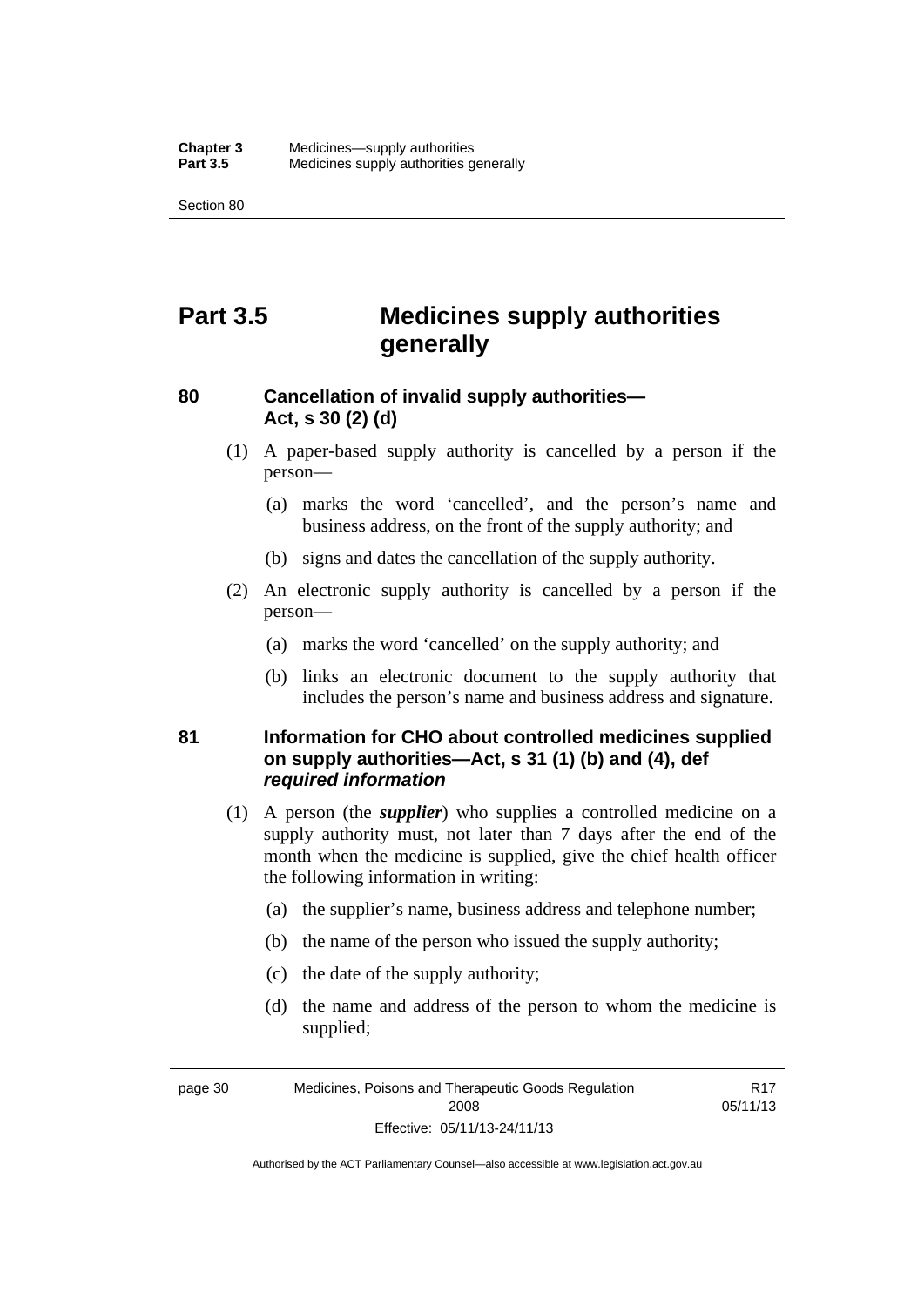- (e) the date of supply;
- (f) the controlled medicine, and the form, strength and quantity of the medicine, supplied.
- (2) However, this section does not apply to any of the following who report the supply of a controlled medicine on a supply authority to the Therapeutic Goods Administration:
	- (a) a medicines wholesalers licence-holder;
	- (b) a person who is authorised (however described) under a Commonwealth or State law to manufacture controlled medicines or supply controlled medicines by wholesale.

R17 05/11/13 Medicines, Poisons and Therapeutic Goods Regulation 2008 Effective: 05/11/13-24/11/13

page 31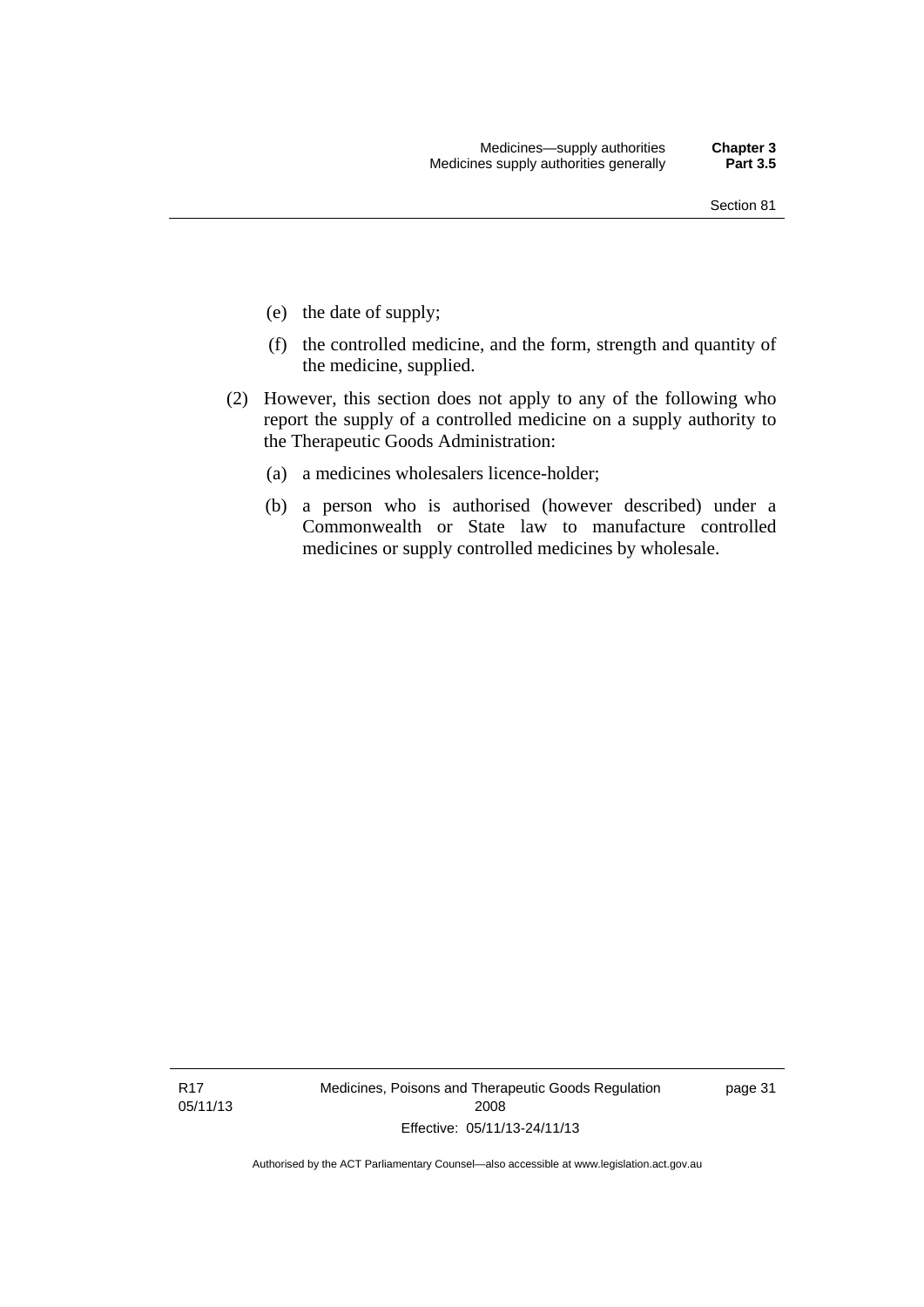**Chapter 4** Supplying medicines **Part 4.1** Preliminary

Section 100

# **Chapter 4 Supplying medicines**

## **Part 4.1** Preliminary

### **100 Overview of supply authorisations for medicines**

The following provisions of this chapter authorise a person to supply a medicine:

- (a) section 110 (which is about supply authorisations set out in schedule 1, including dispensing on prescription, supply on requisition, purchase order and standing order and supply during consultations);
- (b) section 251 (which is about authorisation of pharmacists to supply certain prescription only medicines without a prescription in emergencies);
- (c) section 255 (which is about authorisation of approved pharmacists to supply certain medicines without prescription);
- (d) section 260 (which is about authorisation to supply medicines to pharmacists for disposal).
- *Note* A person may also be authorised to supply a medicine in a way mentioned in s 11 (2) (Overview of medicines authorisations under this regulation) (including under a licence, see pt 9.5).

page 32 Medicines, Poisons and Therapeutic Goods Regulation 2008 Effective: 05/11/13-24/11/13

R17 05/11/13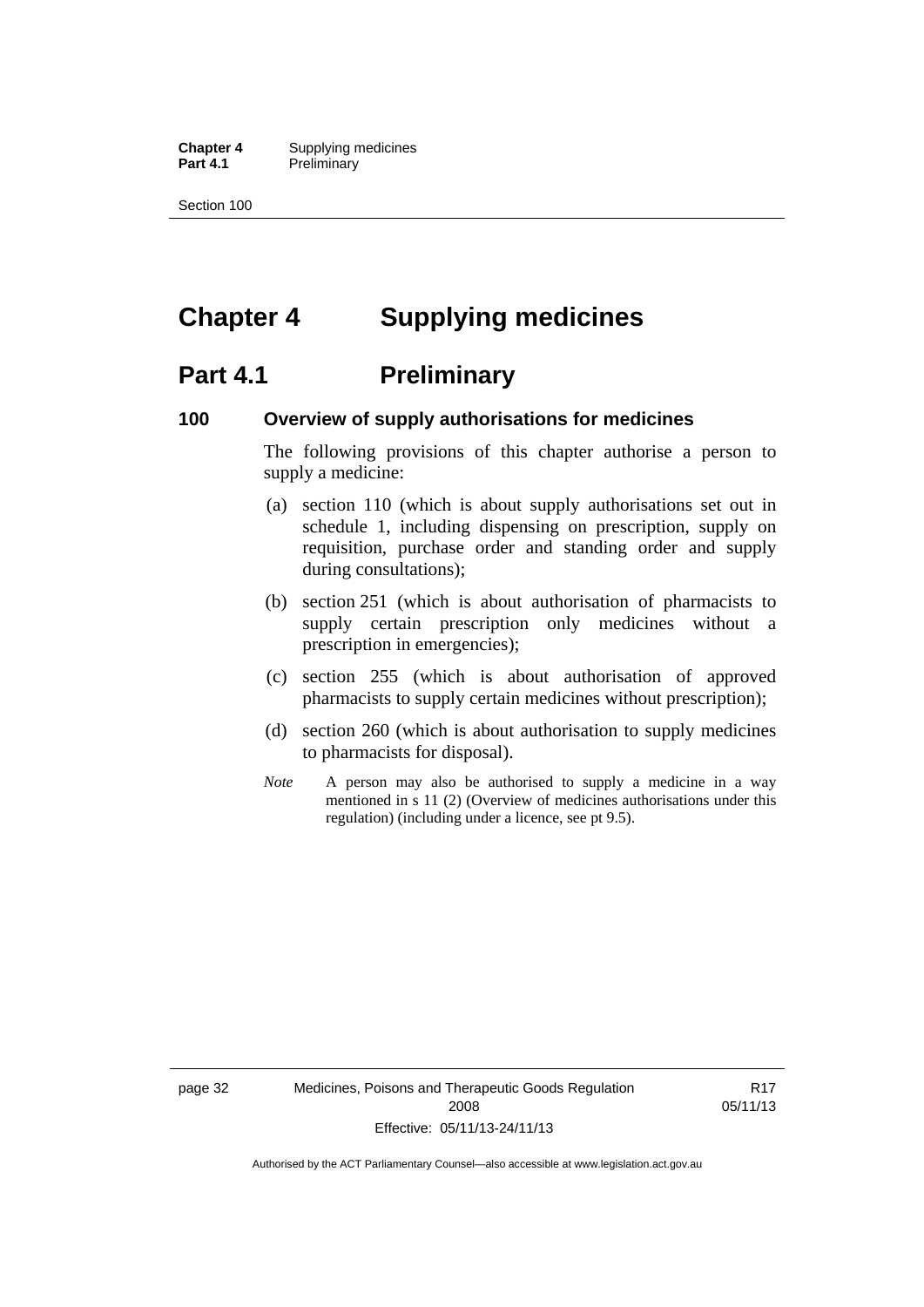# **Part 4.2 Medicines—supply authorisations under sch 1**

## **Division 4.2.1 Sch 1 medicines supply authorisations**

## **110 Authorisation under sch 1 to supply medicines— Act, s 26 (1) (b) and (2) (b)**

- (1) A person mentioned in schedule 1, column 2 is authorised to supply a medicine if—
	- (a) supplying the medicine is included in the schedule, column 3 in relation to the person; and
	- (b) the supply is consistent with any restriction for the supply mentioned in the schedule, column 3.
- (2) However, a pharmacist is not authorised under schedule 1 to supply a medicine if—
	- (a) the pharmacist is working for, or providing services to, a corporation when supplying the medicine; and
	- (b) the corporation is not—
		- (i) a pharmacist; or
		- (ii) a complying pharmacy corporation under the *[Health](http://www.legislation.act.gov.au/a/1993-13)  [Act 1993](http://www.legislation.act.gov.au/a/1993-13)*, part 9 (Pharmacists and pharmacy premises).
	- *Note Supply* includes dispense (see [Act,](http://www.legislation.act.gov.au/a/2008-26/default.asp) s 24).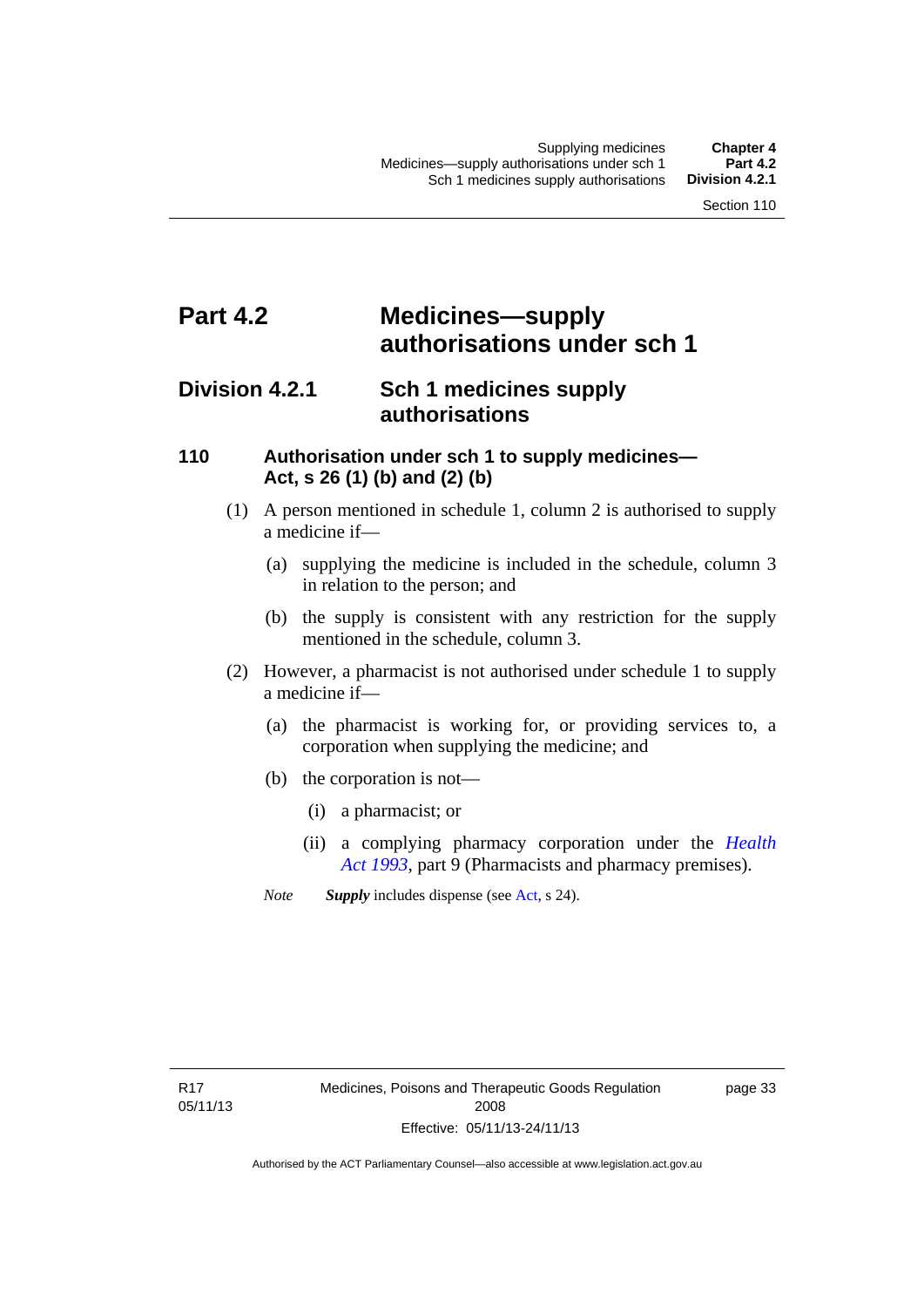## **Division 4.2.2 Dispensing medicines**

## **120 Authorisation conditions for dispensing medicines— Act, s 44 (1) (b) and (2) (b)**

- (1) A person's authorisation under section 110 to dispense a medicine is subject to the following conditions:
	- (a) the medicine is dispensed in accordance with the requirements of section 121;

*Note* Only a pharmacist may dispense a medicine (see sch 1).

- (b) if the prescription is dispensed under section 121 (2), the pharmacist notes on the prescription the reasons that the pharmacist was satisfied that it was not practicable for a complying prescription to be issued for the medicine;
- (c) if the prescription is changed by a pharmacist at the oral direction of the prescriber—the note of the change complies with section 122:
- (d) the medicine is labelled in accordance with section 123;
- (e) the dispensed prescription is marked in accordance with section 124;
- (f) the dispensing of the prescription is recorded in accordance with section 125:
- (g) if the prescription is an oral prescription for the dispensing of the medicine, or is faxed by a prescriber to a pharmacist, and the pharmacist does not receive an original of the prescription within 7 days after the day the prescription is given—the pharmacist must, within 24 hours after the end of the 7-day period, tell the chief health officer, in writing, of the failure to receive the original prescription;
- (h) the prescription, if completed, and the record for paragraph (f), are kept at the pharmacy or, if the chief health officer approves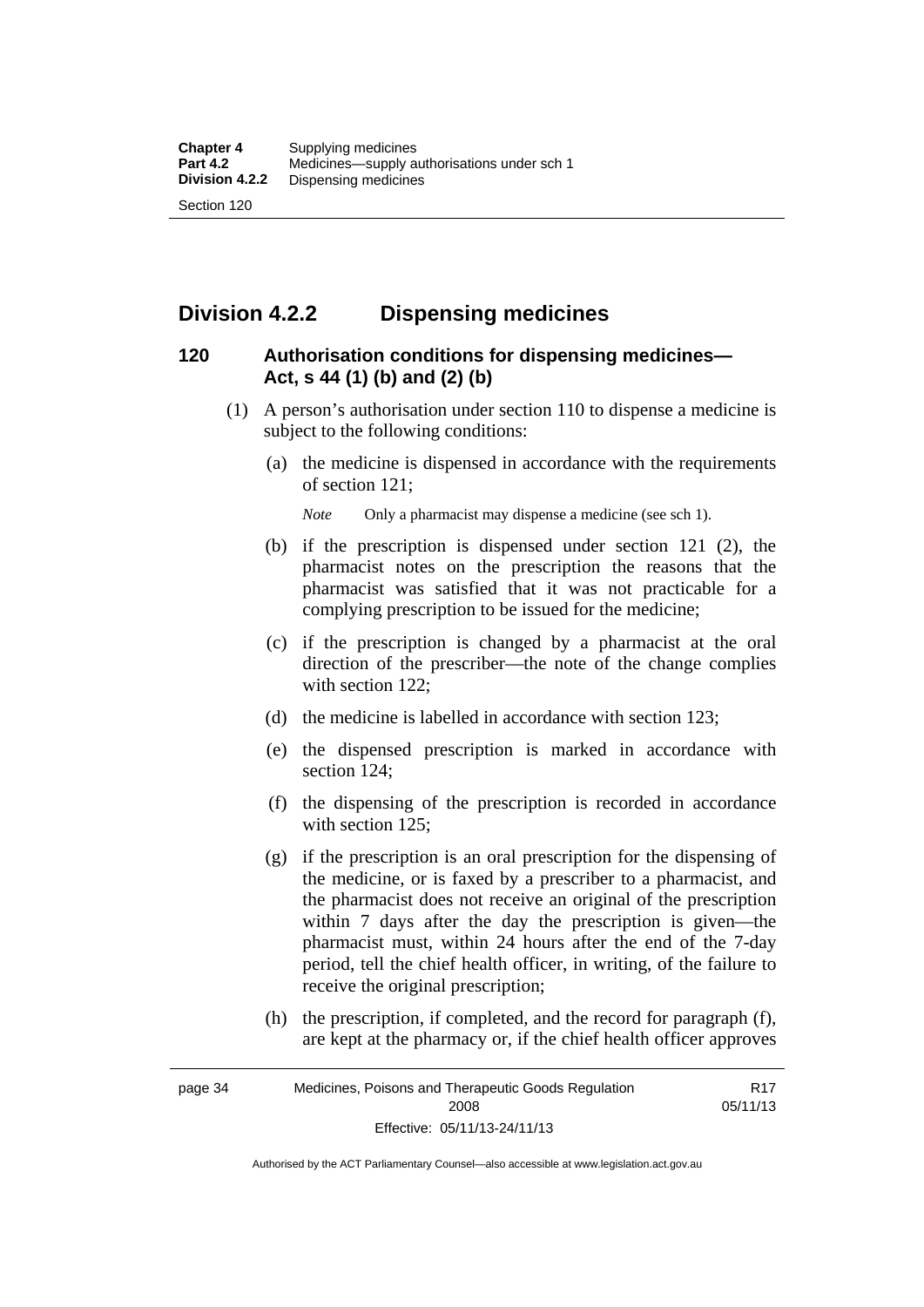in writing another place, the place approved by the chief health officer, for at least 2 years after the day the prescription becomes a completed prescription.

- (2) However, subsection (1) (d), (e), (f) and (h) do not apply if the prescription is written for an in-patient at a hospital in the patient's medical records.
- (3) In this section:

*completed*—a prescription is *completed* when—

- (a) for a single prescription—the prescription is dispensed; or
- (b) for a repeat prescription—the last repeat of the prescription is dispensed; or
- (c) for a national residential medication chart prescription––the prescription is dispensed for the last time.

### **121 How medicines are dispensed**

- (1) The following are the requirements for dispensing a medicine:
	- (a) the prescription is issued by an authorised prescriber;

- (b) the prescription complies with the applicable provisions of division 3.1.2 (Prescriptions);
- (c) the medicine is dispensed in accordance with the prescription (including the prescription as changed by a pharmacist at the oral direction of the prescriber).
	- *Note 1 Dispensed in accordance with the prescription*—see s (3).
	- *Note* 2 For changes to a prescription by the dispenser, see the [Act,](http://www.legislation.act.gov.au/a/2008-26/default.asp) s 29 (3).
	- *Note 3 Pharmacist* does not include an intern pharmacist (see dict).

R17 05/11/13 page 35

*Note Authorised prescriber*—see s (3).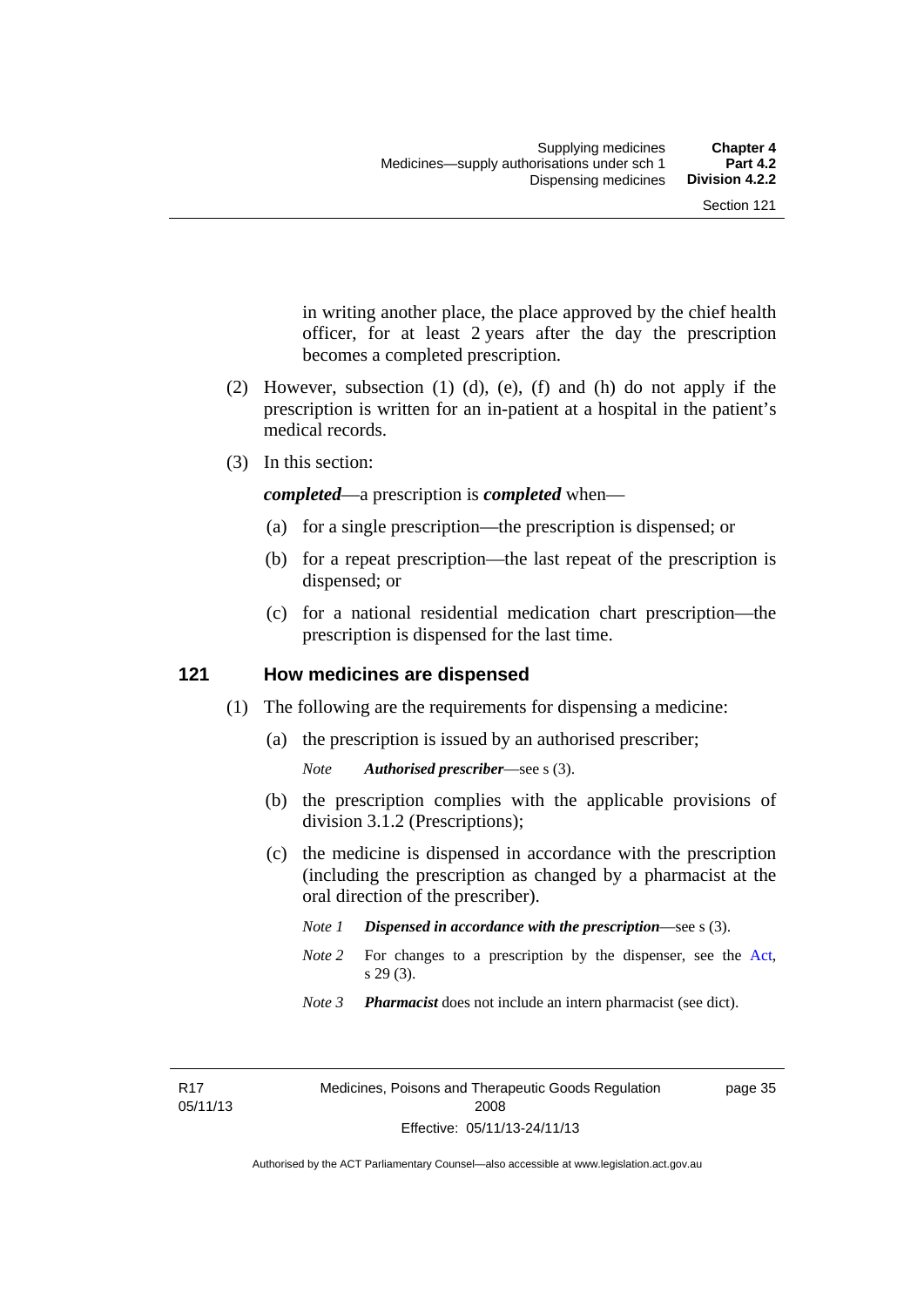- (2) However, a pharmacist may dispense a prescription that does not include all of the applicable provisions for subsection (1) (b) if—
	- (a) the prescription is issued by an authorised prescriber; and
	- (b) the medicine is—
		- (i) dispensed in accordance with the prescription; and
		- (ii) if the prescription is changed by a pharmacist at the oral direction of the prescriber—the prescription complies with section 122; and

*Note Pharmacist* does not include an intern pharmacist (see dict).

- (c) the medicine is supplied in a package that is labelled in accordance with section 123; and
- (d) the pharmacist is satisfied that, because of a circumstance affecting the prescriber or the person for whom the medicine is to be dispensed, it is not practicable for a complying prescription to be issued for the medicine.
- (3) In this section:

*authorised prescriber*, in relation to a prescription, means—

- (a) for a medicine other than a controlled medicine—a person who is authorised to issue the prescription under the Act or another territory law; and
- (b) for a controlled medicine—a person who is authorised to issue the prescription under part 13.1 (Controlled medicines approvals).

#### **Examples—authorised prescribers**

1 A NSW registered doctor practising in Queanbeyan is authorised under a NSW law to prescribe medicines. The doctor gives a patient a prescription for a controlled medicine and another prescription for a prescription only medicine. The prescription only medicine can be dispensed in the ACT because the prescription is issued by a person who is authorised under a State

R17 05/11/13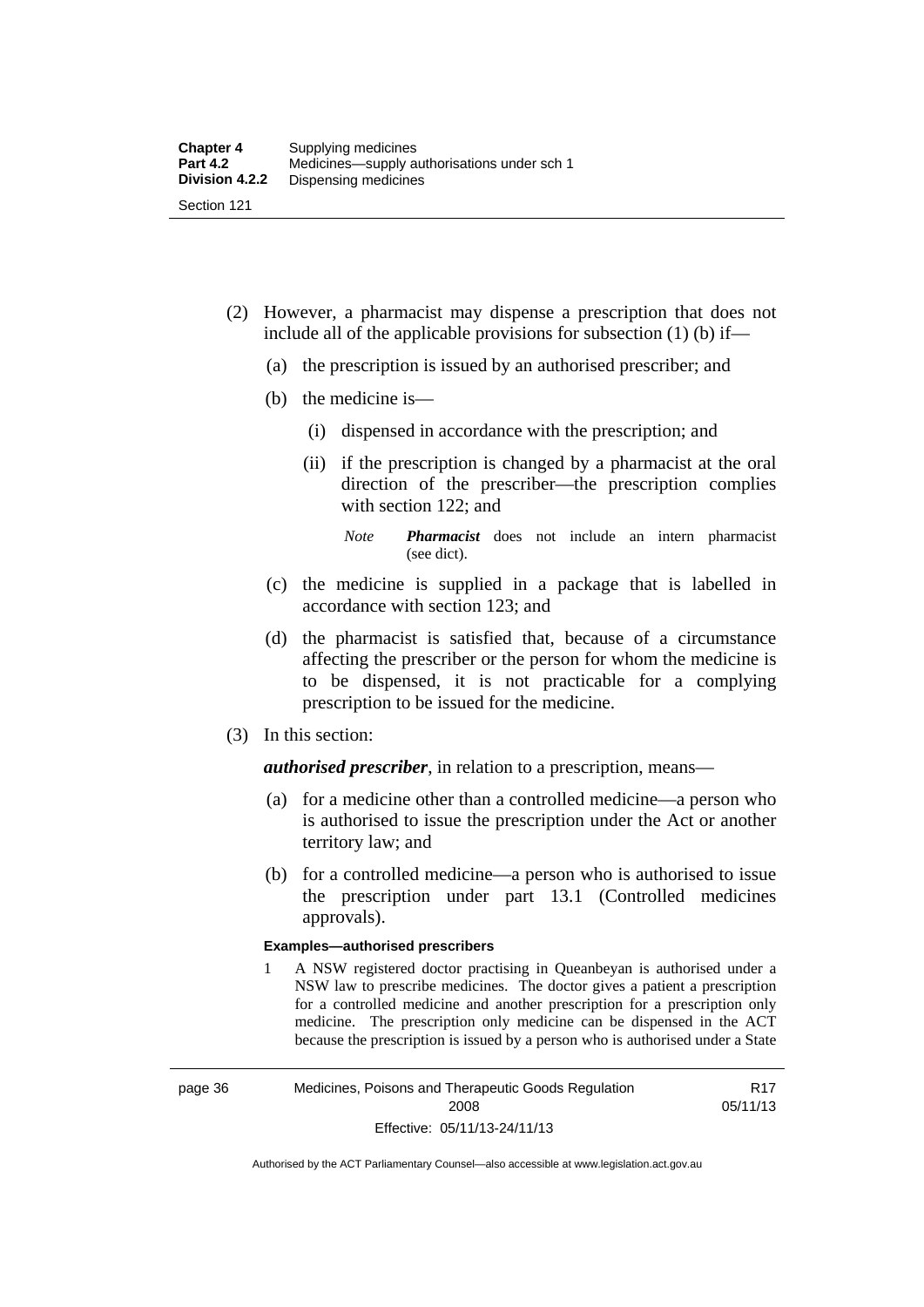law to prescribe the medicine. The prescription for the controlled medicine cannot be dispensed in the ACT because the doctor is not registered in the ACT.

- 2 If the doctor in example 1 is registered in both the ACT and NSW, the prescription for the controlled medicine can be dispensed in the ACT.
- 3 A special event exemption under the *[Health Professionals \(Special Events](http://www.legislation.act.gov.au/a/2000-25)  [Exemptions\) Act 2000](http://www.legislation.act.gov.au/a/2000-25)* authorises a visiting health professional to prescribe a medicine, including a controlled medicine. A Victorian registered doctor who is a visiting health professional within the meaning of that Act prescribes a controlled medicine. The prescription can be dispensed in the ACT.
- *Note* An example is part of the regulation, is not exhaustive and may extend, but does not limit, the meaning of the provision in which it appears (see [Legislation Act,](http://www.legislation.act.gov.au/a/2001-14) s 126 and s 132).

*dispensed in accordance with the prescription*, for a prescribed medicine, includes dispensing another brand of the medicine that is a bioequivalent form of the prescribed medicine.

*Note Bioequivalent*—see the dictionary.

### **122 Noting changes to prescriptions on oral direction of prescriber—Act, s 27 (2) (b) (ii)**

The following must be noted, in writing, on the prescription:

- (a) the name of the prescriber giving the oral direction to change the prescription;
- (b) the change to the prescription;
- (c) the date the oral direction is given;
- (d) the pharmacist's signature.
- *Note* The notation must be made as soon as possible (see [Legislation Act,](http://www.legislation.act.gov.au/a/2001-14) s 151B).

page 37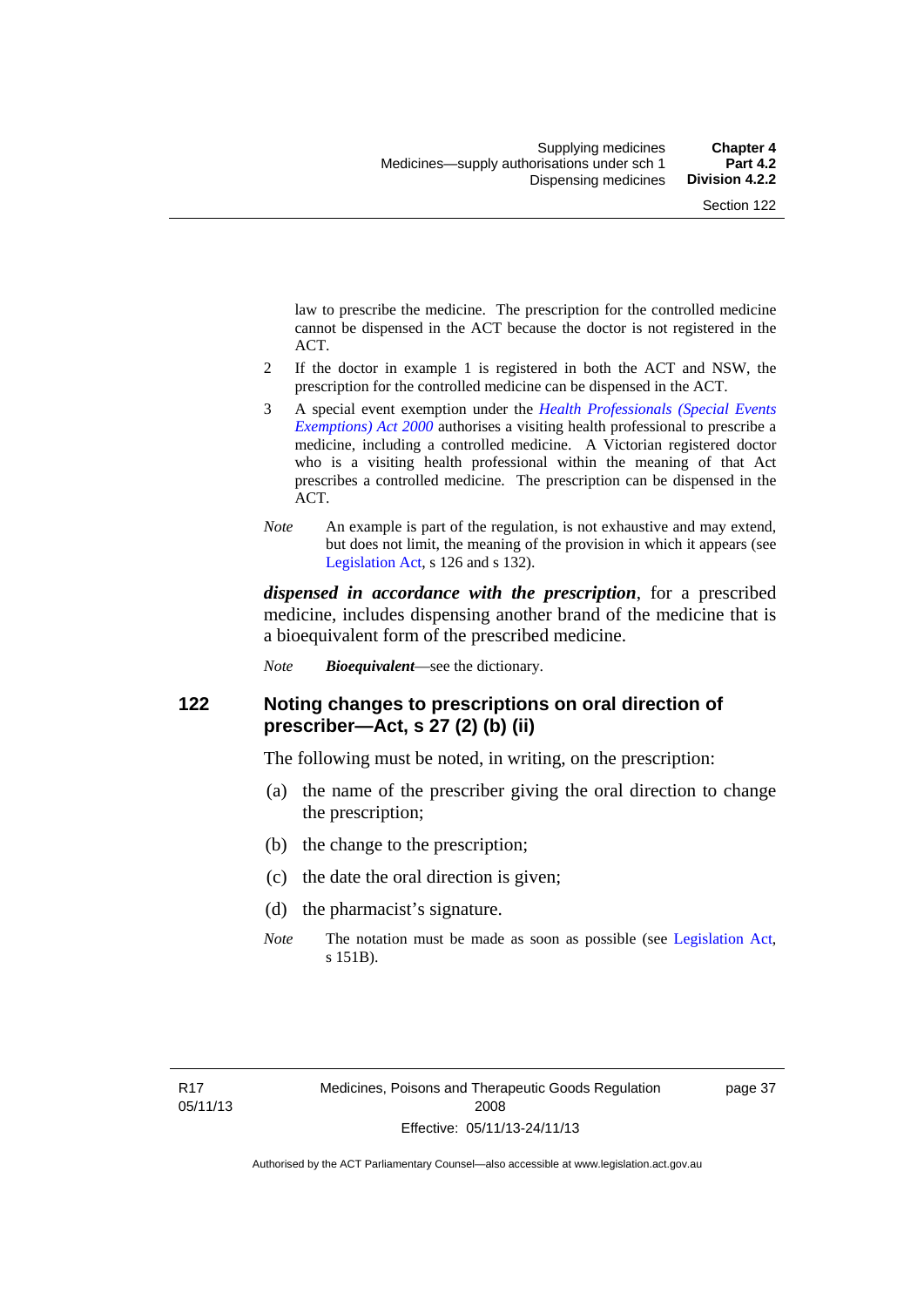## **123 Labelling dispensed medicines—Act, s 60 (1) (c) (i) and (2) (c) (i)**

The dispensed medicine must have a label that includes the following:

- (a) the name of the person for whom the medicine is dispensed;
- (b) if the prescriber is a dentist—the words 'for dental treatment only';
- (c) if the prescriber is an eligible midwife—the words 'for midwifery use only';
- (d) if the prescriber is an optometrist—the words 'for optometry use only';
- (e) if the prescriber is a veterinary surgeon—
	- (i) words to the effect of 'for animal treatment only'; and
	- (ii) the species of the animal for which the medicine is dispensed; and
	- (iii) if a way of identifying the animal is stated on the prescription—the way of identifying the animal;
- (f) the medicine's approved name and brand name;
	- *Note Approved name*—see the [medicines and poisons standard,](http://www.comlaw.gov.au/Series/F2012L01200) par 1 (1).
- (g) the form, strength and quantity of the medicine dispensed;
- (h) if the package of the dispensed medicine is not a manufacturer's pack—the relevant expiry date for the medicine;
- (i) the date the medicine is dispensed;
- (j) the name and the business address and telephone number of the pharmacy from which the medicine is dispensed;

R17 05/11/13

page 38 Medicines, Poisons and Therapeutic Goods Regulation 2008 Effective: 05/11/13-24/11/13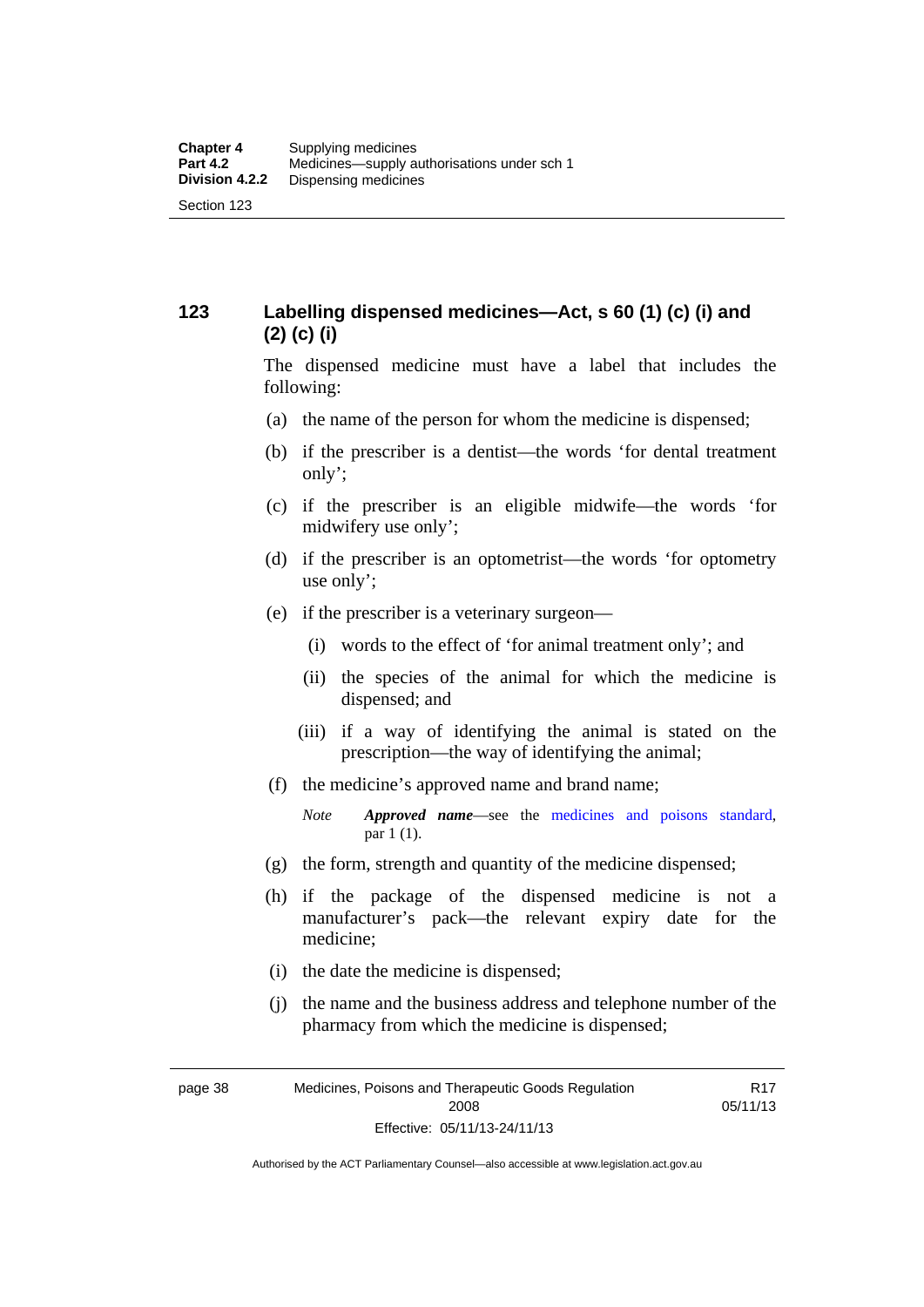- (k) the initials or other identification of the dispensing pharmacist;
- (l) a number that is different from the number given to each other prescription dispensed at the pharmacy;
- (m) directions about the use of the medicine that are adequate to allow the medicine to be taken or administered safely, including any warning statement in the medicines and poisons standard, appendix K (Drugs required to be labelled with a sedation warning) applying to the medicine;
- (n) words to the effect of 'keep out of reach of children'.

#### **Example—par (f) and par (g)**

Warfarin tablets (Coumadin) 5mg 50

*Note* An example is part of the regulation, is not exhaustive and may extend, but does not limit, the meaning of the provision in which it appears (see [Legislation Act,](http://www.legislation.act.gov.au/a/2001-14) s 126 and s 132).

### **124 Marking dispensed prescriptions**

- (1) This section does not apply to a prescription for an in-patient at a hospital written in the patient's medical records.
- (2) A dispensed paper-based prescription for a medicine must be marked with—
	- (a) if the prescription is a single prescription, the last repeat of a repeat prescription, or a national residential medication chart prescription dispensed for the last time––the word 'cancelled' on the front of the prescription; and
	- (b) the prescribed particulars.
- (3) A dispensed electronic prescription for a medicine must be marked with—
	- (a) if the prescription is a single prescription, the last repeat of a repeat prescription, or a national residential medication chart

page 39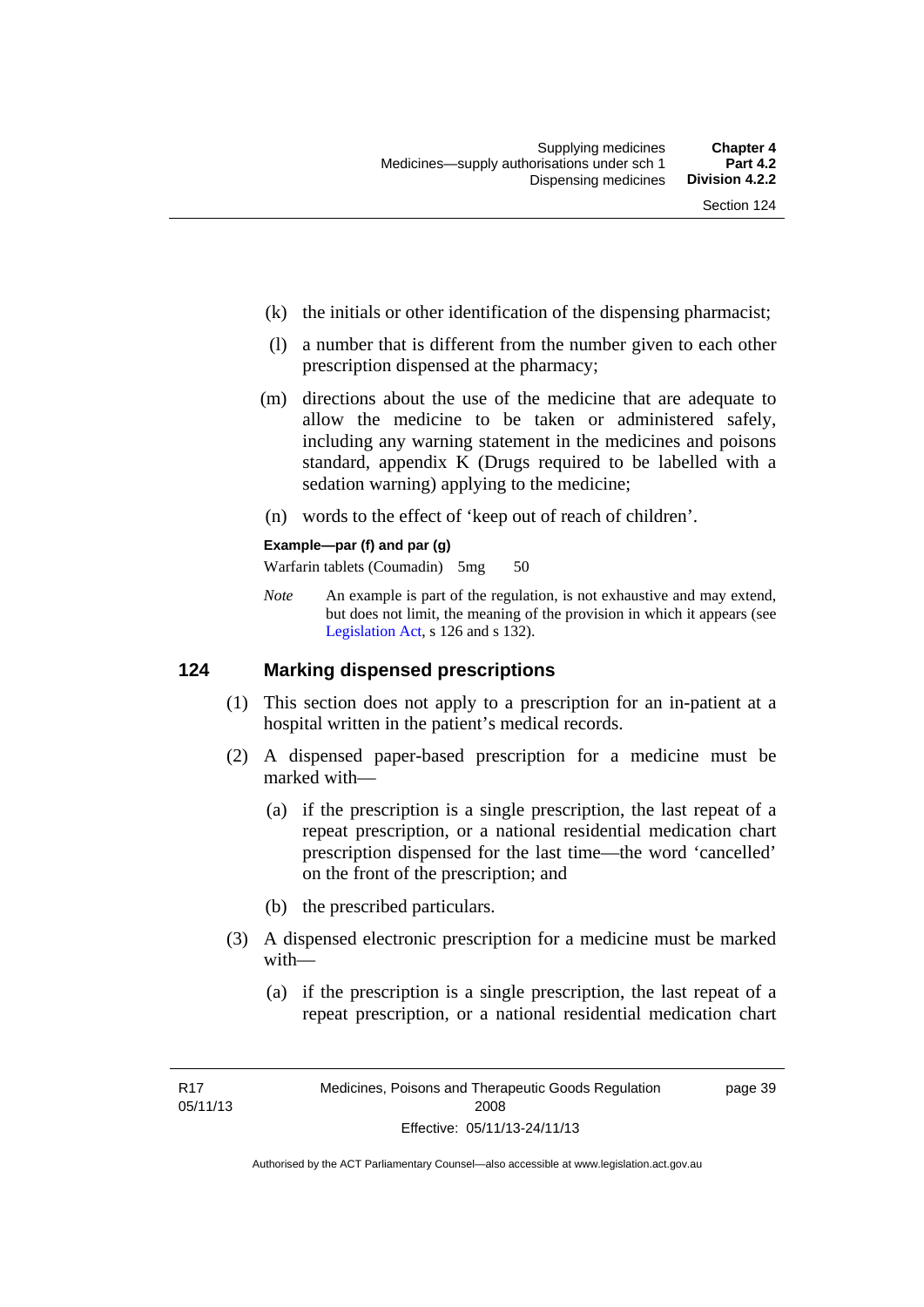prescription dispensed for the last time––the word 'cancelled'; and

- (b) a link to an electronic document containing the prescribed particulars.
- (4) In this section:

*paper-based prescription* includes a faxed copy of a prescription.

*prescribed particulars*, for a dispensed prescription for a medicine, means—

- (a) the date the medicine is dispensed; and
- (b) the name and business address of the dispensing pharmacy; and
- (c) if another brand of the medicine is dispensed for the prescribed medicine—the brand name of the medicine dispensed; and
- (d) for a repeat prescription—the number of the repeat dispensed; and
- (e) the prescription's number under section 123 (l); and
- (f) the pharmacist's initials or signature.

*single prescription* means a prescription that is not a repeat prescription.

### **125 Recording dispensing of medicines**

The dispensing pharmacist must ensure that a written record is made of the following information in relation to the dispensing of the medicine:

- (a) the pharmacist's name;
- (b) the date of the prescription;
- (c) the prescriber's name;

page 40 Medicines, Poisons and Therapeutic Goods Regulation 2008 Effective: 05/11/13-24/11/13

R17 05/11/13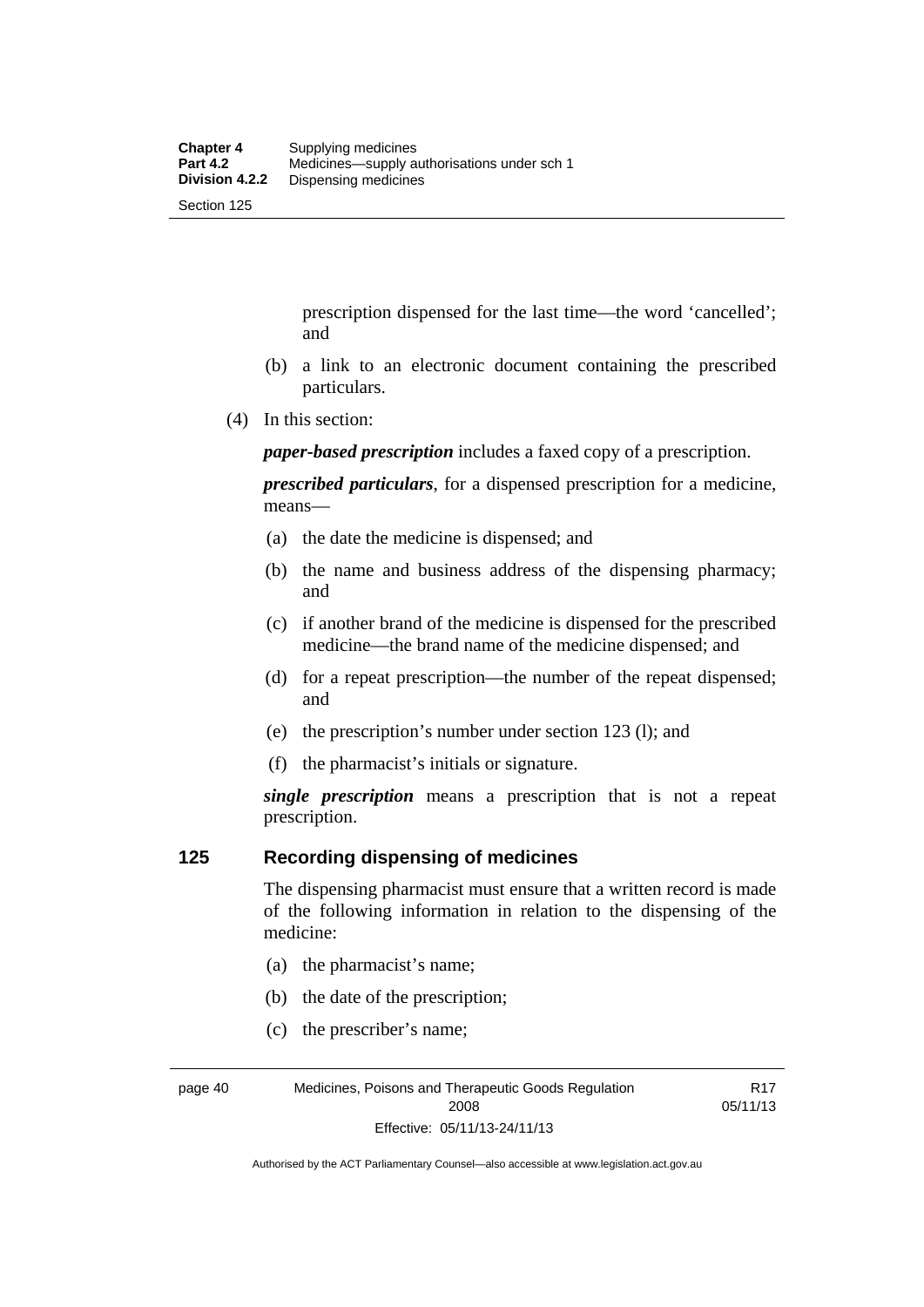- (d) the date the prescription is dispensed;
- (e) for a repeat prescription—the number of the repeat dispensed;
- (f) the prescription's number under section 123 (l);
- (g) the name and address of the person for whom the medicine is dispensed;
- (h) the medicine's approved name and brand name;
	- *Note Approved name*—see the [medicines and poisons standard,](http://www.comlaw.gov.au/Series/F2012L01200) par 1 (1).
- (i) the form, strength and quantity of the medicine dispensed.
- *Note Written* includes in electronic form (see [Act,](http://www.legislation.act.gov.au/a/2008-26/default.asp) dict).

## **Division 4.2.3 Supplying medicines on requisitions**

*Note* For authorisation to issue a requisition, see s 50.

### **130 Authorisation conditions for supplying medicines on requisitions—Act, s 44 (1) (b) and (2) (b)**

A person's authorisation under section 110 to supply a medicine on a requisition is subject to the following conditions:

- (a) the medicine is supplied in accordance with the requirements under section 131;
- (b) the medicine is supplied in a package that is labelled in accordance with section 132;
- (c) the filled requisition is marked in accordance with section 133;
- (d) the supply is recorded in accordance with section 134;
- (e) the filled requisition and record under section 134 are kept at the institution where the medicine is supplied or, if the chief health officer approves in writing another place, the place

page 41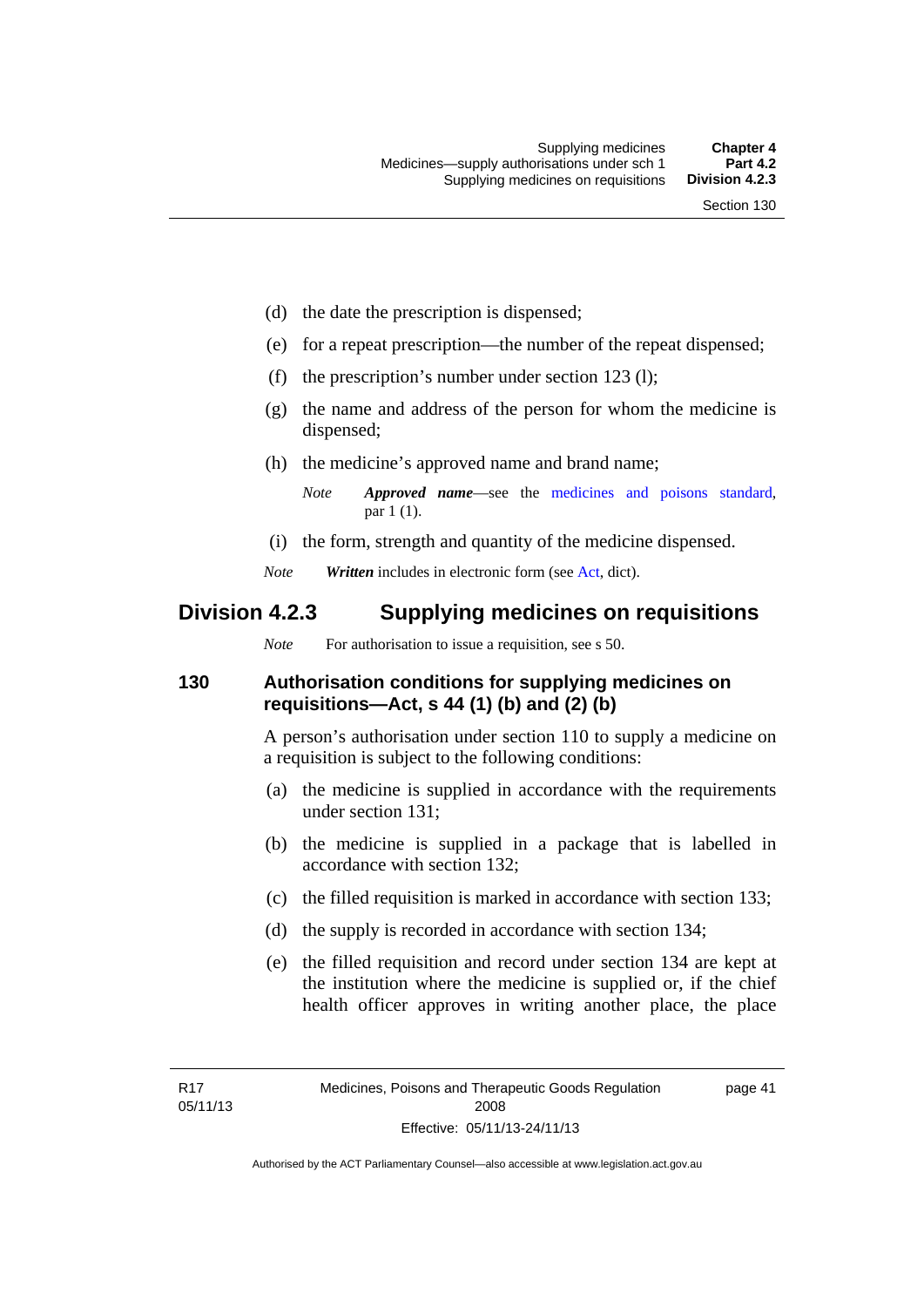approved by the chief health officer, for at least 2 years after the day the medicine is supplied.

### **131 Supplying medicines on requisitions**

- (1) The following are the requirements for the supply of a medicine on a requisition:
	- (a) the medicine is supplied in accordance with the requisition (including the requisition as changed by the person supplying the medicine at the oral direction of the person issuing the requisition);

- (b) if the requisition is a written requisition—the requisition complies with section 55 (General requirements for written requisitions) and section 56 (Particulars for requisitions);
- (c) if the requisition is an oral requisition—the requisition complies with section 56.
- (2) However, if the requisition does not comply with section 55 or section 56 (as appropriate), a pharmacist may supply the medicine on the requisition if satisfied that it is not practicable for a complying requisition to be issued for the medicine.

*Note Pharmacist* does not include an intern pharmacist (see dict).

(3) In this section:

*supplied in accordance with the requisition*, for a requisitioned medicine, includes supplying another brand of the medicine that is a bioequivalent form of the requisitioned medicine.

*Note Bioequivalent*—see the dictionary.

R17 05/11/13

*Note* For changes to a requisition by the person supplying a medicine on a requisition (see [Act,](http://www.legislation.act.gov.au/a/2008-26/default.asp) s 29 (3)).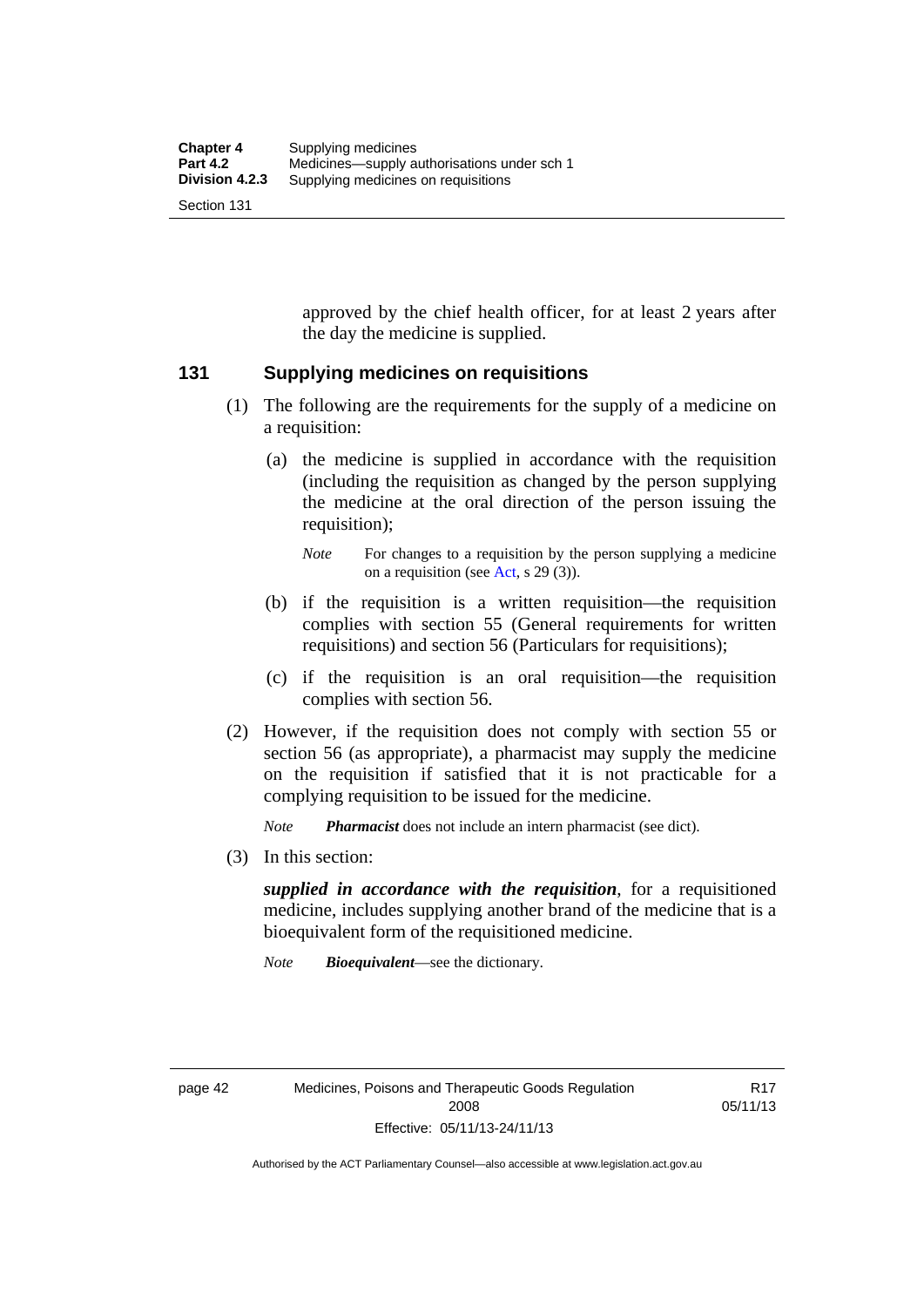## **132 Labelling medicines supplied on requisition—Act, s 60 (1) (c) (i) and (2) (c) (i)**

The package of a medicine supplied on requisition to a ward for the supply to a patient must have a label that includes the following:

(a) the medicine's approved name or brand name;

*Note Approved name*—see the [medicines and poisons standard,](http://www.comlaw.gov.au/Series/F2012L01200) par 1 (1).

- (b) the form, strength and quantity of the medicine;
- (c) if the package of the medicine is not a manufacturer's pack—
	- (i) the batch number or numbers of the medicine; and
	- (ii) the relevant expiry date for the medicine;
- (d) the name or other identifier of the pharmacy or ward from which the medicine is supplied;
- (e) if the medicine is a controlled medicine—a number that is different from the number given to each other requisition supplied from the pharmacy or ward.

#### **Examples—par (a) and par (b)**

- 1 Warfarin tablets 5mg 50
- 2 Coumadin tablets 5mg 50
- *Note* An example is part of the regulation, is not exhaustive and may extend, but does not limit, the meaning of the provision in which it appears (see [Legislation Act,](http://www.legislation.act.gov.au/a/2001-14) s 126 and s 132).

### **133 Marking filled requisitions**

- (1) A filled paper-based requisition for a medicine must be marked with—
	- (a) the name or other identifier of the pharmacy or ward from which the medicine is supplied; and

page 43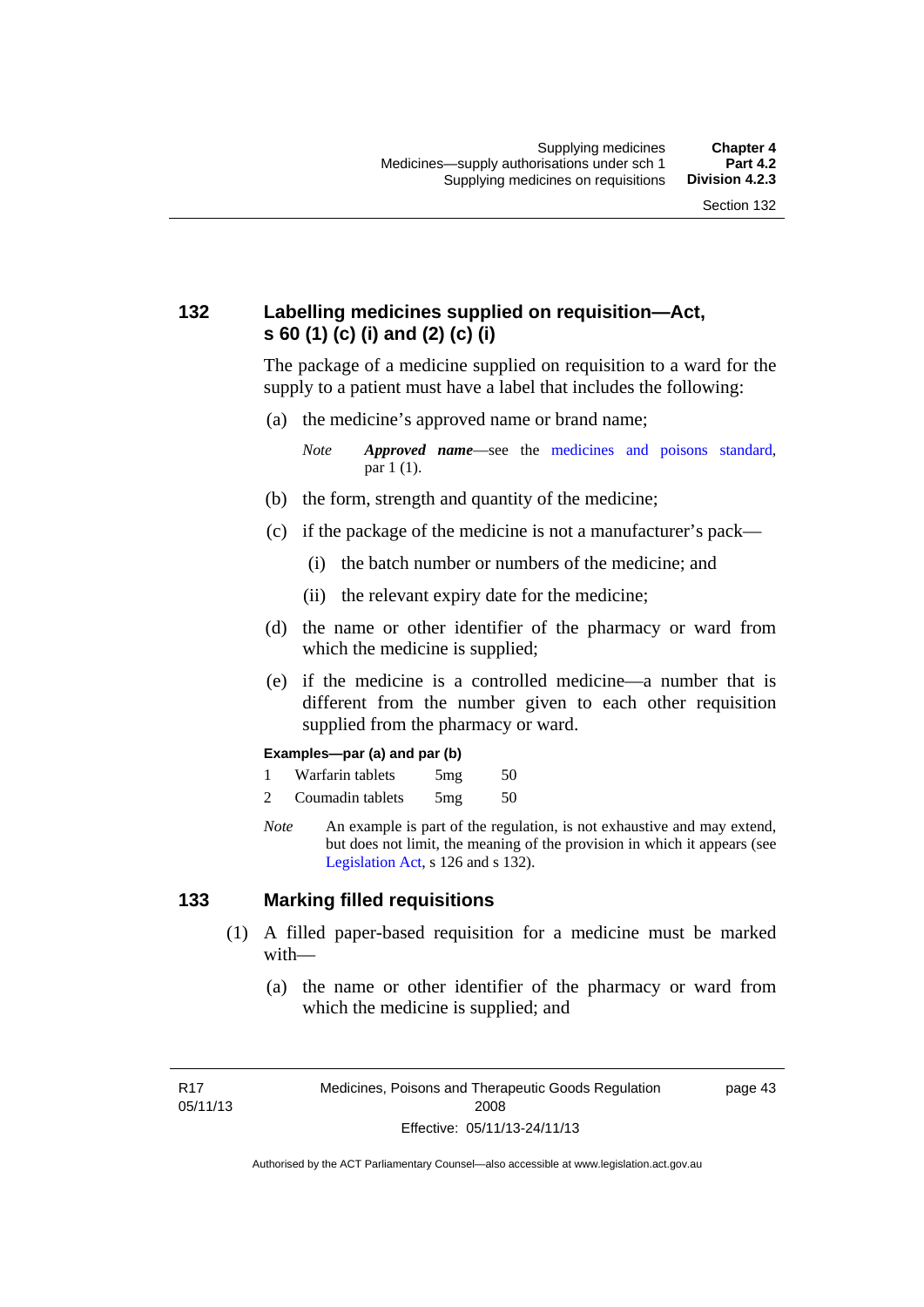(b) if the medicine is a controlled medicine—the requisition's number under section 132 (e); and

- (c) the supplier's initials or signature.
- (2) A filled electronic requisition for a medicine must be marked with a link to an electronic document containing—
	- (a) the name or other identifier of the pharmacy or ward from which the medicine is supplied; and
	- (b) if the medicine is a controlled medicine—the requisition's number under section 132 (e); and
	- (c) the supplier's initials or signature.
- (3) However, subsection (1) (a) and (2) (a) do not apply to a requisition filled at a pharmacy at an institution.
- (4) In this section:

*paper-based requisition* includes a faxed copy of a requisition.

### **134 Recording supply of medicines on requisitions**

A person who supplies a medicine to someone else on requisition must make a written record of the following information:

- (a) the date of the requisition;
- (b) the name of the person who issued the requisition;
- (c) the date the requisition is filled;
- (d) the medicine, and the form, strength and quantity of the medicine, supplied;
- (e) the name or initials of the person supplying the medicine.
- *Note Written* includes in electronic form (see [Act,](http://www.legislation.act.gov.au/a/2008-26/default.asp) dict).

R17 05/11/13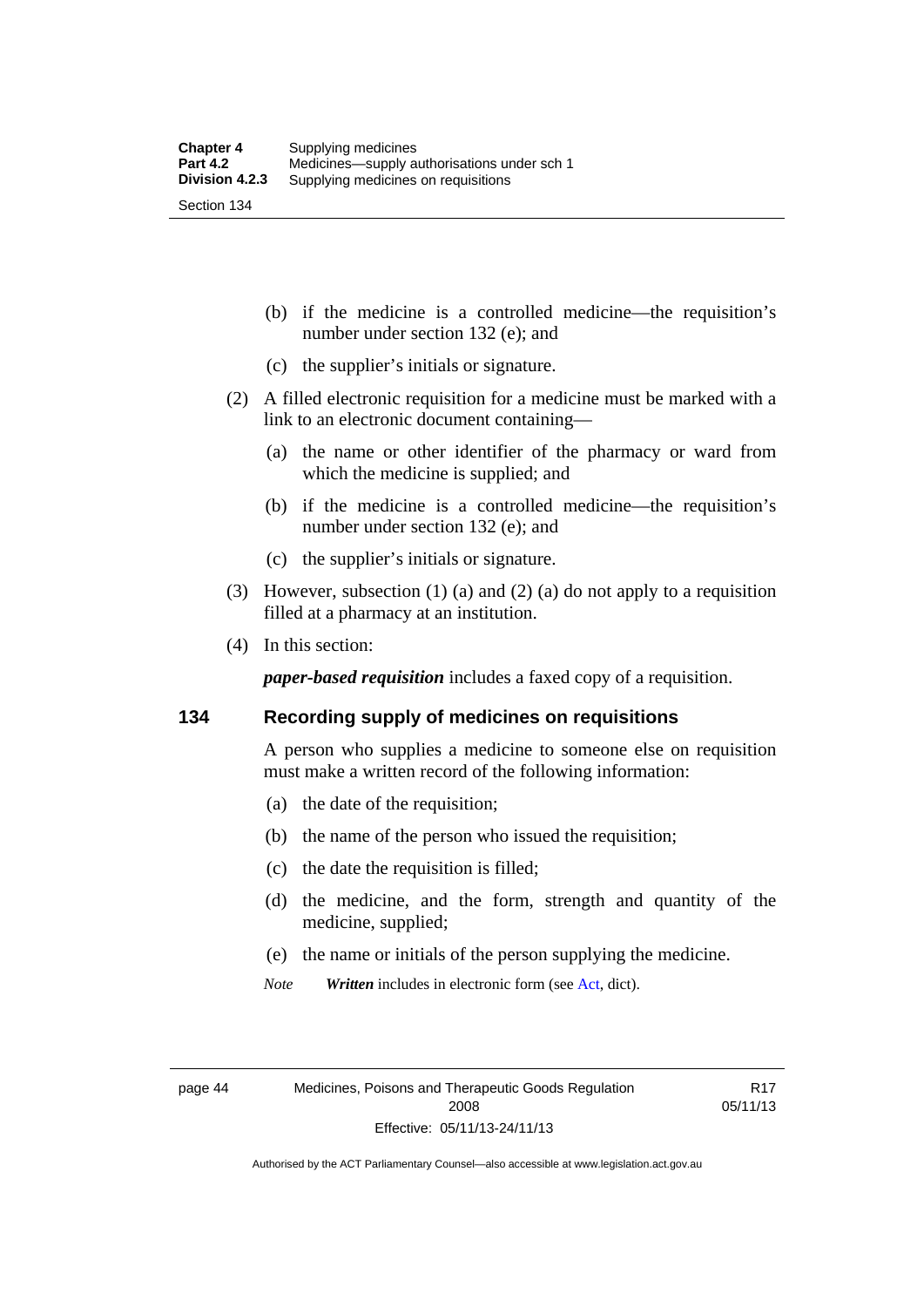# **Division 4.2.4 Supplying medicines on purchase orders**

*Note* For authorisation to issue a purchase order, see s 60.

## **140 Authorisation conditions for supplying medicines on purchase orders—Act, s 44 (1) (b) and (2) (b)**

A person's authorisation under section 110 to supply a medicine on a purchase order is subject to the following conditions:

- (a) the purchase order is a complying purchase order;
- (b) the medicine is supplied in accordance with the requirements of section 141;
- (c) the supply is recorded in accordance with section 142;
- (d) if the supplier does not receive a document signed by the buyer acknowledging receipt of the medicine within 7 days after the day the medicine is delivered—the supplier must, within 24 hours after the end of the 7-day period, tell the chief health officer, in writing, of the failure to receive the document;
- (e) the following are kept at the supplier's business premises or, if the chief health officer approves in writing another place, the place approved by the chief health officer, for at least 2 years after the day the medicine is supplied:
	- (i) the filled purchase order;
	- (ii) the delivery acknowledgement under paragraph (d) or section 141 $(1)$  $(d)$  $(ii)$ ;
	- (iii) the record for section 142.

page 45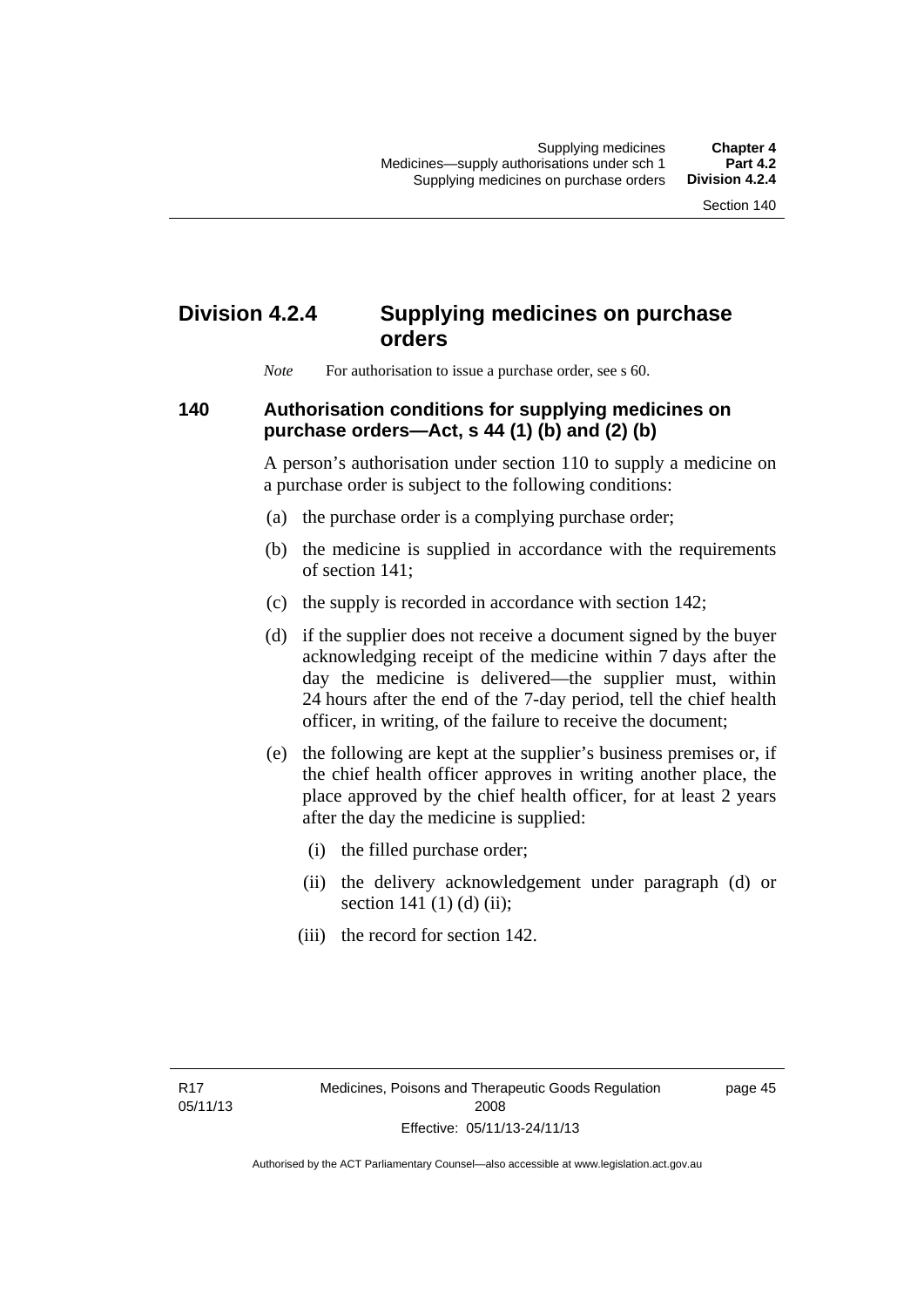### **141 Supplying medicines on purchase orders**

- (1) The following are the requirements for the supply of a medicine on a purchase order:
	- (a) the medicine is supplied in manufacturer's packs that comply with—
		- (i) section 501 (Packaging of supplied manufacturer's packs of medicines—[Act](http://www.legislation.act.gov.au/a/2008-26/default.asp), s 59 (1) (c) (i) and (2) (c) (i)); or
		- (ii) an approval under the [Act](http://www.legislation.act.gov.au/a/2008-26/default.asp), section 193 (Approval of non-standard packaging and labelling);
	- (b) the manufacturer's packs are labelled in accordance with—
		- (i) section 502 (Labelling of supplied manufacturer's packs of medicines—[Act](http://www.legislation.act.gov.au/a/2008-26/default.asp), s  $60(1)$  (c) (i) and (2) (c) (i)); or
		- (ii) an approval under the [Act,](http://www.legislation.act.gov.au/a/2008-26/default.asp) section 193;
	- (c) the manufacturer's packs are securely wrapped and packed;
	- (d) if the medicine is delivered in person by the supplier to the buyer—
		- (i) the medicine is delivered to an adult; and
		- (ii) the delivery is acknowledged by the adult signing and dating a copy of the purchase order;
	- (e) if the medicine is not delivered in person by the supplier to the buyer—the medicine is delivered to the buyer by a person whose procedures require the delivery of the medicine to be signed for by the buyer or an adult employee of the buyer.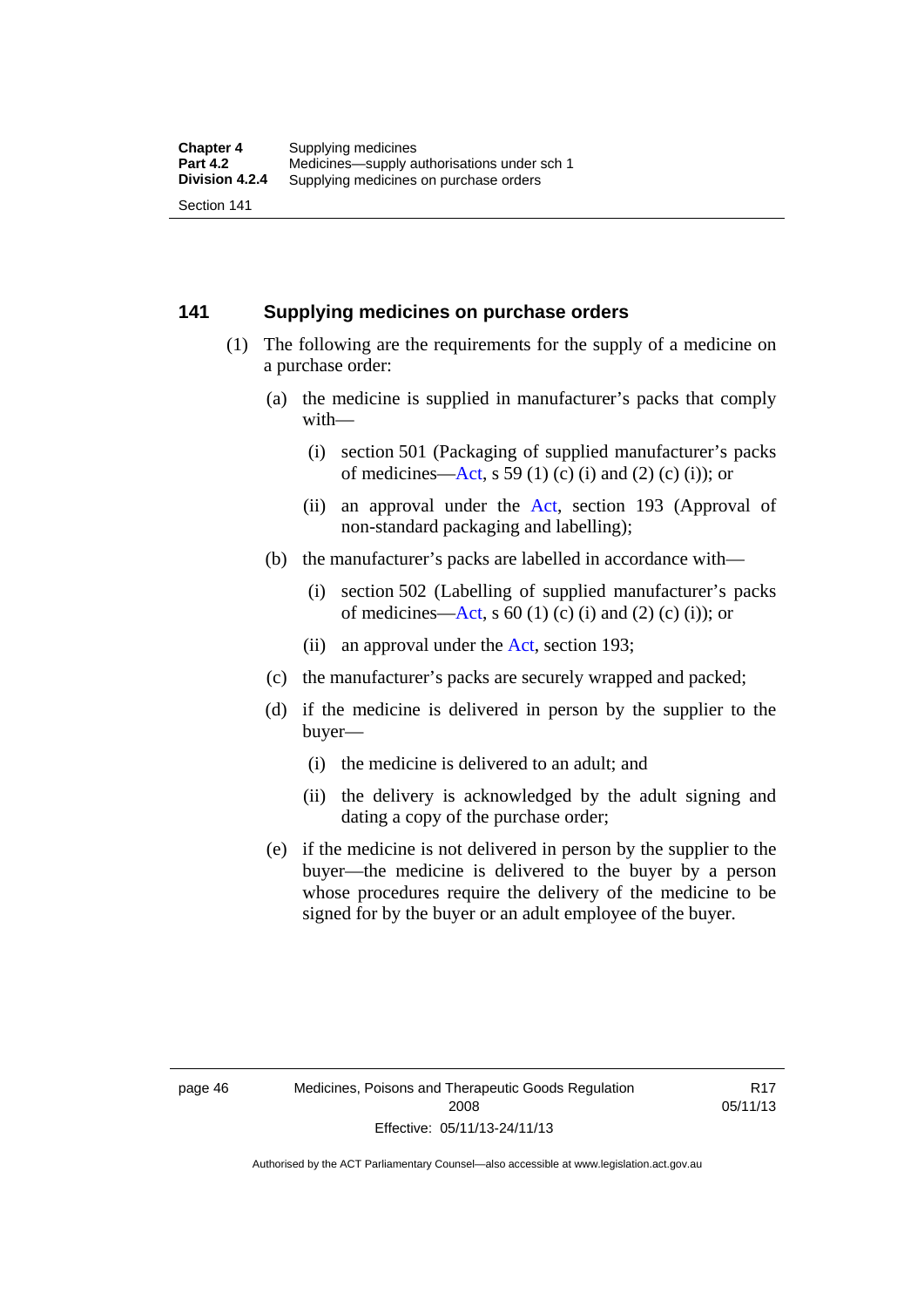- (2) However, subsection (1) (a), (b) and (c) do not apply in relation to a medicine supplied by a pharmacist to a prescriber who is authorised to supply the medicine during a consultation if the medicine is supplied in a package that is labelled with the following particulars:
	- (a) the approved name and brand name of the medicine;

*Note Approved name*—see the [medicines and poisons standard,](http://www.comlaw.gov.au/Series/F2012L01200) par 1 (1).

- (b) the form, strength and quantity of the medicine, supplied;
- (c) if the package of the medicine is not a manufacturer's pack the relevant expiry date for the medicine.

### **142 Recording supply of medicines on purchase orders**

A person who supplies a medicine to someone else on a purchase order must make a written record of the following information:

- (a) the date of the order;
- (b) the issuer's authority to issue the order;
- (c) the name, and the business address and telephone number, of the person to whom the medicine is supplied;
- (d) the date the order is supplied;
- (e) the medicine, and the form, strength and quantity of the medicine, supplied.
- *Note Written* includes in electronic form (see [Act,](http://www.legislation.act.gov.au/a/2008-26/default.asp) dict).

page 47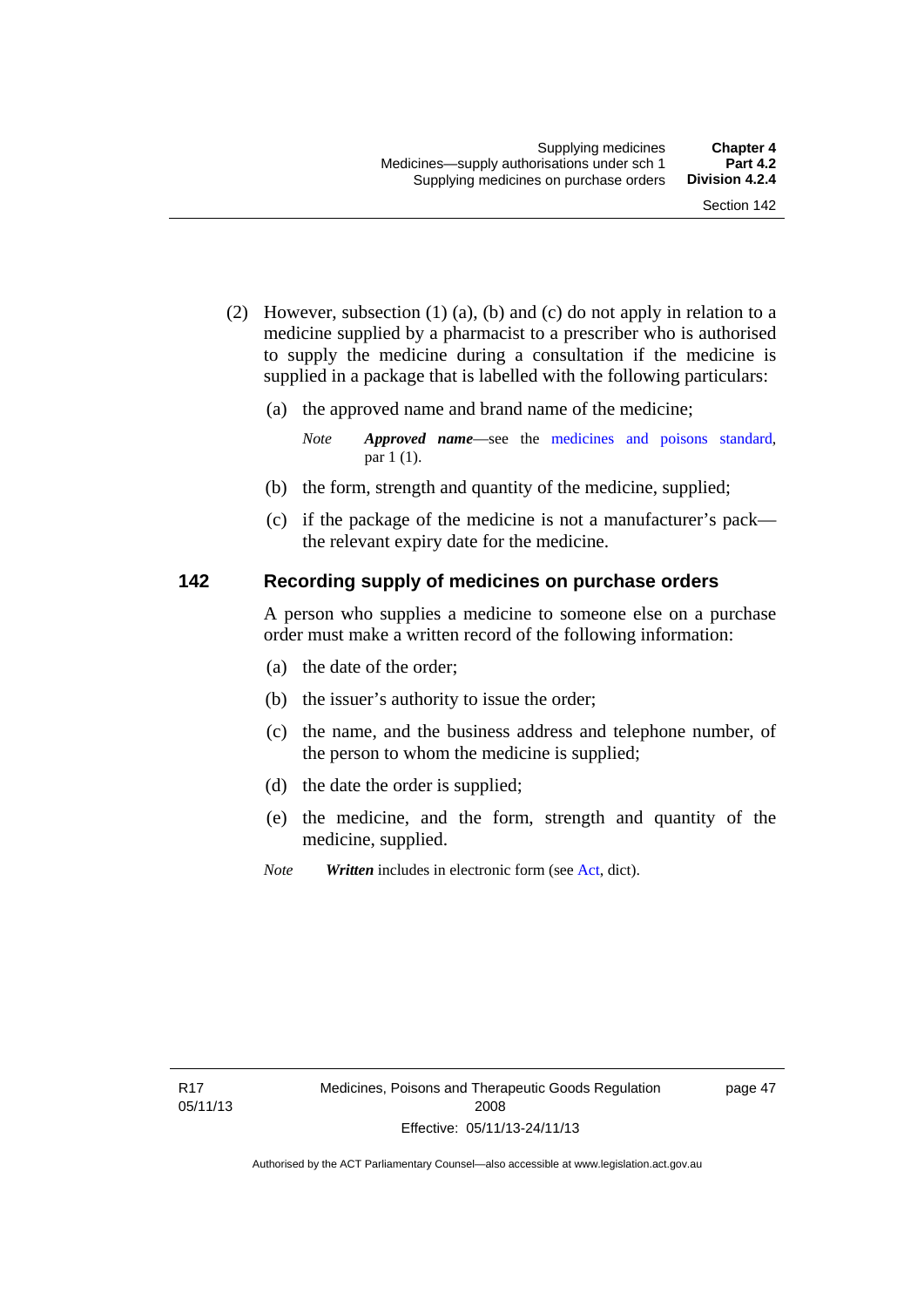## **Division 4.2.5 Supplying medicines on standing orders**

- *Note 1* For the issue of a standing order, see pt 3.4.
- *Note 2 Supply* does not include administer (see [Act,](http://www.legislation.act.gov.au/a/2008-26/default.asp) s 24).

## **150 Authorisation conditions for supplying medicines on standing orders—Act, s 44 (1) (b) and (2) (b)**

- (1) A person's authorisation under section 110 to supply a medicine on a standing order is subject to the following conditions:
	- (a) the medicine is supplied in accordance with the requirements of section 151;
	- (b) the supply is recorded in accordance with section 153;
	- (c) the record for section 153 is kept at the person's business premises or, if the chief health officer approves in writing another place, the place approved by the chief health officer, for at least 2 years after the day the medicine is supplied;
	- (d) if the supplier is not the person who would ordinarily have prescribed the medicine for the recipient, the required information is given in writing to—
		- (i) the prescriber (the *usual prescriber*) who would ordinarily have prescribed the medicine for the recipient not later than 24 hours after supplying the medicine; or
		- (ii) if the recipient does not have a usual prescriber—the recipient.
- (2) However, subsection (1) (c) and (d) do not apply if the record is made in a patient's medical records.

R17 05/11/13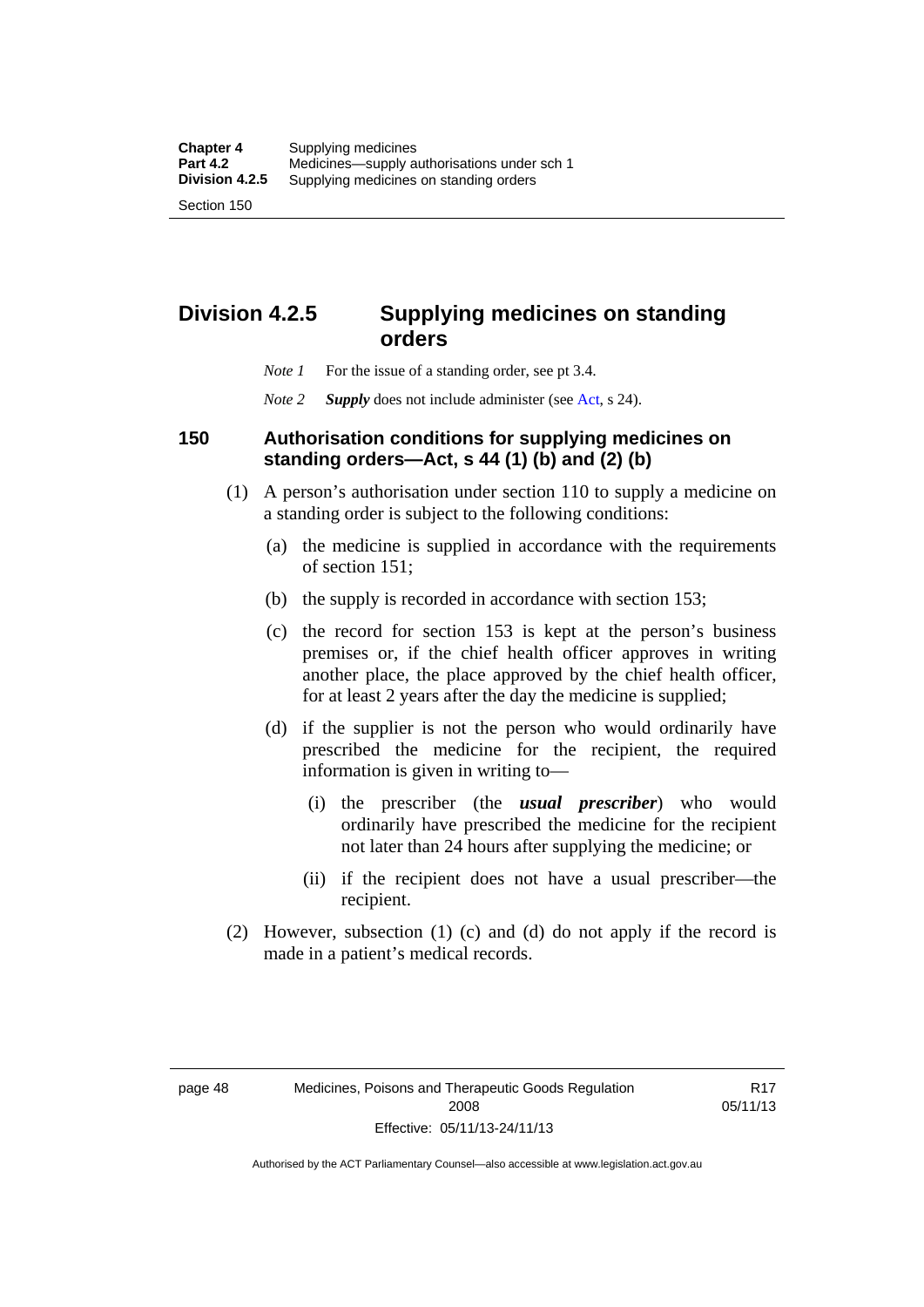(3) In this section:

*required information*, for the supply of a medicine on a standing order, means—

- (a) the supplier's name; and
- (b) the date the medicine is supplied; and
- (c) the name and address of the person to whom the medicine is supplied; and
- (d) the medicine's approved name and brand name; and
- (e) the form, strength and quantity of the medicine supplied.

### **151 Supplying medicines on standing orders**

The following are the requirements for the supply of a medicine on a standing order:

- (a) the medicine is supplied in accordance with the standing order;
- (b) the medicine is supplied in a package that is labelled in accordance with section 152.

## **152 Labelling medicines supplied on standing order— Act, s 60 (1) (c) (i) and (2) (c) (i)**

The package of a medicine supplied on a standing order must have a label that includes the following:

- (a) the name of the person to whom the medicine is to be supplied;
- (b) the date the medicine is supplied;
- (c) the medicine, and the form, strength and quantity of the medicine, supplied;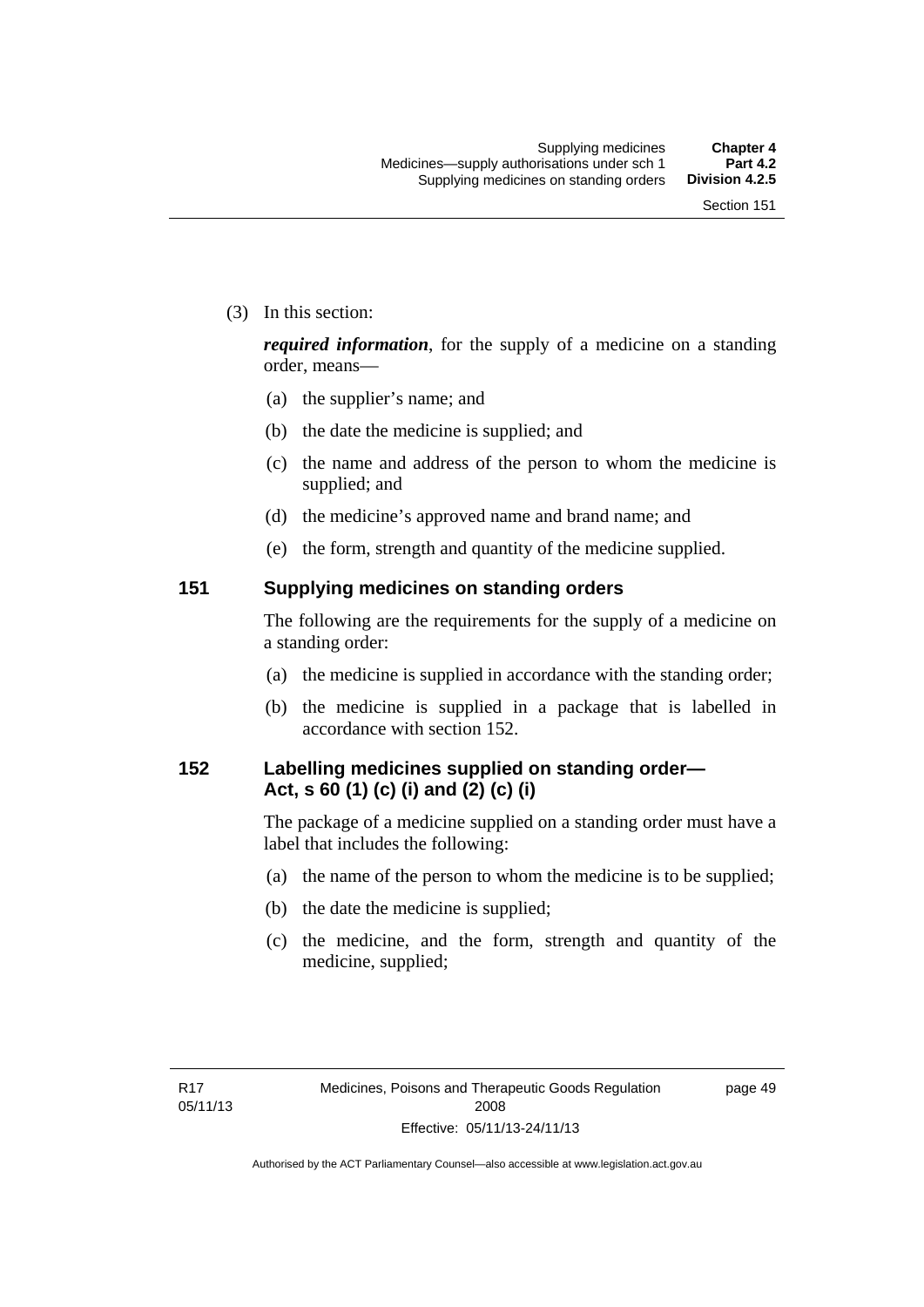- (d) if the package of the dispensed medicine is not a manufacturer's pack—
	- (i) the batch number or numbers of the medicine; and
	- (ii) the relevant expiry date for the medicine;
- (e) the supplier's name, business address and telephone number;
- (f) directions about the use of the medicine that are adequate to allow the medicine to be taken or administered safely, including any warning statement in the medicines and poisons standard, appendix K (Drugs required to be labelled with a sedation warning) applying to the medicine;
- (g) words to the effect of 'keep out of reach of children'.

### **153 Recording supply of medicines on standing orders**

- (1) A person (the *supplier*) who supplies a medicine to a person (the *patient*) on a standing order must make a written record of the following information:
	- (a) the supplier's name;
	- (b) the patient's name and address;
	- (c) the date the medicine is supplied;
	- (d) the medicine's approved name and brand name;
	- (e) the form, strength and quantity of the medicine;
	- (f) the date of the standing order.
	- *Note Written* includes in electronic form (see [Act,](http://www.legislation.act.gov.au/a/2008-26/default.asp) dict).
- (2) However, subsection (1) (b) does not apply if the record is made in the patient's medical records.

R17 05/11/13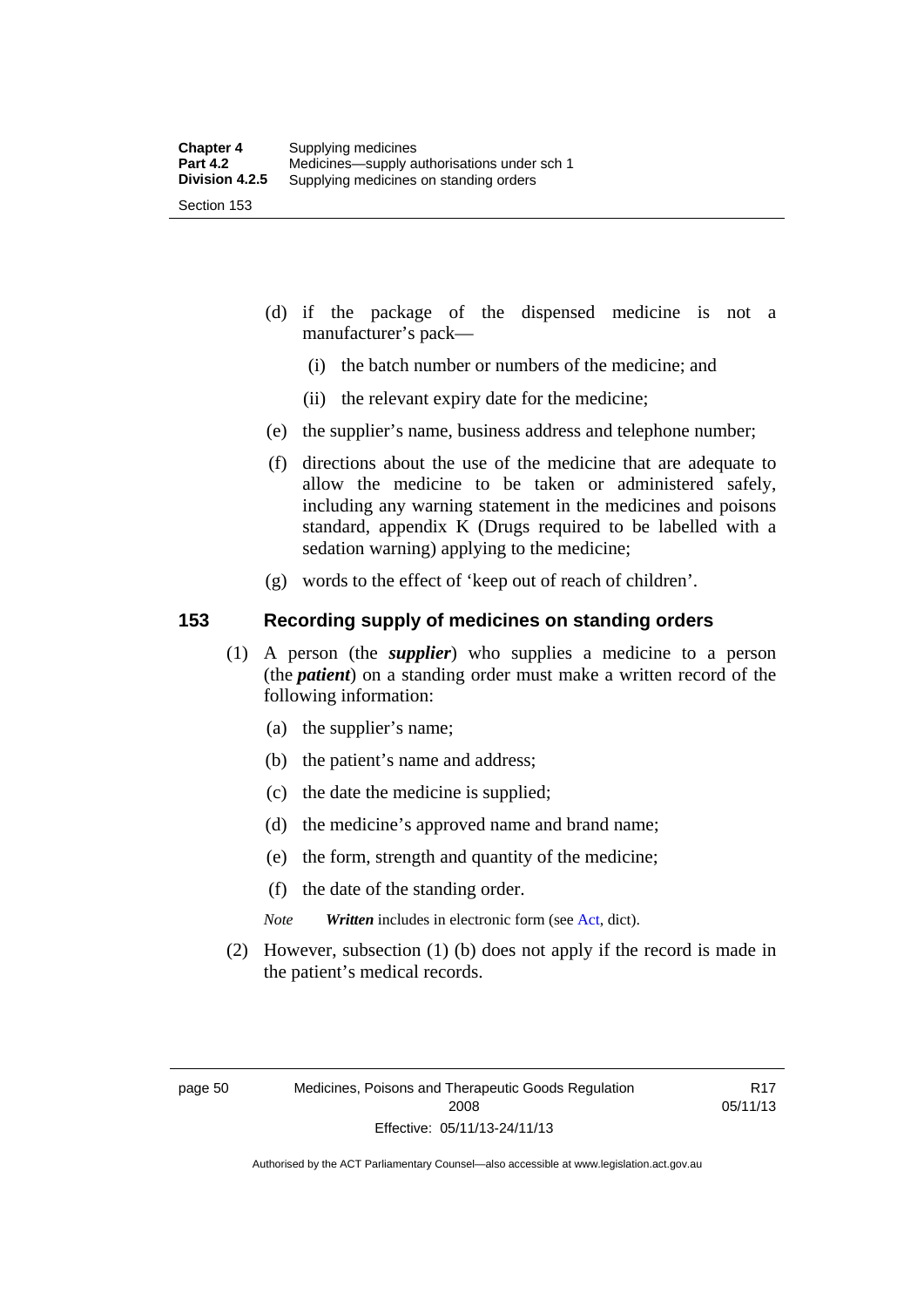## **Division 4.2.6 Supplying medicines during consultations**

*Note Supply* does not include administer (see [Act,](http://www.legislation.act.gov.au/a/2008-26/default.asp) s 24).

### **160 Authorisation conditions for supplying medicines during consultations—Act, s 44 (1) (b) and (2) (b)**

A prescriber's authorisation under section 110 to supply a medicine during a consultation is subject to the following conditions:

- (a) the medicine is supplied in accordance with the [Act](http://www.legislation.act.gov.au/a/2008-26/default.asp), section 7 (Appropriate prescription and supply of medicines);
- (b) if the medicine is a controlled medicine for human use—
	- (i) the prescriber complies with the additional requirements under section 163 (Additional requirements for supplying controlled medicines for human use during consultations) in relation to the supply; and
	- (ii) if the medicine is dronabinol—the prescriber has an authorisation under the *[Therapeutic Goods Act 1989](http://www.comlaw.gov.au/Series/C2004A03952)* (Cwlth), section 19 to supply the medicine; and
		- *Note* Dronabinol cannot be prescribed for veterinary use because it is a prohibited substance (see [medicines and poisons](http://www.comlaw.gov.au/Series/F2012L01200)  [standard,](http://www.comlaw.gov.au/Series/F2012L01200) sch 9, entry for tetrahydrocannabinols).
	- (iii) the prescriber complies with section 164 (Information for CHO about controlled medicines supplied during consultations[—Act,](http://www.legislation.act.gov.au/a/2008-26/default.asp) s 31 (2) (b) and (4), def *required information*);

page 51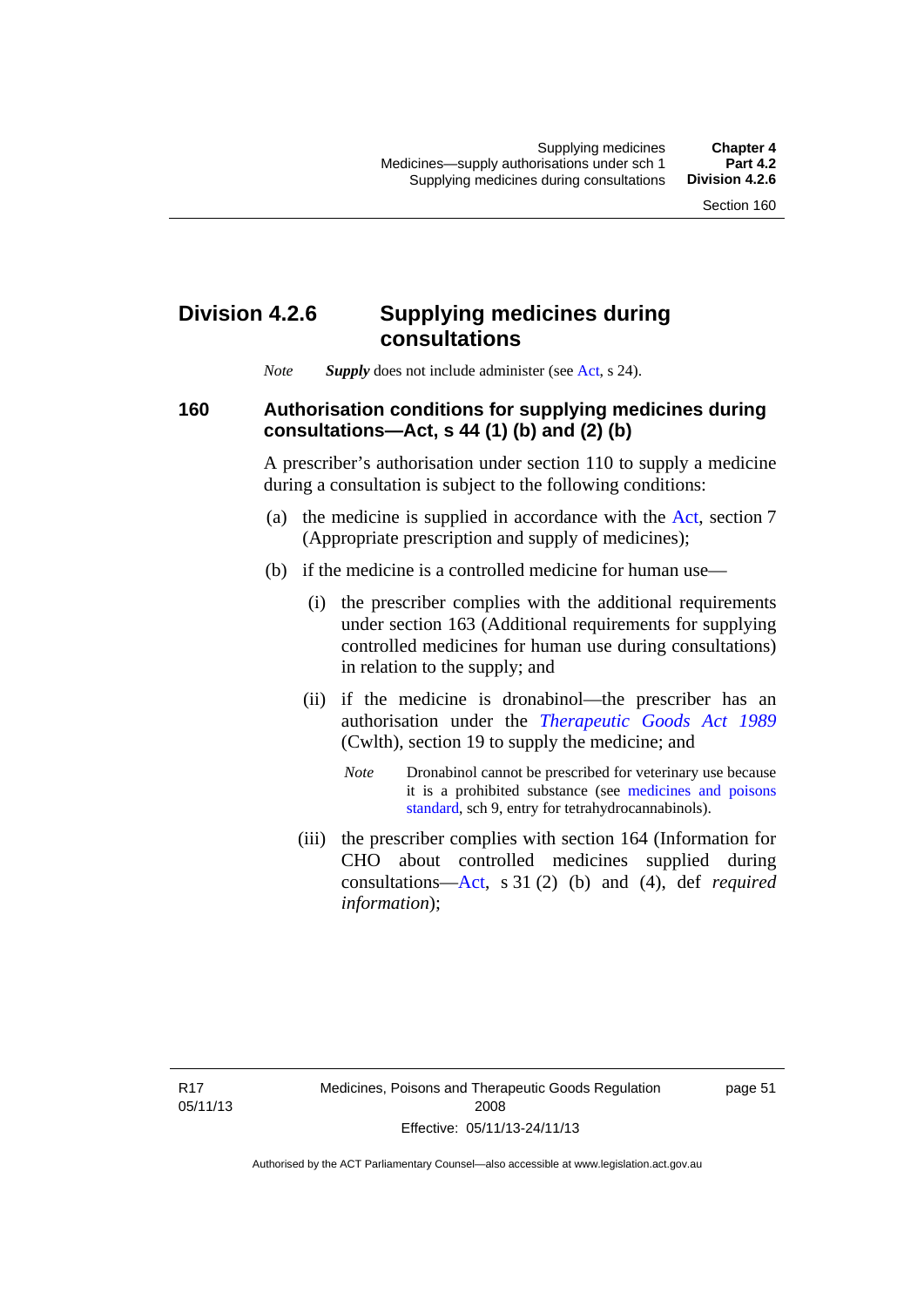- (c) if the medicine is a designated appendix D medicine prescribed for a purpose mentioned in schedule 3 (Designated appendix D medicines—standing approvals), part 3.2, column 3 in relation to the medicine—
	- (i) the prescriber has an appendix D medicines approval to prescribe the medicine; and
	- (ii) the prescriber complies with each condition (if any) of the approval (including any conditions in the schedule, part 3.2, column 4 in relation to the medicine);
- (d) the medicine is labelled in accordance with section 161;
- (e) the supply is recorded in accordance with section 162;
- (f) the record is kept at the prescriber's business premises or, if the chief health officer approves in writing another place, the place approved by the chief health officer, for at least 2 years after the day the medicine is supplied.

### **161 Labelling medicines supplied during consultations**

The supplied medicine must have a label that includes the following:

- (a) the name of the person to whom the medicine is supplied;
- (b) the date the medicine is supplied;
- (c) the prescriber's name, business address and telephone number;
- (d) the medicine's approved name or brand name;
	- *Note Approved name*—see the [medicines and poisons standard,](http://www.comlaw.gov.au/Series/F2012L01200) par 1 (1).
- (e) the form, strength and quantity of the medicine;

R17 05/11/13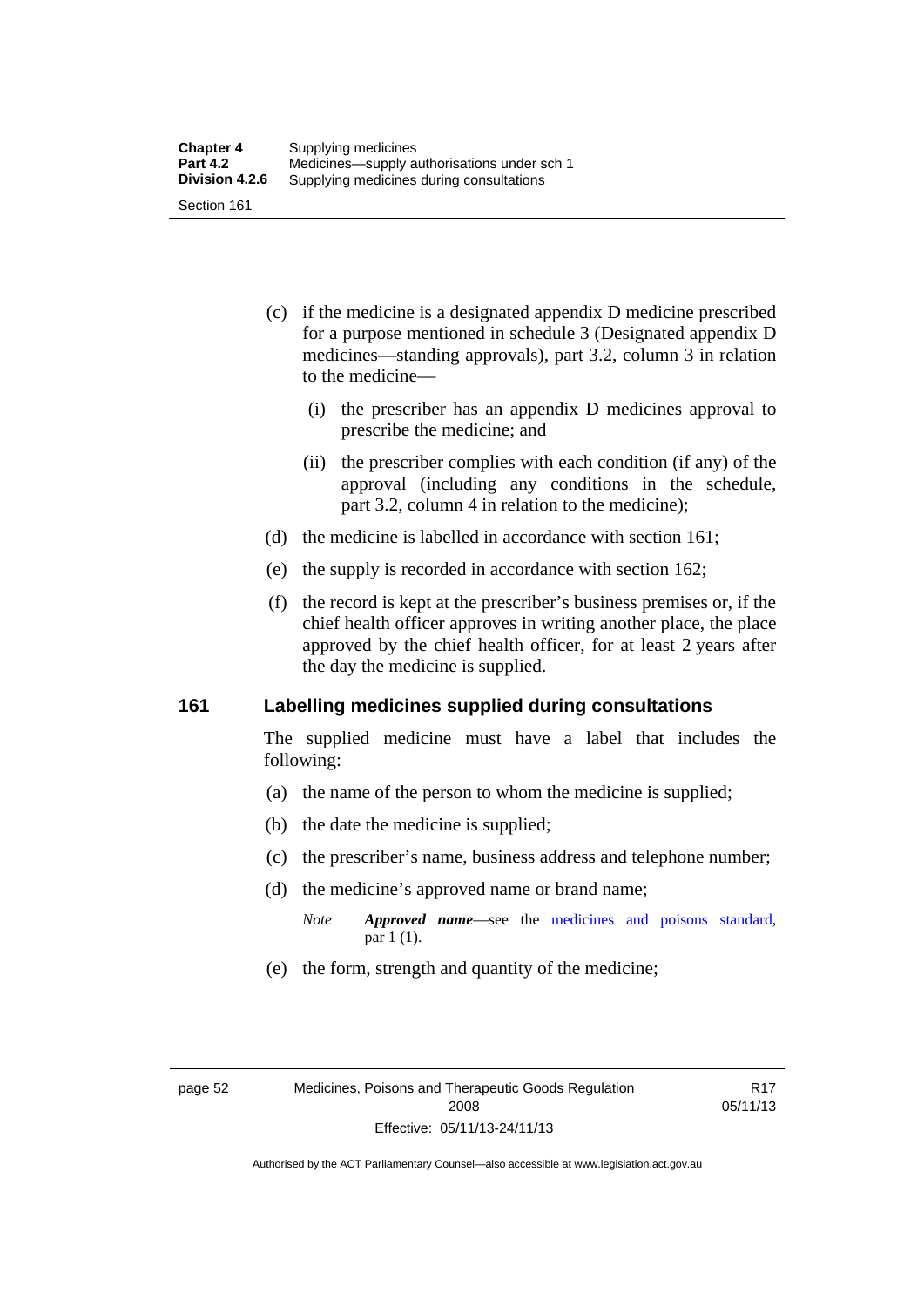- (f) if the package of the supplied medicine is not a manufacturer's pack—the relevant expiry date for the medicine;
- (g) directions about the use of the medicine that are adequate to allow the medicine to be taken or administered safely, including any warning statement in the medicines and poisons standard, appendix K (Drugs required to be labelled with a sedation warning) applying to the medicine;
- (h) words to the effect of 'keep out of reach of children';
- (i) if the prescriber is a dentist—the words 'for dental treatment only';
- (j) if the prescriber is an eligible midwife—the words 'for midwifery use only';
- (k) if the prescriber is an optometrist—the words 'for optometry use only';
- (l) if the prescriber is a veterinary surgeon—
	- (i) words to the effect of 'for animal treatment only'; and
	- (ii) the species of the animal for which the medicine is supplied; and
	- (iii) if possible, a way of identifying the animal.

### **Examples—par (d) and par (e)**

|                | Warfarin tablets | 5mg | 50 |
|----------------|------------------|-----|----|
| $\overline{c}$ | Coumadin tablets | 5mg | 50 |

*Note* An example is part of the regulation, is not exhaustive and may extend, but does not limit, the meaning of the provision in which it appears (see [Legislation Act,](http://www.legislation.act.gov.au/a/2001-14) s 126 and s 132).

page 53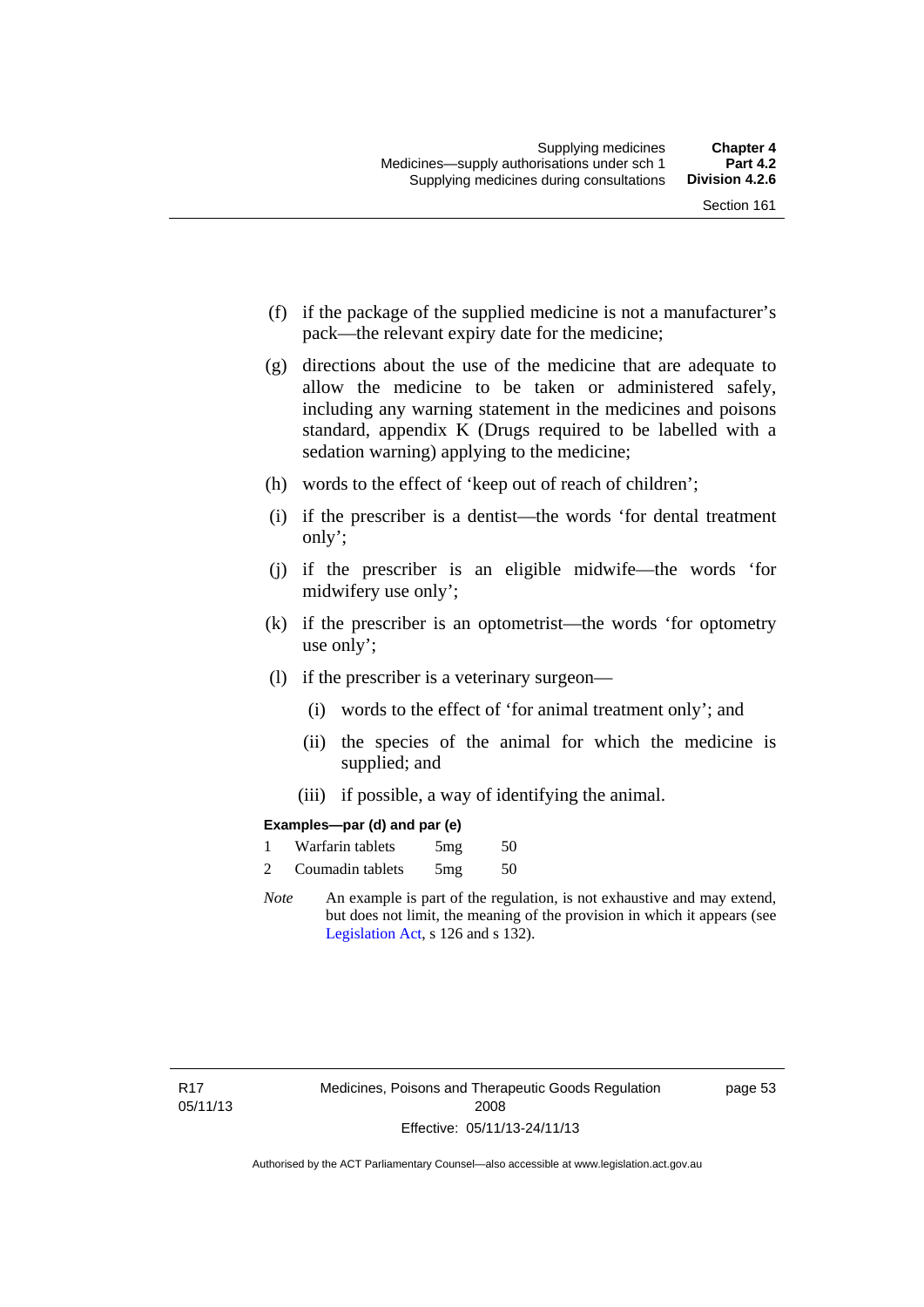### **162 Recording medicines supplied during consultations**

A prescriber who supplies a medicine during a consultation must make a written record of the following information in the medical records of the person to whom, or animal to which, the consultation related:

- (a) the date the medicine is supplied;
- (b) the medicine's approved name or brand name;

*Note Approved name*—see the [medicines and poisons standard,](http://www.comlaw.gov.au/Series/F2012L01200) par 1 (1).

- (c) the form, strength and quantity of the medicine;
- (d) the directions given to the person for the use of the medicine.

*Note Written* includes in electronic form (see [Act,](http://www.legislation.act.gov.au/a/2008-26/default.asp) dict).

### **163 Additional requirements for supplying controlled medicines for human use during consultations**

The following are the additional requirements for supplying a controlled medicine for human use during a consultation:

- (a) the prescriber has a controlled medicines approval to prescribe the medicine;
	- *Note* For controlled medicines approvals, see pt 13.1.
- (b) if the approval is for a particular form of the medicine—the supply is for the form of the medicine approved or a bioequivalent form;

*Note Bioequivalent*—see the dictionary.

- (c) if the approval is for a particular strength of the medicine—the supply is for the strength approved or a weaker strength;
- (d) if the approval is for a particular quantity of the medicine—the supply is for not more than the quantity approved;

page 54 Medicines, Poisons and Therapeutic Goods Regulation 2008 Effective: 05/11/13-24/11/13

R17 05/11/13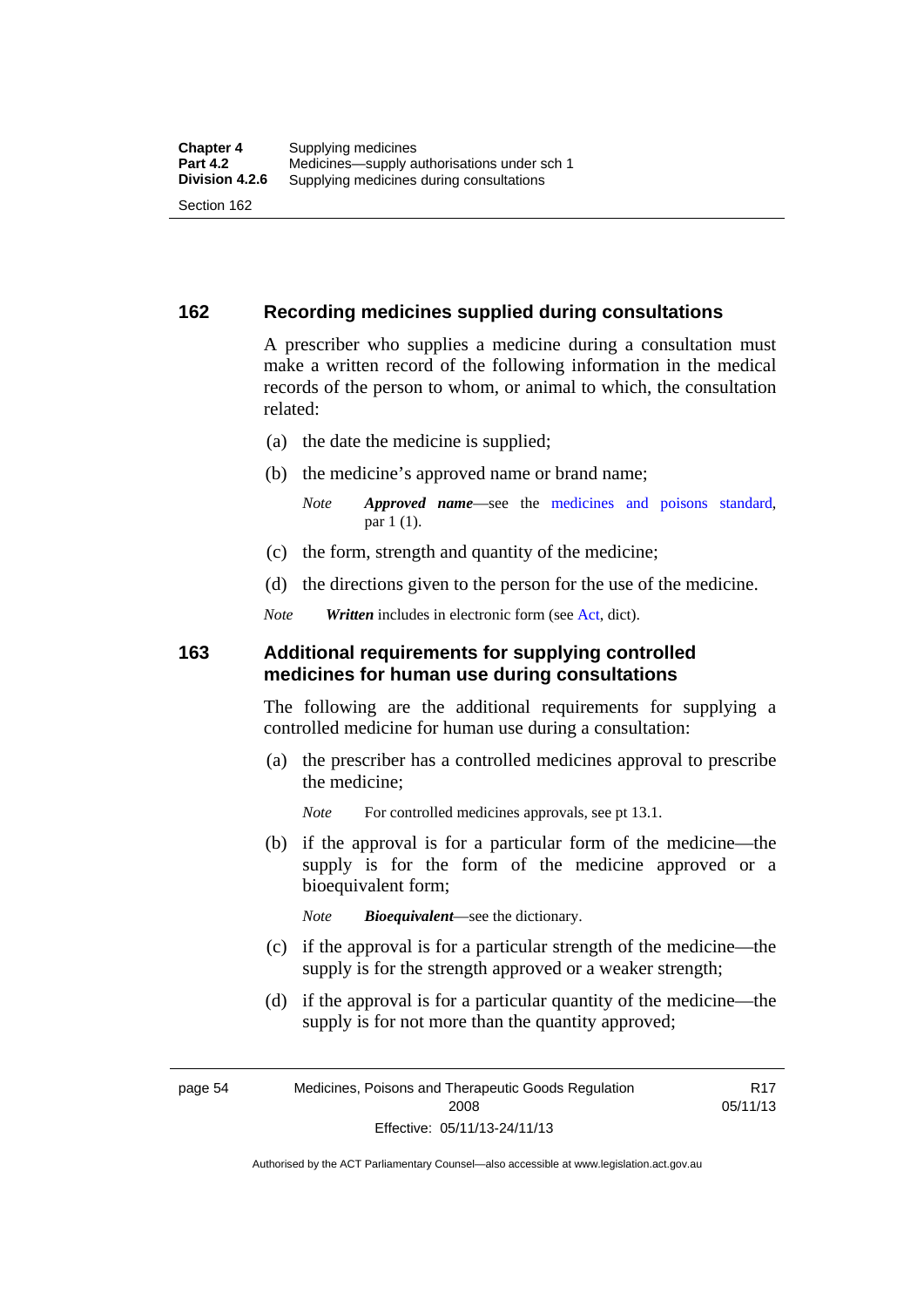(e) the prescriber complies with each condition (if any) of the approval.

#### **Example—par (b)**

If a slow release form of a medicine is approved, the prescriber is not authorised to prescribe an immediate release form of the medicine.

#### **Example—par (c) and par (d)**

If a doctor is given an approval to prescribe 25 morphine 20mg capsules, the doctor may prescribe 5 20mg capsules and 10 15mg capsules. Later, if the approval is still in force, the doctor may prescribe not more than 10 morphine capsules of any strength up to and including 20mg.

*Note* An example is part of the regulation, is not exhaustive and may extend, but does not limit, the meaning of the provision in which it appears (see [Legislation Act,](http://www.legislation.act.gov.au/a/2001-14) s 126 and s 132).

### **164 Information for CHO about controlled medicines supplied during consultations—Act, s 31 (2) (b) and (4), def** *required information*

 (1) This section applies if a prescriber supplies a controlled medicine for human use during a consultation.

*Note Supply* does not include administer (see [Act,](http://www.legislation.act.gov.au/a/2008-26/default.asp) s 24).

- (2) The prescriber must, not later than 7 days after the end of the month when the controlled medicine is supplied, give the chief health officer the following information in writing:
	- (a) the prescriber's name, business address and telephone number;
	- (b) the name and address of the person to whom the medicine is supplied;
	- (c) the date of supply;
	- (d) the medicine, and the form, strength and quantity of the medicine, supplied.

page 55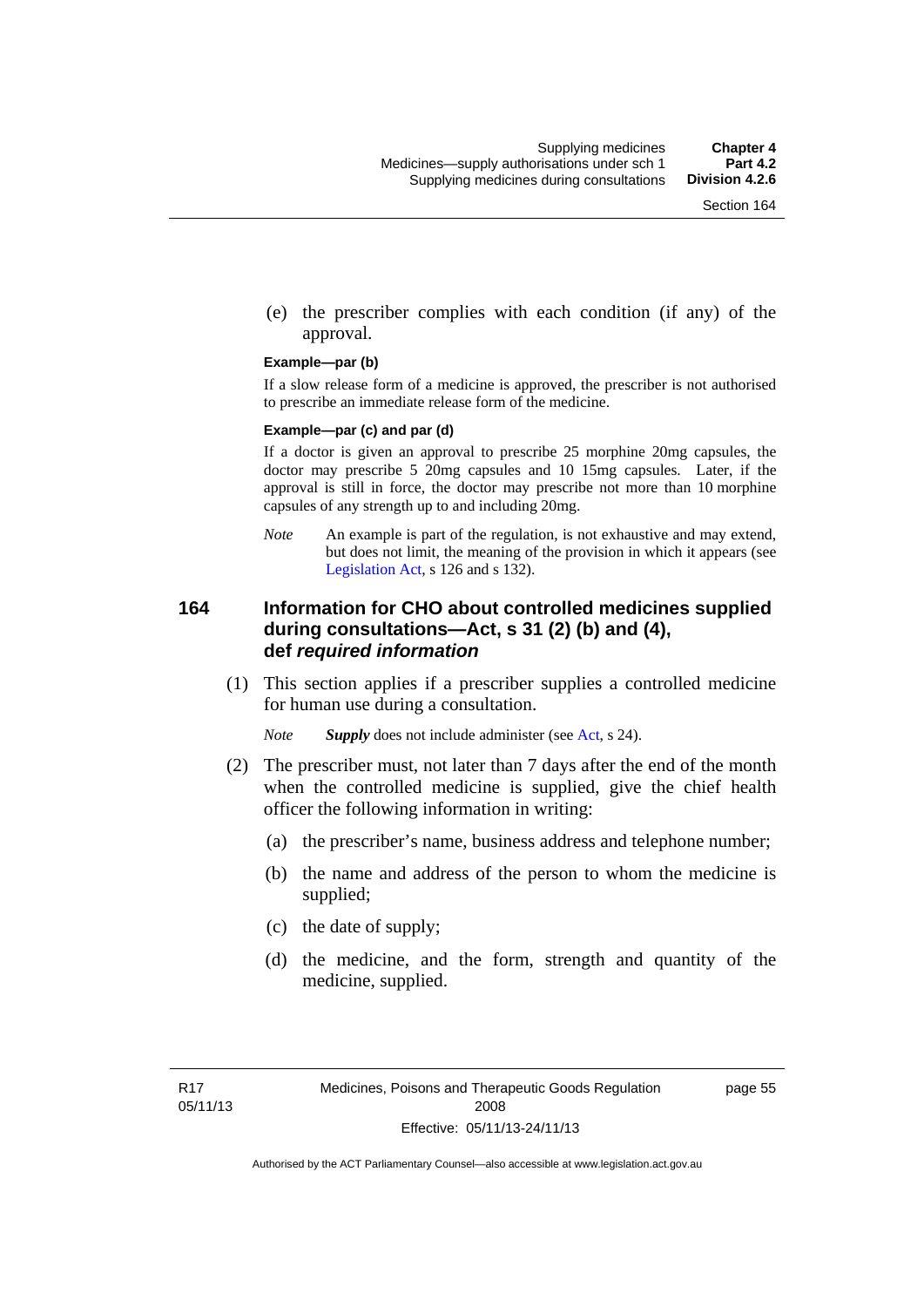## **Division 4.2.7 Selling pseudoephedrine by retail**

### **170 Meaning of** *retail sale***—div 4.2.7**

In this division:

*retail sale* does not include supply on prescription.

### **171 Authorisation conditions for retail sale of pseudoephedrine—Act, s 44 (1) (b) and (2) (b)**

A person's authorisation under section 110 to supply pseudoephedrine is subject to the following conditions if the pseudoephedrine is sold by retail sale:

- (a) the pseudoephedrine is supplied in accordance with the [Act](http://www.legislation.act.gov.au/a/2008-26/default.asp), section 7 (Appropriate prescription and supply of medicines);
- (b) the seller complies with section 172;
- (c) the seller makes a record (the *pseudoephedrine record*) of the required information under section 173;

*Note* For how the record must be made, see the [Act,](http://www.legislation.act.gov.au/a/2008-26/default.asp) s 46.

- (d) the record is kept at the seller's business premises or, if the chief health officer approves in writing another place, the place approved by the chief health officer, for at least 2 years after the day the sale is made;
- (e) if the buyer of the pseudoephedrine asks the seller to see the record during the period it is kept under paragraph (d), the seller—
	- (i) allows the buyer to see the record within a reasonable period of a request being made by the buyer; and
	- (ii) if satisfied that the record is incorrect, amends the record;

page 56 Medicines, Poisons and Therapeutic Goods Regulation 2008 Effective: 05/11/13-24/11/13

R17 05/11/13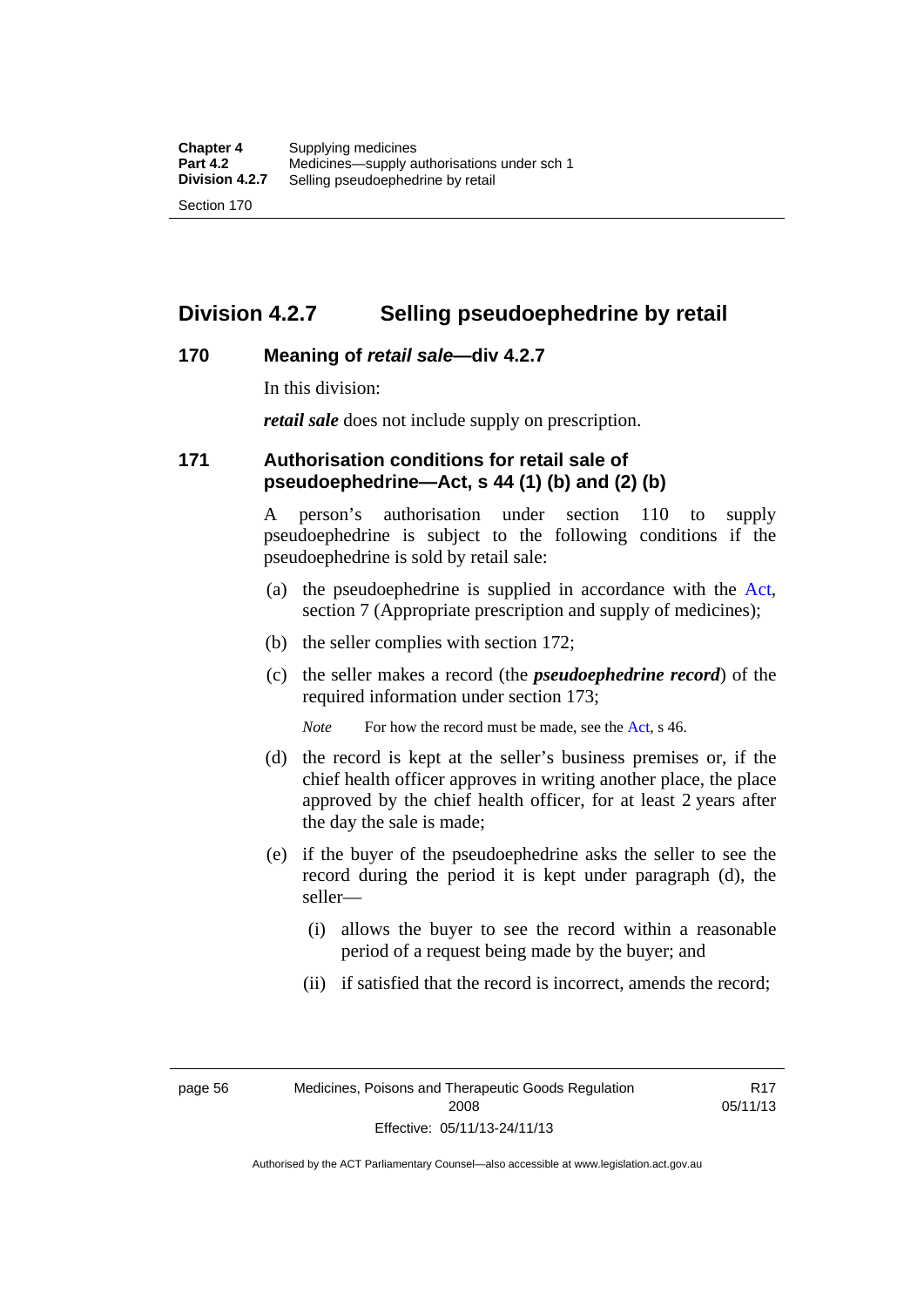- (f) the seller complies with—
	- (i) a request under section 174 (4) (b) (Failure to amend pseudoephedrine sales record); and
	- (ii) a direction under section 175 (Pseudoephedrine sales record—decision by CHO) to amend the record.

### **172 Requirement to tell buyer about pseudoephedrine sales record**

- (1) The authorised person selling pseudoephedrine by retail sale, must tell the buyer the following:
	- (a) the seller is required to make a record of the sale;
	- (b) the buyer may refuse to provide information for the record but, if the buyer refuses, the seller must not sell pseudoephedrine to the buyer;
	- (c) the record may be made available to the following people:
		- (i) a police officer;
		- (ii) a public servant who is a member of the administrative unit to which the chief health officer belongs;
		- (iii) a Commonwealth or State public servant (however described) who is a member of an administrative unit (however described) that administers legislation about medicines;
			- *Note State* includes the Northern Territory (see [Legislation Act,](http://www.legislation.act.gov.au/a/2001-14) dict, pt 1).
		- (iv) anyone other than the seller who supplies pseudoephedrine to the public in Australia;
		- (v) the Pharmacy Guild of Australia;

R17 05/11/13 page 57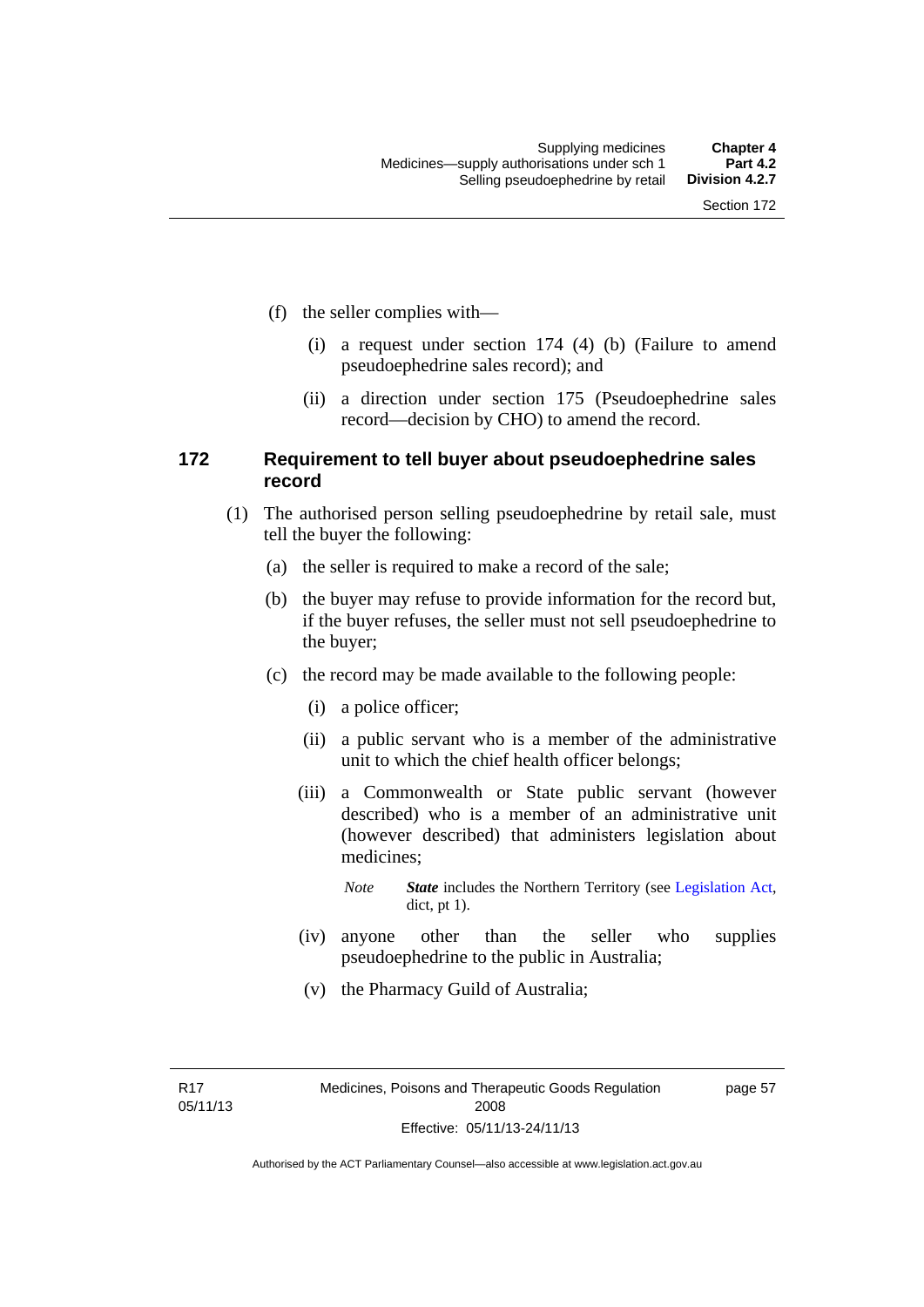- (d) the buyer has the right to see the record and have any mistake corrected.
- *Note* If a form is approved under the [Act](http://www.legislation.act.gov.au/a/2008-26/default.asp), s 198 for this provision, the form must be used.
- (2) In this section:

*police officer* includes a member of a police force (however described) of a State.

### **173 Required information for pseudoephedrine sales records**

- (1) The following is the required information for a pseudoephedrine record:
	- (a) the date of sale;
	- (b) the brand name, form, strength and quantity of pseudoephedrine sold;
	- (c) the buyer's name and address;
	- (d) a unique identification number for the buyer from—
		- (i) a photo identification document produced to the seller by the buyer; or
		- (ii) if the buyer does not produce a photo identification document—
			- (A) the buyer's birth certificate; or
			- (B) an Australian or New Zealand seniors card for the buyer;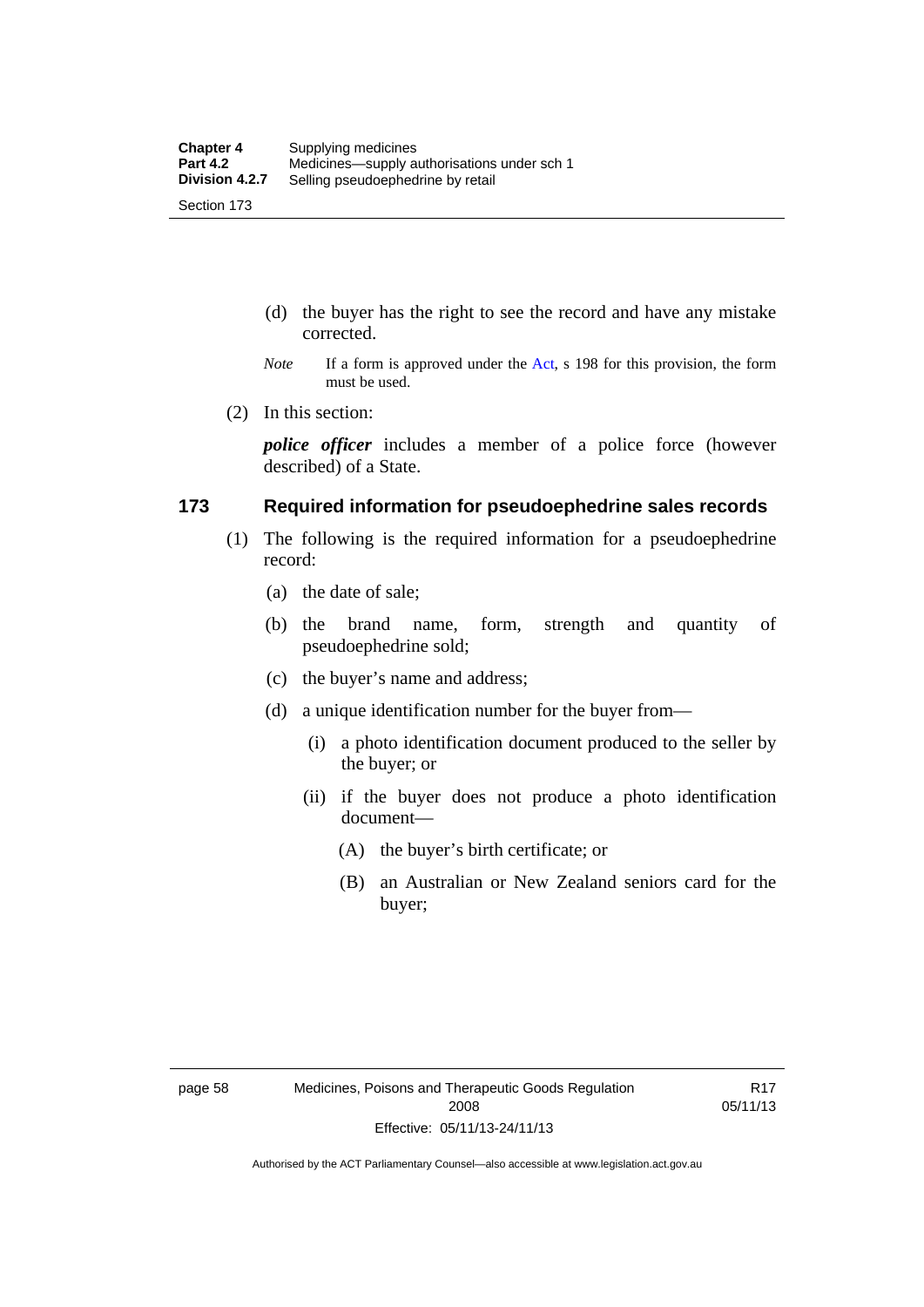### (e) the kind of identification the buyer produces.

#### **Example—unique identification number**

a person's driver licence number

- *Note 1* If a form is approved under the [Act](http://www.legislation.act.gov.au/a/2008-26/default.asp), s 198 for this provision, the form must be used.
- *Note 2* An example is part of the regulation, is not exhaustive and may extend, but does not limit, the meaning of the provision in which it appears (see [Legislation Act,](http://www.legislation.act.gov.au/a/2001-14) s 126 and s 132).
- (2) In this section:

*Australian student identification card* means a card issued to a person who is a student at an Australian secondary or tertiary education institution to identify the person as a student at the institution.

*birth certificate*, for a person, means—

- (a) the person's birth certificate, or a certified extract from the register about the person's birth, under the *[Births, Deaths and](http://www.legislation.act.gov.au/a/1997-112)  [Marriages Registration Act 1997](http://www.legislation.act.gov.au/a/1997-112)*; or
- (b) a document issued under a law of a State, an external Territory or New Zealand that corresponds to a birth certificate or extract mentioned in paragraph (a) if the document identifies the issuing jurisdiction and states its date of issue.

*photo identification document*, for a person, means any of the following documents for the person if it is current and contains the person's photograph:

- (a) an Australian driver licence or external driver licence within the meaning of the *[Road Transport \(Driver Licensing\)](http://www.legislation.act.gov.au/a/1999-78)  [Act 1999](http://www.legislation.act.gov.au/a/1999-78)*;
- (b) a passport, other than an Australian passport;
- (c) a proof of age card;

R17 05/11/13 page 59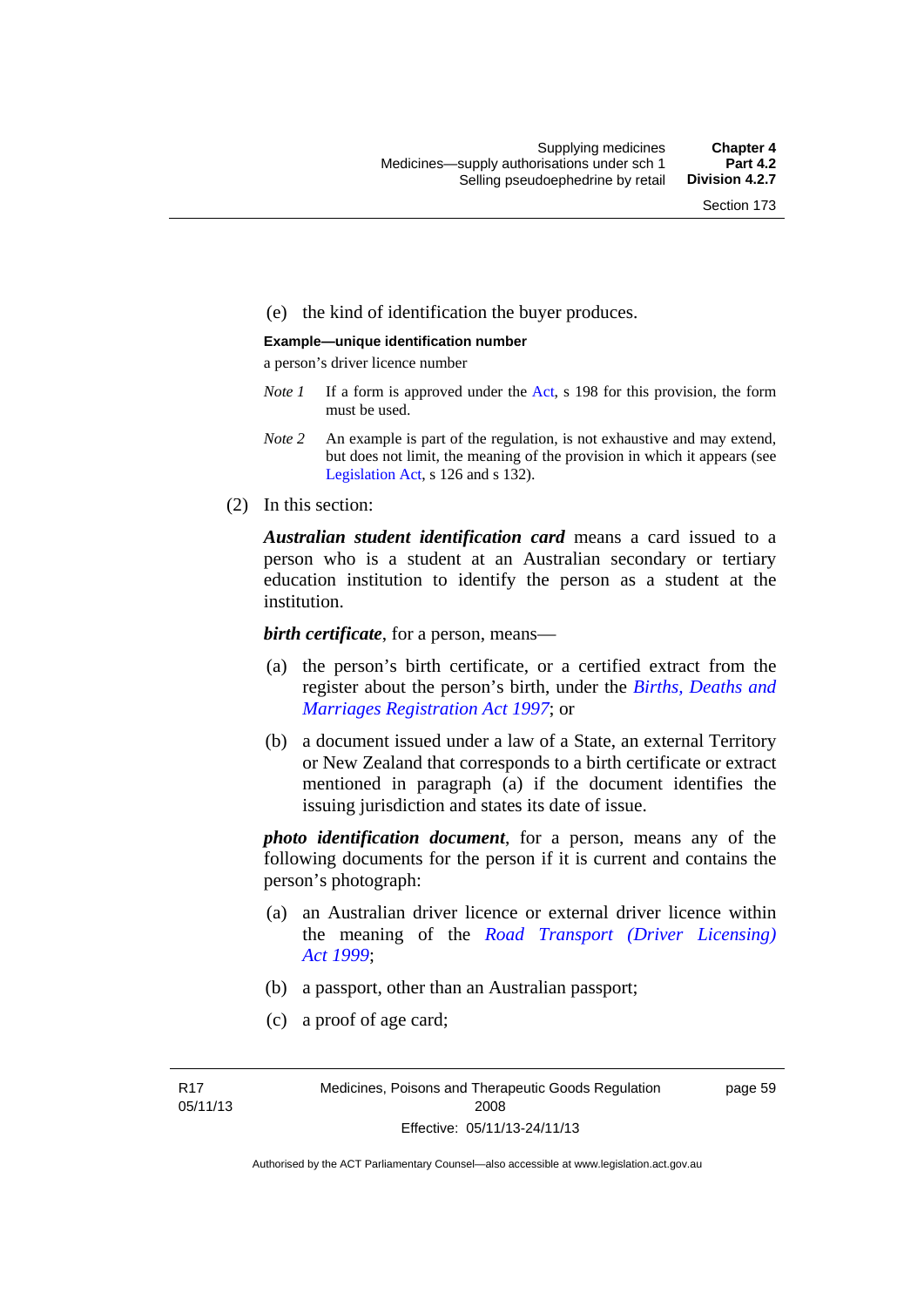(d) an Australian student identification card.

*proof of age card* means a proof of age card issued under—

- (a) the *[Liquor Act 2010](http://www.legislation.act.gov.au/a/2010-35)*, section 210 (Proof of age cards); or
- (b) the law of a state, an external territory or New Zealand.

### **174 Failure to amend pseudoephedrine sales record**

- (1) This section applies if the seller of pseudoephedrine does not amend a pseudoephedrine record in accordance with section 171 (e) (ii) (Authorisation conditions for retail sale of pseudoephedrine—[Act](http://www.legislation.act.gov.au/a/2008-26/default.asp), s 44 (1) (b) and (2) (b)).
- (2) The buyer may, in writing, apply to the chief health officer for a direction to the seller to make the amendment.
- (3) The application must give reasons why the buyer thinks the record is incorrect.
- (4) The chief health officer must—
	- (a) give a copy of the application to the seller; and
	- (b) ask the seller to—
		- (i) make the amendment and tell the chief health officer; or
		- (ii) if the seller is satisfied that the amendment should not be made—send written reasons to the chief health officer not later than 10 working days after the day the seller receives the application why the amendment should not be made.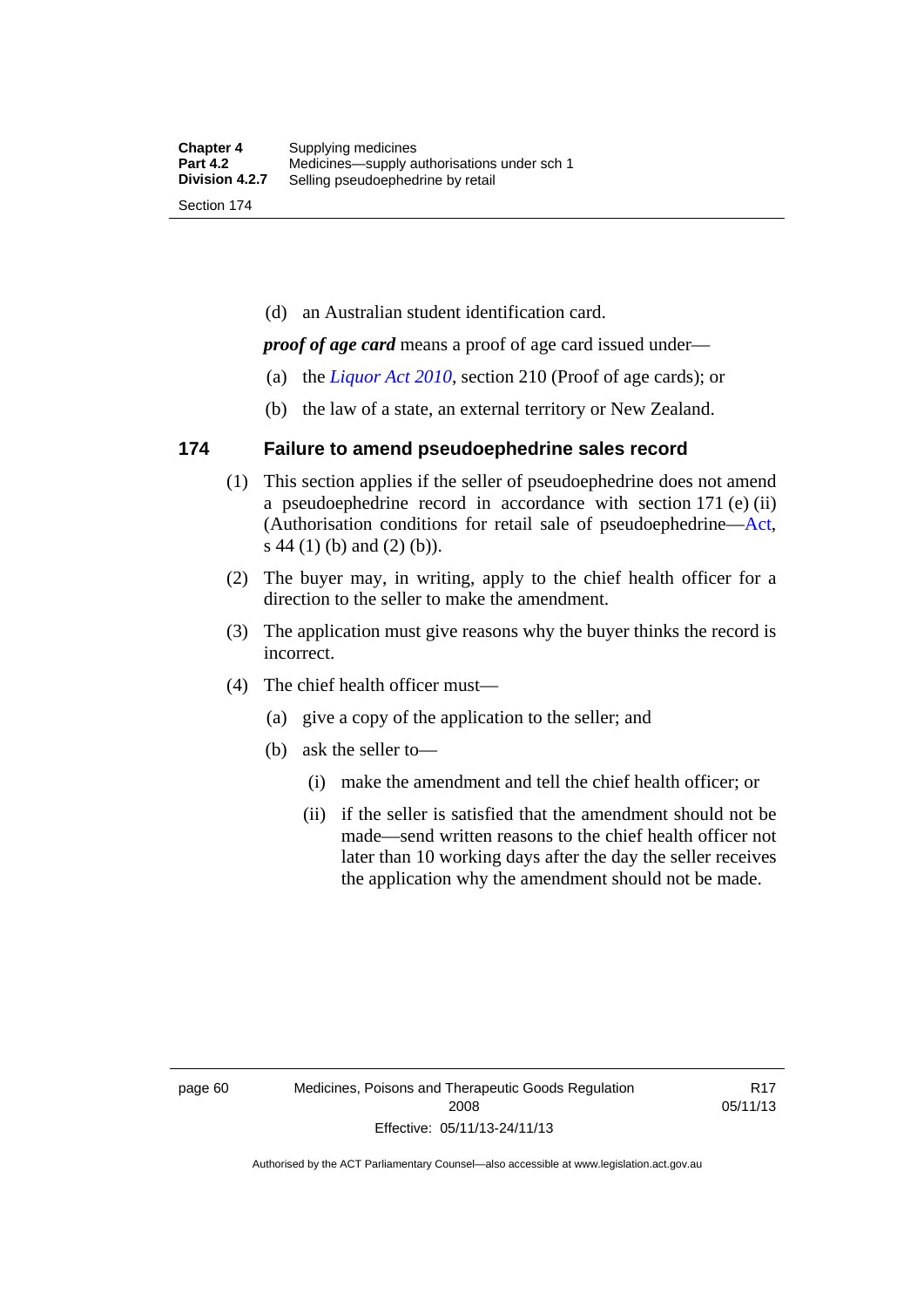### **175 Pseudoephedrine sales record—decision by CHO**

- (1) After considering an application under section 174 (2) and any reasons given in accordance with the request under section 174  $(4)$  (b)  $(ii)$ , the chief health officer must—
	- (a) direct the seller to amend the pseudoephedrine record—
		- (i) in accordance with the application; or
		- (ii) in a stated way other than in accordance with the application; or
	- (b) refuse the application.
- (2) The chief health officer must give the buyer and seller written notice of the decision.

## **Division 4.2.8 Supplying pharmacist only medicines**

### **180 Authorisation conditions for supply of pharmacist only medicines—Act, s 44 (1) (b) and (2) (b)**

- (1) This section does not apply to the supply of a pharmacist only medicine—
	- (a) at an institution; or
	- (b) on a supply authority.
	- *Note 1 Supply* does not include administer (see [Act,](http://www.legislation.act.gov.au/a/2008-26/default.asp) s 24).
	- *Note 2 Supply authority* includes a written prescription or requisition or a purchase order or standing order (see [Act,](http://www.legislation.act.gov.au/a/2008-26/default.asp) s 23).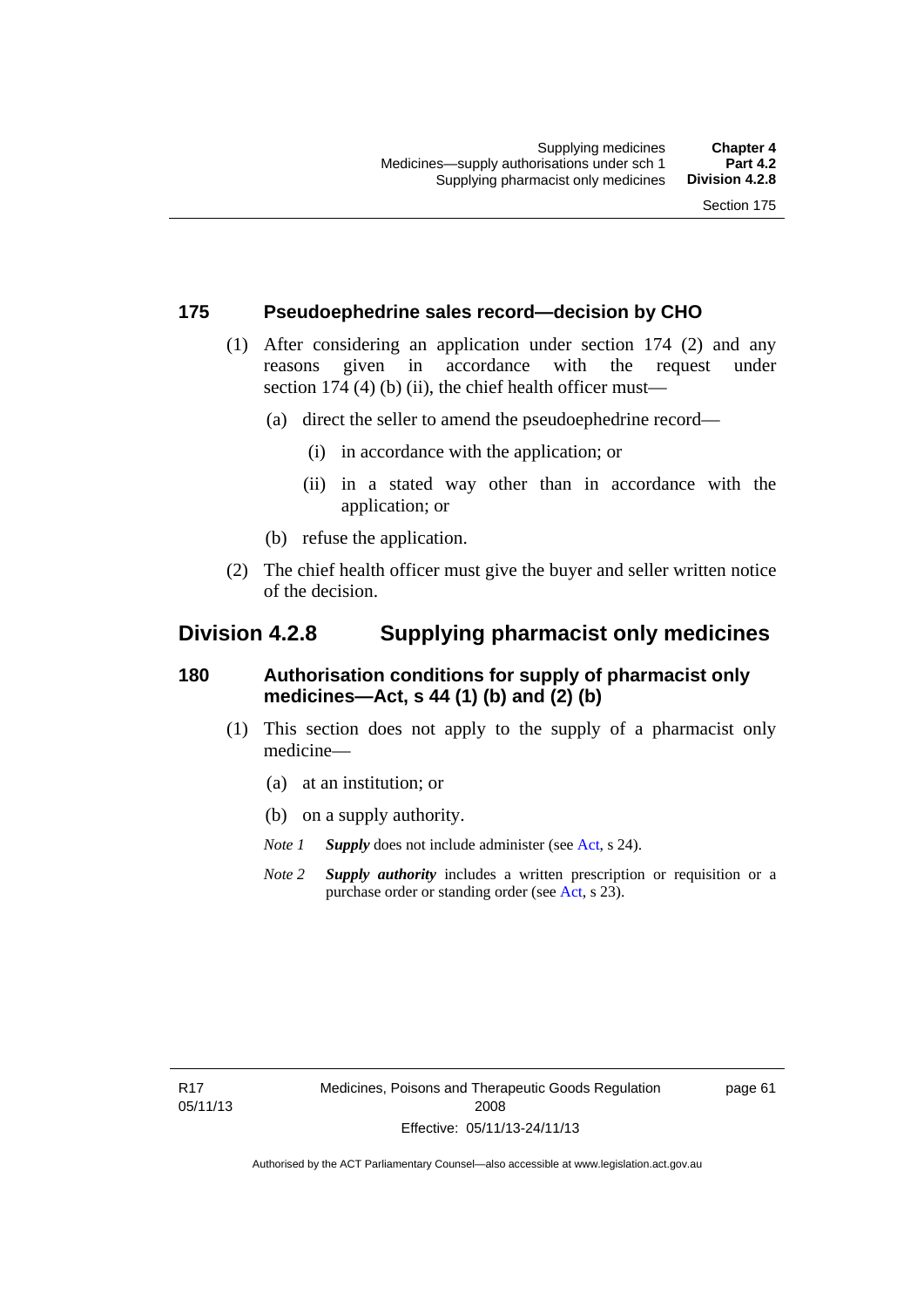- (2) A person's authorisation under section 110 to supply a pharmacist only medicine is subject to the following conditions:
	- (a) the person personally hands the medicine to a customer attending in person;
	- (b) the person gives the customer adequate instructions, either orally or in writing, for the medicine's use at the time of supply.

page 62 Medicines, Poisons and Therapeutic Goods Regulation 2008 Effective: 05/11/13-24/11/13

R17 05/11/13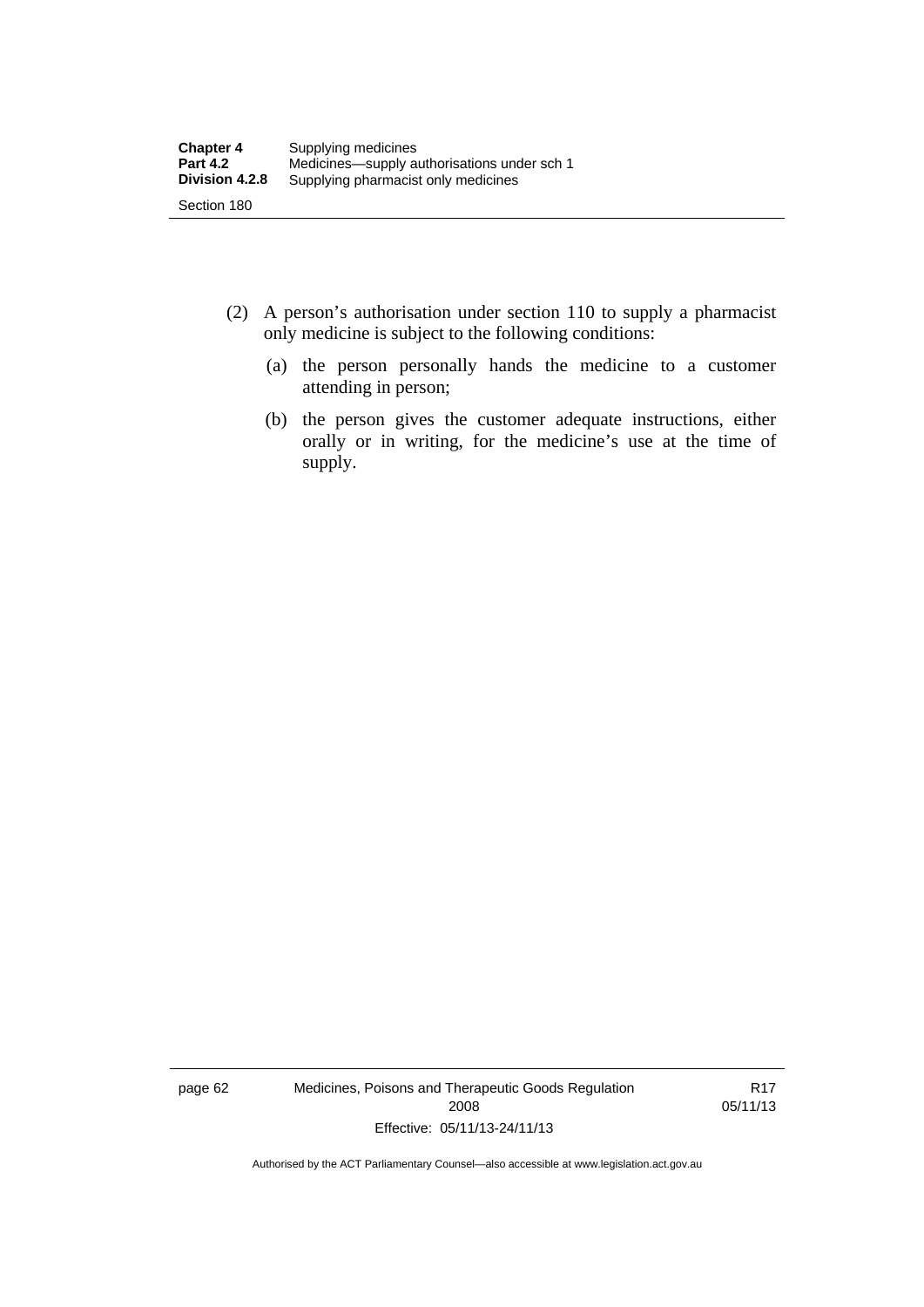# **Part 4.3 Authorisation to supply without prescription in emergencies**

### **250 Meaning of** *designated prescription only medicine***—pt 4.3**

In this part:

*designated prescription only medicine* means a prescription only medicine other than—

- (a) an anabolic steroid; and
- (b) a designated appendix D medicine; and
- (c) a benzodiazepine.
- *Note Prescription only medicine* does not include a controlled medicine (see [Act](http://www.legislation.act.gov.au/a/2008-26/default.asp), s 11)

### **251 Authorisation to supply certain medicines without prescription in emergencies—Act, s 26 (1) (b)**

A pharmacist is authorised to supply a designated prescription only medicine to someone else without a prescription if the pharmacist is satisfied that—

- (a) the person is undergoing treatment essential to the person's health or wellbeing; and
- (b) the designated prescription only medicine has previously been prescribed for the person's treatment by a prescriber; and
- (c) the person is in immediate need of the medicine to continue the treatment; and
- (d) because of an emergency, it is not practicable for the person to obtain a prescription for the medicine from a prescriber.
- *Note Pharmacist* does not include an intern pharmacist (see dict).

R17 05/11/13 page 63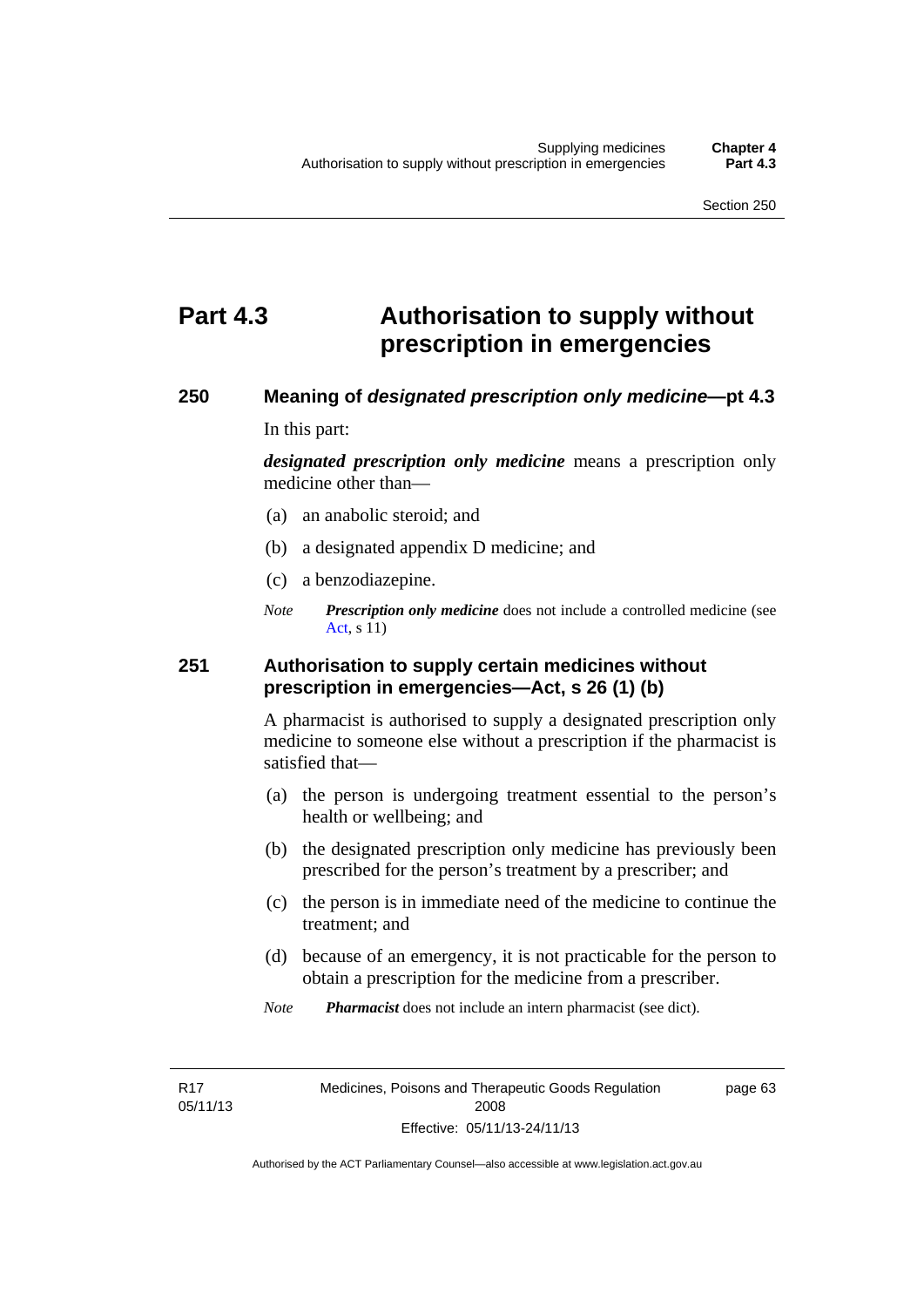## **252 Authorisation conditions for supplying of certain medicines without prescription in emergencies—Act, s 44 (1) (b) and (2) (b)**

- (1) A pharmacist's authorisation under section 251 to supply a designated prescription only medicine without a prescription is subject to the following conditions:
	- (a) the quantity supplied is—
		- (i) if the medicine is a liquid, aerosol, cream, ointment or anovulant tablet packaged in a manufacturer's pack—the smallest manufacturer's pack in which the medicine is generally available; or
		- (ii) in any other case—not more than the quantity required for 3 days treatment for the person;
	- (b) the medicine is supplied in a package that is labelled in accordance with section 253;
	- (c) the supply is recorded in accordance with section 254;
	- (d) the record of the supply is kept at the pharmacy or, if the chief health officer approves in writing another place, the place approved by the chief health officer, for at least 2 years after the day medicine is supplied;
	- (e) the pharmacist sends the prescriber who would have ordinarily prescribed the medicine for the recipient the required information for the supply in writing not later than 24 hours after supplying the medicine.
- (2) In this section:

*required information*, for the supply of a designated prescription only medicine, means—

(a) the pharmacist's name; and

R17 05/11/13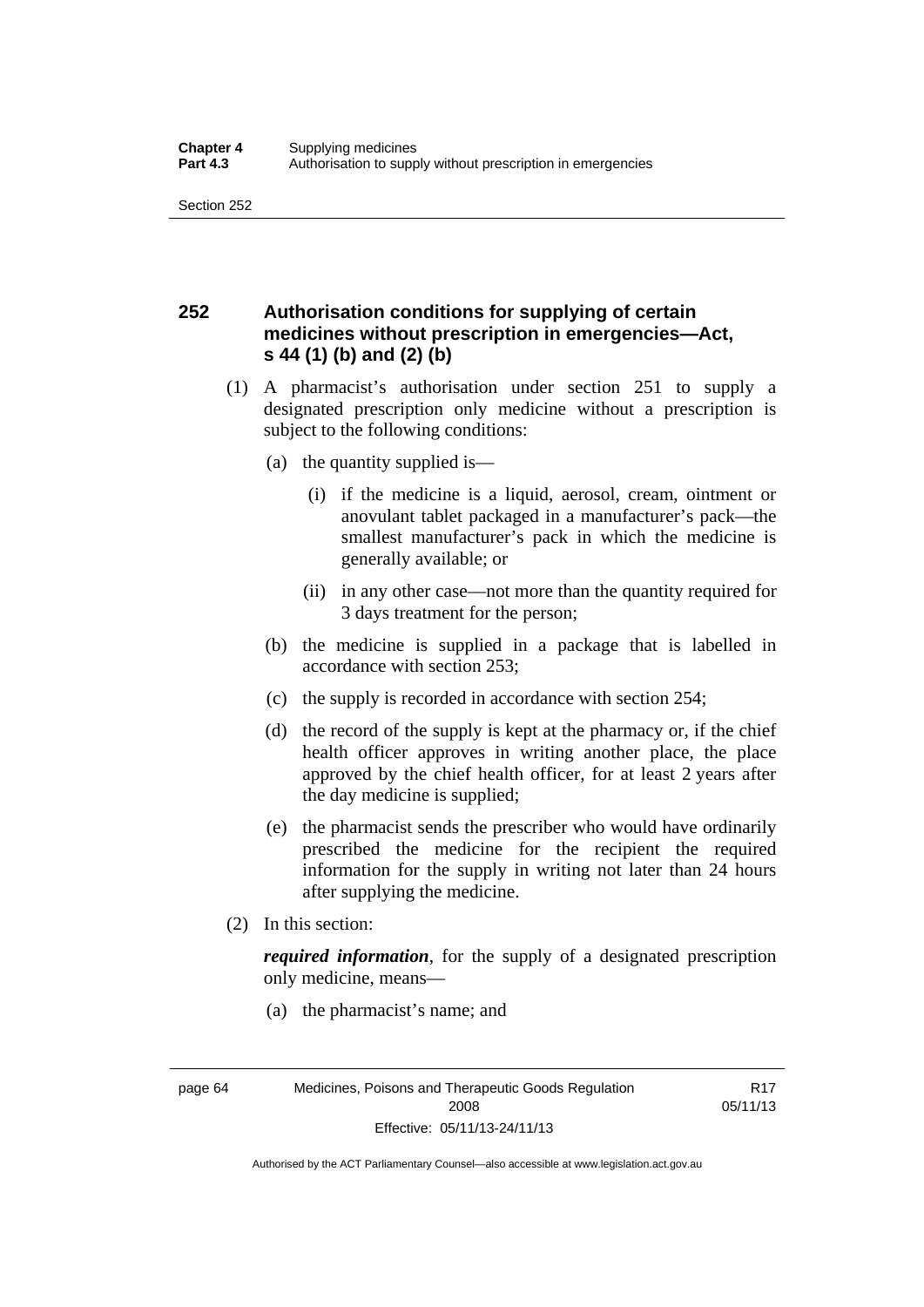- (b) the name, business address and telephone number of the pharmacy from which the medicine is supplied; and
- (c) the date the medicine is supplied; and
- (d) the name and address of the person to whom the medicine is supplied; and
- (e) the medicine's approved name or brand name; and
- (f) the form, strength and quantity of the medicine supplied.

### **253 Labelling medicines supplied without prescription in emergencies—Act, s 60 (1) (c) (i) and (2) (c) (i)**

The package of a designated prescription only medicine supplied to a person under section 251 must have a label that includes the following:

- (a) the name of the person to whom the medicine is supplied;
- (b) the date the medicine is supplied;
- (c) the name, business address and telephone number of the pharmacy from which the medicine is supplied;
- (d) the initials or other identification of the pharmacist supplying the medicine;
- (e) the medicine's approved name and brand name;

*Note Approved name*—see the [medicines and poisons standard,](http://www.comlaw.gov.au/Series/F2012L01200) par 1 (1).

- (f) the form, strength and quantity of the medicine;
- (g) if the package of the supplied medicine is not a manufacturer's pack—the relevant expiry date for the medicine;

page 65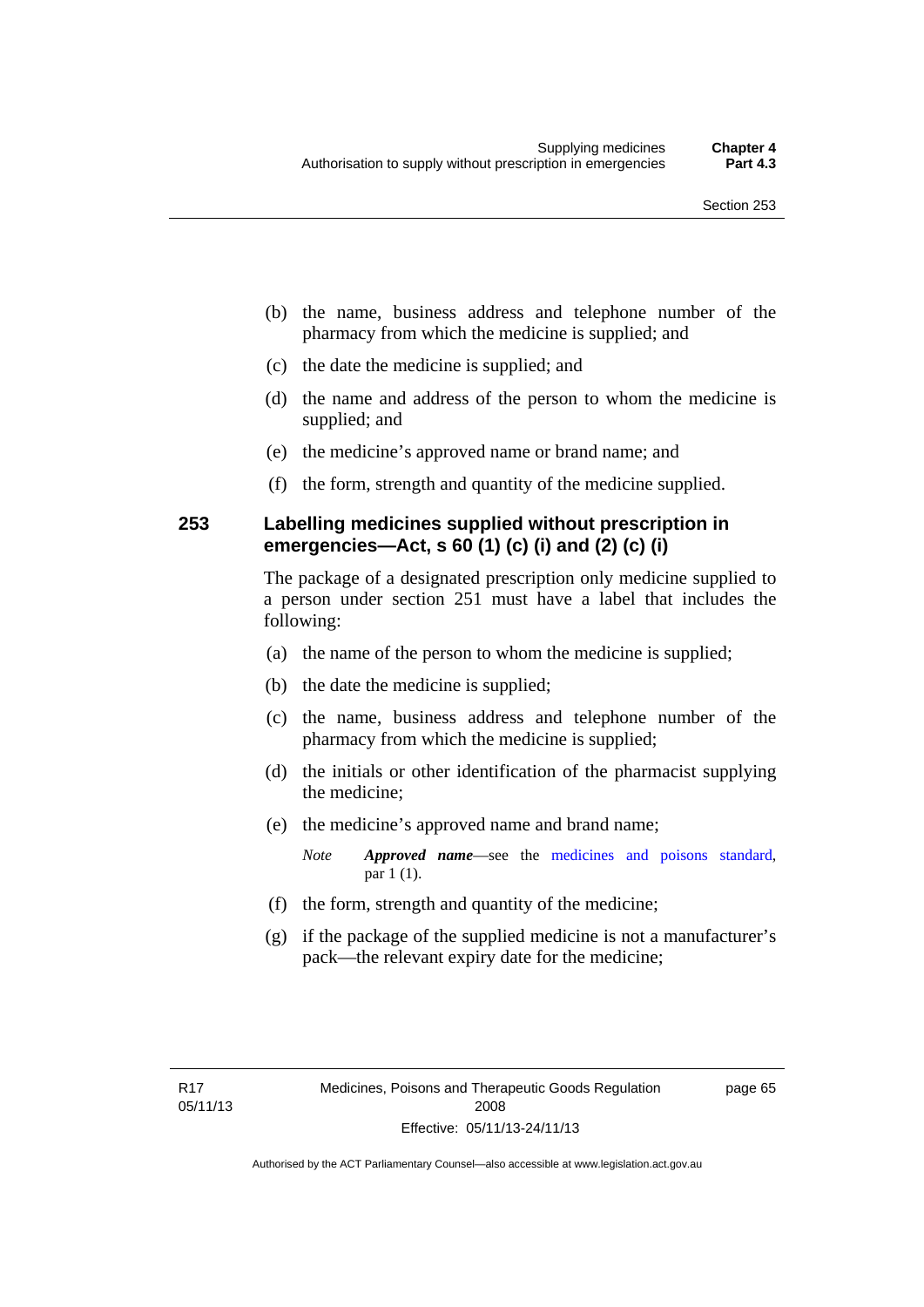- (h) directions about the use of the medicine that are adequate to allow the medicine to be taken or administered safely, including any warning statement in the medicines and poisons standard, appendix K (Drugs required to be labelled with a sedation warning) applying to the medicine;
- (i) words to the effect of 'keep out of reach of children'.

#### **Example—par (e) and par (f)**

Warfarin tablets (Coumadin) 5mg 3

*Note* An example is part of the regulation, is not exhaustive and may extend, but does not limit, the meaning of the provision in which it appears (see [Legislation Act,](http://www.legislation.act.gov.au/a/2001-14) s 126 and s 132).

### **254 Recording medicines supplied without prescription in emergencies**

A pharmacist who supplies a designated prescription only medicine to a person under section 251 must make a written record of the following information in relation to the supply of the medicine:

- (a) the pharmacist's name;
- (b) the name of the prescriber who would ordinarily have prescribed the medicine;
- (c) the date the medicine is supplied;
- (d) the name and address of the person to whom the medicine is supplied;
- (e) the medicine's approved name and brand name;
- (f) the form, strength and quantity of the medicine supplied.
- *Note Written* includes in electronic form (see [Act,](http://www.legislation.act.gov.au/a/2008-26/default.asp) dict).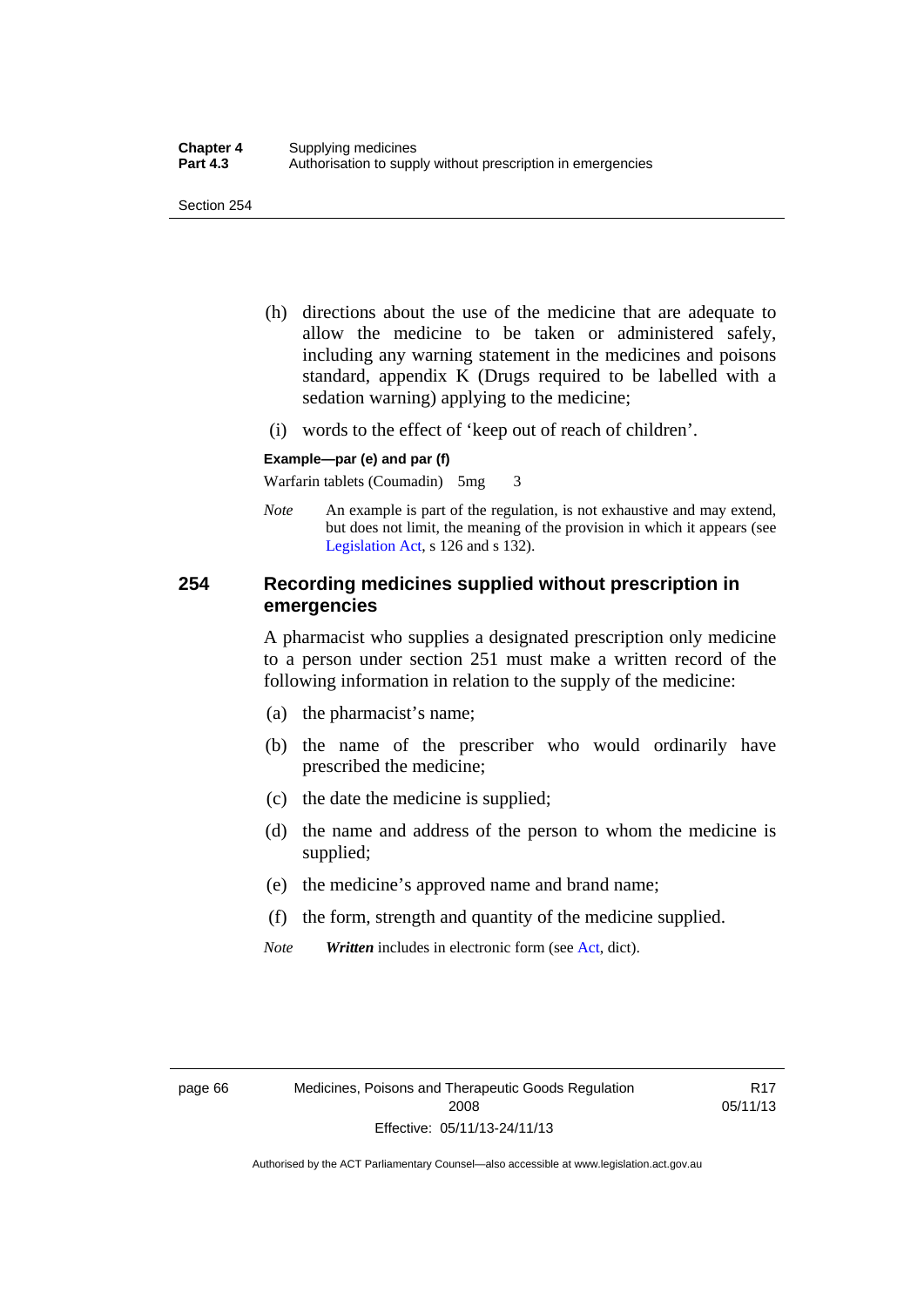# **Part 4.3A Authorisation to supply certain medicines without prescription continued dispensing**

### **255 Authorisation to supply certain medicines without prescription by approved pharmacist––Act, s 185 (1) (g)**

An approved pharmacist is authorised to supply a medicine to a person without prescription if––

- (a) the medicine is listed as a pharmaceutical benefit under a continued dispensing determination; and
- (b) the pharmacist supplies the medicine to the person in accordance with the determination.

### **256 Labelling certain medicines supplied without prescription by approved pharmacist––Act, s 185 (1) (j)**

The medicine supplied to a person under section 255 must have a label that includes the following:

- (a) the name of the person to whom the medicine is supplied;
- (b) the date the medicine is supplied;
- (c) the name, business address and telephone number of the pharmacy from which the medicine is supplied;
- (d) the initials or other identification of the pharmacist supplying the medicine;
- (e) the medicine's approved name and brand name;
	- *Note Approved name––*see the [medicines and poisons standard,](http://www.comlaw.gov.au/Series/F2012L01200) par 1 (1).
- (f) the form, strength and quantity of the medicine;

R17 05/11/13 page 67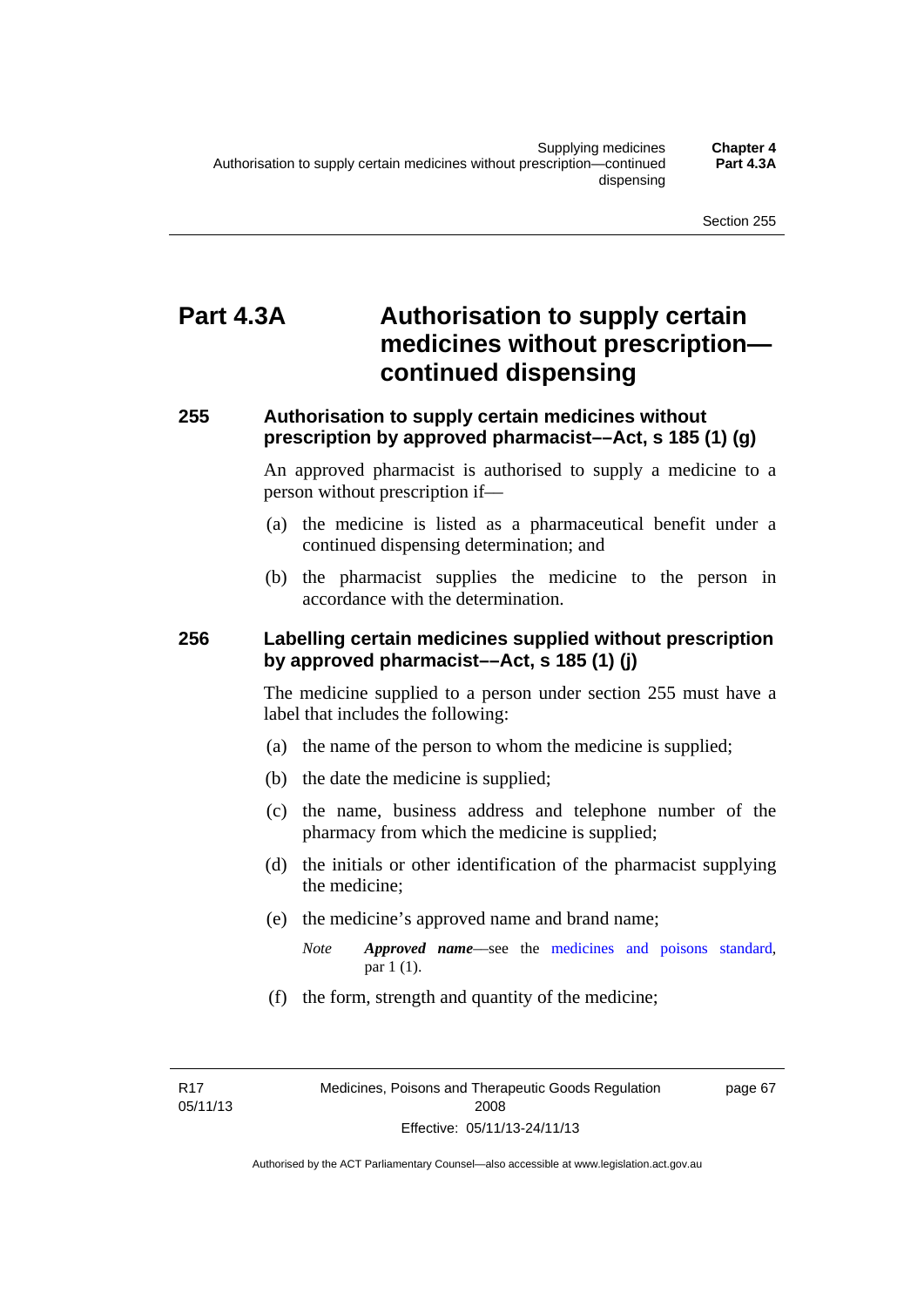- (g) if the package of the supplied medicine is not a manufacturer's pack—the relevant expiry date for the medicine;
- (h) a number that is different from the number given to any prescription dispensed at the pharmacy;
- (i) directions about the use of the medicine that are adequate to allow the medicine to be taken or administered safely, including any warning statement in the medicines and poisons standard, appendix K (Drugs required to be labelled with a sedation warning) applying to the medicine;
- (j) words to the effect of 'keep out of reach of children'.

#### **Example—pars (e) and (f)**

Microlut 28 tablets (Levonorgestrel) 30mcg 3

*Note* An example is part of the regulation, is not exhaustive and may extend, but does not limit, the meaning of the provision in which it appears (see [Legislation Act,](http://www.legislation.act.gov.au/a/2001-14) s 126 and s 132).

page 68 Medicines, Poisons and Therapeutic Goods Regulation 2008 Effective: 05/11/13-24/11/13

R17 05/11/13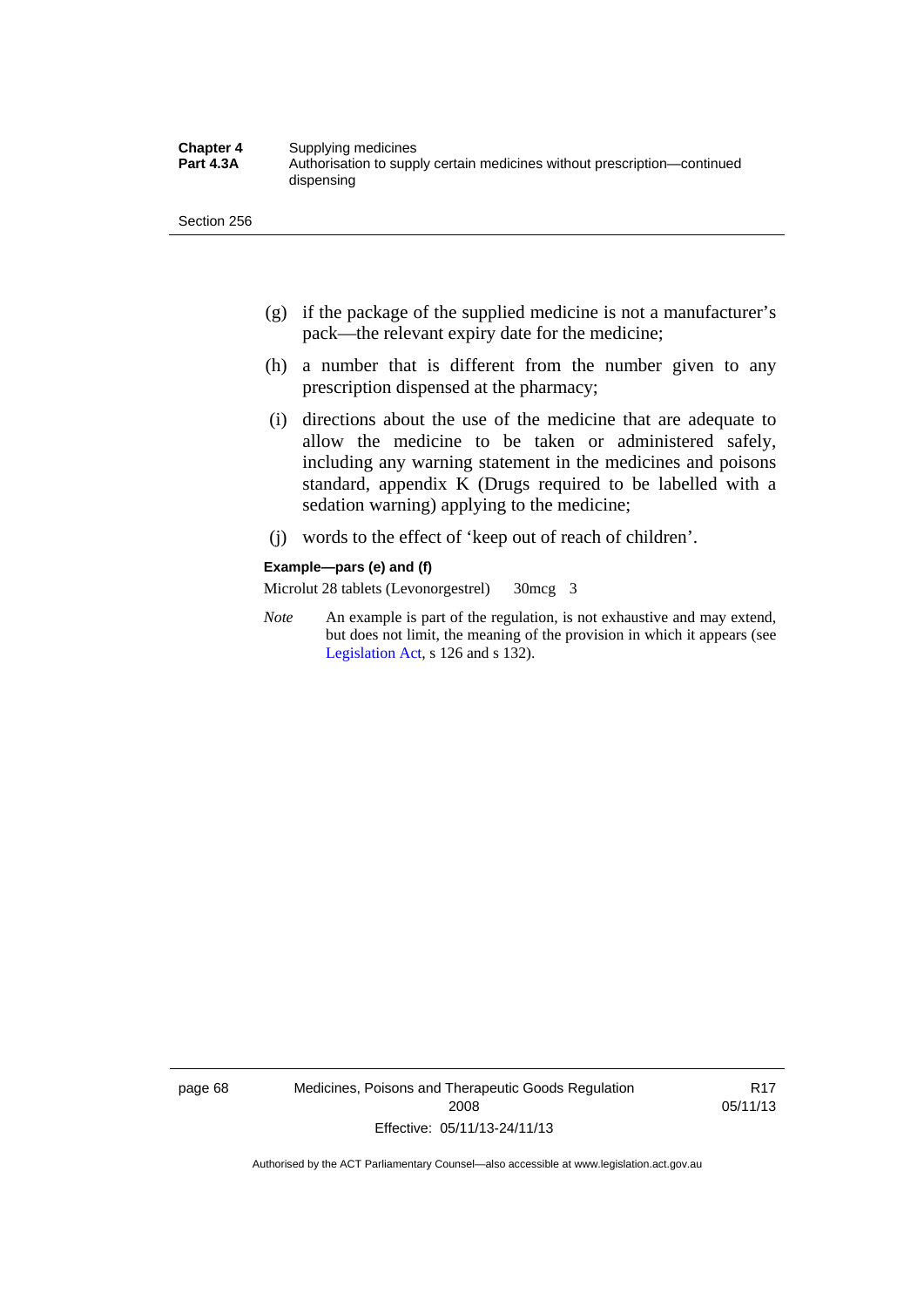## **Part 4.4 Authorisation to supply medicines for disposal**

### **260 Authorisation to supply medicines to pharmacists for disposal—Act, s 26 (1) (b)**

A person is authorised to supply a medicine to a pharmacist for disposal.

*Note Pharmacist* does not include an intern pharmacist (see dict).

### **261 Authorisation to supply medicines to commercial disposal operators for disposal—Act, s 26 (1) (b)**

A person is authorised to supply a medicine to another person for disposal if the other person—

- (a) holds an environmental authorisation for the disposal of the medicine; or
- (b) is an adult acting for a person mentioned in paragraph (a).
- *Note* For related authorisations, see pt 9.1.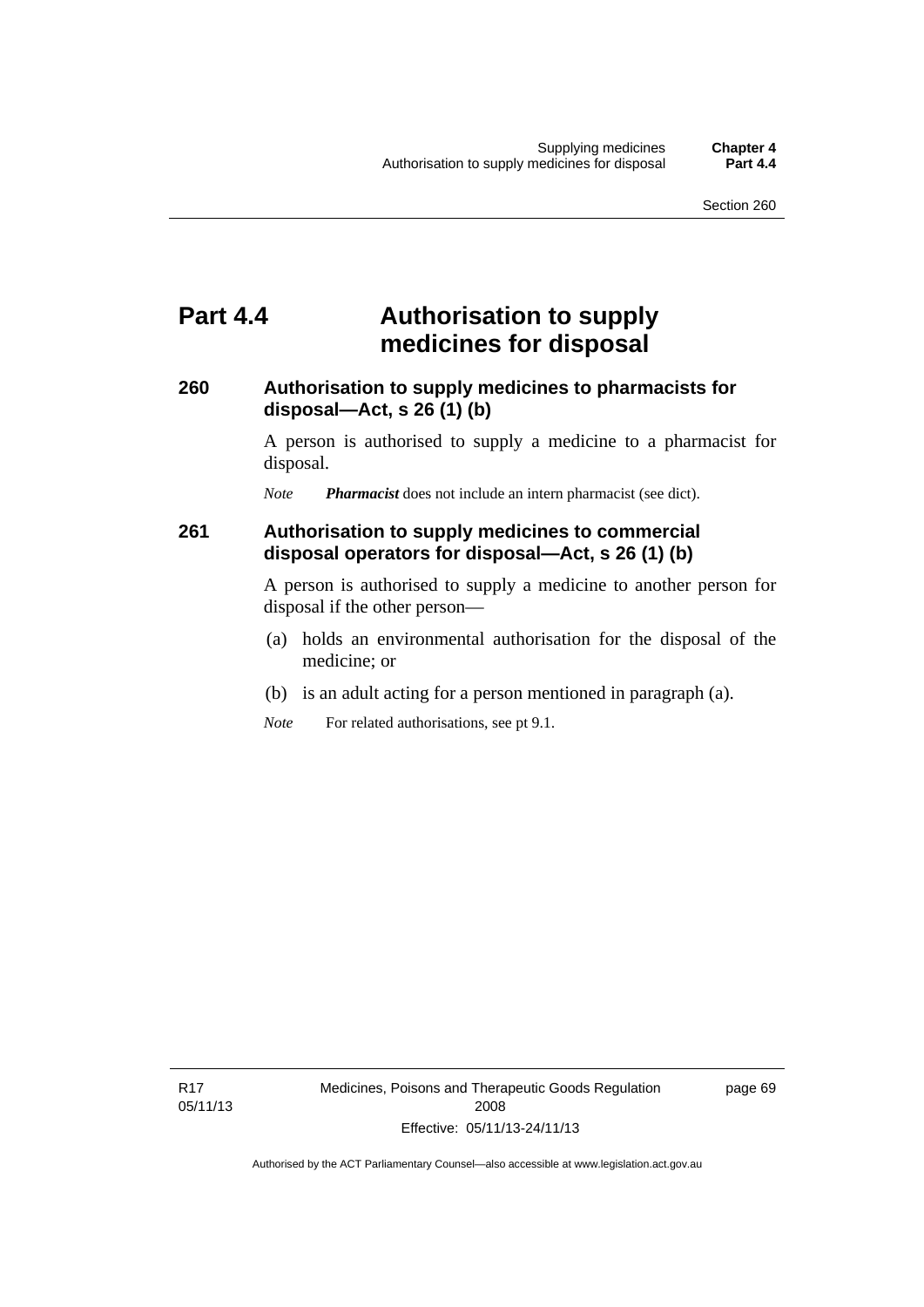# **Part 4.5 Wholesale supply of medicines under corresponding laws**

### **270 Conditions for wholesalers supplying medicines under corresponding laws—Act, s 20 (4) (c)**

The following conditions apply to a person who supplies medicines by wholesale under a corresponding law:

- (a) the person must comply with, and must ensure that the person's agents and employees comply with—
	- (i) the Australian code of good wholesaling practice for therapeutic goods for human use; and
	- (ii) the medicines Australia code of conduct;
	- *Note Australian code of good wholesaling practice for therapeutic goods for human use* and *medicines Australia code of conduct*—see the dictionary.
- (b) the person must not supply sample packs of a controlled medicine;
- (c) the person must not supply a medicine to someone else (the *buyer*) unless—
	- (i) the buyer is authorised to possess the medicine; and
	- (ii) the supply is in accordance with section 140 (Authorisation conditions for supplying medicines on purchase orders—[Act,](http://www.legislation.act.gov.au/a/2008-26/default.asp) s 44 (1) (b) and (2) (b));
- (d) the person must store medicines—
	- (i) within the manufacturer's recommended storage temperature range; and
	- (ii) in any other environmental condition that is necessary to preserve the medicine's stability and therapeutic quality.

R17

page 70 Medicines, Poisons and Therapeutic Goods Regulation 2008 Effective: 05/11/13-24/11/13 05/11/13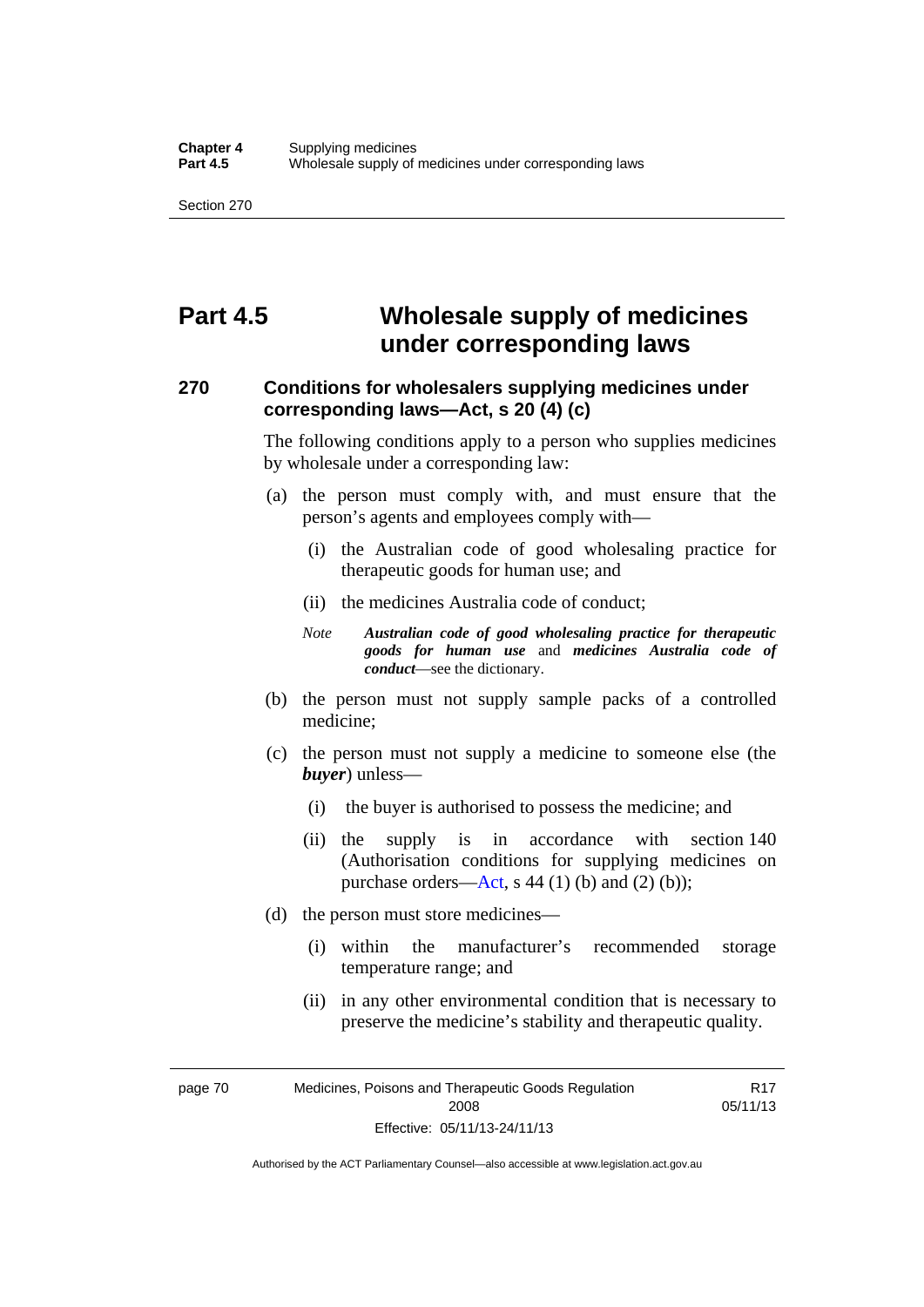# **Chapter 5 Administering medicines**

# **Part 5.1 Authorisations for health-related occupations**

## **350 Authorisation under sch 1 for people in health-related occupations to administer medicines—Act, s 37 (1) (b) and (3) (b)**

A person mentioned in schedule 1, column 2 is authorised to administer a medicine if—

- (a) administering the medicine is included in the schedule, column 3 in relation to the person; and
- (b) the administration is consistent with any restriction for the administration mentioned in the schedule, column 3.
- *Note* For authorisation to self-administer a medicine, see s 360.

## **351 Authorisation conditions for administration of medicines at institutions by people in health-related occupations— Act, s 44 (1) (b) and (2) (b)**

- (1) An authorisation under section 350 to administer a medicine is subject to the following conditions:
	- (a) if the medicine is administered under a standing order to a patient at an institution—the administration is recorded in the patient's medical records;
		- *Note Institution* includes a correctional centre and a CYP detention place (see s 652).

page 71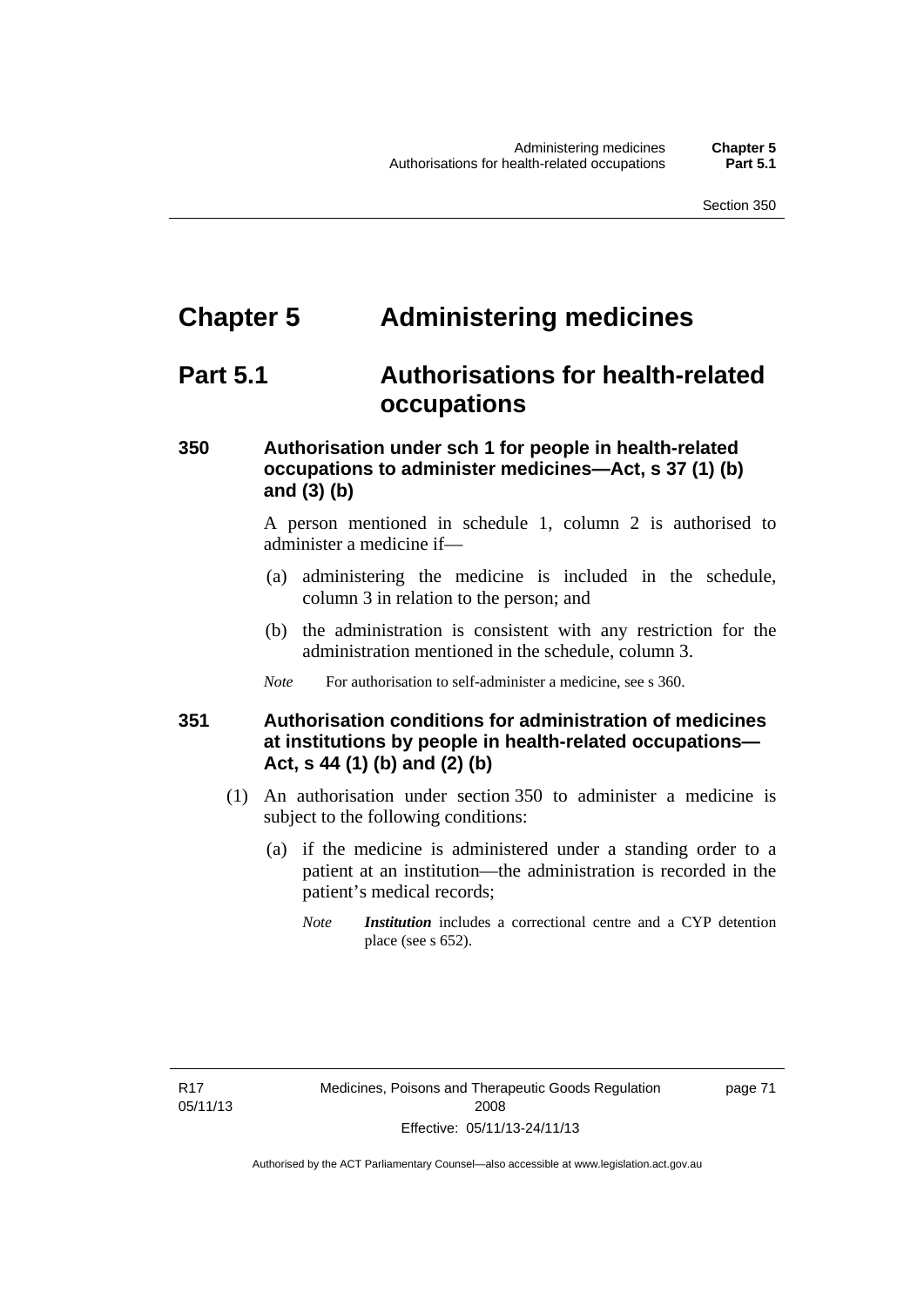- (b) if the medicine is a controlled medicine administered to a patient at an institution—
	- (i) the medicine is not removed from a storage receptacle until immediately before its administration; and
	- (ii) the administration is witnessed by a prescribed administration witness or, if a prescribed administration witness is not reasonably available to witness the administration, the administration is witnessed by another person; and
		- *Note* The witness must sign the record of the administration as witness (see [Act,](http://www.legislation.act.gov.au/a/2008-26/default.asp) s 53 (e)).
	- (iii) the administration is recorded in—
		- (A) the patient's medical records; and
		- (B) the applicable controlled medicines register mentioned in section 543 (3) (Making entries in controlled medicines registers[—Act](http://www.legislation.act.gov.au/a/2008-26/default.asp), s 51 (1) (b)).
- (2) However, subsection (1) (b) does not apply in relation to a controlled medicine dispensed in a dose administration aid for—
	- (a) a patient at a residential aged care facility or residential disability care facility; or
	- (b) a detainee at a correctional centre; or
	- (c) a young detainee at a CYP detention place.
- (3) In this section:

*prescribed administration witness* means a person prescribed under section 544 (Prescribed witnesses for administration of controlled medicines—[Act](http://www.legislation.act.gov.au/a/2008-26/default.asp), s 53 (a) and (b)) for the administration of a controlled medicine.

R17 05/11/13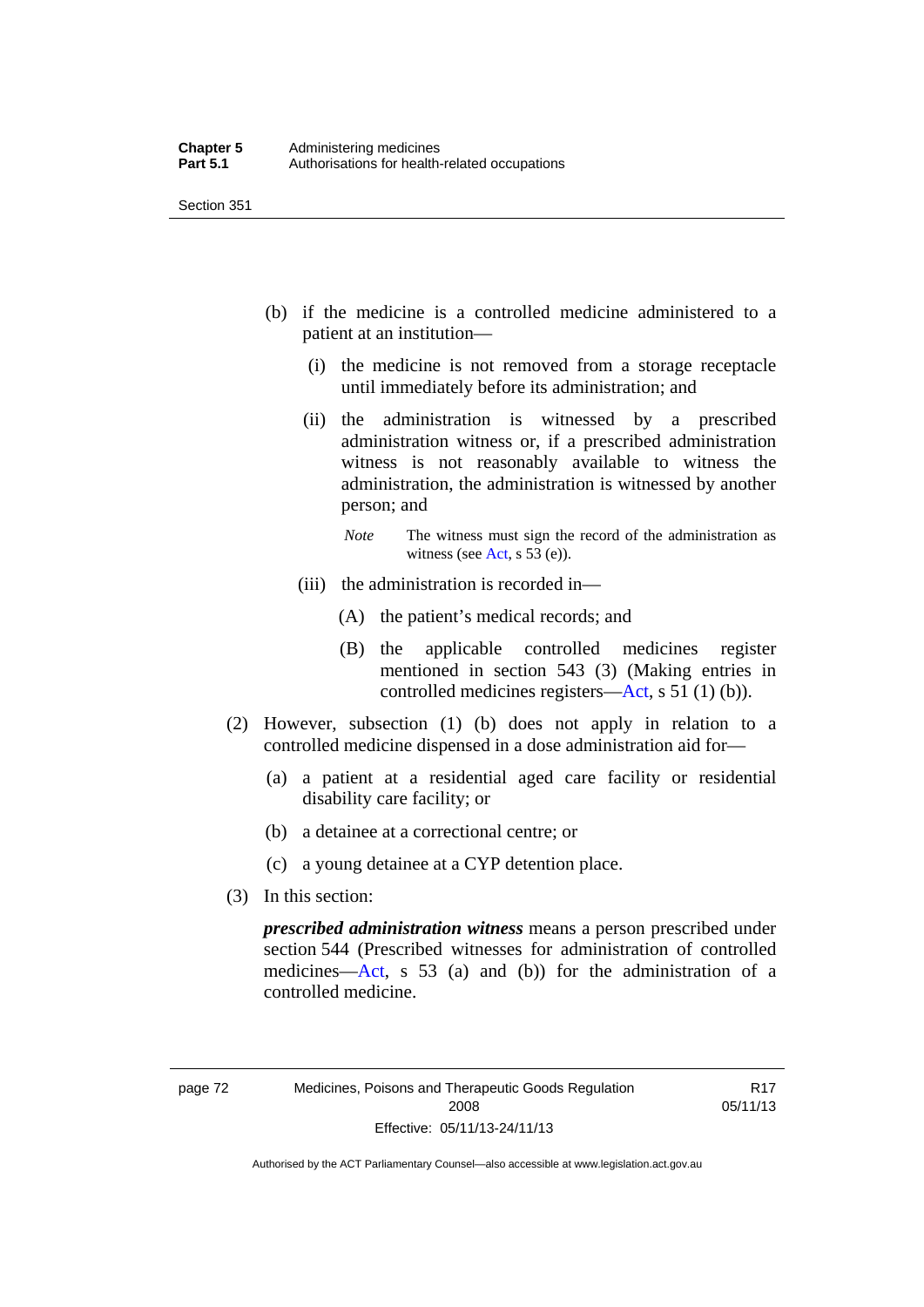# **Part 5.2 Other administration authorisations**

### **360 Authorisation for self-administration etc of medicines— Act, s 37 (2) (b) and (3) (b)**

- (1) This section applies in relation to a medicine obtained by a person from someone who is authorised to supply the medicine to the person.
- (2) The following dealings by the person with the medicine are authorised:
	- (a) if the person is a prescriber and the medicine is a restricted medicine—self-administration of a medicine prescribed or supplied by another prescriber who is not—
		- (i) a trainee dentist, trainee nurse practitioner, intern doctor or person training to be an eligible midwife; or
		- (ii) related to or employed by the person;
	- (b) if the person is a prescriber and the medicine is not a restricted medicine—self-administration of the medicine;
	- (c) if the person is not a prescriber and the medicine is supplied for the person's own use—self-administration of the medicine;
	- (d) if the person is the custodian of an animal and the medicine is supplied for the animal's use—administering the medicine to the animal.
		- *Note Custodian*, of an animal—see the dictionary.
- (3) In this section:

*restricted medicine*—see section 30.

R17 05/11/13 page 73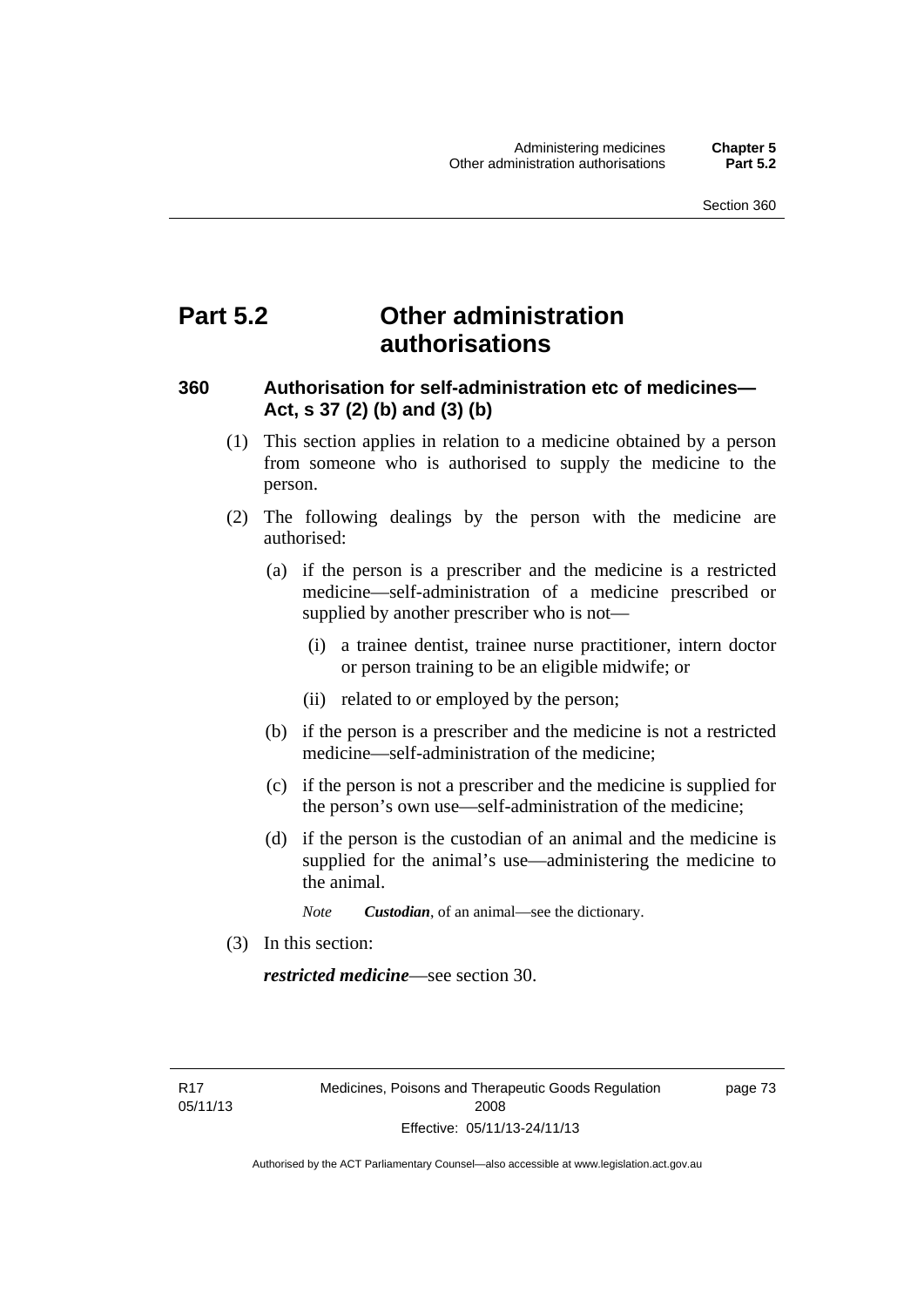## **361 Authorisation for administration of medicines by assistants—Act, s 37 (1) (b)**

- (1) A person (the *assistant*) is authorised to administer a medicine to someone else (the *assisted person*) if—
	- (a) the medicine is obtained by or for the assisted person from someone who is authorised to supply the medicine to the assisted person; and
	- (b) the medicine is administered in accordance with the directions on the medicine's labelling; and
	- (c) if the assisted person is not a person under a legal disability the assisted person asks for the assistant's help to take the medicine; and
	- (d) if the assisted person is a person under a legal disability—the assistant is authorised by the assisted person's parent or guardian to administer the medicine.
- (2) In this section:

*impaired decision-making ability*—a person has *impaired decision-making ability* if the person's decision-making ability is impaired because of a physical, mental, psychological or intellectual condition or state, whether or not the condition or state is a diagnosable illness.

### *person under a legal disability* means—

- (a) a child; or
- (b) a person with impaired decision-making ability in relation to a matter relating to the person's health.

R17 05/11/13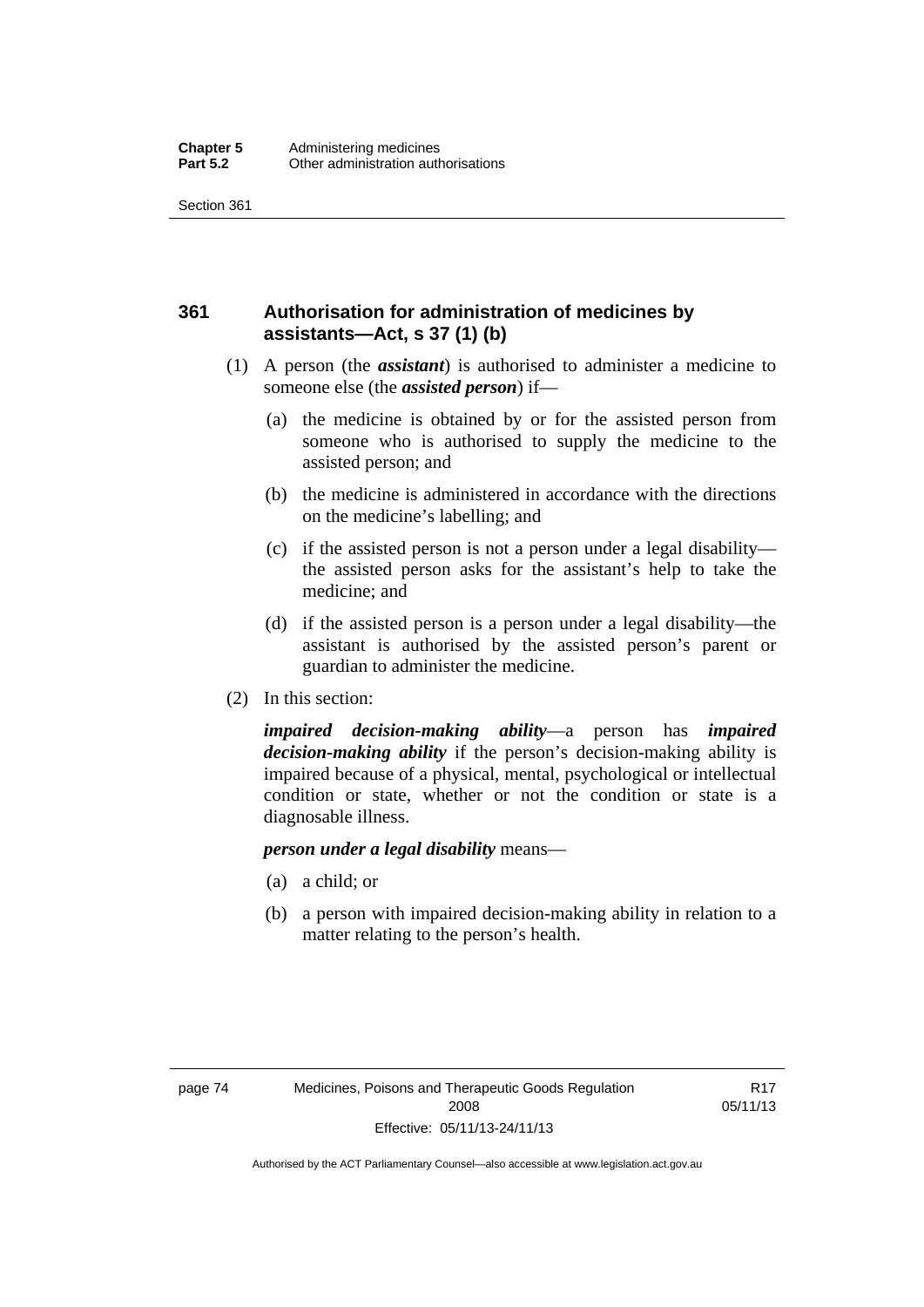# **Chapter 6 Obtaining and possessing medicines**

## **370 Authorisation under sch 1 to obtain and possess medicines—Act, s 35 (1) (b), (2) (b) and s 36 (b)**

- (1) A person mentioned in schedule 1, column 2 is authorised to obtain a medicine if obtaining the medicine—
	- (a) is included in the schedule, column 3 in relation to the person; and
	- (b) is consistent with any restriction for obtaining the medicine mentioned in the schedule, column 3.
- (2) A person mentioned in schedule 1, column 2 is authorised to possess a medicine if—
	- (a) possessing the medicine is included in the schedule, column 3 in relation to the person; and
	- (b) the possession is consistent with any restriction for the possession mentioned in the schedule, column 3.

## **371 Authorisation to obtain and possess medicines for certain personal use-related dealings—Act, s 35 (1) (b), (2) (b) and s 36 (b)**

- (1) A person is authorised to obtain or possess a medicine if the person obtains the medicine from someone who is authorised to supply the medicine to the person.
- (2) Subsection (1) applies in relation to a person whether the medicine is obtained by the person for the person's own use or as an agent for someone else.

page 75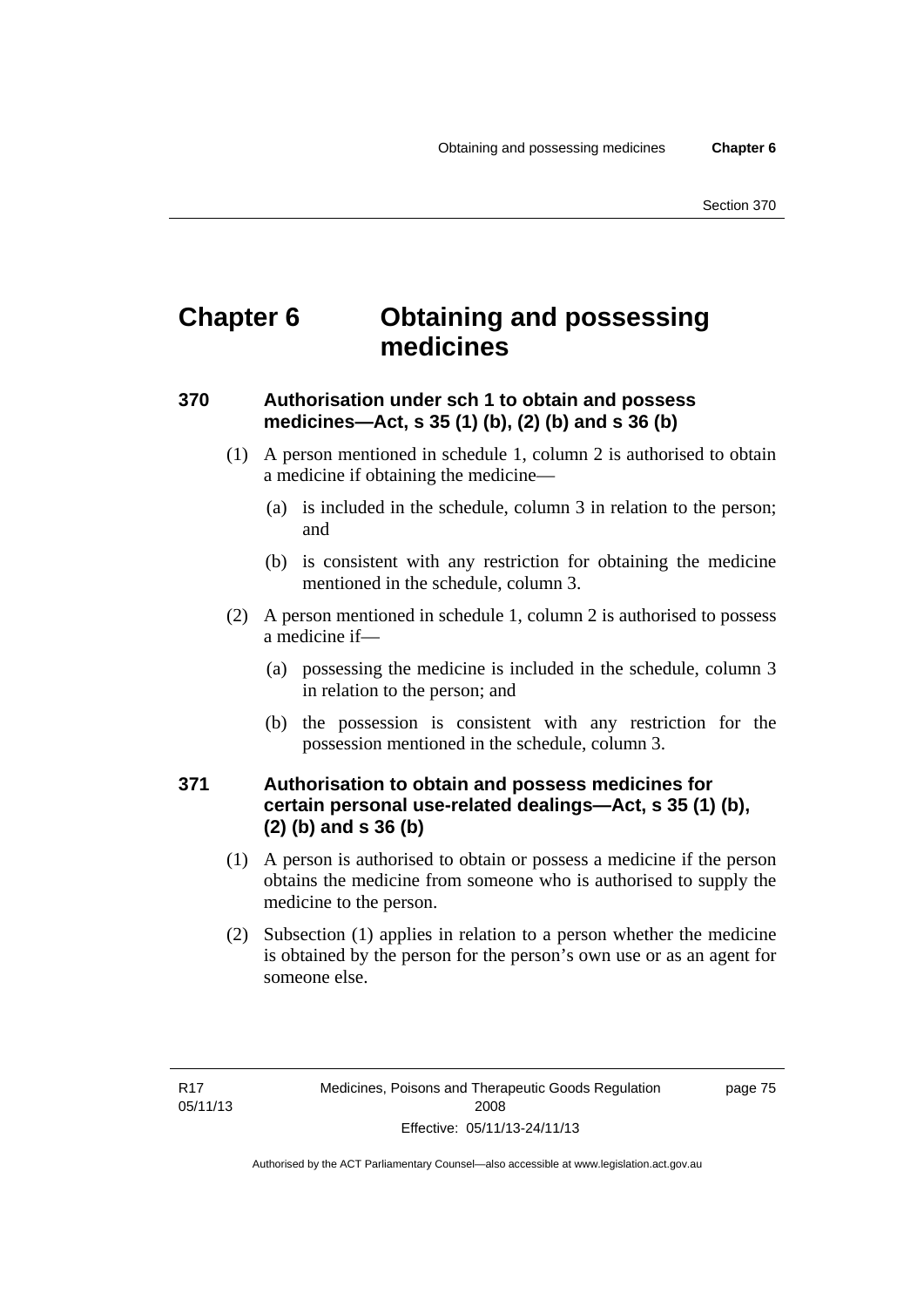# **Chapter 7 Manufacturing medicines**

### **380 Authorisation under sch 1 to manufacture medicines— Act, s 33 (b)**

A person mentioned in schedule 1, column 2 is authorised to manufacture a medicine if—

- (a) manufacturing the medicine is included in the schedule, column 3 in relation to the person; and
- (b) the manufacturing is consistent with any restriction for the manufacturing mentioned in the schedule, column 3.

page 76 Medicines, Poisons and Therapeutic Goods Regulation 2008 Effective: 05/11/13-24/11/13

R17 05/11/13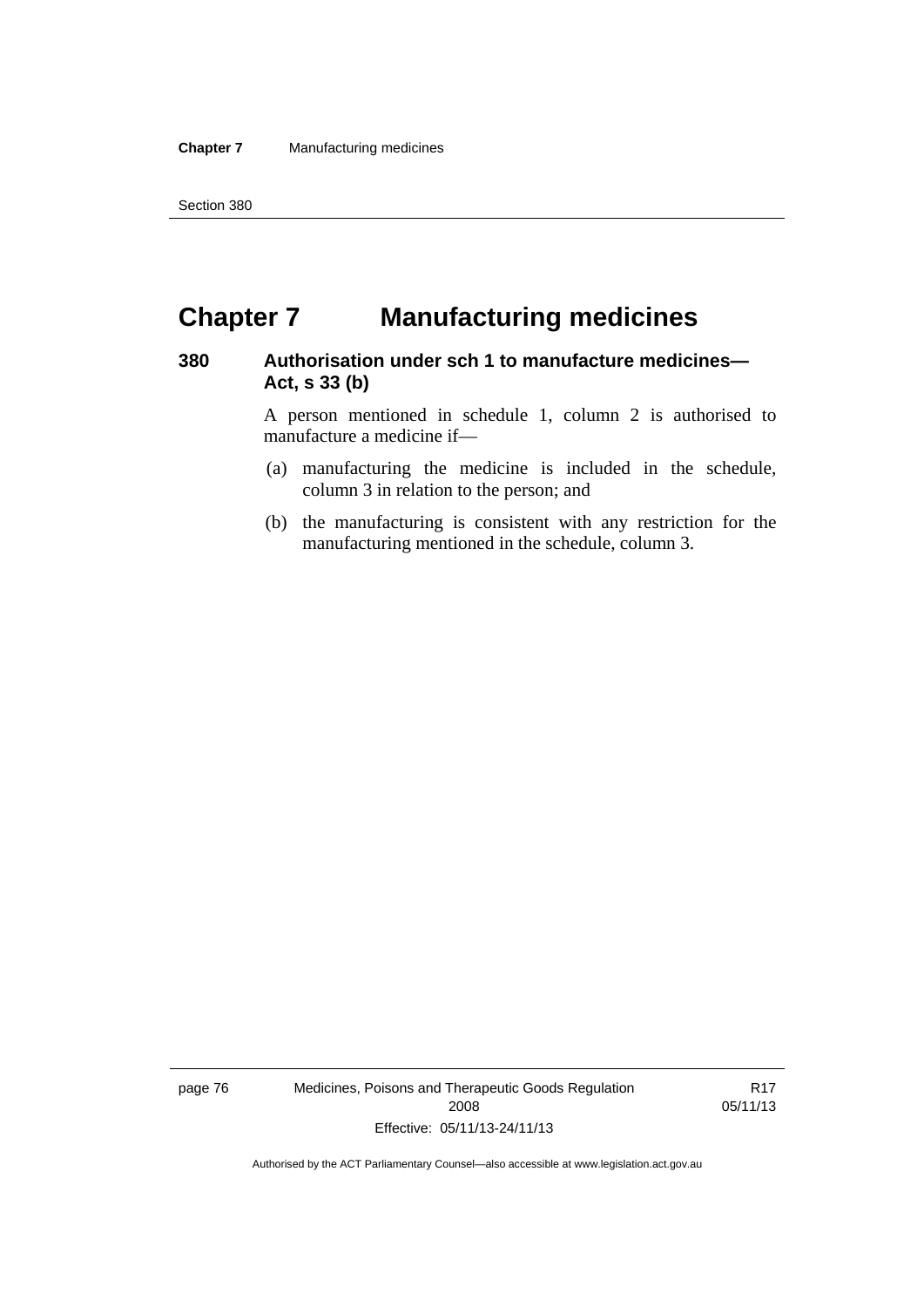# **Chapter 8 Discarding medicines**

### **390 Discarding controlled medicines—Act, s 34 (1) (a)**

 (1) A controlled medicine must be discarded in accordance with this section.

*Note* See also the *[Drugs of Dependence Act 1989](http://www.legislation.act.gov.au/a/alt_a1989-11co)*, div 11.4 about the disposal of seized substances.

- (2) A prescribed discarding witness may discard a controlled medicine in the presence of another prescribed discarding witness.
- (3) However, a person who is authorised to administer a controlled medicine may discard the residue of the medicine after administration in the presence of a person who is not a prescribed discarding witness if no other prescribed discarding witness is reasonably available to witness its discarding.
- (4) A person complies with this section if the person destroys the medicine so that it is unable to be used.
- (5) In this section:

*prescribed discarding witness* means a person prescribed under section 545 (Prescribed witnesses for discarding of controlled medicines—[Act](http://www.legislation.act.gov.au/a/2008-26/default.asp), s 54 (a) and (b)) for the discarding of a controlled medicine.

*Note* A medicine must not be discarded in a way that creates a risk to the health or safety of people or is likely to cause damage to property or the environment (see [Act](http://www.legislation.act.gov.au/a/2008-26/default.asp), s 34 (3)).

R17 05/11/13 page 77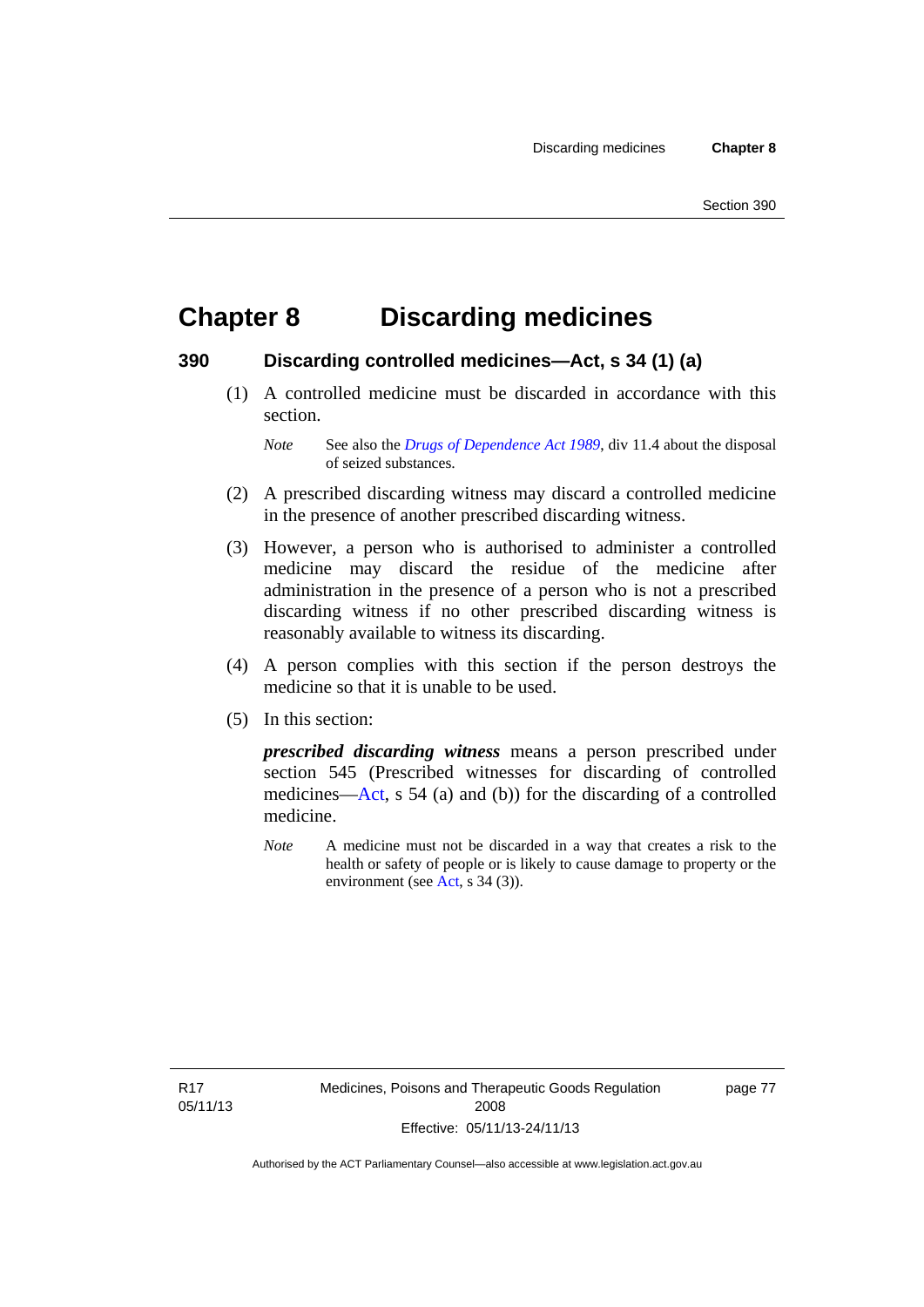# **Chapter 9 Other medicines authorisations**

# **Part 9.1 Authorisations for delivery people and commercial disposal operators**

### **400 Authorisations to deliver medicines under supply authorities—Act, s 26 (1) (b), (2) (b), s 35 (1) (b), (2) (b) and s 36 (b)**

- (1) This section applies to an adult (the *delivery person*), other than a health practitioner, or health professional, at an institution, who is—
	- (a) engaged to transport and deliver a medicine supplied on a supply authority; or
	- (b) acting for a person mentioned in paragraph (a).
	- *Note* For health practitioners and health professionals at institutions, see sch 1, pt 1.4.
- (2) The delivery person is authorised to—
	- (a) obtain and possess the medicine for the purposes of transporting and delivering the medicine as engaged; and
	- (b) supply the medicine to the entity named as the recipient in the supply authority or the entity's agent.

### **Examples—delivery person**

1 a hospital employee who is not a health practitioner or health professional

page 78 Medicines, Poisons and Therapeutic Goods Regulation 2008 Effective: 05/11/13-24/11/13

R17 05/11/13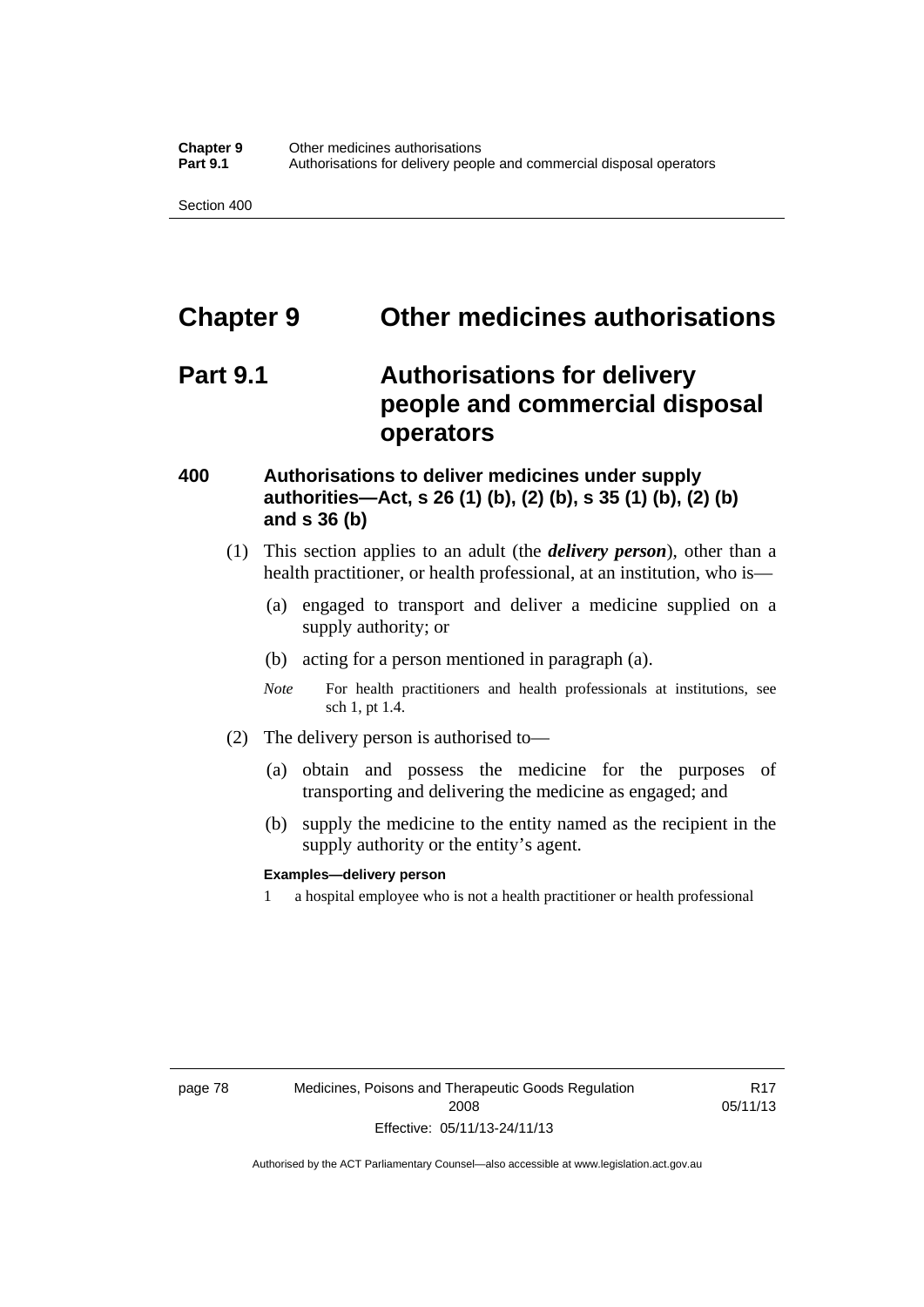2 an employee of a courier service

### **Example—agent**

the guardian of a child for a prescription dispensed for the child

- *Note 1 Entity* includes a person (see [Legislation Act,](http://www.legislation.act.gov.au/a/2001-14) dict, pt 1).
- *Note 2* An example is part of the regulation, is not exhaustive and may extend, but does not limit, the meaning of the provision in which it appears (see [Legislation Act,](http://www.legislation.act.gov.au/a/2001-14) s 126 and s 132).

### **401 Authorisations for commercial disposal operators—Act, s 26 (1) (b) and (2) (b), s 35 (1) (b) and (2) (b) and s 36 (b)**

- (1) This section applies to a person who—
	- (a) holds an environmental authorisation for the disposal of a medicine; or
	- (b) is an adult acting for a person mentioned in paragraph (a).
- (2) The person is authorised to obtain and possess the medicine for the purposes of disposing of the medicine as engaged.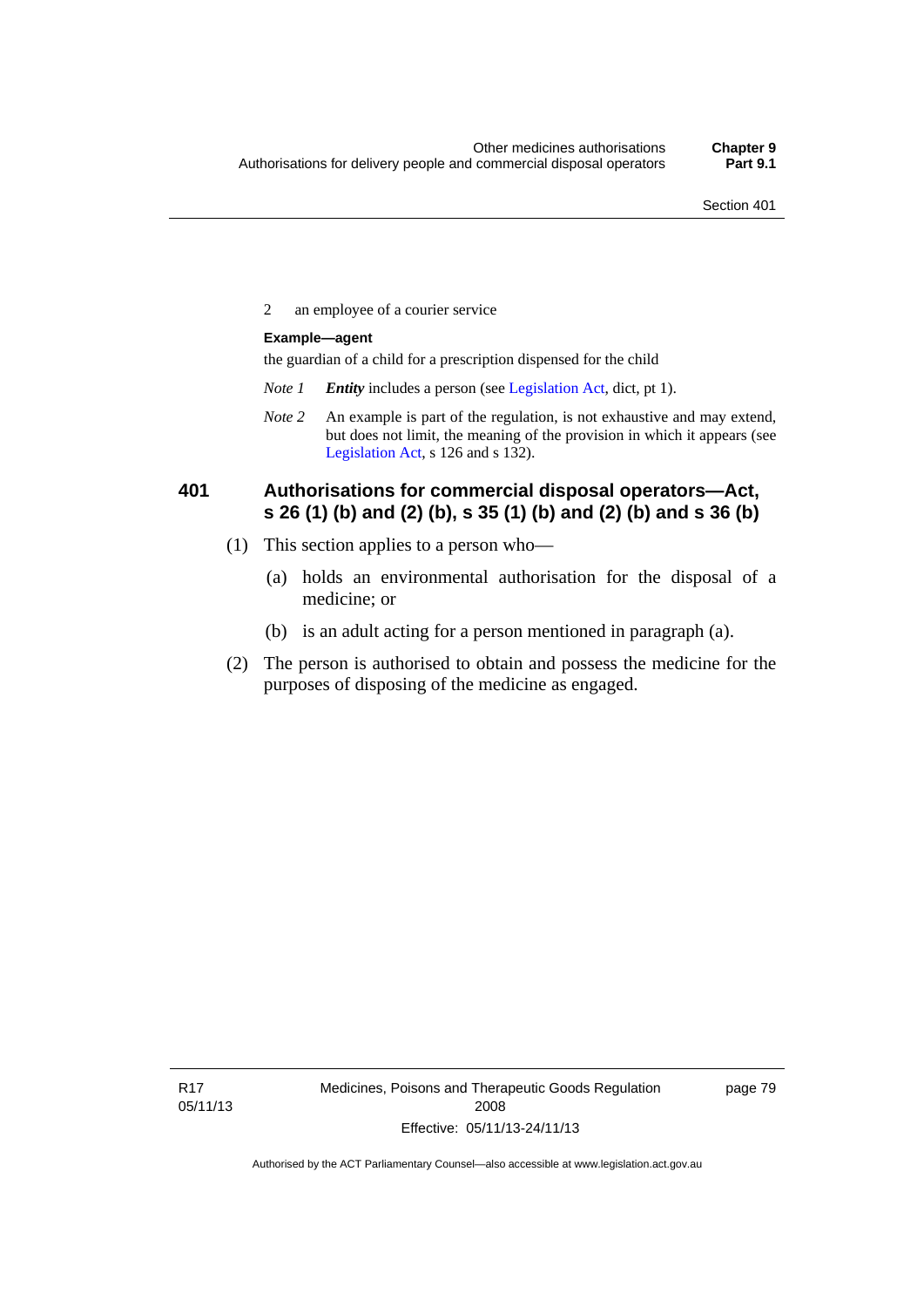# **Part 9.2 Emergency supply and administration of adrenaline and salbutamol**

## **410 Authorisations to supply and administer adrenaline and salbutamol—Act, s 26 (1) (b) and s 37 (1) (b)**

- (1) A person is authorised to do 1 or more of the following for someone else (the *assisted person*) who is in immediate need of adrenaline or salbutamol:
	- (a) supply authorised adrenaline or authorised salbutamol to the assisted person;
	- (b) supply authorised adrenaline or authorised salbutamol to someone else for immediate administration to the assisted person;
	- (c) administer authorised adrenaline or authorised salbutamol to the assisted person.
- (2) In this section:

*authorised adrenaline* means adrenaline in a single use automatic injector delivering not more than 0.3mg adrenaline.

*authorised salbutamol* means salbutamol in, or for, a metered inhaler.

R17 05/11/13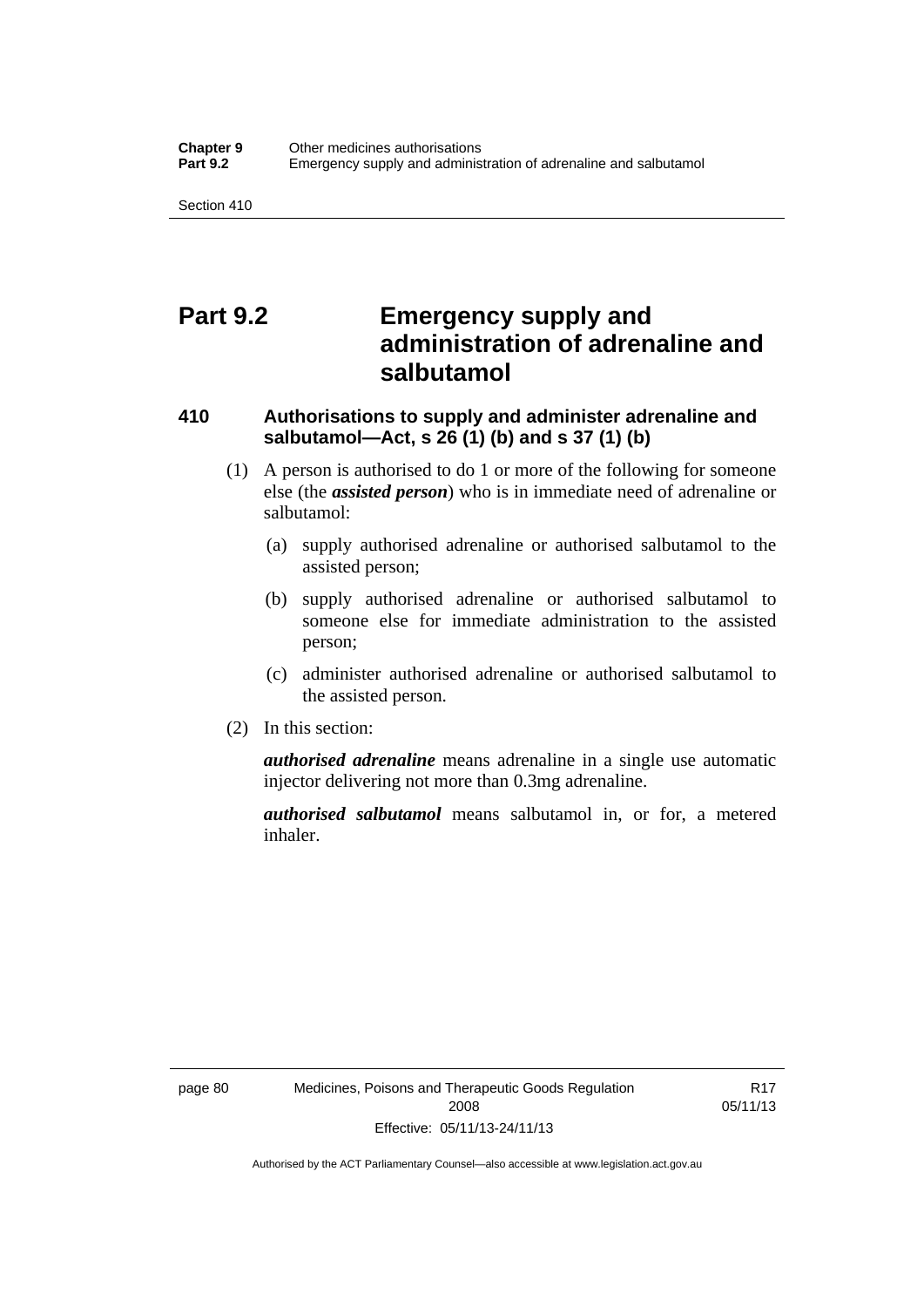# **Part 9.3 Medicines authorisations for corrections functions**

### **420 Authorisations for CYP authorised people—Act, s 26 (1) (b), s 35 (1) (b), (2) (b), s 36 (b) and s 37 (1) (b)**

A CYP authorised person is authorised, within the scope of the person's employment, to do any of the following in relation to a medicine supplied for a young detainee by a person who is authorised to supply the medicine:

- (a) obtain the medicine;
- (b) possess the medicine (including possess the medicine outside a CYP detention place for the purpose of administering the medicine to a young detainee while the young detainee is lawfully outside the place);
- (c) administer the medicine to the young detainee;
- (d) supply the medicine to a person who is authorised to obtain the medicine for the young detainee.

### **Example—young detainee lawfully outside CYP detention place**

the detainee is on local leave escorted by a CYP authorised person

- *Note 1 CYP authorised person* and *CYP detention place*—see the dictionary.
- *Note 2 Young detainee*—see the *[Children and Young People Act 2008](http://www.legislation.act.gov.au/a/2008-19)*, s 95.
- *Note 3* An example is part of the regulation, is not exhaustive and may extend, but does not limit, the meaning of the provision in which it appears (see [Legislation Act,](http://www.legislation.act.gov.au/a/2001-14) s 126 and s 132).

R17 05/11/13 page 81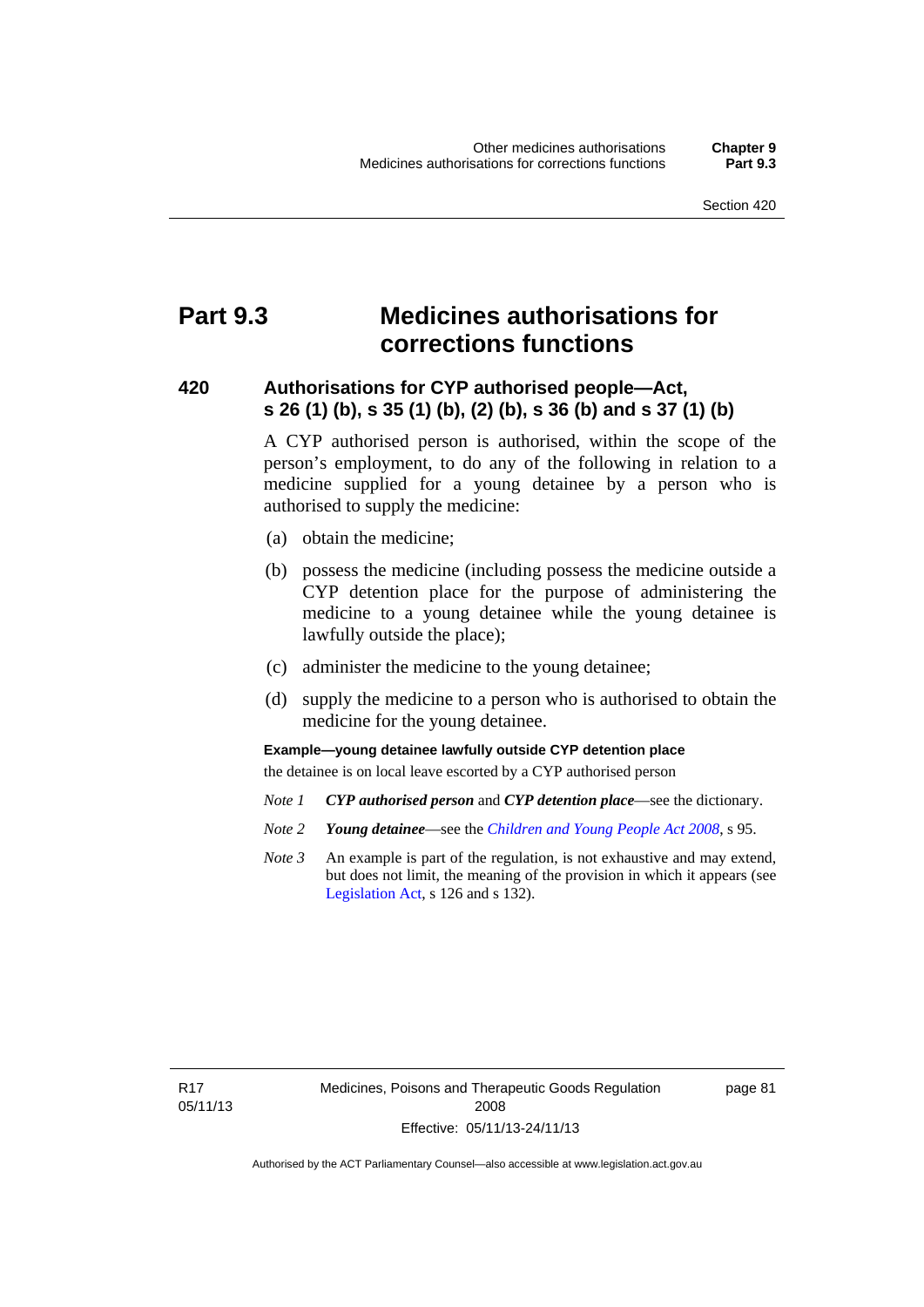## **421 Authorisations for corrections officers—Act, s 26 (1) (b), s 35 (1) (b), (2) (b), s 36 (b) and s 37 (1) (b)**

A corrections officer is authorised, within the scope of the officer's employment, to do any of the following in relation to a medicine supplied for a detainee by a person who is authorised to supply the medicine:

- (a) obtain the medicine;
- (b) possess the medicine (including possess the medicine outside a correctional centre for the purpose of administering the medicine to a detainee while the detainee is lawfully outside the centre);
- (c) administer the medicine to the detainee;
- (d) supply the medicine to a person who is authorised to obtain the medicine for the detainee.
- *Note 1* See the example and notes to s 420.
- *Note 2 Detainee*—see the *[Corrections Management Act 2007](http://www.legislation.act.gov.au/a/2007-15)*, s 6.

### **422 Authorisations for court and police cell custodians—Act, s 26 (1) (b), s 35 (1) (b), (2) (b), s 36 (b) and s 37 (1) (b)**

- (1) A custodian is authorised, within the scope of the custodian's employment, to do any of the following in relation to a medicine supplied for a person in custody at court cells or police cells by someone who is authorised to supply the medicine:
	- (a) obtain the medicine at the cells;
	- (b) possess the medicine at the cells;
	- (c) administer the medicine to the person in custody at the cells;
	- (d) supply the medicine to someone who is authorised to obtain the medicine for the person in custody.

Authorised by the ACT Parliamentary Counsel—also accessible at www.legislation.act.gov.au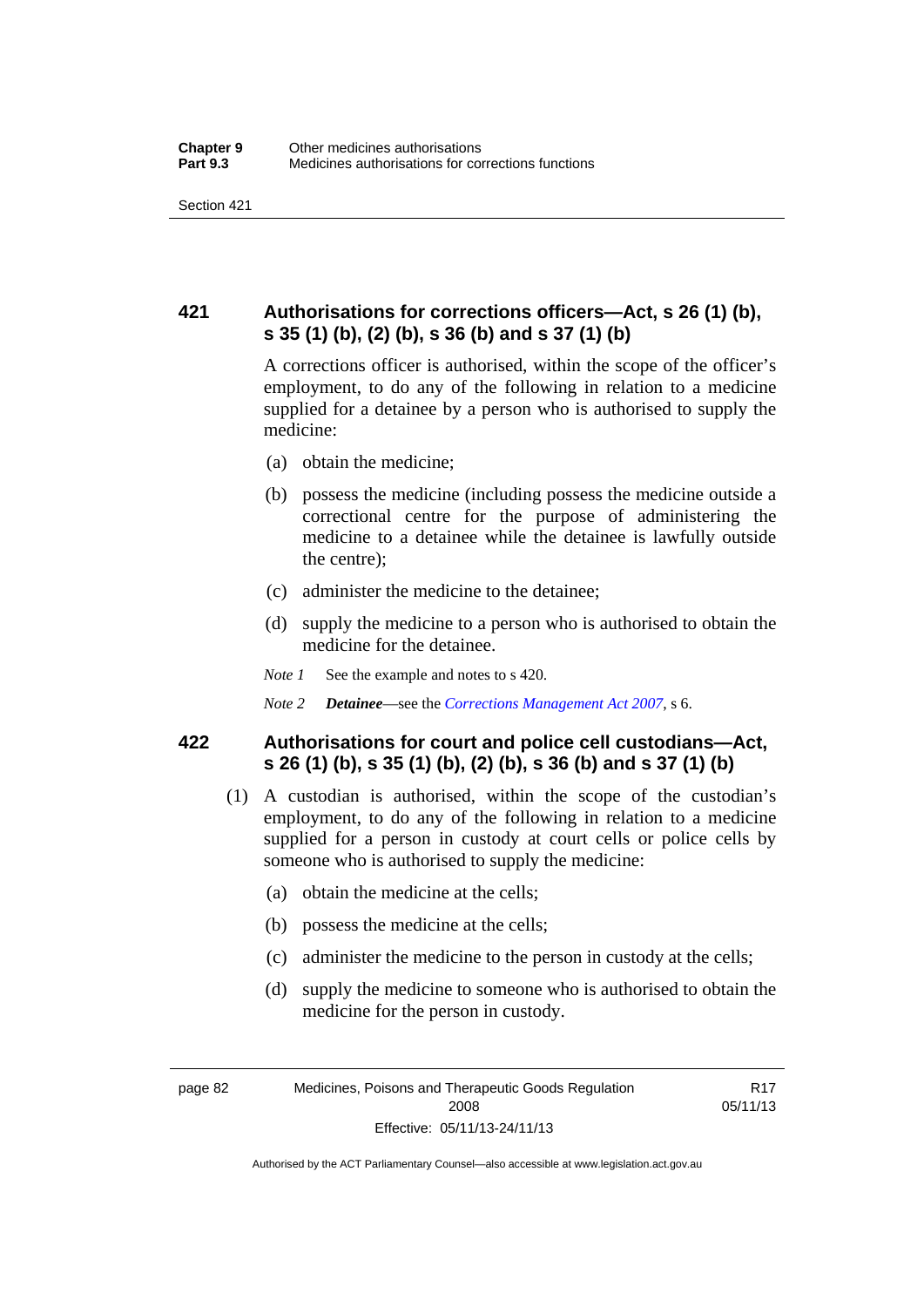(2) In this section:

*court cell*—see the *[Corrections Management Act 2007](http://www.legislation.act.gov.au/a/2007-15)*, section 29.

### *custodian* means—

- (a) a person in charge of a court cell or police cell; or
- (b) a person acting under the direct supervision of the person in charge.

### *person in custody* means—

- (a) a detainee; or
- (b) a young detainee; or
- (c) a person detained at a police cell under the *[Corrections](http://www.legislation.act.gov.au/a/2007-15)  [Management Act 2007](http://www.legislation.act.gov.au/a/2007-15)*, section 30; or
- (d) a person detained at a court cell under the *[Corrections](http://www.legislation.act.gov.au/a/2007-15)  [Management Act 2007](http://www.legislation.act.gov.au/a/2007-15)*, section 33.

*police cell*—see the *[Corrections Management Act 2007](http://www.legislation.act.gov.au/a/2007-15)*, section 29.

page 83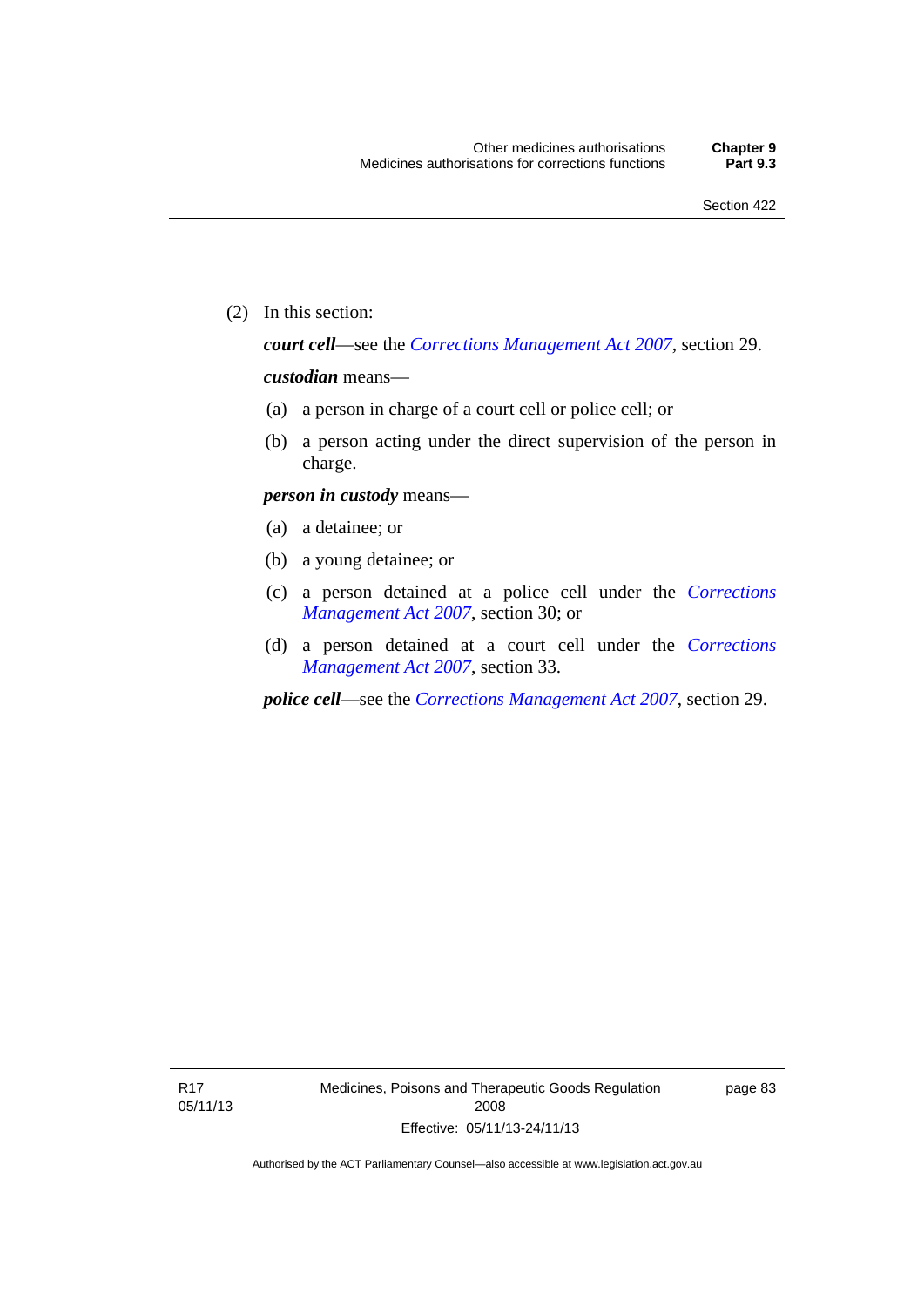**Chapter 9** Other medicines authorisations **Part 9.4** • **Authorisations for medicines research and education program purposes other** than controlled medicines

Section 430

# **Part 9.4 Authorisations for medicines research and education program purposes other than controlled medicines**

*Note* A licence is required for research and education programs in relation to controlled medicines (see pt 14.2).

### **430 Authorisations for non-controlled medicines research and education—Act, s 26 (1) and (2) (b)**

- (1) A scientifically qualified person employed at a recognised research institution (other than the Canberra Hospital) is authorised to do the following for the purposes of an authorised activity at the institution:
	- (a) issue a purchase order for a relevant medicine;
	- (b) obtain on a purchase order a relevant medicine;
	- (c) possess a relevant medicine;
	- (d) supply a relevant medicine to a person (a *relevant person*) who is taking part in the authorised activity at the institution.
	- *Note 1 Scientifically qualified person*—see the dictionary.

*Note 2 Recognised research institution*—see the [Act](http://www.legislation.act.gov.au/a/2008-26/default.asp), s 20 (5).

- (2) A scientifically qualified person employed at the Canberra Hospital is authorised to do the following for the purposes of an authorised activity at the hospital:
	- (a) issue a written requisition for a relevant medicine;
	- (b) obtain on a written requisition a relevant medicine;
	- (c) possess a relevant medicine;

page 84 Medicines, Poisons and Therapeutic Goods Regulation 2008 Effective: 05/11/13-24/11/13

R17 05/11/13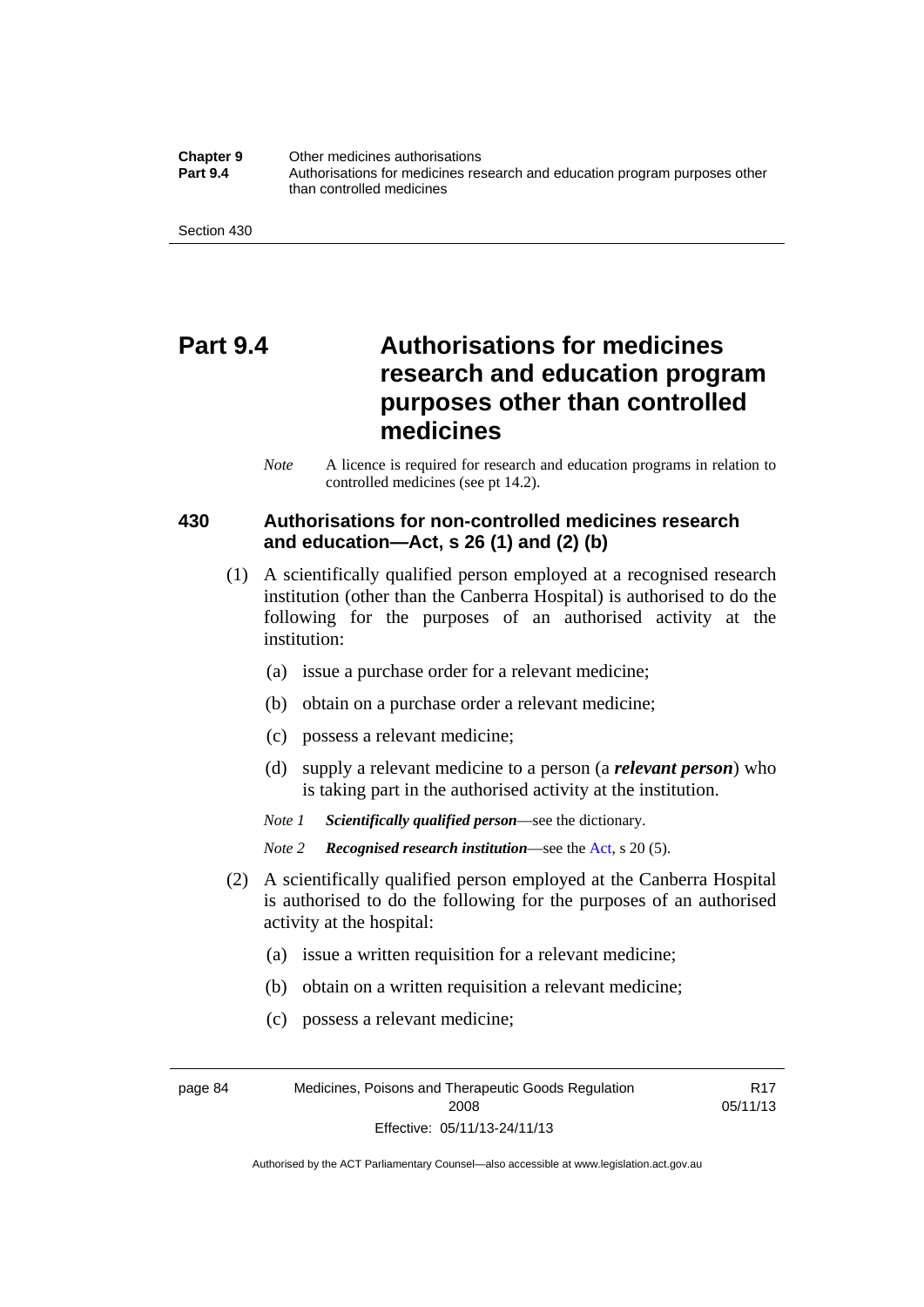- (d) supply a relevant medicine to a person (also a *relevant person*) who is taking part in the authorised activity at the hospital.
- (3) A relevant person is authorised to do the following in relation to a relevant medicine for the purposes of an authorised activity:
	- (a) obtain the medicine from the scientifically qualified person for the activity;
	- (b) possess the medicine for the purposes of the activity;
	- (c) supply the medicine to the scientifically qualified person for the activity.
- (4) In this section:

*authorised activity*, in relation to a relevant medicine at a recognised research institution, means the conduct of any of the following if it does not involve the administration of the medicine to a person:

- (a) medical or scientific research in relation to the medicine at the institution;
- (b) instruction involving the medicine at the institution;
- (c) quality control or analysis of the medicine at the institution.

*relevant medicine* means a medicine other than a controlled medicine.

#### **431 Authorisation conditions for non-controlled medicines research and education—Act, s 44 (1) (b) and (2) (b)**

A scientifically qualified person's authorisation under section 430 is subject to the following conditions:

- (a) the person has written approval for the conduct of the authorised activity from the person in charge of—
	- (i) the recognised research institution; or
	- (ii) a faculty or division of the institution;

R17 05/11/13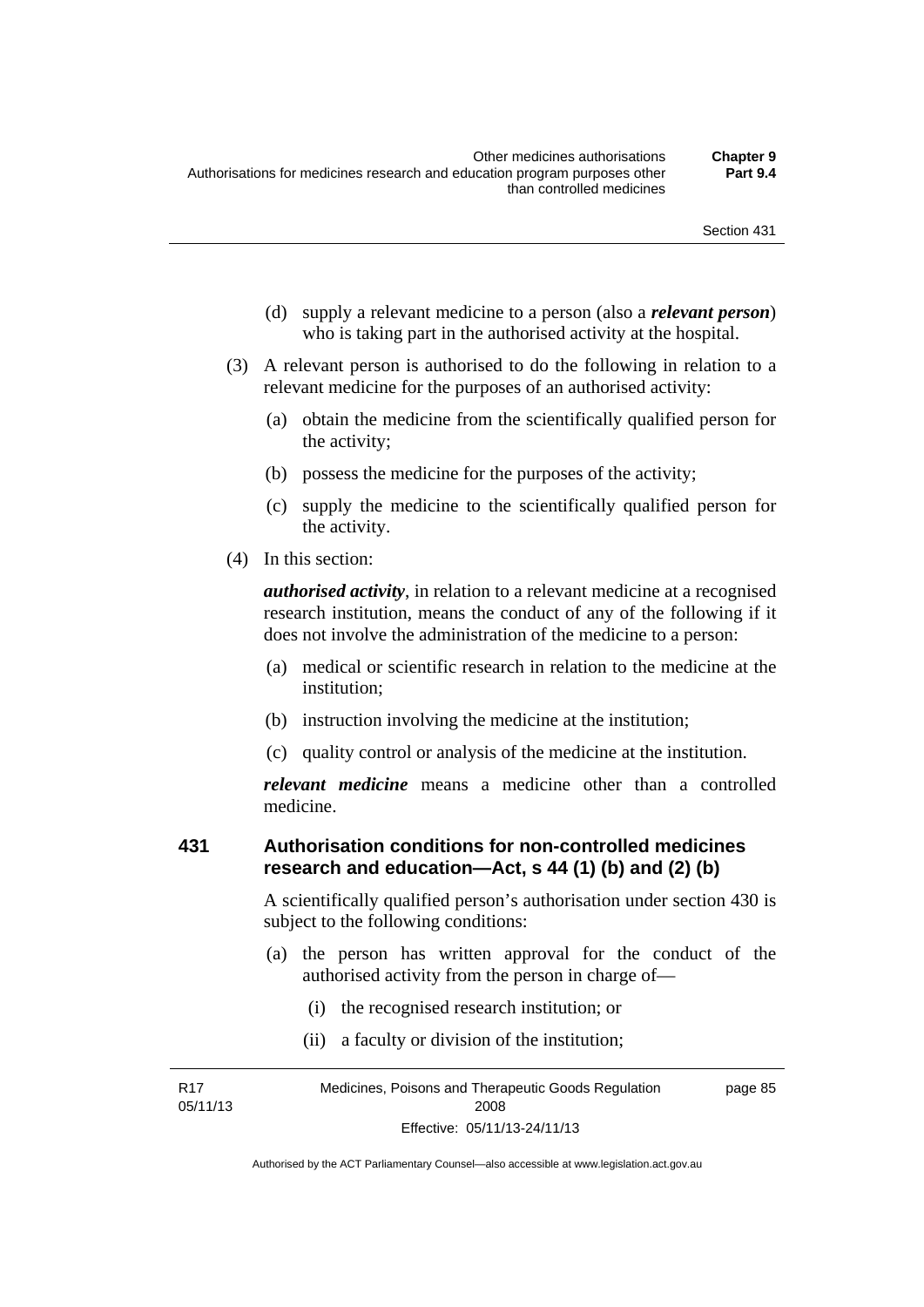| <b>Chapter 9</b> | Other medicines authorisations                                             |
|------------------|----------------------------------------------------------------------------|
| <b>Part 9.4</b>  | Authorisations for medicines research and education program purposes other |
|                  | than controlled medicines                                                  |

Section 431

- (b) if the recognised research institution employing the person is the Canberra Hospital—
	- (i) a requisition for the relevant medicine issued by the person complies with section 55 (General requirements for written requisitions) and section 56 (Particulars for requisitions); and
	- (ii) the requisition is for an amount of the medicine approved in writing by the person in charge; and
	- (iii) the requisition is for an amount of the medicine used solely for the purpose approved in writing by the person in charge;
- (c) if the person is employed at a recognised research institution other than the Canberra Hospital—
	- (i) a purchase order for the relevant medicine complies with section 62; and
	- (ii) the purchase order is for an amount of the medicine approved in writing by the person in charge;
- (d) the medicine is obtained from someone who is authorised to supply the medicine to the person.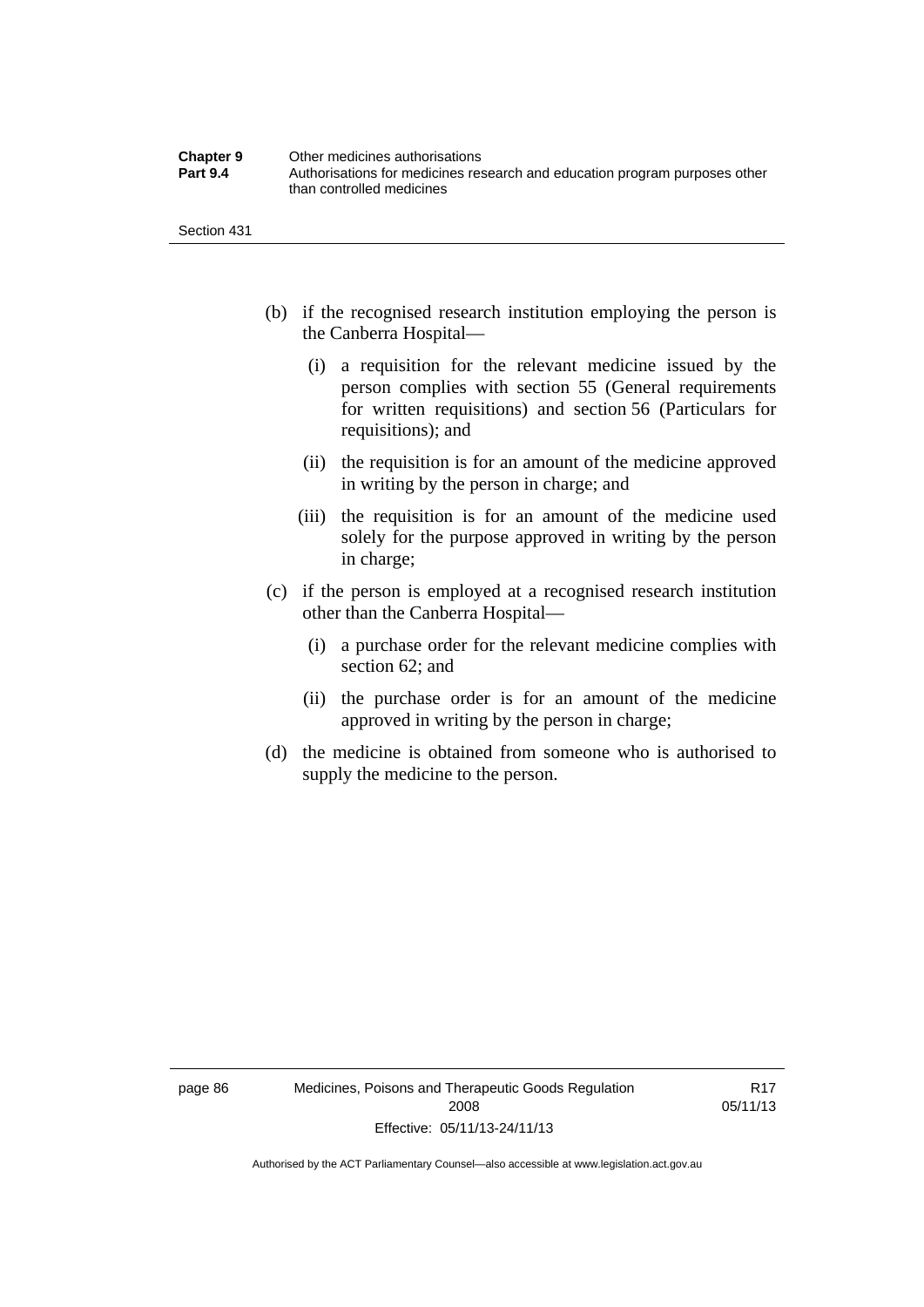# **Part 9.5 Authorisations under medicines licences**

## **Division 9.5.1 Controlled medicines research and education program licence authorisations**

- *Note 1* For authorisation for research and education for other medicines, see pt 9.4.
- *Note 2* For other provisions about controlled medicines research and education program licences, see pt 14.2.

#### **440 Authorisations under controlled medicines research and education program licences—Act, s 20 (1) (a)**

- (1) A controlled medicines research and education program licence (other than for a program conducted at the Canberra Hospital) authorises—
	- (a) the licence-holder to—
		- (i) issue a purchase order for a controlled medicine (the *licensed controlled medicine*) stated in the licence for the program stated in the licence; and
		- (ii) obtain a licensed controlled medicine on a purchase order for the program; and
		- (iii) possess a licensed controlled medicine for the program at the premises to which the licence relates; and
		- (iv) supply a licensed controlled medicine to anyone taking part in the program for the program; and

R17 05/11/13 page 87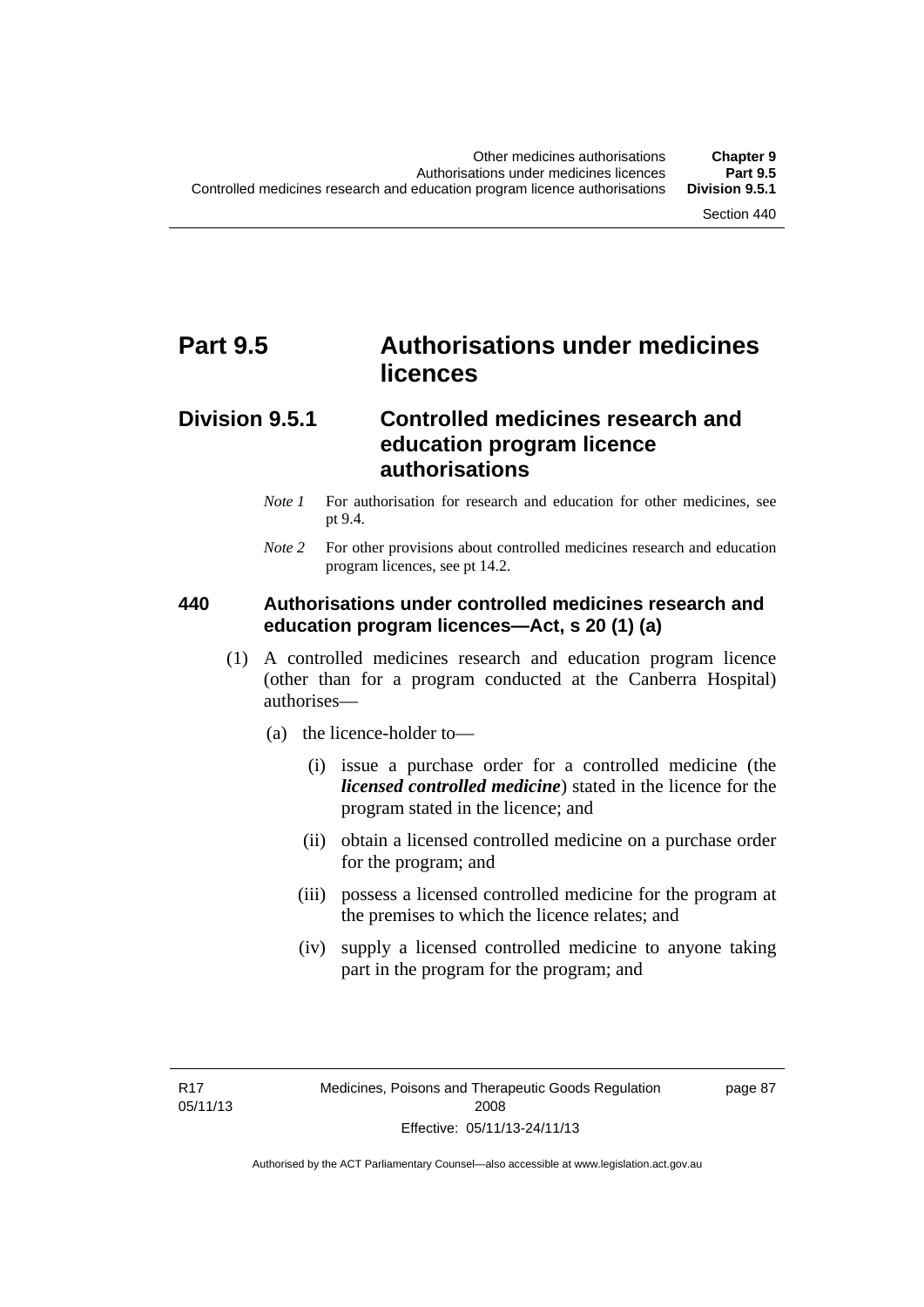| <b>Chapter 9</b> | Other medicines authorisations                                             |
|------------------|----------------------------------------------------------------------------|
| <b>Part 9.5</b>  | Authorisations under medicines licences                                    |
| Division 9.5.1   | Controlled medicines research and education program licence authorisations |
| Section 441      |                                                                            |

- (b) the program supervisor, and anyone taking part in the program, to deal with the licensed controlled medicine as authorised by the licence at the premises stated in the licence.
- (2) A controlled medicines research and education program licence for a program conducted at the Canberra Hospital authorises—
	- (a) the licence-holder to—
		- (i) issue a written requisition for a controlled medicine (the *licensed controlled medicine*) stated in the licence for the program stated in the licence; and
		- (ii) obtain a licensed controlled medicine on a written requisition for the program; and
		- (iii) possess a licensed controlled medicine for the program at the premises to which the licence relates; and
		- (iv) supply a licensed controlled medicine to anyone taking part in the program for the program; and
	- (b) the program supervisor, and anyone taking part in the program, to deal with the licensed controlled medicine as authorised by the licence at the hospital.

## **441 Authorisation condition for controlled medicines research and education program licences—Act, s 44 (1) (b) and (2) (b)**

A licence-holder's authorisation to obtain a controlled medicine under a controlled medicines research and education program licence is subject to the condition that the medicine is—

 (a) if the licence is for a program conducted at the Canberra Hospital—obtained on a requisition that complies with section 55 (General requirements for written requisitions) and section 56 (Particulars for requisitions); or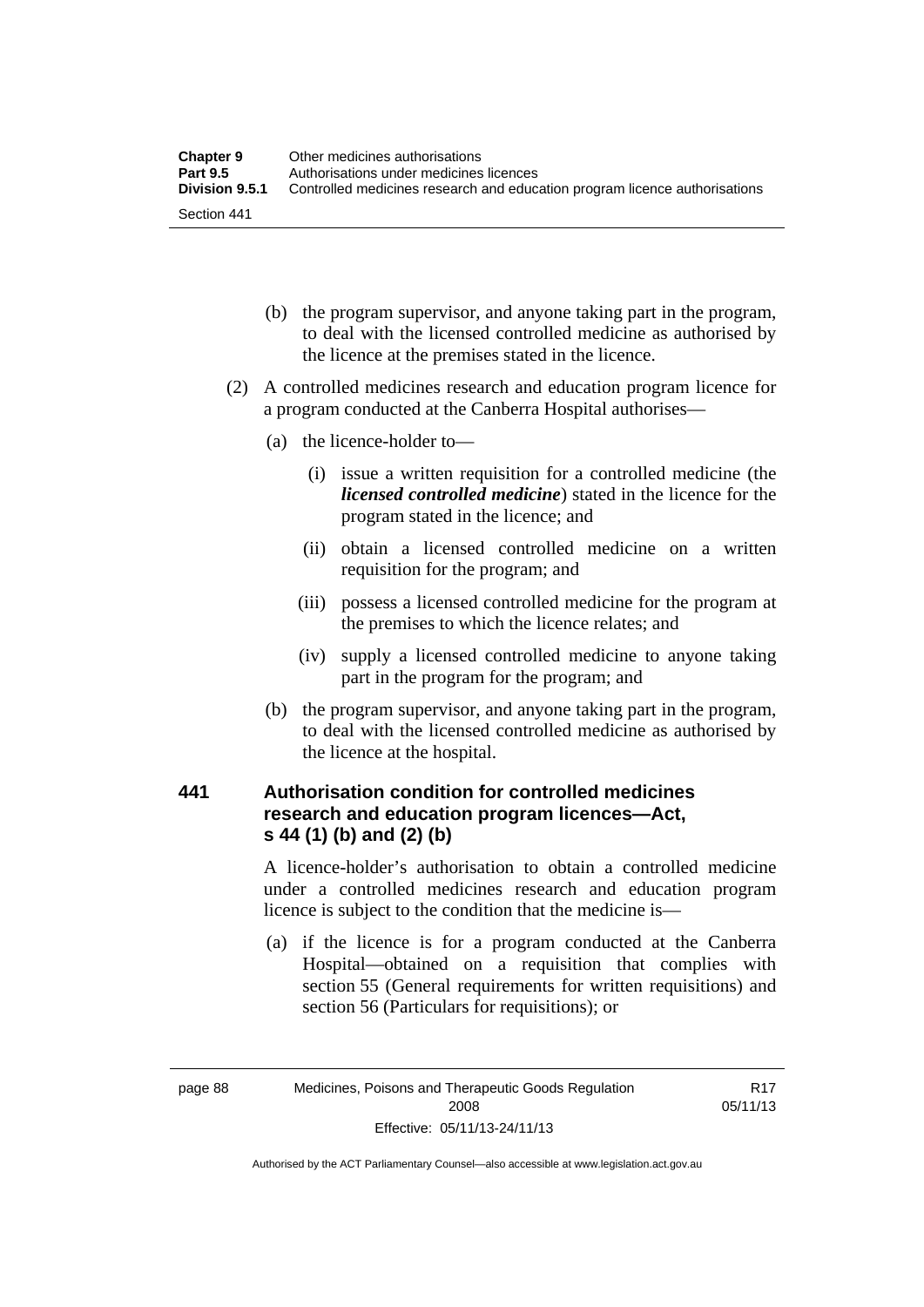- (b) in any other case—purchased on a complying purchase order.
- *Note* For licence conditions, see the [Act](http://www.legislation.act.gov.au/a/2008-26/default.asp), s 89.

### **Division 9.5.2 First-aid kit licence authorisations**

*Note* For other provisions about first-aid kit licences, see pt 14.3.

#### **450 Authorisations under first-aid kit licences— Act, s 20 (1) (a)**

(1) In this section:

*authorised medicine*, for a first-aid kit, means—

- (a) a medicine stated in the first-aid kit licence for the kit; and
- (b) a pharmacy medicine or pharmacist only medicine for the kit.
- (2) A first-aid kit licence authorises—
	- (a) the licence-holder to—
		- (i) issue a purchase order for an authorised medicine for the first-aid kit; and
		- (ii) obtain on a purchase order an authorised medicine for the first-aid kit; and
	- (b) the licence-holder, and anyone else authorised to deal with a medicine by the licence, to—
		- (i) possess an authorised medicine as part of the first-aid kit for the emergency treatment of a person's medical condition; and
		- (ii) supply an authorised medicine to someone else who is authorised under the licence to administer the medicine; and
		- (iii) administer an authorised medicine in the first-aid kit if the person believes on reasonable grounds that the

R17 05/11/13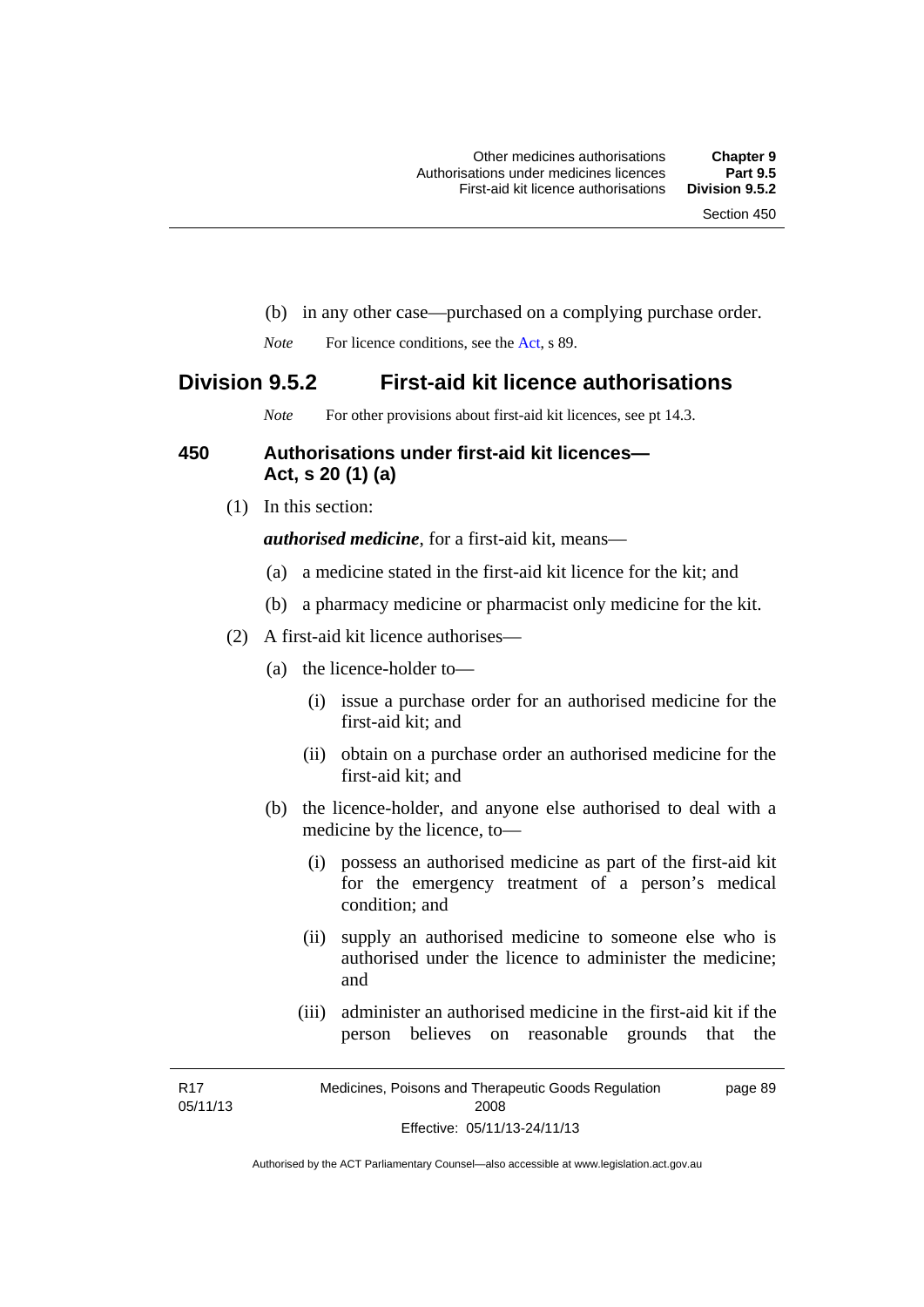administration of the medicine is necessary for the emergency treatment of a person's medical condition.

#### **451 Authorisation condition for first-aid kit licences— Act, s 44 (1) (b) and (2) (b)**

A licence-holder's authorisation to obtain a medicine under a first-aid kit licence is subject to the condition that the medicine is purchased on a complying purchase order.

*Note* For licence conditions, see the [Act](http://www.legislation.act.gov.au/a/2008-26/default.asp), s 89.

# **Division 9.5.3 Wholesalers licence authorisations**

*Note* For other provisions about wholesalers licences, see pt 14.4.

#### **460 Authorisations under medicines wholesalers licences— Act, s 20 (1) (a)**

- (1) A medicines wholesalers licence authorises the licence-holder to do any of the following in relation to a medicine (the *licensed medicine*) stated in the licence at the premises (the *licensed premises*) stated in the licence:
	- (a) issue a purchase order for a licensed medicine;
	- (b) obtain a licensed medicine on a purchase order for sale by wholesale from the licensed premises;
	- (c) possess a licensed medicine for sale by wholesale from the licensed premises;
	- (d) sell a licensed medicine by wholesale (whether or not for resale) from the licensed premises to—
		- (i) a person authorised to issue a purchase order for the medicine; or
		- (ii) someone in another State who may obtain the medicine by wholesale under the law of the other State; or

page 90 Medicines, Poisons and Therapeutic Goods Regulation 2008 Effective: 05/11/13-24/11/13 R17 05/11/13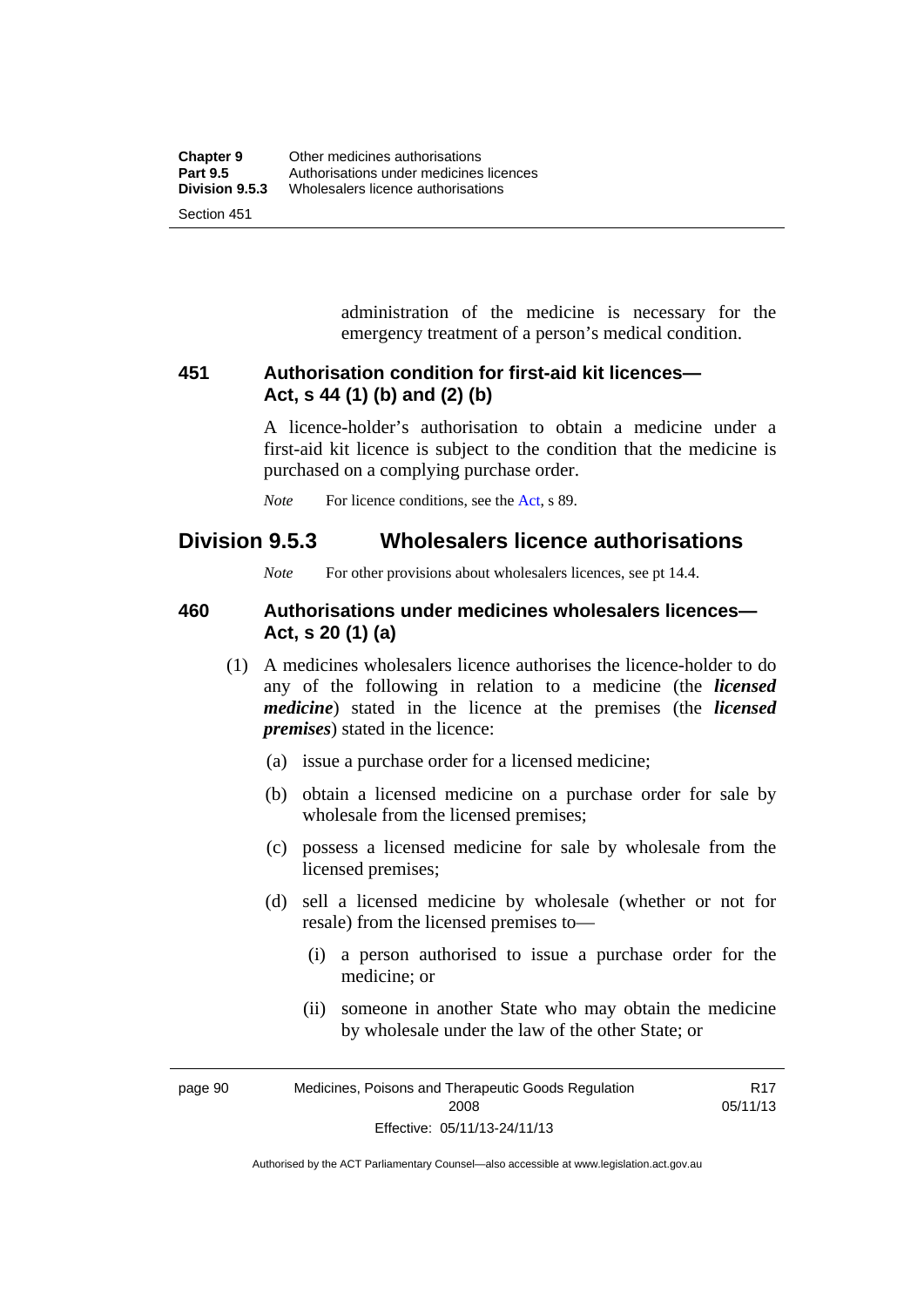- (iii) someone in another country who may lawfully obtain the medicine by wholesale in the other country;
- *Note* The medicines must be sold on a purchase order in accordance with s 140 (see s 461).
- (e) unless the licensed medicine is a controlled medicine—supply the medicine in accordance with the medicines Australia code of conduct provisions for product starter packs.
	- *Note Medicines Australia code of conduct*—see the dictionary.
- (2) However, an authorisation under subsection (1) does not apply if the licence states that it does not apply.
- (3) Also, subsection (1) (d) (iii) does not apply in relation to a licensed medicine that is a prohibited export under the *[Customs Act 1901](http://www.comlaw.gov.au/Series/C1901A00006)* (Cwlth).

#### **461 Authorisation conditions for medicines wholesalers licences—Act, s 44 (1) (b) and (2) (b)**

A licence-holder's authorisation under a medicines wholesalers licence is subject to the following conditions:

- (a) the dealings with a medicine authorised by the licence will be carried out under the supervision of an individual approved under section 616 (1) (Restrictions on issuing of medicines wholesalers licences[—Act,](http://www.legislation.act.gov.au/a/2008-26/default.asp) s 85 (1) (a));
- (b) the licence-holder must comply with, and the licence-holder must ensure that the licence-holder's agents and employees comply with—
	- (i) the Australian code of good wholesaling practice for therapeutic goods for human use; and

page 91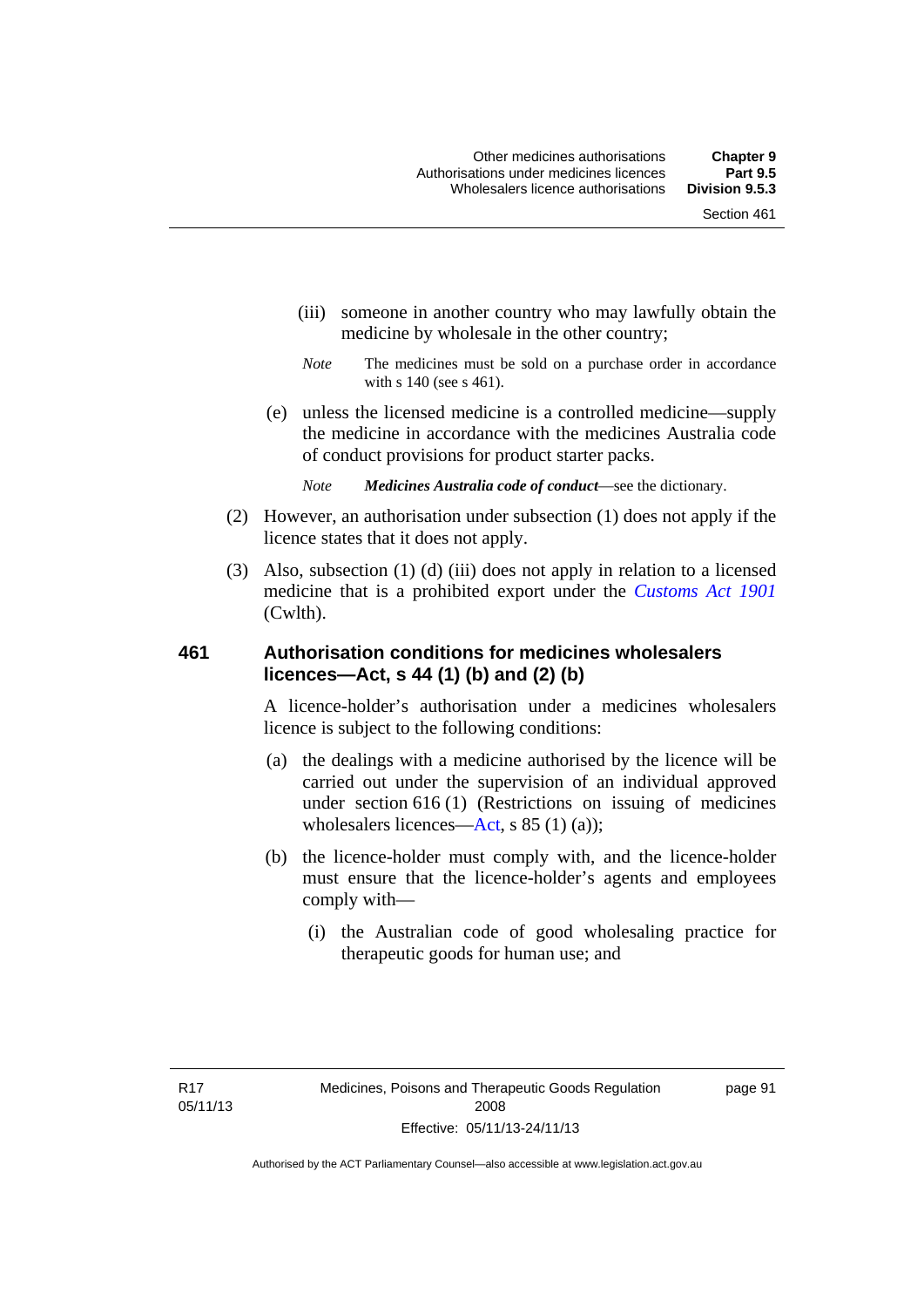- (ii) the medicines Australia code of conduct;
- *Note Australian code of good wholesaling practice for therapeutic goods for human use* and *medicines Australia code of conduct*—see the dictionary.
- (c) a medicine obtained under the licence is purchased on a complying purchase order;
- (d) a medicine sold under the licence is sold on a complying purchase order in accordance with section 141 (Supplying medicines on purchase orders).
- *Note* For licence conditions, see the [Act](http://www.legislation.act.gov.au/a/2008-26/default.asp), s 89.

## **Division 9.5.4 Opioid dependency treatment licence authorisations**

*Note* For other provisions about opioid dependency treatment licences, see pt 14.5.

#### **470 Authorisations under opioid dependency treatment licences—Act, s 20 (1) (a)**

- (1) An opioid dependency treatment licence issued to a pharmacist authorises the licence-holder, and any other pharmacist at the community pharmacy (the *licensed pharmacy*) to which the licence relates, to do any of the following for the purpose of treating a person's drug-dependency:
	- (a) issue a purchase order for buprenorphine or methadone;
	- (b) obtain buprenorphine or methadone on a purchase order for administration at the licensed pharmacy;
	- (c) possess buprenorphine and methadone;
	- (d) dispense buprenorphine and methadone in accordance with a prescription;

R17 05/11/13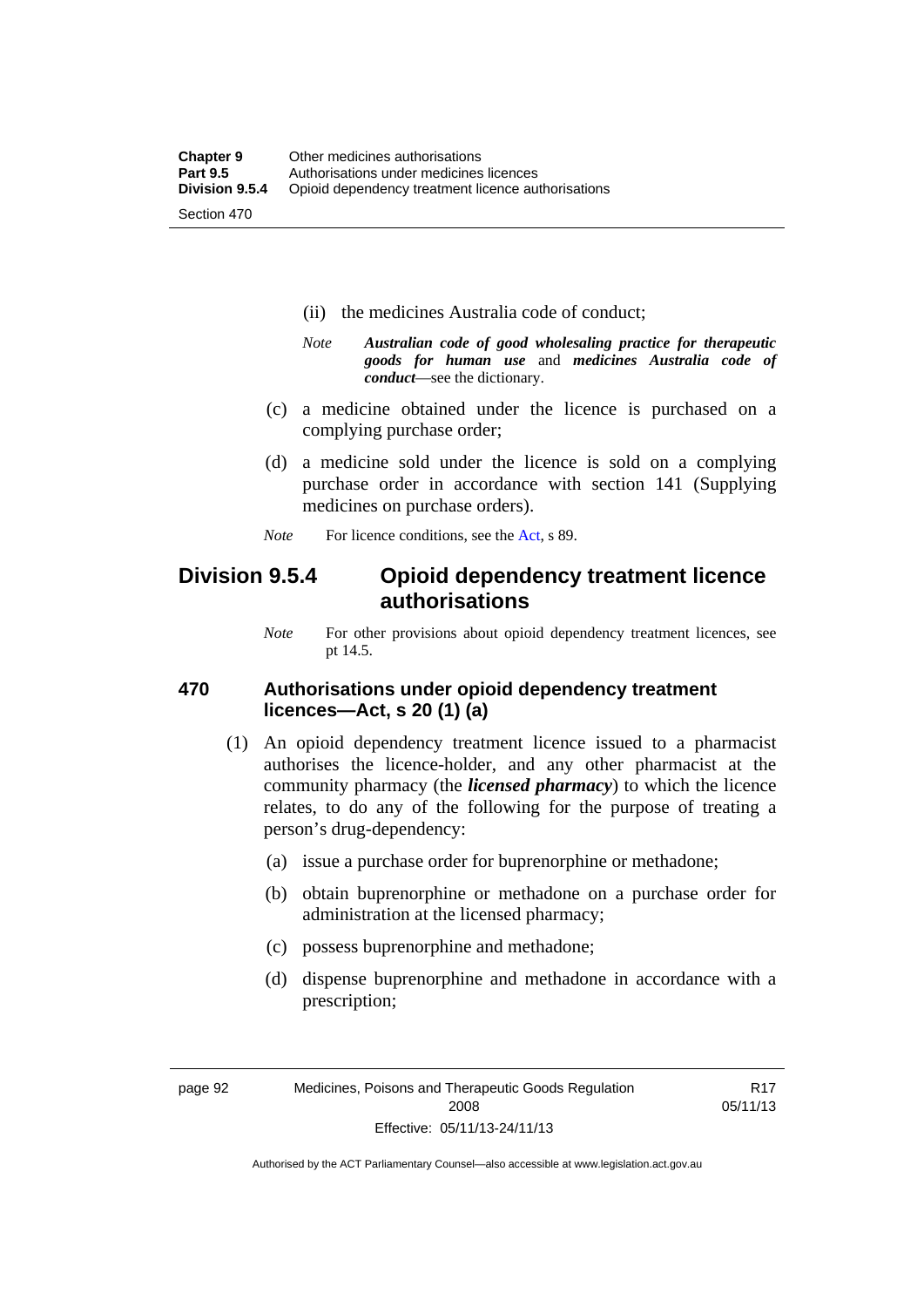- (e) supply buprenorphine and methadone to a nurse at the licensed pharmacy for administration at the pharmacy under the supervision of a pharmacist;
- (f) administer buprenorphine and methadone at the licensed pharmacy in accordance with a prescription (including the prescription as changed by a pharmacist at the oral direction of the prescriber).
- (2) An opioid dependency treatment licence issued to a pharmacist authorises a nurse to administer buprenorphine and methadone at the licensed pharmacy under the supervision of a pharmacist and in accordance with a prescription (including the prescription as changed by a pharmacist at the oral direction of the prescriber).
	- *Note 1 Nurse* does not include an enrolled nurse (see [Legislation Act,](http://www.legislation.act.gov.au/a/2001-14) dict, pt 1).
	- *Note 2 Pharmacist* does not include an intern pharmacist (see dict).
- (3) To remove any doubt, an authorisation under this section does not, by implication, limit a pharmacist's or nurse's authorisations under schedule 1 (Medicines—health-related occupations authorisations) in relation to other dealings with buprenorphine and methadone.

#### **471 Authorisation condition for opioid dependency treatment licences—Act, s 44 (1) (b) and (2) (b)**

- (1) A licence-holder's authorisation under an opioid dependency treatment licence is subject to the following conditions:
	- (a) the licence-holder must ensure that a person to whom buprenorphine or methadone is administered under the licence signs a written acknowledgement in accordance with subsection (2) that the medicine has been administered to the person;

page 93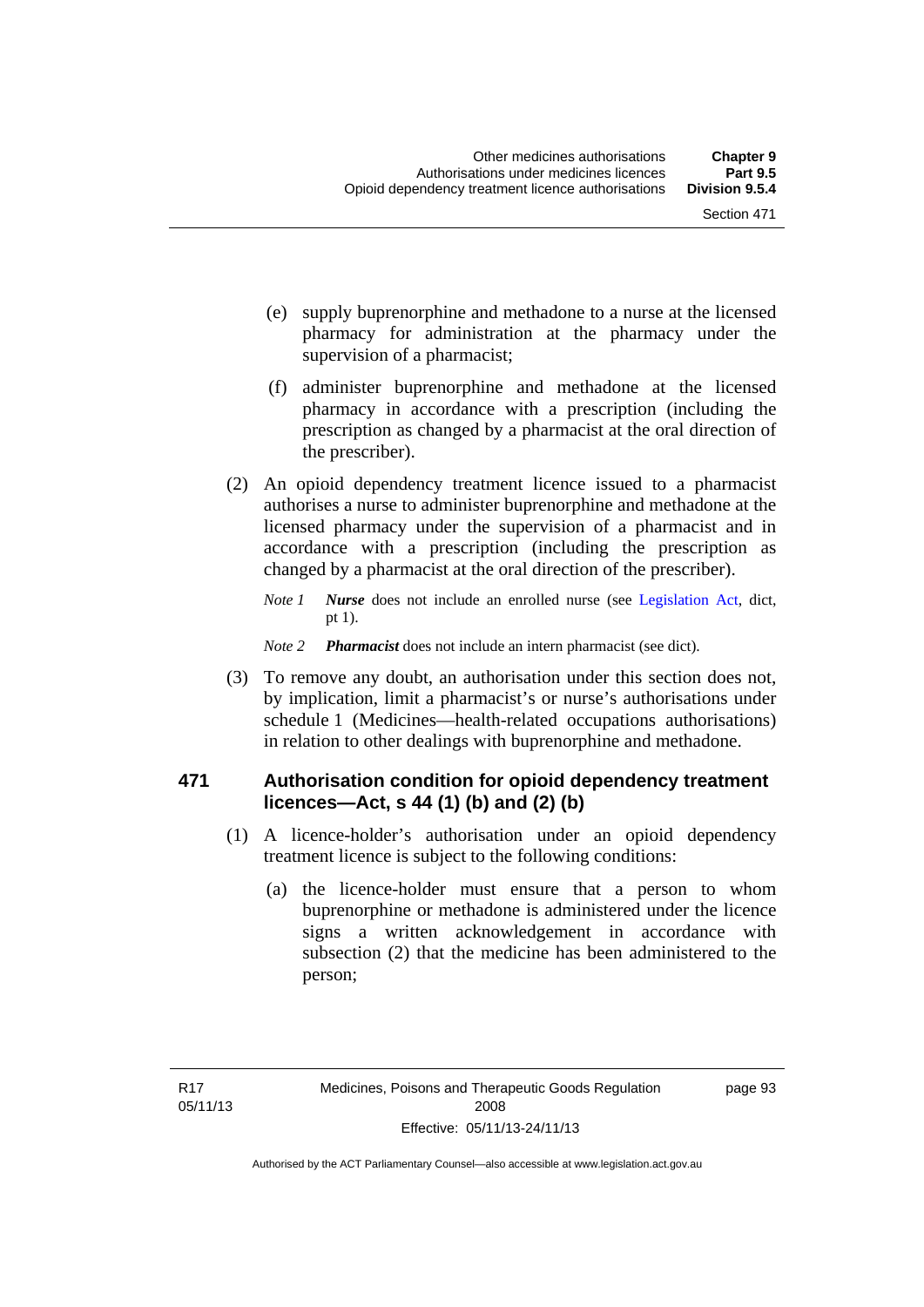(b) a purchase order issued by the licence-holder to obtain buprenorphine or methadone under the licence is a complying purchase order.

*Note 1 Written* includes in electronic form (see [Act,](http://www.legislation.act.gov.au/a/2008-26/default.asp) dict).

*Note* 2 For licence conditions, see the [Act](http://www.legislation.act.gov.au/a/2008-26/default.asp), s 89.

- (2) For subsection (1) (a), the acknowledgement must include the following:
	- (a) the approved name or brand name of the medicine administered;
	- (b) the form, strength and quantity of the medicine administered;
	- (c) the date the medicine is administered.

## **Division 9.5.5 Pharmacy medicines rural communities licences**

*Note* For other provisions about pharmacy medicines rural communities licences, see pt 14.6.

#### **480 Authorisations under pharmacy medicines rural communities licences—Act, s 20 (1) (a)**

A pharmacy medicines rural communities licence authorises—

- (a) the licence-holder to—
	- (i) issue a purchase order for a pharmacy medicine (the *licensed medicine*) stated in the licence for retail sale from the premises (the *licensed premises*) stated in the licence; and
	- (ii) obtain the licensed medicine on a purchase order for retail sale from the licensed premises; and
	- (iii) possess the licensed medicine at the licensed premises for retail sale from the licensed premises; and

R17 05/11/13

page 94 Medicines, Poisons and Therapeutic Goods Regulation 2008 Effective: 05/11/13-24/11/13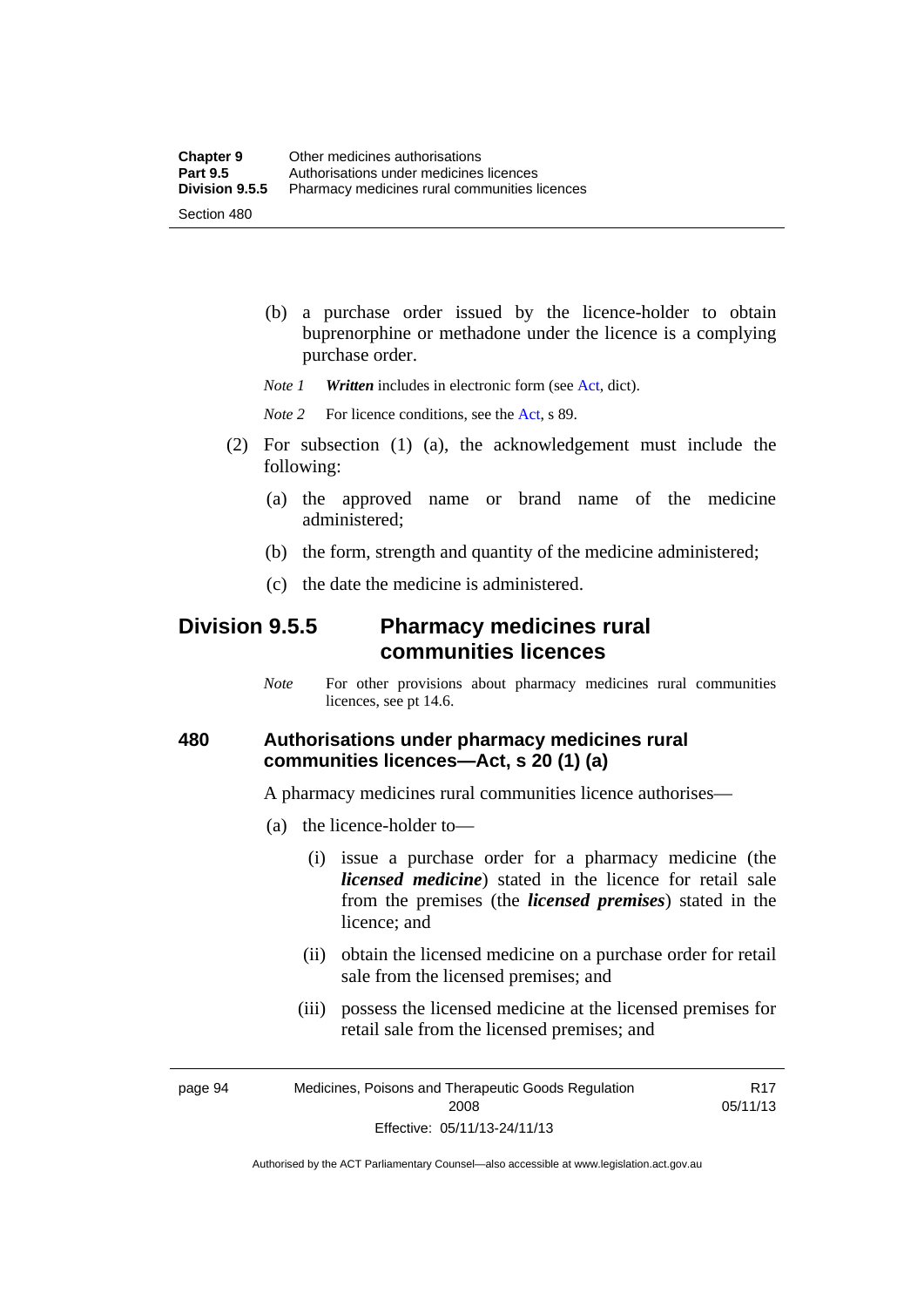- (iv) sell the licensed medicine by retail from the licensed premises to customers attending in person at the licensed premises; and
- (b) an employee of the licence-holder to—
	- (i) possess the medicine at the licensed premises for retail sale from the licensed premises; and
	- (ii) sell the medicine by retail from the licensed premises to customers attending in person at the licensed premises.

#### **Examples—sales to which par (a) (iv) and par (b) (ii) do not apply**

sales over the internet or by mail

- *Note 1* For other requirements in relation to medicines sold under rural communities licences—see s 500 (3), s 502 (4) and s 522.
- *Note 2* An example is part of the regulation, is not exhaustive and may extend, but does not limit, the meaning of the provision in which it appears (see [Legislation Act,](http://www.legislation.act.gov.au/a/2001-14) s 126 and s 132).

#### **481 Authorisation conditions for pharmacy medicines rural communities licences—Act, s 44 (1) (b) and (2) (b)**

A licence-holder's authorisation under a pharmacy medicines rural communities licence is subject to the following conditions:

- (a) a pharmacy medicine obtained under the licence is purchased on a complying purchase order;
- (b) the pharmacy medicines to which the licence relates are sold in the manufacturer's packs;
- (c) the packs are labelled in accordance with—
	- (i) section 502 (Labelling of supplied manufacturer's packs of medicines—[Act](http://www.legislation.act.gov.au/a/2008-26/default.asp), s  $60(1)$  (c) (i) and (2) (c) (i)); or
	- (ii) an approval under the [Act](http://www.legislation.act.gov.au/a/2008-26/default.asp), section 193 (Approval of non-standard packaging and labelling);

R17 05/11/13 page 95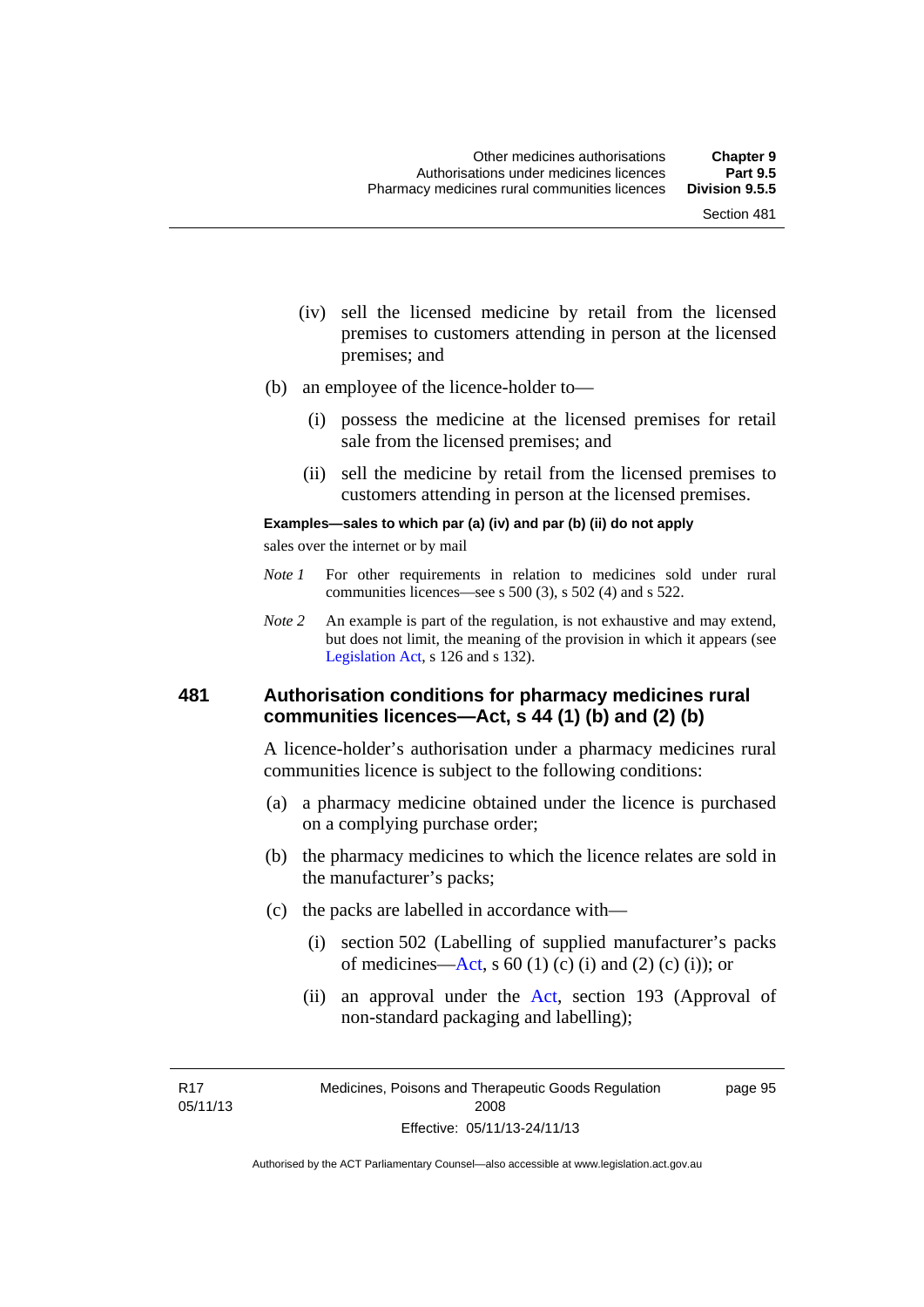- (d) the pharmacy medicines to which the licence relates are sold from the premises stated in the licence to customers attending in person.
- *Note* For licence conditions, see the [Act](http://www.legislation.act.gov.au/a/2008-26/default.asp), s 89.

page 96 Medicines, Poisons and Therapeutic Goods Regulation 2008 Effective: 05/11/13-24/11/13

R17 05/11/13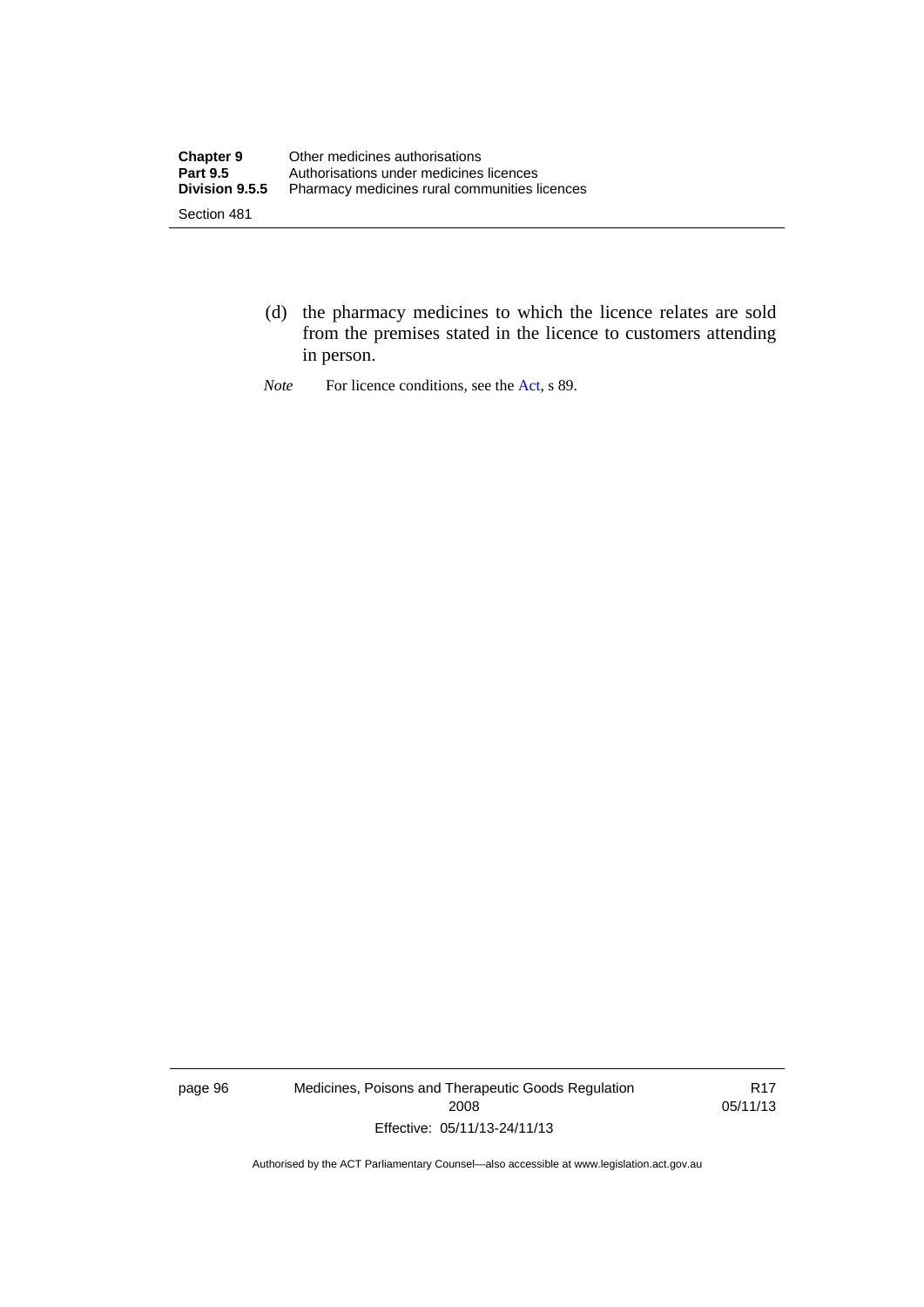# **Chapter 10 Packaging and labelling of medicines generally**

**500 When pharmacy medicines and pharmacist only medicines to be supplied in manufacturer's packs— Act, s 59 (1) (c) (i) and (2) (c) (i)** 

(1) In this section:

*health practitioner* does not include—

- (a) a pharmacist, or intern pharmacist, at a hospital; or
- (b) a prescriber who supplies a medicine during a consultation.

*health professional* does not include a prescriber who supplies a medicine during a consultation.

*supply* does not include dispense.

- (2) A health practitioner, health professional or employee acting under the direction of a health practitioner or professional, must supply a pharmacy medicine or pharmacist only medicine in a whole manufacturer's pack of the medicine.
- (3) A pharmacy medicines rural communities licence-holder, or an employee acting under the direction of the licence-holder, must sell a pharmacy medicine stated in the licence in a whole manufacturer's pack of the medicine.

#### **501 Packaging of supplied manufacturer's packs of medicines—Act, s 59 (1) (c) (i) and (2) (c) (i)**

A manufacturer's pack of a medicine supplied must be packaged—

 (a) in accordance with the [medicines and poisons standard](http://www.comlaw.gov.au/Series/F2012L01200), paragraphs 21 to 27; or

R17 05/11/13 page 97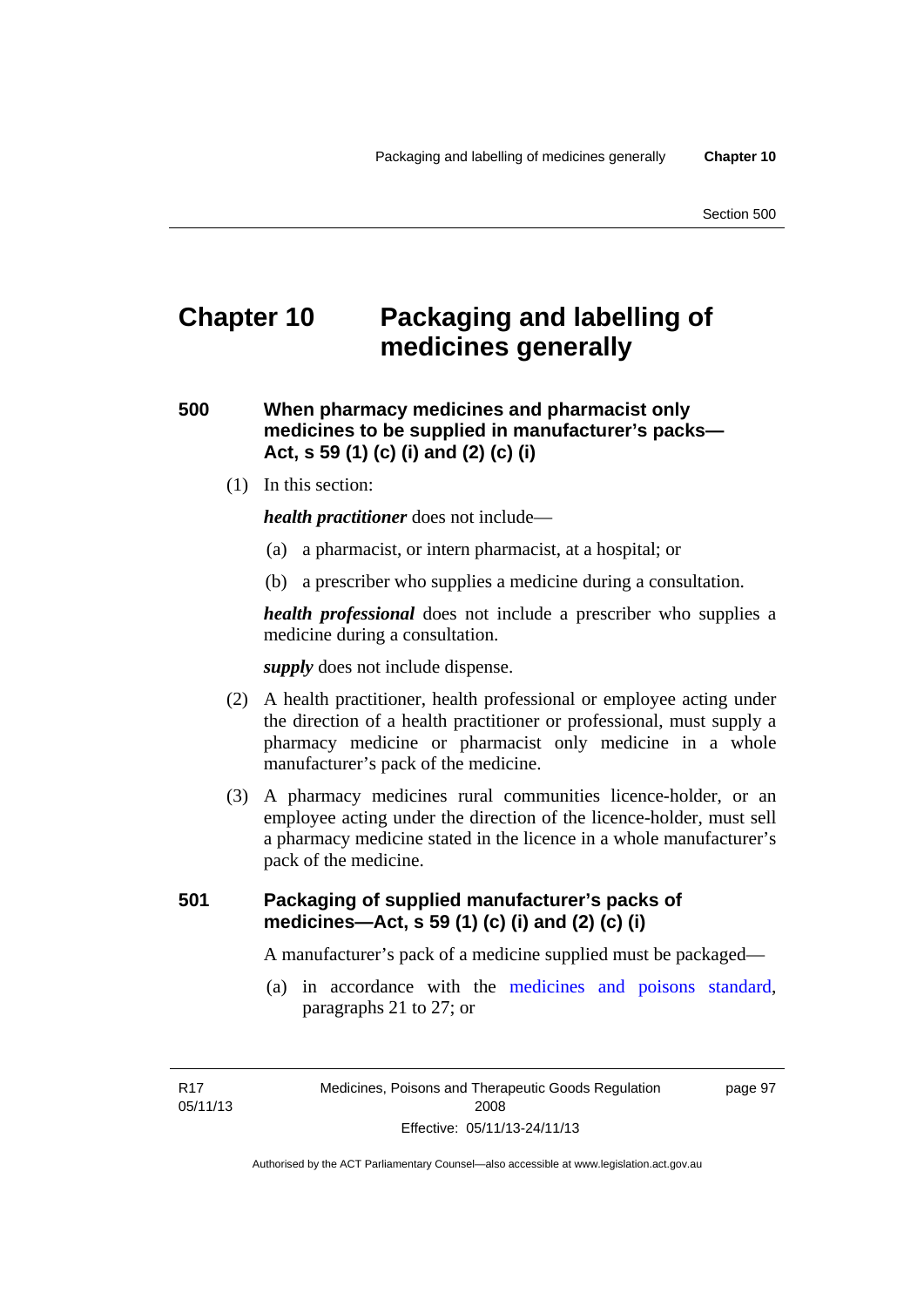- (b) in a container in which the medicine may be sold under a corresponding law.
- *Note* A manufacturer's pack of a medicine supplied may also be packaged in accordance with an approval under the [Act](http://www.legislation.act.gov.au/a/2008-26/default.asp), s 193 (Approval of non-standard packaging and labelling) (see [Act](http://www.legislation.act.gov.au/a/2008-26/default.asp), s 59 (1) (c) (ii) and  $(2)$  (c)  $(ii)$ ).

#### **502 Labelling of supplied manufacturer's packs of medicines—Act, s 60 (1) (c) (i) and (2) (c) (i)**

(1) In this section:

*supply*, a medicine, does not include—

- (a) dispense the medicine; or
- (b) supply the medicine on a requisition or standing order.
- (2) A manufacturer's pack of a supplied medicine must be labelled in accordance with—
	- (a) the [medicines and poisons standard](http://www.comlaw.gov.au/Series/F2012L01200), paragraphs 3 to 19; or
	- (b) a corresponding law.
	- *Note* A manufacturer's pack of a medicine supplied may also be labelled in accordance with an approval under the [Act](http://www.legislation.act.gov.au/a/2008-26/default.asp), s 193 (Approval of non-standard packaging and labelling) (see [Act](http://www.legislation.act.gov.au/a/2008-26/default.asp), s 60 (1) (c) (ii) and  $(2)$  (c) (ii)).
- (3) A manufacturer's pack of a pharmacist only medicine sold by retail at a community pharmacy must be labelled with the pharmacy's name, business address and telephone number.
- (4) A manufacturer's pack of a pharmacy medicine sold at premises licensed under a pharmacy medicines rural communities licence must be labelled with the licence-holder's name, business address and telephone number.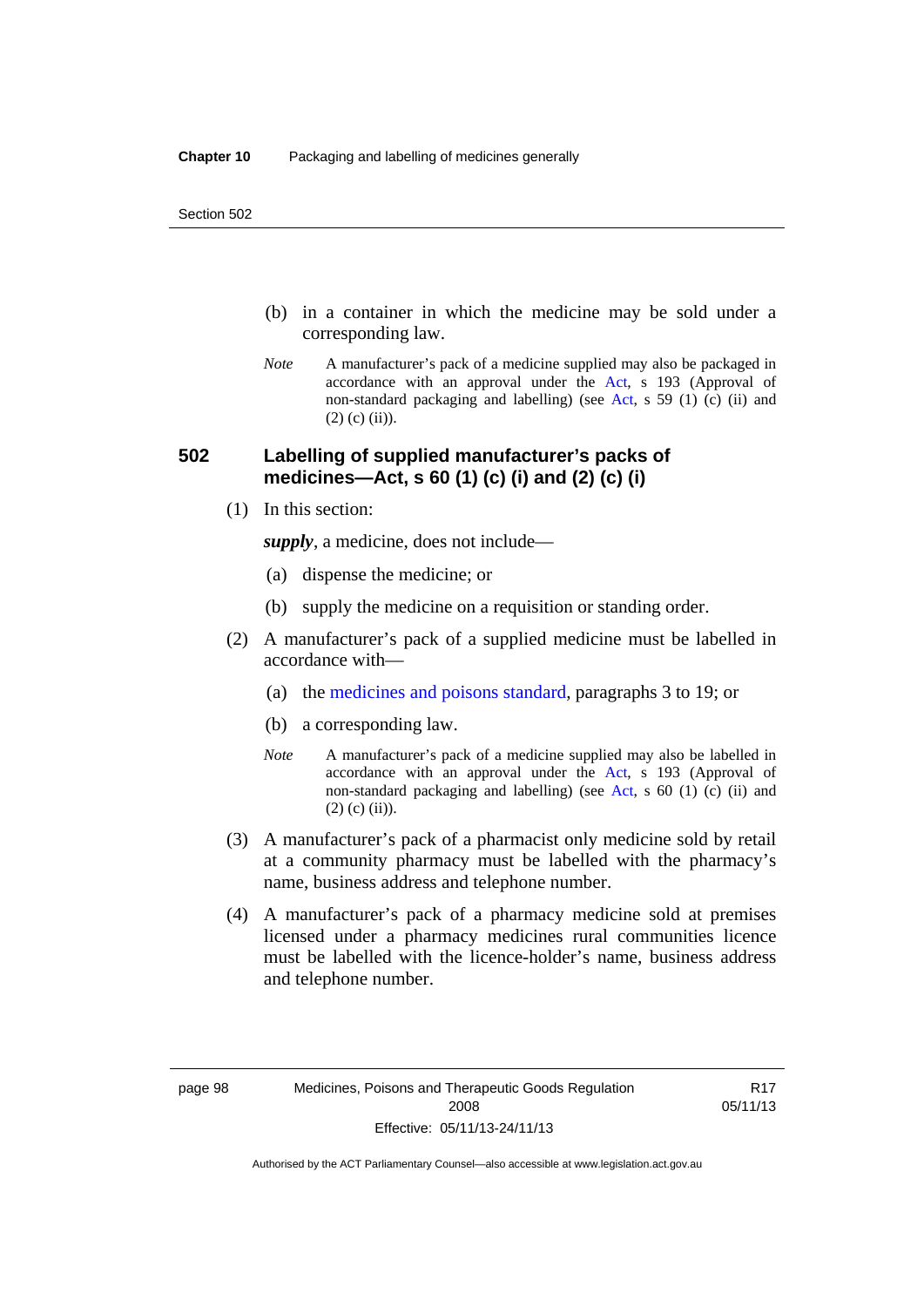# **Chapter 11 Storage of medicines**

# **Part 11.1** Preliminary

#### **510 Meaning of** *prescribed person***—ch 11**

For this chapter, each of the following is a *prescribed person*:

- (a) a dentist, doctor, eligible midwife, nurse practitioner, optometrist, podiatrist or veterinary surgeon;
	- *Note 1 Dentist*, *doctor* and *veterinary surgeon* does not include an intern or trainee (see defs of these terms in dict).
	- *Note 2 Nurse practitioner* does not include a person holding limited or provisional registration to practise as a nurse practitioner (see dict).
- (b) a pharmacist responsible for the management of a community pharmacy;
- (c) the chief pharmacist at an institution;
- (d) a medicines wholesalers licence-holder;
- (e) a pharmacy medicines rural communities licence-holder;
- (f) an approved analyst;

*Note Approved analyst*—see the dictionary.

- (g) a medicines and poisons inspector (including a police officer);
- (h) a controlled medicines research and education program licence-holder;
- (i) a person in charge of any of the following:
	- (i) an ambulance service (whether or not operated by the Commonwealth, the Territory or a State);
	- (ii) a correctional centre;

R17 05/11/13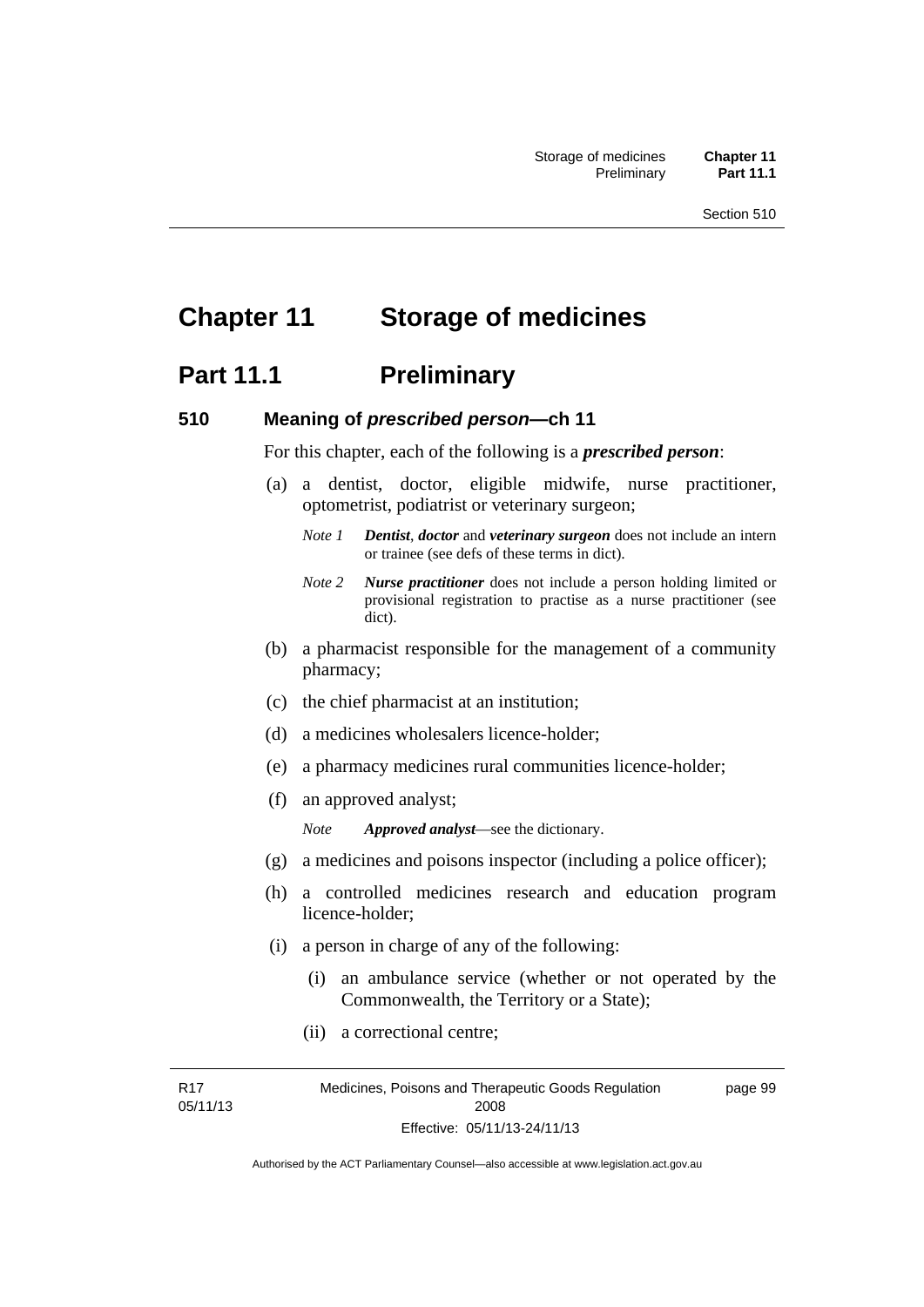#### **Chapter 11** Storage of medicines Part 11.1 Preliminary

Section 511

- (iii) a CYP detention place;
- (iv) a health centre operated by the Territory;
- (v) a residential aged care facility without a pharmacy;
- (vi) a residential disability care facility without a pharmacy;
- (vii) a ward (including an opioid dependency treatment centre operated by the Territory).
- *Note 1 CYP detention place*—see the dictionary.
- *Note 2 Residential aged care facility* and *residential disability care facility* see the [Act](http://www.legislation.act.gov.au/a/2008-26/default.asp), dictionary.
- *Note 3 State* includes a territory (see [Legislation Act,](http://www.legislation.act.gov.au/a/2001-14) dict, pt 1).

#### **511 Meaning of** *key***—ch 11**

In this chapter:

*key* includes an electronic swipe card or electronic proximity device.

page 100 Medicines, Poisons and Therapeutic Goods Regulation 2008 Effective: 05/11/13-24/11/13

R17 05/11/13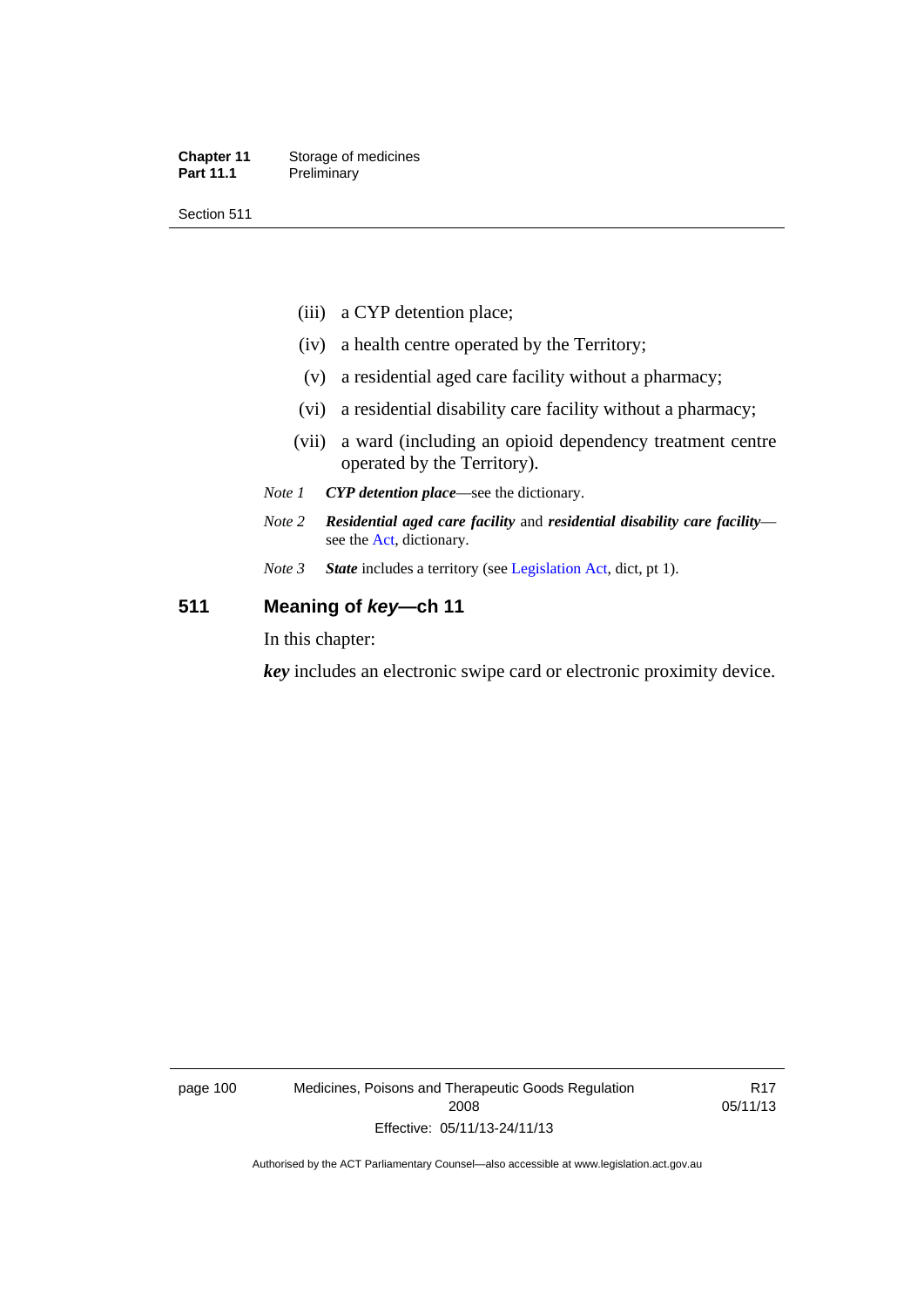# **Part 11.2 Storage requirements for medicines generally**

#### **515 Storage of medicines generally—Act, s 61 (b) and (c)**

- (1) A prescribed person must ensure that a medicine in the person's possession is stored—
	- (a) within the manufacturer's recommended storage temperature range; and
	- (b) in any other environmental condition that is necessary to preserve the medicine's stability and therapeutic quality.

*Note Possess* includes having control over disposition (see [Act,](http://www.legislation.act.gov.au/a/2008-26/default.asp) s 24).

 (2) To remove any doubt, this section does not apply to a prescribed person mentioned in section 510 (i) if the person does not have control over the disposition of the medicine.

#### **Example—person not having control over disposition of medicine**

a medicine in the personal possession of a resident of a residential aged care facility who is in an independent living unit within the facility

*Note* An example is part of the regulation, is not exhaustive and may extend, but does not limit, the meaning of the provision in which it appears (see [Legislation Act,](http://www.legislation.act.gov.au/a/2001-14) s 126 and s 132).

R17 05/11/13 Medicines, Poisons and Therapeutic Goods Regulation 2008 Effective: 05/11/13-24/11/13

page 101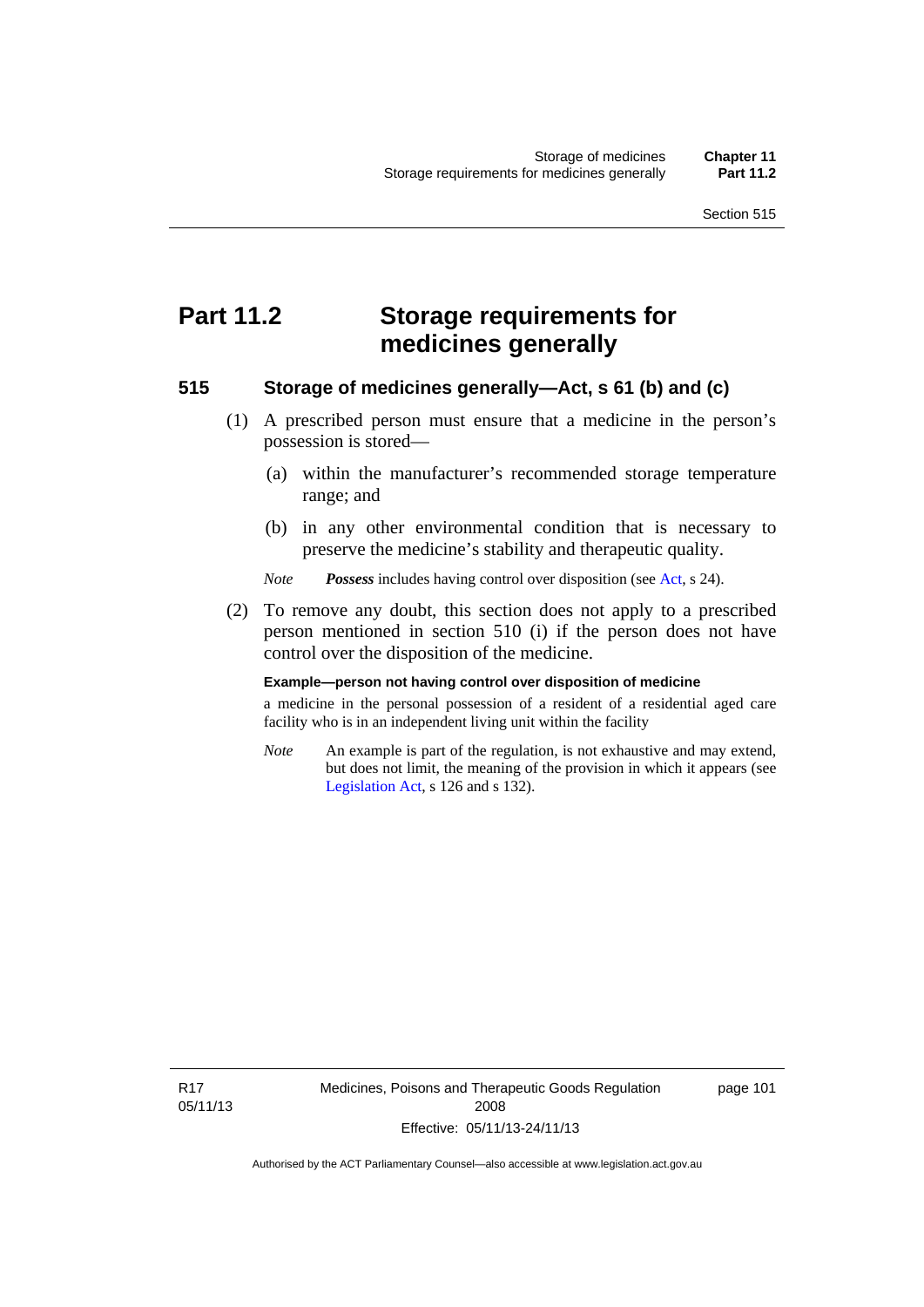# **Part 11.3 Additional storage requirements for medicines other than controlled medicines**

#### **520 Storage of medicines other than controlled medicines in community pharmacies—Act, s 61 (b) and (c)**

- (1) The pharmacist responsible for the management of a community pharmacy must ensure that each pharmacy medicine at the pharmacy is stored—
	- (a) if the medicine is for retail sale—within 4m of, and in sight of, the pharmacy's dispensary; and
	- (b) in any other case—so that public access to the medicine is restricted.
- (2) The pharmacist responsible for the management of a community pharmacy must ensure that each pharmacist only medicine and prescription only medicine at the pharmacy is stored—
	- (a) in a part of the premises to which the public does not have access; and
	- (b) so that only a pharmacist, or a person under the direct supervision of a pharmacist, has access to the medicine.

*Note Pharmacist* does not include an intern pharmacist (see dict).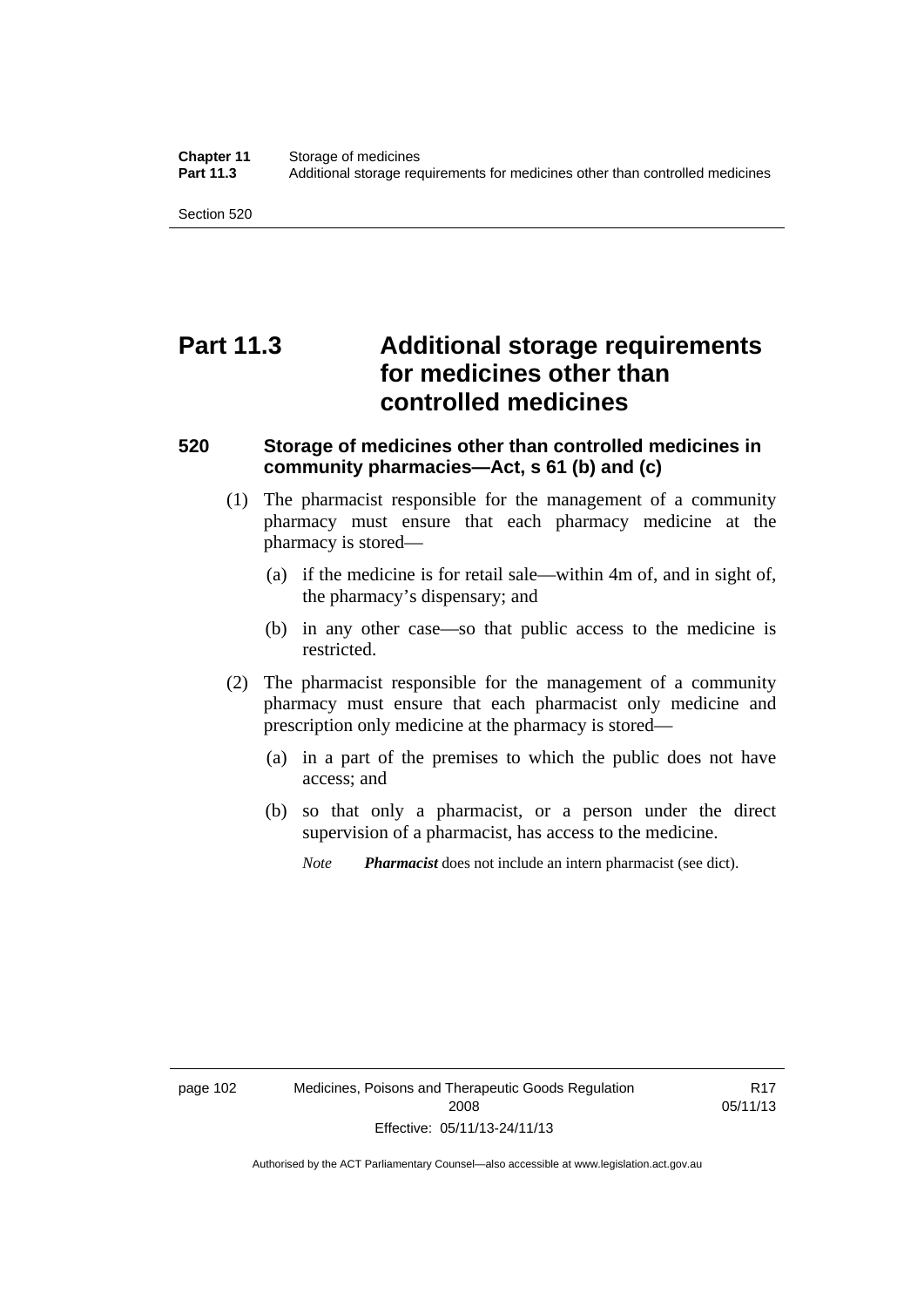#### **521 Storage of medicines other than controlled medicines by other people—Act, s 61 (b) and (c)**

(1) In this section:

*prescribed person* does not include a pharmacist responsible for the management of a community pharmacy.

 (2) A prescribed person must ensure that a medicine (other than a controlled medicine) in the person's possession is stored so that public access to it is restricted.

*Note Possess* includes having control over disposition (see [Act,](http://www.legislation.act.gov.au/a/2008-26/default.asp) s 24).

 (3) To remove any doubt, this section does not apply to a prescribed person mentioned in section 510 (i) if the person does not have control over the disposition of the medicine.

**Example—person not having control over disposition of medicine** 

a medicine in the personal possession of a resident of a residential aged care facility who is in an independent living unit within the facility

*Note* An example is part of the regulation, is not exhaustive and may extend, but does not limit, the meaning of the provision in which it appears (see [Legislation Act,](http://www.legislation.act.gov.au/a/2001-14) s 126 and s 132).

#### **522 Storage of pharmacy medicines by pharmacy medicines rural communities licence-holders—Act, s 61 (b) and (c)**

A pharmacy medicines rural communities licence-holder must store a pharmacy medicine for retail sale so that public access to the medicine is restricted.

R17 05/11/13 page 103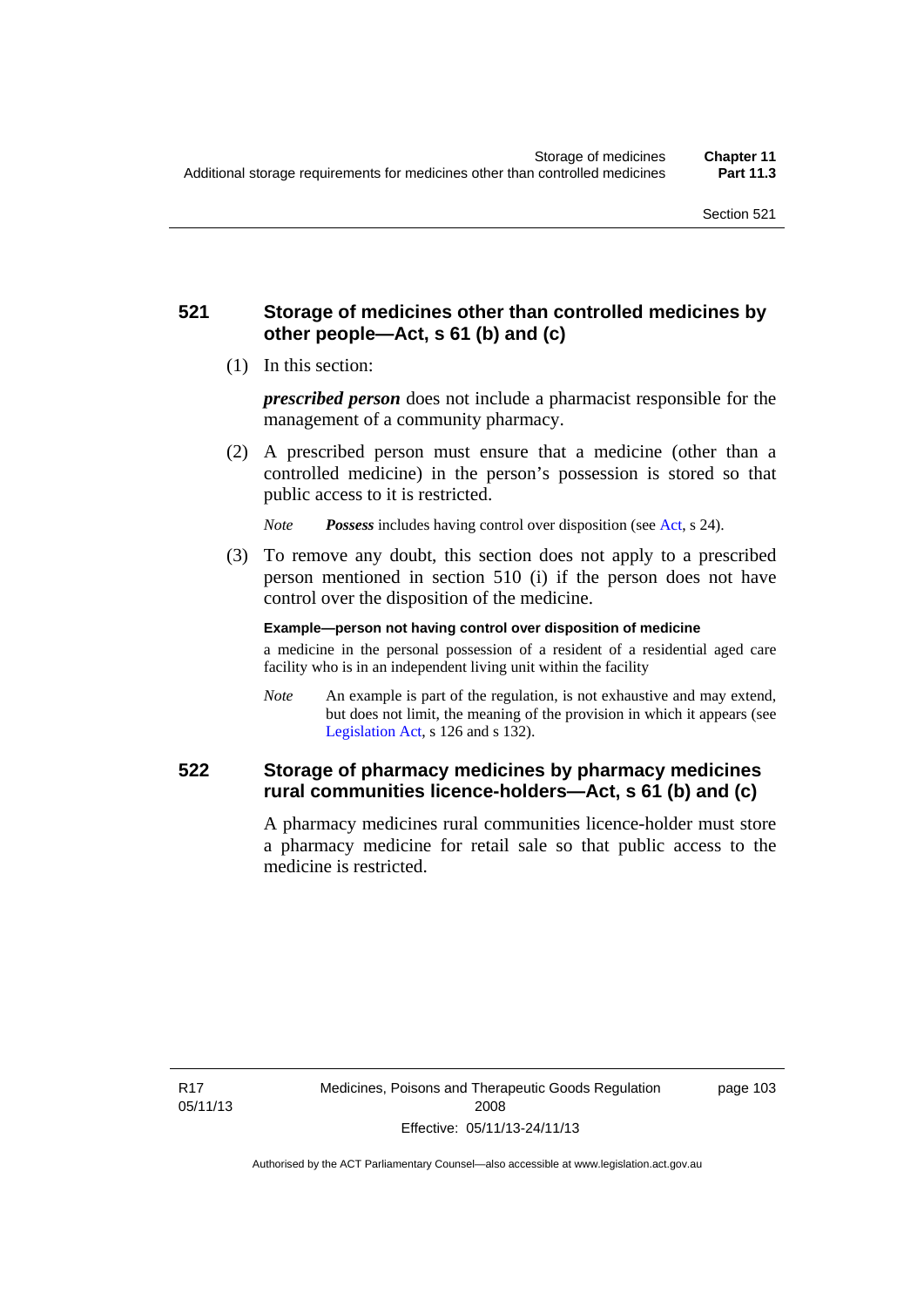# **Part 11.4 Additional storage requirements for controlled medicines**

#### **530 Meaning of** *personal custody***—pt 11.4**

In this part:

*personal custody*, of a key by a person, includes keeping the key in a combination-operated key safe, the combination of which the person keeps confidential.

#### **531 Storage of controlled medicines by wholesalers licence-holders—Act, s 61 (b) and (c)**

- (1) A wholesalers licence-holder must store a controlled medicine in the person's possession (other than a controlled medicine required for immediate supply) in a vault that—
	- (a) complies with, or is more secure than a vault that complies with, the requirements for a vault in schedule 5, section 5.8 (Requirements for vaults); and
	- (b) is fitted with an alarm system.
- (2) However, if the chief health officer is satisfied that the total amount of controlled medicine held by the licence-holder at any time is not large enough to need to be stored in a vault, the chief health officer may approve, in writing, the storage of the controlled medicine in a safe or strong room.
- (3) If the chief health officer gives an approval under subsection (2)—
	- (a) if the approval is for a safe—the safe must comply with, or be more secure than a safe that complies with, the requirements for a safe in schedule 5, section 5.6 (Requirements for safes); and

Authorised by the ACT Parliamentary Counsel—also accessible at www.legislation.act.gov.au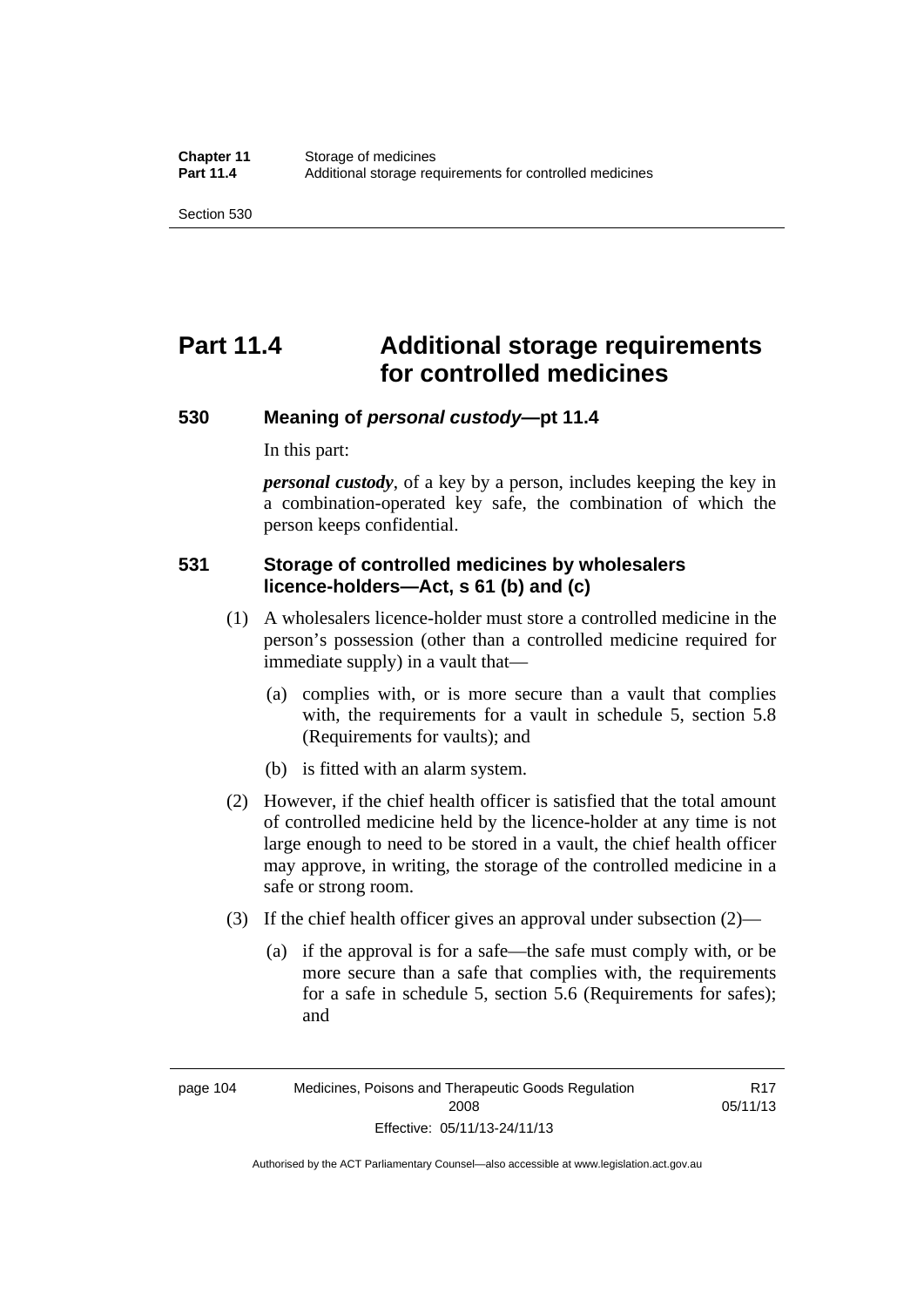- (b) if the approval is for a strong room—the strong room must comply with, or be more secure than a strong room that complies with, the requirements for a strong room in schedule 5, section 5.7 (Requirements for strong rooms); and
- (c) the safe or strong room must be fitted with an alarm system.

#### **532 Storage of controlled medicines for certain health-related occupations—Act, s 61 (b) and (c)**

(1) In this section:

#### *designated person* means—

- (a) a dentist, doctor, nurse practitioner or veterinary surgeon (other than a dentist, doctor, nurse practitioner or veterinary surgeon at an institution); or
- (b) an ambulance officer employed by the Commonwealth, the Territory or a State; or
- (c) a first-aid kit licence-holder.
- *Note 1 Dentist*, *doctor* and *veterinary surgeon* does not include an intern or trainee (see defs of these terms in dict).
- *Note 2 Nurse practitioner* does not include a person holding limited or provisional registration to practise as a nurse practitioner (see dict).
- *Note 3 State* includes a territory (see [Legislation Act,](http://www.legislation.act.gov.au/a/2001-14) dict, pt 1).
- (2) A designated person who possesses a controlled medicine must store the controlled medicine as follows:
	- (a) the person must ensure that the controlled medicine is stored in—
		- (i) a locked container that prevents ready access to the container's contents and is securely attached to a building; or
		- (ii) a locked drawer, cupboard, room or vehicle;

R17 05/11/13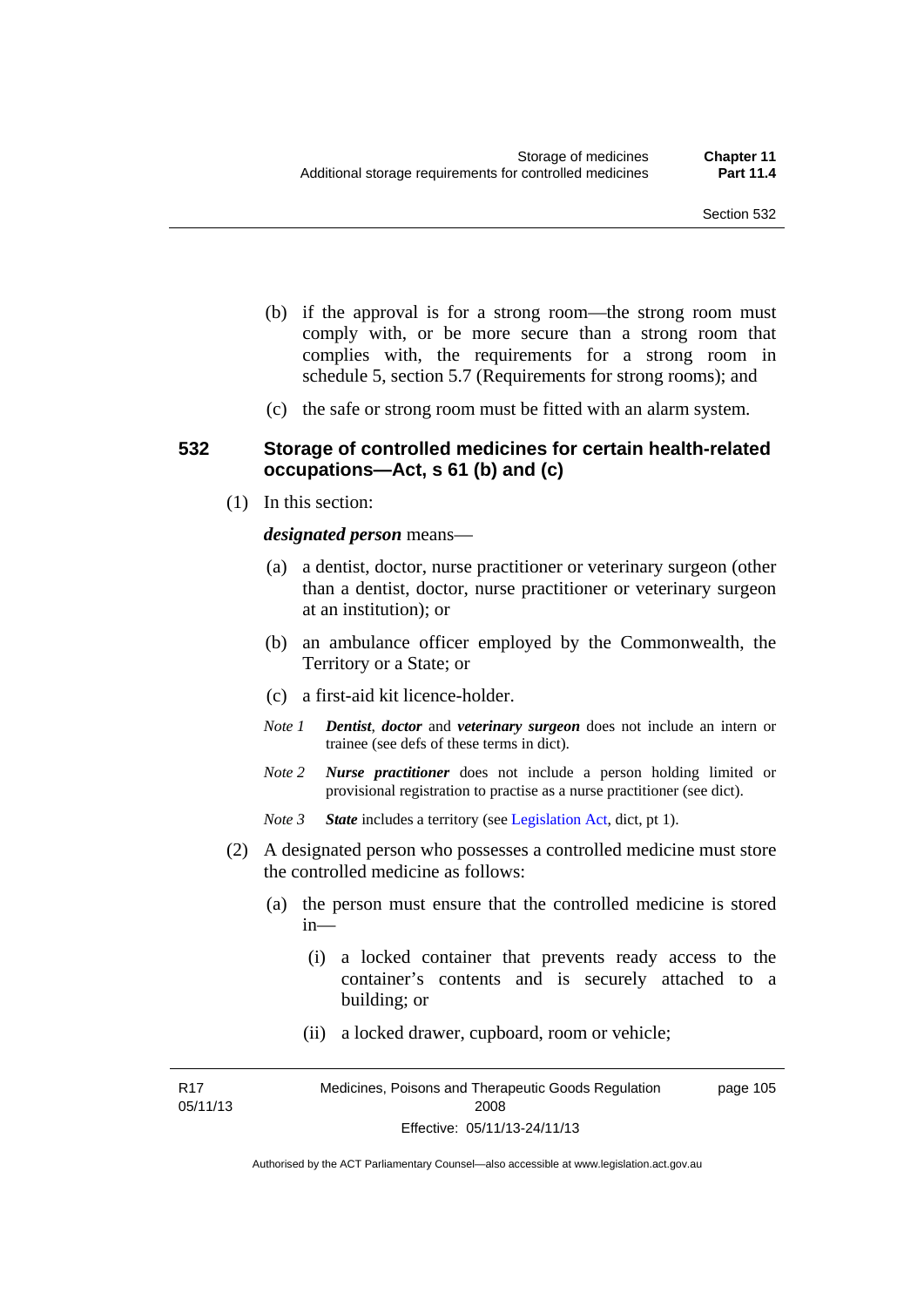Section 533

- (b) if the medicine is kept in a container that is unlocked by a combination lock—the person must keep the combination confidential;
- (c) if the medicine is kept in a container that is unlocked by a key—the person must keep personal custody of the key;
- (d) if the medicine is kept in a drawer, cupboard, room or vehicle—the person must keep personal custody of the key to the drawer, cupboard, room or vehicle.
- (3) However, subsection (2) does not apply to a controlled medicine if—
	- (a) the controlled medicine is being carried by a designated person in—
		- (i) a locked first-aid kit; or
		- (ii) an unlocked first-aid kit that is in immediate use; and
	- (b) the person keeps personal custody of the key to the first-aid kit.

#### **533 Storage of controlled medicines by certain other prescribed people—Act, s 61 (b) and (c)**

(1) In this section:

#### *excluded person* means—

- (a) a dentist, doctor, nurse practitioner or veterinary surgeon at an institution; or
- (b) the person in charge of a residential aged care facility or residential disability care facility in relation to a controlled medicine dispensed in a dose administration aid for a patient at the facility; or
- (c) the person in charge of a correctional centre in relation to a controlled medicine dispensed for a detainee in a dose administration aid; or

| page 106 | Medicines, Poisons and Therapeutic Goods Regulation | R17      |
|----------|-----------------------------------------------------|----------|
|          | 2008                                                | 05/11/13 |
|          | Effective: 05/11/13-24/11/13                        |          |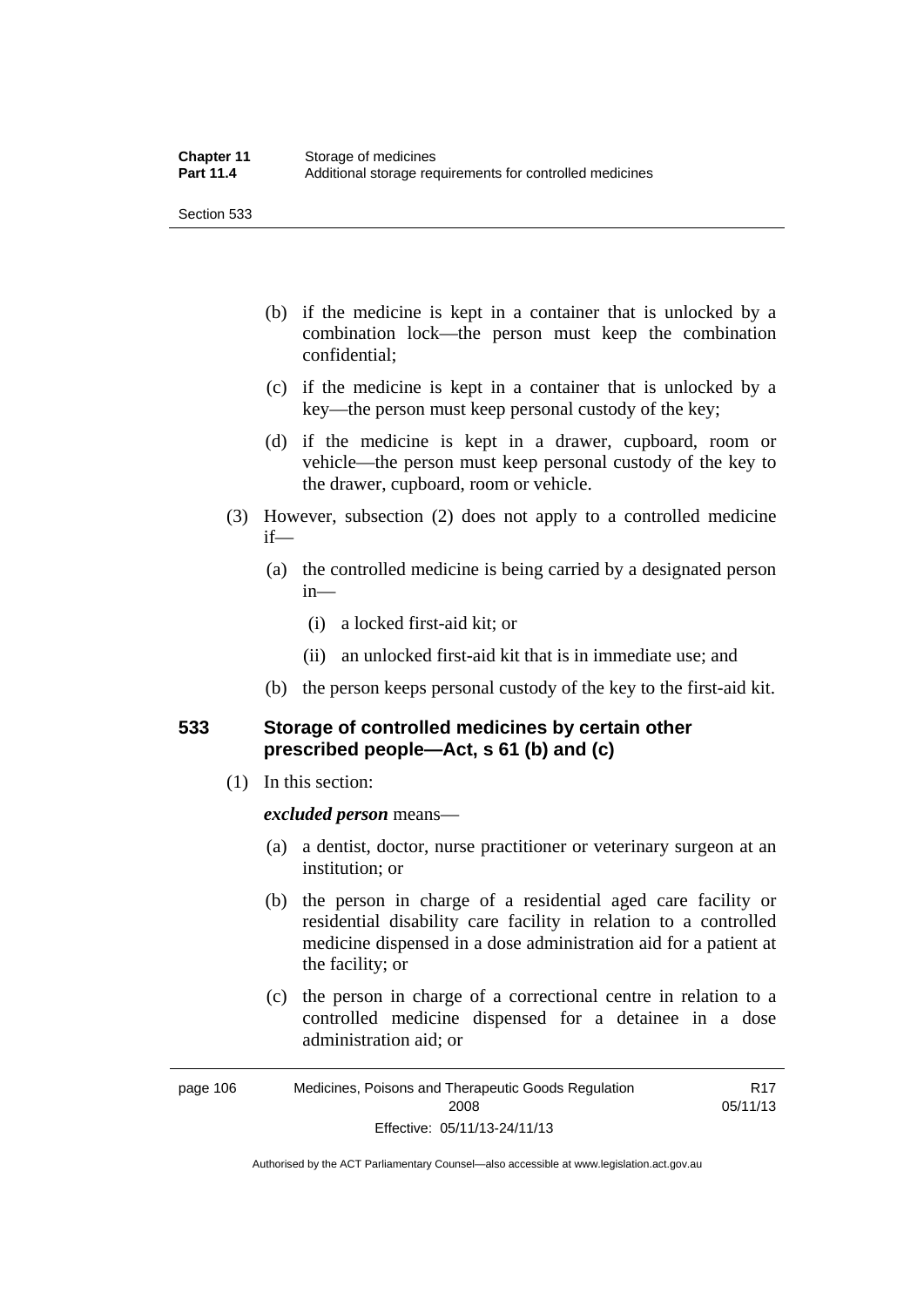- (d) the person in charge of a CYP detention place in relation to a controlled medicine dispensed for a young detainee in a dose administration aid.
- *Note 1 CYP detention place*—see the dictionary.
- *Note 2 Correctional centre—see the [Legislation Act](http://www.legislation.act.gov.au/a/2001-14), dictionary, pt 1.*
- *Note 3 Detainee*—see the *[Corrections Management Act 2007](http://www.legislation.act.gov.au/a/2007-15)*, s 6.
- *Note 4 Young detainee*—see the *[Children and Young People Act 2008](http://www.legislation.act.gov.au/a/2008-19)*, s 95.
- (2) This section applies to a prescribed person, other than an excluded person, in relation to a controlled medicine in the person's possession if the medicine is not for immediate administration.

*Note Possess* includes having control over disposition (see [Act,](http://www.legislation.act.gov.au/a/2008-26/default.asp) s 24).

- (3) The person must ensure that—
	- (a) the controlled medicine is stored in a medicines cabinet, safe, strong room or vault (a *storage receptacle*) that complies with, or is more secure than a storage receptacle that complies with, the requirements for the receptacle in schedule 5 (Requirements for storage receptacles); and
	- (b) the storage receptacle is kept securely locked when not in immediate use; and
	- (c) if the storage receptacle is unlocked by a combination lock the person keeps the combination confidential; and
	- (d) if the storage receptacle is unlocked by a key—the person keeps personal custody of the key; and
	- (e) if the prescribed person is the chief pharmacist at an institution—the storage receptacle is fitted with an alarm system.

page 107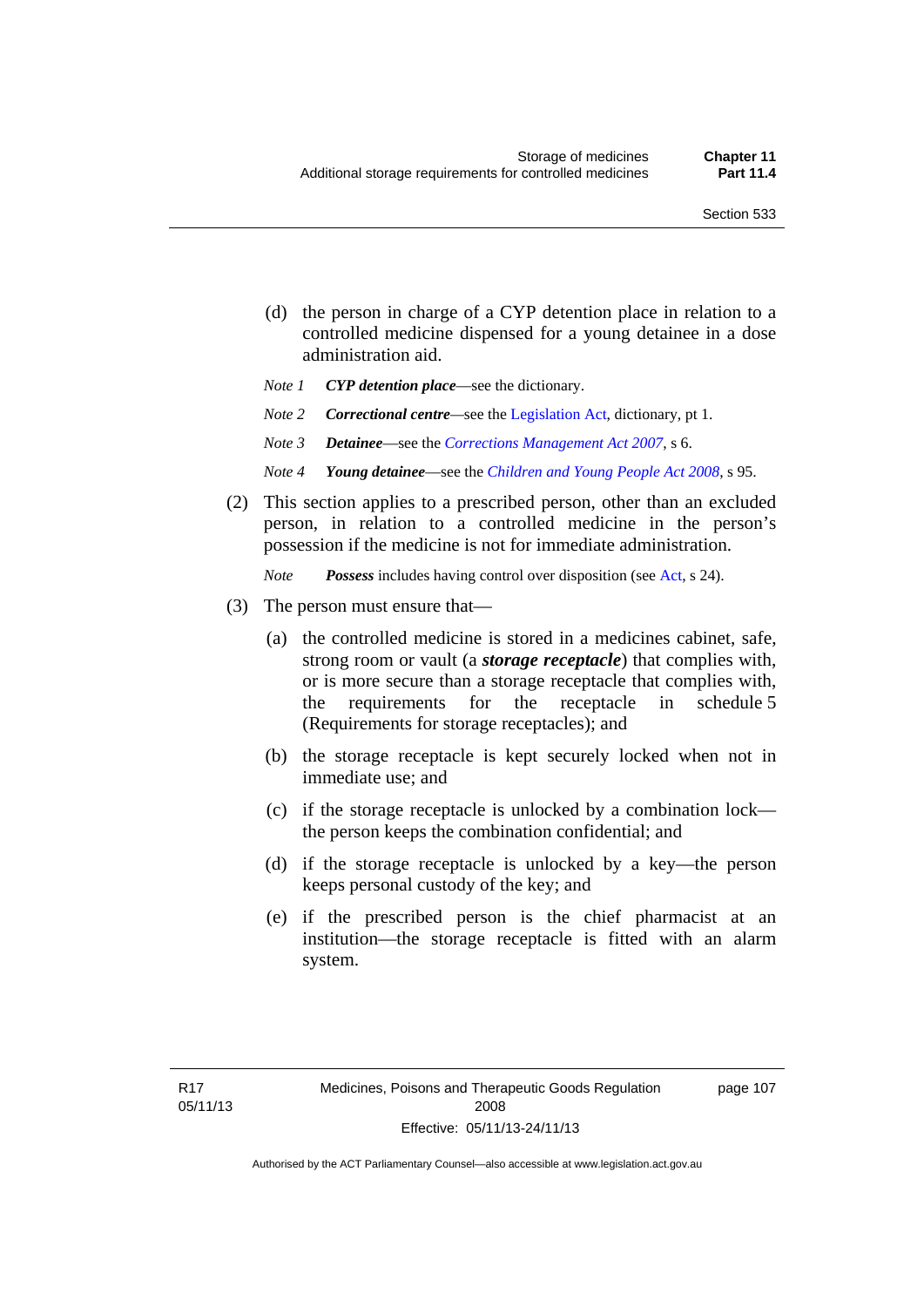#### Section 533

 (4) To remove any doubt, this section does not apply to a prescribed person mentioned in section 510 (i) if the person does not have control over the disposition of the medicine.

#### **Example—person not having control over disposition of medicine**

a medicine in the personal possession of a resident of a residential aged care facility who is in an independent living unit within the facility

*Note* An example is part of the regulation, is not exhaustive and may extend, but does not limit, the meaning of the provision in which it appears (see [Legislation Act,](http://www.legislation.act.gov.au/a/2001-14) s 126 and s 132).

page 108 Medicines, Poisons and Therapeutic Goods Regulation 2008 Effective: 05/11/13-24/11/13

R17 05/11/13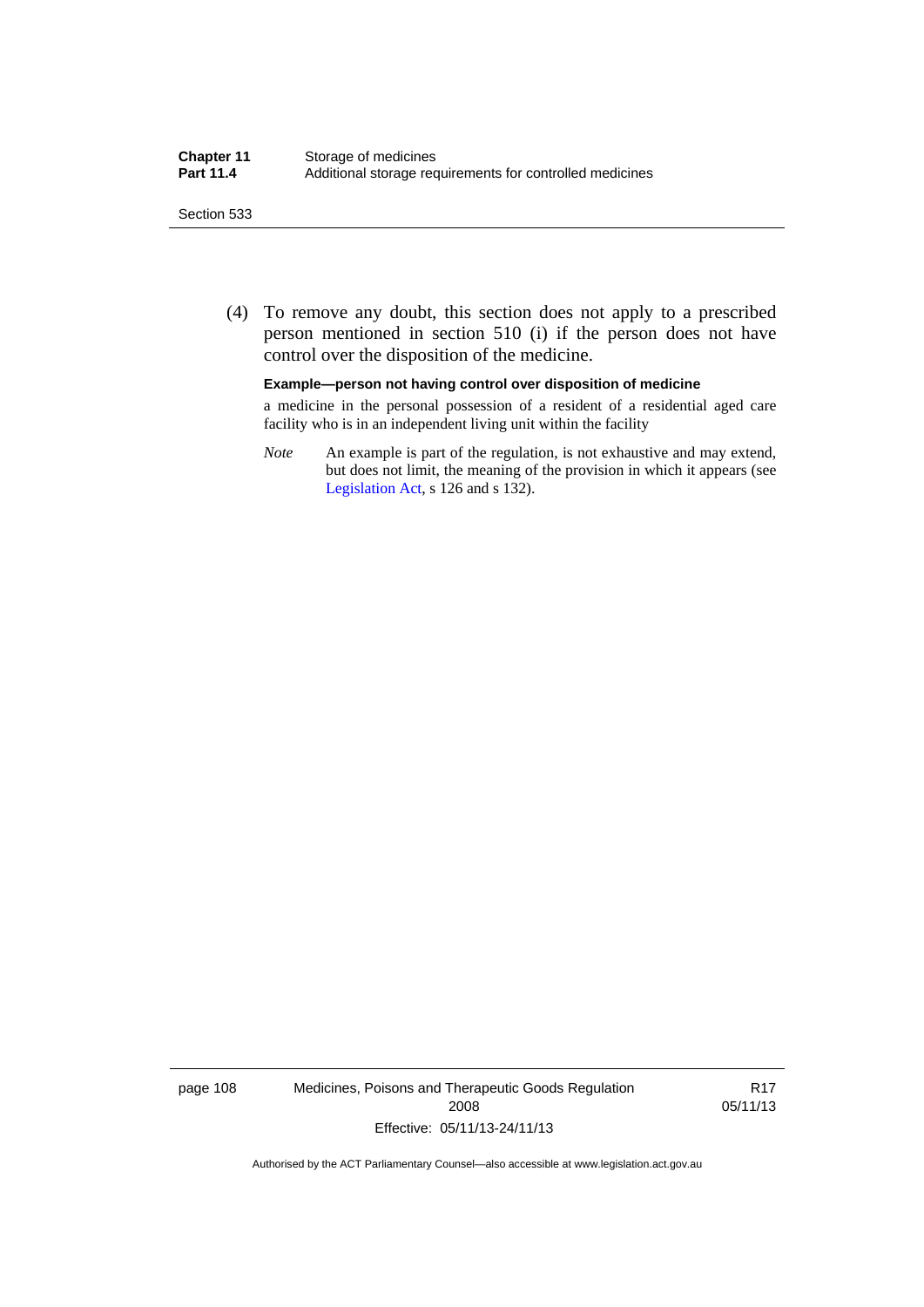# **Chapter 12 Controlled medicines registers**

#### **540 Keeping of controlled medicines registers by certain people—Act, s 48 (a) and s 50 (1) (b) and (2) (b)**

- (1) A person mentioned in table 540, column 2 who possesses a controlled medicine must keep a controlled medicines register.
	- *Note* Also, a pharmacist responsible for the management of a community pharmacy must keep a controlled medicines register for controlled medicines kept at the pharmacy (see [Act](http://www.legislation.act.gov.au/a/2008-26/default.asp), s 48).
- (2) However, subsection (1) does not apply to the person in relation  $to$ —
	- (a) a controlled medicine in a first-aid kit kept by the person; or
	- (b) if the person is the person in charge of a residential aged care facility or residential disability care facility—a controlled medicine dispensed for the patient in a dose administration aid; or
	- (c) if the person is the person in charge of a correctional centre—a controlled medicine dispensed for a detainee in a dose administration aid; or
	- (d) if the person is the person in charge of a CYP detention place—a controlled medicine dispensed for a young detainee in a dose administration aid.
	- *Note 1 CYP detention place*—see the dictionary.
	- *Note 2 Correctional centre—see the [Legislation Act](http://www.legislation.act.gov.au/a/2001-14), dictionary, pt 1.*
	- *Note 3 Detainee*—see the *[Corrections Management Act 2007](http://www.legislation.act.gov.au/a/2007-15)*, s 6.
	- *Note 4 Young detainee*—see the *[Children and Young People Act 2008](http://www.legislation.act.gov.au/a/2008-19)*, s 95.
	- *Note* 5 For keeping controlled medicines in a first-aid kit, see s 541.

R17 05/11/13 Medicines, Poisons and Therapeutic Goods Regulation 2008 Effective: 05/11/13-24/11/13

page 109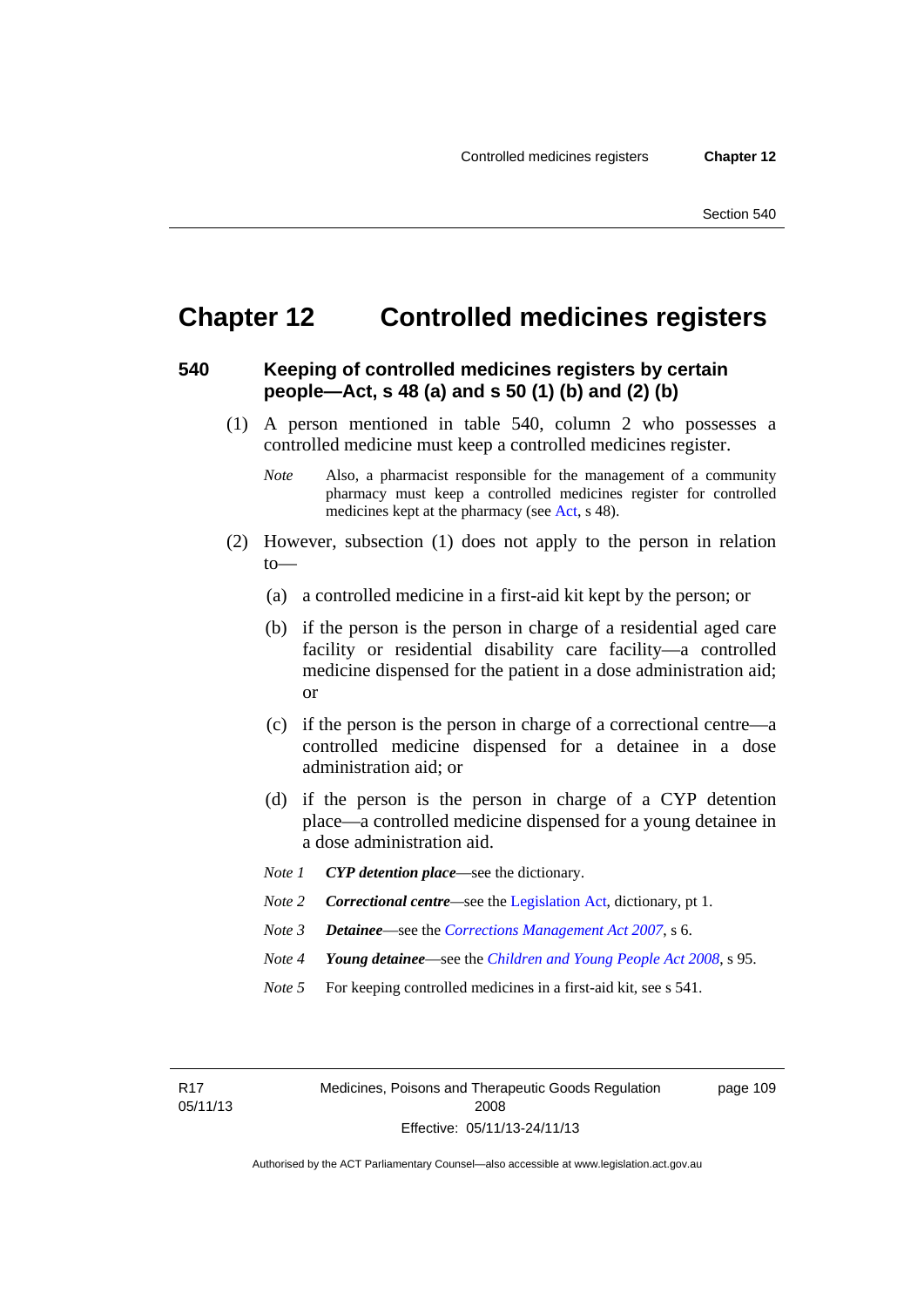- (3) A person to whom subsection (1) applies must keep a controlled medicines register for a controlled medicine at the place prescribed in table 540, column 3 for the person.
- (4) A pharmacist responsible for the management of a community pharmacy at which controlled medicines are kept must keep the controlled medicines register for the controlled medicines at the pharmacy.

*Note* For the requirement for a controlled medicine register to be kept for a community pharmacy, see the [Act,](http://www.legislation.act.gov.au/a/2008-26/default.asp) s 48.

| column 1 | nceping controlled medicines registers<br>column <sub>2</sub>                   | column 3                                                     |
|----------|---------------------------------------------------------------------------------|--------------------------------------------------------------|
| item     | prescribed person                                                               | place where register to be kept                              |
| 1        | person in charge of<br>ambulance service                                        | the premises where the controlled<br>medicine is kept        |
| 2        | approved analyst                                                                | the analyst's laboratory                                     |
| 3        | person in charge of<br>correctional centre                                      | the correctional centre                                      |
| 4        | person in charge of CYP<br>detention place                                      | the detention place                                          |
| 5        | dentist                                                                         | the dentist's surgery                                        |
| 6        | doctor                                                                          | the doctor's surgery                                         |
| 7        | medicines wholesalers<br>licence-holder                                         | the licensed premises under s 460                            |
| 8        | medicines and poisons<br>inspector (other than<br>police officer)               | the place directed in writing by the<br>chief health officer |
| 9        | person in charge of<br>residential aged care<br>facility without pharmacy       | the facility                                                 |
| 10       | person in charge of<br>residential disability care<br>facility without pharmacy | the facility                                                 |

**Table 540 Keeping controlled medicines registers** 

page 110 Medicines, Poisons and Therapeutic Goods Regulation 2008 Effective: 05/11/13-24/11/13

R17 05/11/13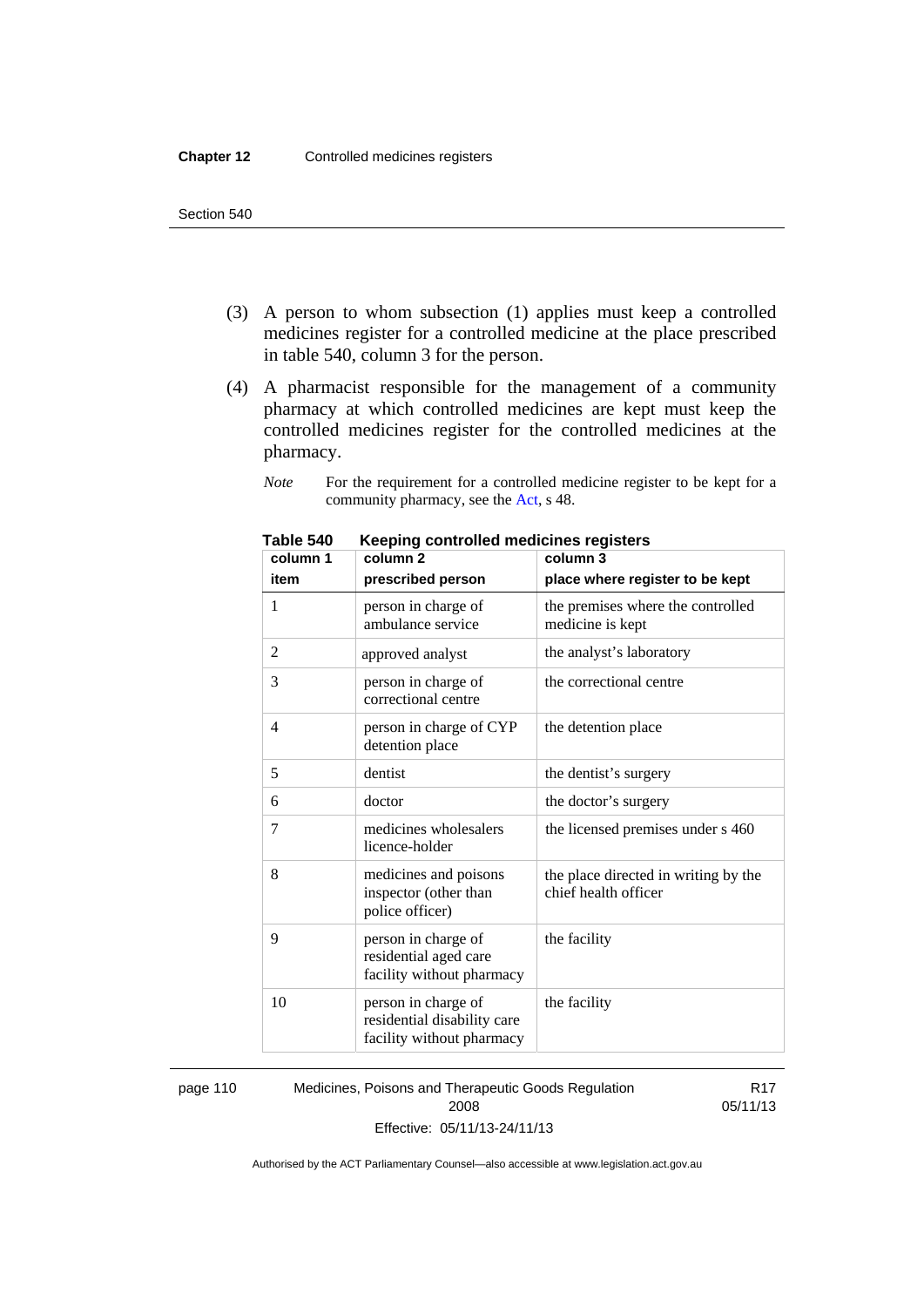| column 1<br>item | column 2<br>prescribed person                                                                                    | column 3<br>place where register to be kept      |
|------------------|------------------------------------------------------------------------------------------------------------------|--------------------------------------------------|
| 11               | supervisor of program<br>under controlled<br>medicines research and<br>education program<br>licence              | the premises where program is being<br>conducted |
| 12               | veterinary surgeon                                                                                               | the veterinary surgeon's surgery                 |
| 13               | person in charge of ward<br>(including an opioid<br>dependency treatment<br>centre operated by the<br>Territory) | the ward                                         |
| 14               | nurse practitioner                                                                                               | the nurse practitioner's place of<br>practice    |

#### **541 Keeping of controlled medicines registers by first-aid kit holders—Act, s 48 (a) and s 50 (1) (b) and (2) (b)**

(1) In this section:

*designated person* means—

- (a) a dentist, doctor, nurse practitioner or veterinary surgeon; or
- (b) an ambulance officer employed by the Commonwealth, the Territory or a State; or
- (c) a first-aid kit licence-holder.
- *Note 1 Dentist*, *doctor* and *veterinary surgeon* does not include an intern or trainee (see defs of these terms in dict).
- *Note 2 Nurse practitioner* does not include a person holding limited or provisional registration to practise as a nurse practitioner (see dict).
- *Note 3 State* includes a territory (see [Legislation Act,](http://www.legislation.act.gov.au/a/2001-14) dict, pt 1).

R17 05/11/13 page 111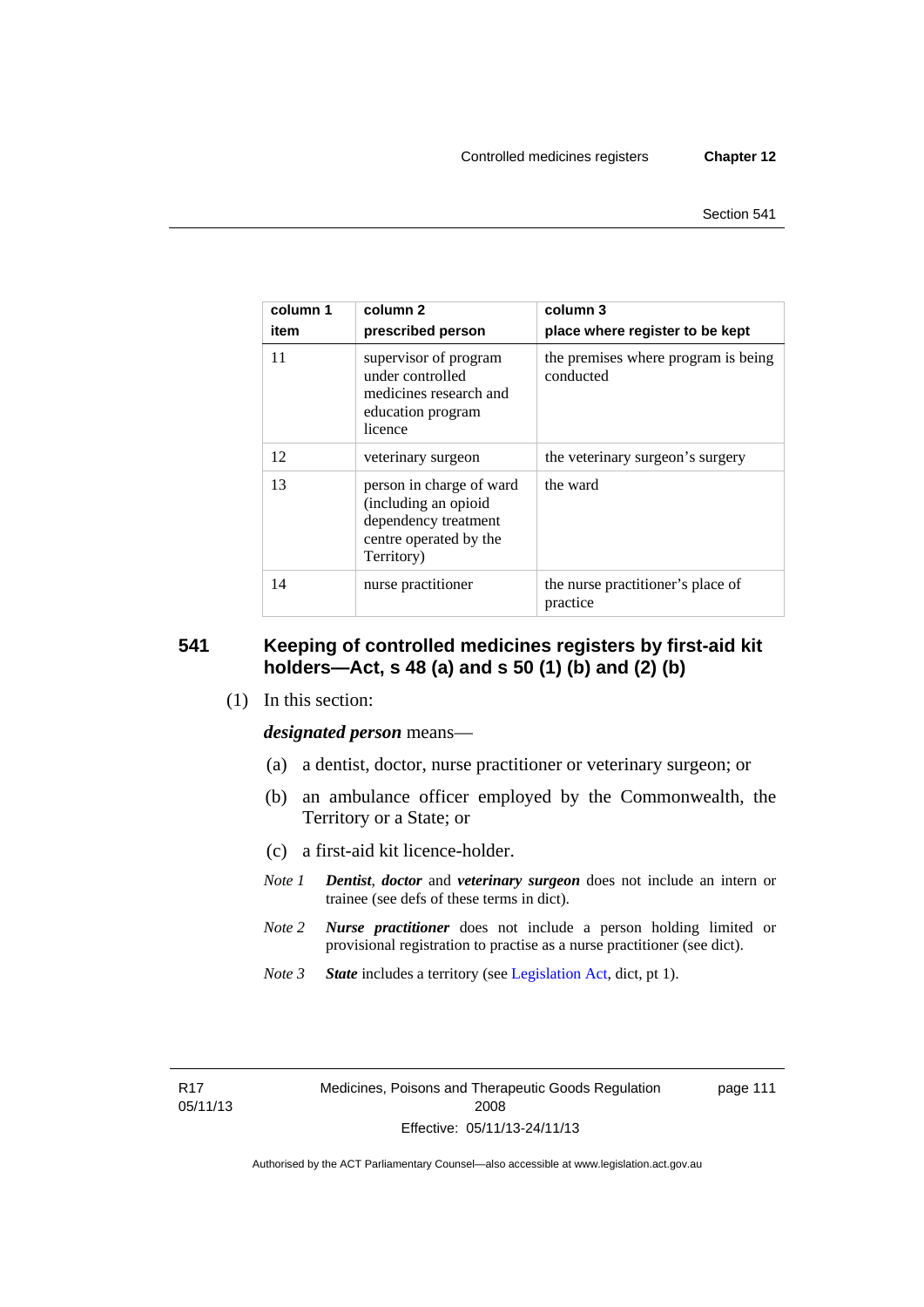(2) A designated person who possesses a first-aid kit containing a controlled medicine must keep the controlled medicines register for the controlled medicine with the first-aid kit.

#### **542 Form of controlled medicines registers—Act, s 49 (1) (b) and (2) (b)**

- (1) Each page in a controlled medicines register must relate to a single form and strength of a controlled medicine.
- (2) If a controlled medicines register is kept electronically, a separate record must be used for each form and strength of controlled medicine kept.

#### **543 Making entries in controlled medicines registers— Act, s 51 (1) (b)**

- (1) The following details for a dealing with a controlled medicine are prescribed:
	- (a) the nature of the dealing;
	- (b) the date of the dealing;
	- (c) the medicine, and the form, strength and quantity of the medicine, dealt with;
	- (d) if the dealing is receiving the medicine—the name and address of the supplier;
	- (e) if the dealing is supplying the medicine—the name and address of the person to whom it is supplied;
	- (f) if the medicine is supplied on a prescription—the prescriber's name and suburb and the prescription's number under section 123 (l) (Labelling dispensed medicines[—Act,](http://www.legislation.act.gov.au/a/2008-26/default.asp) s 60 (1) (c) (i) and (2) (c) (i));

Authorised by the ACT Parliamentary Counsel—also accessible at www.legislation.act.gov.au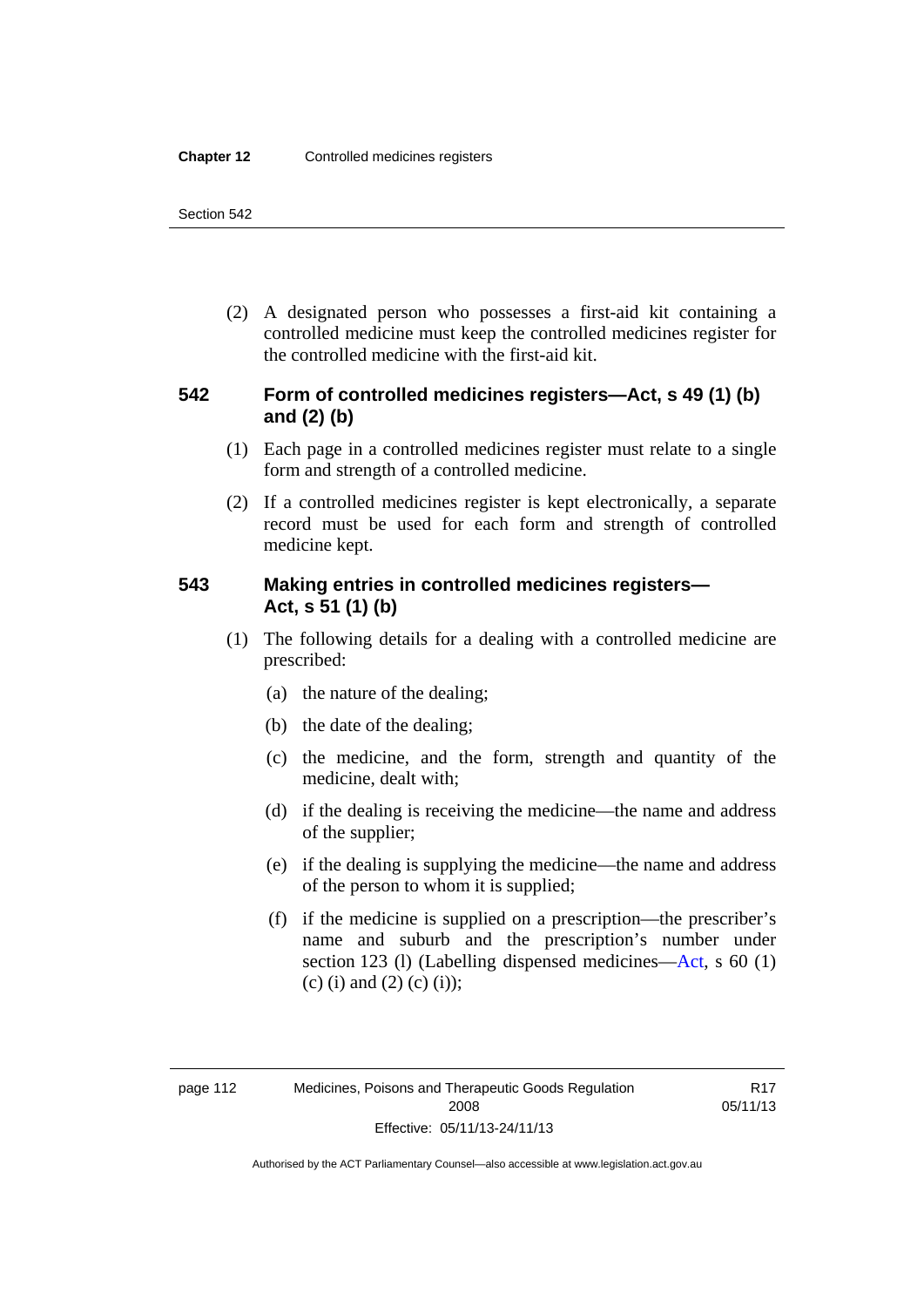- (g) if the medicine is supplied on a requisition—the requisition's number under section 132 (e) (Labelling medicines supplied on requisition[—Act,](http://www.legislation.act.gov.au/a/2008-26/default.asp) s 60 (1) (c) (i) and (2) (c) (i));
- (h) if the medicine is supplied on a purchase order—the date of the purchase order;
- (i) if the [Act,](http://www.legislation.act.gov.au/a/2008-26/default.asp) section 53 (Registers—witnessing administration of medicines) applies to the dealing—the name of the person to whom the medicine is administered;
- (j) the quantity of the medicine held after the dealing.
- (2) However, subsection (1) (i) does not apply in relation to a controlled medicine dispensed in a dose administration aid for—
	- (a) a patient at a residential aged care facility or residential disability care facility; or
	- (b) a detainee at a correctional centre; or
	- (c) a young detainee at a CYP detention place.
- (3) A dealing with a controlled medicine must be entered in—
	- (a) if the dealing happens in a pharmacy at an institution—the controlled medicines register kept at the pharmacy; or
	- (b) if the dealing happens in a ward at an institution—the controlled medicines register kept at the ward; or
	- (c) if the person must keep both a controlled medicines register for a first-aid kit and another controlled medicines register—
		- (i) for a dealing with a controlled medicine to which the first-aid kit relates—the controlled medicines register for the kit; or
		- (ii) for any other dealing by the person—the other controlled medicines register; or

R17 05/11/13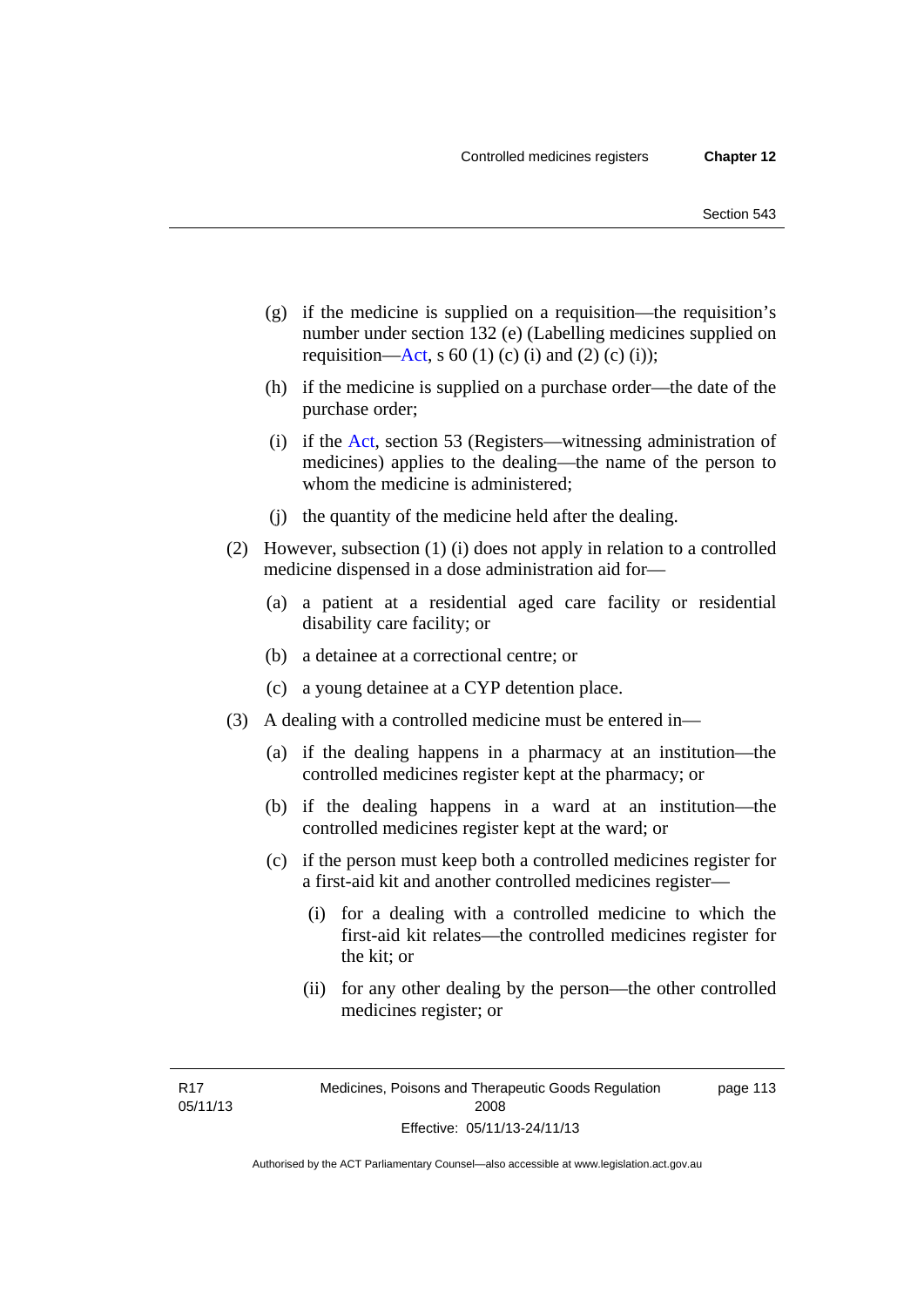(d) in any other case—the controlled medicines register the person must keep.

#### **544 Prescribed witnesses for administration of controlled medicines—Act, s 53 (a) and (b)**

The following people are prescribed as witnesses in relation to the administration of a controlled medicine:

- (a) if the medicine is administered by an intern doctor—a dentist, doctor, midwife, nurse, nurse practitioner or pharmacist;
- (b) if the medicine is administered by a person who is not an intern doctor—
	- (i) a person prescribed under paragraph (a); or
	- (ii) an intern doctor or enrolled nurse.
- *Note Dentist*, *doctor* and *pharmacist* does not include an intern or trainee (see defs of these terms in dict).

#### **545 Prescribed witnesses for discarding of controlled medicines—Act, s 54 (a) and (b)**

- (1) The following people are prescribed as witnesses in relation to the discarding of a controlled medicine:
	- (a) an ambulance officer employed by the Commonwealth, the Territory or a State;
	- (b) an approved analyst;
	- (c) a dentist;
	- (d) a doctor;
	- (e) a medicines and poisons inspector;
	- (f) a midwife;
	- (g) a nurse;

page 114 Medicines, Poisons and Therapeutic Goods Regulation 2008 Effective: 05/11/13-24/11/13

R17 05/11/13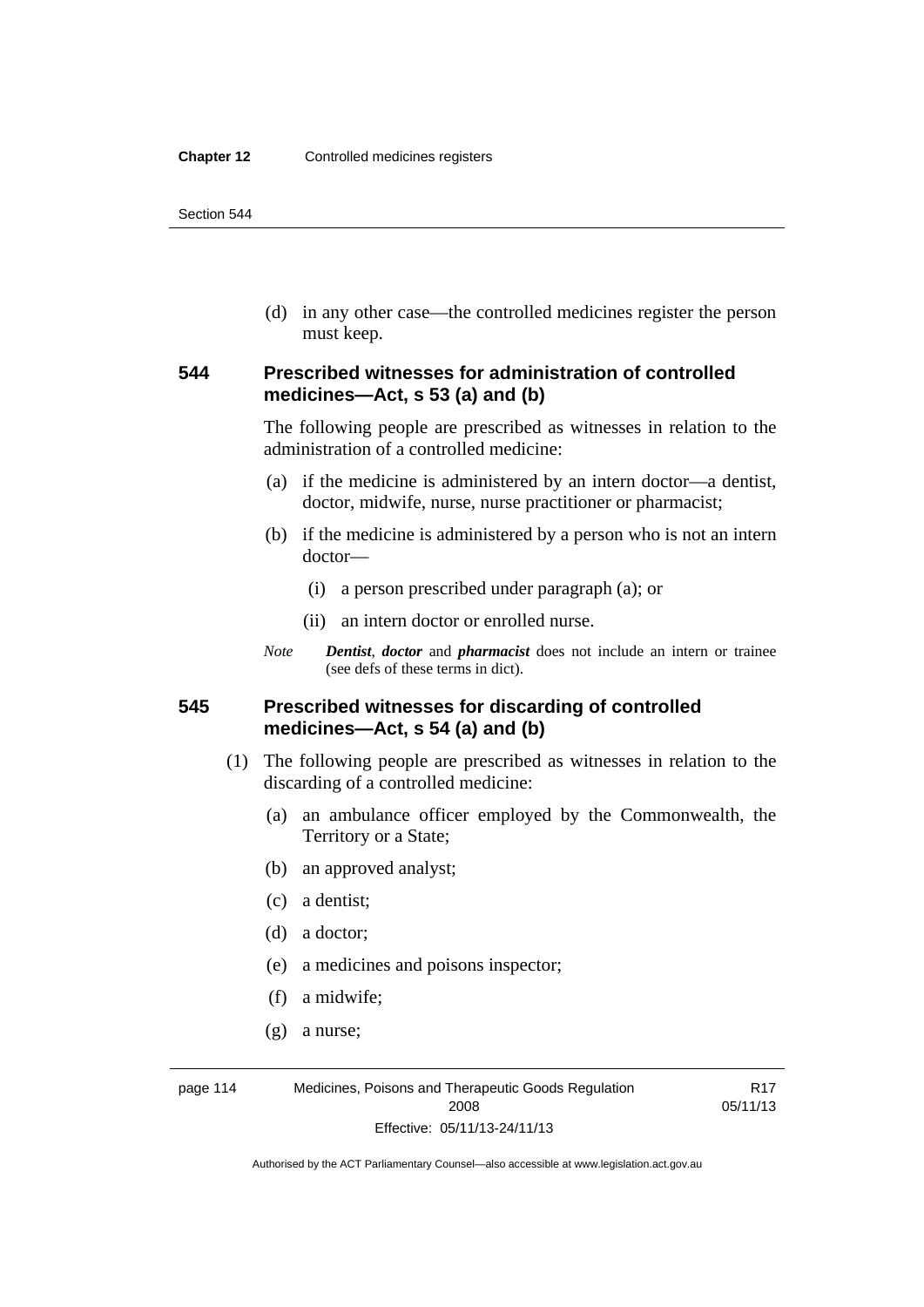- (h) a nurse practitioner;
- (i) a pharmacist;
- (j) a veterinary surgeon.
- *Note 1 Approved analyst*—see the dictionary.
- *Note 2 Dentist*, *doctor*, *pharmacist* and *veterinary surgeon* does not include an intern or trainee (see defs of these terms in dict).
- *Note 3 Nurse* does not include an enrolled nurse (see [Legislation Act,](http://www.legislation.act.gov.au/a/2001-14) dict, pt 1).
- *Note 4* See s 390 for the discarding of the residue of a controlled medicine left after administration.
- (2) However, a person mentioned in subsection (1) must not be a prescribed witness to the discarding of a controlled medicine if the person is—
	- (a) related to, a close friend of or employed by the person discarding the medicine; or
	- (b) the supervisor of the person discarding the medicine; or
	- (c) supervised by the person discarding the medicine.

#### **546 Changes etc to entries in controlled medicines registers—Act, s 55 (2) (b)**

- (1) An entry in a paper-based controlled medicines register may be amended by the person who made the entry by—
	- (a) the person signing and dating a marginal note or footnote that gives the date of the amendment and the amended details; and
	- (b) if the entry relates to administering a controlled medicine—
		- (i) the amendment being witnessed by a person prescribed under section 544 (Prescribed witnesses for administration of controlled medicines[—Act](http://www.legislation.act.gov.au/a/2008-26/default.asp), s 53 (a) and (b)); and

R17 05/11/13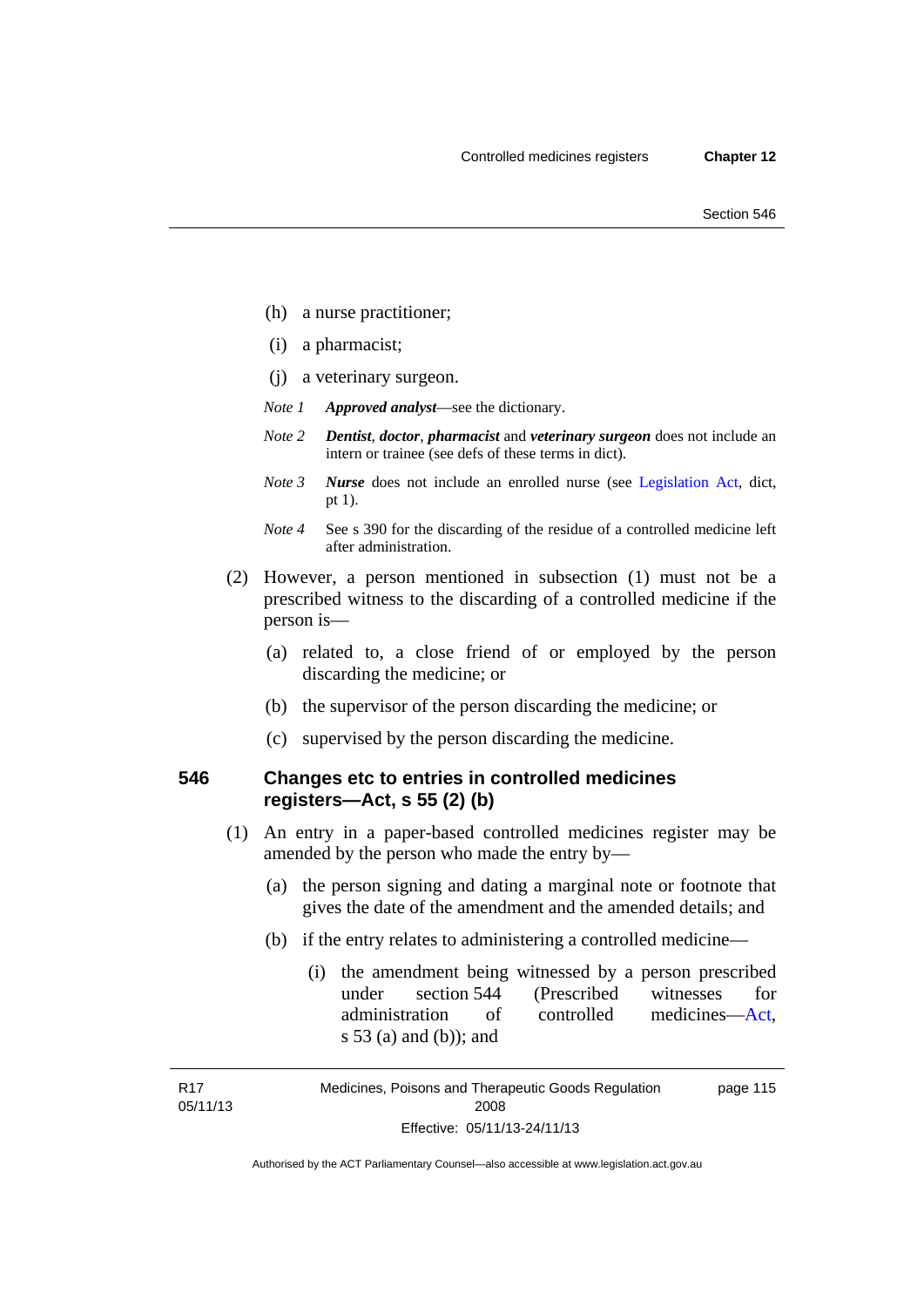- (ii) the witness signing the amendment as witness; and
- (c) if the entry relates to the discarding of a controlled medicine—
	- (i) the amendment being witnessed by a person prescribed under section 545 (Prescribed witnesses for discarding of controlled medicines[—Act,](http://www.legislation.act.gov.au/a/2008-26/default.asp) s 54 (a) and (b)); and
	- (ii) the witness signing the amendment as witness.
- (2) An entry in an electronic controlled medicines register may be amended by the person who made the entry by the person attaching or linking, by electronic means, a document that includes—
	- (a) the person's signature, the date and the amended details; and
	- (b) if the entry relates to administering a controlled medicine—the signature as witness of a person prescribed under section 544; and
	- (c) if the entry relates to the discarding of a controlled medicine the signature as witness of a person prescribed under section 545.

page 116 Medicines, Poisons and Therapeutic Goods Regulation 2008 Effective: 05/11/13-24/11/13

R17 05/11/13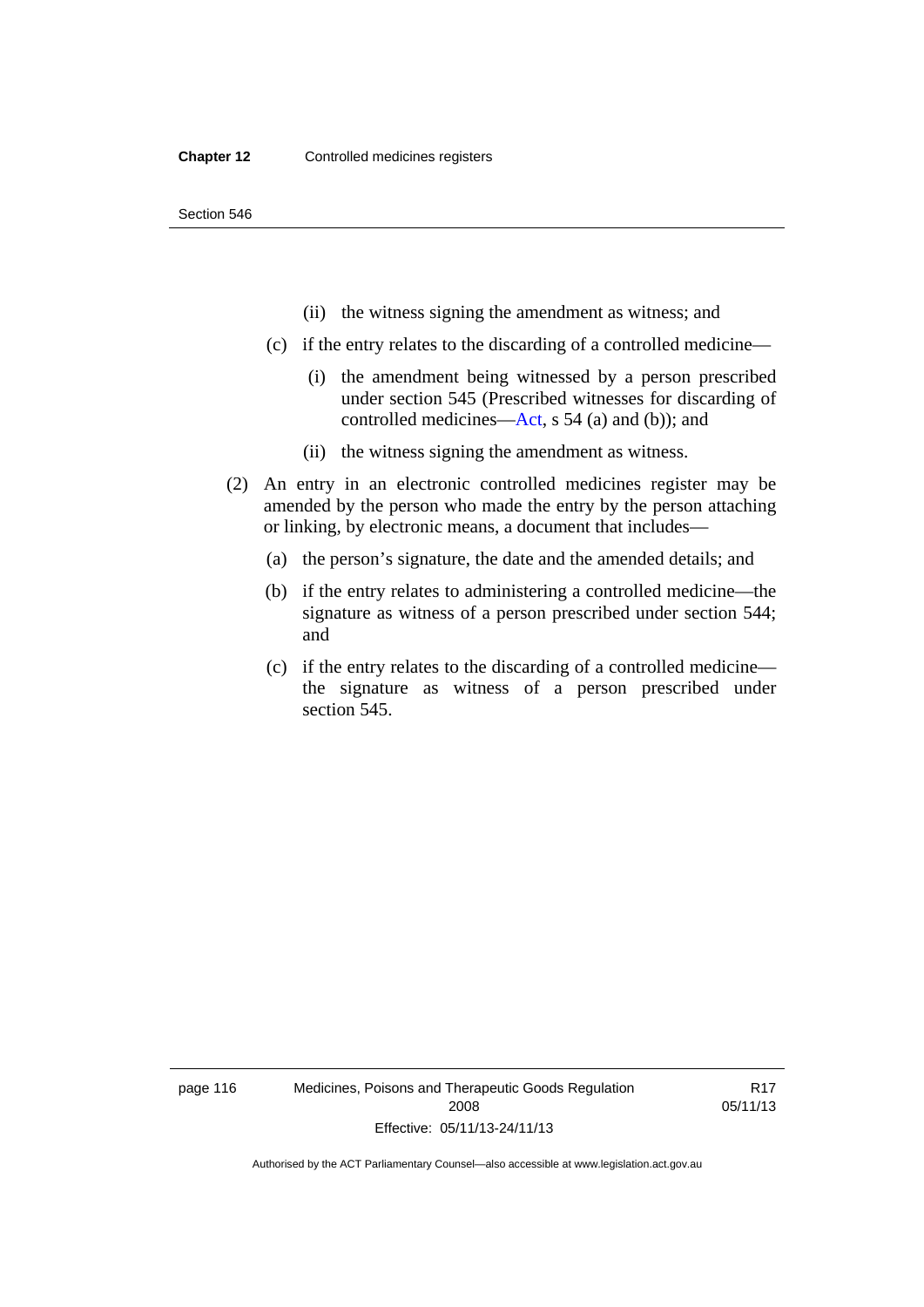# **Chapter 13 Controlled medicines and appendix D medicines approvals for human use**

# **Part 13.1 Controlled medicines approvals**

*Note* It is a condition of an authorisation to prescribe a controlled medicine for human use that the prescriber has an approval under this part (see s 31 (1) (d)).

# **Division 13.1.1 Preliminary**

#### **550 Meaning of** *controlled medicines approval*

In this regulation:

*controlled medicines approval* means an approval to prescribe a controlled medicine under—

- (a) division 13.1.2 (Standing controlled medicines approvals); or
- (b) division 13.1.3 (Chief health officer controlled medicines approvals).

#### **551 Meaning of** *designated prescriber***—pt 13.1**

In this part:

*designated prescriber* means a prescriber (other than a veterinary surgeon or trainee veterinary surgeon) in relation to whom prescribing a controlled medicine is included in schedule 1, column 3.

page 117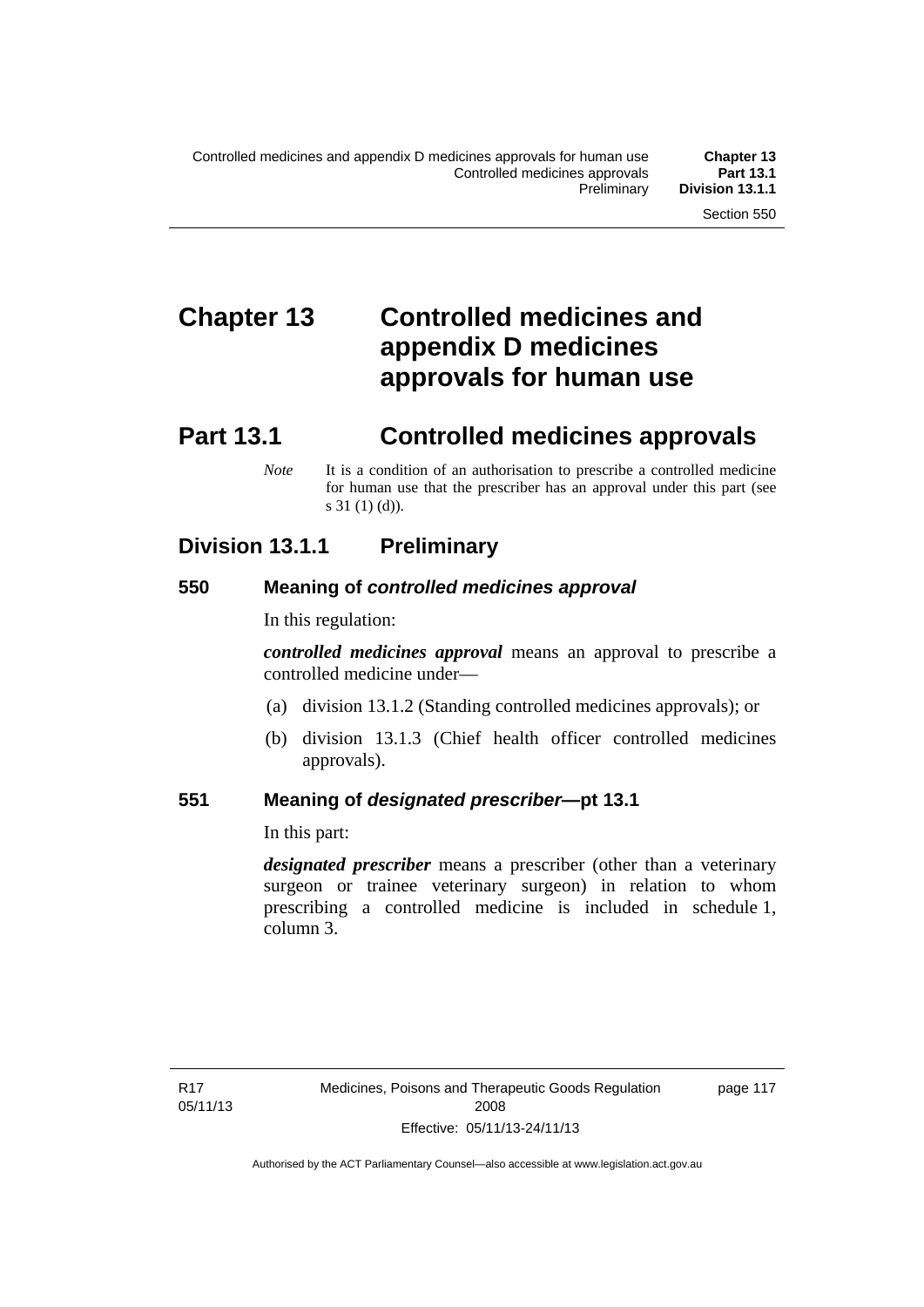# **Division 13.1.2 Standing controlled medicines approvals**

#### **555 Standing approval to prescribe controlled medicines for hospital in-patients**

A designated prescriber is approved to prescribe a controlled medicine for a patient of the prescriber if the patient is an in-patient at a hospital.

*Note* A *hospice* is a hospital (see *The Macquarie Dictionary*, 4th ed).

#### **556 Standing approval to prescribe controlled medicines for short-term treatment**

A designated prescriber is approved to prescribe a controlled medicine for a patient of the prescriber if—

- (a) the prescriber believes on reasonable grounds that the patient is not a drug-dependant person in relation to a controlled medicine or prohibited substance; and
- (b) the prescriber believes on reasonable grounds that the patient has not been prescribed a controlled medicine within the 2-month period before the prescriber prescribes the medicine; and
- (c) the prescriber prescribes the controlled medicine for the patient's use for 2 months or less.

*Note* For long-term prescribing, see div 13.1.3.

#### **557 Standing interim approval to prescribe buprenorphine and methadone for patients of certain institutions**

(1) In this section:

*doctor* includes an intern doctor acting under the direct supervision of a doctor.

> R17 05/11/13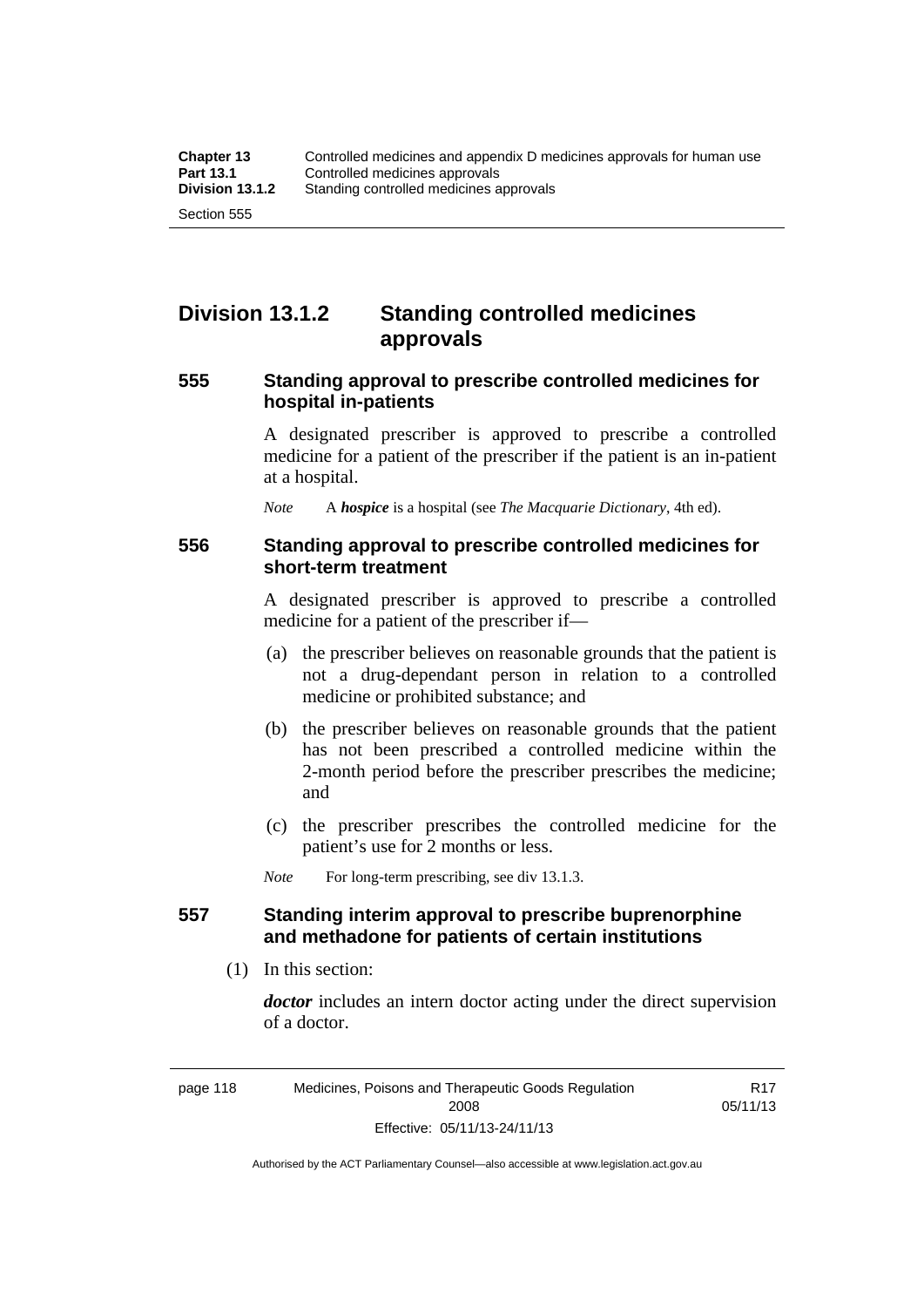- (2) A doctor is approved (the *interim approval*) to prescribe buprenorphine or methadone if—
	- (a) the doctor—
		- (i) is working at a hospital and prescribes the medicine for an outpatient at the hospital; or
		- (ii) is working at any of the following institutions and prescribes the medicine for a patient of the institution:
			- (A) a correctional centre;
			- (B) a CYP detention place;
			- (C) an opioid dependency treatment centre operated by the Territory; or
			- *Note Institution* includes a correctional centre and a CYP detention place (see s 652).
		- (iii) prescribes the medicine for a person in police custody; and
	- (b) the buprenorphine or methadone is prescribed in accordance with the opioid dependency treatment guidelines; and

*Note Opioid dependency treatment guidelines*—see the dictionary.

- (c) the doctor makes an application under section 560 to prescribe the medicine not later than 72 hours after the doctor first prescribes buprenorphine or methadone for the patient.
- (3) The interim approval ends—
	- (a) if the chief health officer approves the application under division 13.1.3—when the doctor is given notice of the approval; or
	- (b) if the application under section 560 is withdrawn—on the withdrawal of the application; or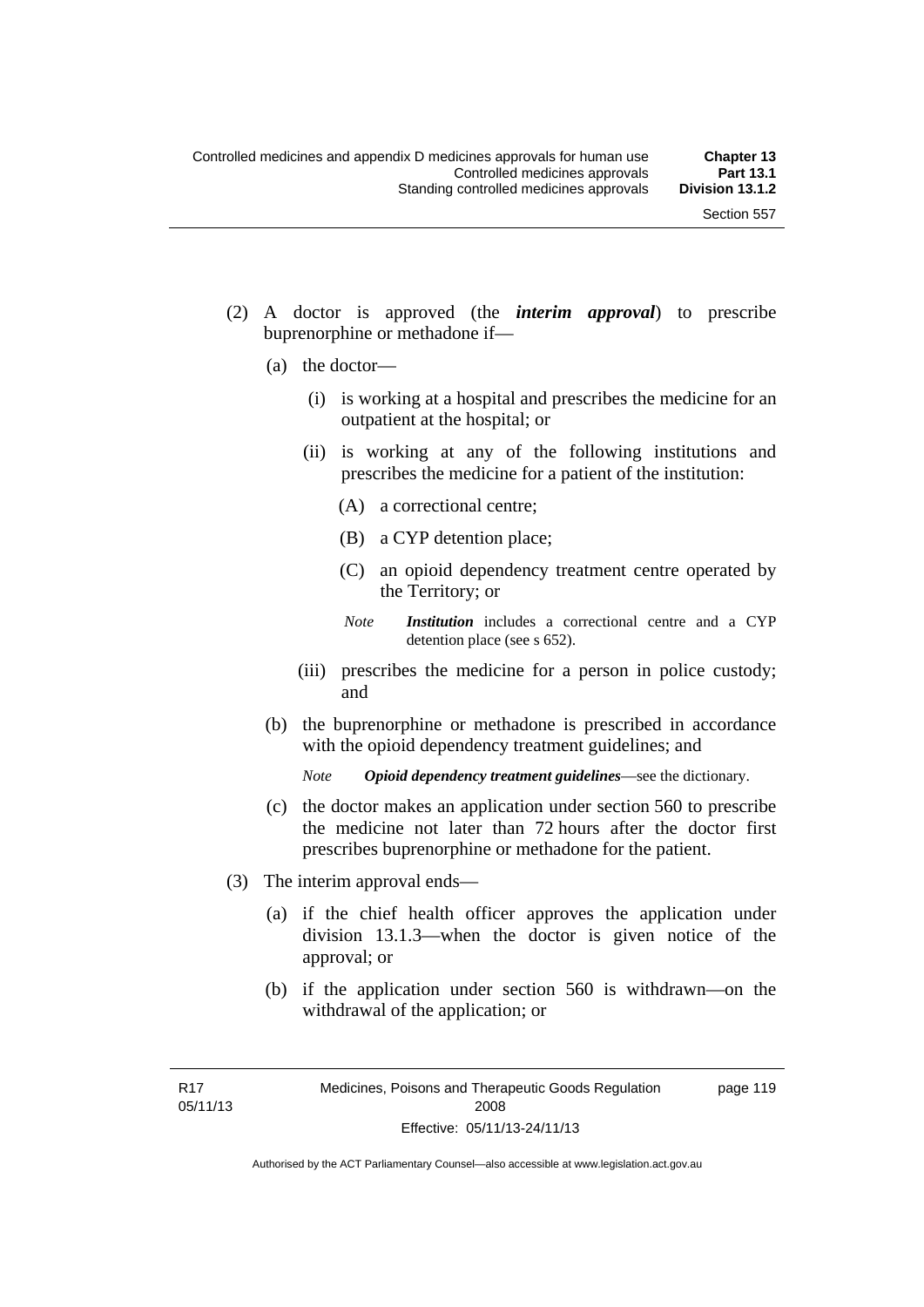| <b>Chapter 13</b> | Controlled medicines and appendix D medicines approvals for human use |
|-------------------|-----------------------------------------------------------------------|
| <b>Part 13.1</b>  | Controlled medicines approvals                                        |
| Division 13.1.3   | Chief health officer controlled medicines approvals                   |
| Section 560       |                                                                       |

- (c) if the chief health officer refuses to approve the application and the 7-day period mentioned in section 565 (2) (Applications for review of unfavourable CHO decisions for approvals) ends without an application for review being made—at the end of the 7-day period; or
- (d) if the chief health officer refers the application to the medicines advisory committee or an application is made to the committee under section 565—when the doctor is given notice of the chief health officer's decision under section 573 (Medicines advisory committee—directions to CHO).

# **Division 13.1.3 Chief health officer controlled medicines approvals**

#### **560 Applications for CHO controlled medicines approvals**

- (1) A designated prescriber may apply to the chief health officer for approval to prescribe a controlled medicine.
- (2) An application under subsection (1) must—
	- (a) be for approval to prescribe a controlled medicine for a single individual; and
	- (b) be made in a way determined by the chief health officer.

#### **Examples**

telephone, email and fax

- *Note 1* If a form is approved under the [Act](http://www.legislation.act.gov.au/a/2008-26/default.asp), s 198 for this provision, the form must be used.
- *Note 2* An example is part of the regulation, is not exhaustive and may extend, but does not limit, the meaning of the provision in which it appears (see [Legislation Act,](http://www.legislation.act.gov.au/a/2001-14) s 126 and s 132).
- (3) An application under subsection (1) may be made—
	- (a) on the applicant's own behalf; or

page 120 Medicines, Poisons and Therapeutic Goods Regulation 2008 Effective: 05/11/13-24/11/13

R17 05/11/13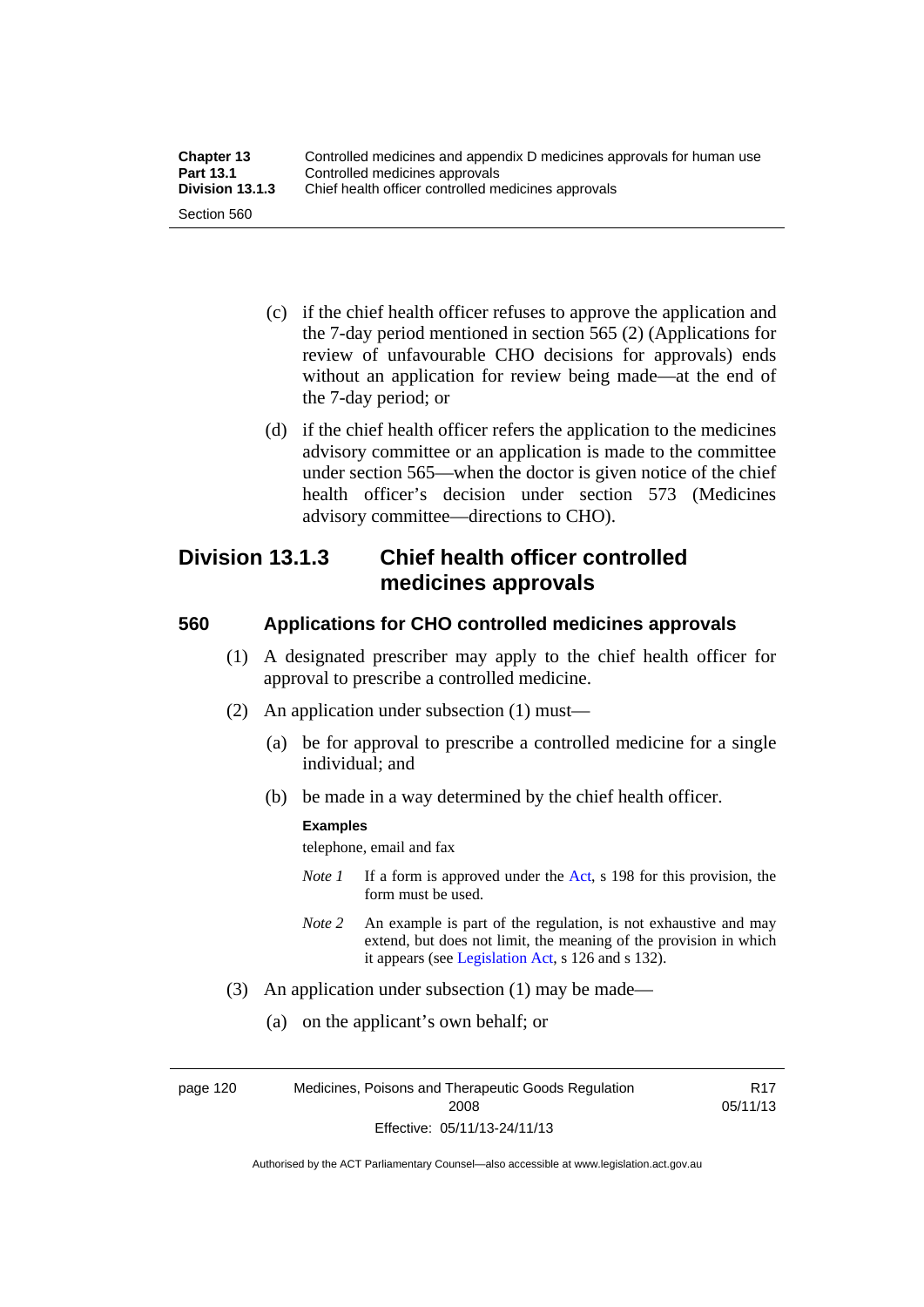- (b) on the applicant's own behalf and on behalf of 1 or more other named designated prescribers; or
- (c) on behalf of a group of designated prescribers that includes the applicant and who practise at the same premises.

#### **Example**

the doctors practising at a suburban medical practice so that if a person's usual doctor is unavailable another doctor at the practice can, under the approval, prescribe the controlled medicine

(4) A determination under subsection (2) (b) is a notifiable instrument.

*Note* A notifiable instrument must be notified under the [Legislation Act](http://www.legislation.act.gov.au/a/2001-14).

### **561 Requirements for CHO controlled medicines approval applications**

- (1) An application by a designated prescriber for an approval to prescribe a controlled medicine for a patient must include the following:
	- (a) the designated prescriber's name and address;
	- (b) if the application is made on behalf of a group of designated prescribers—the names of the designated prescribers or a description of the group;
	- (c) the medicine, and the form, strength and quantity of the medicine, to be prescribed;

*Note* For morphine or oxycodone for a terminally ill person, see s (2).

- (d) the daily dose of the medicine and, if more than 1 form or strength of the medicine is to be prescribed, the dose for each form or strength;
- (e) the patient's name and home address;
- (f) the condition from which the patient is suffering that, in the designated prescriber's opinion, requires treatment with the medicine;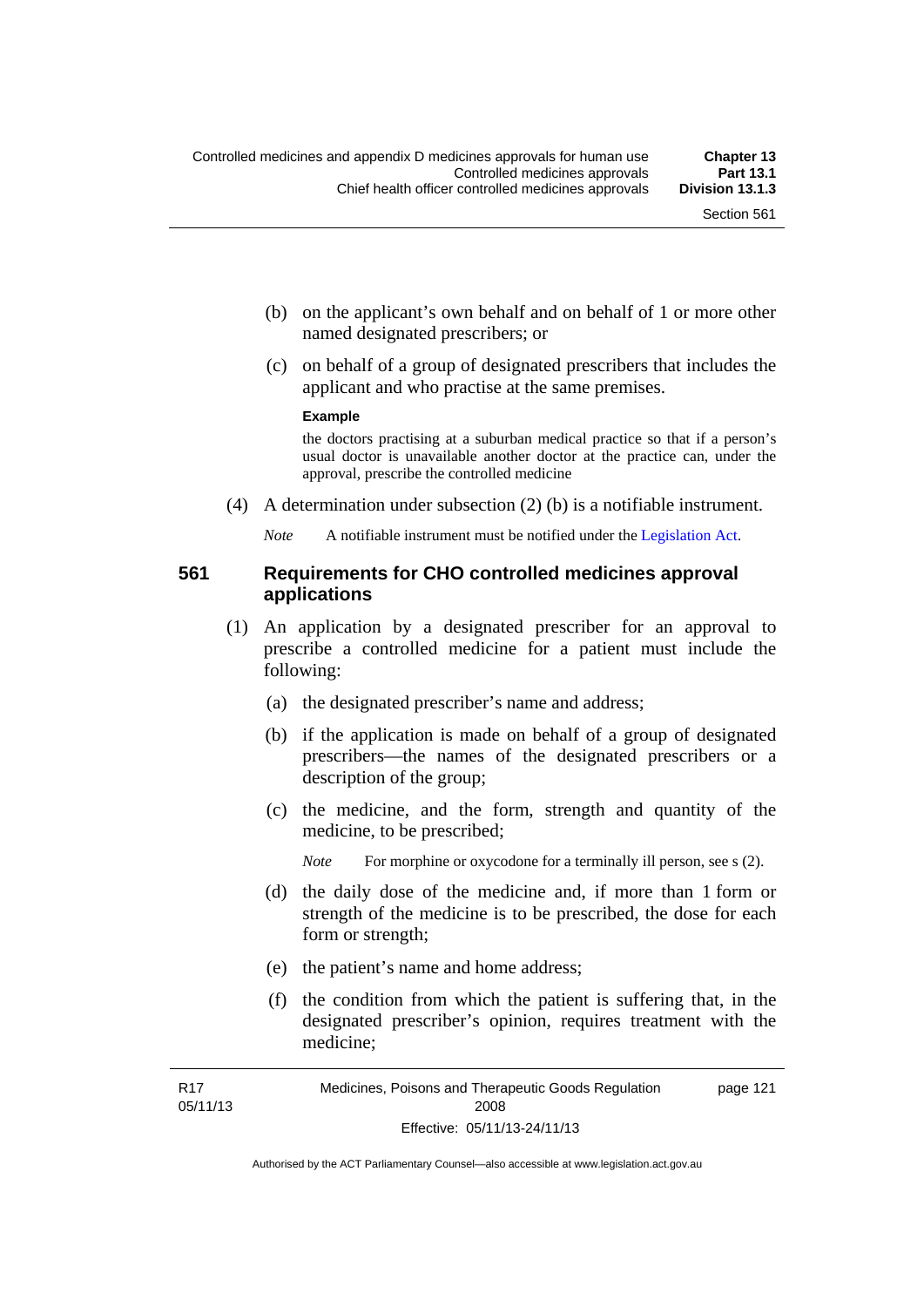- (g) whether, in the designated prescriber's opinion, based on reasonable grounds, the patient is a drug-dependent person in relation to a controlled medicine or prohibited substance.
- (2) However, for subsection (1) (c), if the controlled medicine is morphine or oxycodone for a person with a terminal illness, the application may be made for all forms, strengths and quantities of the medicine.
- (3) To remove any doubt, the application may include any other information the designated prescriber considers relevant.
- (4) The chief health officer may ask the designated prescriber for any other information reasonably required to decide the application, including, for example, further information about the patient's treatment.
	- *Note* An example is part of the regulation, is not exhaustive and may extend, but does not limit, the meaning of the provision in which it appears (see [Legislation Act,](http://www.legislation.act.gov.au/a/2001-14) s 126 and s 132).

#### **562 CHO decision on applications to prescribe controlled medicines**

- (1) On application under section 560, the chief health officer must—
	- (a) approve the application in the terms applied for; or
	- (b) approve the application in terms different from those applied for; or
	- (c) refuse to approve the application; or
	- (d) refer the application to the medicines advisory committee.
	- *Note 1* An approval may include conditions (see s 570).
	- *Note* 2 For the form of a controlled medicines approval by the chief health officer, see s 571.

R17 05/11/13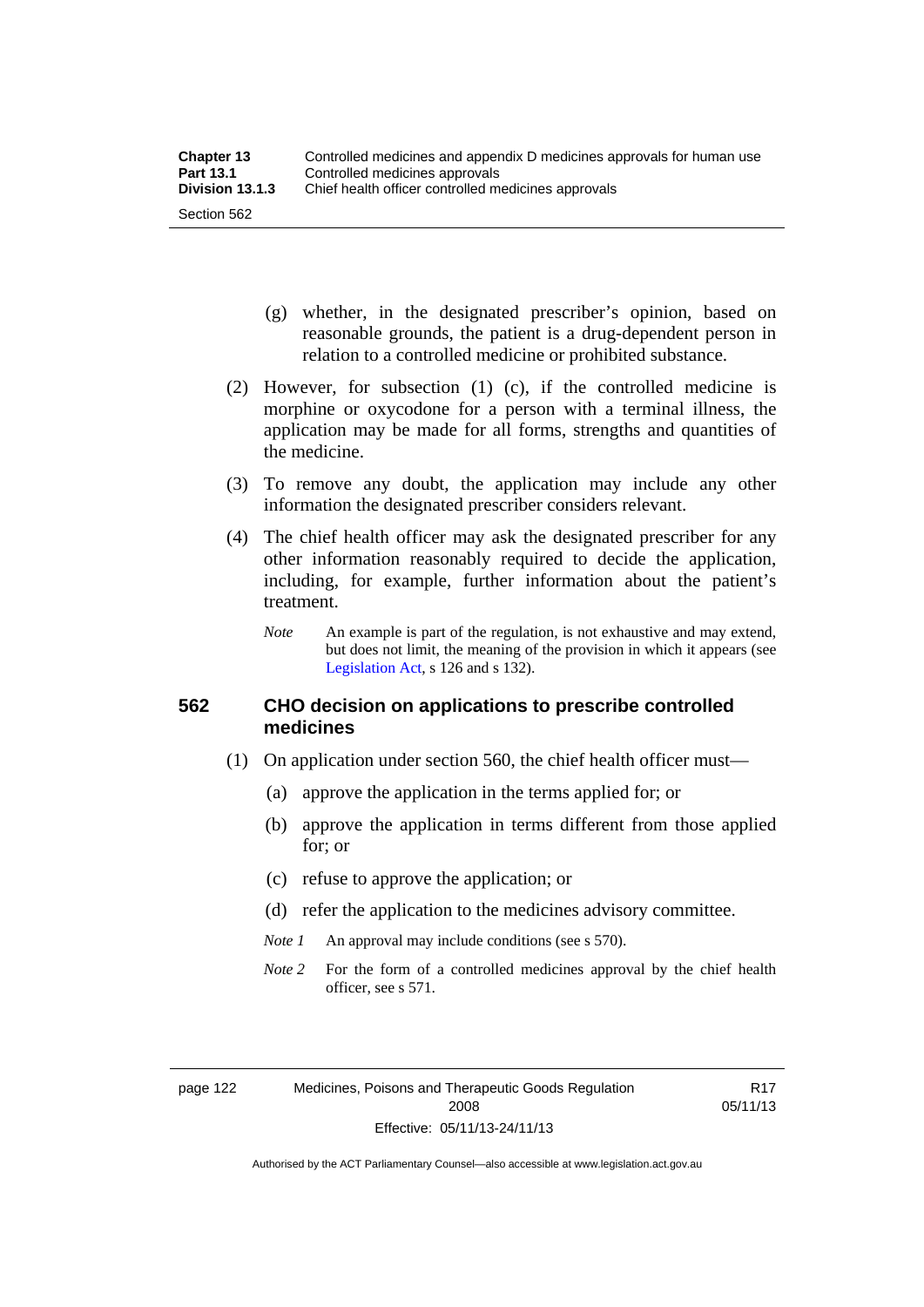- (2) However, the chief health officer need not decide the application if the chief health officer has asked for information under section 561 (4) and the information has not been given.
- (3) The chief health officer must give the applicant written notice of the chief health officer's decision not later than 7 days after the day the decision is made.
- (4) If the decision is made under subsection (1) (b) or (c), the notice must include information about the applicant's right to seek review of the decision under section 565 (Applications for review of unfavourable CHO decisions for approvals).

#### **563 Restrictions on CHO power to approve applications for approvals**

In making a decision under section 562, the chief health officer—

- (a) must comply with any applicable guidelines made under section 574 (Medicines advisory committee—guidelines for CHO decisions on applications); and
- (b) must not approve an application to prescribe all forms, strengths and quantities of morphine or oxycodone for the treatment of a person who is terminally ill unless satisfied—
	- (i) a specialist has diagnosed the person as being terminally ill; and
	- (ii) the medicine is for use by the person for therapeutic purposes only; and
- (c) must not approve an application to prescribe buprenorphine or methadone to treat a drug-dependent person's drug-dependency unless the applicant is—
	- (i) a doctor who is working at a hospital, or an institution mentioned in section 557 (2) (a) (ii) (Standing interim

R17 05/11/13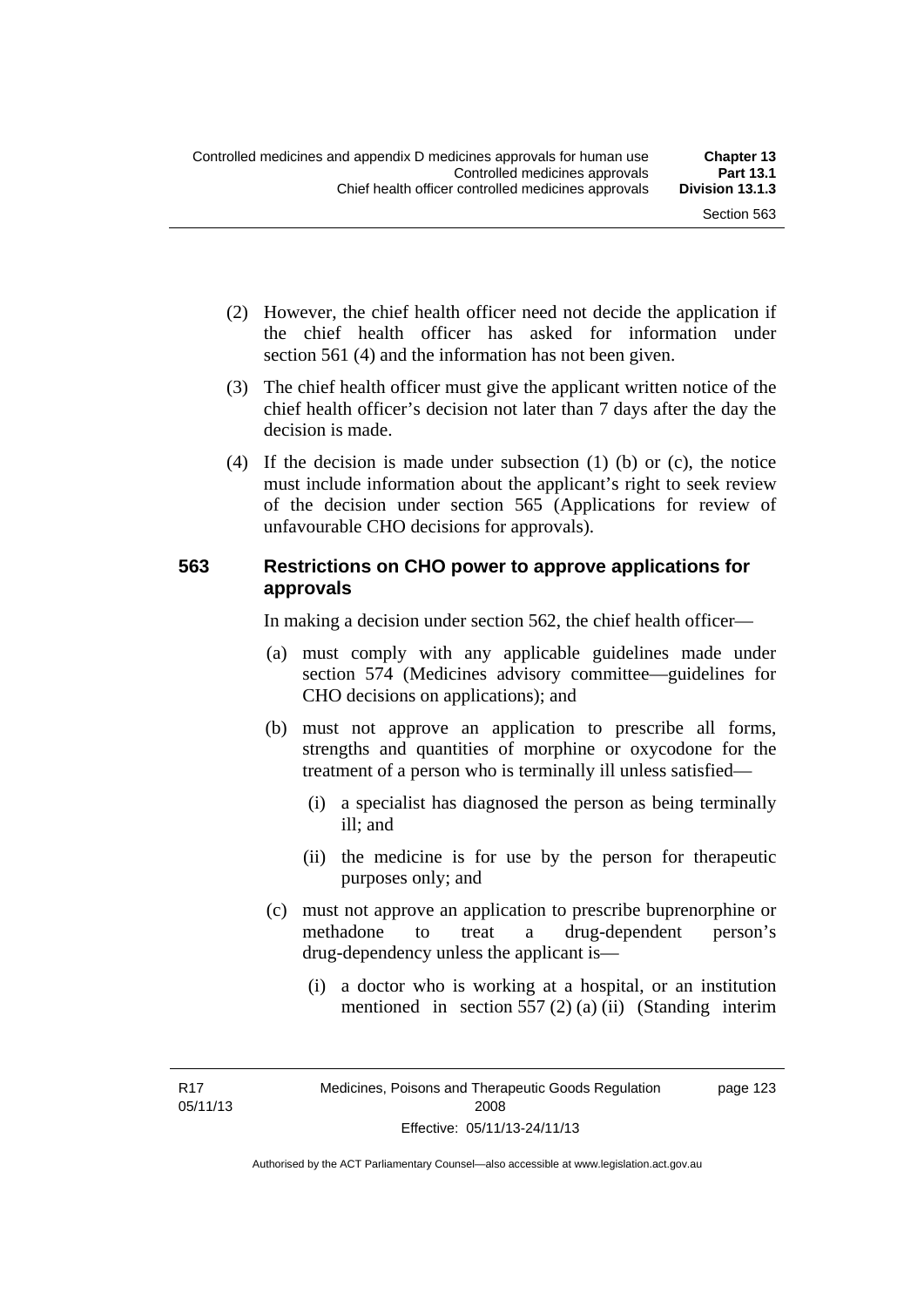approval to prescribe buprenorphine and methadone for patients of certain institutions); or

- (ii) an intern doctor who is working at a hospital, or an institution mentioned in section 557 (2) (a) (ii), and who is acting under the direct supervision of a doctor at the hospital or institution; or
- (iii) a doctor who is treating a person held in police custody; or
- (iv) a doctor who holds an endorsement under section 582 (CHO decisions on applications for endorsement to treat drug-dependency); or
- (v) a doctor who is prescribing continuing opioid dependency treatment for up to 5 drug-dependent people if—
	- (A) the people have already undergone opioid dependency treatment for at least 14 consecutive days (the *initial treatment*); and
	- (B) the initial treatment was prescribed by a doctor holding an endorsement under section 582.
	- *Note Doctor* does not include an intern doctor (see dict).

#### **564 Term of CHO controlled medicines approvals**

A controlled medicines approval under this division is for the period (not longer than 1 year) stated in the approval.

### **565 Applications for review of unfavourable CHO decisions for approvals**

- (1) This section applies if, under section 562, the chief health officer—
	- (a) approves an application for a controlled medicines approval in terms different from those applied for; or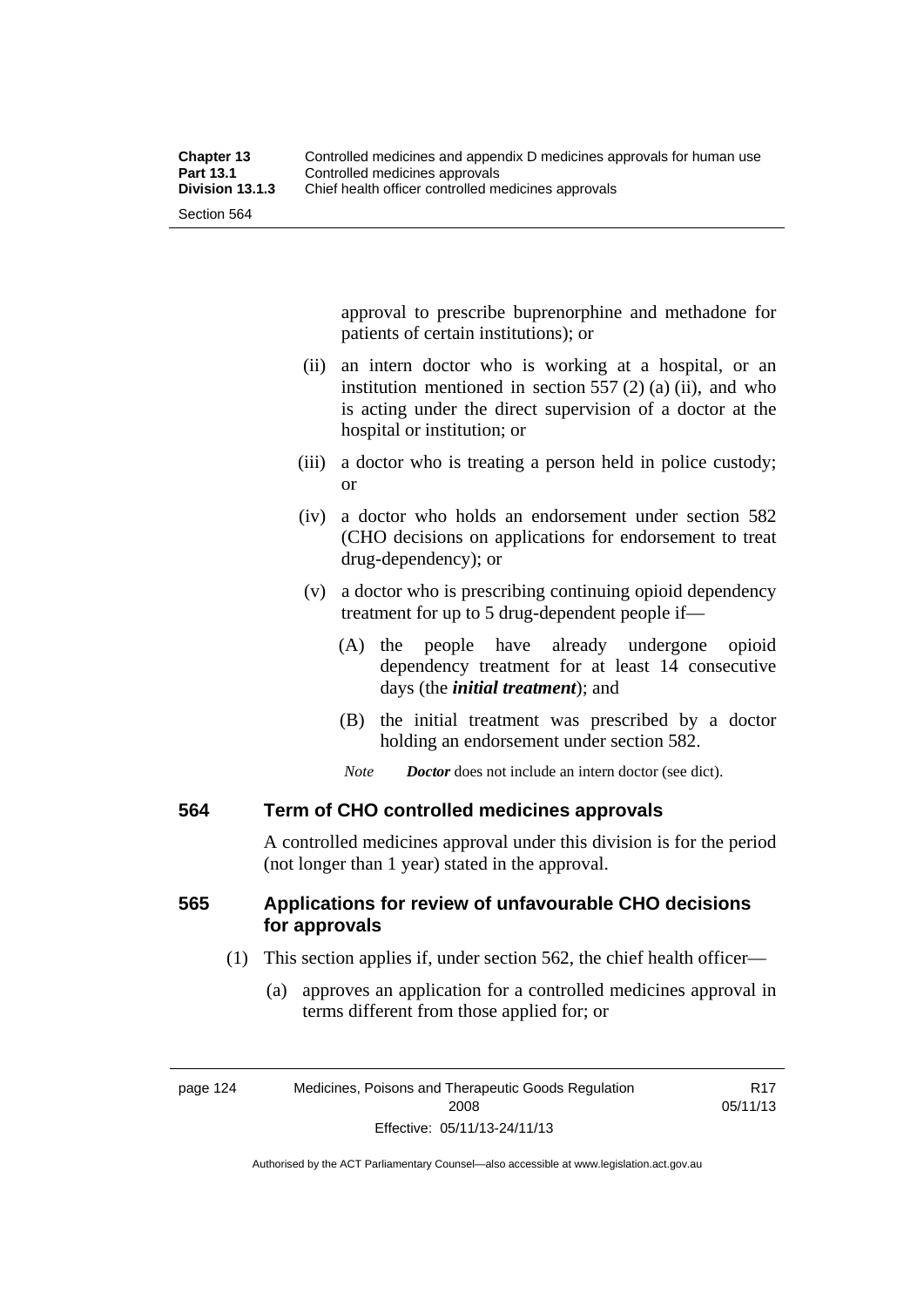- (b) refuses to approve the application for an approval.
- (2) The applicant for the approval may, not later than 7 days after the day the person receives written notice of the decision, apply to the medicines advisory committee for review of the decision.
- (3) The application for review—
	- (a) must be in writing signed by the applicant; and
	- (b) must set out the grounds for the application; and
	- (c) may include any information that the applicant considers appropriate for the review.

#### **566 Medicines advisory committee—referred applications and review of unfavourable CHO decisions**

- (1) This section applies to an application—
	- (a) for approval to prescribe a controlled medicine referred to the medicines advisory committee under section 562 (1) (d); or
	- (b) under section 565 for review of a decision of the chief health officer on an application for a controlled medicines approval.
- (2) The medicines advisory committee may, in writing, ask the applicant to give the committee further information about the treatment of the person to whom the application relates not later than a stated reasonable time.
- (3) After considering the application and any further information provided in accordance with a notice under subsection (2), the medicines advisory committee must—
	- (a) for an application for review of a decision by the chief health officer—
		- (i) direct the chief health officer to confirm the decision made; or

R17 05/11/13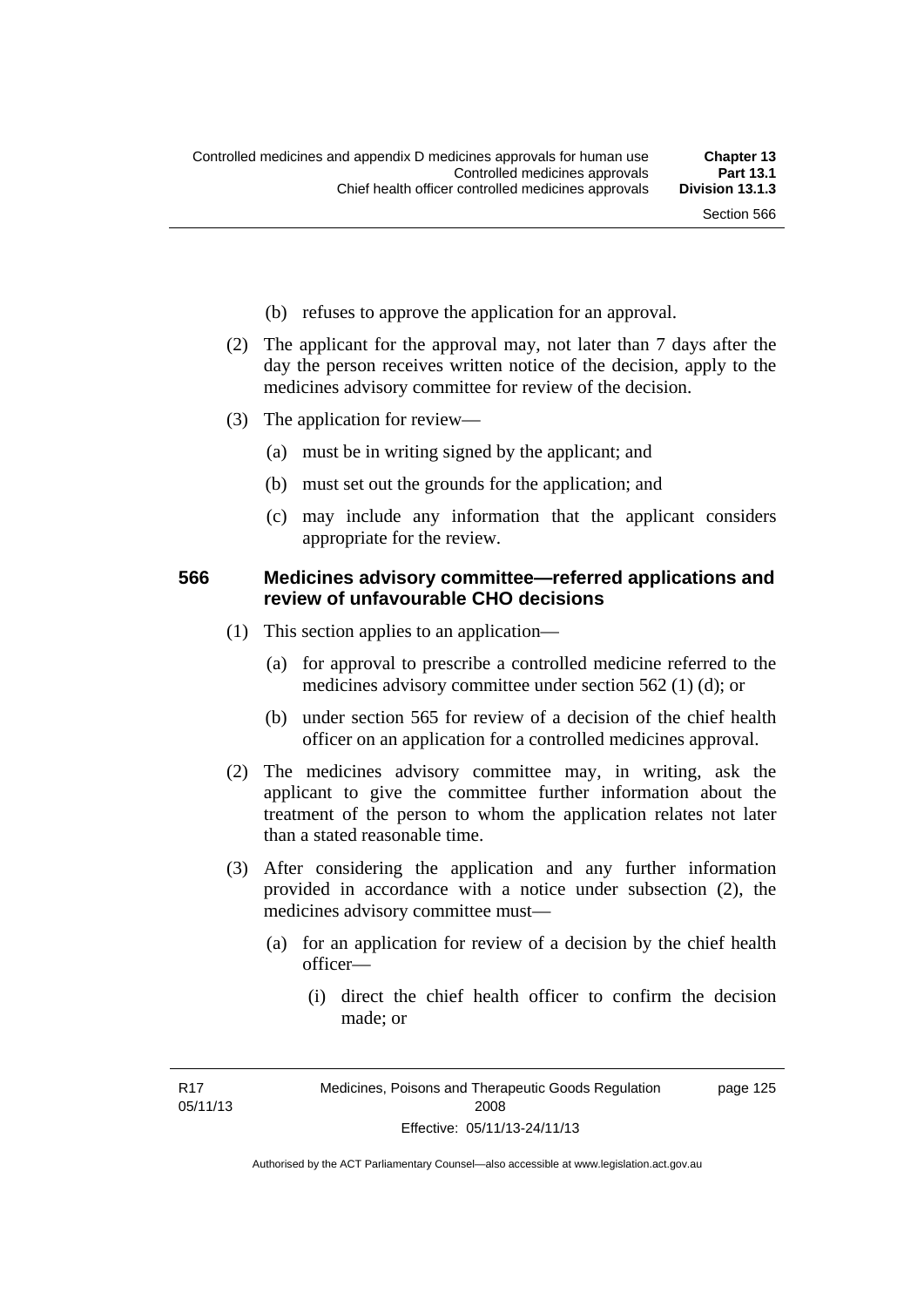- (ii) do both of the following:
	- (A) direct the chief health officer to revoke the decision made;
	- (B) give the chief health officer a direction under paragraph  $(b)$   $(i)$ ,  $(ii)$  or  $(iii)$ ; or
- (b) direct the chief health officer—
	- (i) to approve the application to prescribe a controlled medicine in the terms applied for; or
	- (ii) to approve the application in terms different from those applied for; or
	- (iii) to refuse to approve the application.
- *Note 1* The medicines advisory committee may direct the chief health officer to include conditions in the approval (see s 570 (2)).

*Note* 2 The chief health officer must comply with a direction (see s 573).

(4) A direction must be in writing.

#### **567 Amendment and revocation of controlled medicines approvals**

- (1) The chief health officer may amend or revoke a controlled medicines approval on the chief health officer's own initiative and without consulting the medicines advisory committee.
- (2) The medicines advisory committee may direct the chief health officer to amend or revoke a controlled medicines approval, whether or not the approval was given at the direction of the committee.

*Note* The chief health officer must comply with a direction (see s 573).

(3) A direction under subsection (2) must be in writing.

R17 05/11/13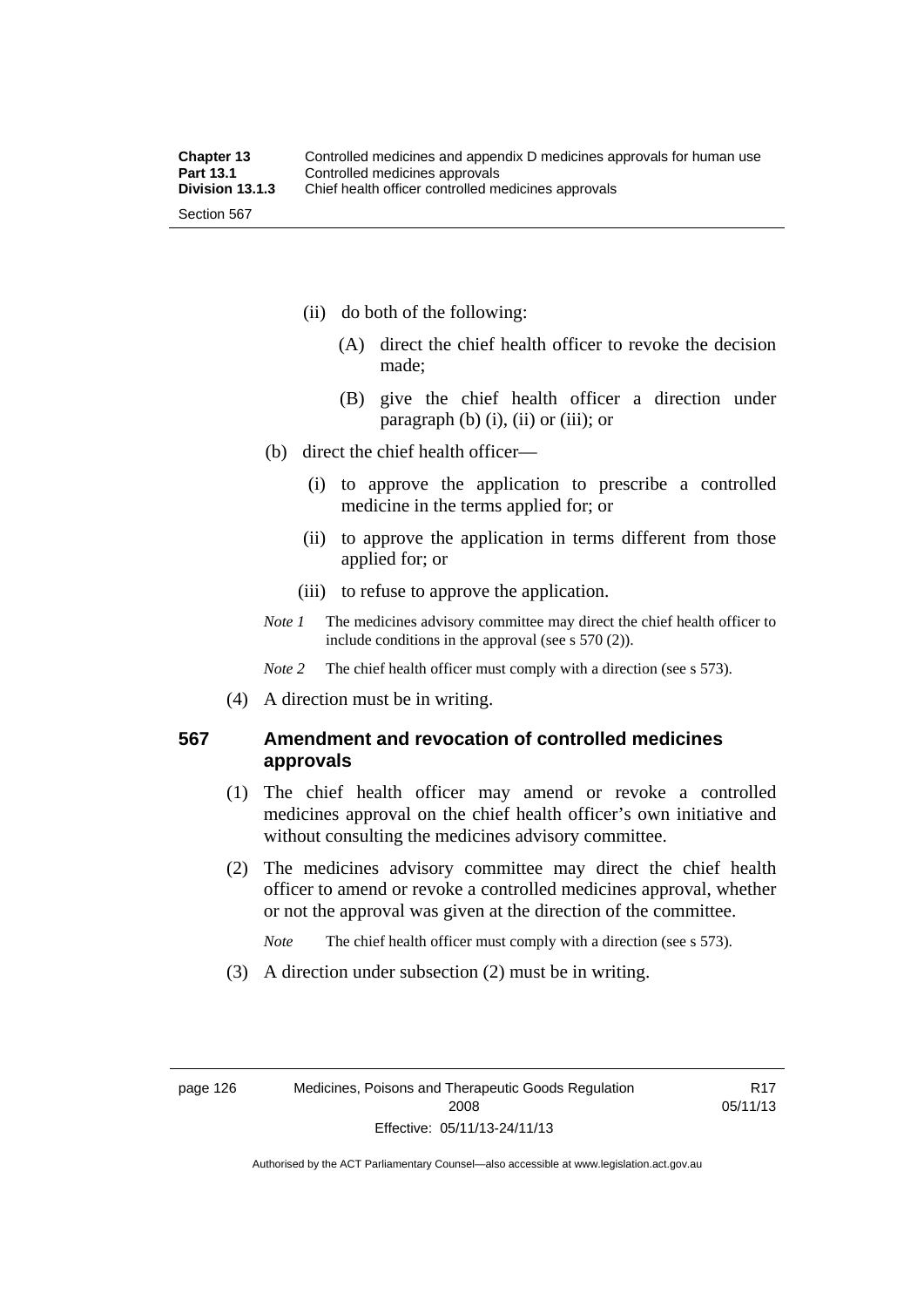page 127

- (4) The chief health officer must send the approval-holder written notice of the chief health officer's decision not later than 7 days after the day the decision is made.
- (5) If the decision is to amend or revoke a controlled medicines approval under subsection (1), the notice must include information about the approval-holder's right to seek review of the decision under section 568.
- (6) In this section:

*amend*, a controlled medicines approval, includes imposing a condition on, or changing a condition of, the approval.

#### **568 Application for review of amendment and revocation on CHO initiative**

- (1) This section applies if the chief health officer amends or revokes a controlled medicines approval under section 567 (1).
- (2) The person to whom the approval was given may, not later than 7 days after the day the person is given written notice of the amendment or revocation, apply to the medicines advisory committee for review of the decision.
- (3) The application for review—
	- (a) must be in writing signed by the applicant; and
	- (b) must set out the grounds for the application; and
	- (c) may include any information that the applicant considers appropriate for the review.
- (4) To remove any doubt, the decision to which the application relates continues to operate despite the making of the application until the day the chief health officer's decision on direction under section 569 (3) takes effect.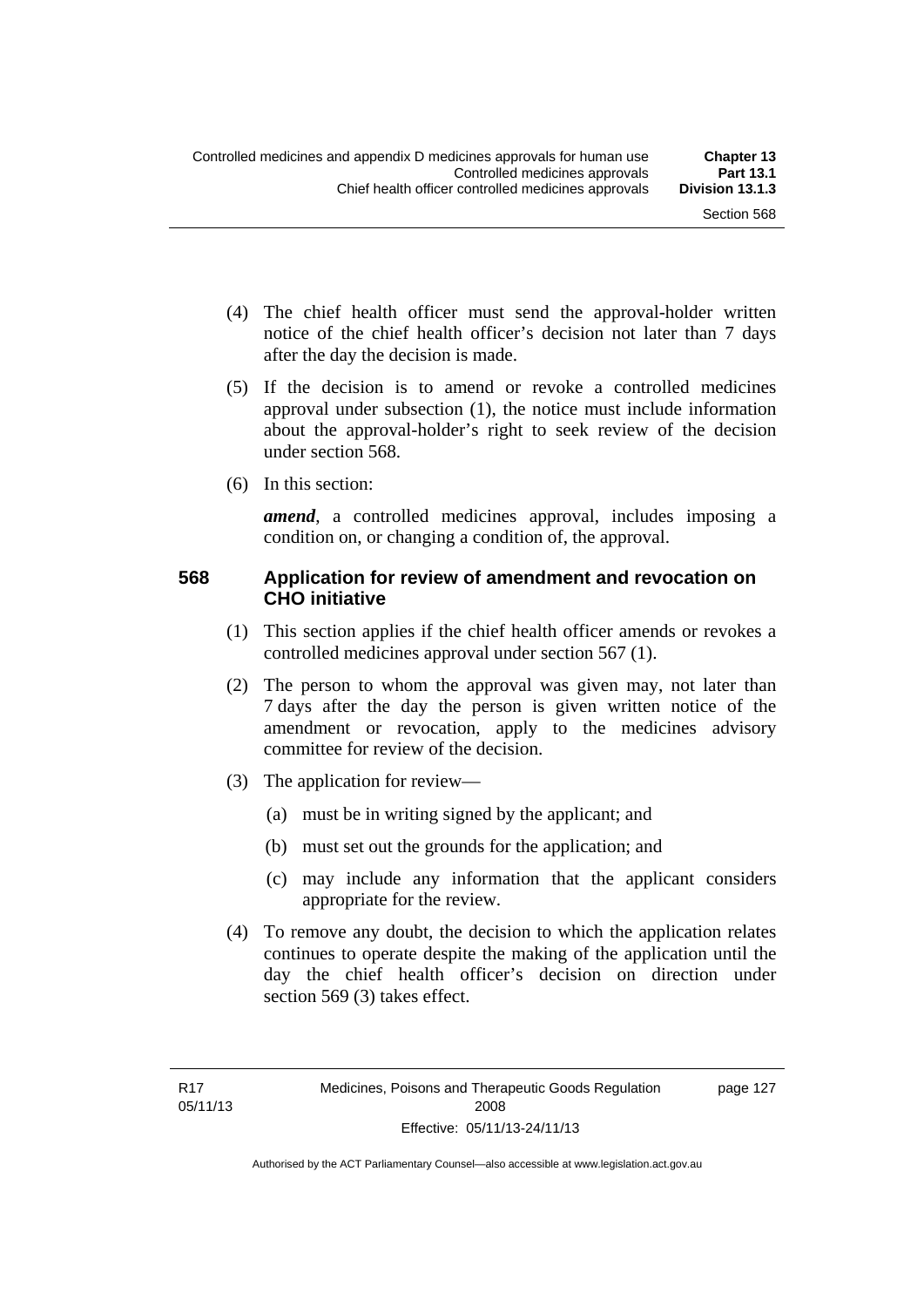### **569 Medicines advisory committee—review of amendment or revocation on CHO initiative**

- (1) This section applies if an application is made to the medicines advisory committee under section 568 to review a decision (the *original decision*) of the chief health officer to amend or revoke a controlled medicines approval.
- (2) The medicines advisory committee may, in writing, ask the designated prescriber to give the committee further information about the treatment of the person to whom the application relates not later than a stated reasonable time.
- (3) After considering the application for review and any further information provided in accordance with a notice under subsection (2), the medicines advisory committee must direct the chief health officer to—
	- (a) confirm the original decision; or
	- (b) revoke the original decision; or
	- (c) revoke the original decision and approve the application as directed by the committee.
	- *Note 1* The medicines advisory committee may direct the chief health officer to include conditions in the approval (see s 570 (2)).
	- *Note* 2 The chief health officer must comply with a direction (see s 573).
- (4) A direction must be in writing.

#### **570 Conditional controlled medicines approvals**

(1) The chief health officer may include conditions for the safe or proper use of a controlled medicine in a controlled medicines approval.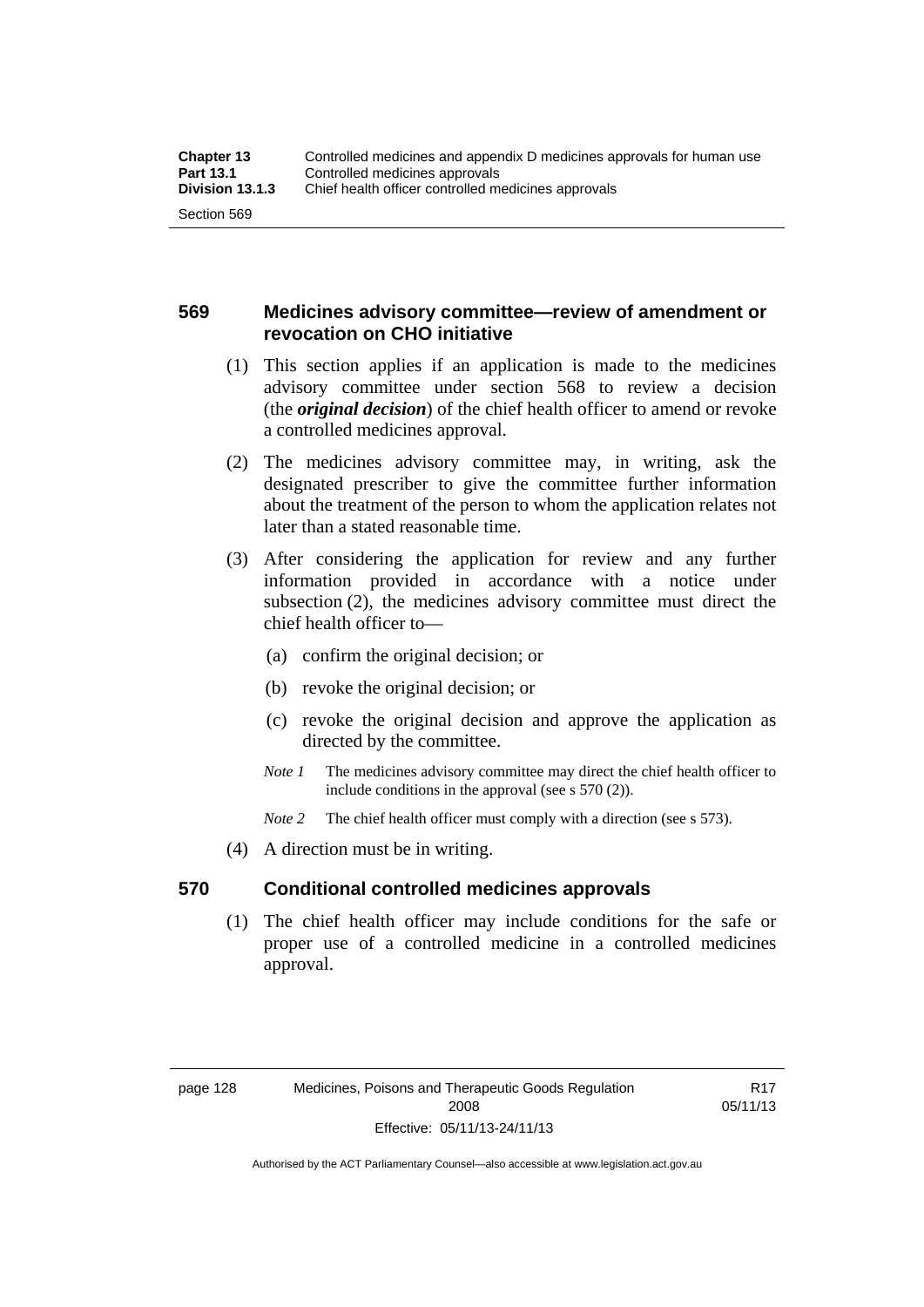(2) The medicines advisory committee may direct the chief health officer to include conditions for the safe or proper use of a controlled medicine in a controlled medicines approval.

*Note* The chief health officer must comply with a direction (see s 573).

#### **571 Form of CHO controlled medicines approvals**

- (1) A controlled medicines approval given by the chief health officer must include the following:
	- (a) the name of the controlled medicine to which the approval relates;
	- (b) the maximum quantity of the medicine that may be prescribed under the approval;
		- *Note 1* For morphine or oxycodone for a person with a terminal illness, see s (2).
		- *Note* 2 For buprenorphine or methadone for a drug-dependent person, see s (3).
	- (c) the form and strength of the medicine that may be prescribed under the approval;
		- *Note* Other forms and strengths may be prescribed in accordance with s 32.
	- (d) the period when the medicine may be prescribed under the approval or when the approval ends;
	- (e) an identifying number for the approval;
	- (f) any condition to which the approval is subject.
	- *Note* If the approval is an oral approval, the prescriber must send the chief health officer a written application (see s  $31(1)(d)(ii)$ ).
- (2) However, for subsection (1) (b) and (c), if the controlled medicines approval relates to the treatment of a person with a terminal illness, the approval may provide that all forms, strengths and quantities of morphine or oxycodone are approved.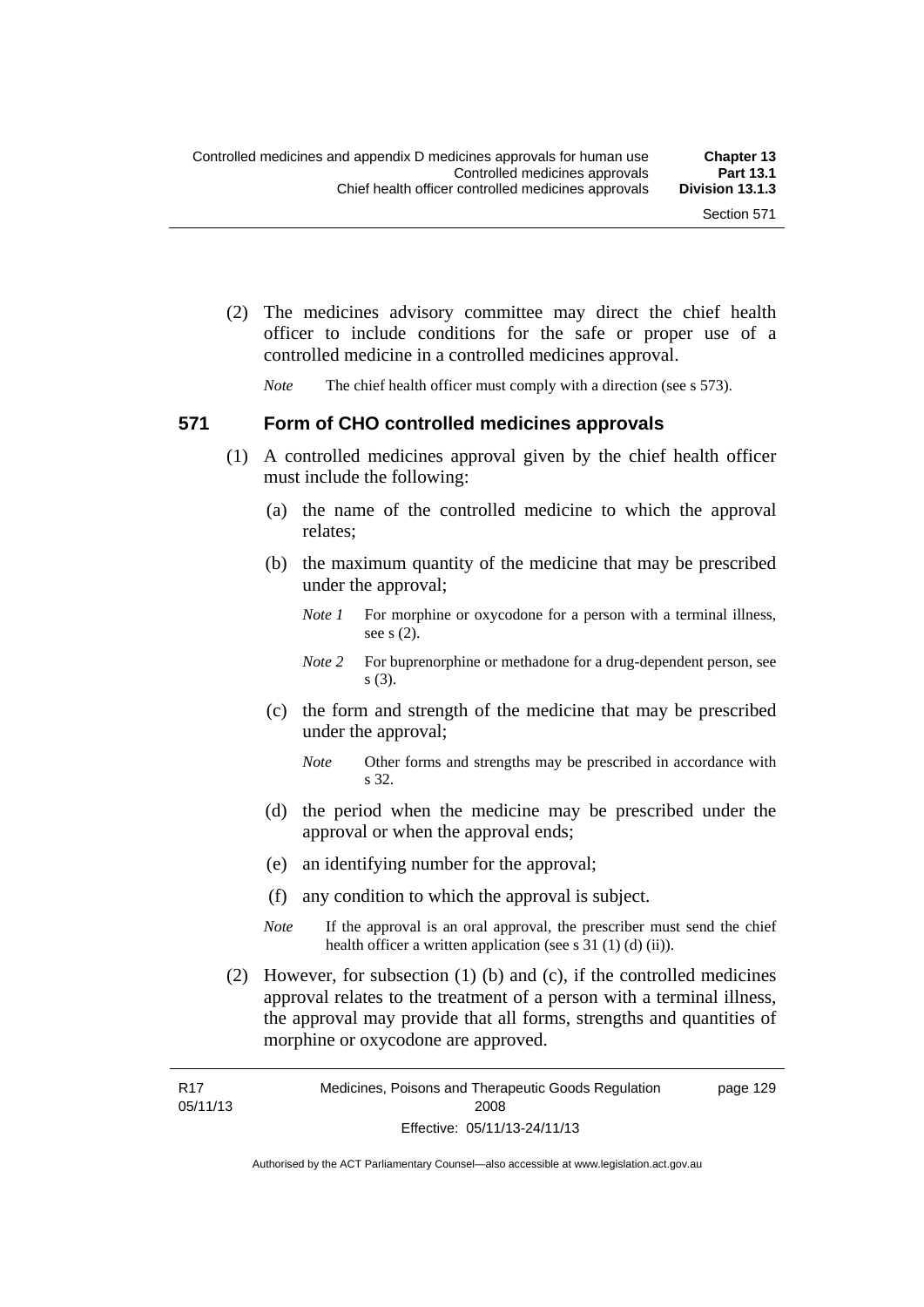(3) Also, for subsection (1) (b), if the controlled medicines approval relates to the treatment of a drug-dependent person with buprenorphine or methadone for their drug-dependency, the approval may state the maximum daily dose that may be prescribed for the person.

### **572 When controlled medicines approvals etc take effect**

- (1) A controlled medicines approval takes effect when the applicant receives notice of the approval or, if the approval states a later day, on the later day.
- (2) An amendment or revocation of a controlled medicines approval takes effect when the approval-holder receives notice of the amendment or revocation or, if the notice of the amendment or revocation states a later day, on the later day.

### **573 Medicines advisory committee—directions to CHO**

- (1) This section applies if the medicines advisory committee directs the chief health officer to make a decision in relation to—
	- (a) an application for a controlled medicines approval; or
	- (b) a controlled medicines approval; or
	- (c) an application under section 581 (Applications for CHO endorsement to treat drug-dependency).
- (2) The chief health officer must—
	- (a) make the decision in accordance with the direction; and
	- (b) send the applicant or approval holder written notice of the decision not later than 7 days after the day the chief health officer makes the decision.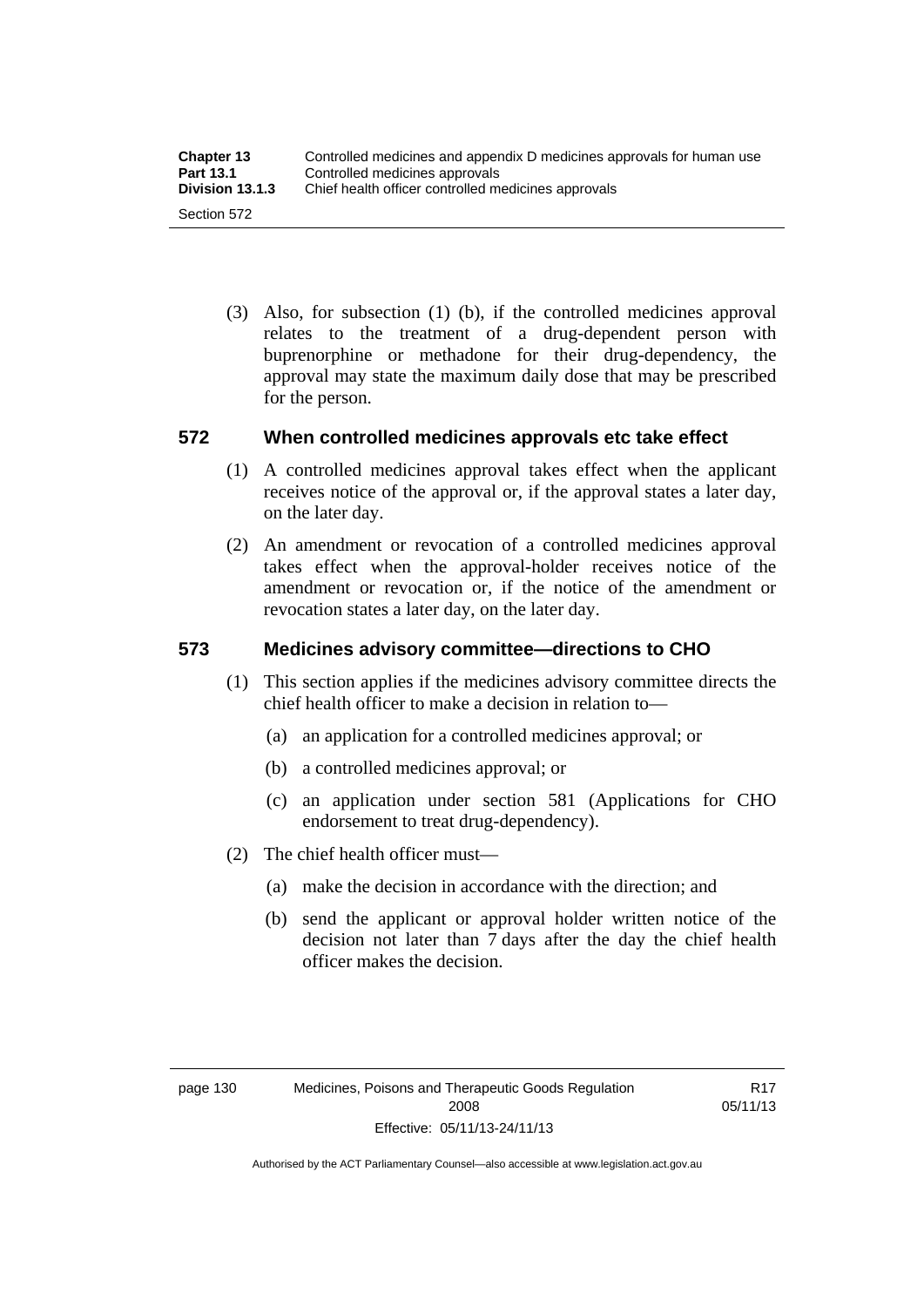#### **574 Medicines advisory committee—guidelines for CHO decisions on applications**

 (1) The medicines advisory committee may issue guidelines for the chief health officer in relation to decisions on applications under section 560 (Applications for CHO controlled medicines approvals).

- (2) A guideline is a notifiable instrument.
	- *Note* A notifiable instrument must be notified under the [Legislation Act](http://www.legislation.act.gov.au/a/2001-14).

## **Division 13.1.4 Endorsements to treat drug-dependency**

#### **580 Meaning of** *endorsement***—div 13.1.4**

In this division:

*endorsement* means an endorsement under section 582 to prescribe buprenorphine and methadone to treat a drug-dependent person's drug-dependency.

*Note* An endorsement is not required by doctors and certain intern doctors who are working at particular institutions, see s 563 (c).

#### **581 Applications for CHO endorsement to treat drug-dependency**

 (1) A doctor may, in writing, apply to the chief health officer for an endorsement.

*Note Doctor* does not include an intern doctor (see dict).

- (2) The application must include the following:
	- (a) the doctor's name and business address and telephone number;

R17 05/11/13 page 131

*Note* The chief health officer must comply with any applicable guidelines (see s 563 (a)).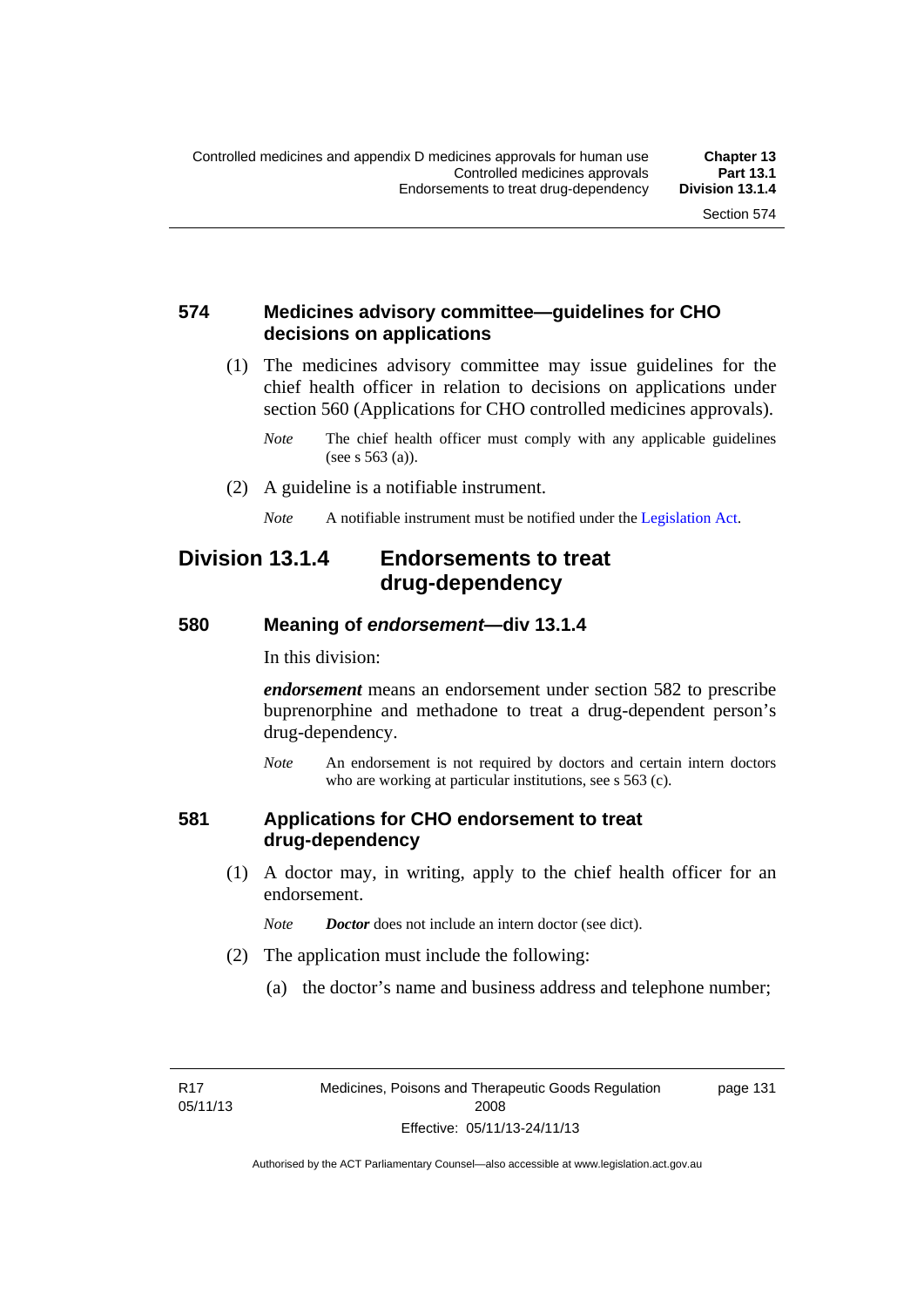- (b) the doctor's qualifications and experience in treating drug-dependency.
- *Note* If a form is approved under the [Act](http://www.legislation.act.gov.au/a/2008-26/default.asp), s 198 for this provision, the form must be used.
- (3) The chief health officer may ask the doctor for any other information reasonably required to decide the application.

#### **582 CHO decisions on applications for endorsement to treat drug-dependency**

- (1) The chief health officer must give, or refuse to give, an endorsement to a doctor who applies under section 581.
- (2) The chief health officer must not give a doctor an endorsement unless satisfied that the doctor has the qualifications and experience to treat drug-dependency.
- (3) An endorsement is subject to any condition included in the endorsement by the chief health officer.
- (4) The chief health officer must give the doctor written notice of the chief health officer's decision not later than 7 days after the day the decision is made.
- (5) If the chief health officer refuses the application, the notice must include information about the doctor's right to seek review of the decision under section 584.

#### **583 Form of CHO endorsements to treat drug-dependency**

An endorsement by the chief health officer must include the following:

- (a) the doctor's name;
- (b) an identifying number for the endorsement;
- (c) any condition to which the endorsement is subject.

page 132 Medicines, Poisons and Therapeutic Goods Regulation 2008 Effective: 05/11/13-24/11/13

R17 05/11/13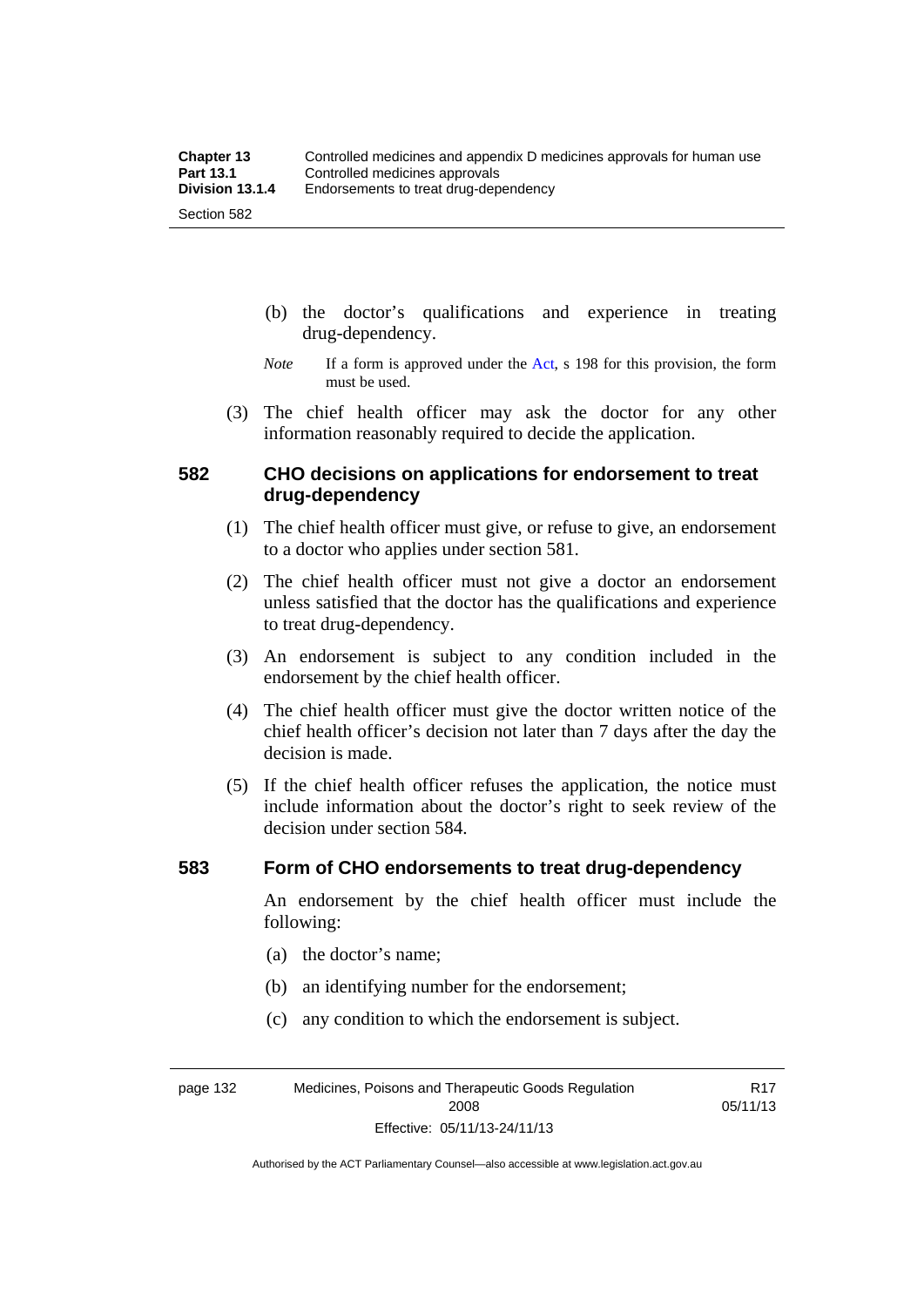### **584 Medicines advisory committee—review of CHO decisions to refuse endorsements to treat drug-dependency**

- (1) This section applies if the chief health officer refuses under section 582 to give an endorsement to a doctor.
- (2) The doctor may, not later than 28 days after the day the doctor receives written notice of the decision, apply to the medicines advisory committee for review of the decision.
- (3) The application for review—
	- (a) must be in writing signed by the doctor; and
	- (b) must set out the grounds for the application; and
	- (c) may include any information that the doctor considers appropriate for the review.
- (4) The medicines advisory committee may, in writing, ask the doctor to give the committee further information that the committee reasonably needs to decide the application.
- (5) After considering the application and any further information provided in accordance with a notice under subsection (4), the medicines advisory committee must—
	- (a) direct the chief health officer to confirm the decision made; or
	- (b) direct the chief health officer to revoke the decision made and approve the application as directed by the committee.

*Note* The chief health officer must comply with a direction (see s 573).

(6) A direction must be in writing.

page 133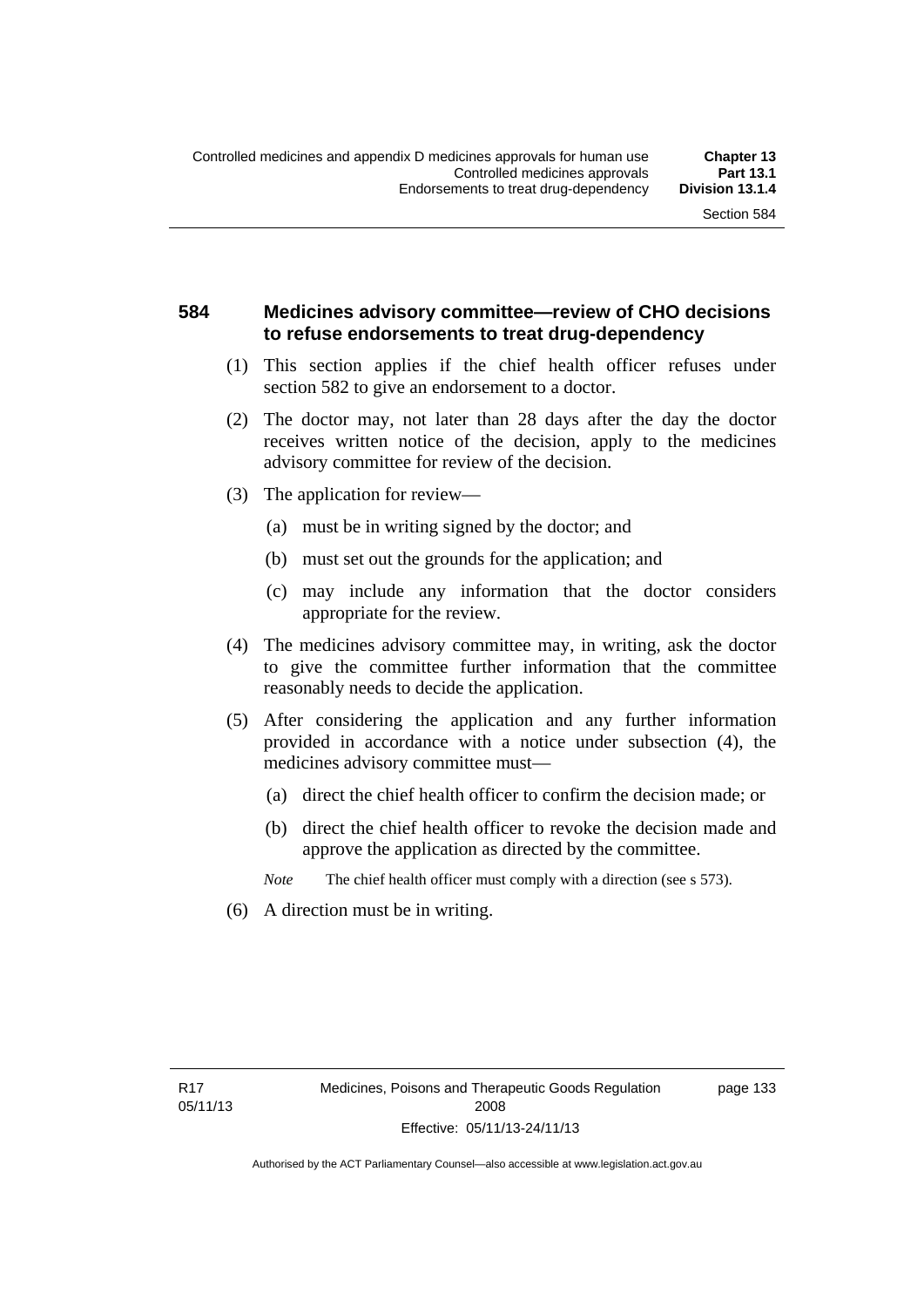# **Part 13.2 Appendix D medicines approvals**

*Note* It is a condition of an authorisation to prescribe a designated appendix D medicine for the prescriber to have an approval under this part (see s 33 (a)).

#### **590 Meaning of** *appendix D medicines approval*

In this regulation:

*appendix D medicines approval* means an approval under section 591 or section 593.

#### **591 Standing approval to prescribe designated appendix D medicines**

A doctor is approved to prescribe a designated appendix D medicine for a purpose mentioned in schedule 3 (Designated appendix D medicines—standing approvals), part 3.2, column 3 in relation to the medicine if—

- (a) the medicine is mentioned in the schedule, part 3.2, column 3 in relation to the doctor; and
- (b) if the schedule, part 3.2, column 4 contains a condition in relation to the medicine—the doctor prescribes the medicine in accordance with the condition.

#### **Example—par (b)**

If sch 3, pt 3.2, col 4 includes a condition requiring a doctor to advise a woman of child-bearing age to avoid becoming pregnant during or for a certain period after the completion of treatment, the doctor is authorised to prescribe the medicine only if the doctor gives the patient the advice.

- *Note 1 Doctor* does not include an intern doctor (see dict).
- *Note 2* An example is part of the regulation, is not exhaustive and may extend, but does not limit, the meaning of the provision in which it appears (see [Legislation Act,](http://www.legislation.act.gov.au/a/2001-14) s 126 and s 132).

page 134 Medicines, Poisons and Therapeutic Goods Regulation 2008 Effective: 05/11/13-24/11/13

R17 05/11/13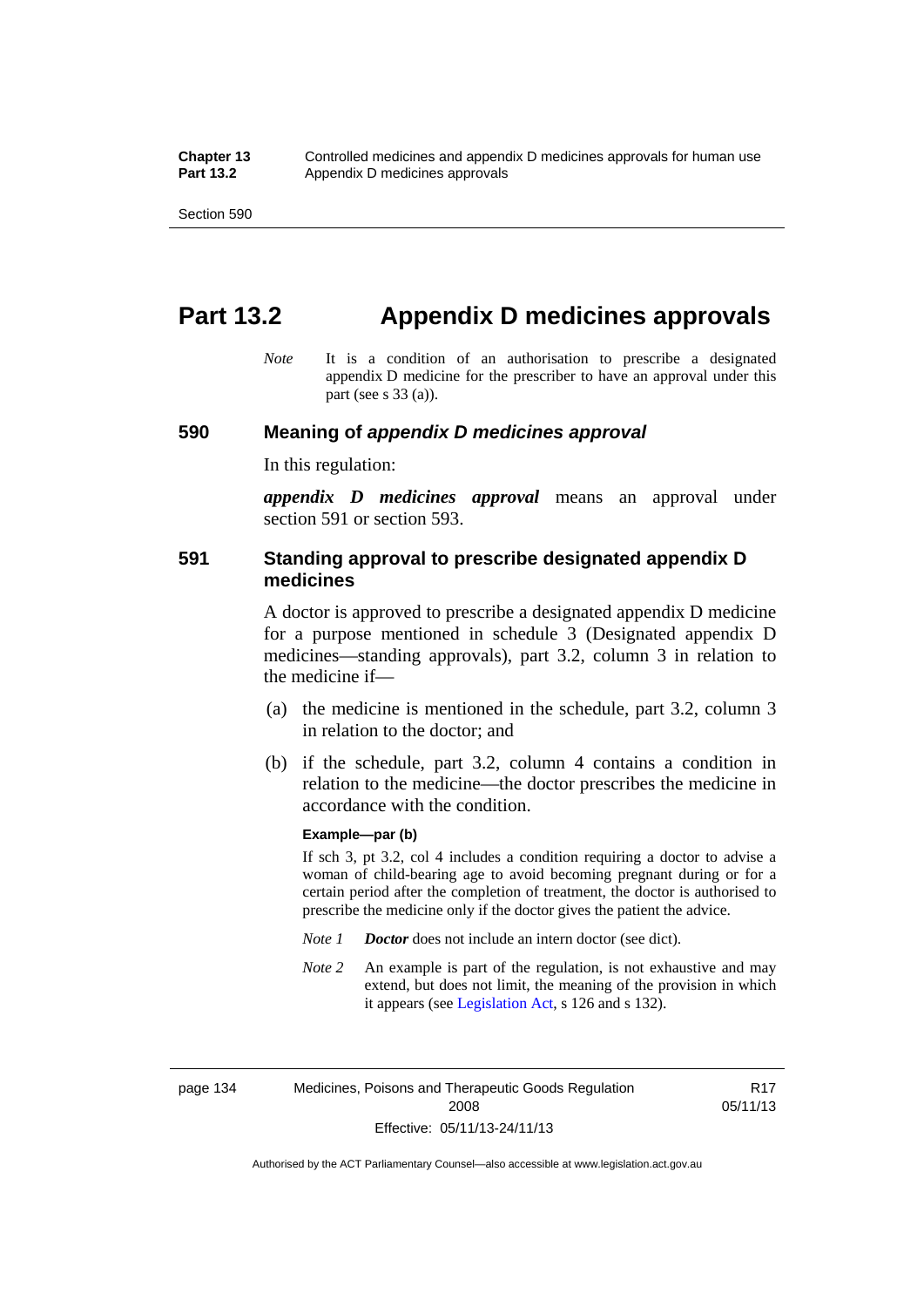### **592 Applications for CHO approval to prescribe designated appendix D medicines**

 (1) A doctor may, in writing, apply to the chief health officer for approval to prescribe a designated appendix D medicine for a purpose mentioned in schedule 3 (Designated appendix D medicines—standing approvals), part 3.2, column 3 in relation to the medicine.

*Note Doctor* does not include an intern doctor (see dict).

- (2) The application must include the following:
	- (a) the medicine's name;
	- (b) the doctor's name, business address and telephone number;
	- (c) if the doctor is a specialist—the specialist area in which the doctor practises;
	- (d) if the doctor is not a specialist—the doctor's qualifications and experience in relation to the medicine.
	- *Note* If a form is approved under the [Act](http://www.legislation.act.gov.au/a/2008-26/default.asp), s 198 for this provision, the form must be used.
- (3) The chief health officer may ask the doctor for any other information reasonably required to decide the application.

#### **593 CHO decisions on applications to prescribe designated appendix D medicines**

- (1) The chief health officer must approve, or refuse to approve, an application by a doctor under section 592 for approval to prescribe a designated appendix D medicine.
- (2) An approval under subsection (1) to prescribe a designated appendix D medicine is subject to the following conditions:
	- (a) that the doctor complies with any conditions in schedule 3, part 3.2, column 4 in relation to the medicine;

R17 05/11/13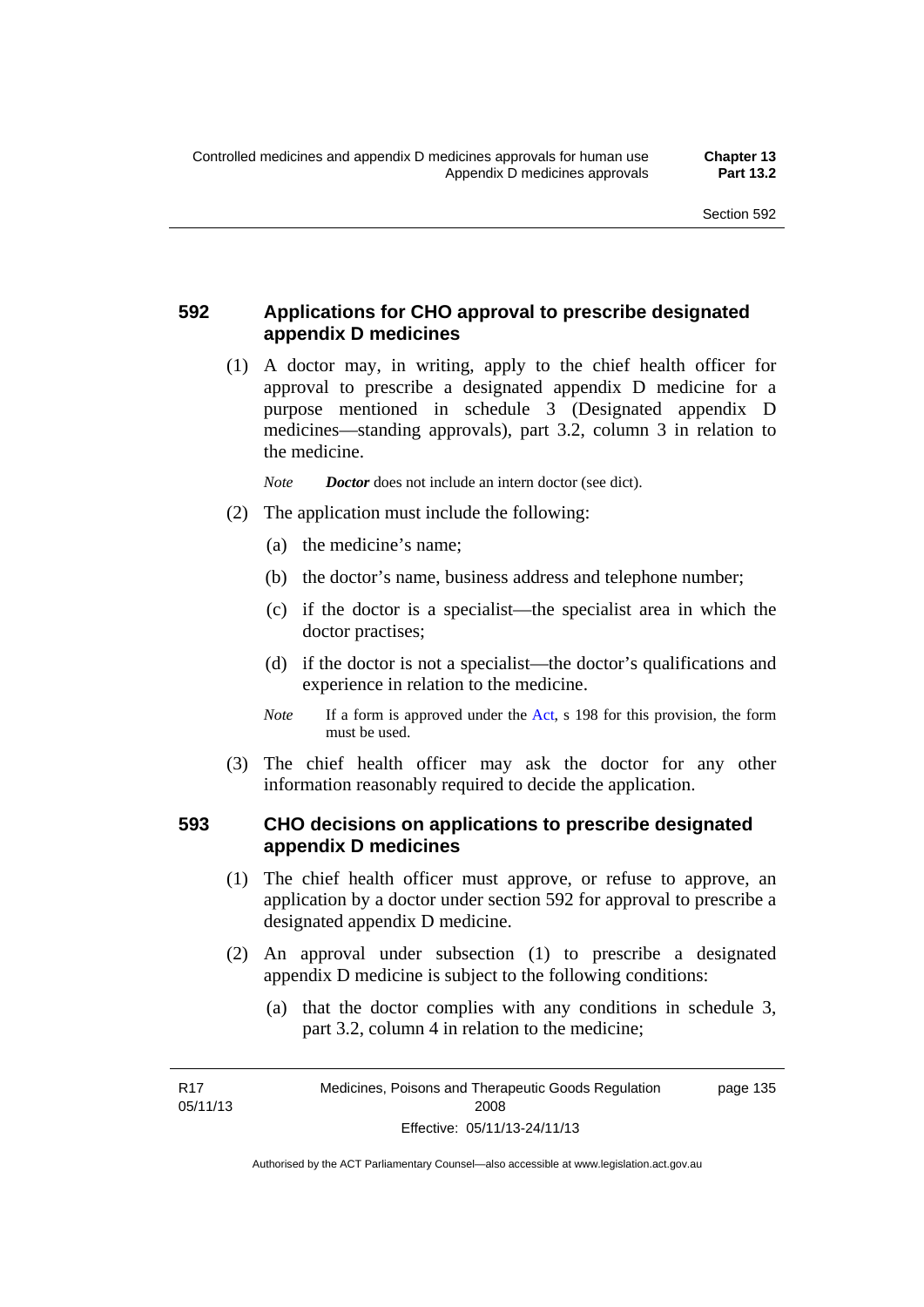(b) any other condition included in the approval by the chief health officer.

#### **Example—par (a)**

If sch 3, pt 3.2, col 4 includes a condition requiring a doctor to advise a woman of child-bearing age to avoid becoming pregnant during or for a certain period after the completion of treatment, the doctor is authorised to prescribe the medicine only if the doctor gives the patient the advice.

- *Note* An example is part of the regulation, is not exhaustive and may extend, but does not limit, the meaning of the provision in which it appears (see [Legislation Act,](http://www.legislation.act.gov.au/a/2001-14) s 126 and s 132).
- (3) For this section, the chief health officer—
	- (a) must have regard to the specialist area (if any) in which the doctor practises and the requirements (if any) stated in the medicines and poisons standard, appendix D for the medicine to which the application relates; and
	- (b) may have regard to anything else the chief health officer considers appropriate.
- (4) The chief health officer must send the doctor written notice of the chief health officer's decision not later than 7 days after the day the decision is made.

#### **594 Form of CHO appendix D medicines approvals**

An appendix D medicines approval given by the chief health officer must include the following:

- (a) the doctor's name;
- (b) the name of the medicine to which the approval relates;
- (c) an identifying number for the approval;
- (d) any condition included in the approval by the chief health officer.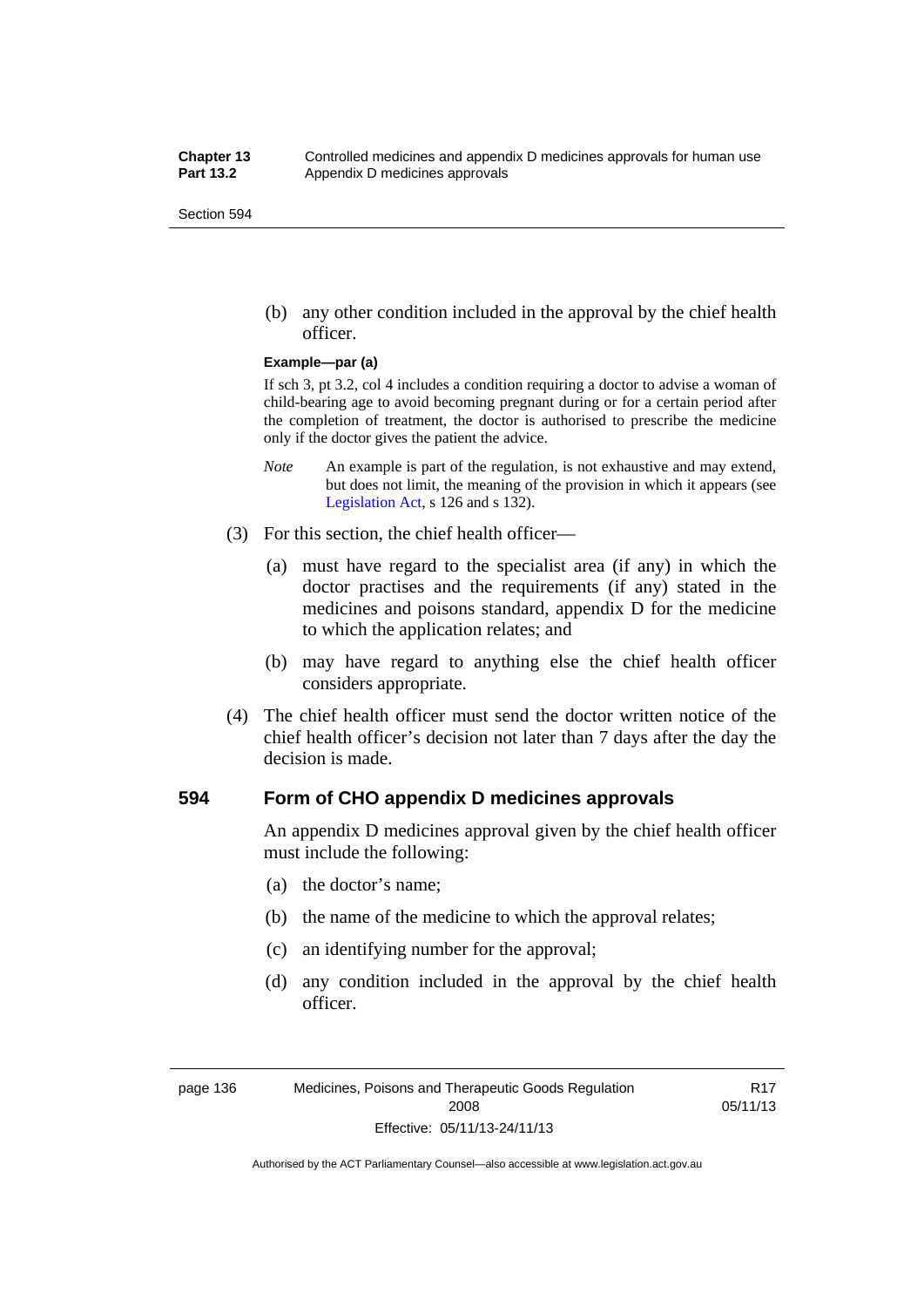## **Chapter 14 Medicines licences**

## **Part 14.1 Medicines licences generally**

#### **600 Medicines licences that may be issued—Act, s 78 (2)**

The following licences for medicines may be issued:

- (a) a licence for a program of research or education in relation to a controlled medicine (a *controlled medicines research and education program licence*);
- (b) a licence for medicines for first-aid kits (a *first-aid kit licence*);
- (c) a licence for the supply by wholesale of a medicine (a *medicines wholesalers licence*);
- (d) a licence for the treatment of opioid dependency with buprenorphine or methadone (an *opioid dependency treatment licence*);
- (e) a licence for the sale by retail of pharmacy medicines by a person who is not a pharmacist (a *pharmacy medicines rural communities licence*).
- *Note* Other medicines licences may also be issued (see [Act,](http://www.legislation.act.gov.au/a/2008-26/default.asp) s 78 (3)).

R17 05/11/13 page 137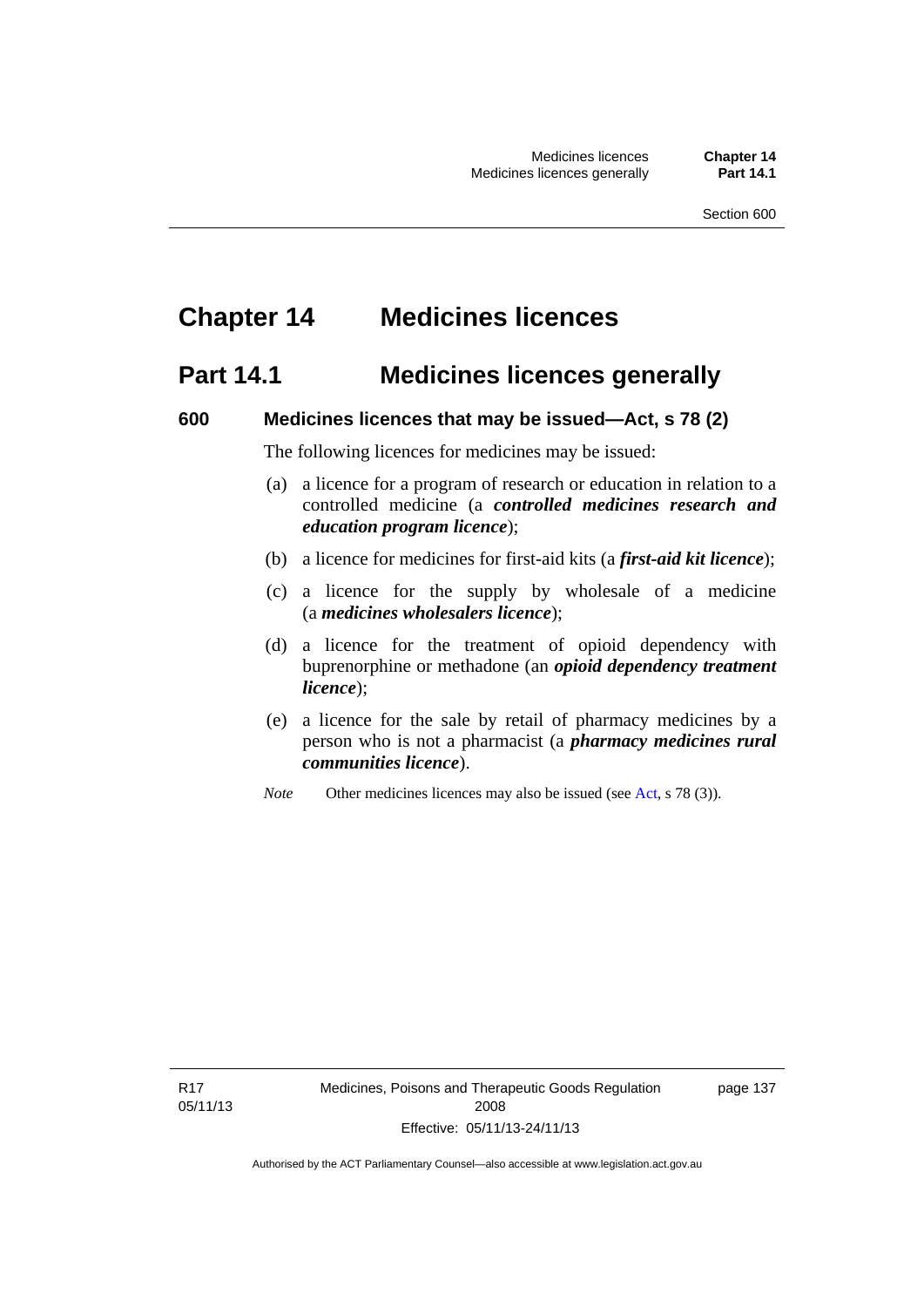# **Part 14.2 Controlled medicines research and education program licences**

*Note* For research and education activities in relation to other medicines, see pt 9.4.

#### **605 Applications for controlled medicines research and education program licences**

- (1) An application for a controlled medicines research and education program licence for a controlled medicine must be in writing, signed by the applicant, and include the following:
	- (a) the full name, address and academic, professional or other relevant qualifications of—
		- (i) the person who is to supervise the program; and
		- (ii) the person who is to conduct the program;
	- (b) the name of the recognised research institution at or under which the program is proposed to be conducted;
		- *Note Recognised research institution*—see the [Act](http://www.legislation.act.gov.au/a/2008-26/default.asp), s 20 (5).
	- (c) whether the program will be conducted at, or under the authority of, the recognised research institution;
	- (d) the premises where the program will be conducted;
	- (e) the controlled medicine, and the form and strength of the medicine, for which the licence is sought;
	- (f) the maximum quantity of the medicine that would be possessed under the licence at any time;
	- (g) a description of the program, including an explanation of why the program cannot be carried out satisfactorily without the use of the medicine;
	- (h) the supervision arrangements for the program;

page 138 Medicines, Poisons and Therapeutic Goods Regulation 2008 Effective: 05/11/13-24/11/13 R17 05/11/13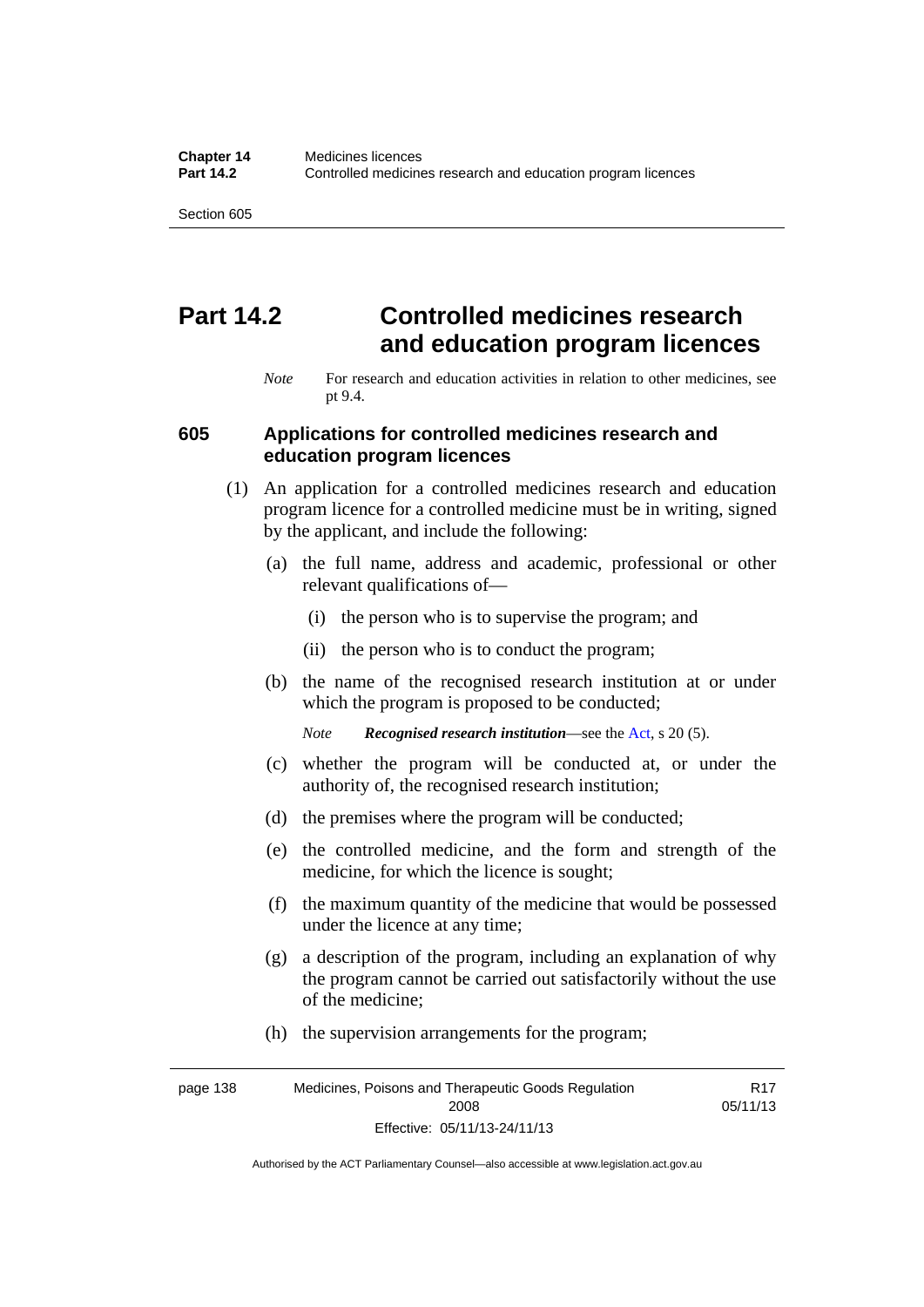- (i) the period for which the licence is sought.
- *Note 1* If a form is approved under the [Act](http://www.legislation.act.gov.au/a/2008-26/default.asp), s 198 for this provision, the form must be used.
- *Note* 2 A fee may be determined under the [Act,](http://www.legislation.act.gov.au/a/2008-26/default.asp) s 197 for this provision.
- (2) The application must be accompanied by a written approval of the program by the person in charge of—
	- (a) the recognised research institution; or
	- (b) a faculty or division of the institution.

#### **606 Restrictions on issuing of controlled medicines research and education program licences—Act, s 85 (1) (a)**

The chief health officer must not issue a controlled medicines research and education program licence to a person unless—

- (a) the program to which the licence relates will be conducted at, or under the authority of, a recognised research institution; and
- (b) the program is approved by a person mentioned in section 605 (2); and
- (c) satisfied that the program—
	- (i) cannot be carried out without the use of the controlled medicine to which the licence application relates; and
	- (ii) will be adequately supervised.

### **607 Additional information for controlled medicines research and education program licences—Act, s 88 (1) (k)**

The following additional information is prescribed for a controlled medicines research and education program licence:

 (a) the research or education program for which the licence is issued;

page 139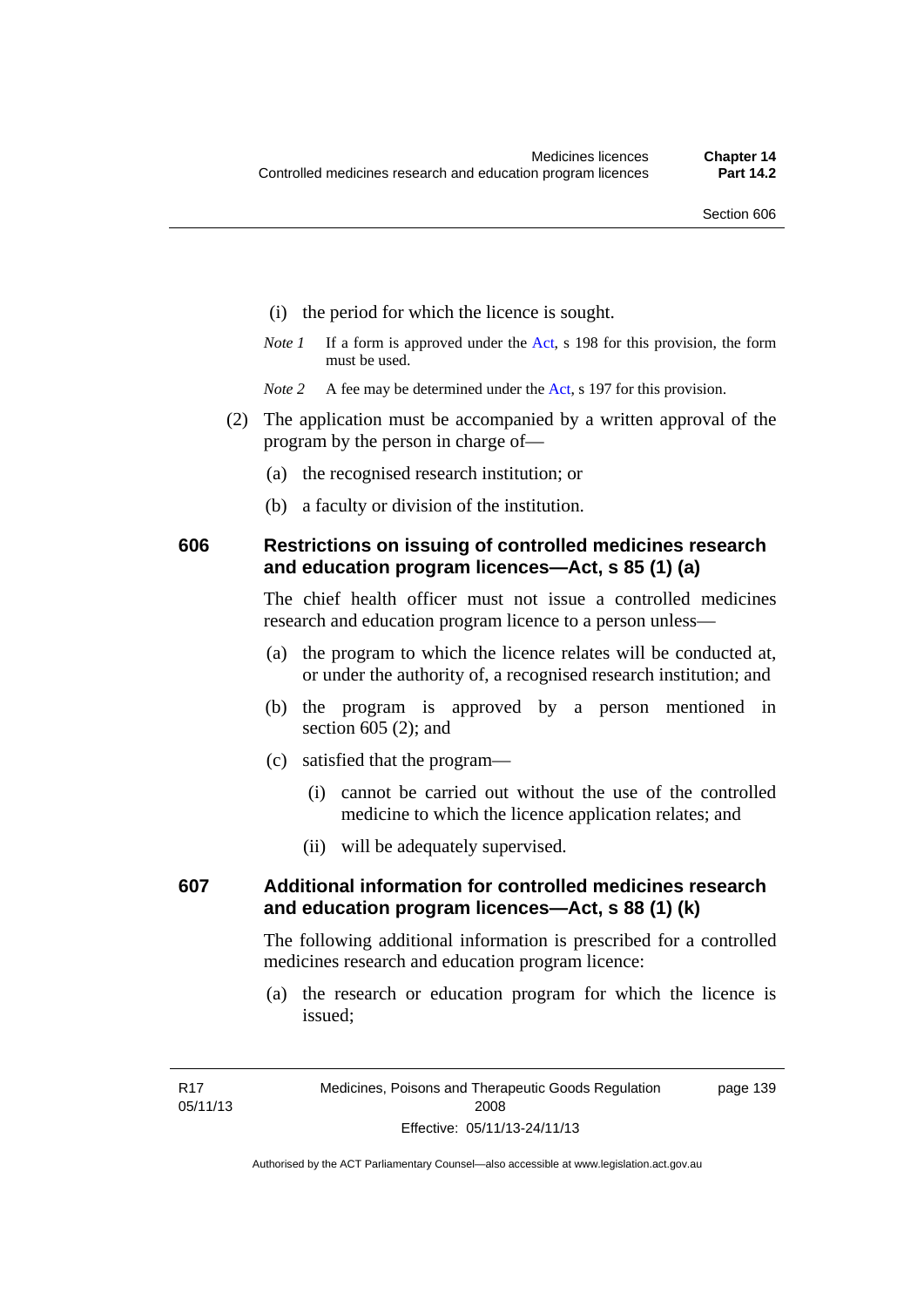- (b) the name of the program's supervisor;
- (c) the dealings with a controlled medicine authorised by the licence;
- (d) the premises where the program will be conducted;
- (e) the maximum quantity of the controlled medicine that may be possessed at any time for the program;
- (f) the total quantity of the controlled medicine that may be possessed for the program during the period of the licence;
- (g) the form and strength of the controlled medicine that may be obtained and possessed for the program.

page 140 Medicines, Poisons and Therapeutic Goods Regulation 2008 Effective: 05/11/13-24/11/13

R17 05/11/13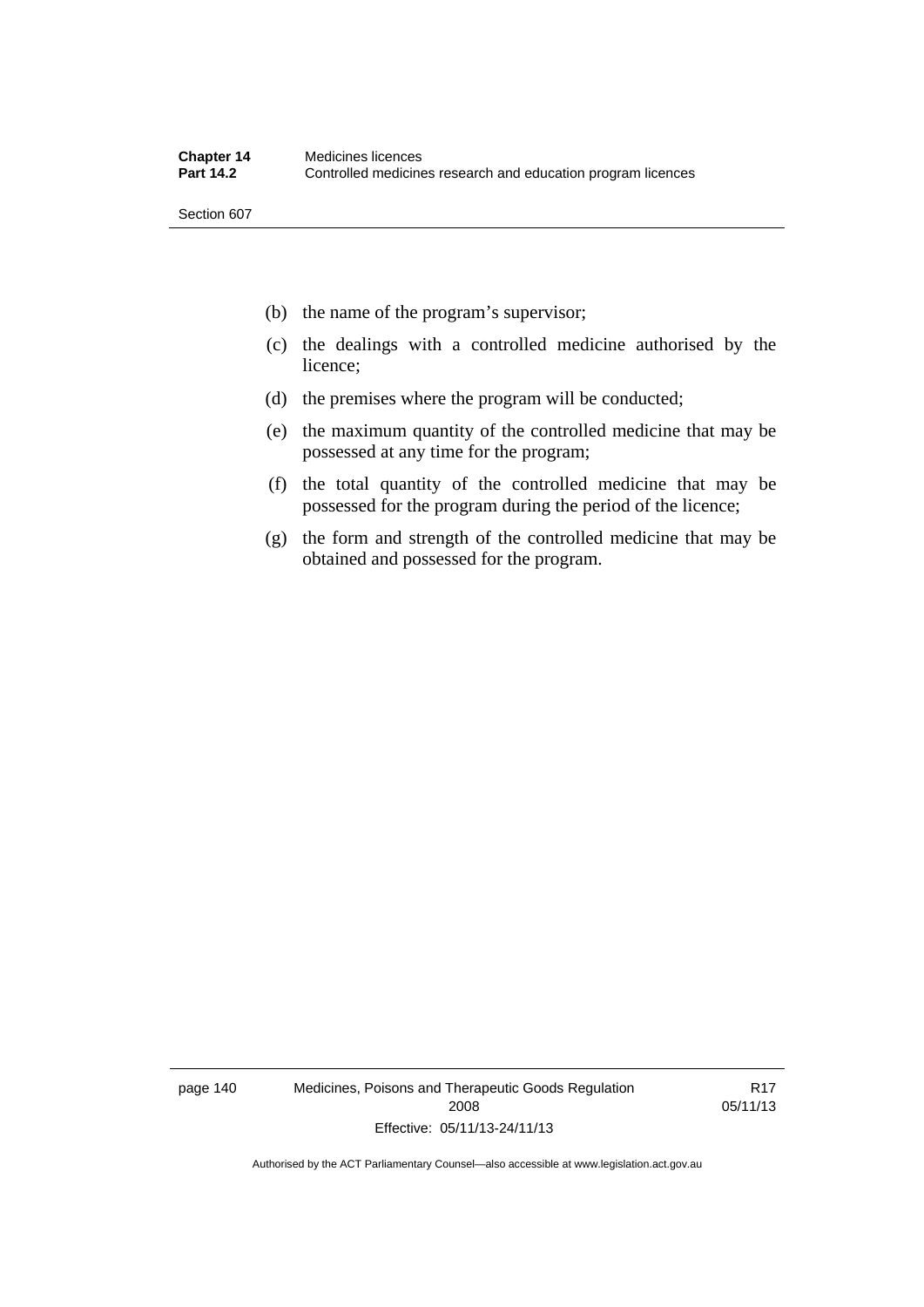## **Part 14.3 First-aid kit licences**

*Note* This part is not applicable to a health practitioner or health professional who is authorised elsewhere under this regulation to possess etc medicines for a first-aid kit.

#### **610 Applications for first-aid kit licences**

- (1) An application for a first-aid kit licence must be in writing, signed by the applicant, and include the following:
	- (a) the full name, address and occupation of the applicant;
	- (b) the full name, address and occupation of each other person proposed to be authorised to deal with a medicine under the licence;
	- (c) the prescription only medicines and controlled medicines (each of which are *relevant medicines*), and the form and strength of the relevant medicines, for which the licence is sought;
		- *Note* Pharmacy medicines and pharmacist only medicines are authorised for the kit under s 450.
	- (d) the maximum quantity of the relevant medicines that would be possessed under the licence at any time;
	- (e) the first-aid services provided, or proposed to be provided, to the community by the applicant;
	- (f) the situations in which it is proposed the medicines in the first-aid kit will be used;
	- (g) the period for which the licence is sought.
	- *Note 1* If a form is approved under the [Act](http://www.legislation.act.gov.au/a/2008-26/default.asp), s 198 for this provision, the form must be used.
	- *Note 2* A fee may be determined under the [Act,](http://www.legislation.act.gov.au/a/2008-26/default.asp) s 197 for this provision.

page 141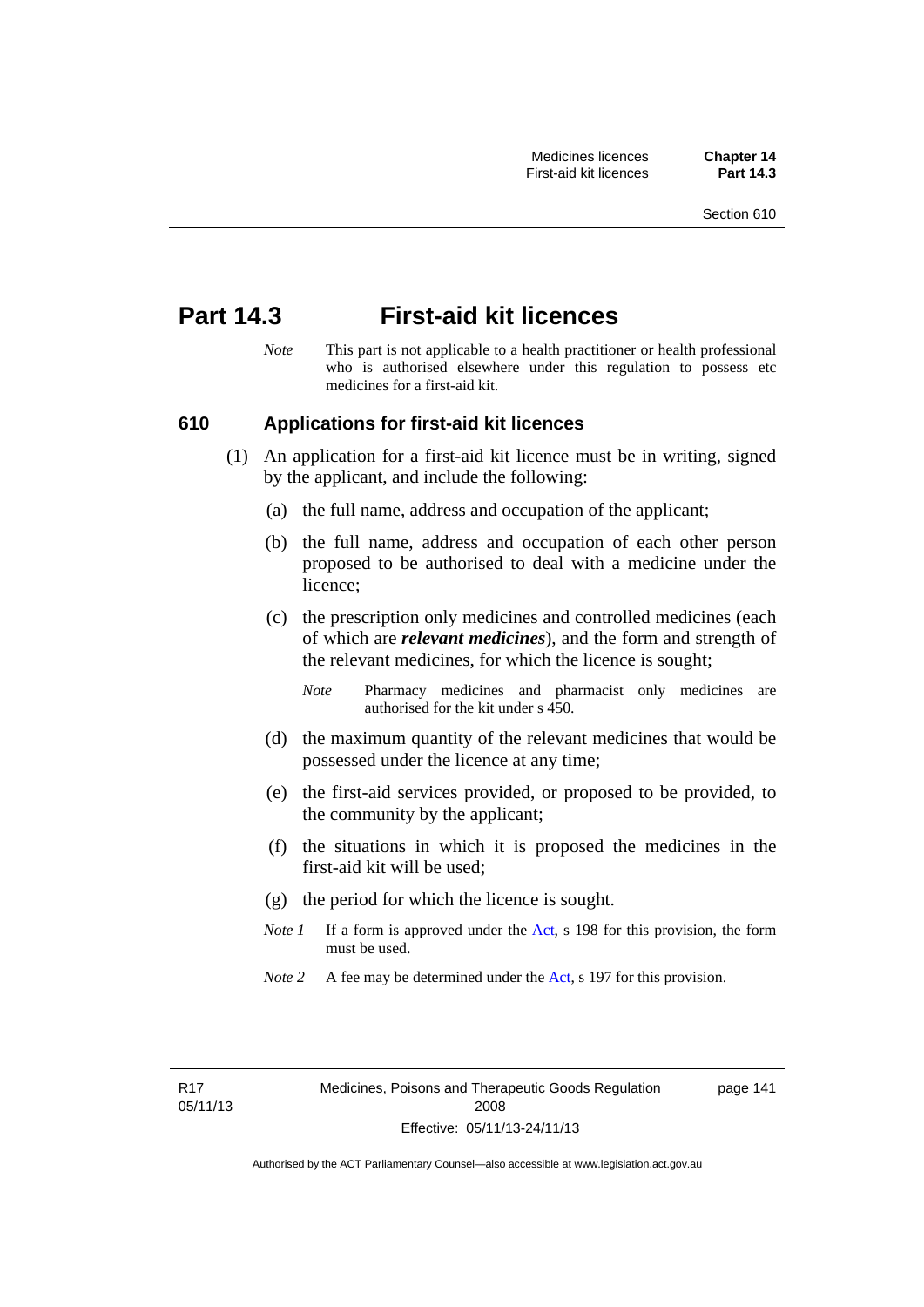| <b>Chapter 14</b> | Medicines licences     |
|-------------------|------------------------|
| <b>Part 14.3</b>  | First-aid kit licences |

- (2) The application must be accompanied by—
	- (a) evidence of the qualifications mentioned in section 611 (a) for the applicant and each person included in the application under subsection (1) (b); and
	- (b) a letter of support from a doctor who will provide medical direction and support to the applicant.
		- *Note Doctor* does not include an intern doctor (see dict).

### **611 Restrictions on issuing of first-aid kit licences— Act, s 85 (1) (a)**

The chief health officer must not issue a first-aid kit licence to a person unless—

- (a) each person to be authorised under the licence has successfully completed a course that qualifies the person to be registered as a nurse or employed as an ambulance paramedic; and
- (b) the chief health officer is satisfied that the person provides, or will be providing, first-aid services to the community, for example, at a workplace or as part of a privately operated ambulance service approved under the *[Emergencies Act 2004](http://www.legislation.act.gov.au/a/2004-28)*, part 4.6 (Other approved providers); and
- (c) the medicines to which the licence application relates are reasonably necessary to provide the first-aid services.
- *Note* An example is part of the regulation, is not exhaustive and may extend, but does not limit, the meaning of the provision in which it appears (see [Legislation Act,](http://www.legislation.act.gov.au/a/2001-14) s 126 and s 132).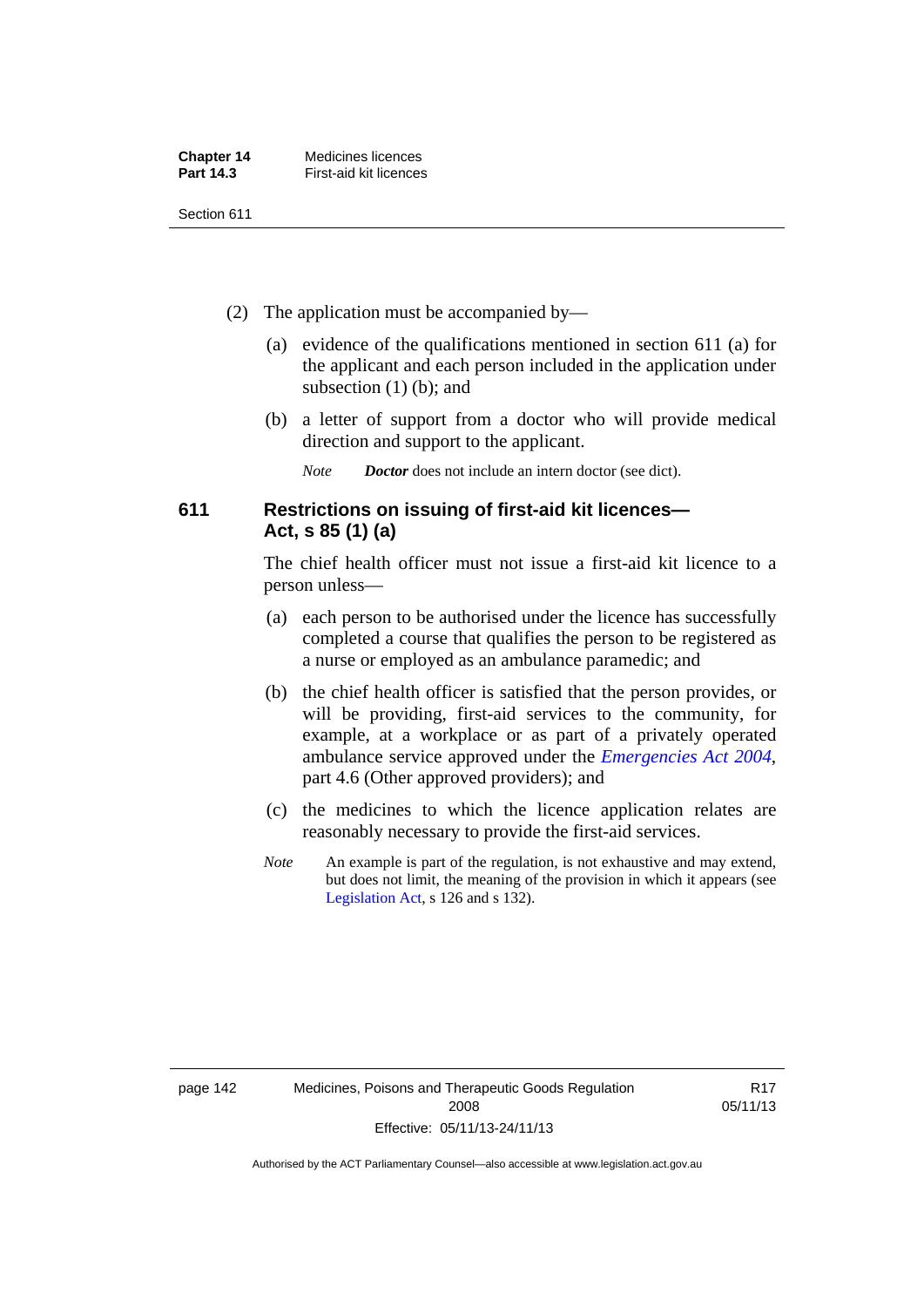### **612 Additional information for first-aid kit licences— Act, s 88 (1) (k)**

- (1) The following additional information is prescribed for a first-aid kit licence:
	- (a) the full name and home address of each person who is authorised to deal with a medicine under the licence;
	- (b) the maximum quantity of each relevant medicine that may be possessed under the licence at any time;
	- (c) the total quantity of each relevant medicine that may be possessed during the period of the licence;
	- (d) the form and strength in which each relevant medicine may be obtained, possessed and administered under the licence.
- (2) In this section:

*relevant medicines*—see section 610.

R17 05/11/13 Medicines, Poisons and Therapeutic Goods Regulation 2008 Effective: 05/11/13-24/11/13

page 143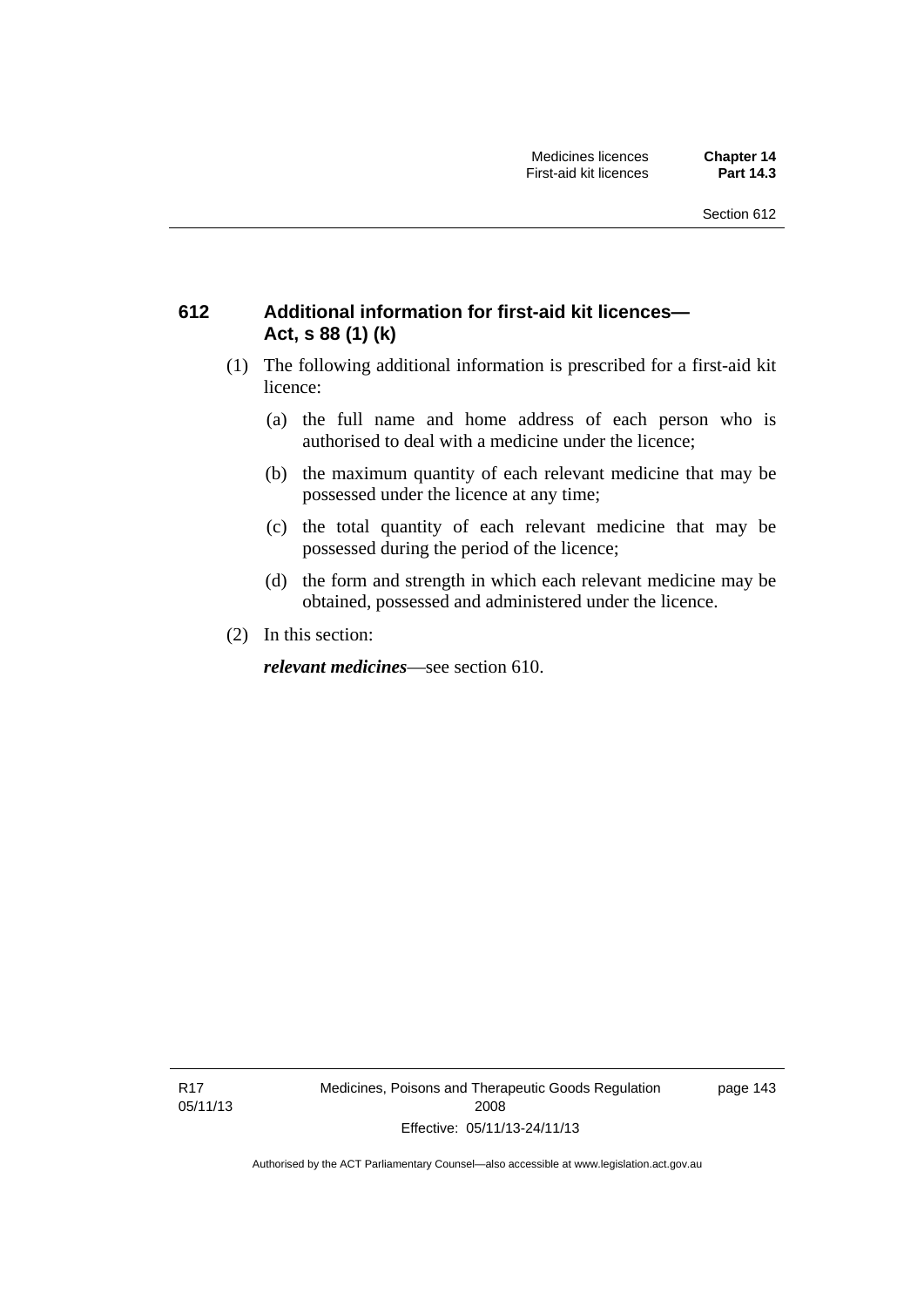## **Part 14.4 Medicines wholesalers licences**

*Note* This part is applicable to an interstate wholesaler only if the [Act,](http://www.legislation.act.gov.au/a/2008-26/default.asp) s 20 (4) does not apply to the wholesaler.

#### **615 Applications for medicines wholesalers licences**

- (1) An application for a medicines wholesalers licence must be in writing, signed by the applicant, and include the following:
	- (a) the medicines to which the application relates;
	- (b) the full name of the applicant;
	- (c) the applicant's ABN (if any);
	- (d) if the applicant is a corporation—the corporation's ACN;
	- (e) the location of the premises where the applicant proposes to deal with the medicines under the licence;
	- (f) the security arrangements proposed for the premises;
	- (g) the name of an individual who is to supervise the dealings to be authorised under the licence.
	- *Note 1* If a form is approved under the [Act](http://www.legislation.act.gov.au/a/2008-26/default.asp), s 198 for this provision, the form must be used.
	- *Note* 2 A fee may be determined under the [Act,](http://www.legislation.act.gov.au/a/2008-26/default.asp) s 197 for this provision.
- (2) The application must be accompanied by a plan of the premises that shows—
	- (a) where it is proposed to store the medicines; and
	- (b) the location and nature of security devices.

#### **616 Restrictions on issuing of medicines wholesalers licences—Act, s 85 (1) (a)**

 (1) The chief health officer must not issue a medicines wholesalers licence to a person unless dealings with medicines under the licence

page 144 Medicines, Poisons and Therapeutic Goods Regulation 2008 Effective: 05/11/13-24/11/13 R17 05/11/13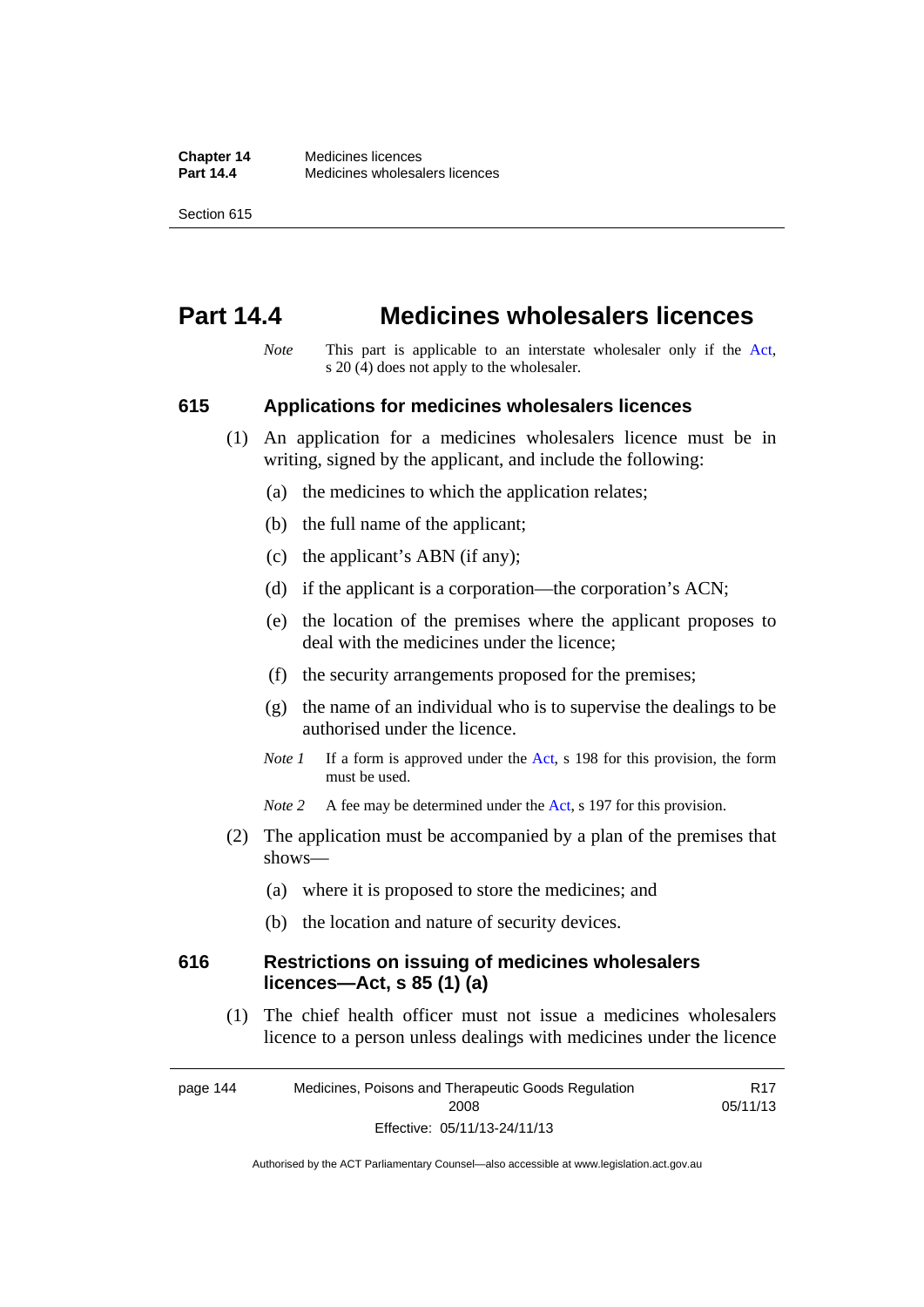will be supervised by an individual nominated by the applicant and approved, in writing, by the chief health officer.

- (2) The chief health officer must not approve the nominated individual unless satisfied that the individual—
	- (a) is a suitable person to hold a medicines wholesalers licence; and
	- (b) has qualifications in chemistry, pharmacy or pharmacology or experience appropriate for the sale of medicines.

*Note* For changes of nominated individuals, see the [Act,](http://www.legislation.act.gov.au/a/2008-26/default.asp) s 93.

(3) In this section:

*suitable person*, to hold a licence—see the [Act](http://www.legislation.act.gov.au/a/2008-26/default.asp), section 81.

#### **617 Additional information for medicines wholesalers licences—Act, s 88 (1) (k)**

The name of the person approved under section 616 (1) to supervise the dealings with medicines authorised by the licence is prescribed for a medicines wholesalers licence.

R17 05/11/13 Medicines, Poisons and Therapeutic Goods Regulation 2008 Effective: 05/11/13-24/11/13

page 145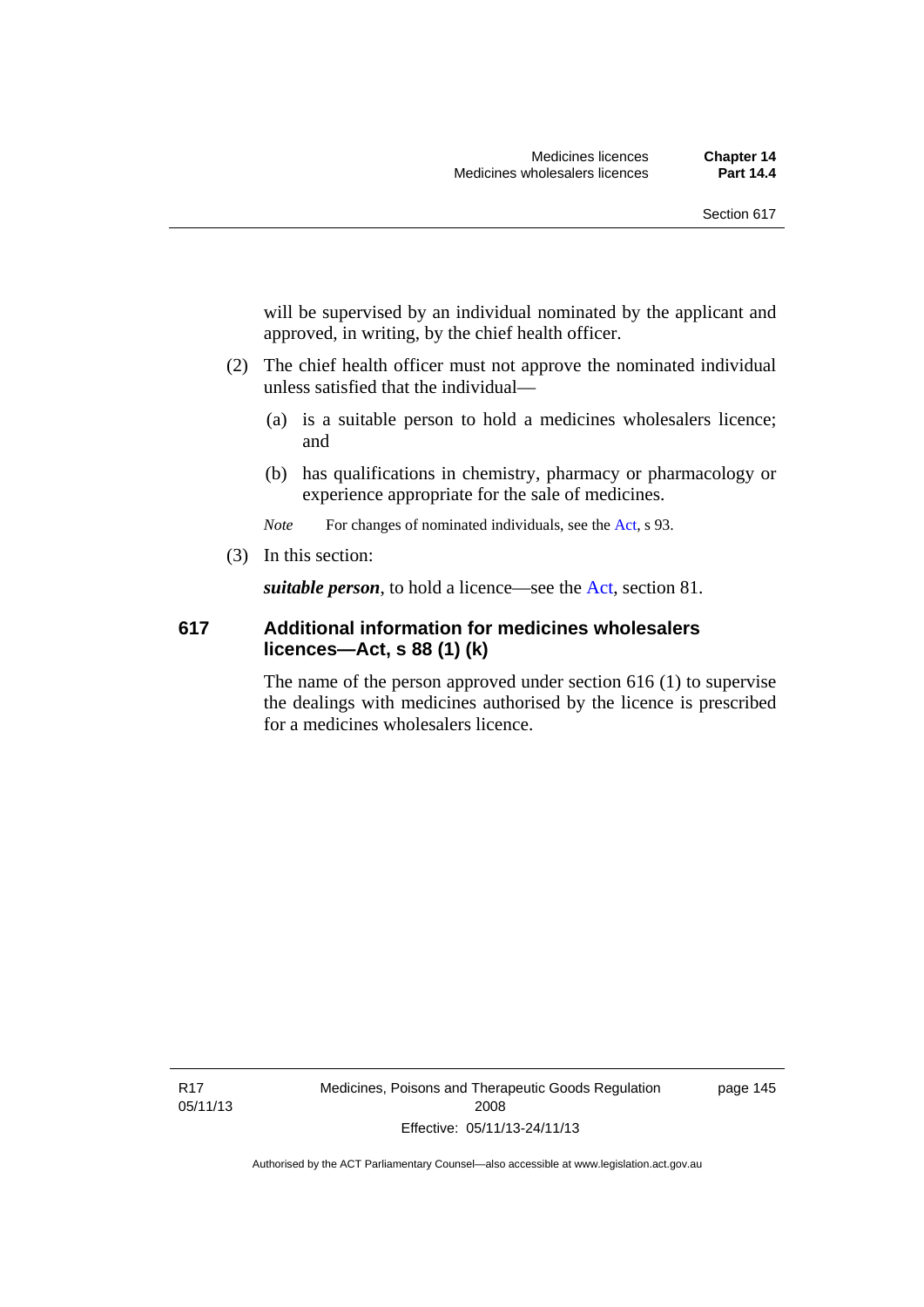# **Part 14.5 Opioid dependency treatment licences**

#### **620 Applications for opioid dependency treatment licences**

An application for an opioid dependency treatment licence must be in writing, signed by the applicant, and include the applicant's full name and business address.

- *Note 1* If a form is approved under the [Act](http://www.legislation.act.gov.au/a/2008-26/default.asp), s 198 for this provision, the form must be used.
- *Note 2* A fee may be determined under the [Act,](http://www.legislation.act.gov.au/a/2008-26/default.asp) s 197 for this provision.

#### **621 Restriction on issuing of opioid dependency treatment licences—Act, s 85 (1) (a)**

The chief health officer must not issue an opioid dependency treatment licence to a person unless the person is a pharmacist at a community pharmacy.

*Note Pharmacist* does not include an intern pharmacist (see dict).

### **622 Witnessing not required for administration under opioid dependency treatment licence—Act, s 190 (1) (a)**

The [Act,](http://www.legislation.act.gov.au/a/2008-26/default.asp) section 53 (e) (Registers—witnessing administration of medicines) does not apply to the administration of buprenorphine or methadone under an opioid dependency treatment licence if section 471 is complied with in relation to the administration.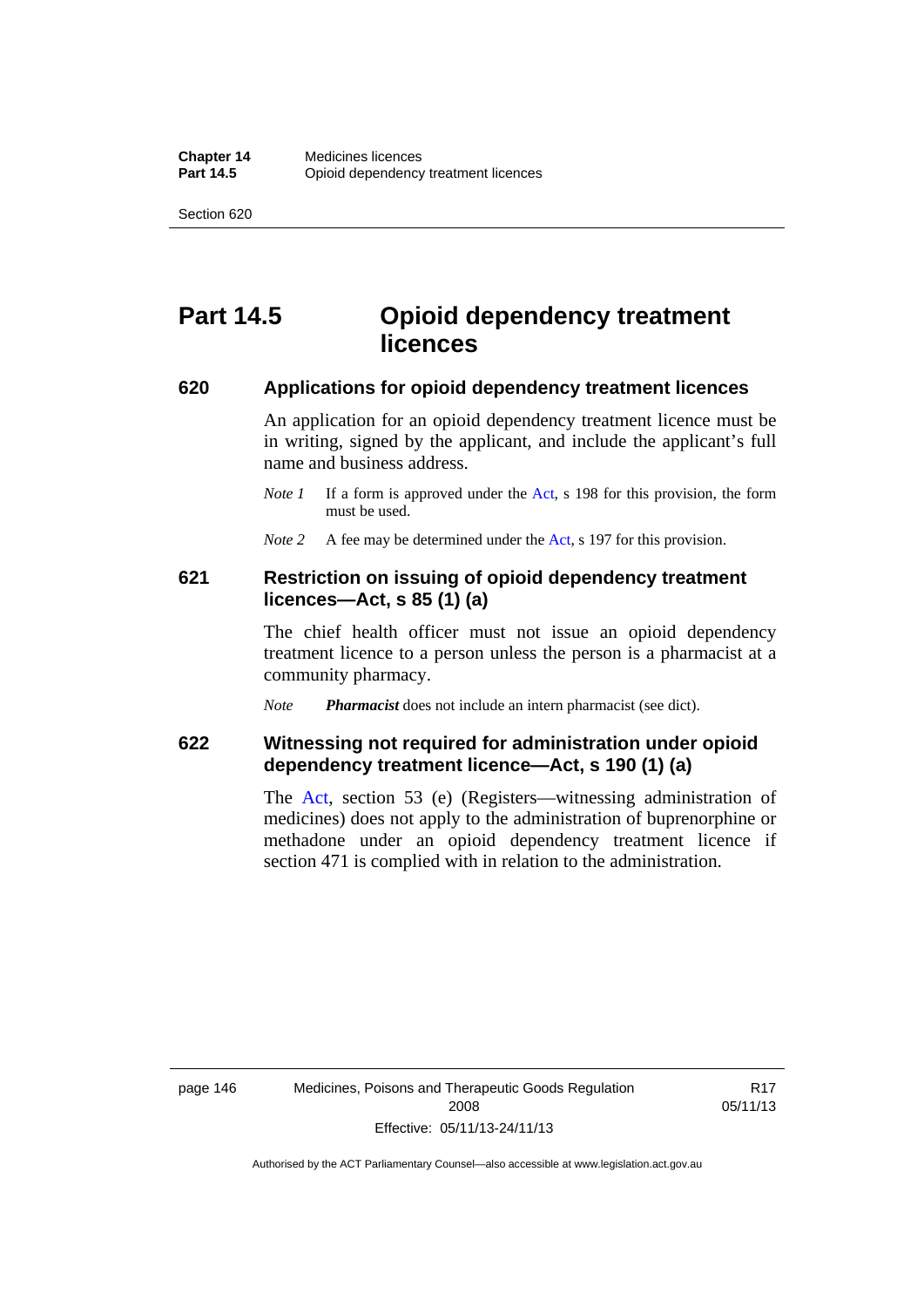## **Part 14.6 Pharmacy medicines rural communities licences**

### **625 Applications for pharmacy medicines rural communities licences**

An application for a pharmacy medicines rural communities licence must—

- (a) be in writing signed by the applicant; and
- (b) include—
	- (i) the applicant's full name, business address and telephone number; and
	- (ii) the pharmacy medicines proposed to be sold under the licence.
- *Note 1* If a form is approved under the [Act](http://www.legislation.act.gov.au/a/2008-26/default.asp), s 198 for this provision, the form must be used.
- *Note 2* A fee may be determined under the [Act,](http://www.legislation.act.gov.au/a/2008-26/default.asp) s 197 for this provision.

### **626 Restrictions on issuing of pharmacy medicines rural communities licences—Act, s 85 (1) (a)**

The chief health officer must not issue a pharmacy medicines rural communities licence to a person unless—

- (a) the person is carrying on the business of selling goods by retail; and
- (b) the premises from which the medicines will be sold under the licence is more than 25km by the shortest practical route to the nearest community pharmacy.

page 147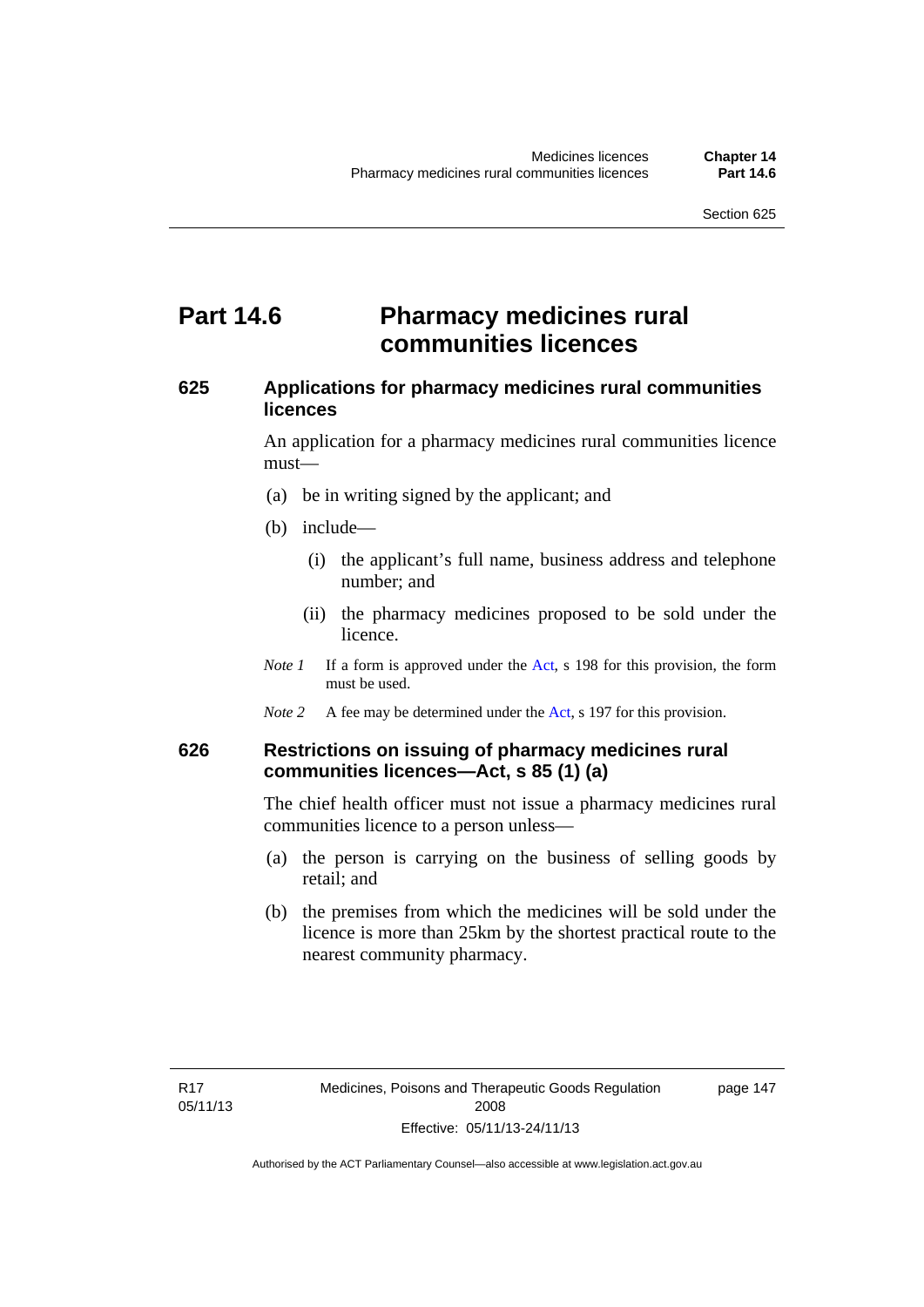# **Chapter 15 Medicines—other provisions**

# **Part 15.1 Opioid dependency treatment guidelines**

#### **630 Guidelines for treatment of opioid dependency**

- (1) The Minister may approve guidelines for the treatment of opioid dependency.
- (2) Without limiting subsection (1), approved guidelines may make provision in relation to the prescribing and administration of buprenorphine and methadone to drug-dependent people.
- (3) An approval is a notifiable instrument.

*Note* A notifiable instrument must be notified under the [Legislation Act](http://www.legislation.act.gov.au/a/2001-14).

page 148 Medicines, Poisons and Therapeutic Goods Regulation 2008 Effective: 05/11/13-24/11/13

R17 05/11/13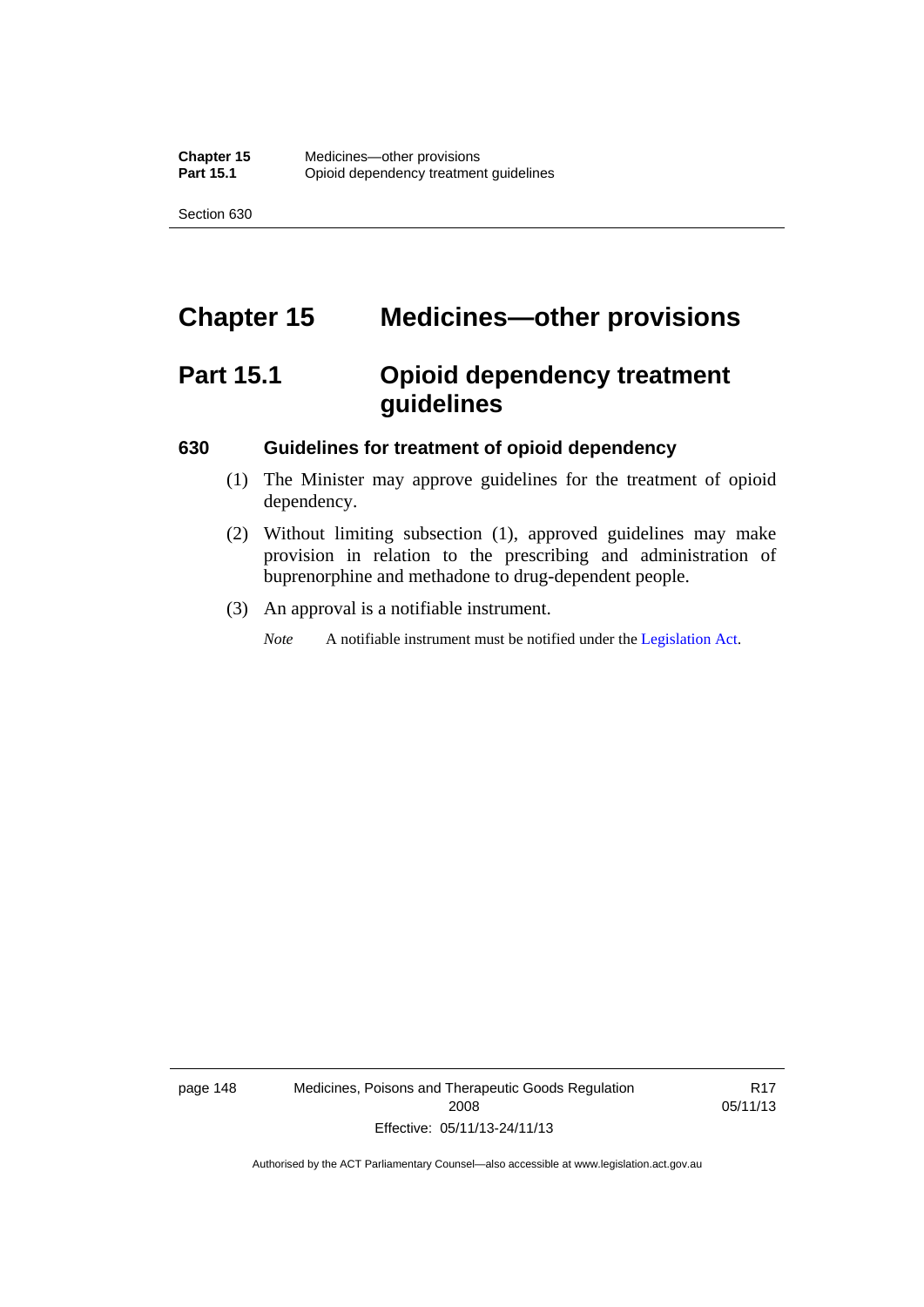# **Part 15.2 Medicines advisory committee**

*Note* The medicines advisory committee is established under the [Act](http://www.legislation.act.gov.au/a/2008-26/default.asp), s 194.

#### **635 Medicines advisory committee—membership**

- (1) The medicines advisory committee consists of the following members appointed by the Minister:
	- (a) a chair;
	- (b) 2 other members.
	- *Note 1* For the making of appointments (including acting appointments), see the [Legislation Act,](http://www.legislation.act.gov.au/a/2001-14) pt 19.3.
	- *Note 2* Certain Ministerial appointments require consultation with an Assembly committee and are disallowable (see [Legislation Act,](http://www.legislation.act.gov.au/a/2001-14) div 19.3.3).
- (2) A person is not eligible for appointment to the medicines advisory committee unless the person is a doctor.

*Note Doctor* does not include an intern doctor (see dict).

- (3) The medicines advisory committee must include—
	- (a) at least 1 member who has had experience in the teaching or practice of psychiatry; and
	- (b) 1 member nominated by the Australian Capital Territory Branch of the Australian Medical Association.
- (4) The instrument appointing, or evidencing the appointment of, a medicines advisory committee member must state whether the person is appointed as the chair, or as another member, of the committee.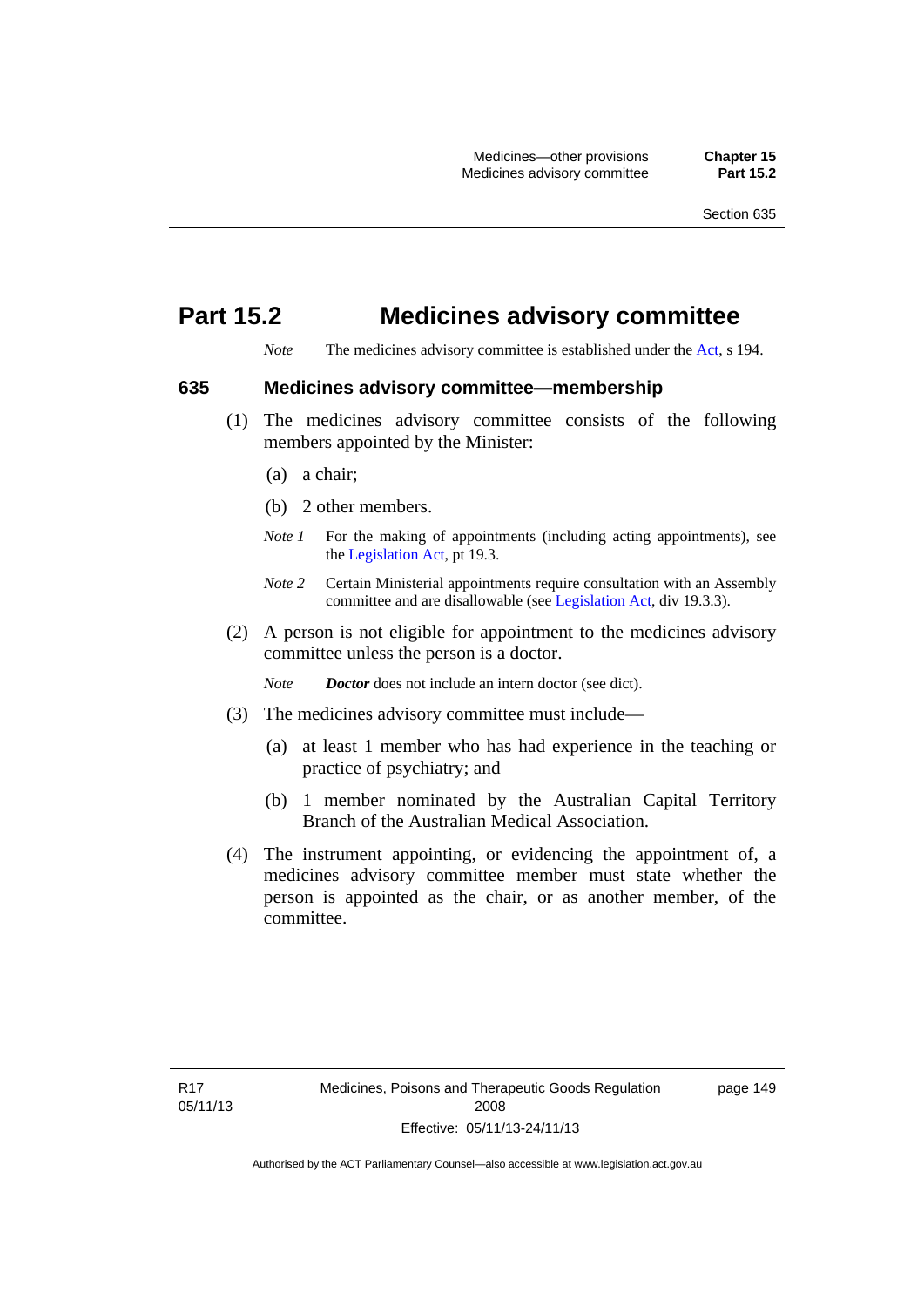#### **636 Medicines advisory committee—term of appointments**

The appointment of a medicines advisory committee member must be for not longer than 3 years.

*Note* A person may be reappointed to a position if the person is eligible to be appointed to the position (see [Legislation Act,](http://www.legislation.act.gov.au/a/2001-14) s 208 and dict, pt 1, def *appoint*).

#### **637 Medicines advisory committee—conditions of appointments**

The conditions of appointment of a medicines advisory committee member are the conditions agreed between the Minister and the member, subject to any determination under the *[Remuneration](http://www.legislation.act.gov.au/a/1995-55)  [Tribunal Act 1995](http://www.legislation.act.gov.au/a/1995-55)*.

#### **638 Medicines advisory committee—time and place of meetings**

- (1) Meetings of the medicines advisory committee are to be held when and where the committee decides.
- (2) The chair of the medicines advisory committee may at any time call a meeting.
- (3) The chair must give the other members reasonable notice of the time and place of a meeting called by the chair.
- (4) The medicines advisory committee may adjourn a proceeding, for any reason it considers appropriate, to a time and place decided by the committee.

#### **639 Medicines advisory committee—presiding member**

- (1) The chair presides at a meeting of the medicines advisory committee.
- (2) If the chair is absent, the member chosen by the members present presides.

page 150 Medicines, Poisons and Therapeutic Goods Regulation 2008 Effective: 05/11/13-24/11/13 R17 05/11/13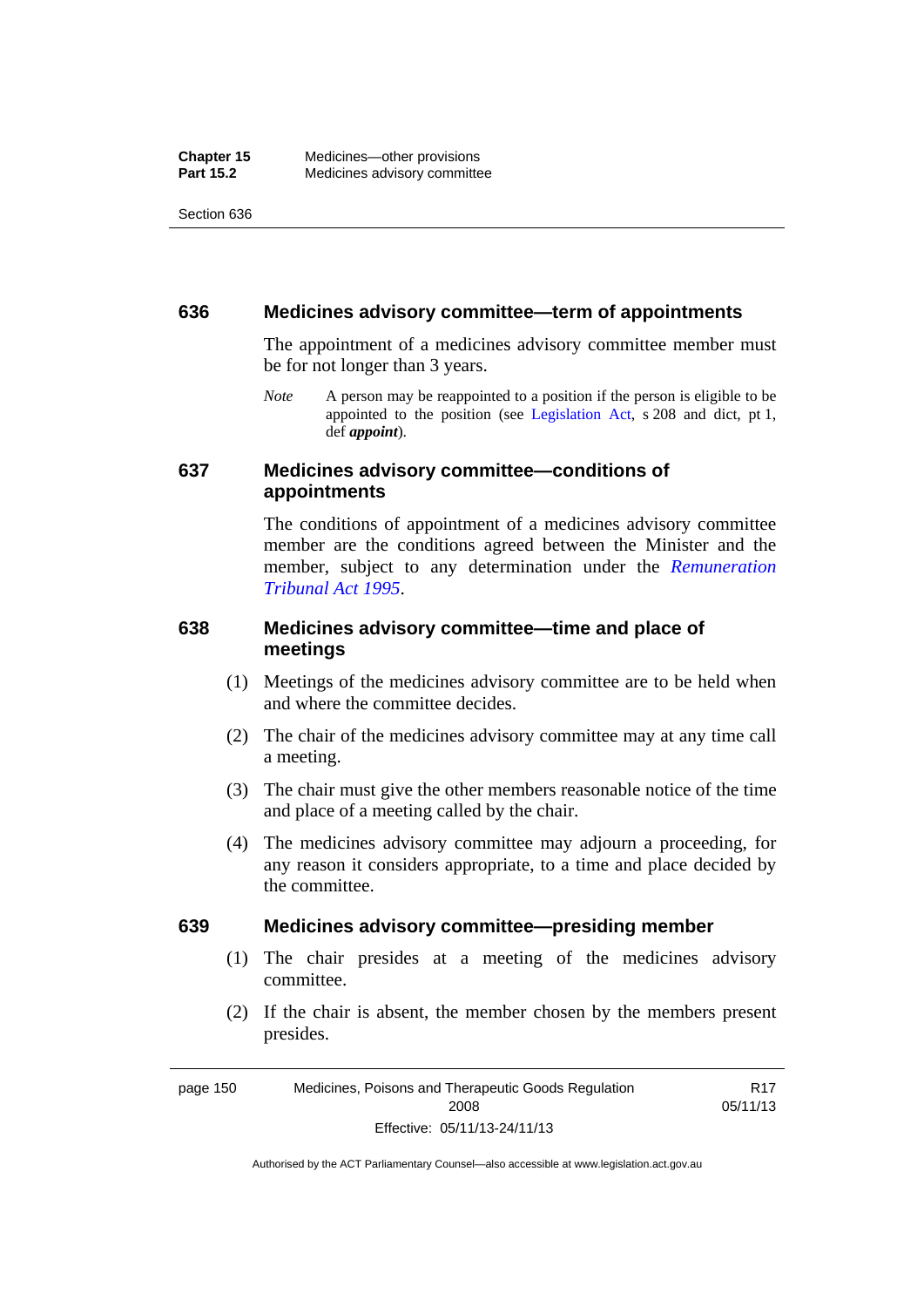#### **640 Medicines advisory committee—quorum**

Business may be carried out at a meeting of the medicines advisory committee only if at least 2 members are present.

#### **641 Medicines advisory committee—voting**

- (1) At a meeting of the medicines advisory committee each member has a vote on each question to be decided.
- (2) A question is decided by a majority of the votes of members present and voting but, if the votes are equal, the presiding member has the deciding vote.

#### **642 Medicines advisory committee—conduct of meetings**

- (1) The medicines advisory committee may conduct its meetings as the committee considers appropriate.
- (2) A meeting of the medicines advisory committee may be held using a method of communication, or a combination of methods of communication, that allows each member taking part to hear what each other member taking part says without the members being in each other's presence.

#### **Examples**

R17 05/11/13 a phone link, a satellite link, an internet or intranet link

- *Note* An example is part of the regulation, is not exhaustive and may extend, but does not limit, the meaning of the provision in which it appears (see [Legislation Act,](http://www.legislation.act.gov.au/a/2001-14) s 126 and s 132).
- (3) A medicines advisory committee member who takes part in a meeting conducted under subsection (2) is taken to be present at the meeting.
- (4) A resolution is a valid resolution of the medicines advisory committee, even if it is not passed at a meeting of the committee, if all members agree to the proposed resolution in writing.

*Note Written* includes in electronic form (see [Act,](http://www.legislation.act.gov.au/a/2008-26/default.asp) dict).

Medicines, Poisons and Therapeutic Goods Regulation 2008 Effective: 05/11/13-24/11/13 page 151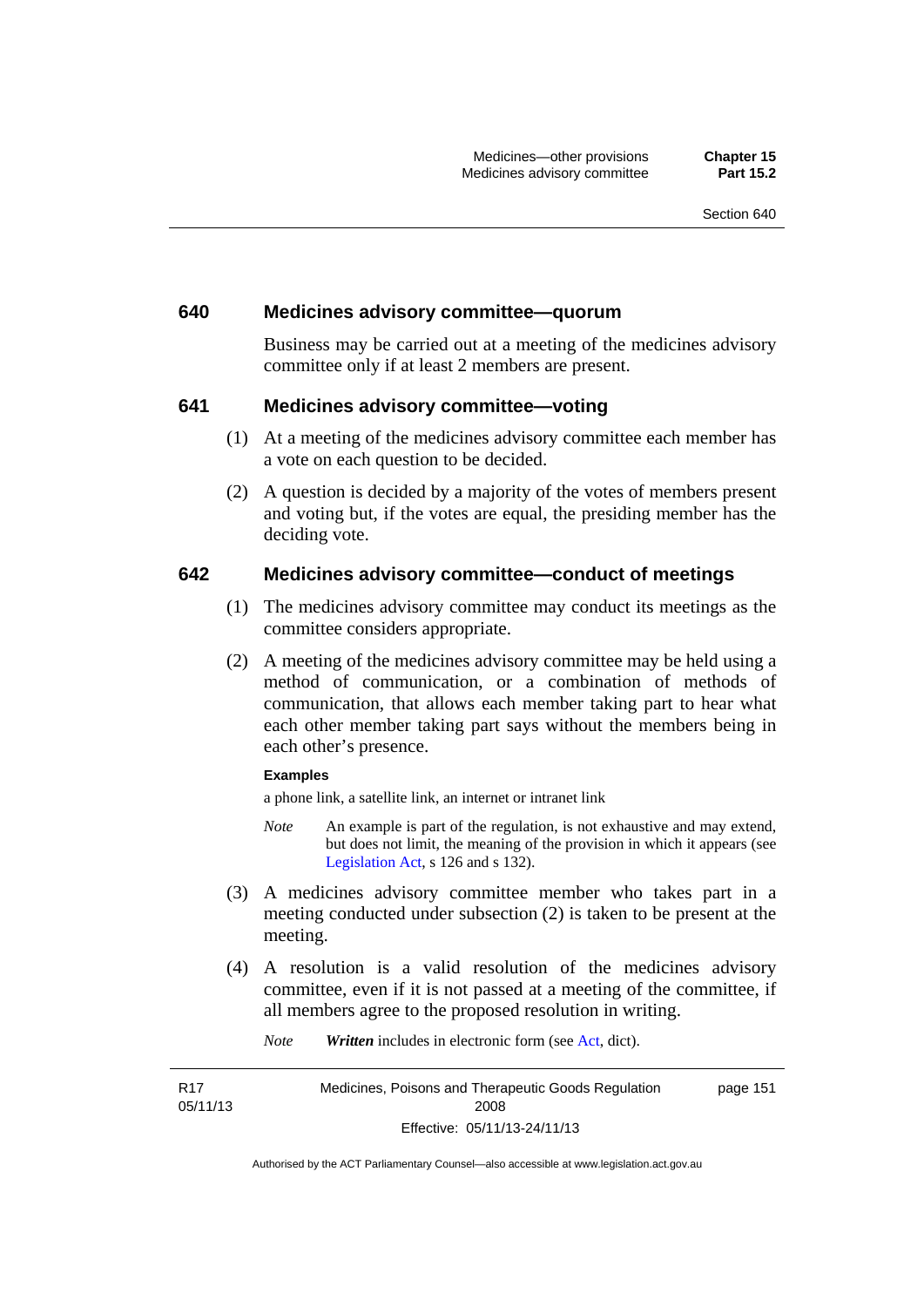(5) The medicines advisory committee must keep minutes of its meetings.

### **643 Medicines advisory committee—disclosure of interests by members**

- (1) If a medicines advisory committee member has a material interest in an issue being considered, or about to be considered, by the committee, the member must disclose the nature of the interest at a committee meeting as soon as possible after the relevant facts have come to the member's knowledge.
- (2) The disclosure must be recorded in the medicines advisory committee's minutes and, unless the committee otherwise decides, the member must not—
	- (a) be present when the medicines advisory committee considers the issue; or
	- (b) take part in a decision of the committee on the issue.

#### **Example**

David, Emile and Fiona are members of the medicines advisory committee. They have an interest in an issue being considered at a committee meeting and they disclose the interest as soon as they become aware of it. David's and Emile's interests are minor but Fiona has a direct financial interest in the issue.

The medicines advisory committee considers the disclosures and decides that because of the nature of the interests:

- David may be present when the committee considers the issue but not take part in the decision
- Emile may be present for the consideration and take part in the decision.

The medicines advisory committee does not make a decision allowing Fiona to be present or take part in the committee's decision. Accordingly, Fiona cannot be present for the consideration of the issue or take part in the decision.

*Note* An example is part of the regulation, is not exhaustive and may extend, but does not limit, the meaning of the provision in which it appears (see [Legislation Act,](http://www.legislation.act.gov.au/a/2001-14) s 126 and s 132).

page 152 Medicines, Poisons and Therapeutic Goods Regulation 2008 Effective: 05/11/13-24/11/13

R17 05/11/13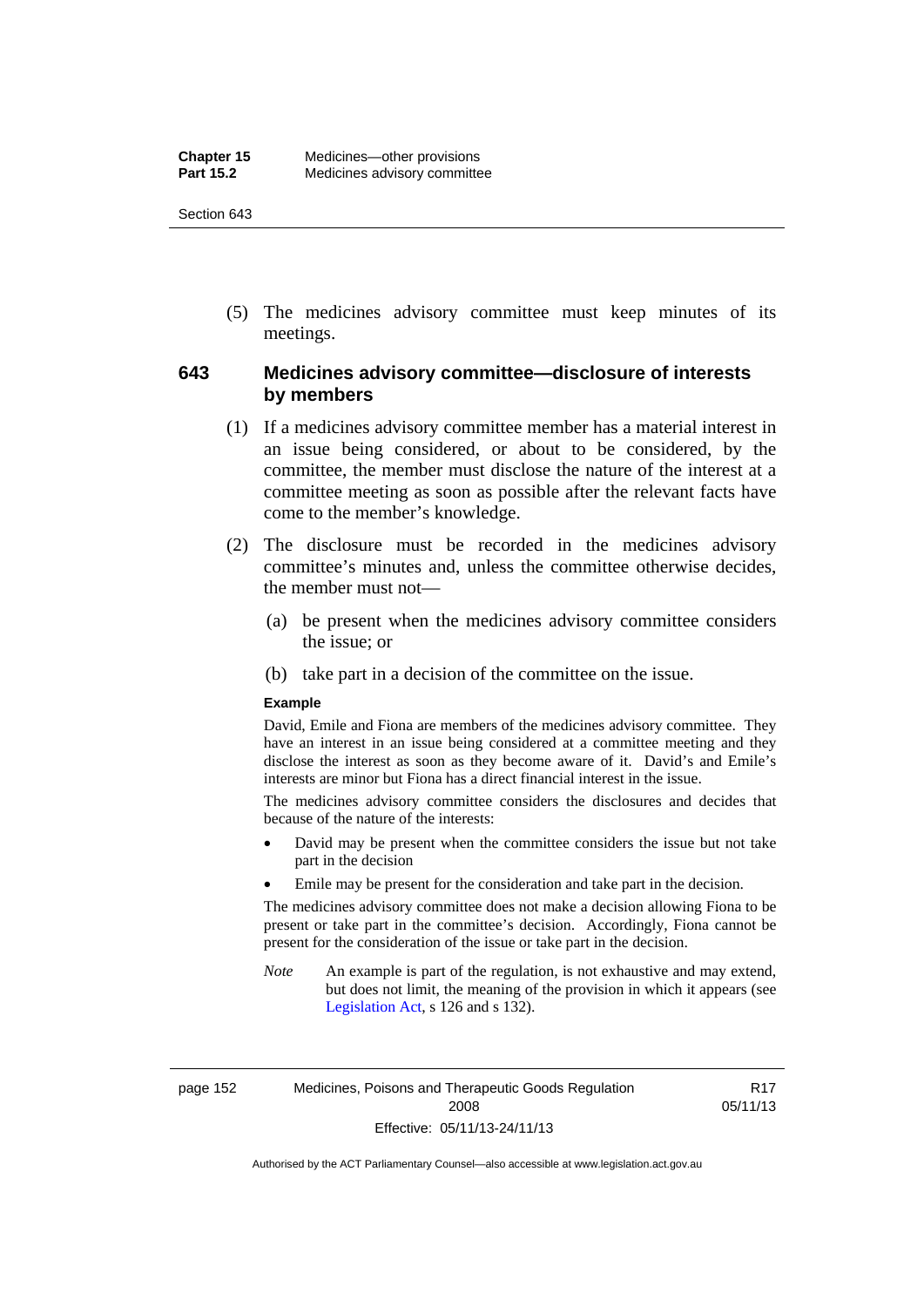- (3) Any other medicines advisory committee member who also has a material interest in the issue must not be present when the committee is considering its decision under subsection (2).
- (4) In deciding under subsection (2) whether a member may be present when the medicines advisory committee decides the issue or take part in a decision of the committee on the issue, and despite section 640 (Medicines advisory committee—quorum), the committee may consist of 1 member.

#### **Example**

if 2 members are present at a meeting and 1 member discloses a material interest, the other member may decide whether the member who made the disclosure can take part in a decision by the committee

(5) In this section:

*associate*, of a person, means—

- (a) the person's business partner; or
- (b) a close friend of the person; or
- (c) a family member of the person.

*executive officer*, of a corporation, means a person (however described) who is concerned with, or takes part in, the corporation's management (whether or not the person is a director of the corporation).

*indirect interest*—without limiting the kind of indirect interest a person may have, a person has an *indirect interest* in an issue if any of the following has an interest in the issue:

- (a) an associate of the person;
- (b) a corporation with not more than 100 members that the person, or an associate of the person, is a member of;
- (c) a subsidiary of a corporation mentioned in paragraph (b);

page 153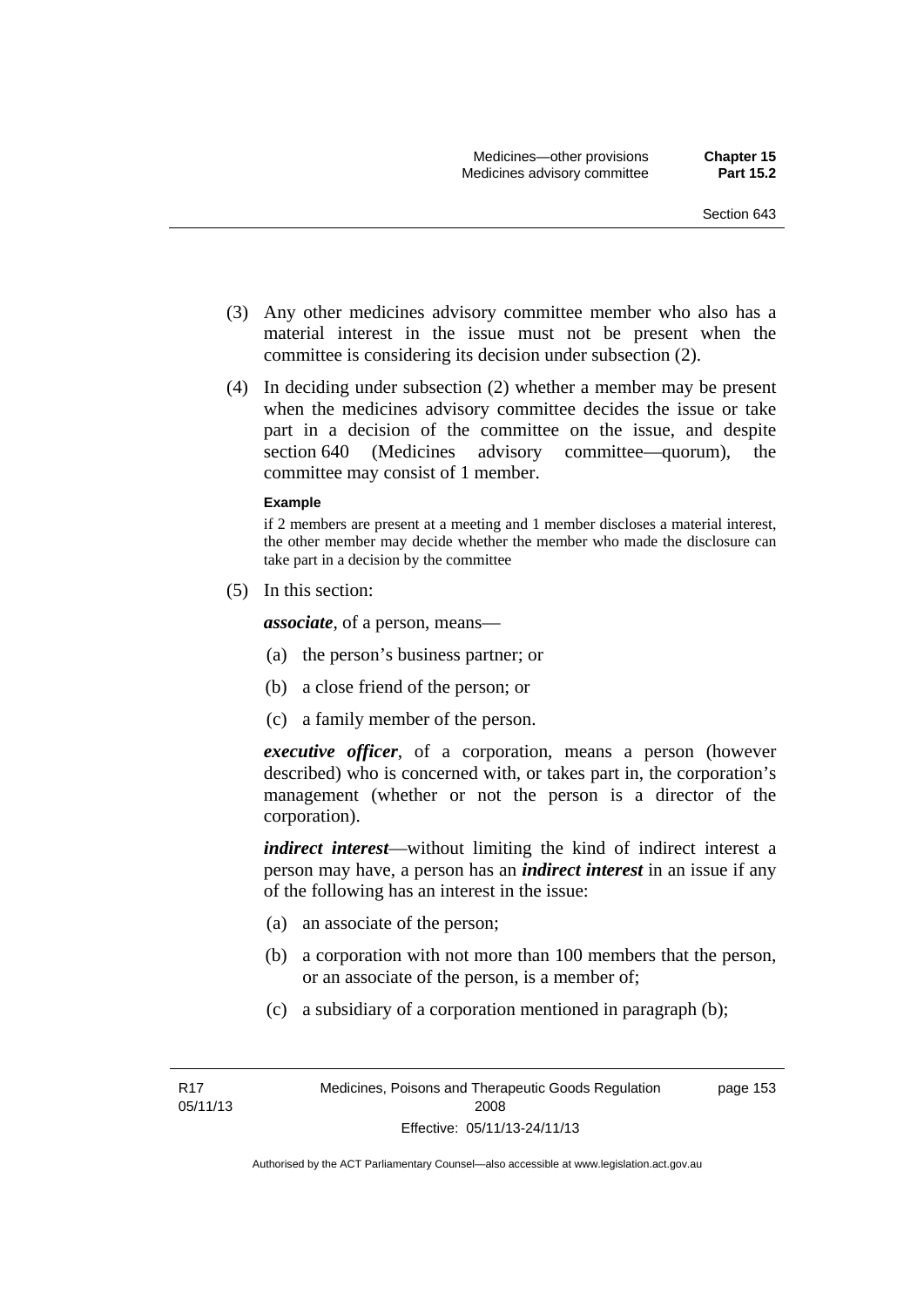- (d) a corporation that the person, or an associate of the person, is an executive officer of;
- (e) the trustee of a trust that the person, or an associate of the person, is a beneficiary of;
- (f) a member of a firm or partnership that the person, or an associate of the person, is a member of;
- (g) someone else carrying on a business if the person, or an associate of the person, has a direct or indirect right to participate in the profits of the business.

*material interest*—a medicines advisory committee member has a *material interest* in an issue if the member has—

- (a) a direct or indirect financial interest in the issue; or
- (b) a direct or indirect interest of any other kind if the interest could conflict with the proper exercise of the member's functions in relation to the committee's consideration of the issue.

#### **644 Medicines advisory committee—ending appointments**

- (1) The Minister may end the appointment of a medicines advisory committee member—
	- (a) if the member contravenes a territory law; or
	- (b) for misbehaviour; or
	- (c) if the member becomes bankrupt or personally insolvent; or
		- *Note Bankrupt or personally insolvent*—see the [Legislation Act,](http://www.legislation.act.gov.au/a/2001-14) dictionary, pt 1.
	- (d) if the member is convicted, in the ACT, of an offence punishable by imprisonment for at least 1 year; or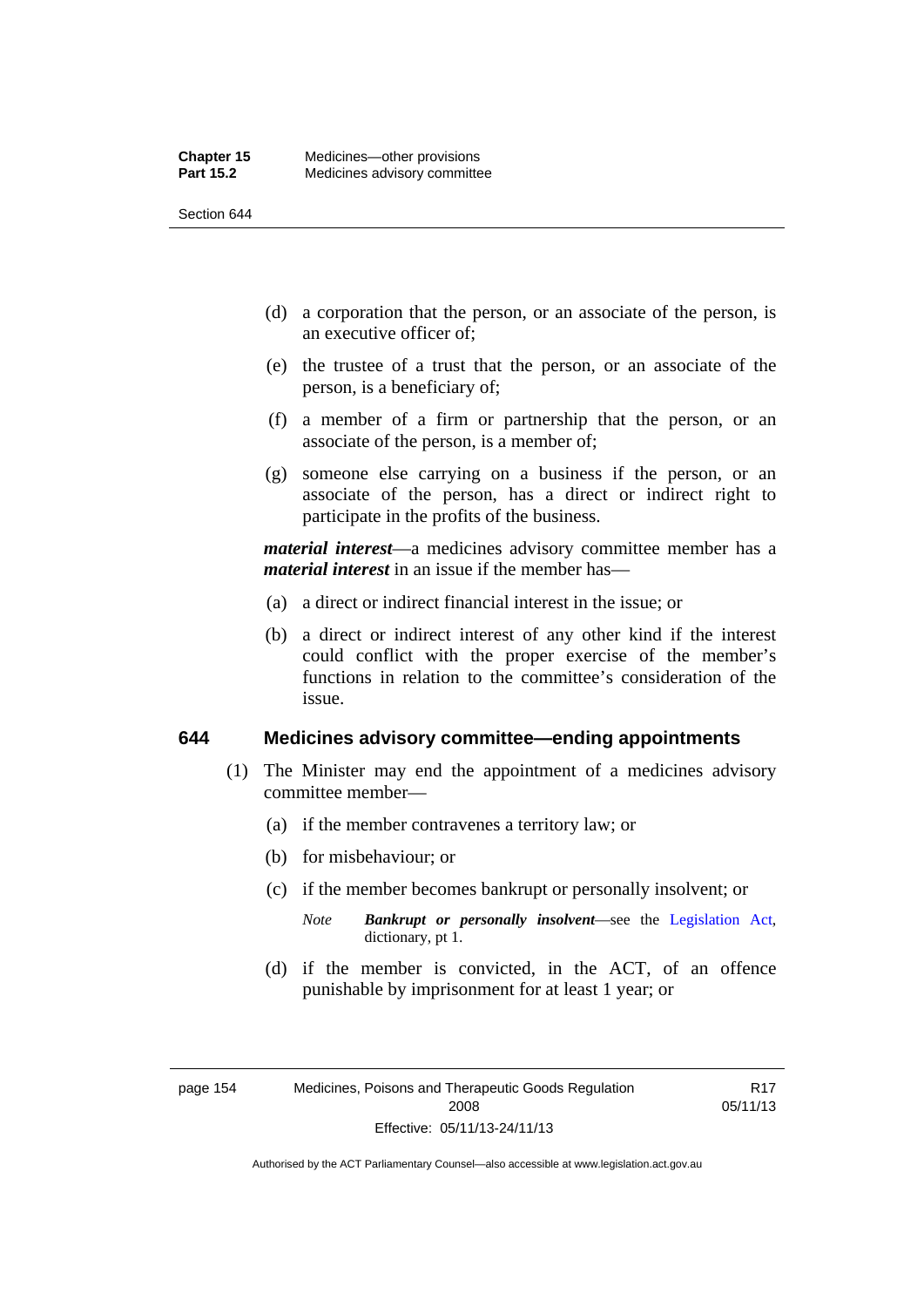- (e) if the member is convicted outside the ACT, in Australia or elsewhere, of an offence that, if it had been committed in the ACT, would be punishable by imprisonment for at least 1 year; or
- (f) if the member contravenes section 643 (Medicines advisory committee—disclosure of interests by members).
- *Note* A member's appointment also ends if the member resigns (see [Legislation Act,](http://www.legislation.act.gov.au/a/2001-14) s 210).
- (2) The Minister must end the appointment of a medicines advisory committee member—
	- (a) if the member ceases to be a doctor; or
	- (b) if, on 3 consecutive occasions, the member fails, without the chair's agreement, to make himself or herself available for a proposed meeting of the committee; or
	- (c) if the member fails to take all reasonable steps to avoid being placed in a position where a conflict of interest arises during the exercise of the member's functions; or
	- (d) for physical or mental incapacity, if the incapacity substantially affects the exercise of the member's functions.

R17 05/11/13 page 155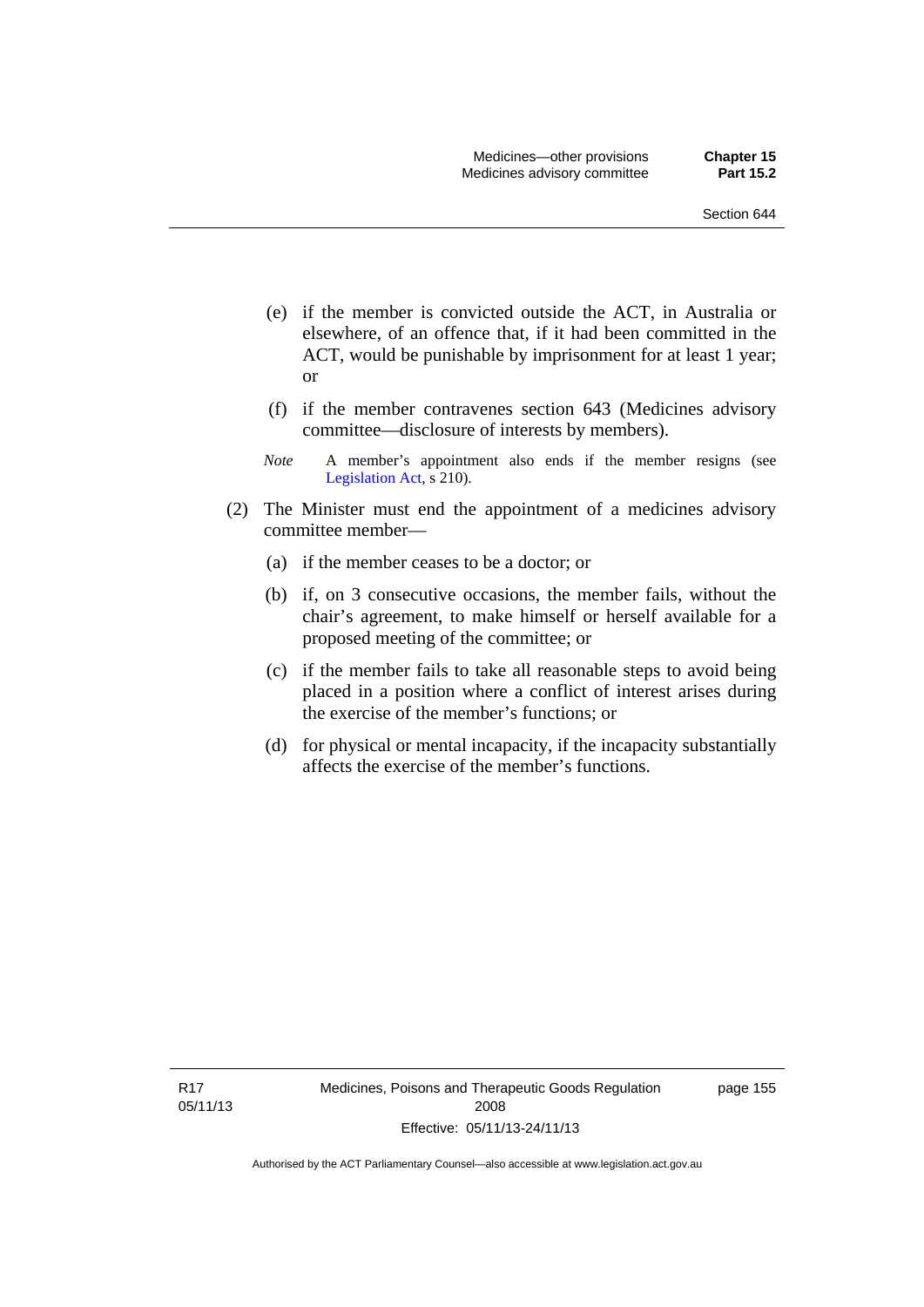**Chapter 15** Medicines—other provisions **Part 15.3 Other medicines provisions** 

Section 650

## **Part 15.3 Other medicines provisions**

#### **650 Advertising controlled medicines—Act, s 66 (3) (b)**

A pricelist published by a pharmacist that includes a controlled medicine is prescribed if the pricelist complies with the *Price Information Code of Practice*, published by the Therapeutic Goods Administration, as in force from time to time.

*Note* The code is accessible at [www.tga.gov.au](http://www.tga.gov.au/).

#### **651 Advertising other medicines**

- (1) A person commits an offence if—
	- (a) the person publishes an advertisement; and
	- (b) the advertisement promotes or encourages the use of a declared medicine.

Maximum penalty: 30 penalty units.

- (2) A person commits an offence if—
	- (a) the person publishes an advertisement; and
	- (b) the advertisement indicates that someone is willing or authorised to supply a declared medicine.

Maximum penalty: 30 penalty units.

- (3) This section does not apply to—
	- (a) an advertisement for a declared medicine in a publication published primarily for dentists, doctors, pharmacists or veterinary surgeons; or
	- (b) a pricelist published by a pharmacist that includes a declared medicine if the pricelist complies with the *Price Information Code of Practice*, published by the Therapeutic Goods Administration, as in force from time to time.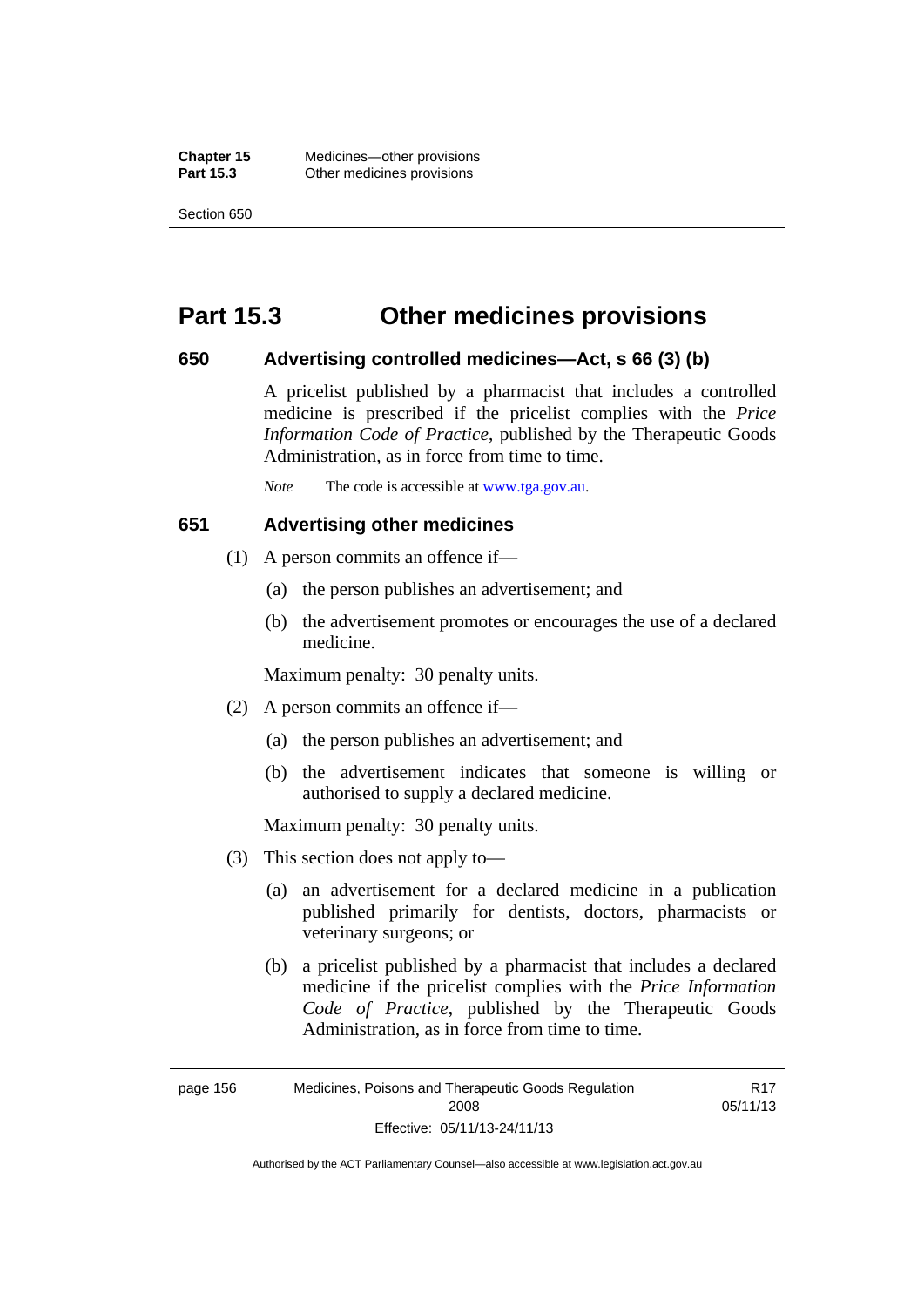(4) In this section:

*advertisement*—see the [Act,](http://www.legislation.act.gov.au/a/2008-26/default.asp) section 66.

#### *declared medicine* means—

- (a) a pharmacist only medicine other than a pharmacist only medicine to which the medicines and poisons standard, appendix H applies; or
- (b) a prescription only medicine.

#### **652 Prescribed institutions—Act, dict, def** *institution***, par (b)**

The following are prescribed:

- (a) a correctional centre;
- (b) a CYP detention place.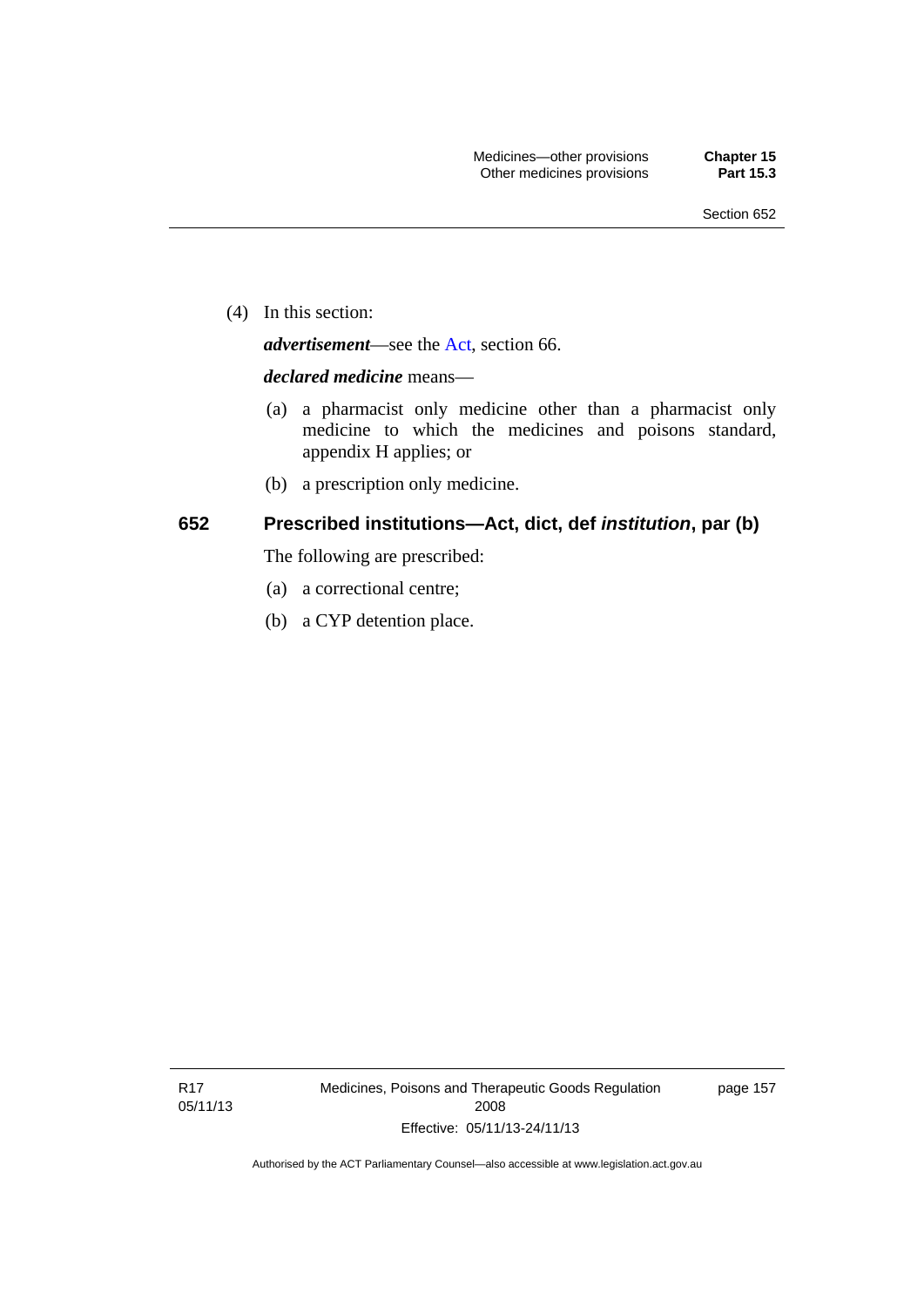# **Chapter 16 Low and moderate harm poisons**

# **Part 16.1** Preliminary

**660 Meaning of** *relevant law***—ch 16** 

In this chapter:

*relevant law* means—

- (a) a corresponding law; or
- (b) the *[Agricultural and Veterinary Chemicals Act 1994](http://www.comlaw.gov.au/Series/C2004A04712)* (Cwlth); or
- (c) the *[Therapeutic Goods Act 1989](http://www.comlaw.gov.au/Series/C2004A03952)* (Cwlth).
- *Note 1 Corresponding law* includes a law of a State that corresponds, or substantially corresponds, to the Act (see [Act](http://www.legislation.act.gov.au/a/2008-26/default.asp), dict).
- *Note 2 State* includes a territory (see [Legislation Act,](http://www.legislation.act.gov.au/a/2001-14) dict, pt 1).

page 158 Medicines, Poisons and Therapeutic Goods Regulation 2008 Effective: 05/11/13-24/11/13

R17 05/11/13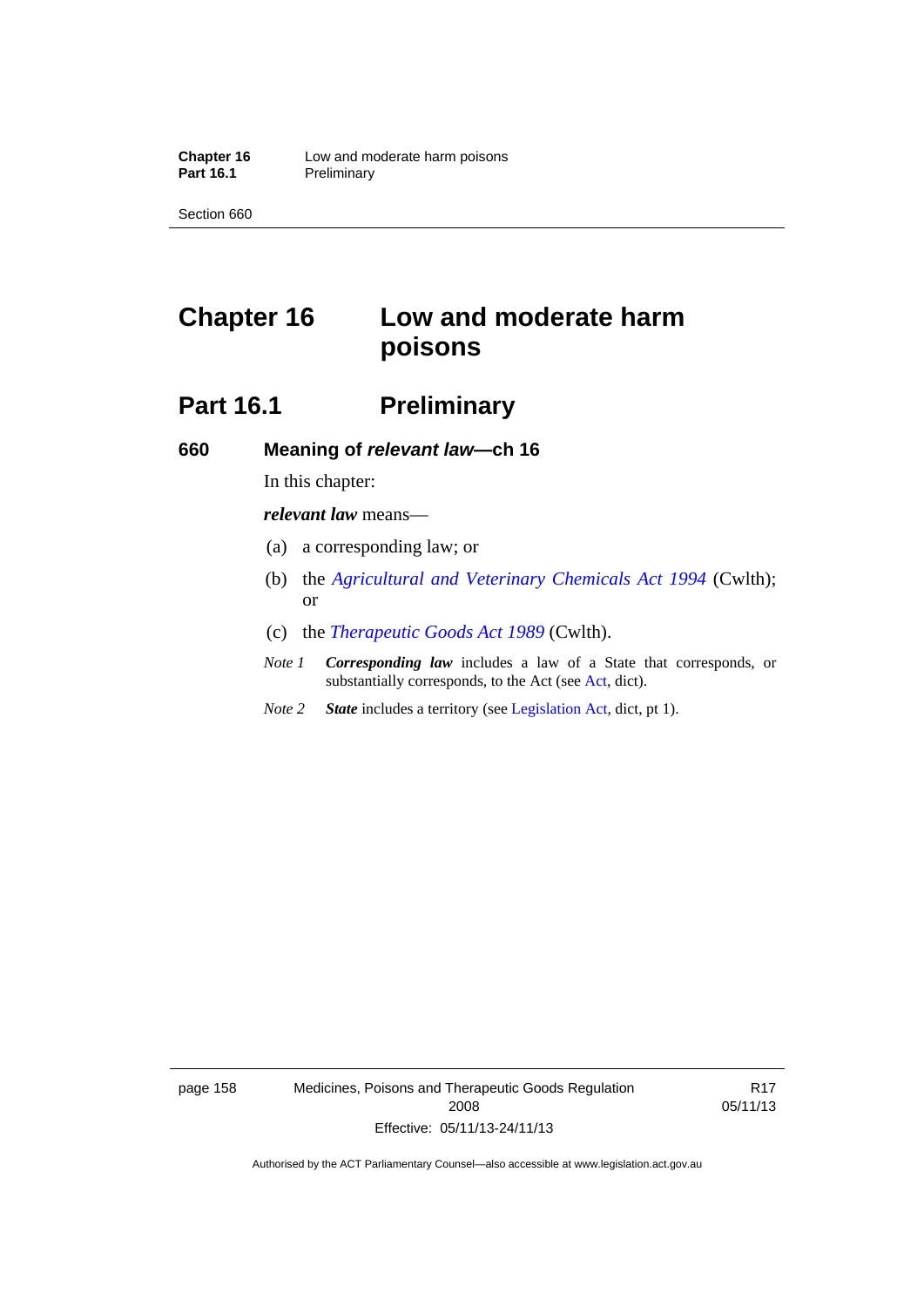## **Part 16.2 Authorisation to supply low and moderate harm poisons**

### **661 Authorisation to supply low and moderate harm poisons—Act, s 26 (1) (b) and (2) (b)**

Anyone is authorised to supply a low harm poison or moderate harm poison.

### **662 Authorisation condition for supplying low and moderate harm poisons—Act, s 44 (1) (b) and (2) (b)**

A person's authorisation under section 661 to supply a low harm poison or moderate harm poison is subject to the following conditions:

- (a) the poison is supplied in manufacturer's packs that comply with—
	- (i) section 665 (Packaging of supplied manufacturer's packs of low and moderate harm poisons—[Act](http://www.legislation.act.gov.au/a/2008-26/default.asp), s 59 (1) (c) (i) and  $(2)$  (c)  $(i)$ ; or
	- (ii) an approval under the [Act](http://www.legislation.act.gov.au/a/2008-26/default.asp), section 193 (Approval of non-standard packaging and labelling);
- (b) the manufacturer's packs are labelled in accordance with—
	- (i) section 666 (Labelling of supplied manufacturer's packs of low and moderate harm poisons—[Act](http://www.legislation.act.gov.au/a/2008-26/default.asp), s  $60(1)(c)(i)$ and  $(2)$   $(c)$   $(i)$ ; or
	- (ii) an approval under the [Act,](http://www.legislation.act.gov.au/a/2008-26/default.asp) section 193.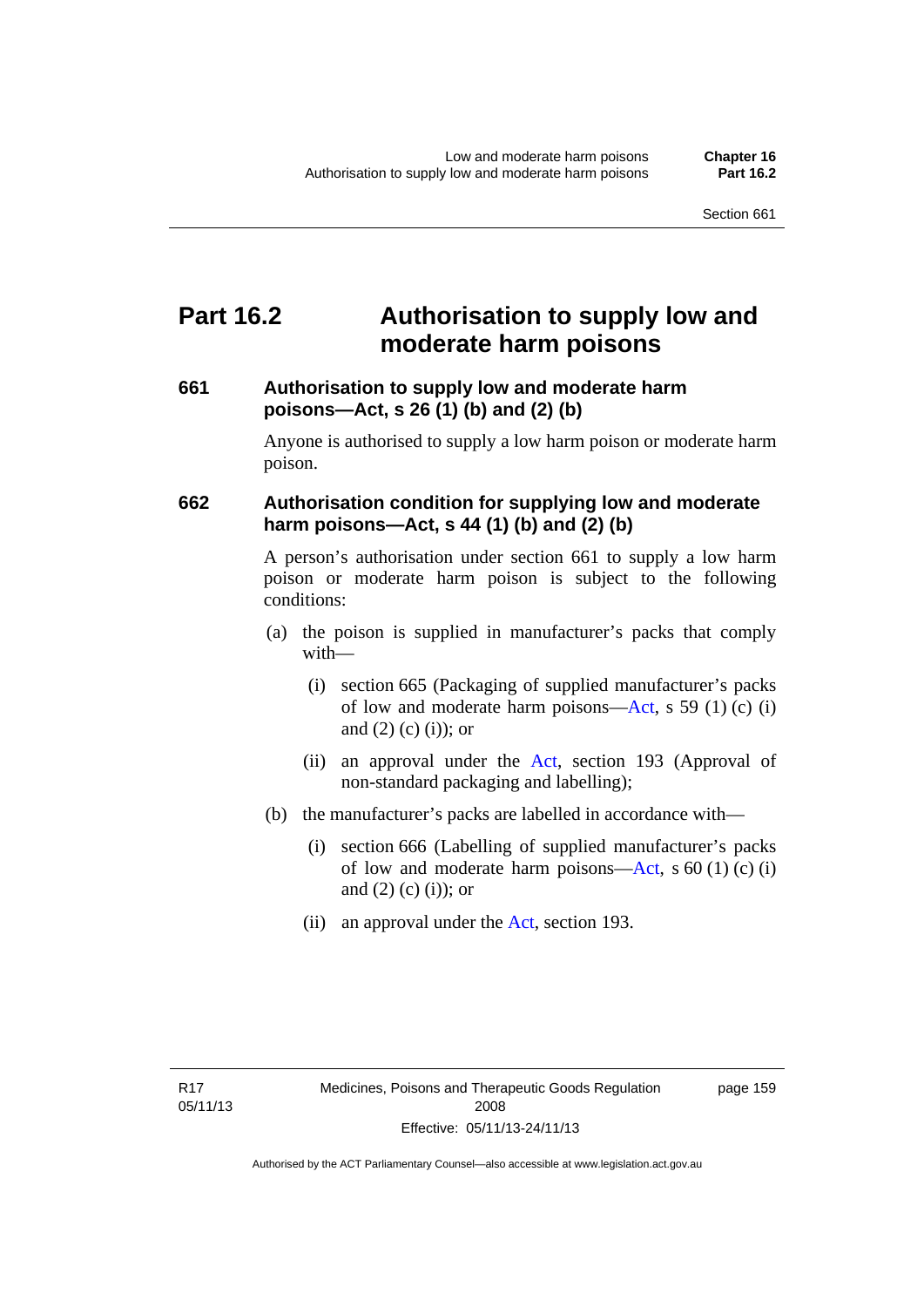## **Part 16.3 Authorisation to manufacture low and moderate harm poisons**

#### **663 Authorisation to manufacture low and moderate harm poisons—Act, s 33 (b)**

A person is authorised to manufacture a low harm poison or moderate harm poison if the person is authorised to manufacture the poison under a relevant law.

#### **664 Authorisation condition for manufacturing low and moderate harm poisons—Act, s 44 (1) (b) and (2) (b)**

A person's authorisation under section 663 to manufacture a low harm poison or moderate harm poison is subject to the condition that, if a condition or restriction applies to the person under the relevant law, the person manufactures the poison in accordance with the condition and restriction.

page 160 Medicines, Poisons and Therapeutic Goods Regulation 2008 Effective: 05/11/13-24/11/13

R17 05/11/13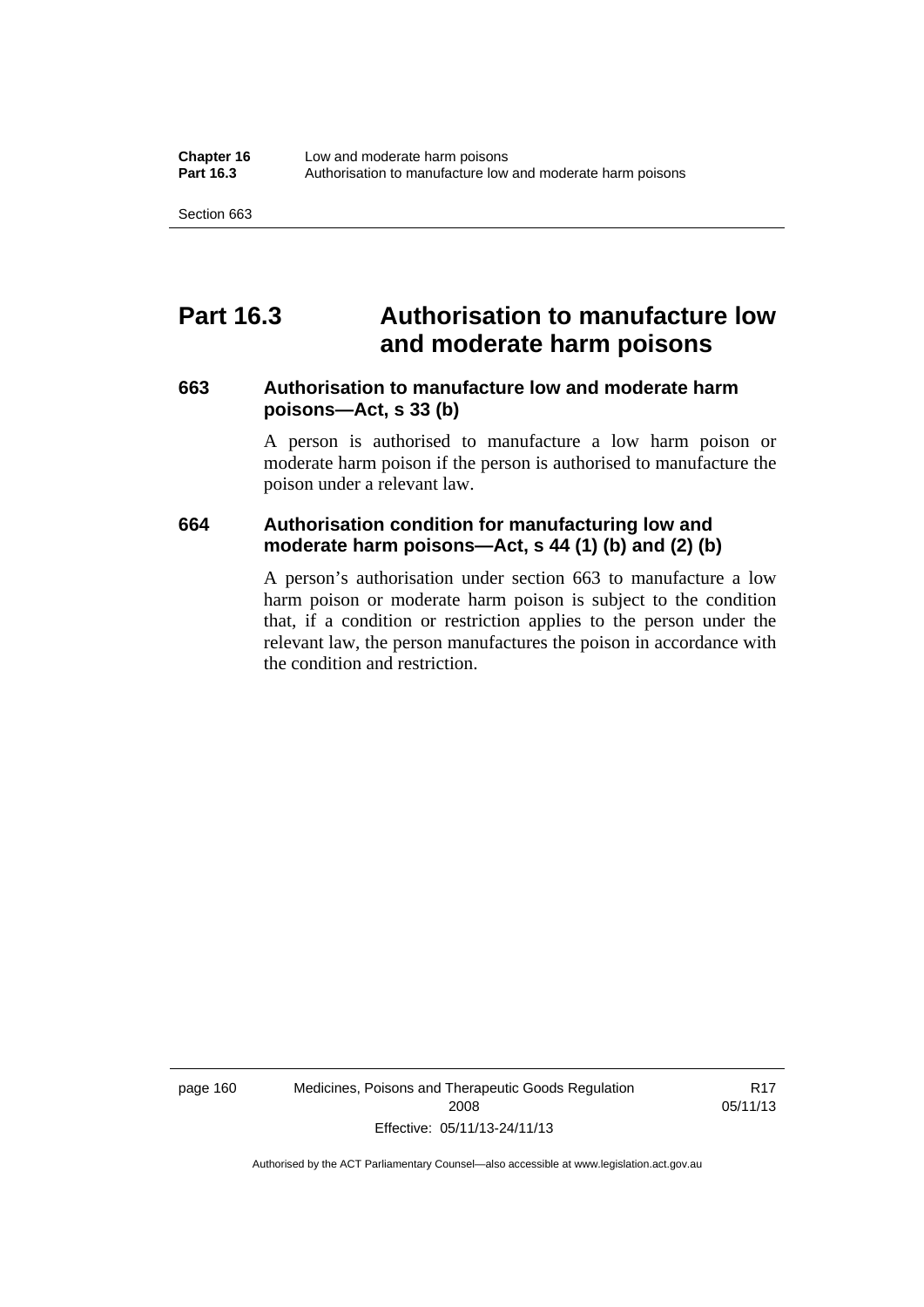## **Part 16.4 Packaging and labelling of low and moderate harm poisons**

### **665 Packaging of supplied manufacturer's packs of low and moderate harm poisons—Act, s 59 (1) (c) (i) and (2) (c) (i)**

- (1) A manufacturer's pack of a supplied low harm poison or moderate harm poison must be packaged—
	- (a) in accordance with the [medicines and poisons standard](http://www.comlaw.gov.au/Series/F2012L01200), paragraphs 21 to 27; or
	- (b) in a container in which the poison may be sold under a relevant law.
	- *Note* A manufacturer's pack of a low or moderate harm poison supplied may also be packaged in accordance with an approval under the [Act](http://www.legislation.act.gov.au/a/2008-26/default.asp), s 193 (Approval of non-standard packaging and labelling) (see [Act,](http://www.legislation.act.gov.au/a/2008-26/default.asp) s 59 (1) (c) (ii) and (2) (c) (ii)).
- (2) However, if the poison is camphor or naphthalene for domestic use, it must also be packaged in a way that, in normal use, prevents—
	- (a) removal of the camphor or naphthalene from the packaging; or
	- (b) ingestion of the camphor or naphthalene.

#### **666 Labelling of supplied manufacturer's packs of low and moderate harm poisons—Act, s 60 (1) (c) (i) and (2) (c) (i)**

A manufacturer's pack of a supplied low harm poison or moderate harm poison must be labelled in accordance with—

- (a) the [medicines and poisons standard](http://www.comlaw.gov.au/Series/F2012L01200), paragraphs 3 to 19; or
- (b) a relevant law.
- *Note* A manufacturer's pack of a low or moderate harm poison supplied may also be labelled in accordance with an approval under the [Act](http://www.legislation.act.gov.au/a/2008-26/default.asp), s 193 (Approval of non-standard packaging and labelling) (see [Act,](http://www.legislation.act.gov.au/a/2008-26/default.asp) s 60 (1) (c) (ii) and (2) (c) (ii)).

R17 05/11/13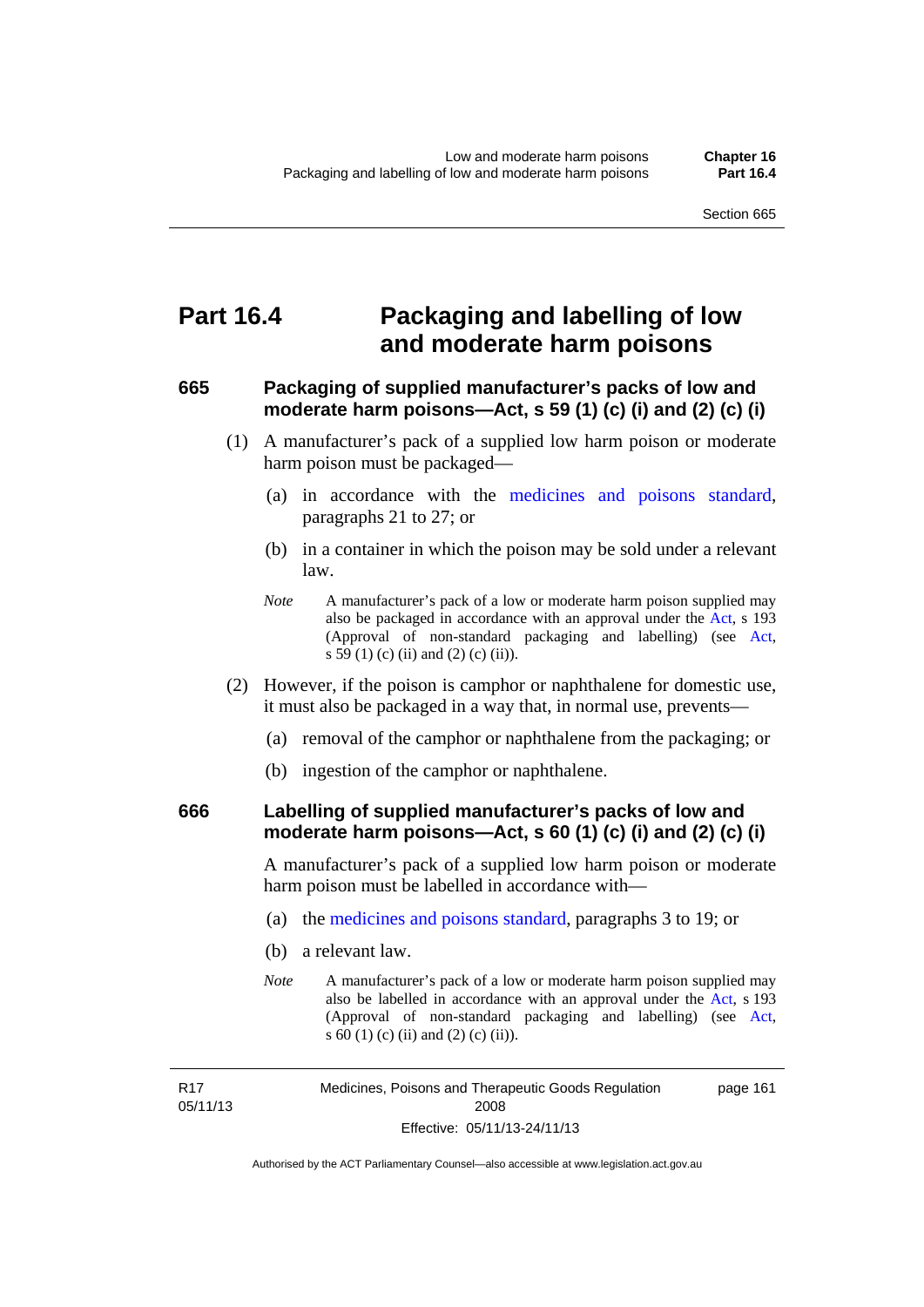# **Chapter 17 Dangerous poisons authorisations**

# **Part 17.1 Overview of dangerous poisons authorisations**

### **670 General overview of authorisations for dangerous poisons**

 (1) The Act requires that a person must not deal with a dangerous poison in a particular way unless the person is authorised to deal with the poison.

#### **Example**

the [Act,](http://www.legislation.act.gov.au/a/2008-26/default.asp) s 35 about obtaining certain substances (which include dangerous poisons)

- *Note 1* The [Act,](http://www.legislation.act.gov.au/a/2008-26/default.asp) s 19 sets out when a person *deals* with a dangerous poison.
- *Note 2* An example is part of the regulation, is not exhaustive and may extend, but does not limit, the meaning of the provision in which it appears (see [Legislation Act,](http://www.legislation.act.gov.au/a/2001-14) s 126 and s 132).
- (2) The [Act](http://www.legislation.act.gov.au/a/2008-26/default.asp), section 20 sets out when a person is authorised to deal with a dangerous poison.
- (3) This regulation authorises certain dealings with dangerous poisons.

*Note* An authorisation is not required to deal with the following:

- a substance excluded from the [medicines and poisons standard](http://www.comlaw.gov.au/Series/F2012L01200) by the standard, par  $1(2)$  (see s 6);
- a substance mentioned in the [medicines and poisons standard,](http://www.comlaw.gov.au/Series/F2012L01200) sch 7 if the schedule does not apply to the substance because of an exception in the standard.

R17 05/11/13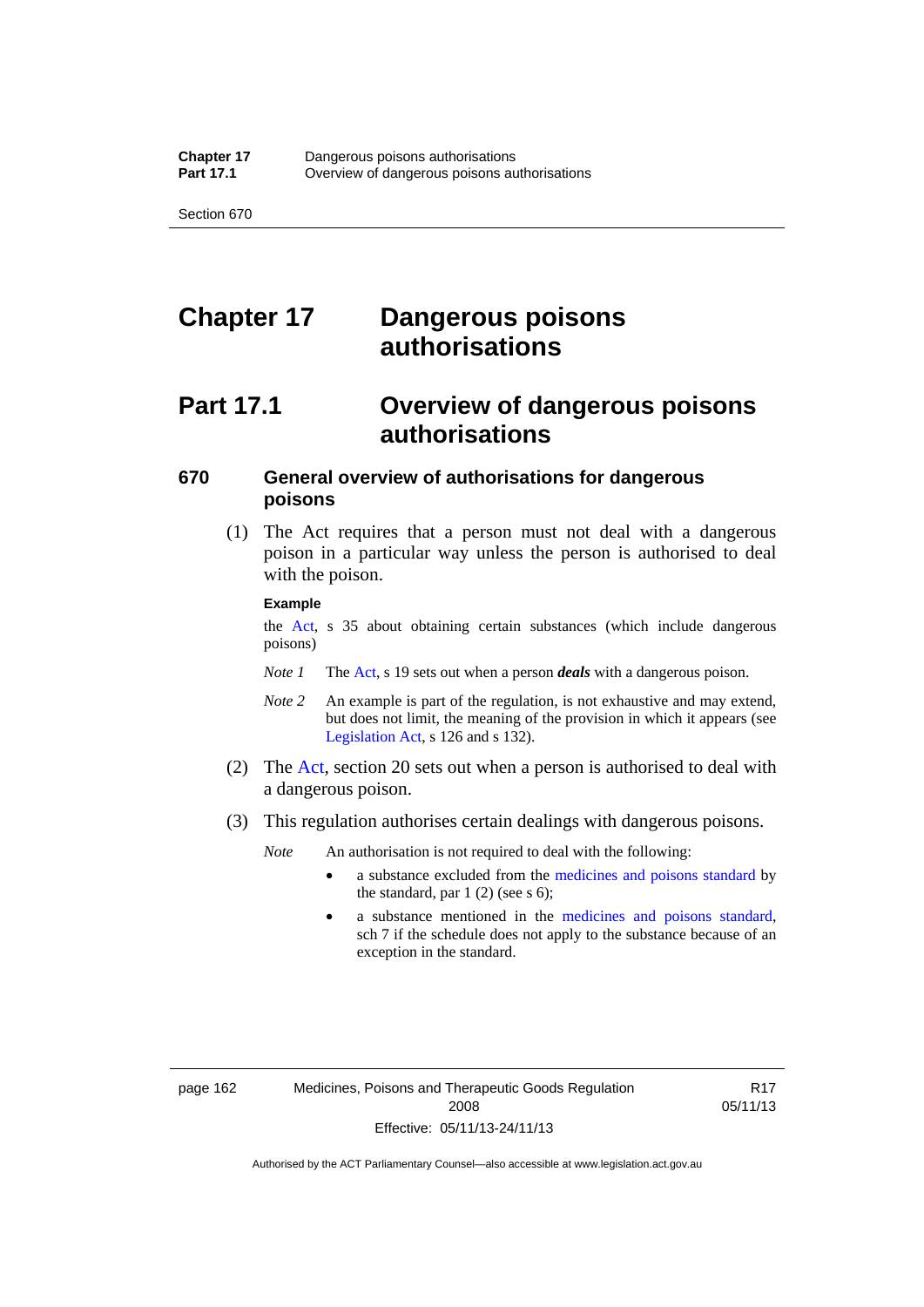(4) An authorisation under this regulation may be subject to limitations.

#### **Example**

a purchase order issued by a person mentioned in sch 4, col 2 must comply with s 721 (see s 690 (2) (c))

*Note* For the power to impose other restrictions, see the [Act](http://www.legislation.act.gov.au/a/2008-26/default.asp), ch 8.

#### **671 Overview of dangerous poisons authorisations under this regulation**

Dangerous poisons authorisations under this regulation are given by the following provisions:

- (a) section 675 (which is about authorisations under dangerous poisons manufacturers licences);
- (b) section 680 (which is about authorisations under dangerous poisons research and education program licences);
- (c) section 685 (which is about authorisations under dangerous poisons suppliers licences);
- (d) section 690 (which is about authorisations for manufacturing and other purposes);
- (e) section 692 (which is about authorisation to deliver dangerous poisons under purchase orders);
- (f) section 693 (which is about authorisation for commercial disposal operators for disposal of dangerous poisons);
- (g) section 695 (which is about authorisations for dangerous poisons research and education programs by scientifically qualified people).

page 163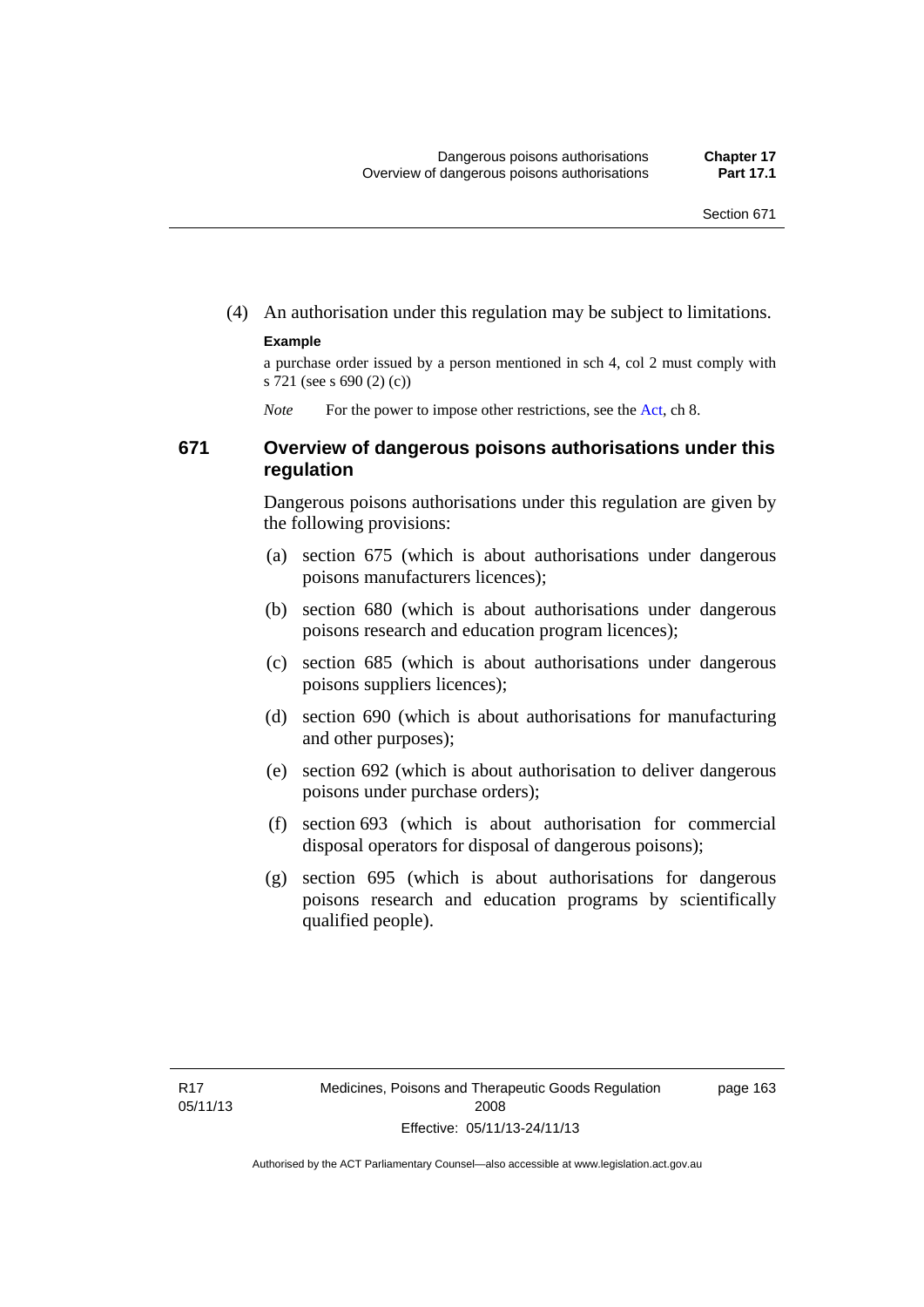#### **672 General overview of authorisation conditions for dangerous poisons**

 (1) The [Act](http://www.legislation.act.gov.au/a/2008-26/default.asp), section 44 requires a person who is authorised to deal with a dangerous poison to comply with any condition to which the authorisation is subject.

#### **Example**

Section 676 sets out the authorisation conditions for an authorised person to manufacture a dangerous poison.

- *Note* An example is part of the regulation, is not exhaustive and may extend, but does not limit, the meaning of the provision in which it appears (see [Legislation Act,](http://www.legislation.act.gov.au/a/2001-14) s 126 and s 132).
- (2) The conditions are additional to other restrictions on an authorised person's authority to deal with a dangerous poison.
	- *Note* Conditions may also be imposed under other provisions of the [Act](http://www.legislation.act.gov.au/a/2008-26/default.asp) including, for example, s 89 which sets out conditions on licences.

page 164 Medicines, Poisons and Therapeutic Goods Regulation 2008 Effective: 05/11/13-24/11/13

R17 05/11/13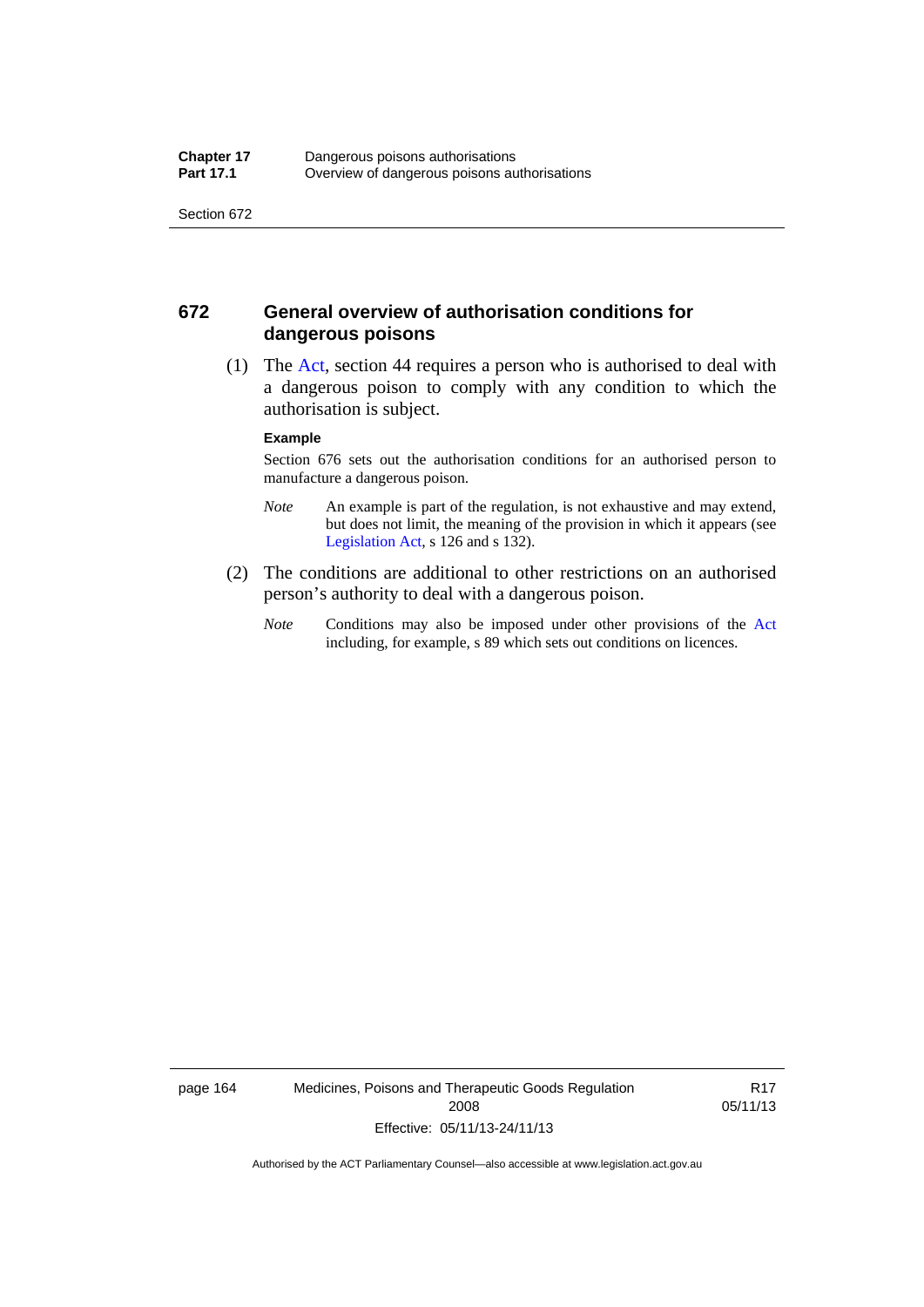### **Part 17.2 Authorisations under dangerous poisons licences**

### **Division 17.2.1 Dangerous poisons manufacturers licence authorisations**

*Note* For other provisions about dangerous poisons manufacturers licences, see pt 18.2.

#### **675 Authorisations under dangerous poisons manufacturers licences—Act, s 20 (1) (a)**

- (1) A dangerous poisons manufacturers licence authorises the holder to do any of the following in relation to a dangerous poison (the *licensed dangerous poison*) stated in the licence at the premises (the *licensed premises*) stated in the licence:
	- (a) manufacture the licensed dangerous poison;
	- (b) possess the licensed dangerous poison for sale by wholesale from the licensed premises;
	- (c) sell the licensed dangerous poison by wholesale (whether or not for resale) to—
		- (i) a person authorised to issue a purchase order for the dangerous poison; or
		- (ii) someone in another State who may obtain the dangerous poison by wholesale under the law of the other State; or
		- (iii) someone in another country who may lawfully obtain the dangerous poison by wholesale in the other country;
		- *Note* The dangerous poison must be sold on a purchase order in accordance with s 720 (see s 676).

page 165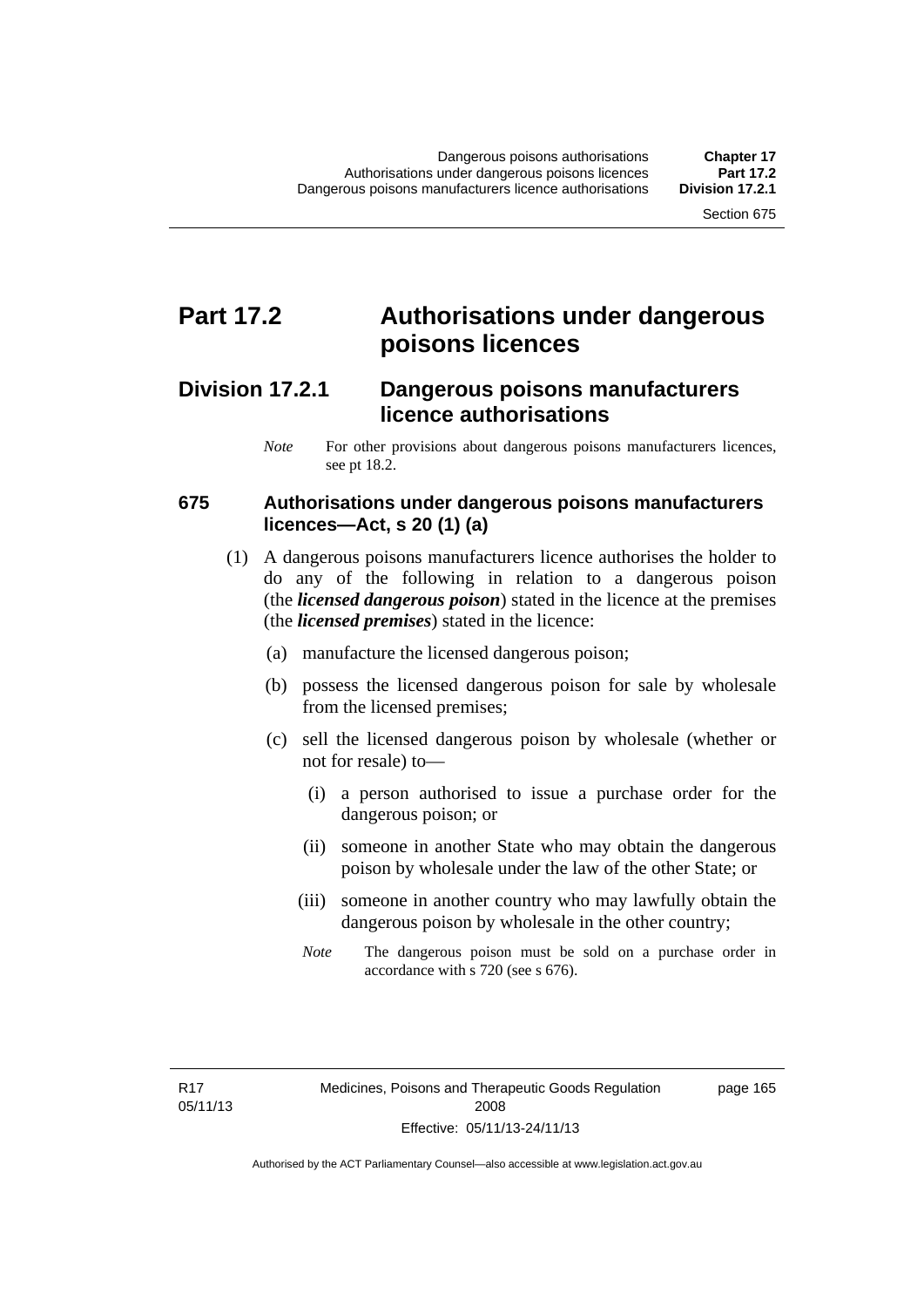- (d) obtain a dangerous poison, other than a licensed dangerous poison, for manufacturing a licensed dangerous poison at the licensed premises;
- (e) possess a dangerous poison, other than a licensed dangerous poison, at the licensed premises for manufacturing a licensed dangerous poison.
- (2) However, an authorisation under subsection (1) does not apply if the licence states that it does not apply.
- (3) Also, subsection (1) (c) (iii) does not apply in relation to a licensed dangerous poison that is a prohibited export under the *[Customs](http://www.comlaw.gov.au/Series/C1901A00006)  [Act 1901](http://www.comlaw.gov.au/Series/C1901A00006)* (Cwlth).

#### **676 Authorisation conditions for dangerous poisons manufacturers licences—Act, s 44 (1) (b) and (2) (b)**

A licence-holder's authorisation under a dangerous poisons manufacturers licence is subject to the following conditions:

- (a) the dealings with a dangerous poison authorised by the licence will be carried out under the supervision of an individual approved under section 706 (1) (Restrictions on issuing of dangerous poisons manufacturers licences[—Act,](http://www.legislation.act.gov.au/a/2008-26/default.asp) s 85 (1) (a));
- (b) a dangerous poison obtained under the licence is purchased on a complying purchase order;
- (c) a licensed dangerous poison will be supplied for a non-household (including a non-household garden) purpose only;
- (d) a dangerous poison sold under the licence will be sold on a purchase order in accordance with section 720 (Supplying dangerous poisons on purchase orders);

R17 05/11/13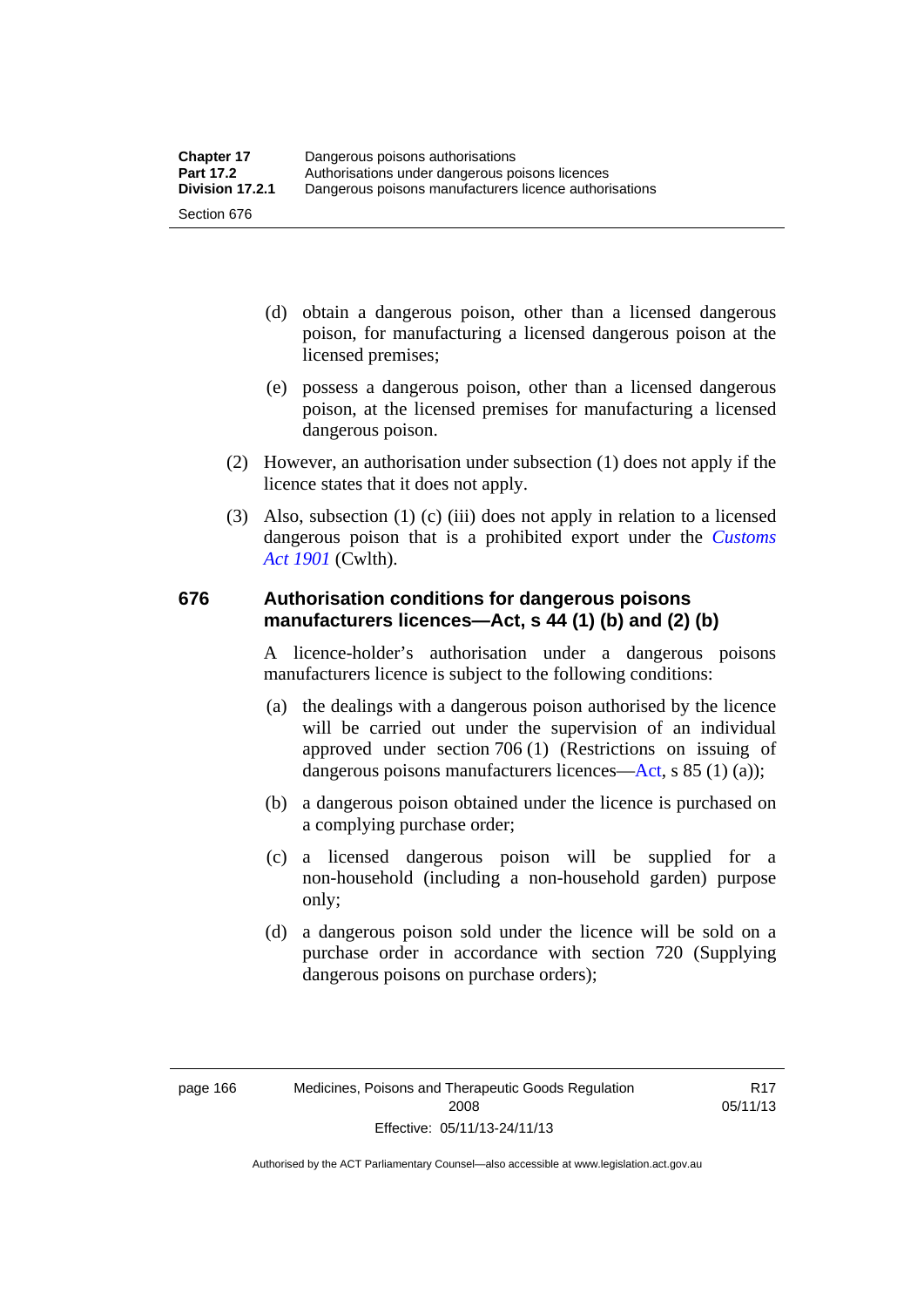- (e) if the supplier does not receive a document signed by the buyer acknowledging receipt of the dangerous poison within 7 days after the day the dangerous poison is delivered—the supplier must, within 24 hours after the end of the 7-day period, tell the chief health officer, in writing, of the failure to receive the document;
- (f) the following are kept at the supplier's business premises or, if the chief health officer approves in writing another place, the place approved by the chief health officer, for at least 2 years after the day the poison is supplied:
	- (i) the filled purchase order;
	- (ii) the delivery acknowledgement under paragraph (e) or section  $720$  (d) (ii);
	- (iii) the record for section 722;
- (g) if a dangerous poison sold under the licence is liquid containing paraquat—the poison is coloured blue or green and has an offensive smell.
- *Note* For licence conditions, see the [Act](http://www.legislation.act.gov.au/a/2008-26/default.asp), s 89.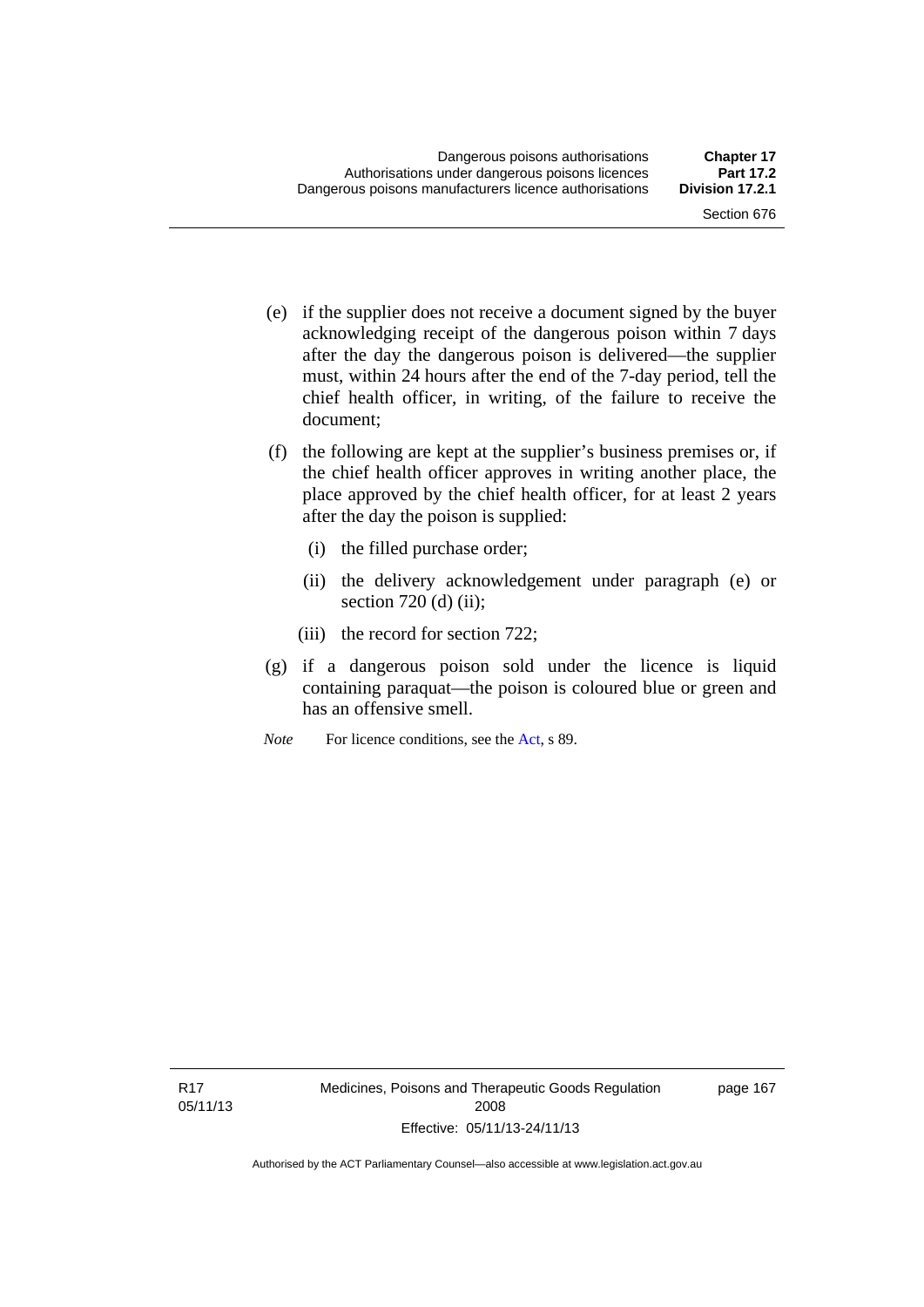### **Division 17.2.2 Dangerous poisons—research and education program licence authorisations**

- *Note 1* For authorisation for research and education programs by scientifically qualified people, see div 17.3.3.
- *Note 2* For other provisions about dangerous poisons research and education program licences, see pt 18.3.

#### **680 Authorisations under dangerous poisons research and education program licences—Act, s 20 (1) (a)**

A dangerous poisons research and education program licence authorises—

- (a) the licence-holder to—
	- (i) issue a purchase order for a dangerous poison (the *licensed dangerous poison*) stated in the licence for the program stated in the licence; and
	- (ii) obtain a licensed dangerous poison on a purchase order for the program; and
	- (iii) possess a licensed dangerous poison for the program at the premises to which the licence relates; and
	- (iv) supply a licensed dangerous poison to anyone taking part in the program for the program; and
- (b) the program supervisor, and anyone taking part in the program, to deal with the licensed dangerous poison as authorised by the licence at the premises stated in the licence.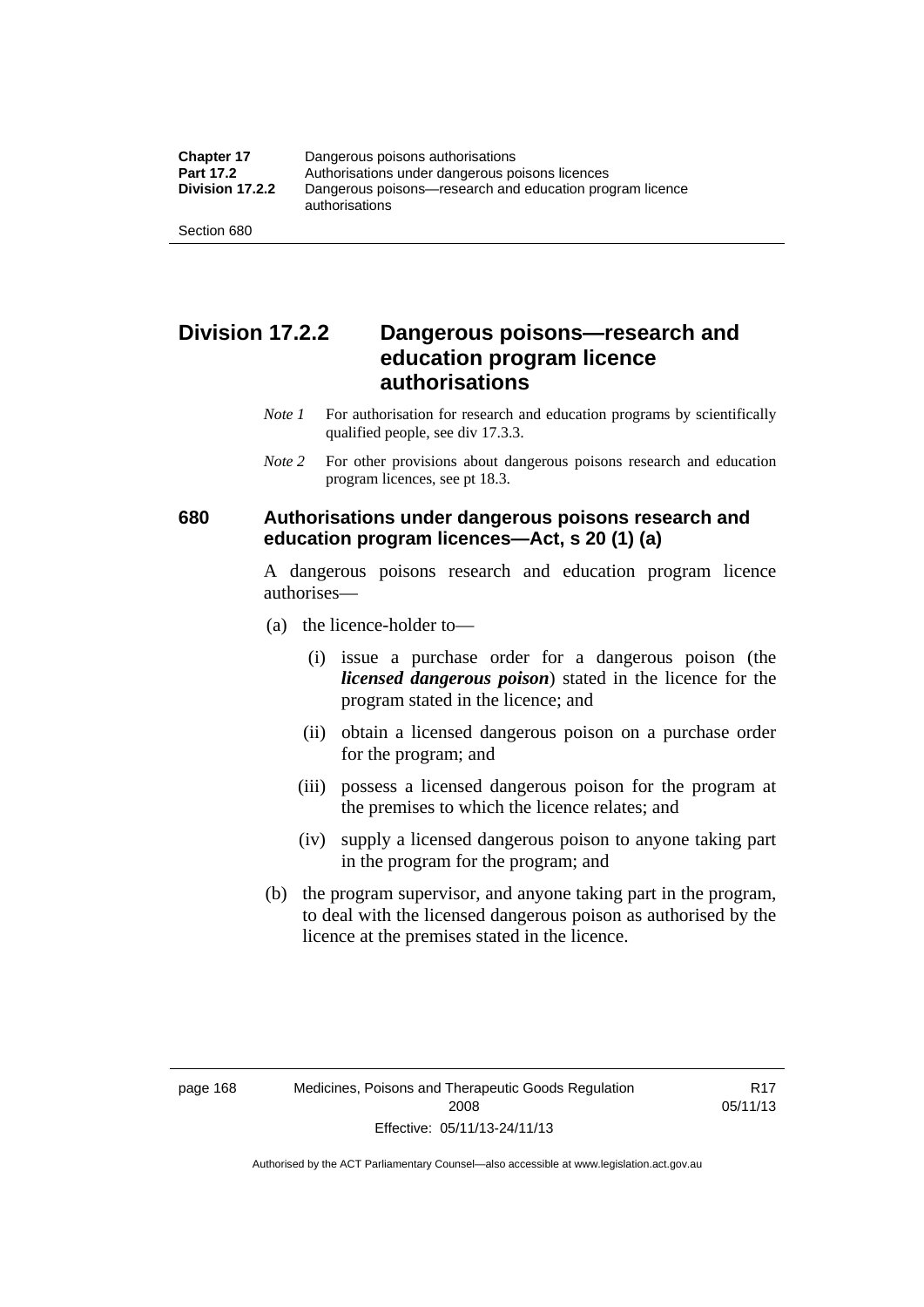**681 Authorisation condition for dangerous poisons research and education program licences—Act, s 44 (1) (b) and (2) (b)** 

> A licence-holder's authorisation to obtain a dangerous poison under a dangerous poisons research and education program licence is subject to the condition that the poison is purchased on a complying purchase order.

*Note* For licence conditions, see the [Act](http://www.legislation.act.gov.au/a/2008-26/default.asp), s 89.

R17 05/11/13 Medicines, Poisons and Therapeutic Goods Regulation 2008 Effective: 05/11/13-24/11/13

page 169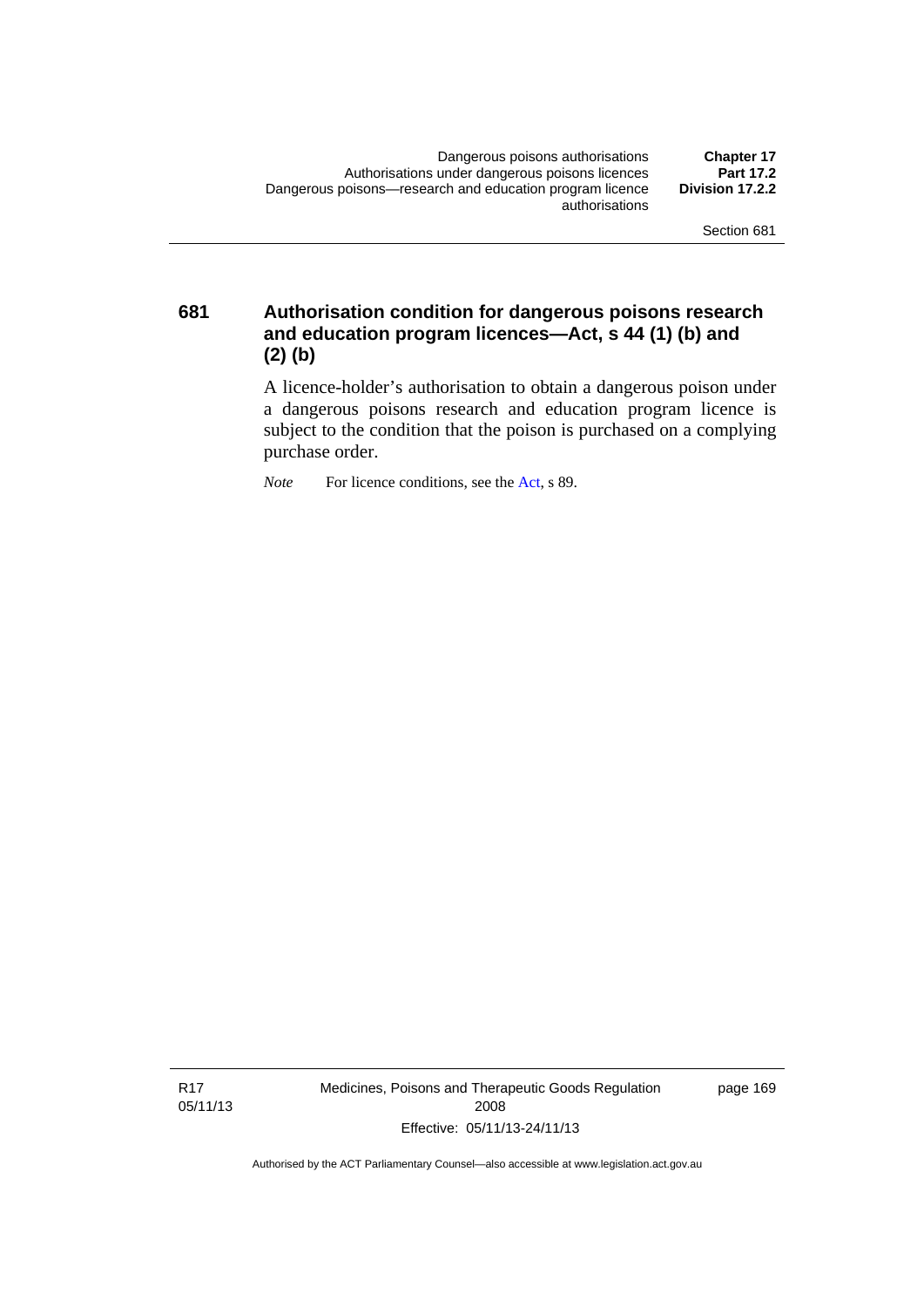### **Division 17.2.3 Dangerous poisons suppliers licence authorisations**

*Note* For other provisions about dangerous poisons suppliers licences, see pt 18.4.

#### **685 Authorisations under dangerous poisons suppliers licences—Act, s 20 (1) (b)**

- (1) A dangerous poisons suppliers licence authorises the holder to do any of the following in relation to a dangerous poison (the *licensed dangerous poison*) stated in the licence at the premises (the *licensed premises*) stated in the licence:
	- (a) issue a purchase order for a licensed dangerous poison;
	- (b) obtain a licensed dangerous poison on a purchase order for sale from the licensed premises;
	- (c) possess a licensed dangerous poison for sale from the licensed premises;
	- (d) sell a licensed dangerous poison on a purchase order to—
		- (i) someone authorised to issue a purchase order for the dangerous poison; or
		- (ii) someone in another State who may obtain the dangerous poison under the law of the other State; or
		- (iii) someone in another country who may lawfully obtain the dangerous poison in the other country.
		- *Note* The dangerous poison must be sold on a purchase order in accordance with s 720 (see s 686).
- (2) However, an authorisation under subsection (1) does not apply if the licence states that it does not apply.

page 170 Medicines, Poisons and Therapeutic Goods Regulation 2008 Effective: 05/11/13-24/11/13

R17 05/11/13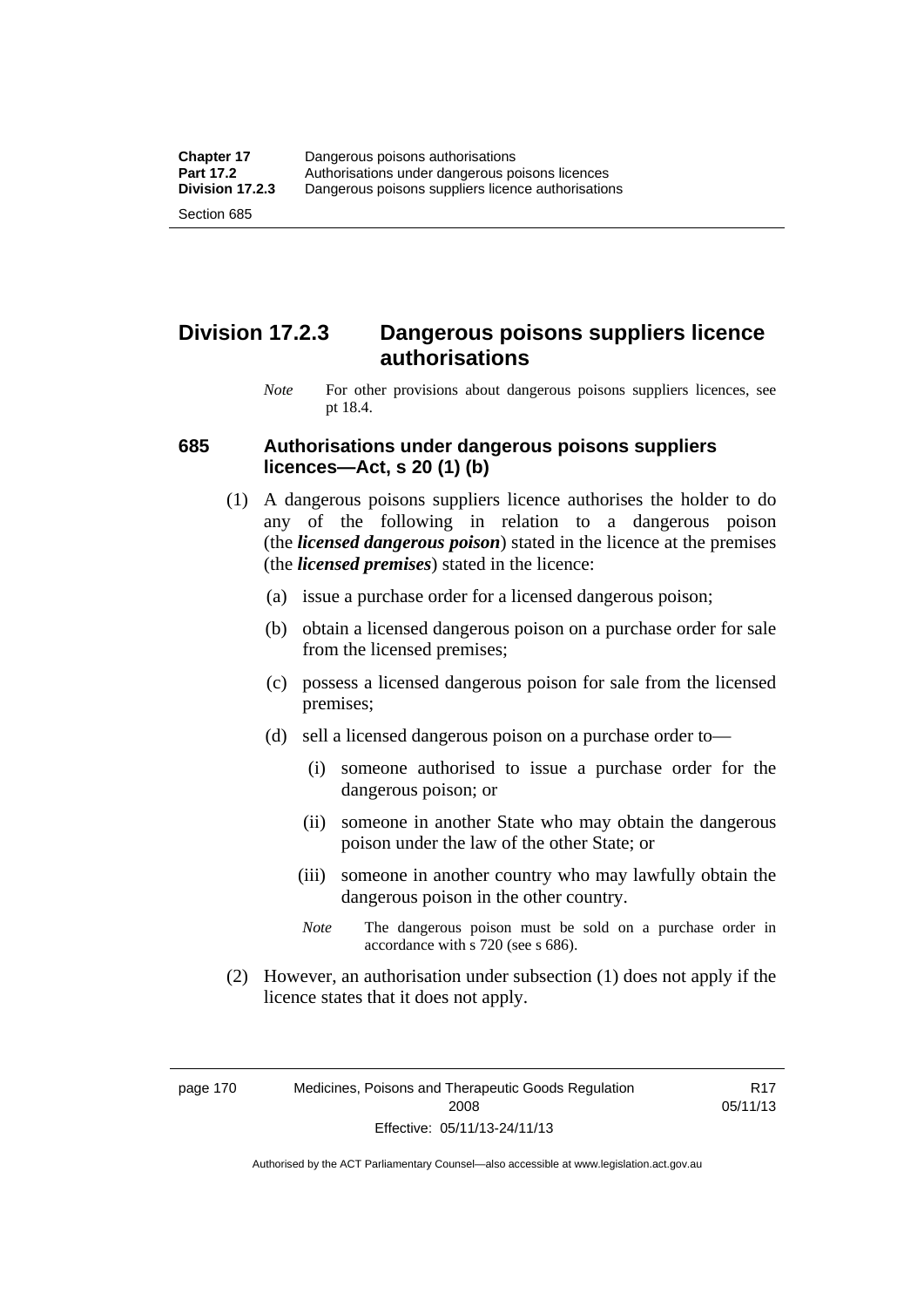(3) Also, subsection (1) (d) (iii) does not apply in relation to a licensed dangerous poison that is a prohibited export under the *[Customs](http://www.comlaw.gov.au/Series/C1901A00006)  [Act 1901](http://www.comlaw.gov.au/Series/C1901A00006)* (Cwlth).

#### **686 Authorisation conditions for dangerous poisons suppliers licences—Act, s 44 (1) (b) and (2) (b)**

A licence-holder's authorisation under a dangerous poisons suppliers licence is subject to the following conditions:

- (a) the dealings with a dangerous poison authorised by the licence will be carried out under the supervision of an individual approved under section 716 (1) (Restrictions on issuing of dangerous poisons suppliers licences—[Act](http://www.legislation.act.gov.au/a/2008-26/default.asp), s 85 (1) (a));
- (b) a dangerous poison sold under the licence will be sold on a purchase order in accordance with section 720 (Supplying dangerous poisons on purchase orders);
- (c) a dangerous poison sold under the licence will be supplied for a non-household (including a non-household garden) purpose only;
- (d) if a dangerous poison sold under the licence is subject to the medicines and poisons standard, appendix J (Conditions for availability and use of Schedule 7 poisons), condition 3—the poison will be supplied only to a person who is allowed to use the poison under the condition;
	- *Note* Condition 3 relates to a dangerous poison that is not to be used except by or in accordance with the directions of an accredited government vermin control officer.
- (e) if the supplier does not receive a document signed by the buyer acknowledging receipt of the dangerous poison within 7 days after the day the dangerous poison is delivered—the supplier must, within 24 hours after the end of the 7-day period, tell the chief health officer, in writing, of the failure to receive the document;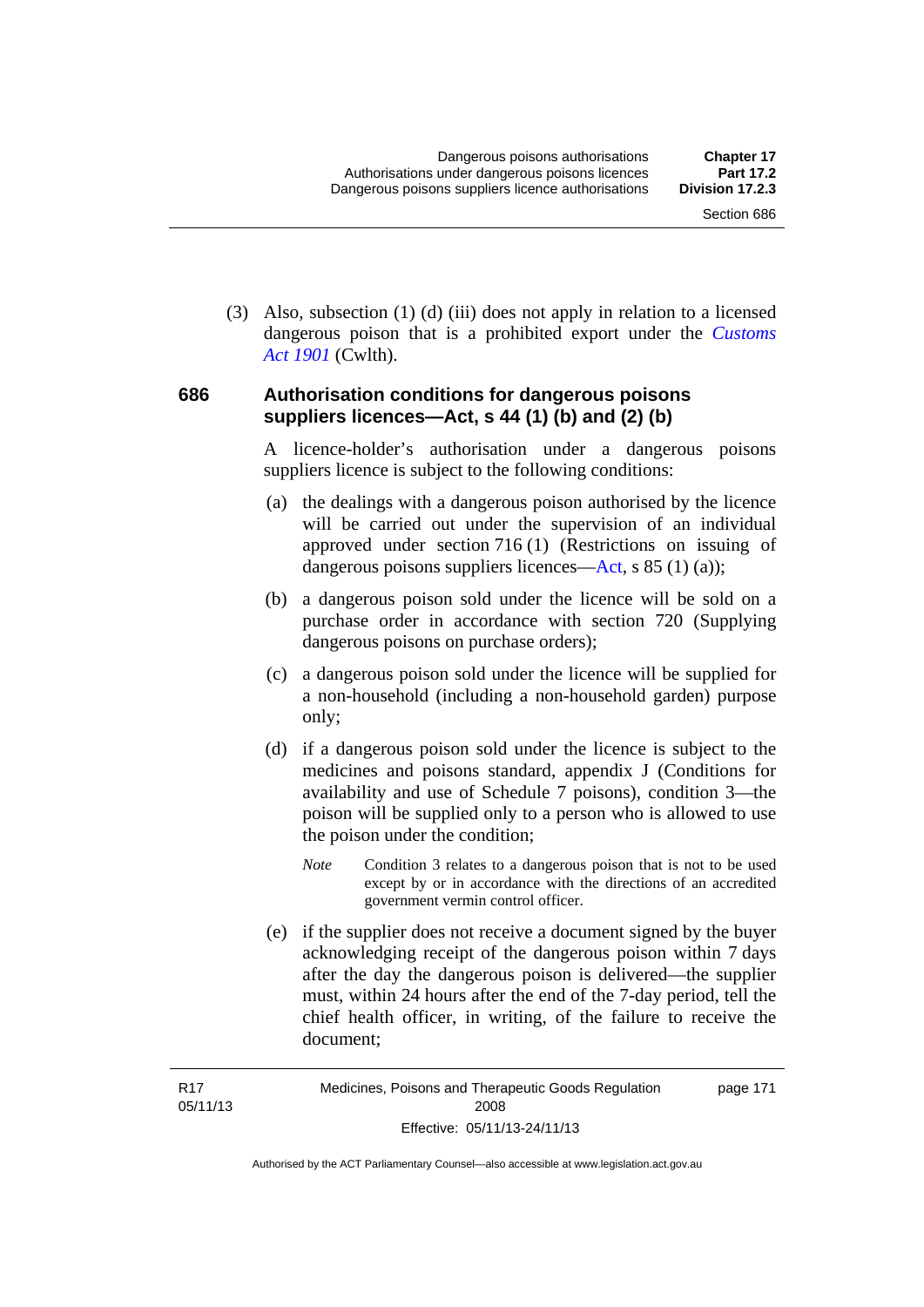- (f) the following are kept at the supplier's business premises or, if the chief health officer approves in writing another place, the place approved by the chief health officer, for at least 2 years after the day the poison is supplied:
	- (i) the filled purchase order;
	- (ii) the delivery acknowledgement under paragraph (e) or section 720 (d) (ii);
	- (iii) the record for section 722;
- (g) if a dangerous poison sold under the licence is liquid containing paraquat—the poison is coloured blue or green and has an offensive smell.
- *Note* For licence conditions, see the [Act](http://www.legislation.act.gov.au/a/2008-26/default.asp), s 89.

page 172 Medicines, Poisons and Therapeutic Goods Regulation 2008 Effective: 05/11/13-24/11/13

R17 05/11/13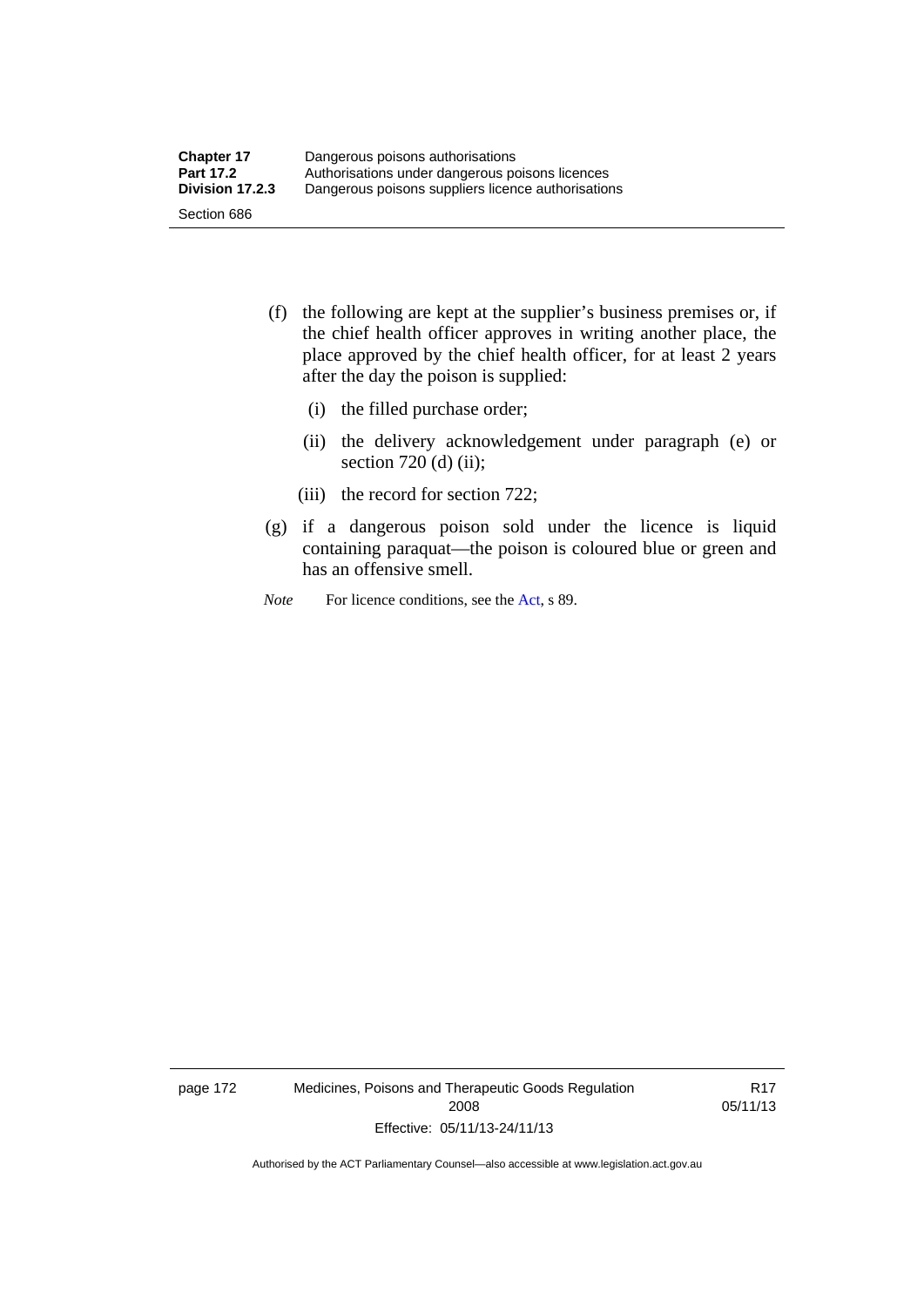### **Part 17.3 Other dangerous poisons authorisations**

### **Division 17.3.1 Authorisations for manufacturing etc purposes**

#### **690 Manufacturing etc authorisations for dangerous poisons—Act, s 20 (2) (a)**

(1) In this section:

*relevant dealing*, with a dangerous poison, means any of the following:

- (a) issuing a purchase order for the poison;
- (b) obtaining the poison;
- (c) possessing the poison;
- (d) issuing a purchase order for the poison;
- (e) discarding the poison.
- (2) A person mentioned in schedule 4 (Dangerous poisons manufacturing etc authorisations), column 2 is authorised for a relevant dealing with a dangerous poison mentioned in column 3 in relation to the person if—
	- (a) the poison is for a purpose mentioned in column 4 in relation to the person; and
	- (b) the dealing is consistent with any condition or restriction for the dealing mentioned in column 3; and

page 173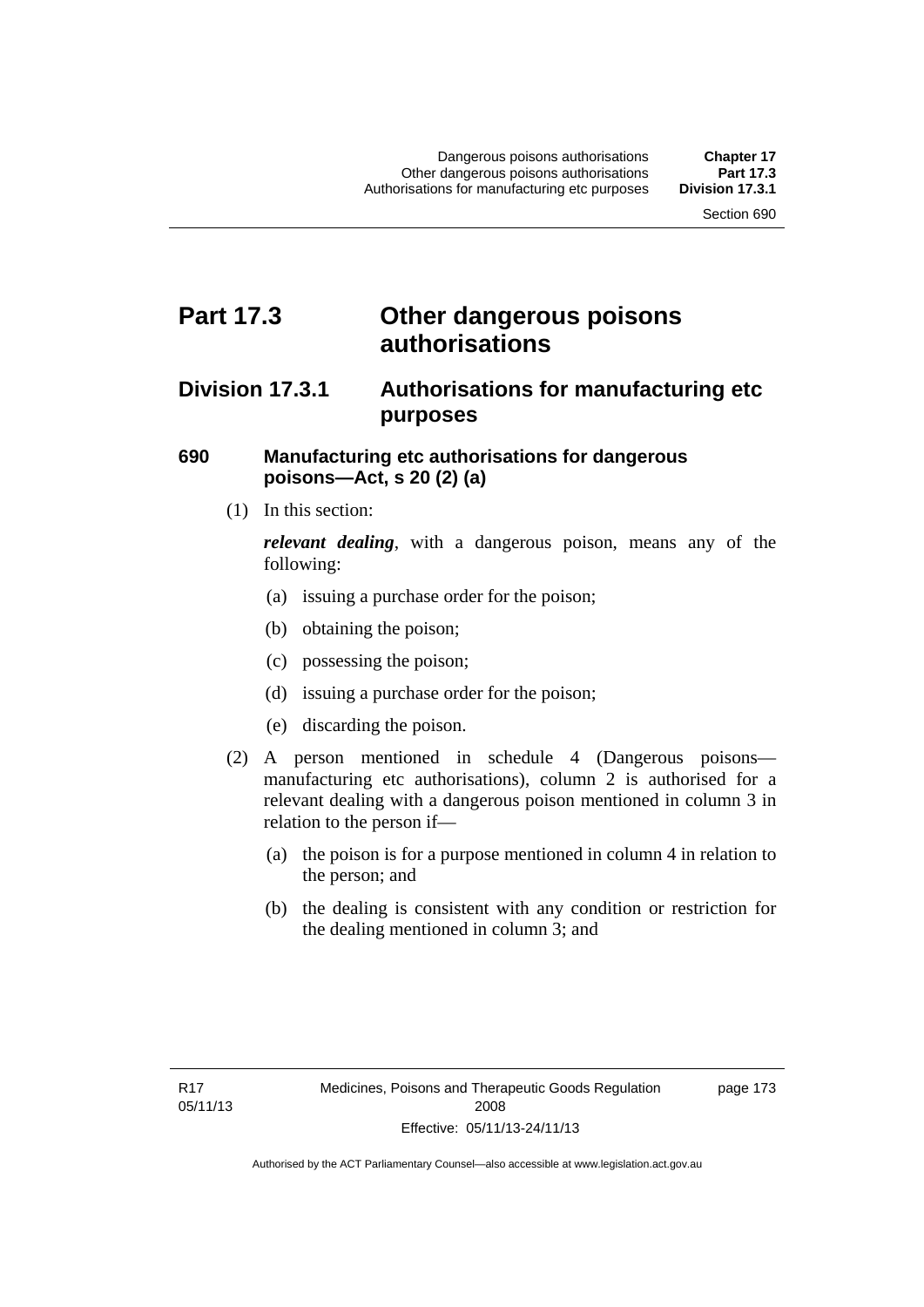| <b>Chapter 17</b> | Dangerous poisons authorisations                                     |
|-------------------|----------------------------------------------------------------------|
| <b>Part 17.3</b>  | Other dangerous poisons authorisations                               |
| Division 17.3.2   | Authorisations for delivery people and commercial disposal operators |
| Section 692       |                                                                      |

- (c) if the dealing is issuing a purchase order for the poison—the purchase order complies with section 721 (General requirements for dangerous poisons purchase orders[—Act](http://www.legislation.act.gov.au/a/2008-26/default.asp), s 38 (2) (c)).
	- *Note* A purchase order must be in writing (see [Act](http://www.legislation.act.gov.au/a/2008-26/default.asp), dict, def *purchase order*).

### **Division 17.3.2 Authorisations for delivery people and commercial disposal operators**

### **692 Authorisations to deliver dangerous poisons under purchase orders—Act, s 26 (1) (b) and (2) (b), s 35 (1) (b), (2) (b) and s 36 (b)**

- (1) This section applies to an adult (the *delivery person*) who is—
	- (a) engaged to transport and deliver a dangerous poison supplied on a purchase order; or
	- (b) acting for a person mentioned in paragraph (a).
- (2) The delivery person is authorised to—
	- (a) obtain and possess the dangerous poison for the purpose of transporting and delivering the dangerous poison as engaged; and
	- (b) supply the dangerous poison to the entity named as the recipient in the purchase order or the entity's agent.

#### **Example—delivery person**

an employee of a courier service

- *Note 1 Entity* includes a person (see [Legislation Act,](http://www.legislation.act.gov.au/a/2001-14) dict, pt 1).
- *Note 2* An example is part of the regulation, is not exhaustive and may extend, but does not limit, the meaning of the provision in which it appears (see [Legislation Act,](http://www.legislation.act.gov.au/a/2001-14) s 126 and s 132).

page 174 Medicines, Poisons and Therapeutic Goods Regulation 2008 Effective: 05/11/13-24/11/13

R17 05/11/13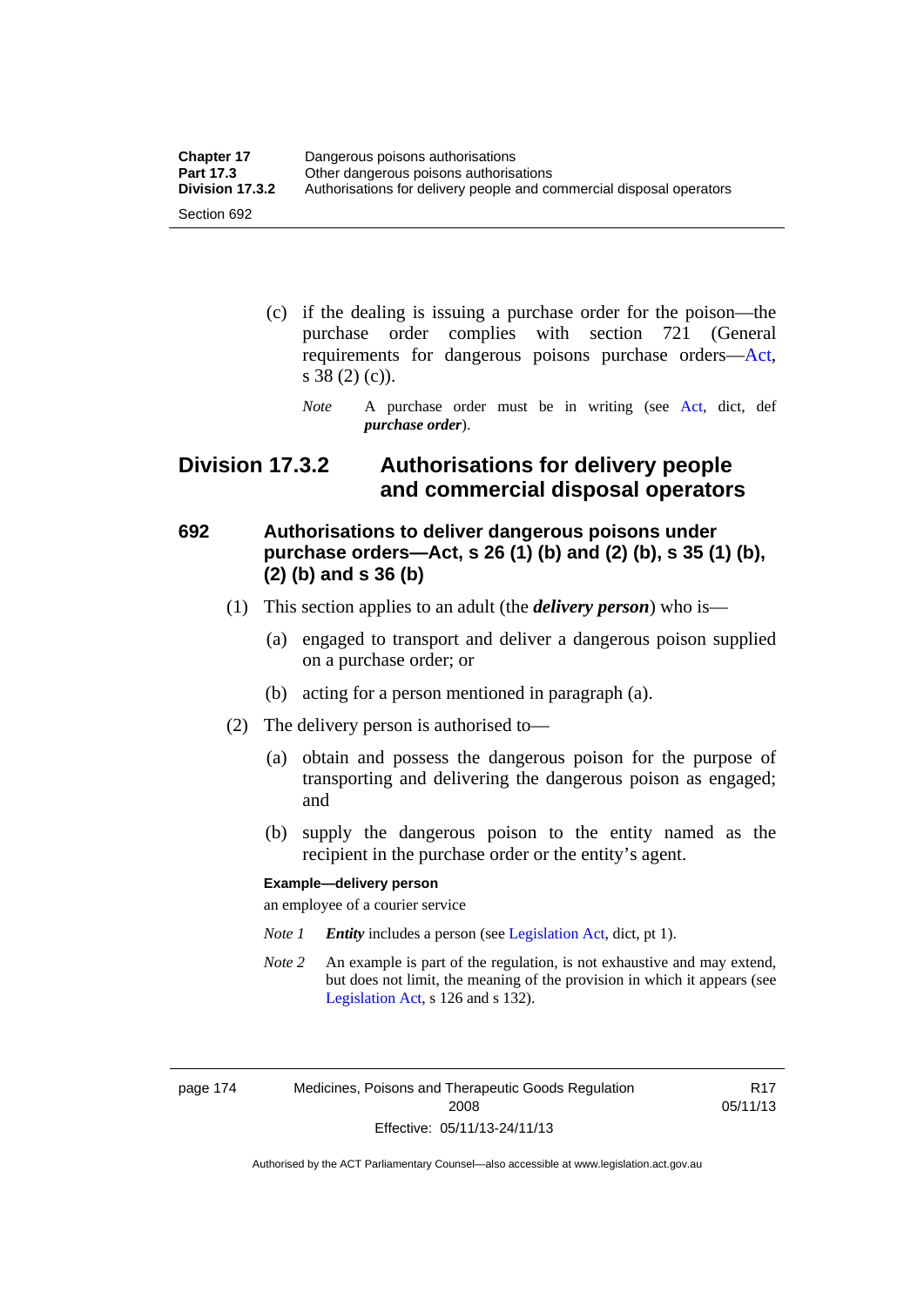#### **693 Authorisation to supply dangerous poisons to commercial disposal operator for disposal—Act, s 26 (1) (b)**

A person is authorised to supply a dangerous poison for disposal to another person if the other person—

- (a) holds an environmental authorisation for the disposal of the dangerous poison; or
- (b) is an adult acting for a person mentioned in paragraph (a).
- *Note* For related authorisations, see pt 9.1.

#### **694 Authorisations for commercial disposal operators—Act, s 26 (1) (b) and (2) (b), s 35 (1) (b) and (2) (b) and s 36 (b)**

- (1) This section applies to a person who—
	- (a) holds an environmental authorisation for the disposal of a dangerous poison; or
	- (b) is an adult acting for a person mentioned in paragraph (a).
- (2) The person is authorised to obtain and possess the dangerous poison for disposing of the poison as engaged.

page 175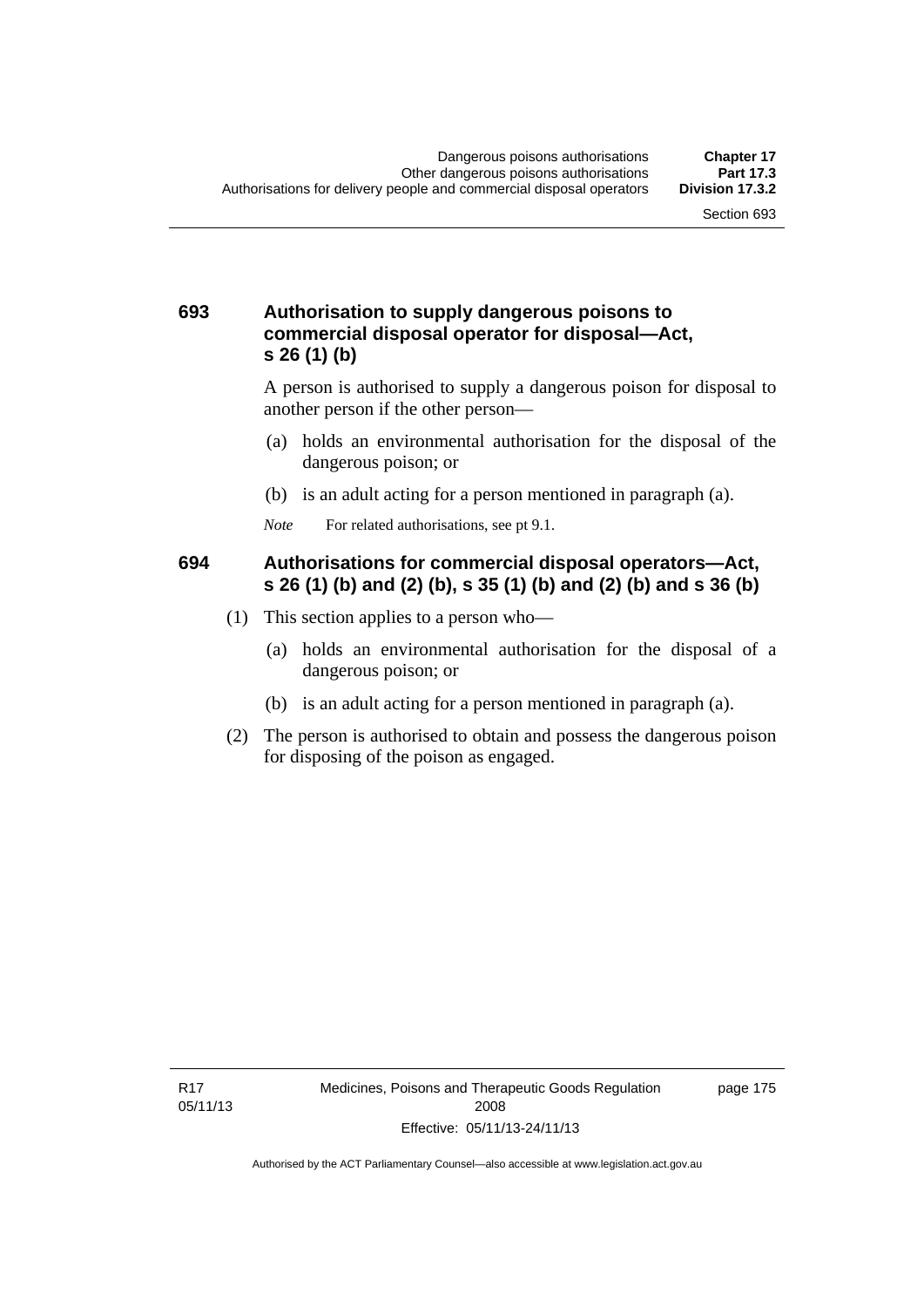| <b>Chapter 17</b> | Dangerous poisons authorisations                                                                           |
|-------------------|------------------------------------------------------------------------------------------------------------|
| Part 17.3         | Other dangerous poisons authorisations                                                                     |
| Division 17.3.3   | Authorisations for dangerous poisons research and education programs by<br>scientifically qualified people |
| Section 695       |                                                                                                            |

### **Division 17.3.3 Authorisations for dangerous poisons research and education programs by scientifically qualified people**

*Note* A licence is required for research and education programs in relation to an administration-related dealing for human use (see [Act](http://www.legislation.act.gov.au/a/2008-26/default.asp), s 20 (3)).

#### **695 Authorisations for dangerous poisons research and education—Act, s 26 (1) and (2) (b)**

- (1) A scientifically qualified person employed at a recognised research institution is authorised to do the following for the purposes of an authorised activity at the institution:
	- (a) issue a purchase order for a dangerous poison;
	- (b) obtain on a purchase order a dangerous poison;
	- (c) possess a dangerous poison;
	- (d) supply a dangerous poison to a person (a *relevant person*) who is taking part in the authorised activity at the institution.
	- *Note 1 Scientifically qualified person*—see the dictionary.
	- *Note 2 Recognised research institution*—see the [Act](http://www.legislation.act.gov.au/a/2008-26/default.asp), s 20 (5).
- (2) A relevant person is authorised to do the following in relation to a dangerous poison for the purposes of an authorised activity:
	- (a) obtain the poison from the scientifically qualified person for the activity;
	- (b) possess the poison for the purposes of the activity;
	- (c) supply the poison to the scientifically qualified person for the activity.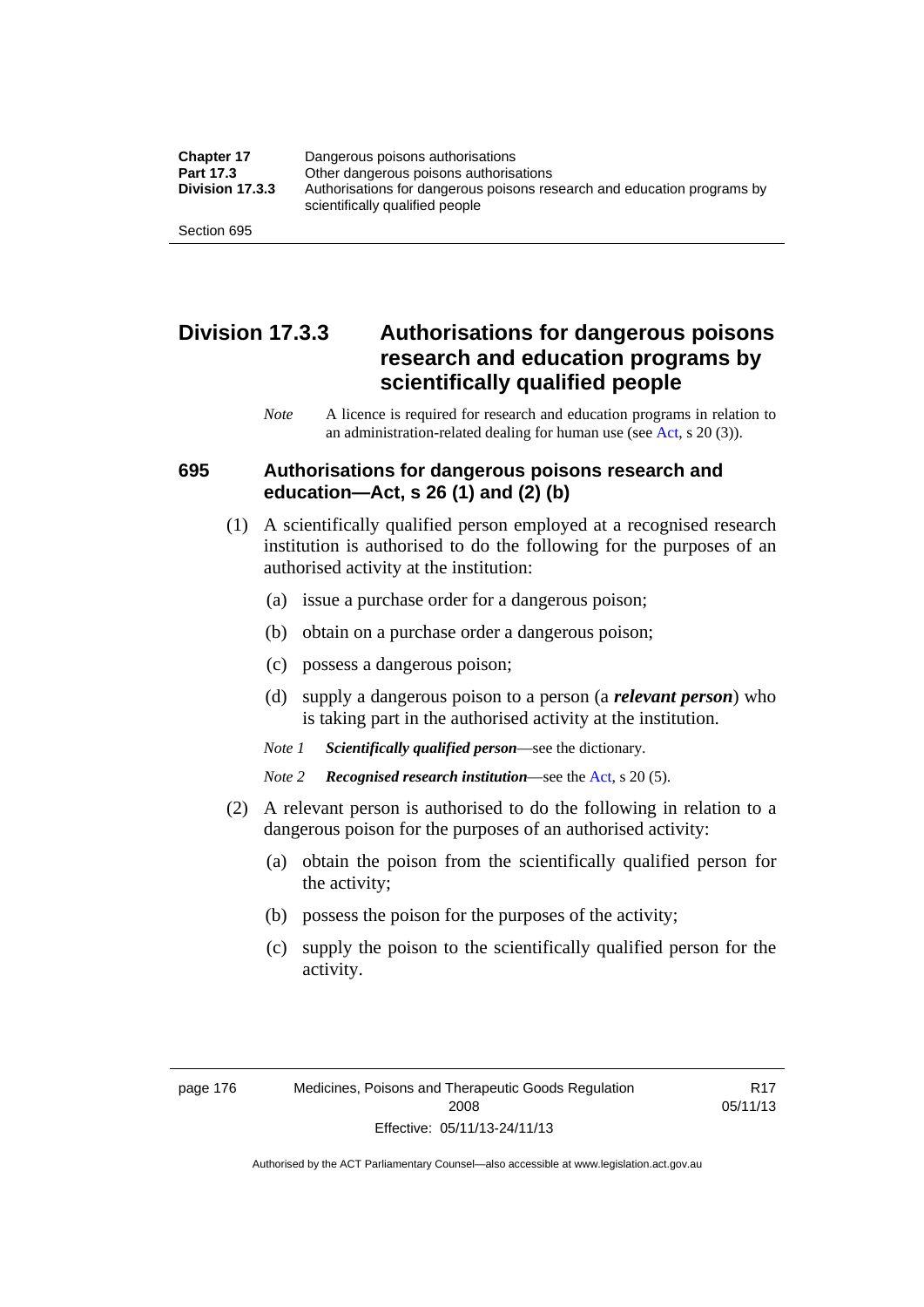(3) In this section:

*administration-related dealing*, in relation to a dangerous poison— see the [Act](http://www.legislation.act.gov.au/a/2008-26/default.asp), section 20 (5).

*authorised activity*, in relation to a dangerous poison at a recognised research institution, means the conduct of any of the following if it does not involve an administration-related dealing of the poison for human use:

- (a) medical or scientific research in relation to the poison at the institution;
- (b) instruction involving the poison at the institution;
- (c) quality control or analysis of the poison at the institution.

### **696 Authorisation conditions for dangerous poisons research and education—Act, s 44 (1) (b) and (2) (b)**

A scientifically qualified person's authorisation under section 695 is subject to the following conditions:

- (a) the person has written approval for the conduct of the authorised activity from the person in charge of—
	- (i) the recognised research institution; or
	- (ii) a faculty or division of the institution;
- (b) a dangerous poison is purchased on a complying purchase order;
- (c) the purchase order is for an amount of the poison approved in writing by the person in charge;
- (d) the dangerous poison is obtained from someone who is authorised to supply the poison to the person.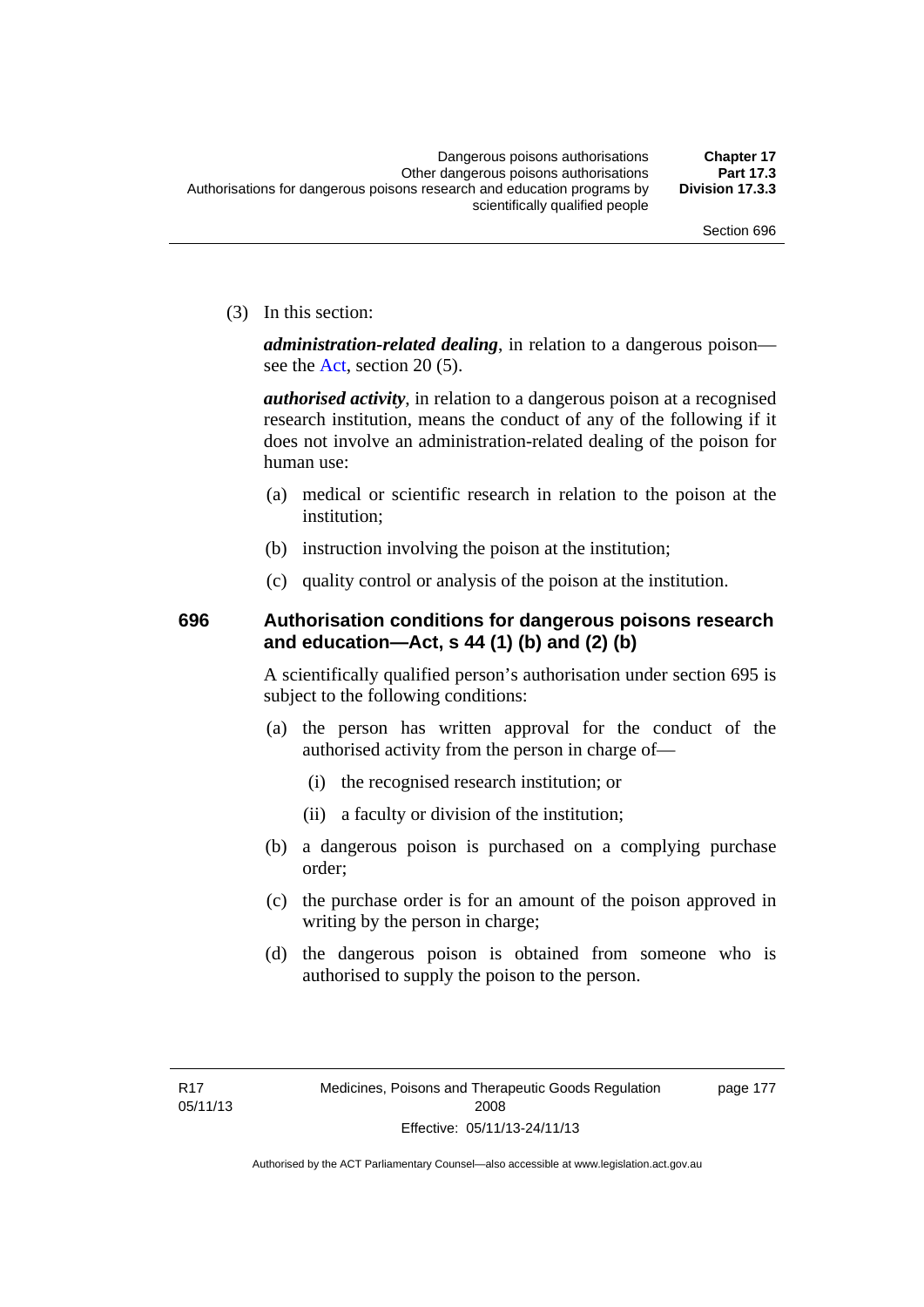# **Chapter 18 Dangerous poisons licences**

## **Part 18.1 Dangerous poisons licences generally**

### **700 Dangerous poisons licences that may be issued—Act, s 78 (2)**

The following licences for dangerous poisons may be issued:

- (a) a licence for the manufacture of a dangerous poison (a *dangerous poisons manufacturers licence*);
- (b) a licence for a program of research or education in relation to a dangerous poison (a *dangerous poisons research and education program licence*);
- (c) a licence for the supply of dangerous poisons (a *dangerous poisons suppliers licence*).
- *Note* Other dangerous poisons licences may also be issued (see [Act](http://www.legislation.act.gov.au/a/2008-26/default.asp), s 78 (3)).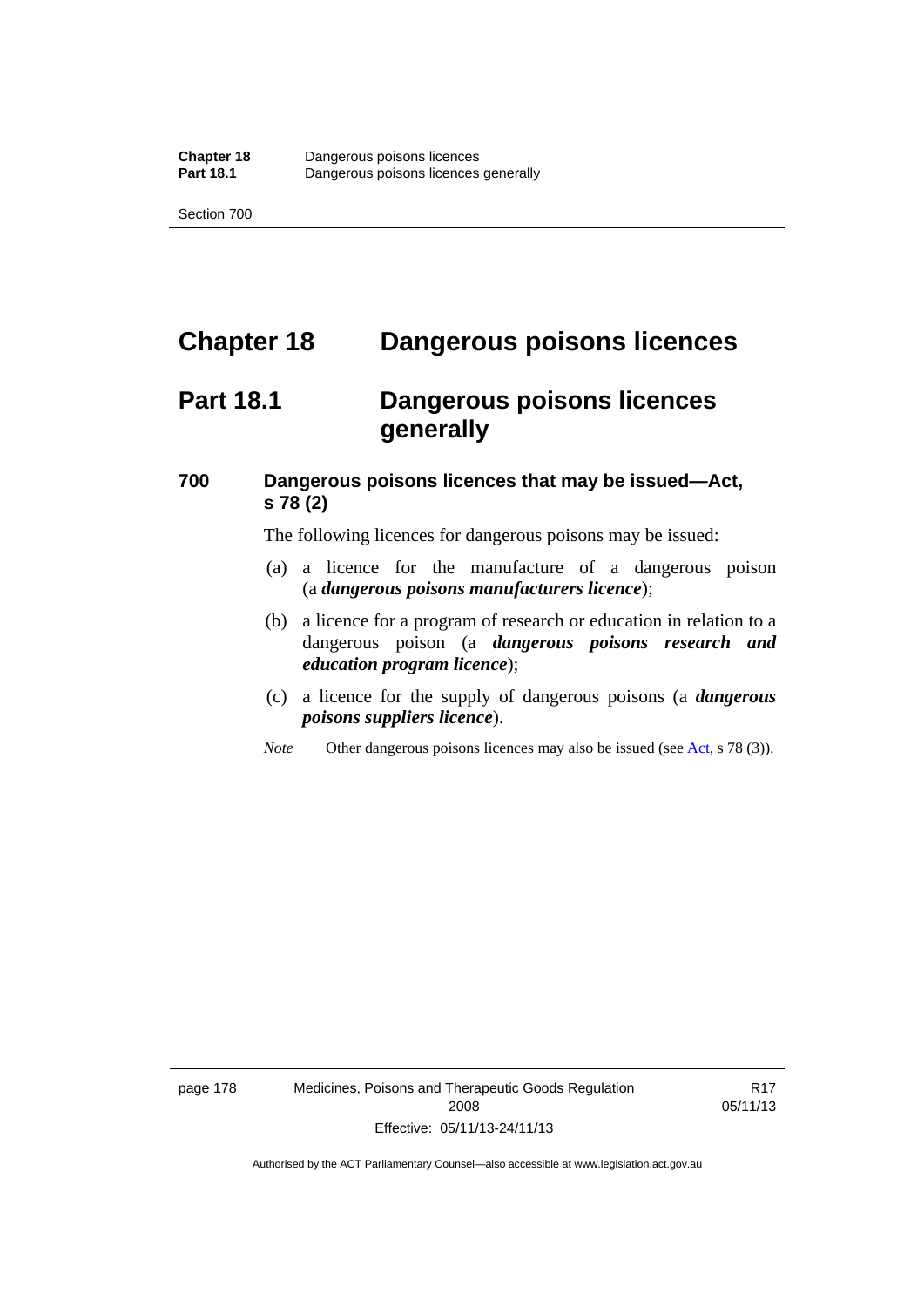### **Part 18.2 Dangerous poisons manufacturers licences**

#### **705 Applications for dangerous poisons manufacturers licences**

- (1) An application for a dangerous poisons manufacturers licence must be in writing, signed by the applicant, and include the following:
	- (a) the dangerous poisons to which the application relates;
	- (b) the full name of the applicant;
	- (c) the applicant's ABN (if any);
	- (d) if the applicant is a corporation—the corporation's ACN;
	- (e) the location of the premises where the applicant proposes to deal with the poisons under the licence;
	- (f) the security arrangements proposed for the premises;
	- (g) the name of an individual who is to supervise the dealings to be authorised under the licence.
	- *Note 1* If a form is approved under the [Act](http://www.legislation.act.gov.au/a/2008-26/default.asp), s 198 for this provision, the form must be used.

*Note 2* A fee may be determined under the [Act,](http://www.legislation.act.gov.au/a/2008-26/default.asp) s 197 for this provision.

- (2) The application must be accompanied by a plan of the premises that shows—
	- (a) each part of the premises where a process in the manufacture of the dangerous poisons is proposed to be carried out and the nature of the process; and
	- (b) where it is proposed to store the dangerous poisons to which the application relates and any other dangerous poisons obtained for the manufacture of those dangerous poisons; and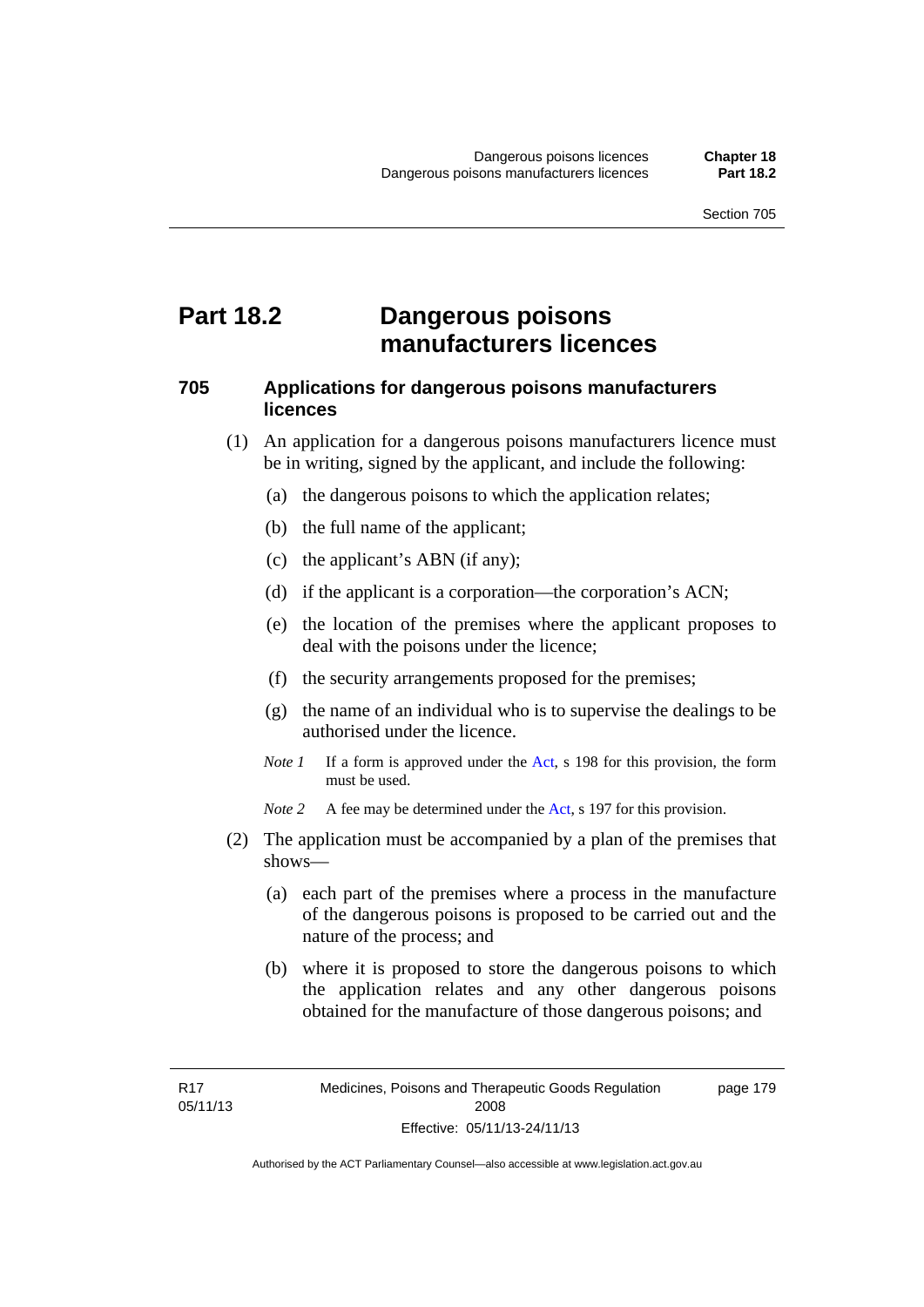(c) the location and nature of security devices.

#### **706 Restrictions on issuing of dangerous poisons manufacturers licences—Act, s 85 (1) (a)**

- (1) The chief health officer must not issue a dangerous poisons manufacturers licence to a person unless dealings with dangerous poisons under the licence will be supervised by an individual nominated by the applicant and approved, in writing, by the chief health officer.
- (2) The chief health officer must not approve the nominated individual unless satisfied that the individual—
	- (a) is a suitable person to hold a dangerous poisons manufacturers licence; and
	- (b) has qualifications in chemistry, pharmacy or pharmacology or experience appropriate for the manufacture of dangerous poisons.
	- *Note* For changes of nominated individuals, see the [Act,](http://www.legislation.act.gov.au/a/2008-26/default.asp) s 93.
- (3) In this section:

*suitable person*, to hold a licence—see the [Act](http://www.legislation.act.gov.au/a/2008-26/default.asp), section 81.

### **707 Additional information for dangerous poisons manufacturers licences—Act, s 88 (1) (k)**

The name of the person approved under section 706 (1) to supervise the dealings with dangerous poisons authorised by the licence is prescribed for a dangerous poisons manufacturers licence.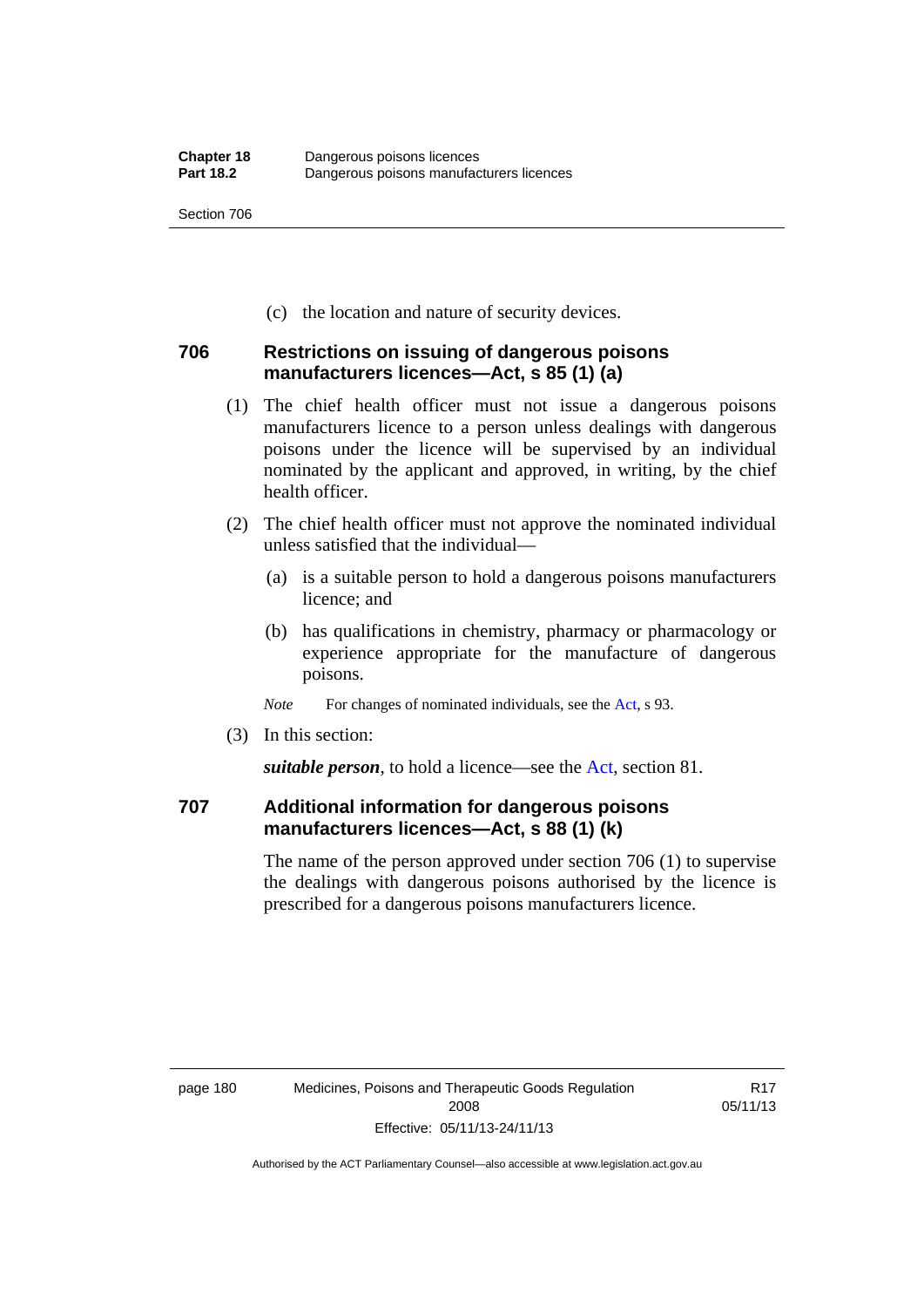### **Part 18.3 Dangerous poisons research and education program licences**

#### **710 Applications for dangerous poisons research and education program licences**

- (1) An application for a dangerous poisons research and education program licence for a dangerous poison must be in writing, signed by the applicant, and include the following:
	- (a) the full name, address and academic, professional or other relevant qualifications of—
		- (i) the person who is to supervise the program; and
		- (ii) the person who is to conduct the program;
	- (b) the name of the recognised research institution at or under which the program is proposed to be conducted;

*Note Recognised research institution*—see the [Act](http://www.legislation.act.gov.au/a/2008-26/default.asp), s 20 (5).

- (c) whether the program will be conducted at, or under the authority of, the recognised research institution;
- (d) the premises where the program will be conducted;
- (e) the dangerous poison, and the form and strength of the poison, for which the licence is sought;
- (f) the maximum quantity of the dangerous poison that would be possessed under the licence at any time;
- (g) a description of the program, including an explanation of why the program cannot be carried out satisfactorily without the use of the dangerous poison;
- (h) the supervision arrangements for the program;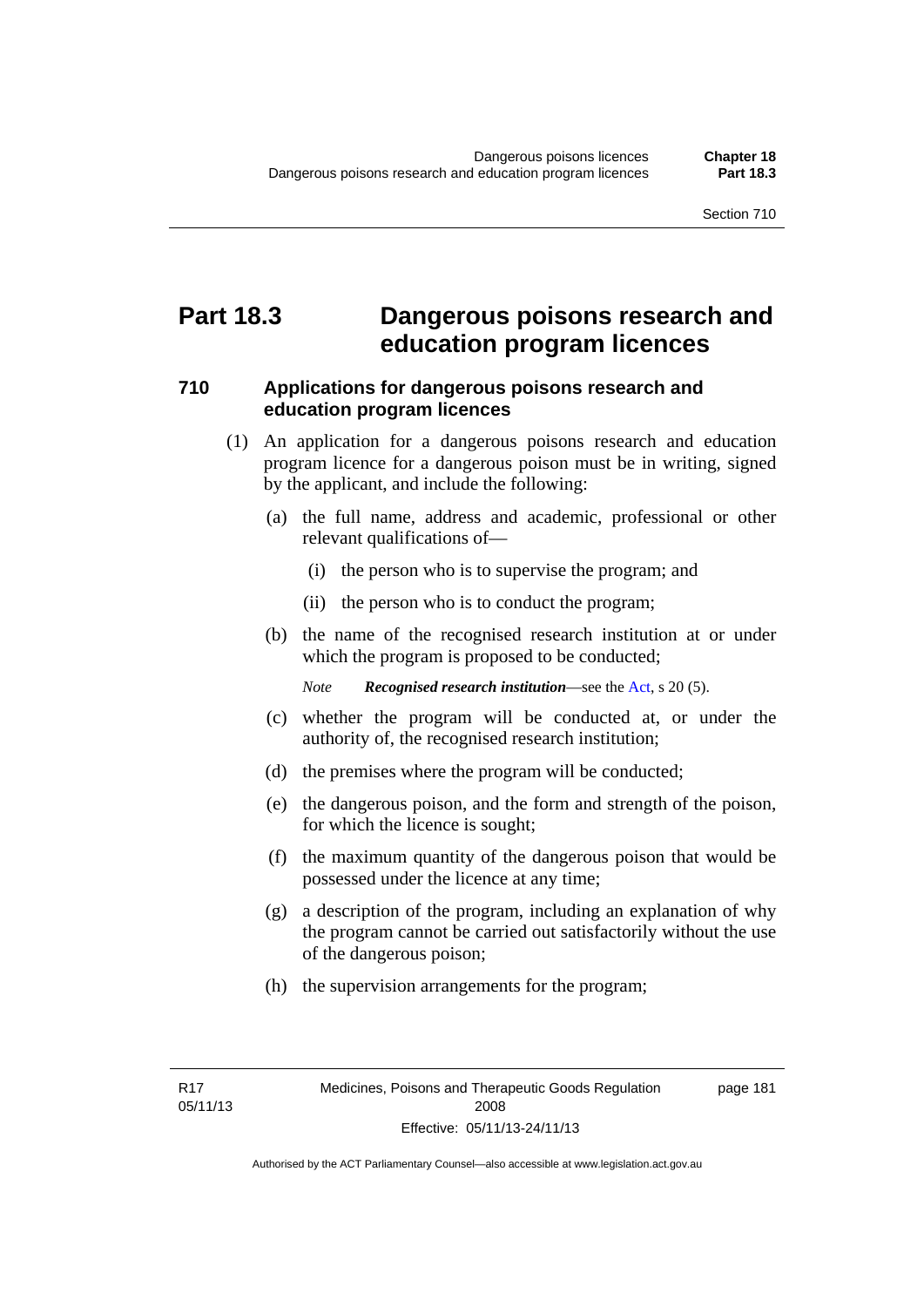- (i) the period for which the licence is sought.
- *Note 1* If a form is approved under the [Act](http://www.legislation.act.gov.au/a/2008-26/default.asp), s 198 for this provision, the form must be used.
- *Note* 2 A fee may be determined under the [Act,](http://www.legislation.act.gov.au/a/2008-26/default.asp) s 197 for this provision.
- (2) The application must be accompanied by a written approval of the program by the person in charge of—
	- (a) the recognised research institution; or
	- (b) a faculty or division of the institution.

#### **711 Restrictions on issuing of dangerous poisons research and education program licences—Act, s 85 (1) (a)**

The chief health officer must not issue a dangerous poisons research and education program licence to a person unless—

- (a) the program to which the licence relates will be conducted at, or under the authority of, a recognised research institution; and
- (b) the program is approved by a person mentioned in section 710 (2); and
- (c) satisfied that the program—
	- (i) cannot be carried out without the use of the dangerous poison to which the licence application relates; and
	- (ii) will be adequately supervised.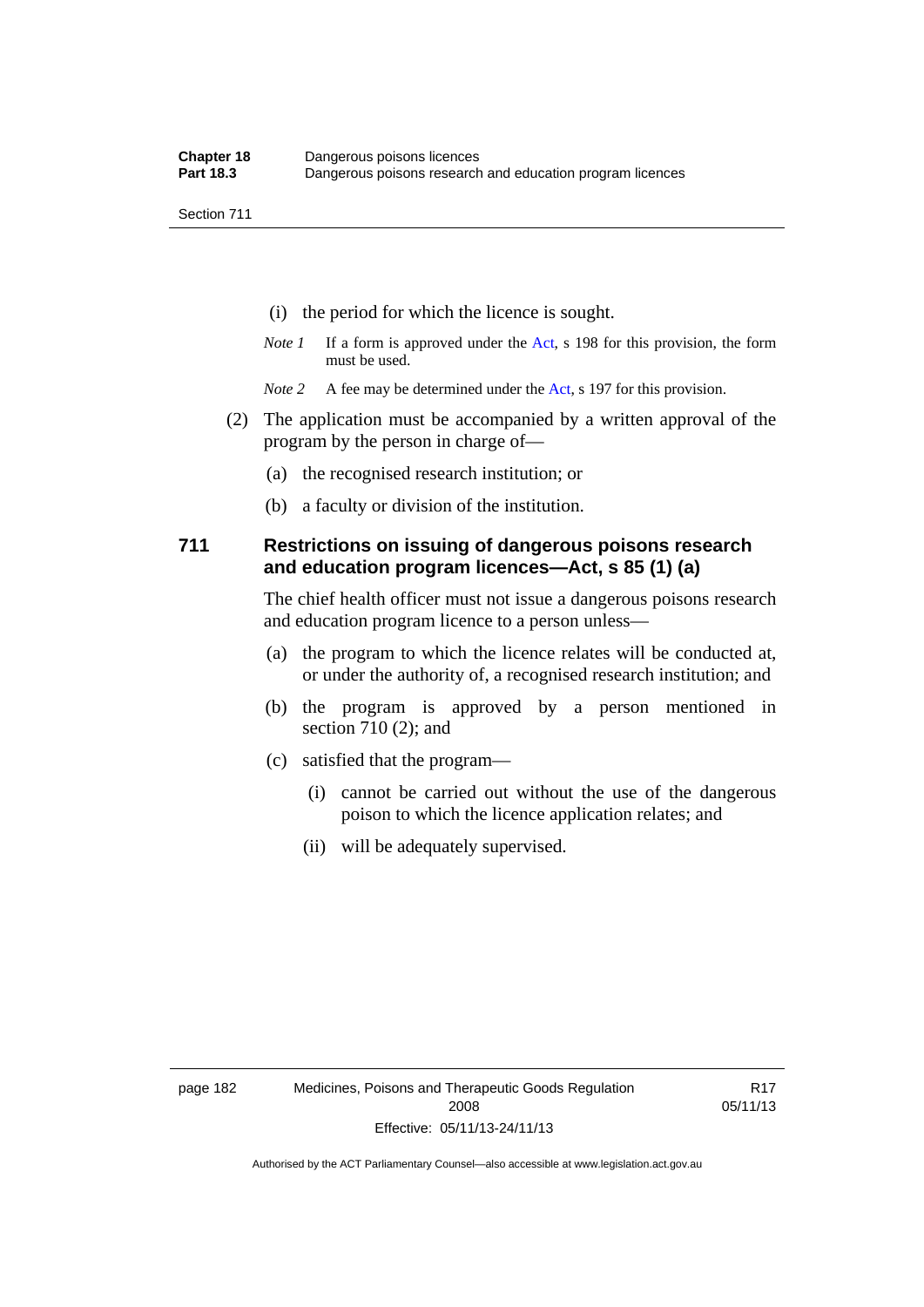#### **712 Additional information for dangerous poisons research and education licences—Act, s 88 (1) (k)**

The following additional information is prescribed for a dangerous poisons research and education licence:

- (a) the research or education program for which the licence is issued;
- (b) the name of the program's supervisor;
- (c) the dealings with a dangerous poison authorised by the licence;
- (d) the premises where the program will be conducted;
- (e) the maximum quantity of the dangerous poison that may be possessed at any time for the program;
- (f) the total quantity of the dangerous poison that may be possessed for the program during the period of the licence;
- (g) the form and strength of the dangerous poison that may be obtained and possessed for the program.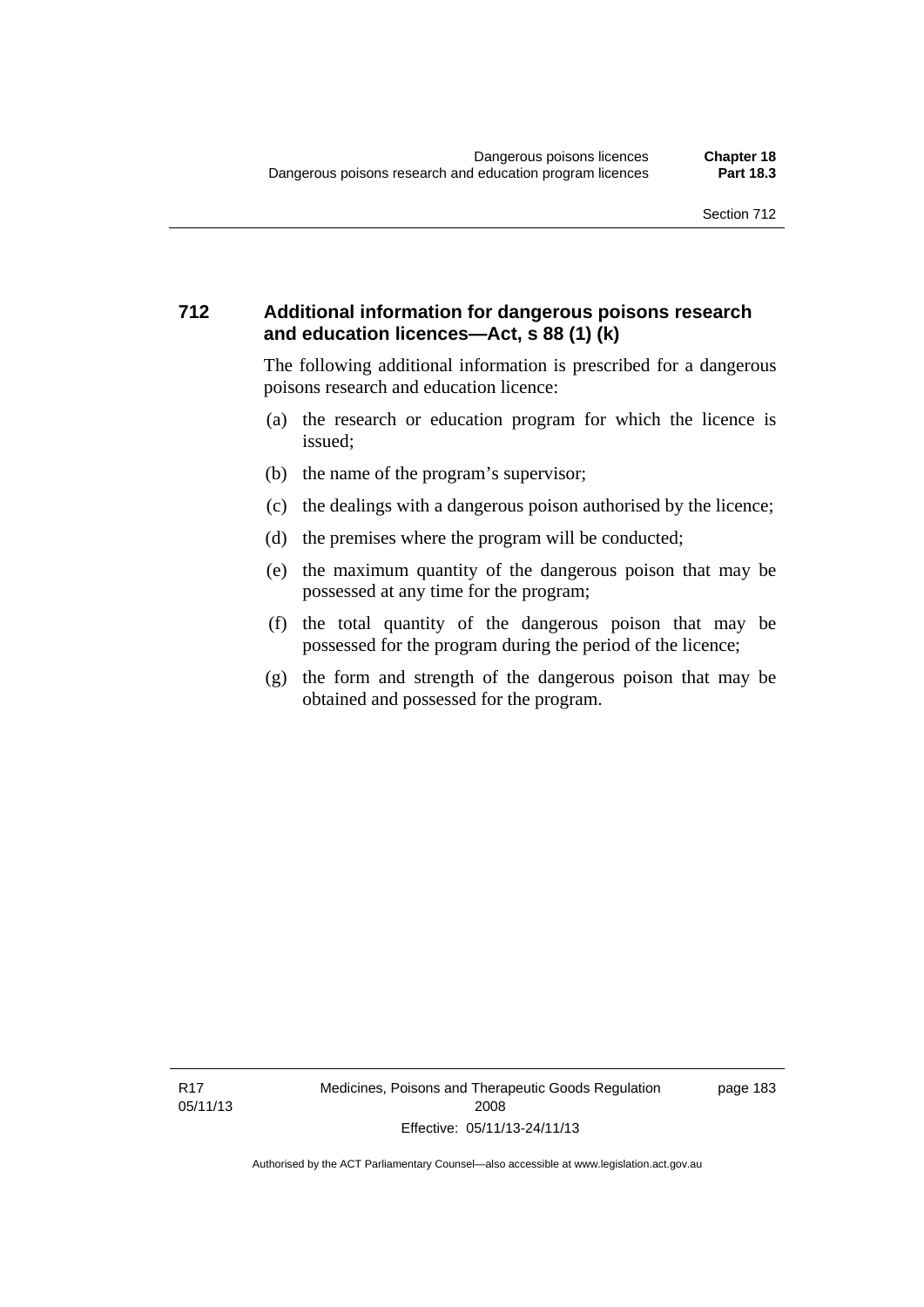# **Part 18.4 Dangerous poisons suppliers licences**

#### **715 Applications for dangerous poisons suppliers licences**

- (1) An application for a dangerous poisons suppliers licence must be in writing, signed by the applicant, and include the following:
	- (a) the dangerous poisons to which the application relates;
	- (b) the full name of the applicant;
	- (c) the applicant's ABN (if any);
	- (d) if the applicant is a corporation—the corporation's ACN;
	- (e) the location of the premises where the applicant proposes to deal with the poisons under the licence;
	- (f) the security arrangements proposed for the premises;
	- (g) the name of an individual who is to supervise the dealings to be authorised under the licence.
	- *Note 1* If a form is approved under the [Act](http://www.legislation.act.gov.au/a/2008-26/default.asp), s 198 for this provision, the form must be used.
	- *Note* 2 A fee may be determined under the [Act,](http://www.legislation.act.gov.au/a/2008-26/default.asp) s 197 for this provision.
- (2) The application must be accompanied by a plan of the premises that shows—
	- (a) where it is proposed to store the dangerous poisons; and
	- (b) the location and nature of security devices.

#### **716 Restrictions on issuing of dangerous poisons suppliers licences—Act, s 85 (1) (a)**

(1) The chief health officer must not issue a dangerous poisons suppliers licence to a person unless dealings with dangerous poisons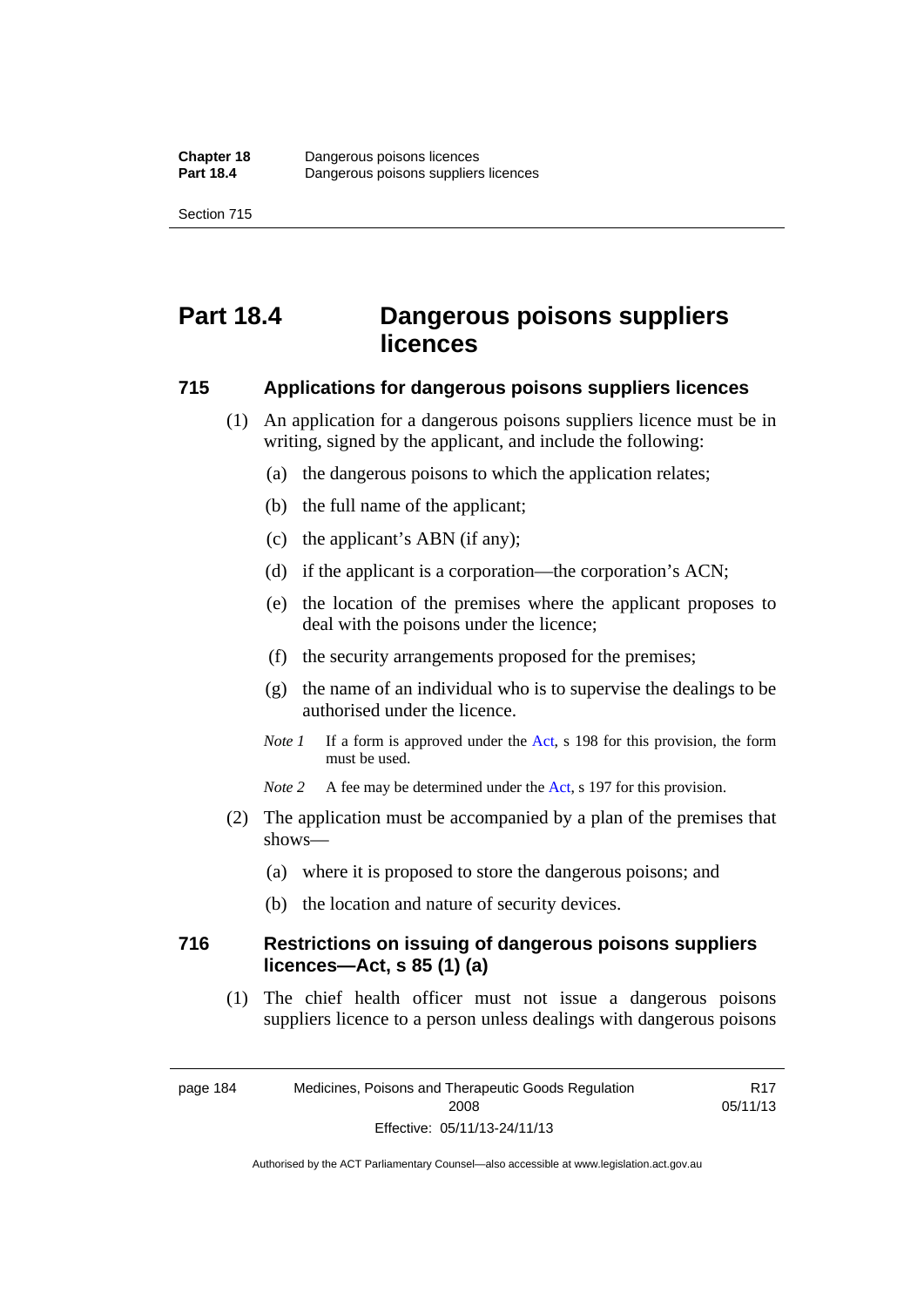under the licence will be supervised by an individual nominated by the applicant and approved, in writing, by the chief health officer.

- (2) The chief health officer must not approve the nominated individual unless satisfied that the individual—
	- (a) is a suitable person to hold a dangerous poisons suppliers licence; and
	- (b) has qualifications in chemistry, pharmacy or pharmacology or experience appropriate for the sale of dangerous poisons.

*Note* For changes of nominated individuals, see the [Act,](http://www.legislation.act.gov.au/a/2008-26/default.asp) s 93.

(3) In this section:

*suitable person*, to hold a licence—see the [Act](http://www.legislation.act.gov.au/a/2008-26/default.asp), section 81.

#### **717 Additional information for dangerous poisons suppliers licences—Act, s 88 (1) (k)**

The name of the person approved under section 716 (1) to supervise the dealings with dangerous poisons authorised by the licence is prescribed for a dangerous poisons suppliers licence.

R17 05/11/13 Medicines, Poisons and Therapeutic Goods Regulation 2008 Effective: 05/11/13-24/11/13

page 185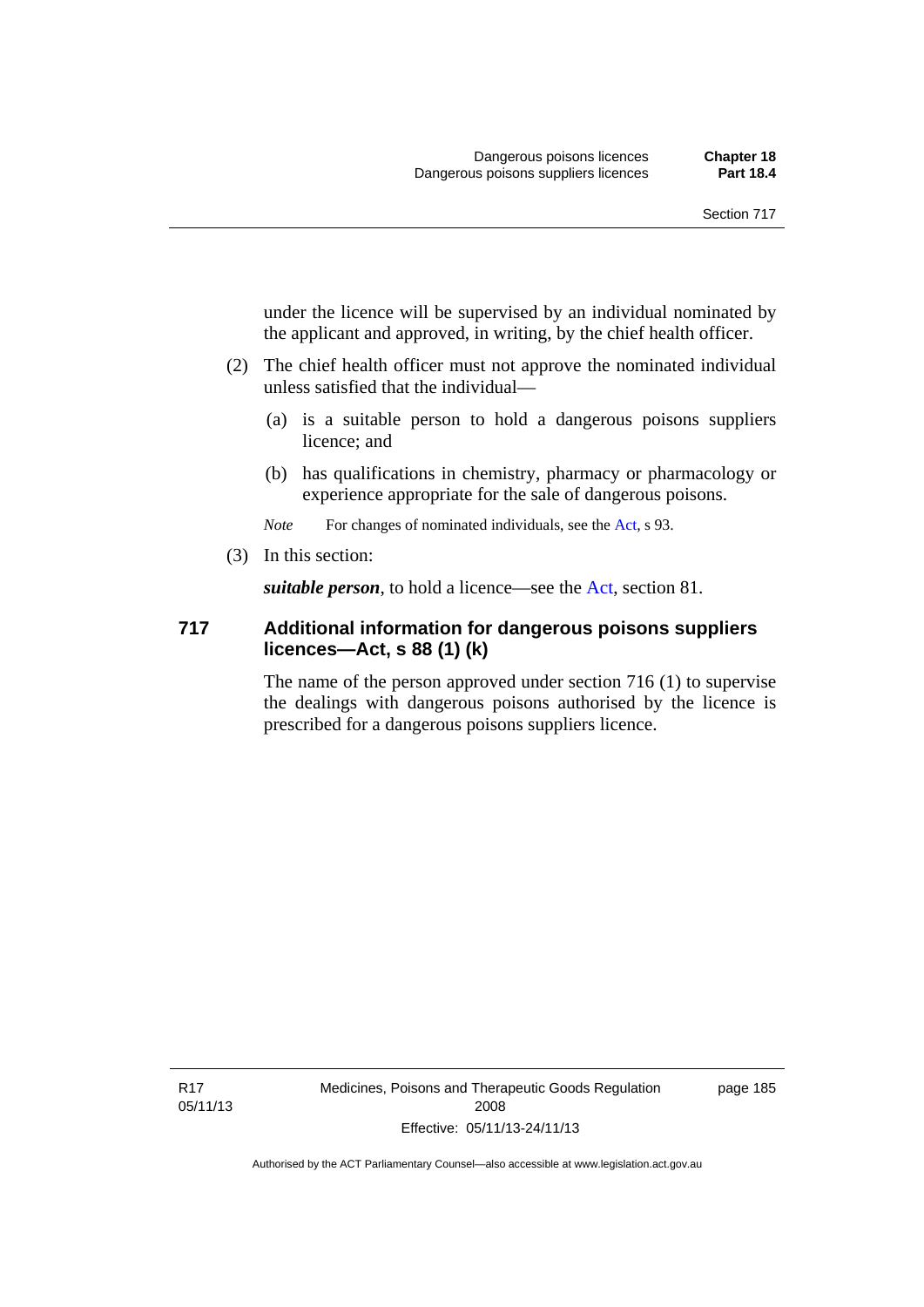# **Chapter 19 Dangerous poisons—other provisions**

## **Part 19.1 Dangerous poisons purchase orders**

#### **720 Supplying dangerous poisons on purchase orders**

The following are the requirements for the supply of a dangerous poison on a purchase order:

- (a) the dangerous poison is supplied in manufacturer's packs that comply with—
	- (i) section 731 (Packaging of supplied manufacturer's packs of dangerous poisons[—Act](http://www.legislation.act.gov.au/a/2008-26/default.asp), s 59 (1) (c) (i) and (2) (c) (i)); or
	- (ii) an approval under the [Act](http://www.legislation.act.gov.au/a/2008-26/default.asp), section 193 (Approval of non-standard packaging and labelling);
- (b) the manufacturer's packs are labelled in accordance with—
	- (i) section 732 (Labelling of supplied manufacturer's packs of dangerous poisons[—Act](http://www.legislation.act.gov.au/a/2008-26/default.asp), s  $60$  (1) (c) (i) and (2) (c) (i)); or
	- (ii) an approval under the [Act,](http://www.legislation.act.gov.au/a/2008-26/default.asp) section 193;
- (c) the manufacturer's packs are securely wrapped and packed;
- (d) if the dangerous poison is delivered in person by the supplier to the buyer—
	- (i) the poison is delivered to an adult; and
	- (ii) the delivery is acknowledged by the adult signing and dating a copy of the purchase order;

R17

page 186 Medicines, Poisons and Therapeutic Goods Regulation 2008 Effective: 05/11/13-24/11/13 05/11/13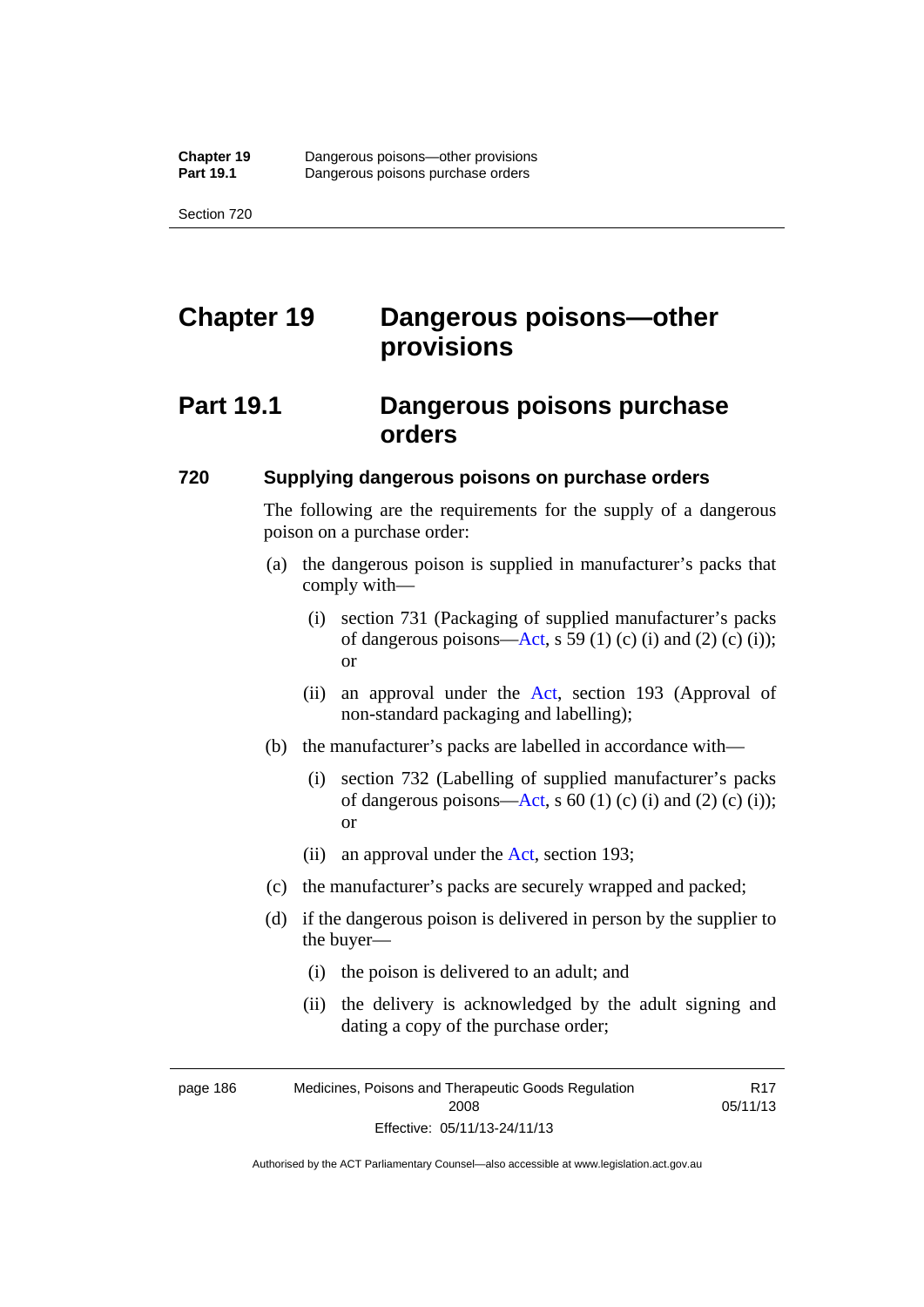(e) if the dangerous poison is not delivered in person by the supplier to the buyer—the poison is delivered to the buyer by a person whose procedures require the delivery of the poison to be signed for by the buyer or an adult employee of the buyer.

#### **721 General requirements for dangerous poisons purchase orders—Act, s 38 (2) (c)**

- (1) A purchase order for a dangerous poison must be—
	- (a) signed by the person (the *issuer*) issuing the order; and
		- *Note* The purchase order must be signed with the issuer's usual signature (see [Act](http://www.legislation.act.gov.au/a/2008-26/default.asp), dict, def *signs*).
	- (b) if the issuer amends the order—initialled and dated by the issuer beside the amendment.
- (2) A purchase order for a dangerous poison must include the following:
	- (a) the issuer's name and business address and telephone number;
	- (b) the issuer's authority to issue the order;
	- (c) the dangerous poison, and the form, strength and quantity of the poison, to be supplied on the order.

#### **722 Recording supply of dangerous poisons on purchase orders**

A person who supplies a dangerous poison to someone else on a purchase order must make a written record of the following information:

- (a) the date of the order;
- (b) the issuer's authority to issue the order;
- (c) the name, and the business address and telephone number, of the person to whom the dangerous poison is supplied;

R17 05/11/13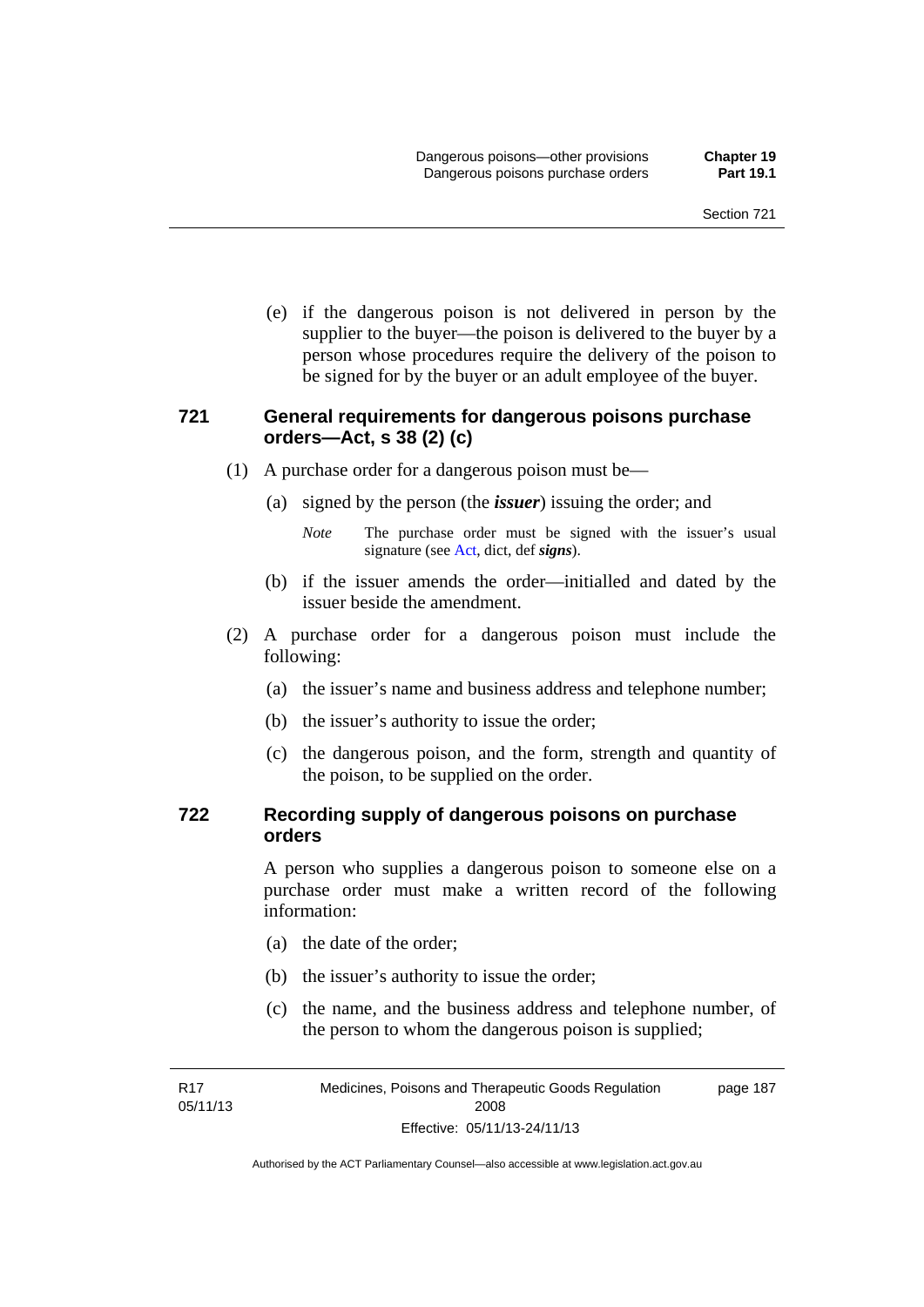- (d) the date the order is supplied;
- (e) the dangerous poison, and the form, strength and quantity of the poison, supplied.
- *Note Written* includes in electronic form (see [Act,](http://www.legislation.act.gov.au/a/2008-26/default.asp) dict).

page 188 Medicines, Poisons and Therapeutic Goods Regulation 2008 Effective: 05/11/13-24/11/13

R17 05/11/13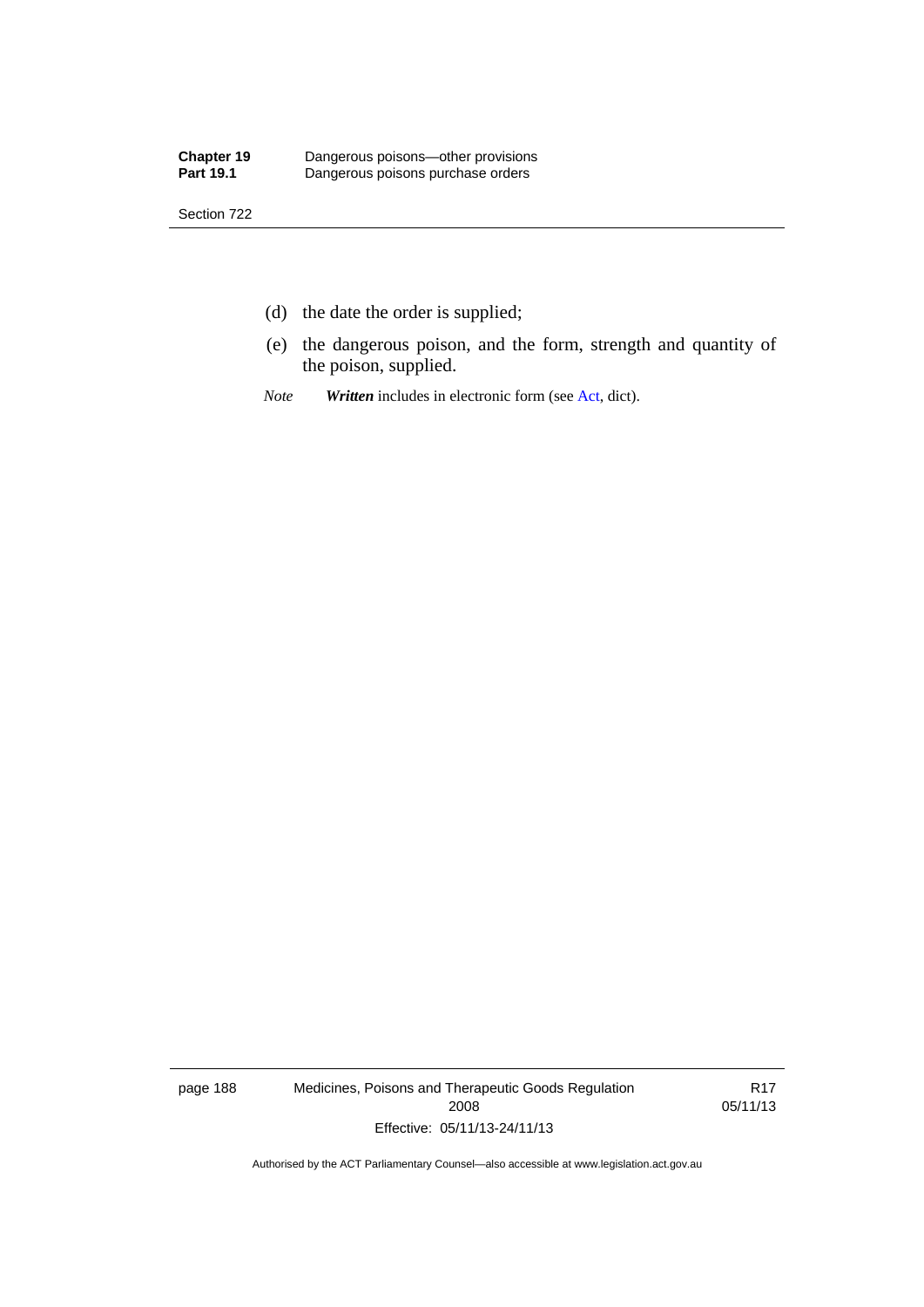# **Part 19.2 Wholesale supply of dangerous poisons under corresponding laws**

#### **725 Conditions for wholesalers supplying dangerous poisons under corresponding laws—Act, s 20 (4) (c)**

The following conditions apply to a person who supplies dangerous poisons by wholesale under a corresponding law:

- (a) the person must not supply a dangerous poison to someone else (the *buyer*) unless—
	- (i) the buyer is authorised to possess the poison; and
	- (ii) the supply is in accordance with section 686 (Authorisation conditions for dangerous poisons suppliers licences—[Act,](http://www.legislation.act.gov.au/a/2008-26/default.asp) s 44 (1) (b) and (2) (b));
- (b) the poison is supplied for a non-household (including a non-household garden) purpose only;
- (c) if the poison is liquid containing paraquat—the poison is coloured blue or green and has an offensive smell.
- *Note 1* A purchase order must be in writing (see [Act,](http://www.legislation.act.gov.au/a/2008-26/default.asp) dict, def *purchase order*).
- *Note* 2 See pt 19.1 for other requirements in relation to supply of dangerous poisons on purchase orders.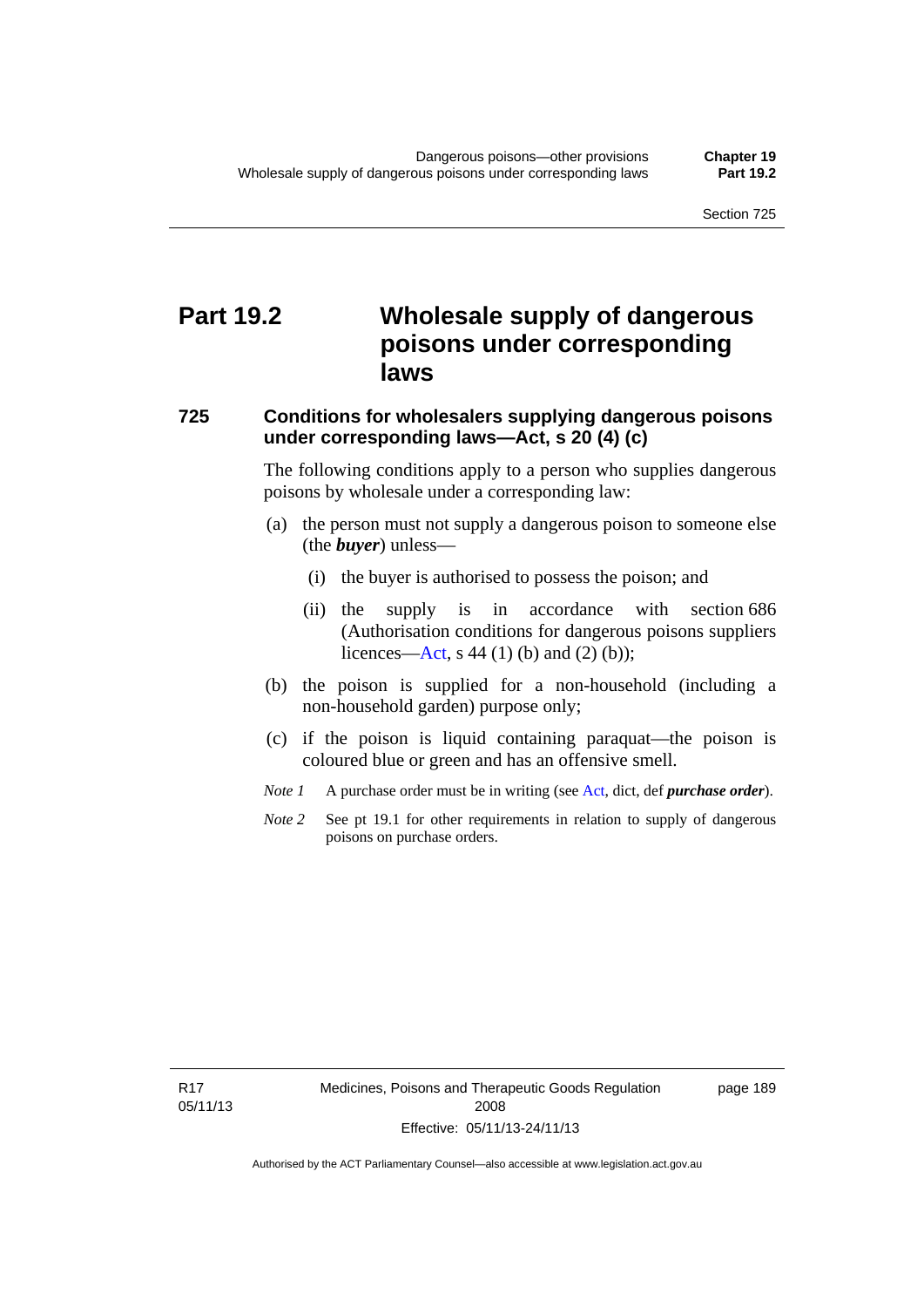# **Part 19.3 Packaging and labelling of dangerous poisons**

#### **730 Meaning of** *relevant law***—pt 19.3**

In this part:

*relevant law* means—

- (a) a corresponding law; or
- (b) the *[Agricultural and Veterinary Chemicals Act 1994](http://www.comlaw.gov.au/Series/C2004A04712)* (Cwlth); or
- (c) the *[Therapeutic Goods Act 1989](http://www.comlaw.gov.au/Series/C2004A03952)* (Cwlth).
- *Note 1 Corresponding law* includes a law of a State that corresponds, or substantially corresponds, to the [Act](http://www.legislation.act.gov.au/a/2008-26/default.asp) (see Act, dict).

*Note 2 State* includes a territory (see [Legislation Act,](http://www.legislation.act.gov.au/a/2001-14) dict, pt 1).

#### **731 Packaging of supplied manufacturer's packs of dangerous poisons—Act, s 59 (1) (c) (i) and (2) (c) (i)**

A manufacturer's pack of a supplied dangerous poison must be packaged—

- (a) in accordance with the [medicines and poisons standard](http://www.comlaw.gov.au/Series/F2012L01200), paragraphs 21 to 27; or
- (b) in a container in which the poison may be sold under a relevant law.
- *Note* A manufacturer's pack of a dangerous poison supplied may also be packaged in accordance with an approval under the [Act,](http://www.legislation.act.gov.au/a/2008-26/default.asp) s 193 (Approval of non-standard packaging and labelling) (see [Act](http://www.legislation.act.gov.au/a/2008-26/default.asp), s 59 (1)  $(c)$  (ii) and (2) (c) (ii)).

page 190 Medicines, Poisons and Therapeutic Goods Regulation 2008 Effective: 05/11/13-24/11/13

R17 05/11/13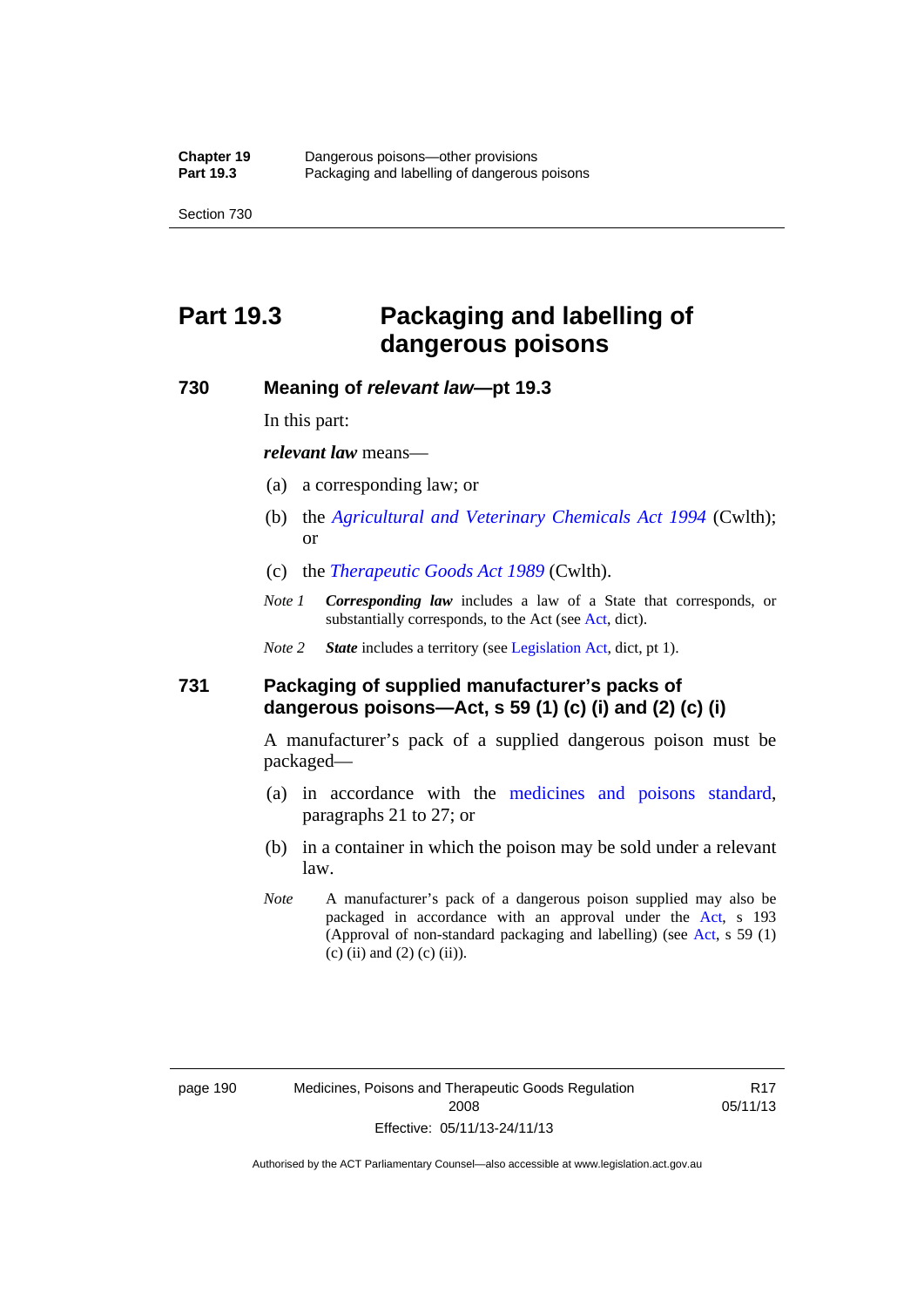#### **732 Labelling of supplied manufacturer's packs of dangerous poisons—Act, s 60 (1) (c) (i) and (2) (c) (i)**

A manufacturer's pack of a supplied dangerous poison must be labelled in accordance with—

- (a) the [medicines and poisons standard](http://www.comlaw.gov.au/Series/F2012L01200), paragraphs 3 to 19; or
- (b) a relevant law.
- *Note* A manufacturer's pack of a dangerous poison supplied may also be labelled in accordance with an approval under the [Act](http://www.legislation.act.gov.au/a/2008-26/default.asp), s 193 (Approval of non-standard packaging and labelling) (see [Act,](http://www.legislation.act.gov.au/a/2008-26/default.asp) s 60 (1) (c) (ii) and  $(2)$  (c) (ii)).

R17 05/11/13 Medicines, Poisons and Therapeutic Goods Regulation 2008 Effective: 05/11/13-24/11/13

page 191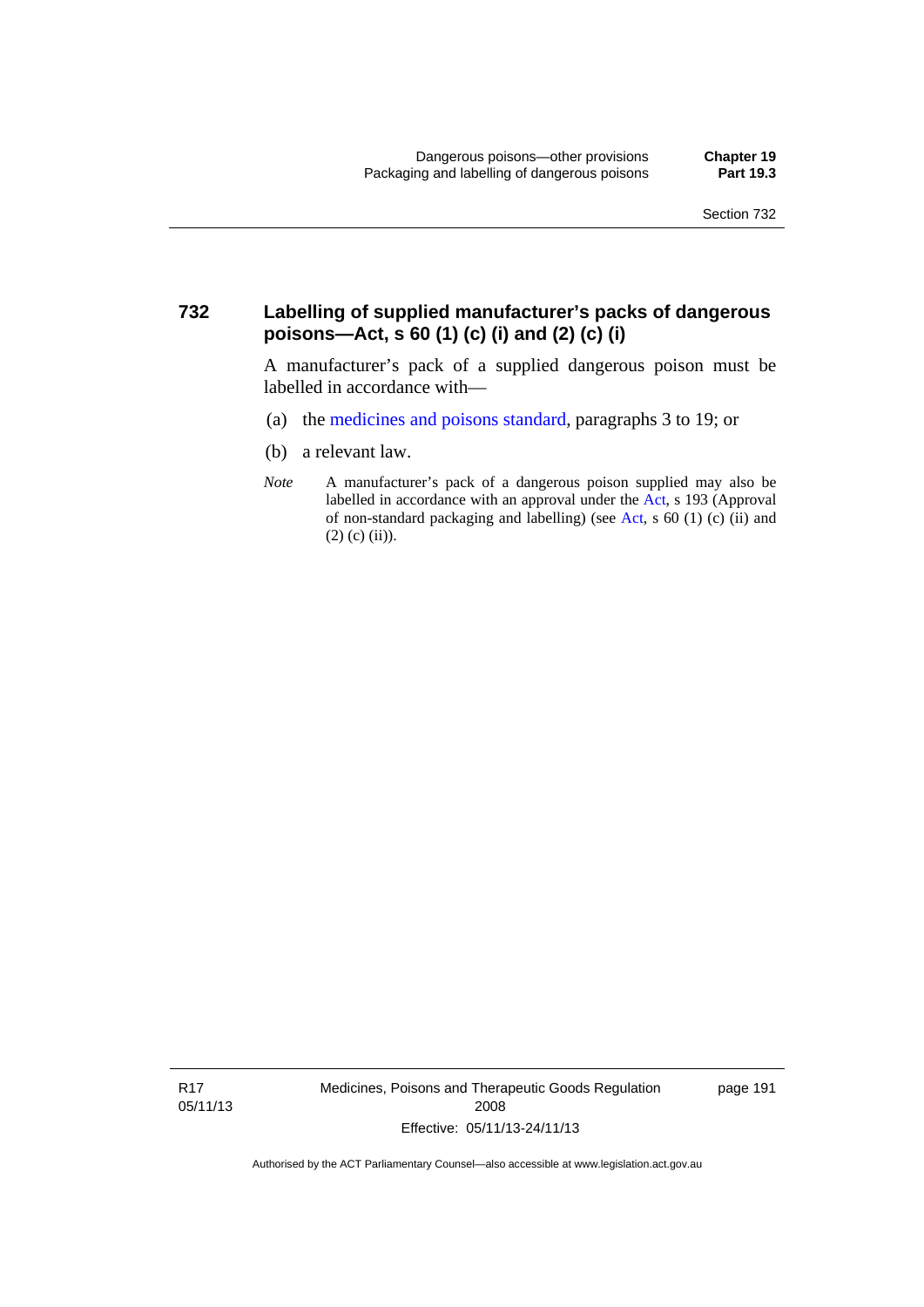### **Part 19.4 Storage of dangerous poisons**

#### **735 Storage of dangerous poisons—Act, s 61 (b) and (c)**

- (1) A person mentioned in table 740, column 2 who possesses a dangerous poison is prescribed.
- (2) The dangerous poison must be kept—
	- (a) in a part of the premises to which the public does not have access; and
	- (b) so that only the prescribed person, or a person under the supervision of the prescribed person, has access to the poison.

page 192 Medicines, Poisons and Therapeutic Goods Regulation 2008 Effective: 05/11/13-24/11/13

R17 05/11/13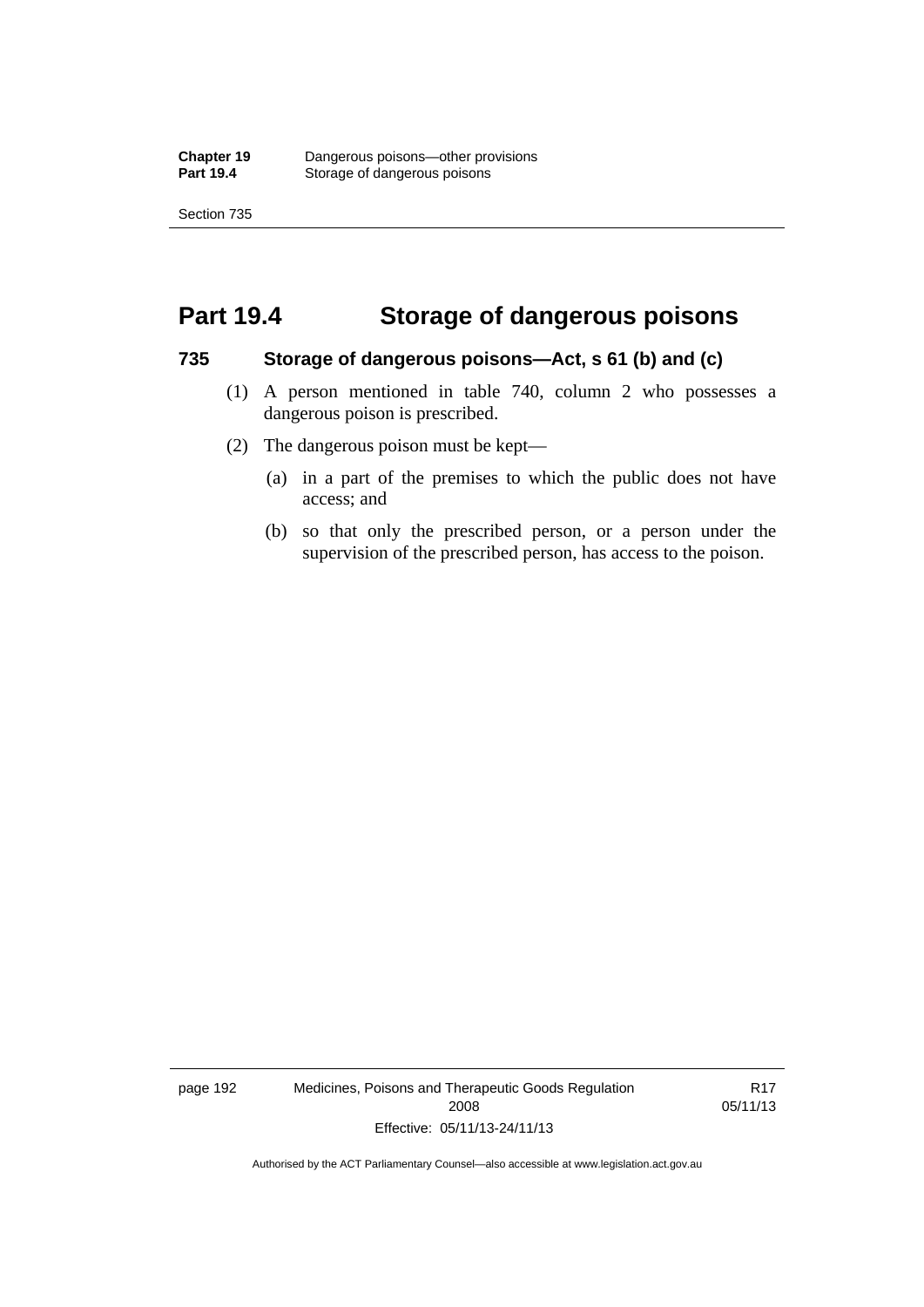## **Part 19.5 Dangerous poisons registers**

## **740 Keeping of dangerous poisons registers by certain people—Act, s 48 and s 50 (1) (b) and (2) (b)**

- (1) A person mentioned in table 740, column 2 who possesses a dangerous poison must keep a dangerous poisons register.
- (2) A person to whom subsection (1) applies must keep a dangerous poisons register for a dangerous poison at the place prescribed in table 740, column 3 for the person.

| column 1       | nooping aangoroas poisons registers<br>column <sub>2</sub>                                                      | column 3                                                     |
|----------------|-----------------------------------------------------------------------------------------------------------------|--------------------------------------------------------------|
| item           | prescribed person                                                                                               | place where register to be kept                              |
| 1              | approved analyst                                                                                                | the analyst's laboratory                                     |
| $\overline{2}$ | dangerous poisons<br>manufacturers<br>licence-holder                                                            | the licensed premises under s 675                            |
| 3              | dangerous poisons<br>suppliers licence-holder                                                                   | the licensed premises under s 685                            |
| $\overline{4}$ | medicines and poisons<br>inspector (other than<br>police officer)                                               | the place directed in writing by the<br>chief health officer |
| 5              | person mentioned in<br>sch 4, col 2                                                                             | the person's business premises                               |
| 6              | supervisor of program<br>under dangerous poisons<br>research and education<br>program licence                   | the premises where program is being<br>conducted             |
| 7              | supervisor of program<br>under dangerous poisons<br>research and education<br>authorisation under<br>div 17.3.3 | the premises where program is being<br>conducted             |

**Table 740 Keeping dangerous poisons registers** 

R17 05/11/13 Medicines, Poisons and Therapeutic Goods Regulation 2008 Effective: 05/11/13-24/11/13

page 193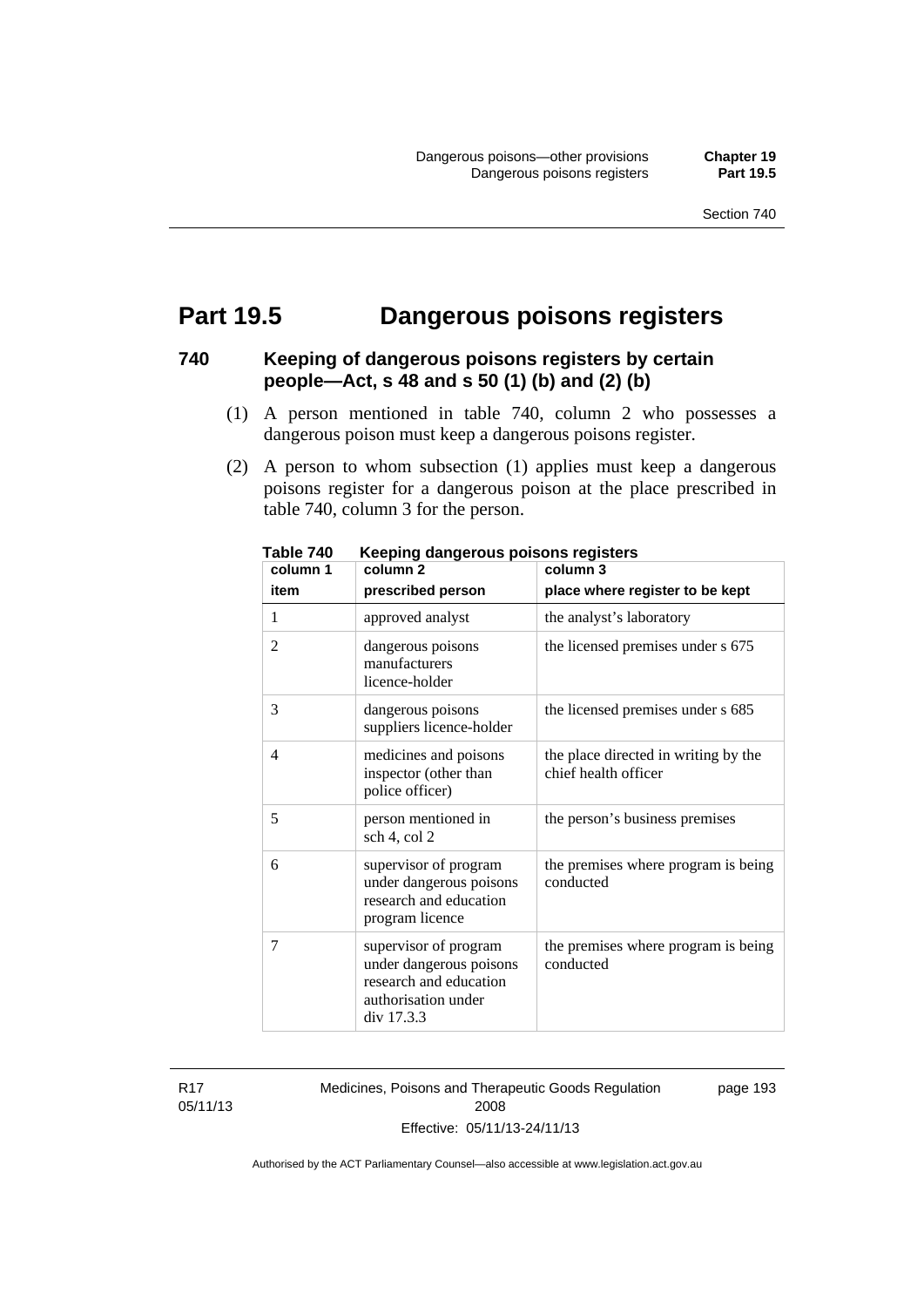Section 741

#### **741 Form of dangerous poisons registers—Act, s 49 (1) (b)**

- (1) Each page in a dangerous poisons register must relate to a single form and strength of a dangerous poison.
- (2) If a dangerous poisons register is kept electronically, a separate record must be used for each form and strength of dangerous poison kept.

#### **742 Making entries in dangerous poisons registers— Act, s 51 (1) (b)**

- (1) The following details for a dealing with a dangerous poison are prescribed:
	- (a) the nature of the dealing;
	- (b) the date of the dealing;
	- (c) the poison, and the form, strength and quantity of the poison, dealt with;
	- (d) if the dealing is receiving the poison—the name and address of the supplier;
	- (e) if the dealing is supplying the poison—the name and address of the person to whom it is supplied;
	- (f) if the poison is supplied on a purchase order—the date of the purchase order;
	- (g) the quantity of the poison held after the dealing.
- (2) A dealing with a dangerous poison must be entered in the dangerous poisons register the person must keep.

#### **743 Prescribed witnesses for discarding of dangerous poisons—Act, s 54 (a) and (b)**

 (1) An adult is prescribed as a witness in relation to the disposal of a dangerous poison.

page 194 Medicines, Poisons and Therapeutic Goods Regulation 2008 Effective: 05/11/13-24/11/13 R17 05/11/13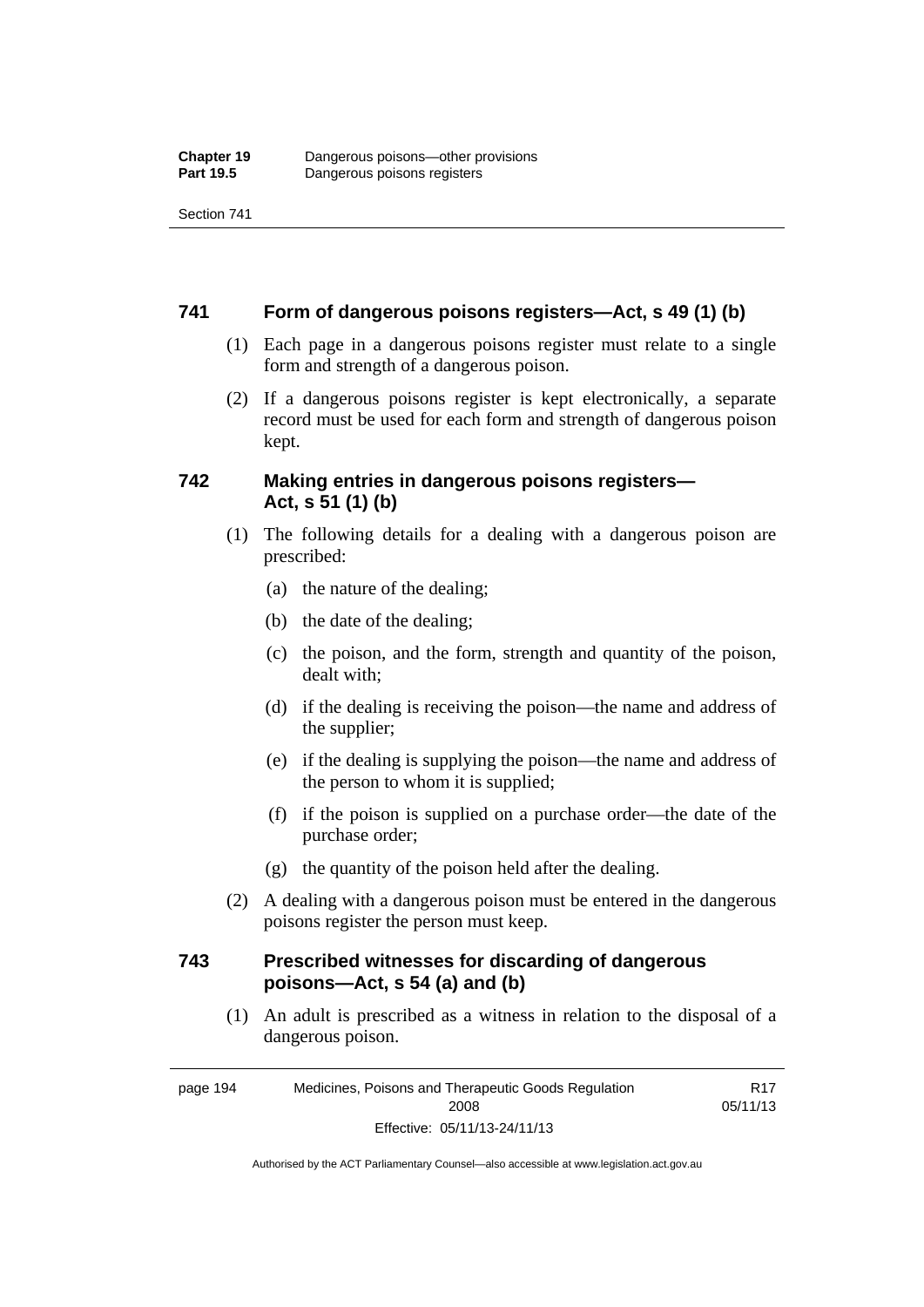- (2) However, a person mentioned in subsection (1) must not be a prescribed witness to the discarding of a dangerous poison if the person is—
	- (a) related to, a close friend of or employed by the person discarding the poison; or
	- (b) the supervisor of the person discarding the poison; or
	- (c) supervised by the person discarding the poison.

#### **744 Changes to entries in dangerous poisons registers—Act, s 55 (2) (b)**

- (1) An entry in a paper-based dangerous poisons register may be amended by the person who made the entry by—
	- (a) the person signing and dating a marginal note or footnote that gives the date of the amendment and the amended details; and
	- (b) if the entry relates to disposing of a dangerous poison—
		- (i) the amendment being witnessed by a person mentioned in section 743; and
		- (ii) the witness signing the amendment as witness.
- (2) An entry in an electronic dangerous poisons register may be amended by the person who made the entry by the person attaching or linking, by electronic means, a document that includes—
	- (a) the person's signature, the date and the amended details; and
	- (b) if the entry relates to disposing of a dangerous poison—
		- (i) the amendment being witnessed by a person mentioned in section 743; and
		- (ii) the witness signing the amendment as witness.

R17 05/11/13 page 195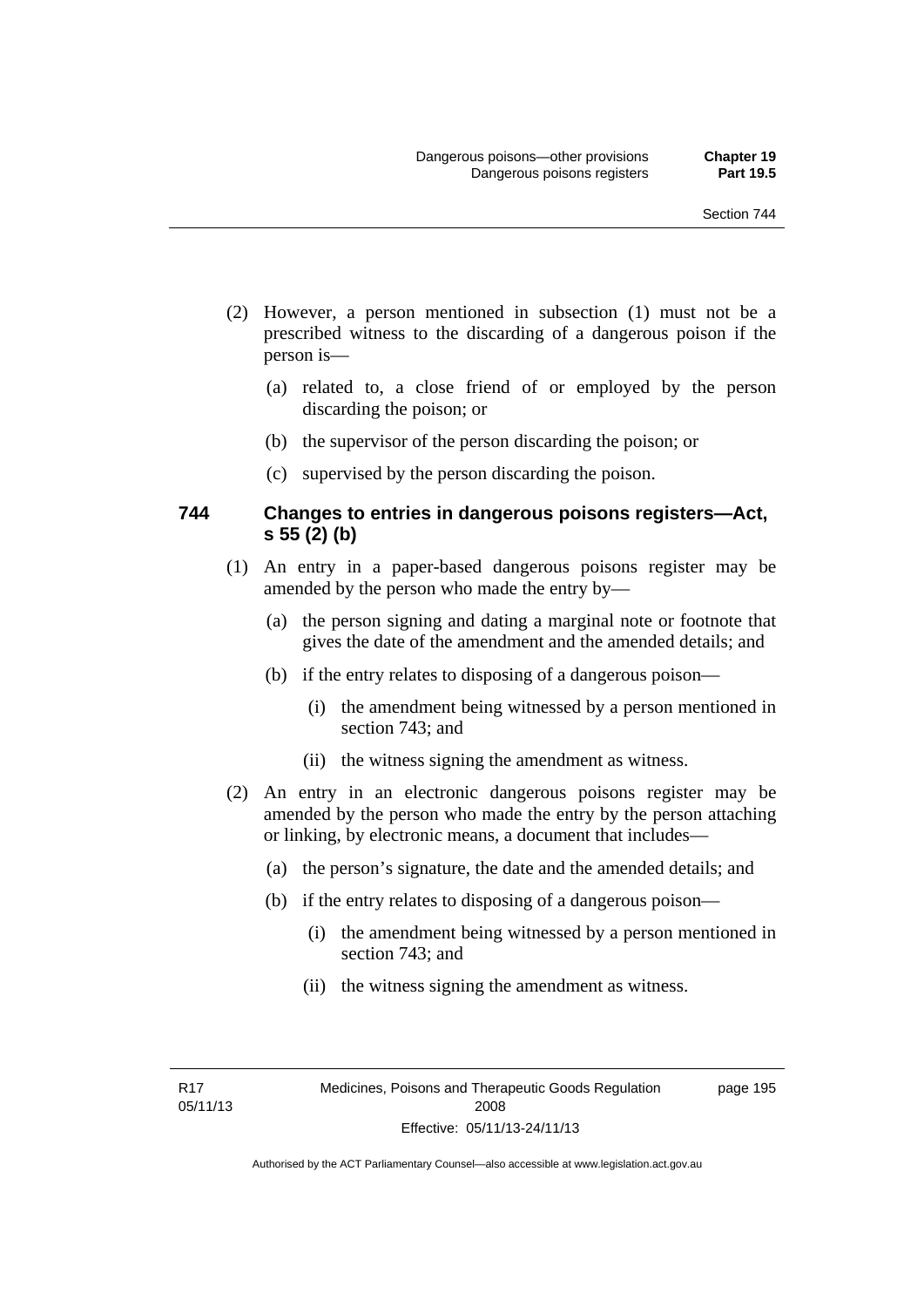**Chapter 20** Paints

## **Chapter 20 Paints**

#### **750 Manufacture, supply and use of paints containing white lead—Act, s 70 (1) (b), (2) (b) and (3) (b)**

A paint containing basic lead carbonate (white lead) may be manufactured, supplied or used for application as a mirror backing if the paint—

- (a) contains not more than 15% lead in the non-volatile content of the paint; and
- (b) is applied not more than 40µm thick; and
- (c) is covered by a paint that does not contain lead.
- *Note* um is the symbol for micron (see *National Measurement [Regulations 1999](http://www.comlaw.gov.au/Series/F1999B00110)* (Cwlth), sch 1, pt 4).

#### **751 Manufacture, supply and use of paints for certain purposes—Act, s 71 (1) and (3)**

- (1) A first schedule paint must not be manufactured, supplied or used for application to—
	- (a) a roof or other surface to be used for the collection or storage of potable water; or
	- (b) furniture; or
	- (c) a fence, wall, post, gate or building (including the interior of a building), other than a building that is used only for industrial purposes or mining or as an oil terminal; or
	- (d) premises used for the manufacture, processing, preparation, packing or serving of products intended for human or animal consumption.
	- *Note First schedule paint*—see the [medicines and poisons standard,](http://www.comlaw.gov.au/Series/F2012L01200) par 1 (1).

page 196 Medicines, Poisons and Therapeutic Goods Regulation 2008 Effective: 05/11/13-24/11/13

R17 05/11/13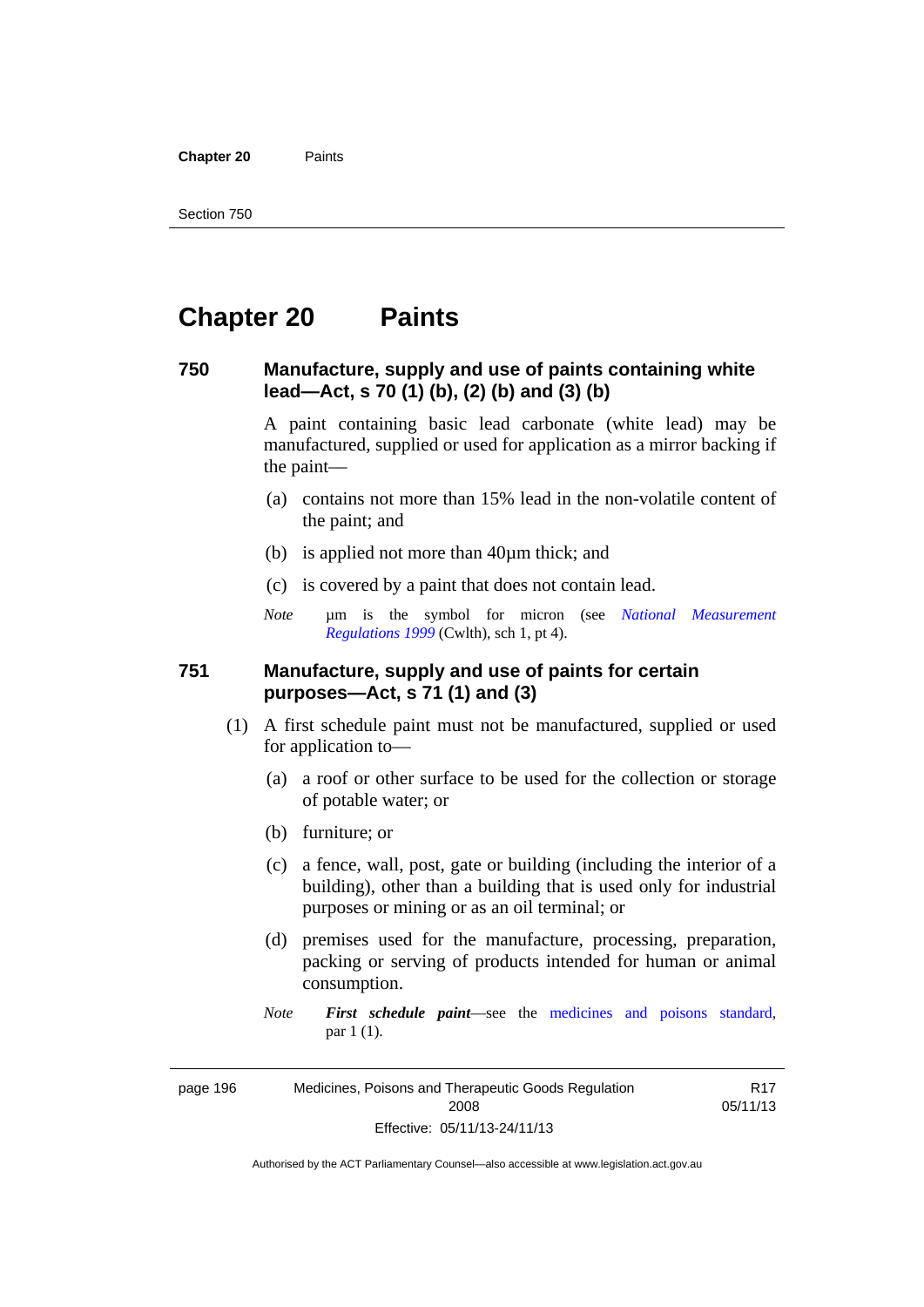- (2) A third schedule paint must not be manufactured, supplied or used for application to—
	- (a) a roof or other surface to be used for the collection or storage of potable water; or
	- (b) furniture; or
	- (c) a fence, wall, post, gate, building (including the interior of a building), bridge, pylon, pipeline, storage tank or similar structure; or
	- (d) premises, equipment or utensils used for the manufacture, processing, preparation, packing or serving of products intended for human or animal consumption.
	- *Note Third schedule paint*—see the [medicines and poisons standard,](http://www.comlaw.gov.au/Series/F2012L01200) par 1 (1).

## **752 Manufacture, supply and use of paints for toys—Act, s 72 (b)**

A paint that complies with the specification for coating materials in AS/NZS ISO 8124.3 (Safety of toys – Migration of certain elements), as in force from time to time, may be manufactured, supplied or used for application to toys.

*Note* AS/NZS ISO 8124:3 does not need to be notified under the [Legislation](http://www.legislation.act.gov.au/a/2001-14)  [Act](http://www.legislation.act.gov.au/a/2001-14) because s 47 (6) does not apply (see s 863). The standard may be purchased at [www.standards.org.au.](http://www.standards.org.au/)

#### **753 Manufacture, supply and use of paints containing pesticides—Act, s 73 (b)**

- (1) The following pesticides are prescribed:
	- (a) an algicide;
	- (b) an antifouling agent;
	- (c) a bactericide;

R17 05/11/13 Medicines, Poisons and Therapeutic Goods Regulation 2008 Effective: 05/11/13-24/11/13

page 197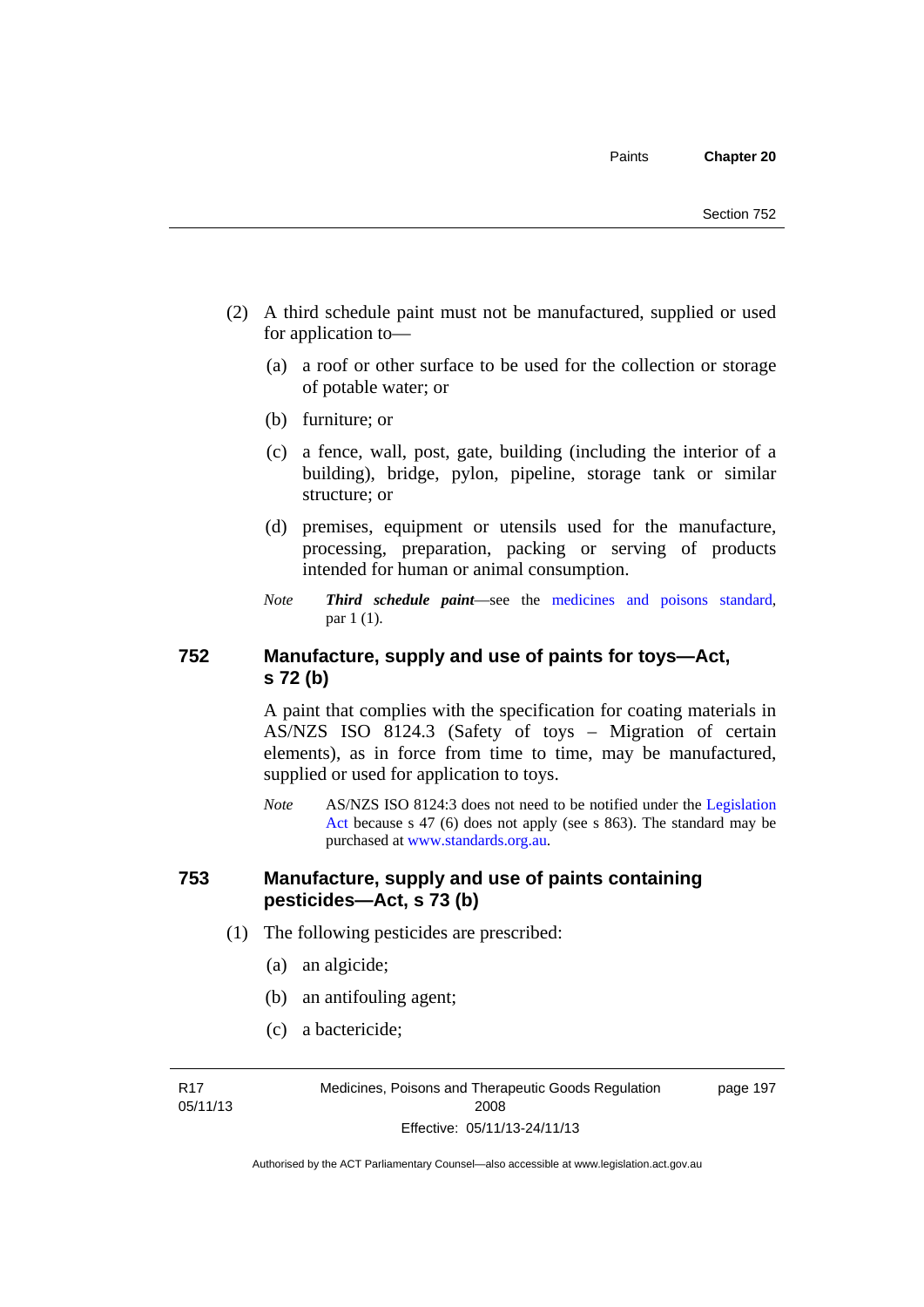- (d) a fungicide.
- *Note Pesticide*—see the [medicines and poisons standard,](http://www.comlaw.gov.au/Series/F2012L01200) par 1 (1).
- (2) However, subsection (1) does not apply in relation to a paint for human therapeutic use.

page 198 Medicines, Poisons and Therapeutic Goods Regulation 2008 Effective: 05/11/13-24/11/13

R17 05/11/13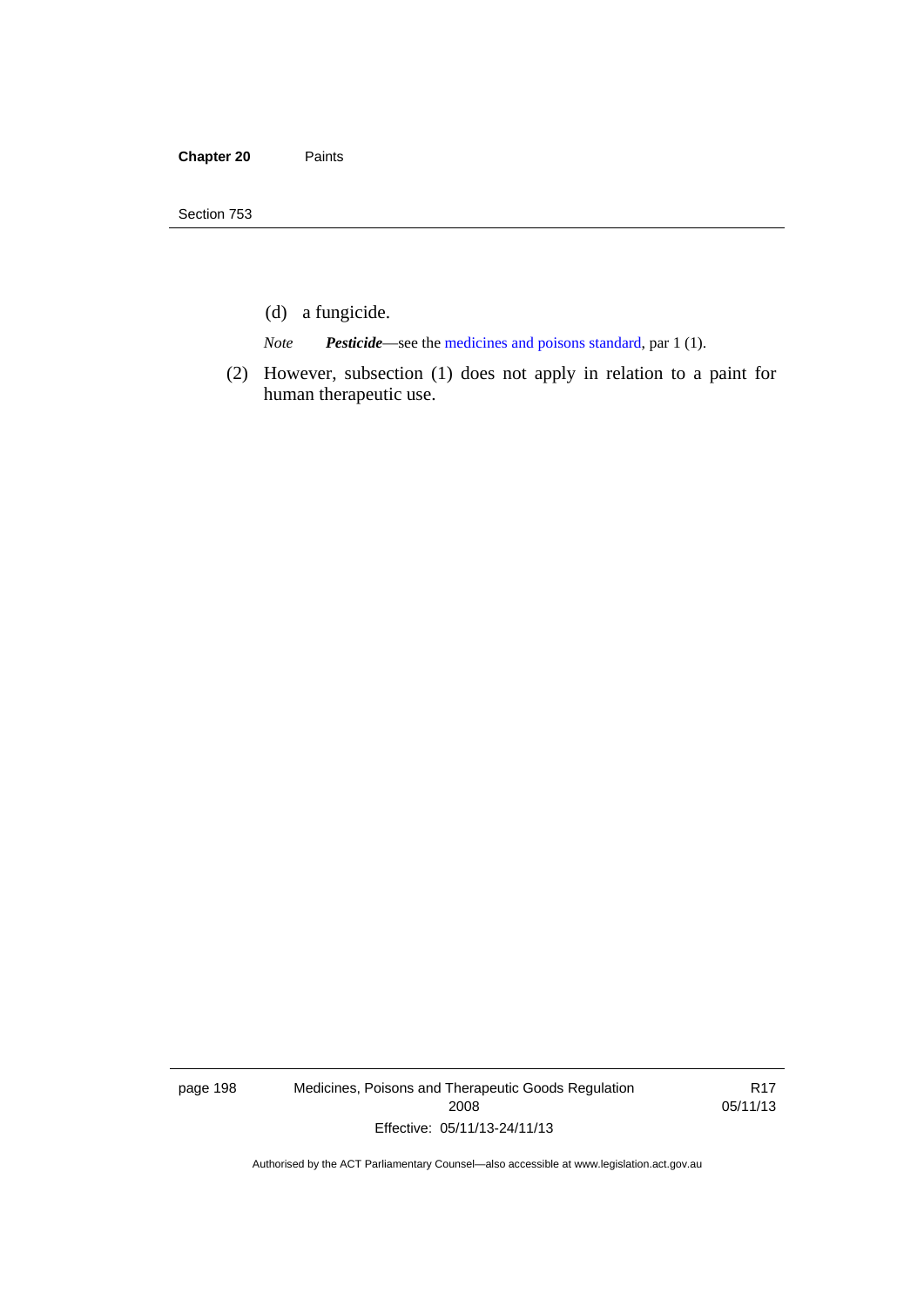# **Chapter 21 Prohibited and appendix C substances**

## **Part 21.1 Preliminary**

**760 Meaning of** *prohibited substance***—ch 21** 

In this chapter:

*prohibited substance* includes an appendix C substance.

*Note Appendix C substance* and *prohibited substance*—see the [Act,](http://www.legislation.act.gov.au/a/2008-26/default.asp) s 13.

#### **761 Prohibited substances licences—Act, s 78 (2)**

A licence for a program of research or education in relation to a prohibited substance (a *prohibited substances research and education program licence*) may be issued.

*Note* Other prohibited substances licences may also be issued (see [Act,](http://www.legislation.act.gov.au/a/2008-26/default.asp) s 78 (3)).

R17 05/11/13 Medicines, Poisons and Therapeutic Goods Regulation 2008 Effective: 05/11/13-24/11/13

page 199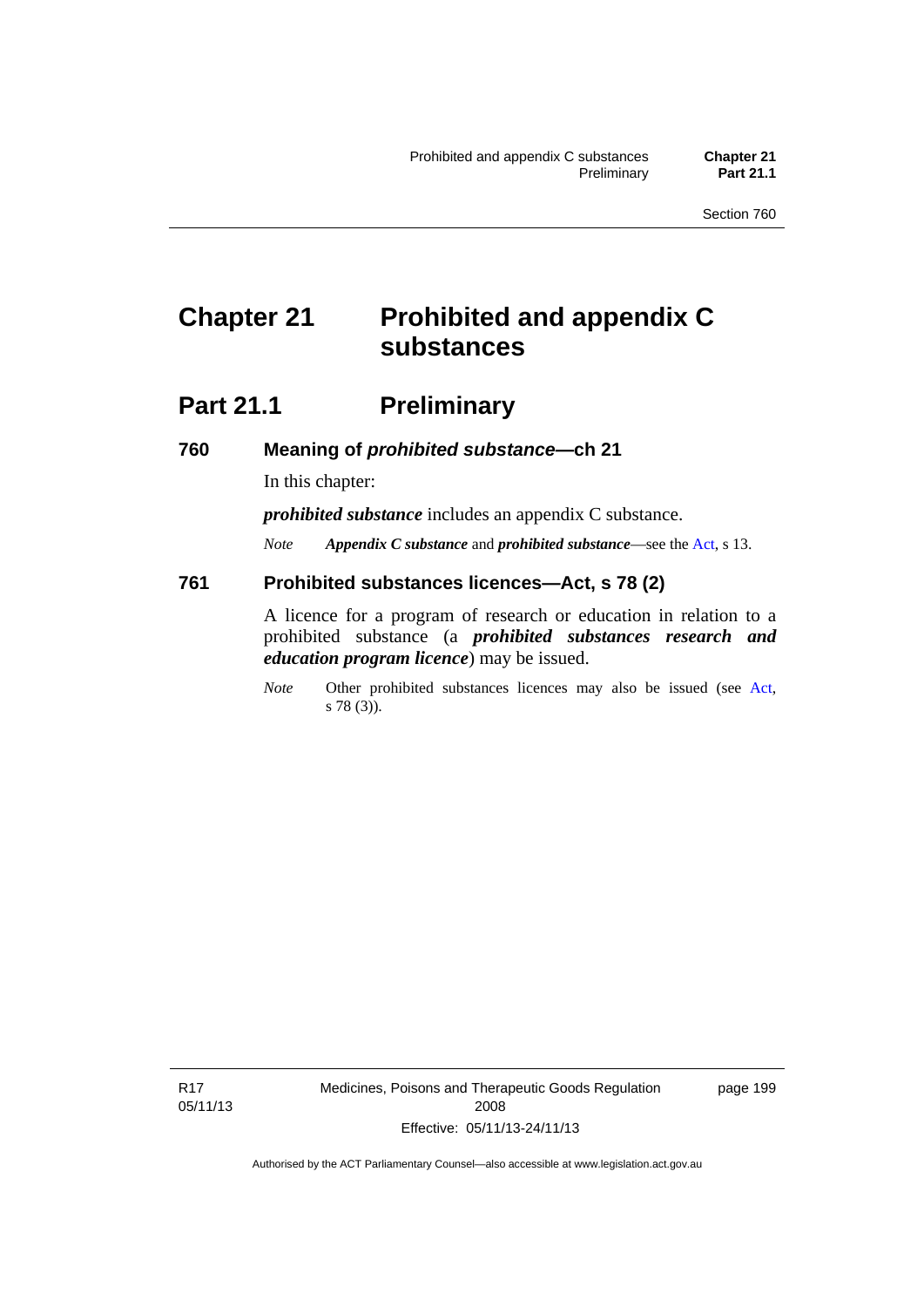## **Part 21.2 Prohibited substances research and education program licences**

## **Division 21.2.1 Issue of prohibited substances research and education program licences**

## **765 Applications for prohibited substances research and education program licences**

- (1) An application for a prohibited substances research and education program licence for a prohibited substance must be in writing, signed by the applicant, and include the following:
	- (a) the full name, address and academic, professional or other relevant qualifications of—
		- (i) the person who is to supervise the program; and
		- (ii) the person who is to conduct the program;
	- (b) the name of the recognised research institution at or under which the program is proposed to be conducted;
		- *Note Recognised research institution*—see the [Act](http://www.legislation.act.gov.au/a/2008-26/default.asp), s 20 (5).
	- (c) whether the program will be conducted at, or under the authority of, the recognised research institution;
	- (d) the premises where the program will be conducted;
	- (e) the prohibited substance, and the form and strength of the substance, for which the licence is sought;
	- (f) the maximum quantity of the prohibited substance that would be possessed under the licence at any time;

Authorised by the ACT Parliamentary Counsel—also accessible at www.legislation.act.gov.au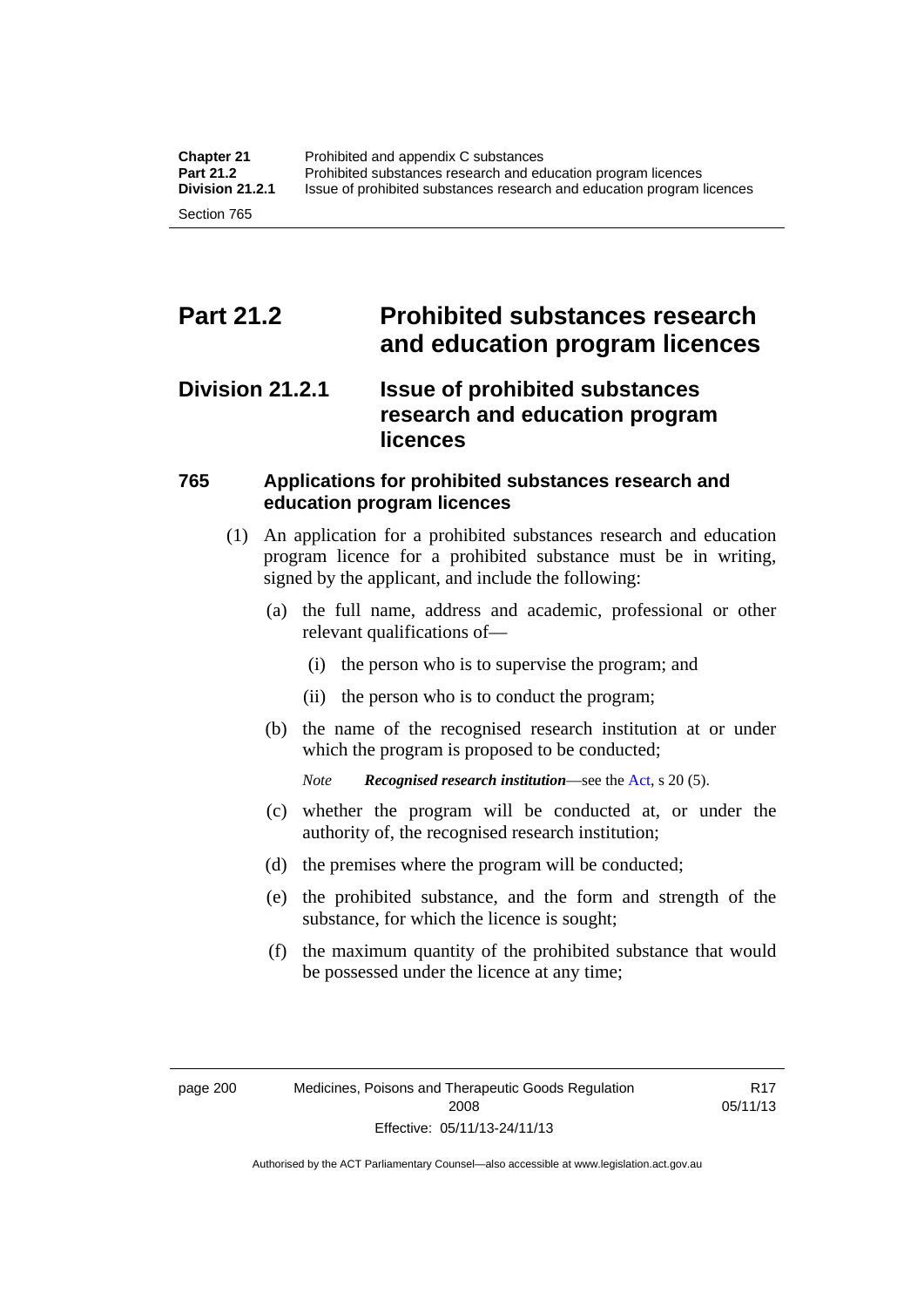- (g) a description of the program, including an explanation of why the program cannot be carried out satisfactorily without the use of the prohibited substance;
- (h) the supervision arrangements for the program;
- (i) the period for which the licence is sought.
- *Note 1* If a form is approved under the [Act](http://www.legislation.act.gov.au/a/2008-26/default.asp), s 198 for this provision, the form must be used.
- *Note* 2 A fee may be determined under the [Act,](http://www.legislation.act.gov.au/a/2008-26/default.asp) s 197 for this provision.
- (2) The application must be accompanied by a written approval of the program by the person in charge of—
	- (a) the recognised research institution; or
	- (b) a faculty or division of the institution.

#### **766 Restrictions on issuing of prohibited substances research and education program licences— Act, s 85 (1) (a)**

The chief health officer must not issue a prohibited substances research and education program licence to a person unless—

- (a) the program to which the licence relates will be conducted at, or under the authority of, a recognised research institution; and
- (b) the program is approved by a person mentioned in section 765 (2); and
- (c) satisfied that the program—
	- (i) cannot be carried out without the use of the prohibited substance to which the licence application relates; and
	- (ii) will be adequately supervised.

page 201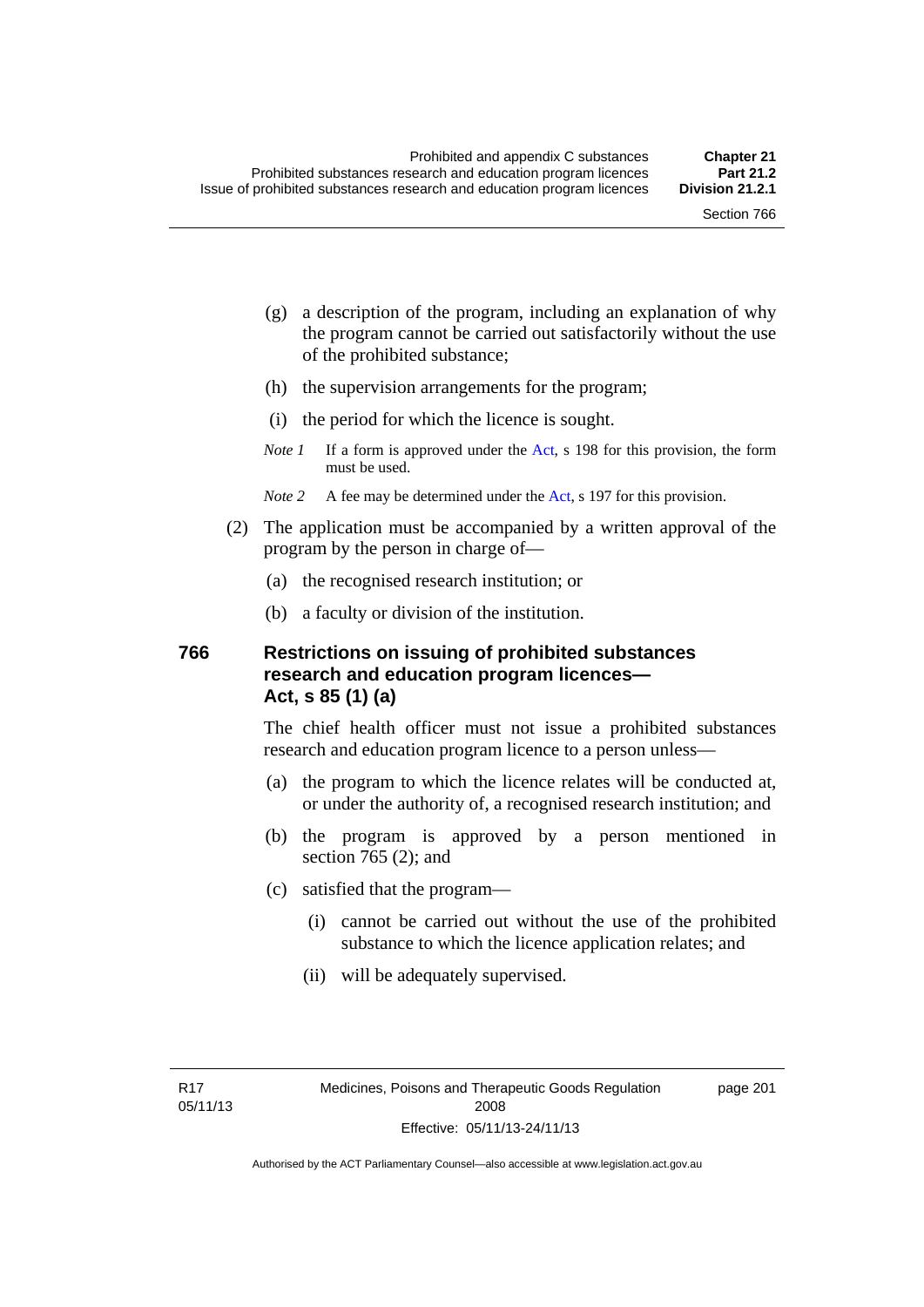## **767 Additional information for prohibited substances research program and education licences— Act, s 88 (1) (k)**

The following additional information is prescribed for a prohibited substances research and education licence:

- (a) the research or education program for which the licence is issued;
- (b) the name of the program's supervisor;
- (c) the dealings with a prohibited substance authorised by the licence;
- (d) the premises where the program will be conducted;
- (e) the maximum quantity of the prohibited substance that may be possessed at any time for the program;
- (f) the total quantity of the prohibited substance that may be possessed for the program during the period of the licence;
- (g) the form and strength of the prohibited substance that may be obtained and possessed for the program.

## **Division 21.2.2 Prohibited substances research and education program authorisations**

## **768 Authorisations under prohibited substances research and education program licences—Act, s 20 (1) (a)**

A prohibited substances research and education program licence authorises—

- (a) the licence-holder to—
	- (i) issue a purchase order for a prohibited substance (the *licensed prohibited substance*) stated in the licence for the program stated in the licence; and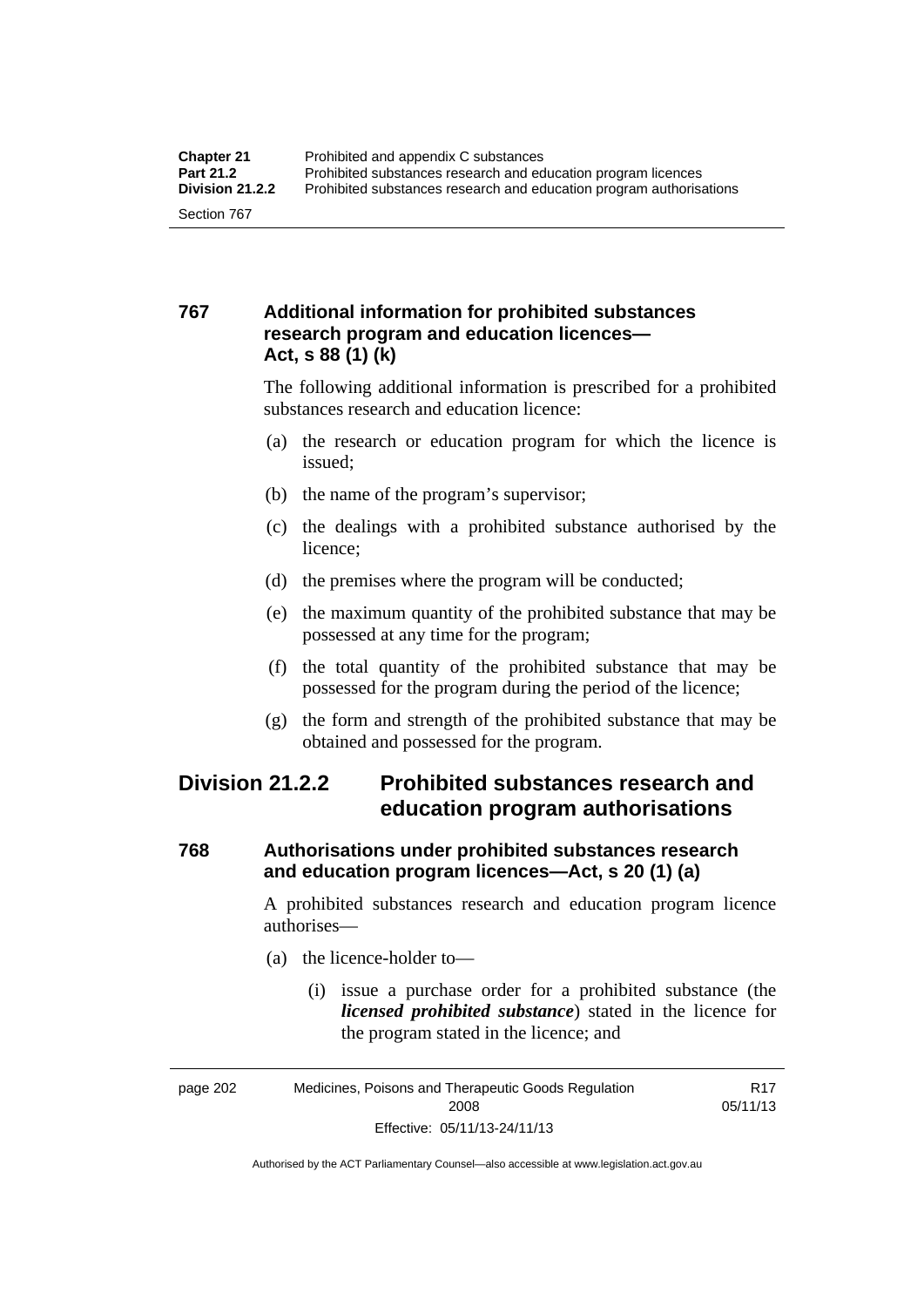- (ii) obtain a licensed prohibited substance on a purchase order for the program; and
- (iii) possess a licensed prohibited substance for the program at the premises to which the licence relates; and
- (iv) supply a licensed prohibited substance to anyone taking part in the program for the program; and
- (b) the program supervisor, and anyone taking part in the program, to deal with the licensed prohibited substance as authorised by the licence at the premises stated in the licence.

#### **769 Authorisation condition for prohibited substances research and education program licences—Act, s 44 (1) (b) and (2) (b)**

A licence-holder's authorisation to obtain a prohibited substance under a prohibited substances research and education program licence is subject to the condition that the substance is obtained on a complying purchase order.

*Note* For licence conditions, see the [Act](http://www.legislation.act.gov.au/a/2008-26/default.asp), s 89.

R17 05/11/13 Medicines, Poisons and Therapeutic Goods Regulation 2008 Effective: 05/11/13-24/11/13

page 203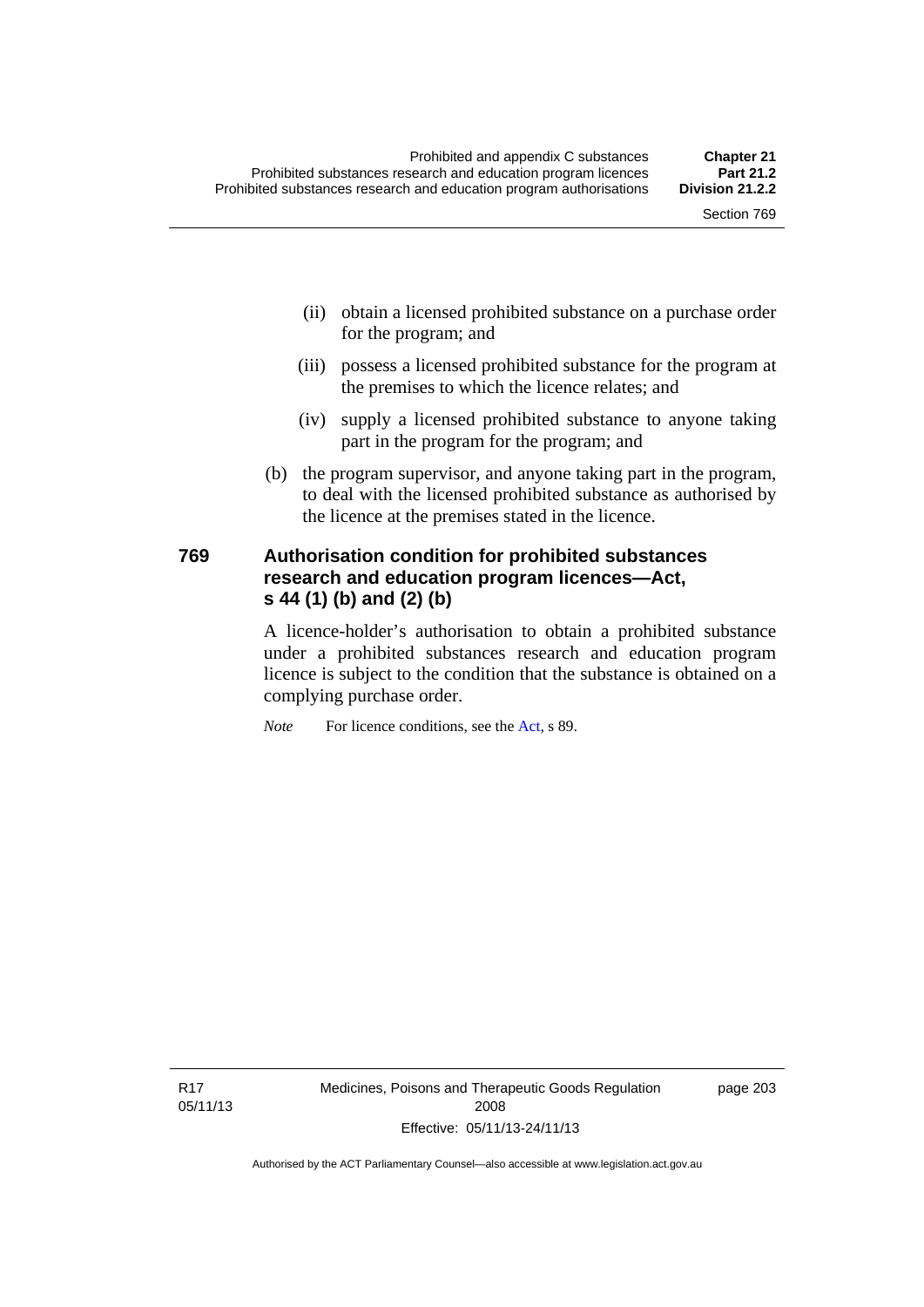## **Division 21.2.3 Other provisions—prohibited substances research and education program licences**

#### **770 Approvals of dealings for prohibited substances research and education program licences—Act, s 20 (1) (c)**

(1) In this section:

*relevant dealing*, with a prohibited substance for a prohibited substances research and education program licence, means any of the following:

- (a) obtaining the substance;
- (b) possessing the substance;
- (c) issuing a purchase order for the substance;
- (d) supplying the substance on a complying purchase order to the licence-holder.
- (2) The chief health officer may approve a person for a relevant dealing with a prohibited substance to which a prohibited substances research and education program licence relates.
- (3) An approval—
	- (a) must be in writing; and
	- (b) may be conditional; and
	- (c) may apply for a stated period or until a stated event happens.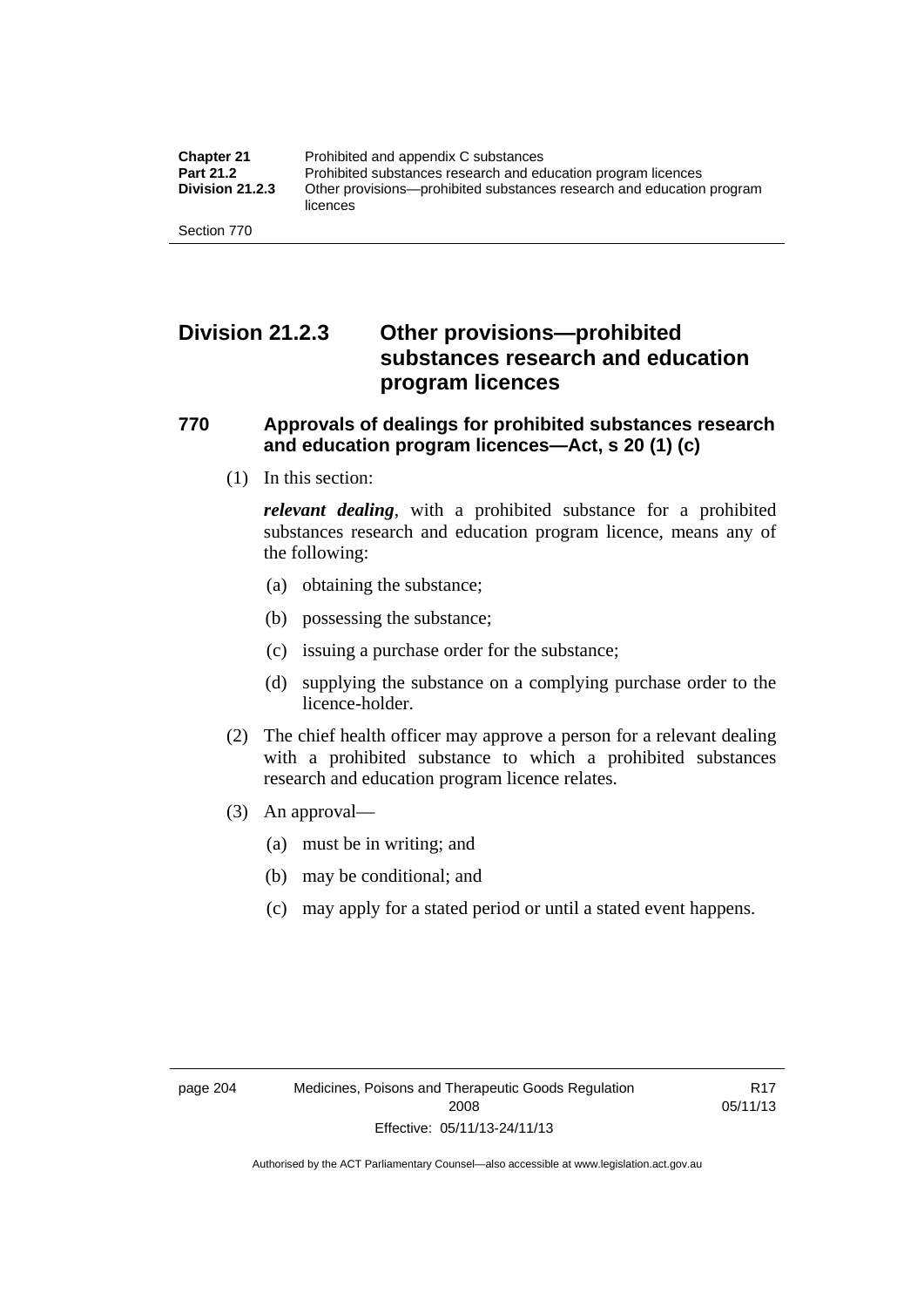## **771 Authorisation condition for approval-holders—Act, s 44 (1) (b) and (2) (b)**

An approval-holder's authorisation under section 770 is subject to the condition that the following are kept at the approval-holder's business premises or, if the chief health officer approves in writing another place, the place approved by the chief health officer, for at least 2 years after the day a prohibited substance is supplied:

- (a) the filled purchase order;
- (b) the record for section 773.

#### **772 General requirements for prohibited substances purchase orders—Act, s 38 (2) (c)**

- (1) A purchase order for a prohibited substance must be—
	- (a) signed by the person (the *issuer*) issuing the order; and
		- *Note* The purchase order must be signed with the issuer's usual signature (see [Act](http://www.legislation.act.gov.au/a/2008-26/default.asp), dict, def *signs*).
	- (b) if the issuer amends the order—initialled and dated by the issuer beside the amendment.
- (2) A purchase order for a prohibited substance must include the following:
	- (a) the issuer's name and business address and telephone number;
	- (b) the issuer's authority to issue the order;
	- (c) the prohibited substance, and the form, strength and quantity of the substance, to be supplied on the order.

page 205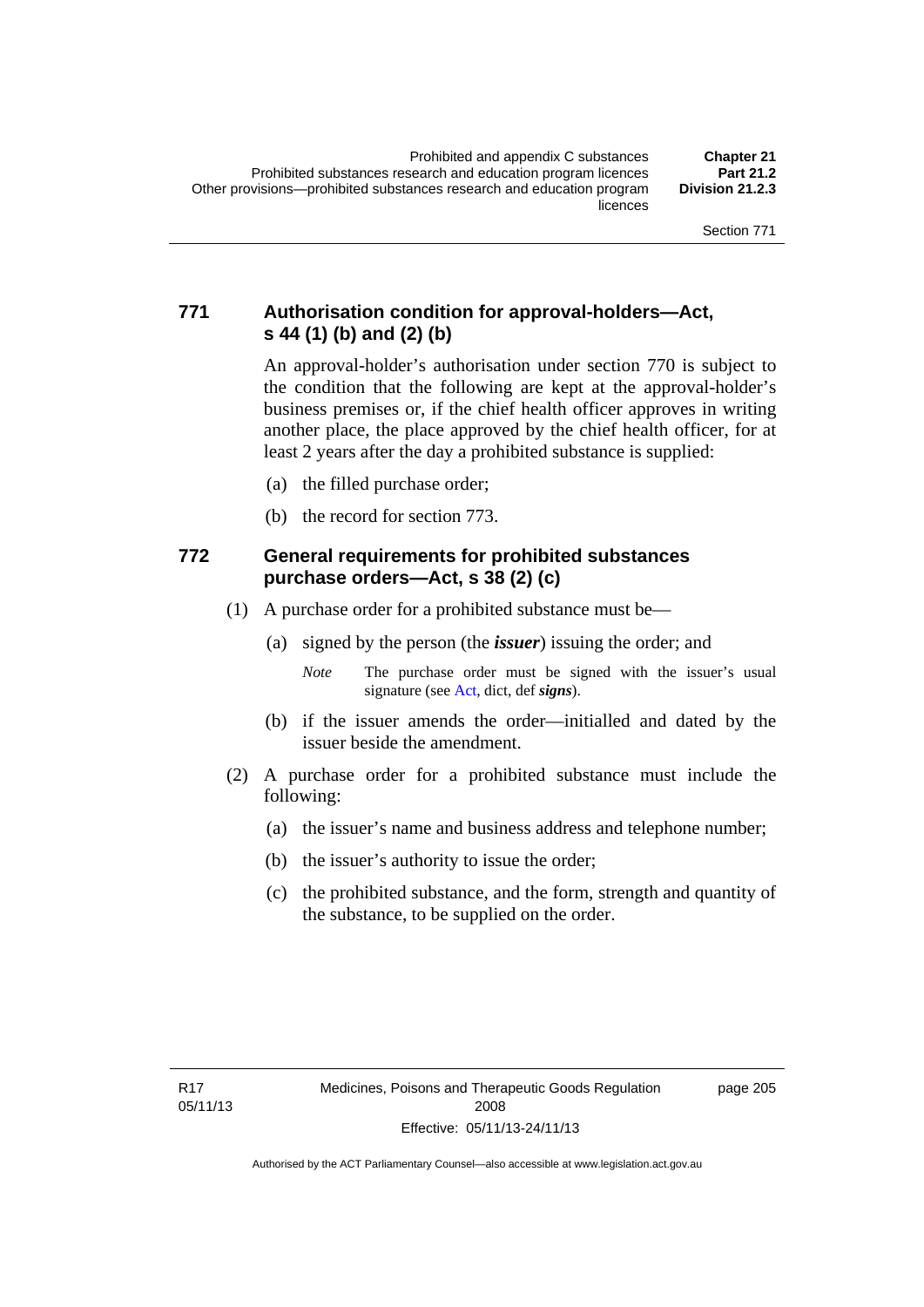| <b>Chapter 21</b>      | Prohibited and appendix C substances                                              |
|------------------------|-----------------------------------------------------------------------------------|
| Part 21.2              | Prohibited substances research and education program licences                     |
| <b>Division 21.2.3</b> | Other provisions—prohibited substances research and education program<br>licences |
| Section 773            |                                                                                   |

#### **773 Recording supply of prohibited substances on purchase orders**

A person who supplies a prohibited substance to someone else on a purchase order must make a written record of the following information:

- (a) the date of the order;
- (b) the issuer's authority to issue the order;
- (c) the name, and the business address and telephone number, of the person to whom the prohibited substance is supplied;
- (d) the date the order is supplied;
- (e) the prohibited substance, and the form, strength and quantity of the substance, supplied.
- *Note Written* includes in electronic form (see [Act,](http://www.legislation.act.gov.au/a/2008-26/default.asp) dict).

#### **774 Information for CHO about supplied prohibited substances research and education program licences— Act, s 31 (1) (a) (ii), (1) (b), (2) (a) (ii), (2) (b) and (4)**

- (1) This section applies if a person supplies a prohibited substance to a prohibited substances research and education program licence-holder.
- (2) The person must, not later than 7 days after the end of the month when the prohibited substance is supplied, give the chief health officer the following information in writing:
	- (a) the person's name, business address and telephone number;
	- (b) the name of the person who issued the supply authority;
	- (c) the date of the supply authority;
	- (d) the name and address of the person to whom the substance is supplied;

R17 05/11/13

page 206 Medicines, Poisons and Therapeutic Goods Regulation 2008 Effective: 05/11/13-24/11/13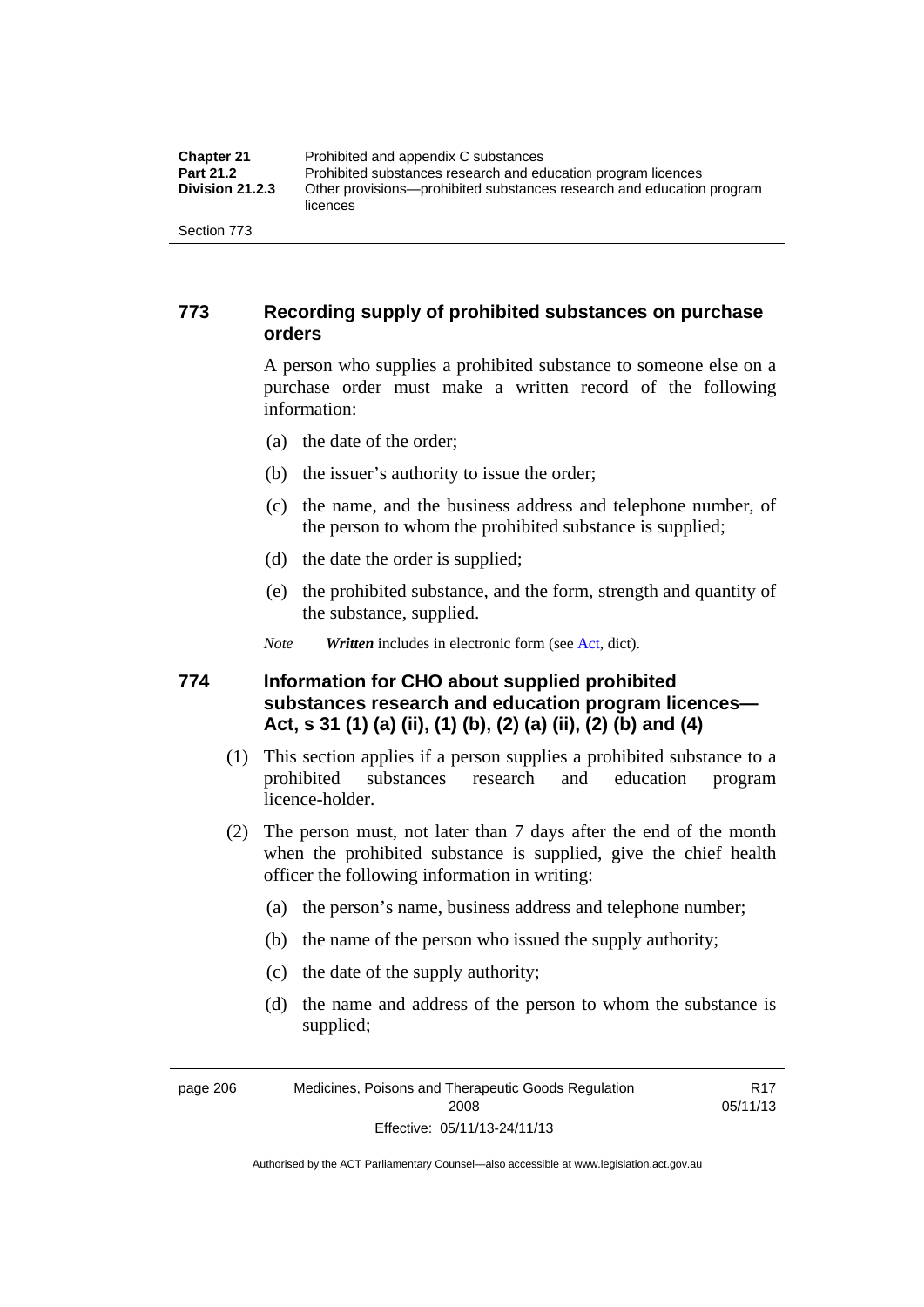- (e) the date of supply;
- (f) the substance, and the form, strength and quantity of the substance, supplied.

R17 05/11/13 Medicines, Poisons and Therapeutic Goods Regulation 2008 Effective: 05/11/13-24/11/13

page 207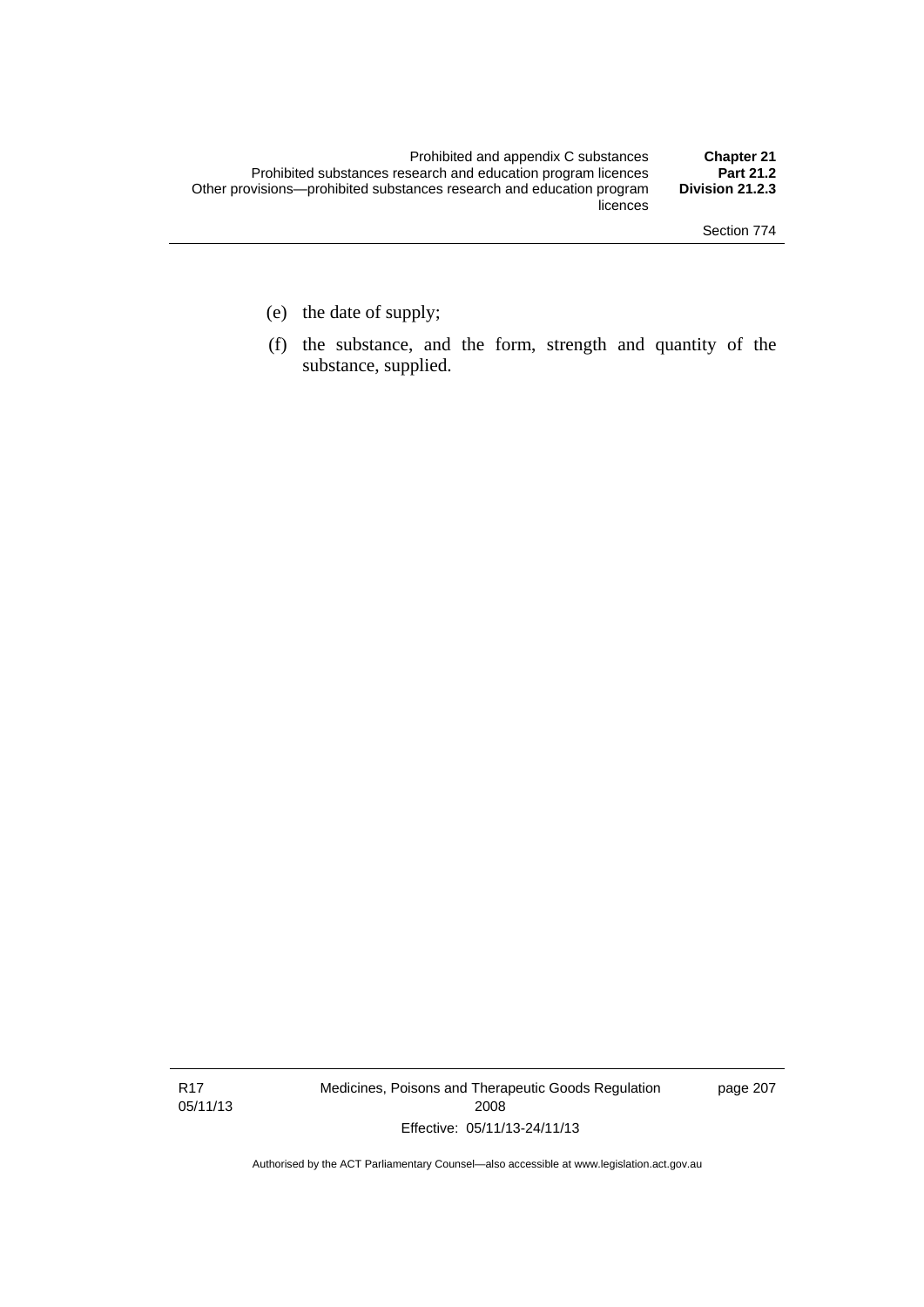Section 775

## **Part 21.3 Prohibited substances registers**

#### **775 Keeping of prohibited substances registers by certain people—Act, s 48 and s 50 (1) (b) and (2) (b)**

- (1) A person mentioned in table 775, column 2 who possesses a prohibited substance must keep a prohibited substances register.
- (2) A person to whom subsection (1) applies must keep a prohibited substances register for a prohibited substance at the place prescribed in table 775, column 3 for the person.

| column 1 | .<br>column 2                                                                                        | column 3                                                     |
|----------|------------------------------------------------------------------------------------------------------|--------------------------------------------------------------|
| item     | prescribed person                                                                                    | place where register to be kept                              |
|          | approved analyst                                                                                     | the analyst's laboratory                                     |
|          | medicines and poisons<br>inspector (other than<br>police officer)                                    | the place directed in writing by the<br>chief health officer |
|          | supervisor of program<br>under prohibited<br>substances research and<br>education program<br>licence | the premises where program is being<br>conducted             |

**Table 775 Keeping prohibited substances registers** 

#### **776 Form of prohibited substances registers—Act, s 49 (1) (b)**

- (1) Each page in a prohibited substances register must relate to a single form and strength of a prohibited substance.
- (2) If a prohibited substances register is kept electronically, a separate record must be used for each form and strength of prohibited substance kept.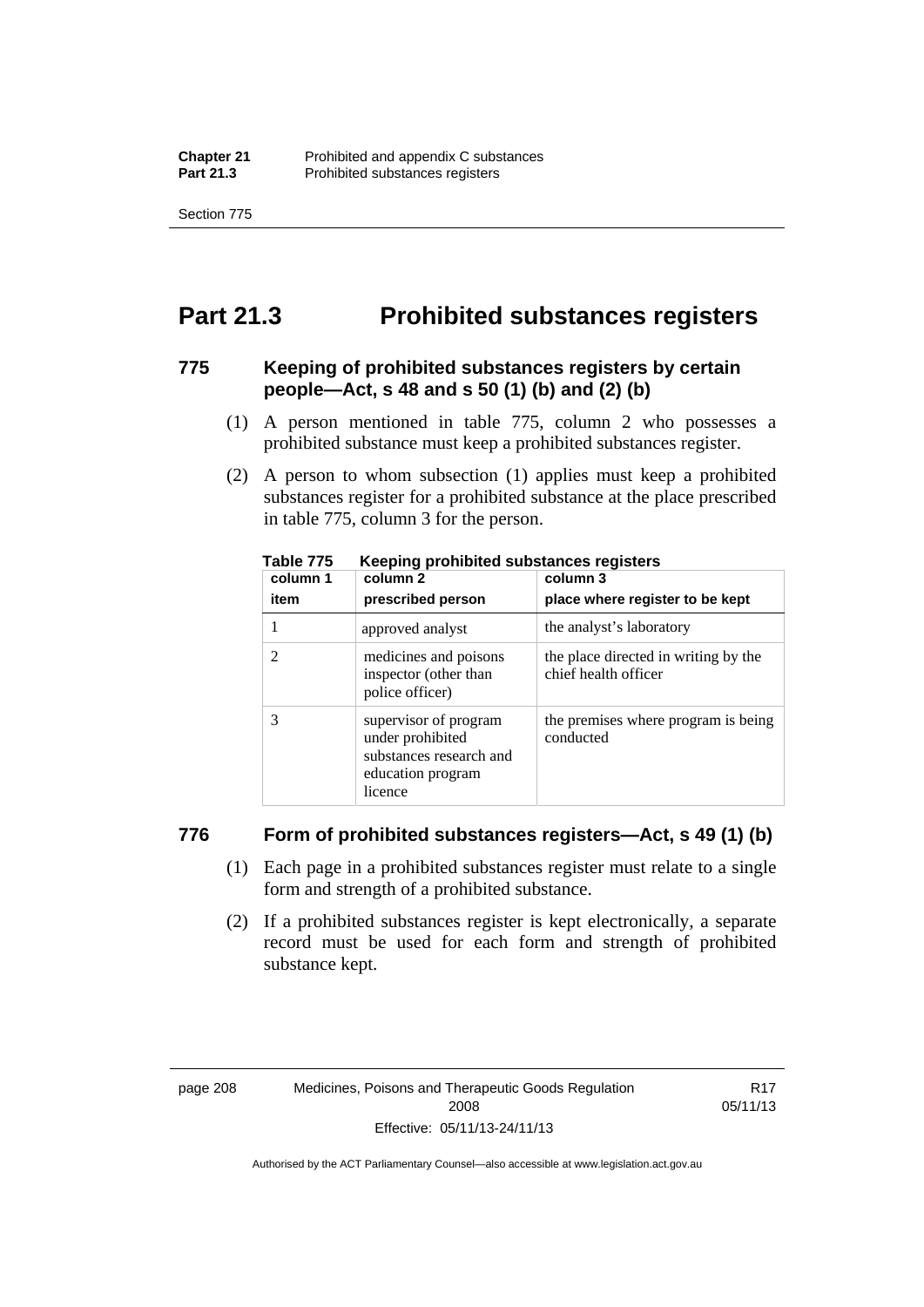## **777 Making entries in prohibited substances registers— Act, s 51 (1) (b)**

- (1) The following details for a dealing with a prohibited substance are prescribed:
	- (a) the nature of the dealing;
	- (b) the date of the dealing;
	- (c) the prohibited substance, and the form, strength and quantity of the substance, dealt with;
	- (d) if the dealing is receiving the substance—the name and address of the supplier;
	- (e) if the dealing is supplying the substance—the name and address of the person to whom it is supplied;
	- (f) the quantity of the substance held after the dealing.
- (2) A dealing with a prohibited substance must be entered in the prohibited substances register the person must keep.

#### **778 Prescribed witnesses for discarding of prohibited substances—Act, s 54 (a) and (b)**

- (1) The following people are prescribed as witnesses in relation to the disposal of a prohibited substance:
	- (a) an approved analyst;
	- (b) a medicines and poisons inspector.

*Note Approved analyst*—see the dictionary.

- (2) However, a person mentioned in subsection (1) must not be a prescribed witness to the discarding of a prohibited substance if the person is—
	- (a) related to, a close friend of or employed by the person discarding the substance; or

R17 05/11/13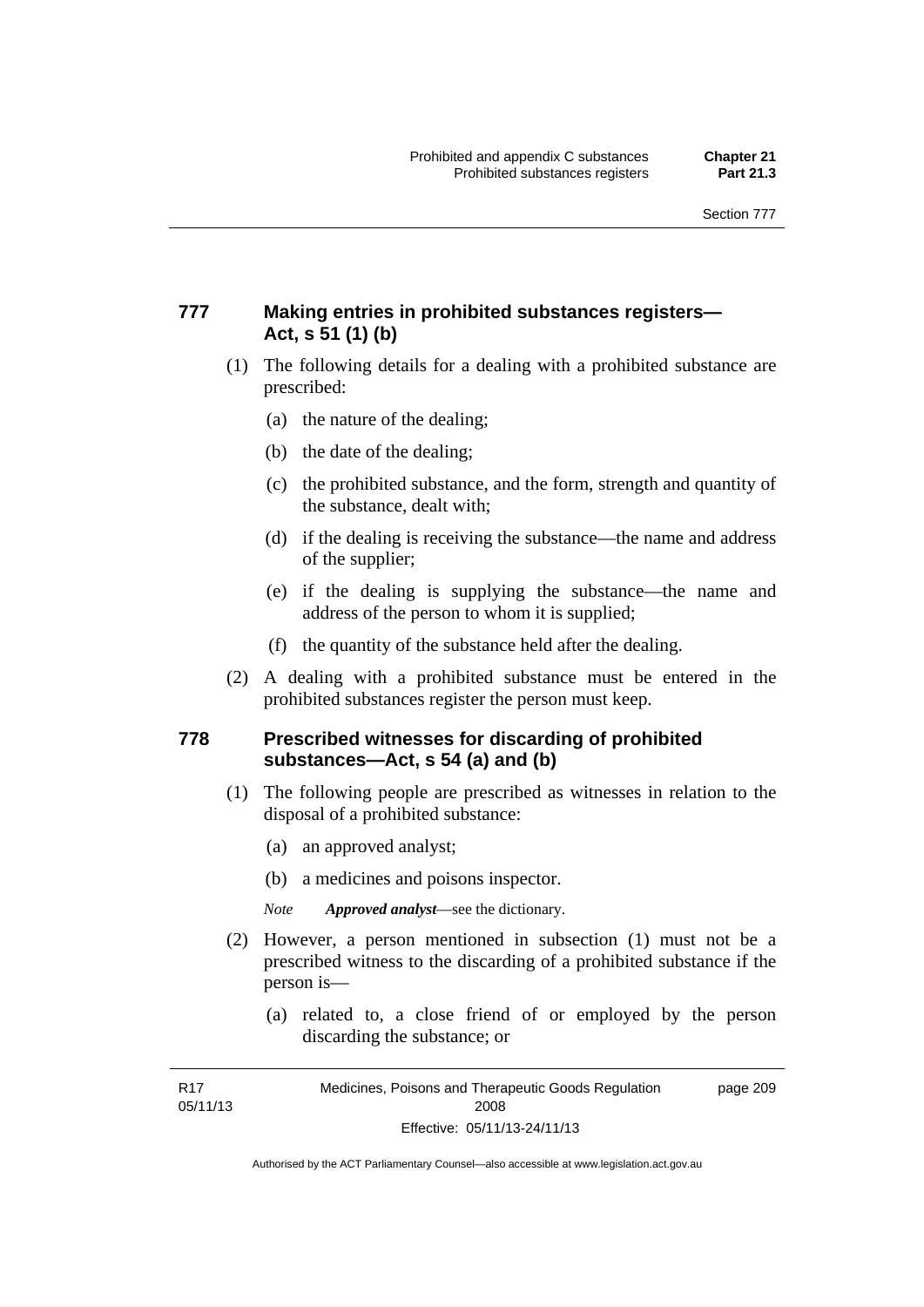Section 779

- (b) the supervisor of the person discarding the substance; or
- (c) supervised by the person discarding the substance.

#### **779 Changes to entries in prohibited substances registers— Act, s 55 (2) (b)**

- (1) An entry in a paper-based prohibited substances register may be amended by the person who made the entry by—
	- (a) the person signing and dating a marginal note or footnote that gives the date of the amendment and the amended details; and
	- (b) if the entry relates to disposing of a prohibited substance—
		- (i) the amendment being witnessed by a person mentioned in section 743; and
		- (ii) the witness signing the amendment as witness.
- (2) An entry in an electronic prohibited substances register may be amended by the person who made the entry by the person attaching or linking, by electronic means, a document that includes—
	- (a) the person's signature, the date and the amended details; and
	- (b) if the entry relates to disposing of a prohibited substance—
		- (i) the amendment being witnessed by a person mentioned in section 743; and
		- (ii) the witness signing the amendment as witness.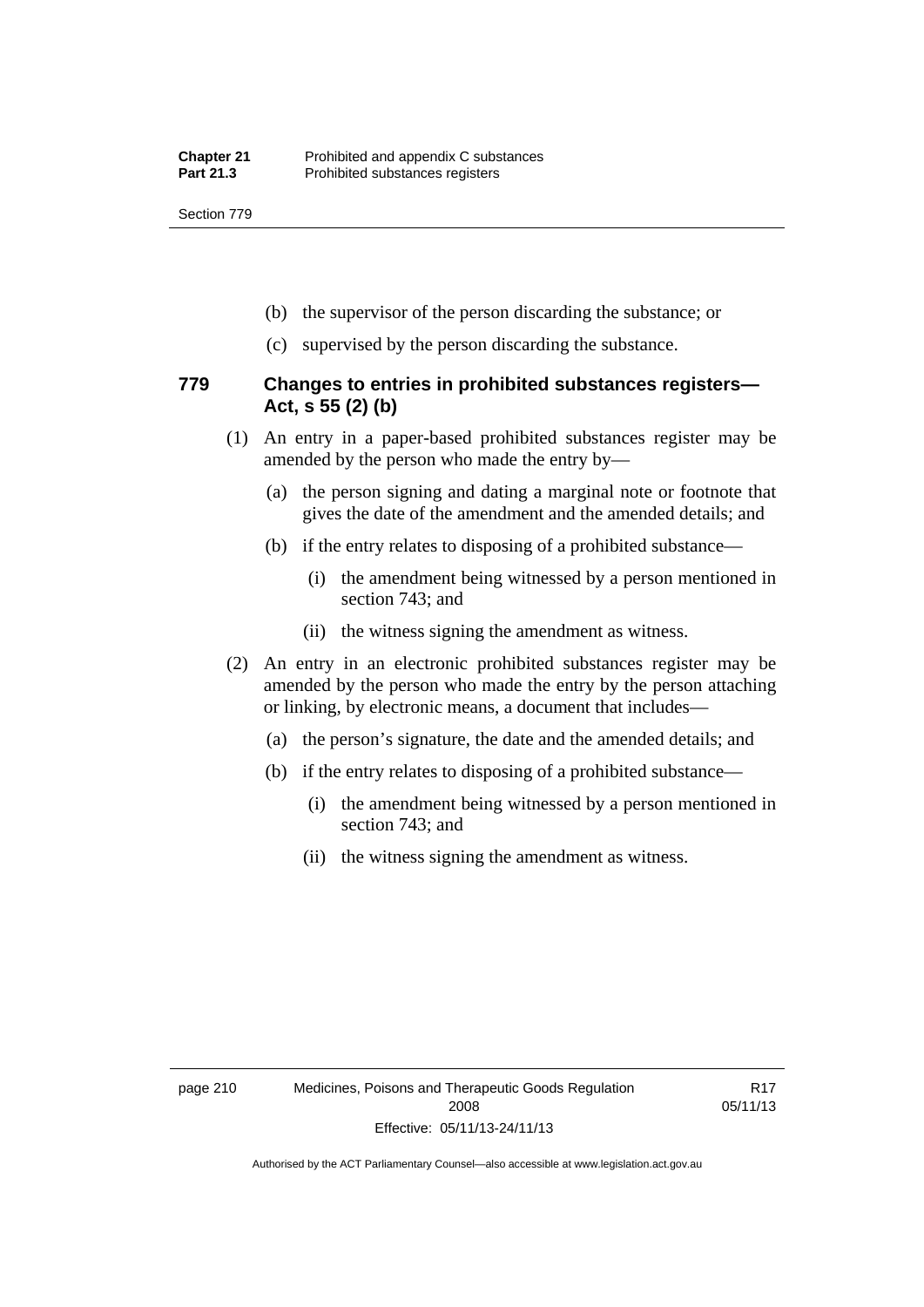# **Chapter 22 Therapeutic goods**

#### **800 Definitions—ch 22**

In this chapter:

*optical device* means any of the following:

- (a) corrective contact lenses;
- (b) corrective lenses for spectacles;
- (c) non-corrective contact lenses commonly known as plano contact lenses.

*prescription*, in relation to an optical device, means a written direction (other than a purchase order) to a person who is authorised to supply the optical device to dispense the optical device.

## **801 Prescribed regulated therapeutic goods—Act, s 14, def**  *regulated therapeutic good***, par (b)**

Optical devices are prescribed.

#### **802 Authorisation to supply optical devices—Act, s 74 (1) (b) and (2) (b)**

 (1) To the extent necessary to practise optometry and, if employed, within the scope of employment, an optometrist is authorised to supply optical devices on prescription issued by an optometrist or doctor.

*Note Supply* includes dispense (see [Act,](http://www.legislation.act.gov.au/a/2008-26/default.asp) s 24).

 (2) To the extent necessary to practise as an optician and, if employed, within the scope of employment, an optician is authorised to supply optical devices on prescription issued by an optometrist or doctor.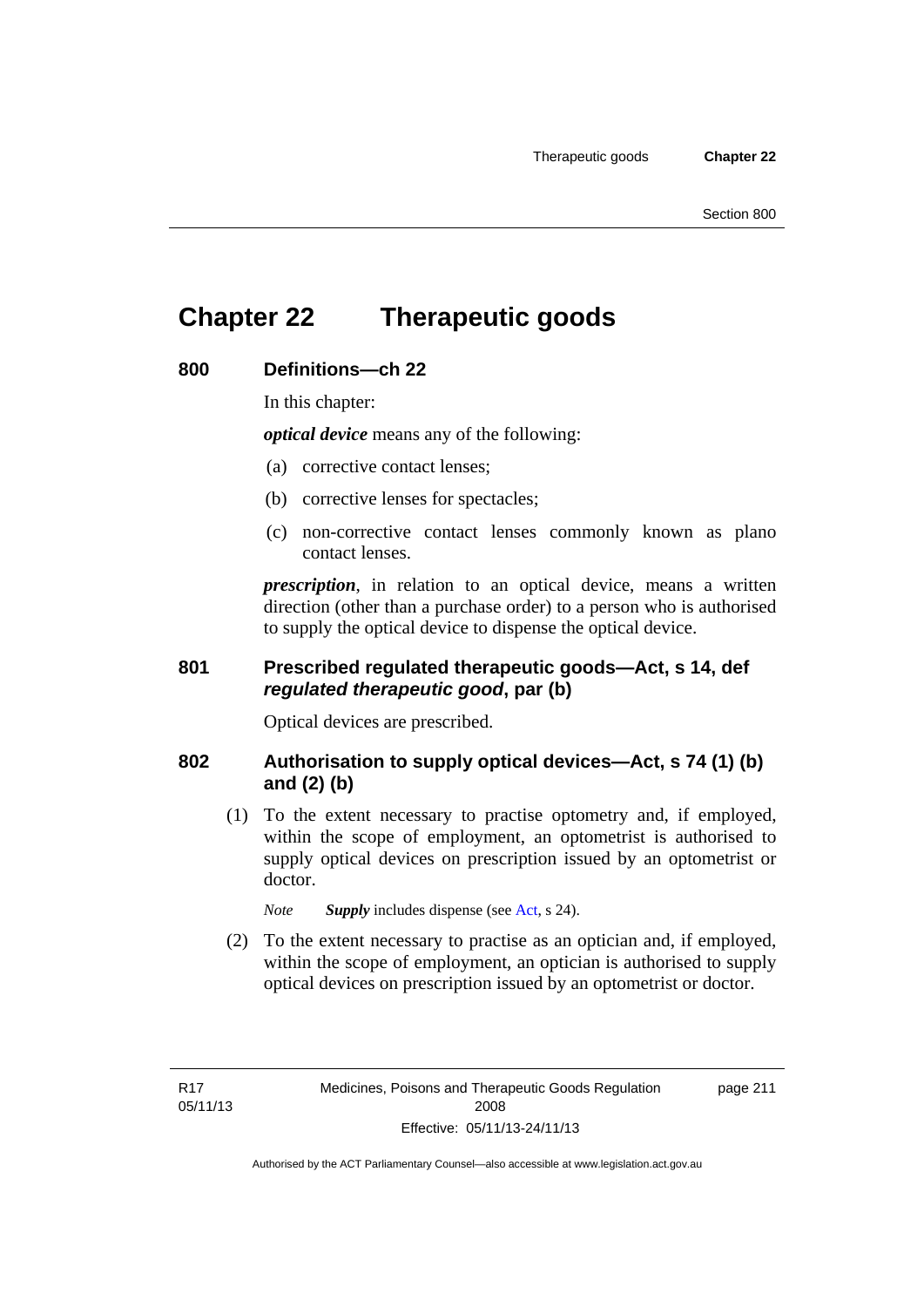#### **Chapter 22** Therapeutic goods

 (3) Within the scope of employment, an employee of an optometrist is authorised to sell and deliver optical devices supplied under subsection  $(1)$  or  $(2)$ .

#### **803 Authorisation conditions for supplying optical devices— Act, s 75 (1) (b)**

An optometrist's, and optician's, authorisation under section 802 in relation to optical devices is subject to the following conditions:

- (a) the optical devices are supplied on a written prescription by an optometrist or doctor;
- (b) if the prescription is for contact lenses (whether corrective or plano)—the prescription is issued not more than 1 year before the date the lenses are supplied;
- (c) if the prescription is for corrective lenses for spectacles—the prescription is issued not more than 2 years before the date the lenses are supplied.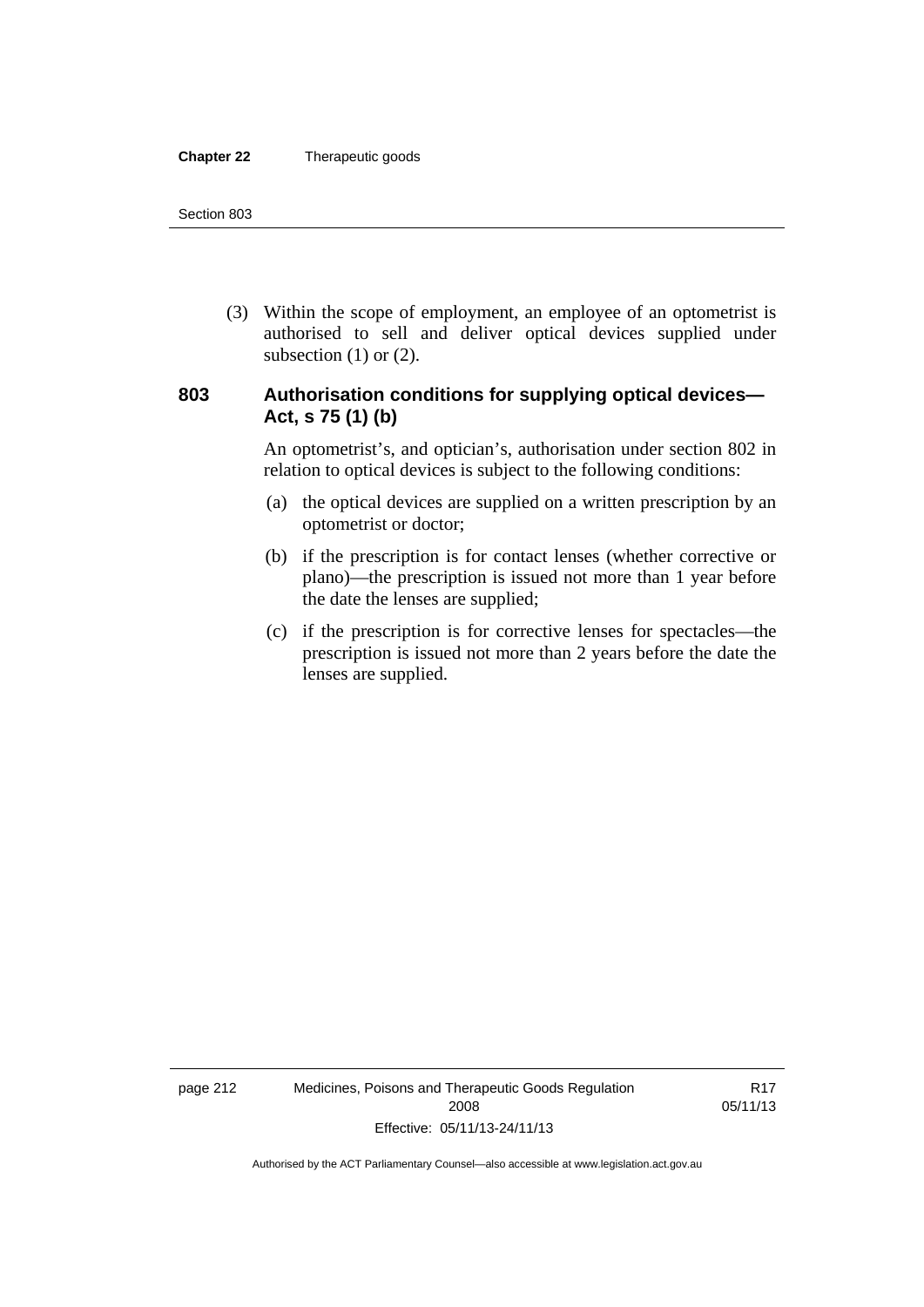# **Chapter 23 Notification and review of decisions**

## **850 Meaning of** *reviewable decision—***ch 23**

In this chapter:

*reviewable decision* means a decision mentioned in table 850, column 3 under a provision of this regulation mentioned in column 2 in relation to the decision.

| column 1 | column <sub>2</sub>        | column 3                                                                                                  | column 4                   |
|----------|----------------------------|-----------------------------------------------------------------------------------------------------------|----------------------------|
| item     | section                    | decision                                                                                                  | entity                     |
| 1        | $120(1)$ (h)               | refuse approval of other<br>premises                                                                      | applicant for<br>approval  |
| 2        | 130(e)                     | refuse approval of other<br>premises                                                                      | applicant for<br>approval  |
| 3        | 140(e)                     | refuse approval of other<br>premises                                                                      | applicant for<br>approval  |
| 4        | 150(1)(c)                  | refuse approval of other<br>premises                                                                      | applicant for<br>approval  |
| 5        | 160(f)                     | refuse approval of other<br>premises                                                                      | applicant for<br>approval  |
| 6        | 171(d)                     | refuse approval of other<br>premises                                                                      | applicant for<br>approval  |
| 7        | 175(1)(a)(ii)<br>and $(b)$ | amend pseudoephedrine<br>record in way other than in<br>accordance with<br>application/refuse application | applicant for<br>amendment |
| 8        | 252(1)(d)                  | refuse approval of other<br>premises                                                                      | applicant for<br>approval  |

**Table 850 Reviewable decisions—chief health officer** 

R17 05/11/13 Medicines, Poisons and Therapeutic Goods Regulation 2008 Effective: 05/11/13-24/11/13

page 213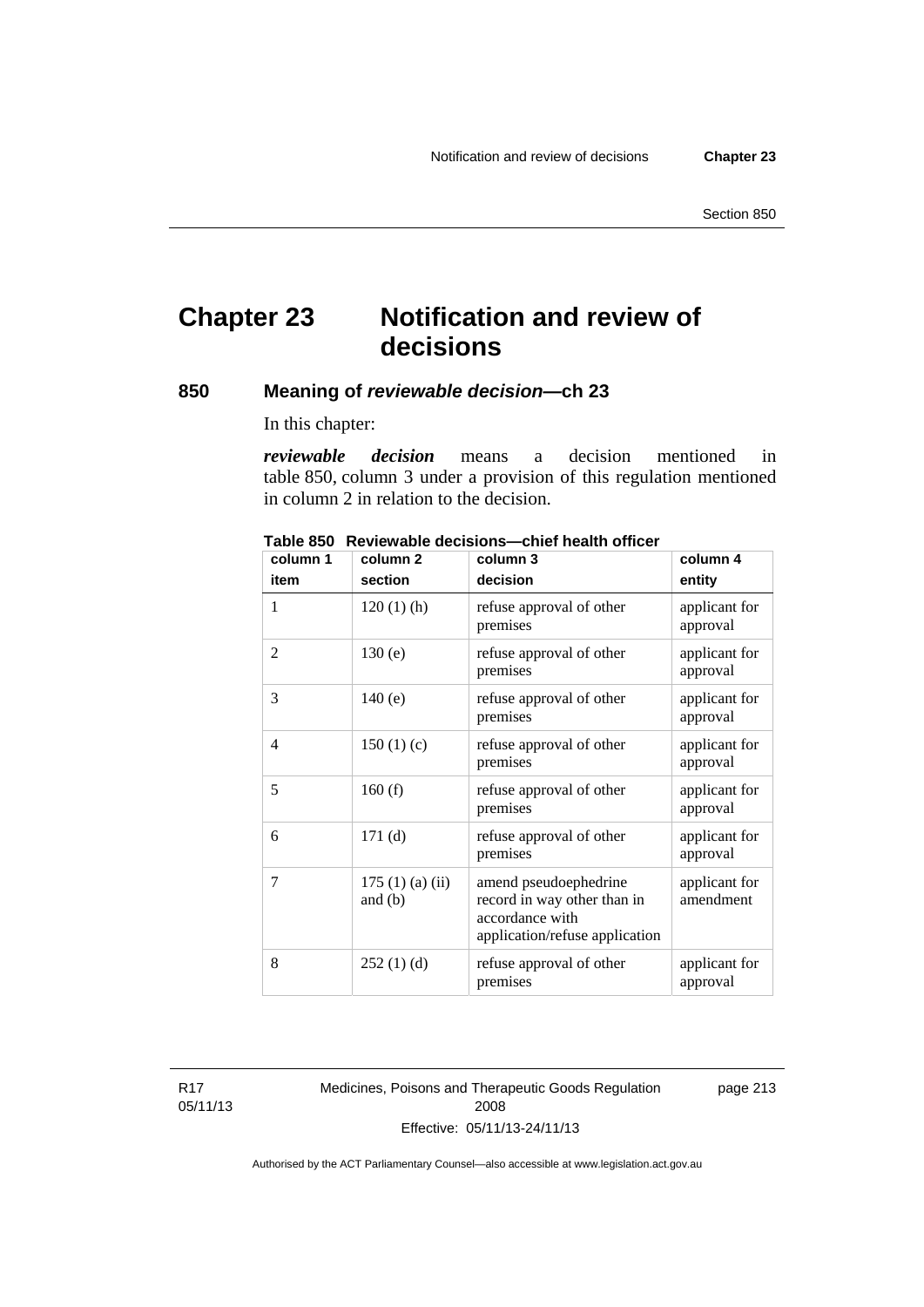#### **Chapter 23** Notification and review of decisions

#### Section 851

| column 1<br>item | column <sub>2</sub><br>section | column 3<br>decision                                                                         | column 4<br>entity        |
|------------------|--------------------------------|----------------------------------------------------------------------------------------------|---------------------------|
| 9                | 531(2)                         | refuse approval to store a<br>controlled medicine in a safe<br>or strongroom                 | applicant for<br>approval |
| 10               | 616(1)                         | refuse approval of nominated<br>individual for medicines<br>wholesales licence               | applicant for<br>licence  |
| 11               | 676(f)                         | refuse approval of other<br>premises                                                         | applicant for<br>approval |
| 12               | 686(f)                         | refuse approval of other<br>premises                                                         | applicant for<br>approval |
| 13               | 706(1)                         | refuse approval of nominated<br>individual for dangerous<br>poisons manufacturers<br>licence | applicant for<br>licence  |
| 14               | 716(1)                         | refuse approval of nominated<br>individual for dangerous<br>poisons suppliers licence        | applicant for<br>licence  |
| 15               | 771                            | refuse approval of other<br>premises                                                         | applicant for<br>approval |

*Note* For ACAT review of other decisions in relation to licences, see the [Act,](http://www.legislation.act.gov.au/a/2008-26/default.asp) ch 9 and sch 1.

#### **851 Reviewable decision notices**

If a person makes a reviewable decision, the person must give a reviewable decision notice to each entity mentioned in table 850, column 4 in relation to the decision.

- *Note 1* The person must also take reasonable steps to give a reviewable decision notice to any other person whose interests are affected by the decision (see *[ACT Civil and Administrative Tribunal Act 2008](http://www.legislation.act.gov.au/a/2008-35)*, s 67A).
- *Note* 2 The requirements for reviewable decision notices are prescribed under the *[ACT Civil and Administrative Tribunal Act 2008](http://www.legislation.act.gov.au/a/2008-35)*.

page 214 Medicines, Poisons and Therapeutic Goods Regulation 2008 Effective: 05/11/13-24/11/13

R17 05/11/13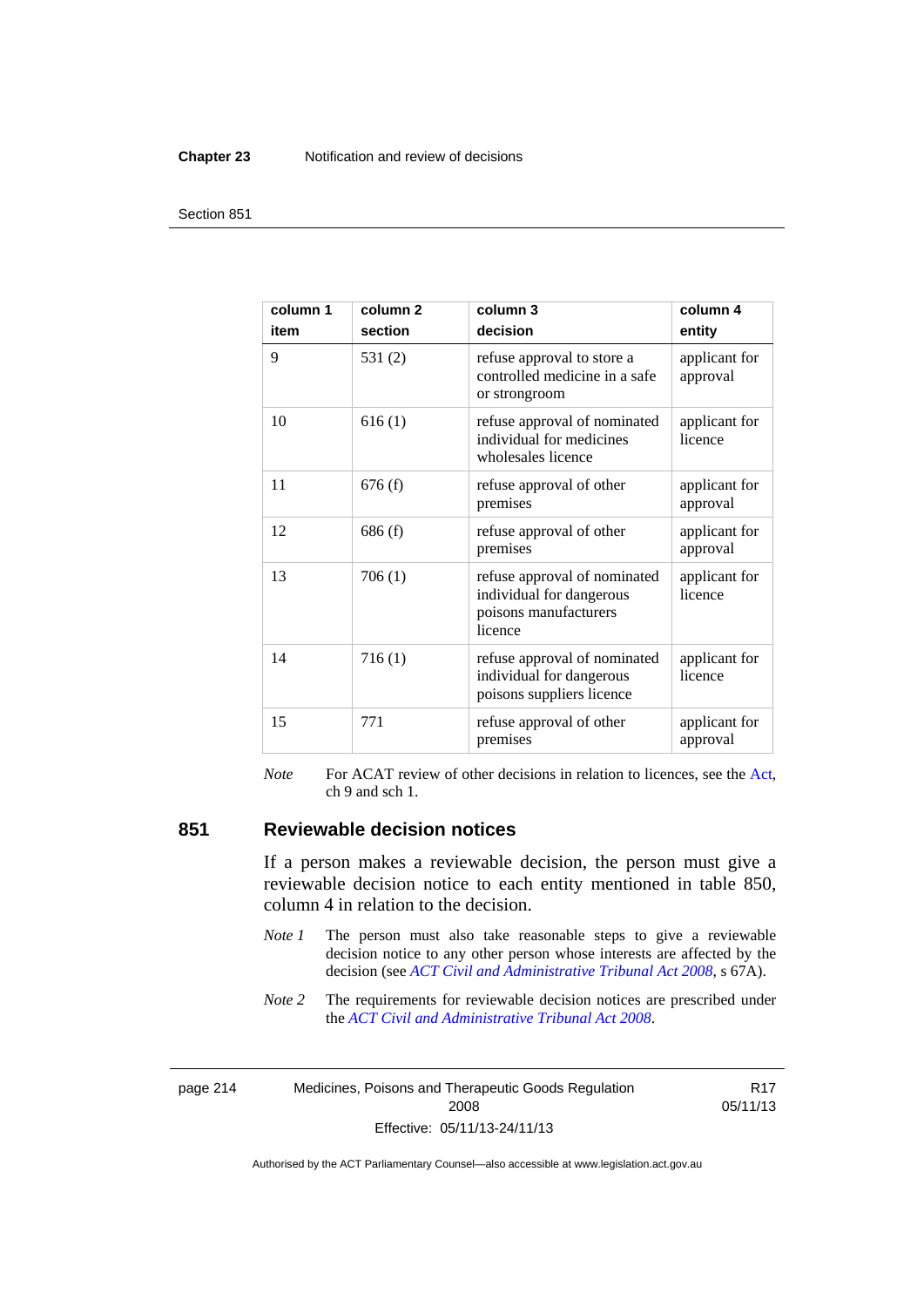## **852 Applications for review**

The following may apply to the ACAT for a review of a reviewable decision:

- (a) an entity mentioned in table 850, column 4 in relation to the decision;
- (b) any other person whose interests are affected by the decision.
- *Note* If a form is approved under the *[ACT Civil and Administrative Tribunal](http://www.legislation.act.gov.au/a/2008-35)  [Act 2008](http://www.legislation.act.gov.au/a/2008-35)* for the application, the form must be used.

R17 05/11/13 Medicines, Poisons and Therapeutic Goods Regulation 2008 Effective: 05/11/13-24/11/13

page 215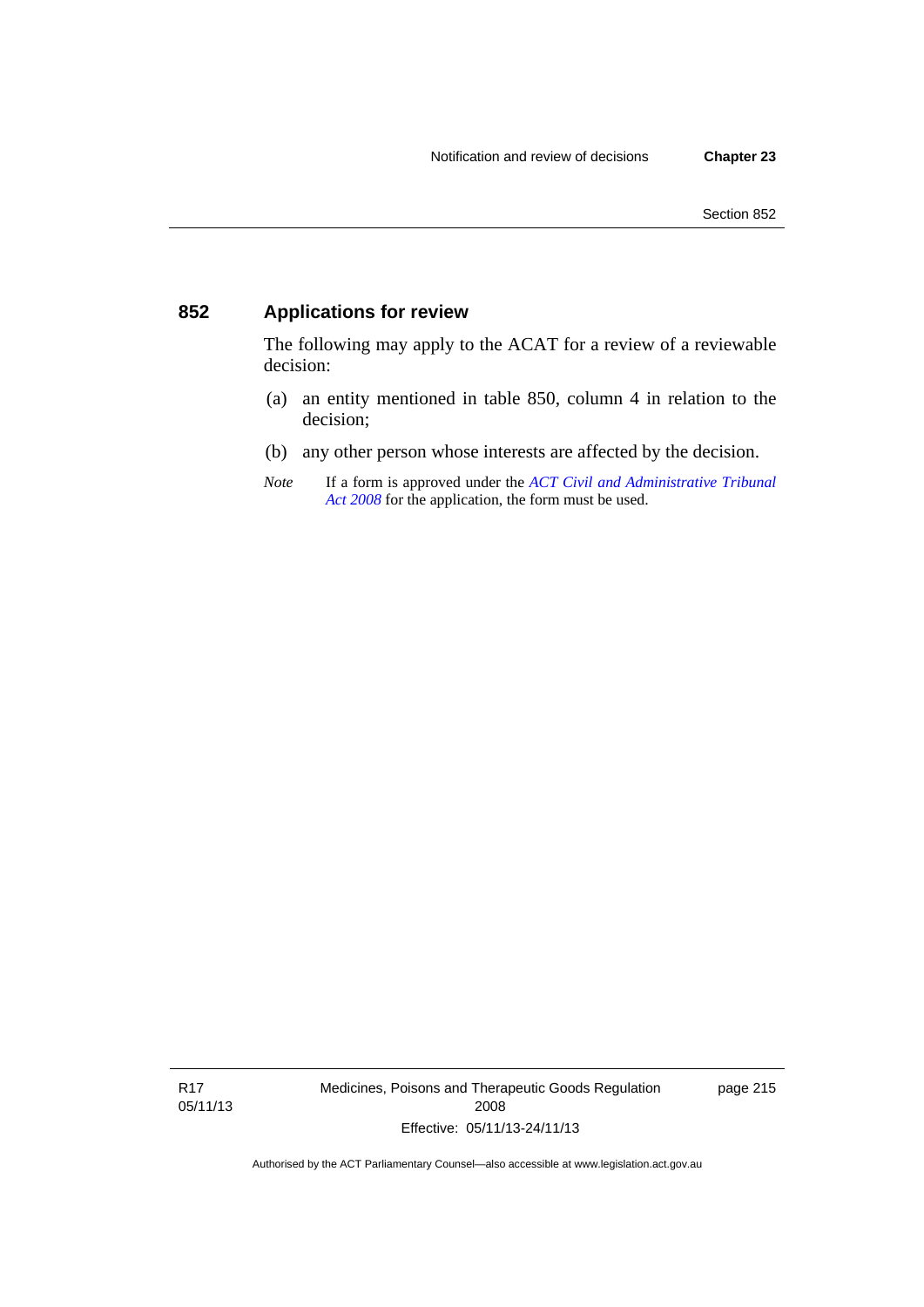**Chapter 24** Miscellaneous

## **Chapter 24 Miscellaneous**

#### **860 Authorisations for public employees—Act, s 26 (1) (b), (2) (b), s 35 (1) (b), (2) (b) and s 36 (b)**

 (1) This section applies to a public employee who is exercising a function under the Act.

- (2) To the extent necessary to exercise the function and within the scope of employment, the public employee is authorised to do any of the following:
	- (a) obtain a regulated substance;
	- (b) possess a regulated substance;
	- (c) supply a regulated substance or regulated therapeutic good to a person for discarding if the person is authorised to obtain the substance or good;

#### **Example—person authorised to obtain**

a person who holds an environmental authorisation for the disposal of the substance (see, eg s 693)

- *Note* An example is part of the regulation, is not exhaustive and may extend, but does not limit, the meaning of the provision in which it appears (see [Legislation Act,](http://www.legislation.act.gov.au/a/2001-14) s 126 and s 132).
- (d) supply a regulated substance or regulated therapeutic good, for law enforcement purposes, to—
	- (i) someone else who is authorised to obtain the substance or good; or
	- (ii) a law enforcement officer.

*Note Public employee*—see the [Legislation Act,](http://www.legislation.act.gov.au/a/2001-14) dictionary, pt 1.

page 216 Medicines, Poisons and Therapeutic Goods Regulation 2008 Effective: 05/11/13-24/11/13

R17 05/11/13

*Note Function* includes authority, duty and power (see [Legislation Act](http://www.legislation.act.gov.au/a/2001-14), dict, pt 1).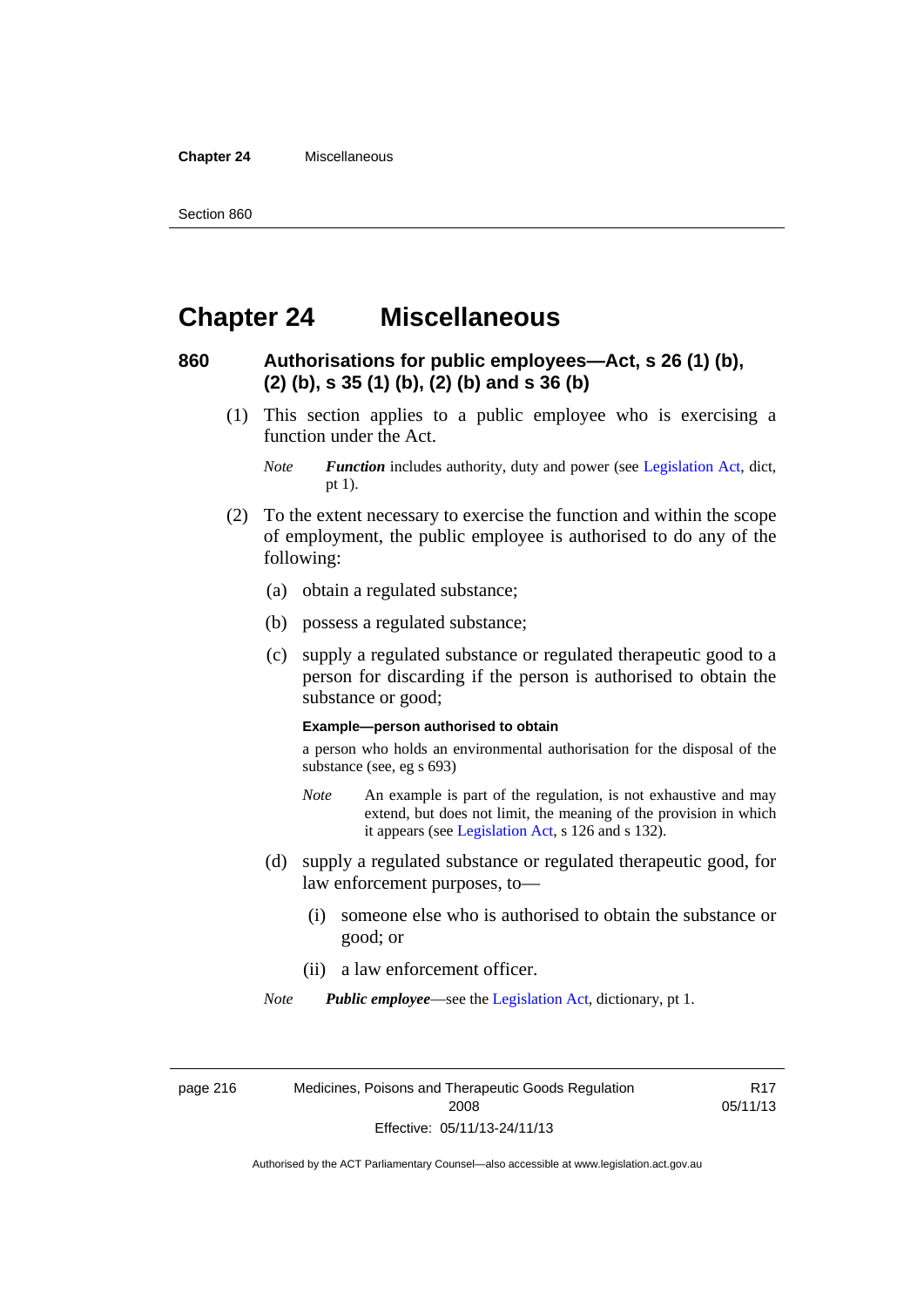(3) In this section:

*law enforcement officer*—see the [Criminal Code,](http://www.legislation.act.gov.au/a/2002-51) section 700.

## **861 Other authorisations for public employees— Act, s 20 (1) (a), (2) (a) and s 74 (1) (b)**

- (1) A public employee is authorised to deal with a regulated substance, or regulated therapeutic good, in accordance with a permit issued by the chief health officer to the employee.
- (2) The permit must be in writing and include the following information:
	- (a) the dealings with regulated substances or regulated therapeutic goods authorised by the permit;
	- (b) the regulated substances or regulated therapeutic goods to which the permit relates;
	- (c) the public employee or employees authorised under the permit;
	- (d) any condition included in the permit by the chief health officer to which the permit is subject;
	- (e) a unique identifying number;
	- (f) when the permit ends.
- (3) For subsection (2) (c), the permit may identify a public employee authorised under the permit by—
	- (a) naming the employee; or
	- (b) nominating the occupant of a position (however described), at a particular time or from time to time.
- (4) In this section:

*public employee* includes a police officer.

R17 05/11/13 page 217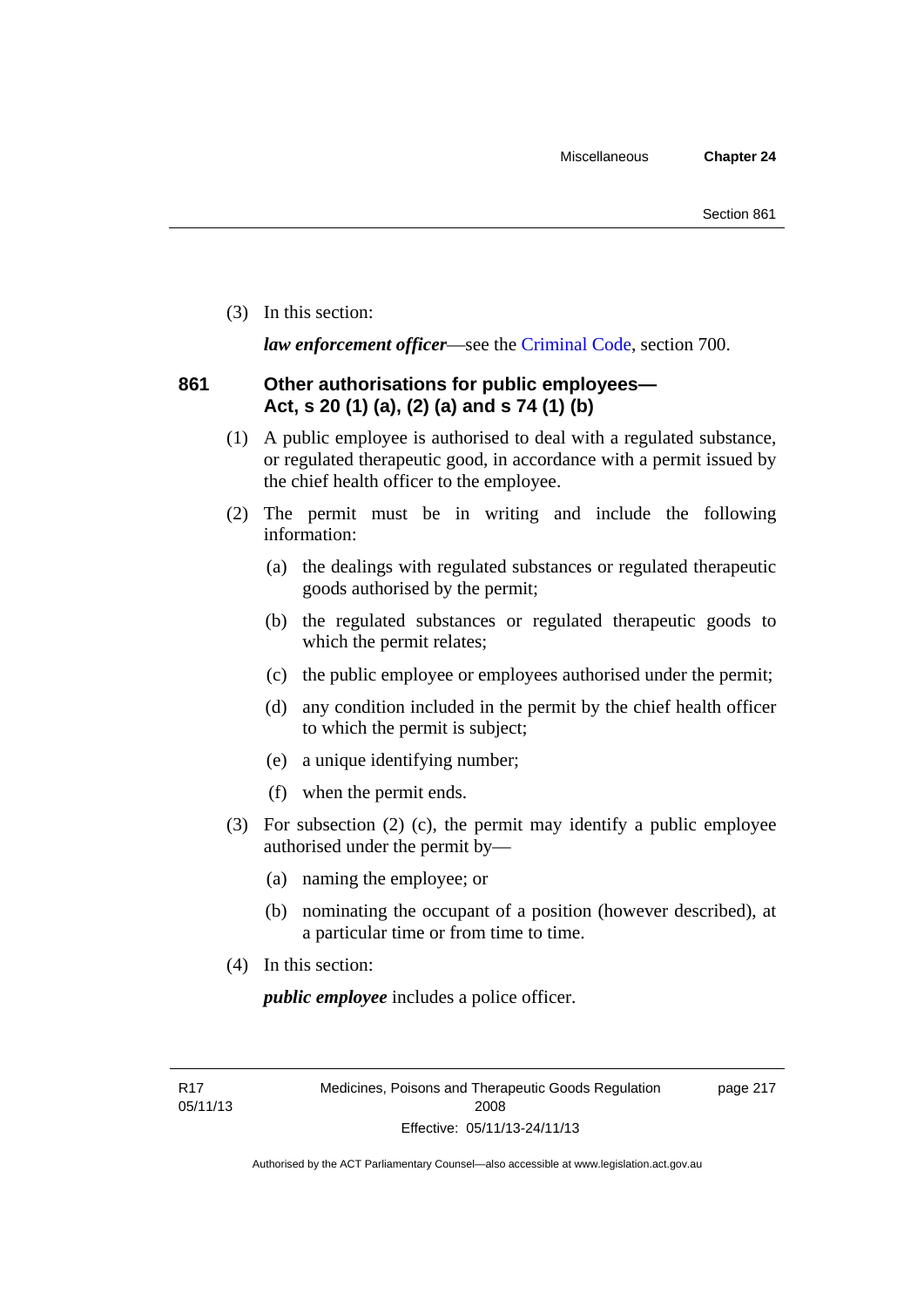#### **Chapter 24** Miscellaneous

#### **862 Certain containers not to be used for human-use substances—Act, s 63 (1) (b)**

A container of a kind mentioned in the [medicines and poisons](http://www.comlaw.gov.au/Series/F2012L01200)  [standard,](http://www.comlaw.gov.au/Series/F2012L01200) paragraph 21, 22 or 23 is prescribed.

#### **863 Disapplication of Legislation Act, s 47 (6)**

The [Legislation Act](http://www.legislation.act.gov.au/a/2001-14), section 47 (6) does not apply to the following:

- (a) AS/NZS ISO 8124.3 (Safety of toys Migration of certain elements);
- (b) the Optometry Endorsement Scheduled Medicines Registration Standard;
- (c) the *[National Health Act 1953](http://www.comlaw.gov.au/Series/C1953A00095)* (Cwlth);
- (d) the *[National Health \(Pharmaceutical Benefits\)](http://www.comlaw.gov.au/Series/F1996B02844)  [Regulations 1960](http://www.comlaw.gov.au/Series/F1996B02844)* (Cwlth);
- (e) a continued dispensing determination.
- *Note 1* An instrument and a law of another jurisdiction mentioned in this section do not need to be notified under the [Legislation Act](http://www.legislation.act.gov.au/a/2001-14) because s 47 (6) does not apply (see [Legislation Act](http://www.legislation.act.gov.au/a/2001-14), s 47 (7)).
- *Note* 2 A reference to an Act includes a reference to the statutory instruments made or in force under the Act, including any regulation (see [Legislation Act,](http://www.legislation.act.gov.au/a/2001-14) s 104).
- *Note 3* AS/NZS ISO 8124.3 may be purchased at [www.standards.org.au.](http://www.standards.org.au/)
- *Note 4* The Optometry Endorsement Scheduled Medicines Registration Standard is accessible at [www.optometryboard.gov.au](http://www.optometryboard.gov.au/).
- *Note 5* A law of another jurisdiction mentioned in this section is accessible at [www.comlaw.gov.au](http://www.comlaw.gov.au/).

#### **864 Exemption of piper methysticum (kava)—Act, s 190 (1) (a)**

 (1) Piper methysticum (kava) in the following forms is exempt from the Act:

page 218 Medicines, Poisons and Therapeutic Goods Regulation 2008 Effective: 05/11/13-24/11/13

R17 05/11/13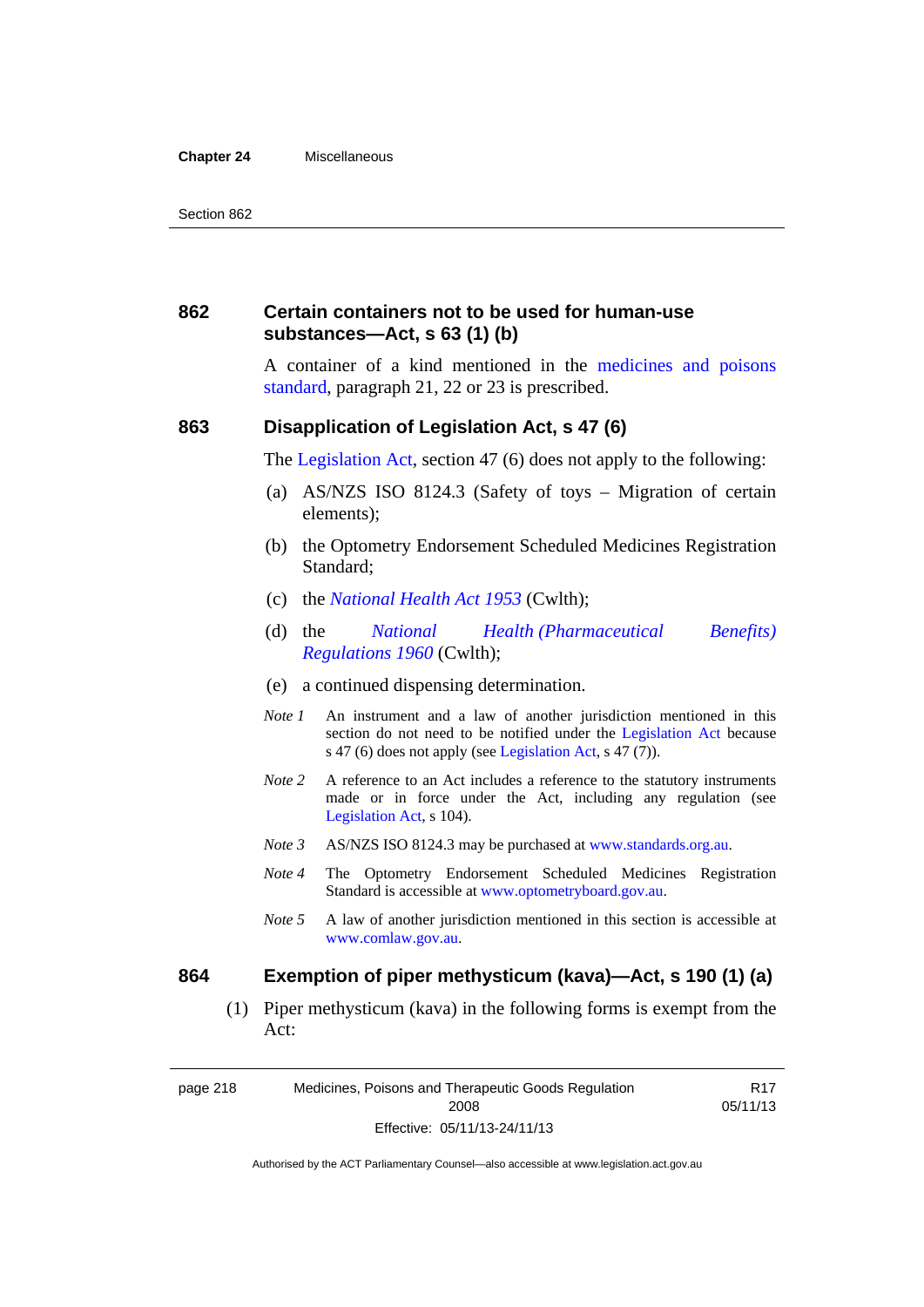- (a) raw or dried whole or peeled rhizome for use in aqueous dispersions or aqueous extracts intended for oral use by humans;
- (b) powder made from the dried rhizome for use in aqueous dispersions or aqueous extracts intended for oral use by humans;
- (c) preparations for oral use by humans containing aqueous dispersions or aqueous extracts of the raw or dried whole or peeled rhizome;
- (d) preparations for oral use by humans containing aqueous dispersions or aqueous extracts of powder made from the dried rhizome.
- (2) However, the exemption applies only if—
	- (a) the kava is prepared, possessed and consumed in accordance with the customs of the Pacific Islands; and

#### **Examples—customs of the Pacific Islands relating to use of kava**

- 1 consuming kava as part of a traditional ceremony, in a kava circle or otherwise
- 2 serving kava from a traditional bowl
- *Note* An example is part of the regulation, is not exhaustive and may extend, but does not limit, the meaning of the provision in which it appears (see [Legislation Act,](http://www.legislation.act.gov.au/a/2001-14) s 126 and s 132).
- (b) the kava is prepared, possessed and consumed in connection with an event declared by the Minister; and
- (c) any conditions stated in the declaration are complied with.
- (3) The Minister may declare an event only if satisfied it is a public event.

#### **Example**

National Multicultural Festival

(4) A declaration may include conditions about any of the following:

R17 05/11/13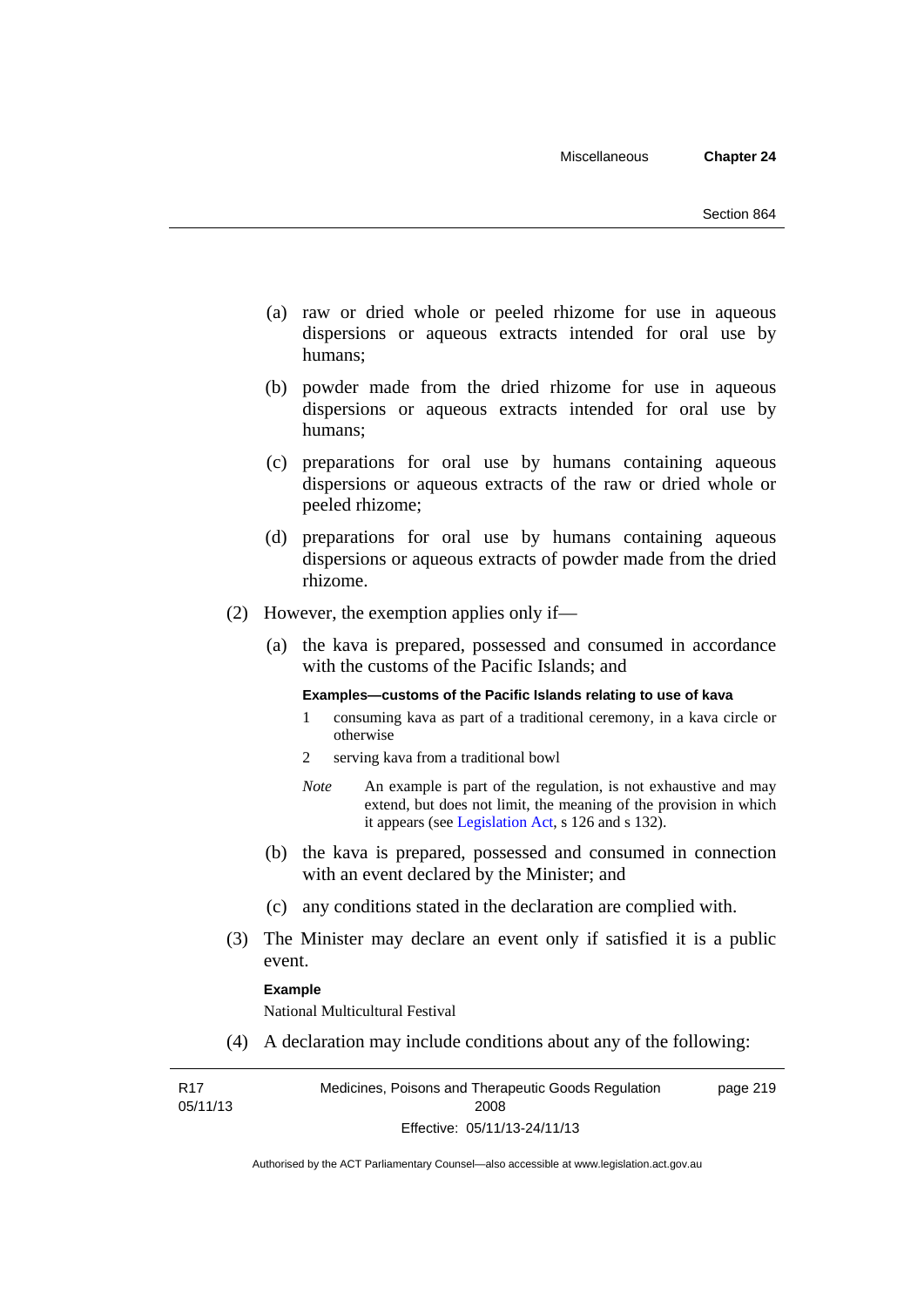#### **Chapter 24** Miscellaneous

- (a) the dates and times when the kava may be prepared or consumed;
- (b) the way in which the kava may be prepared or consumed;
- (c) the places where the kava may be prepared or consumed;
- (d) the minimum age of people who may consume the kava;
- (e) signage for the event;
- (f) anything else the Minister considers appropriate.
- (5) A declaration is a notifiable instrument.
	- *Note* A notifiable instrument must be notified under the [Legislation Act](http://www.legislation.act.gov.au/a/2001-14).

page 220 Medicines, Poisons and Therapeutic Goods Regulation 2008 Effective: 05/11/13-24/11/13

R17 05/11/13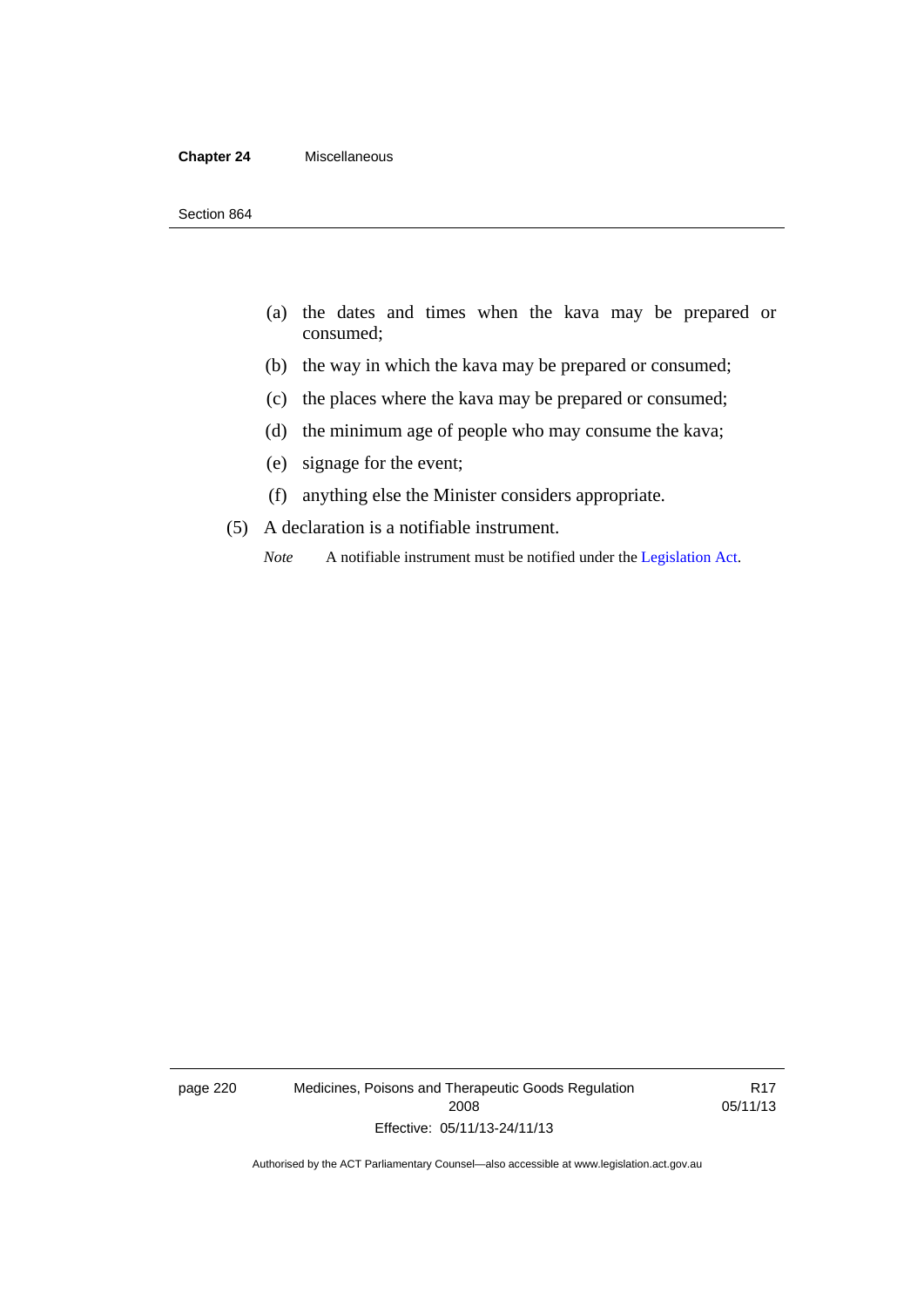# **Schedule 1 Medicines—health-related occupations authorisations**

(see s 30, s 50, s 60, s 110, s 350, s 370 and s 380)

# **Part 1.1 Ambulance services and officers**

| column 1<br>item | column <sub>2</sub><br>person authorised                                                           | column 3<br>authorisation                                                                                                                                                                                                                                                               |
|------------------|----------------------------------------------------------------------------------------------------|-----------------------------------------------------------------------------------------------------------------------------------------------------------------------------------------------------------------------------------------------------------------------------------------|
| 1                | ambulance officer employed by<br>Commonwealth, Territory or<br><b>State</b>                        | within scope of employment, do any of<br>the following:<br>obtain medicines;<br>(a)<br>possess medicines;<br>(b)<br>administer medicines.<br>(c)                                                                                                                                        |
| 2                | person in charge of ambulance<br>service operated by<br>Commonwealth, Territory or<br><b>State</b> | within scope of employment, do any of<br>the following:<br>issue purchase orders for medicines;<br>(a)<br>obtain medicines mentioned in<br>(b)<br>par(a);<br>possess medicines mentioned in<br>(c)<br>par(a);<br>(d)<br>supply medicines to ambulance<br>officers in ambulance service. |

R17 05/11/13 Medicines, Poisons and Therapeutic Goods Regulation 2008 Effective: 05/11/13-24/11/13

page 221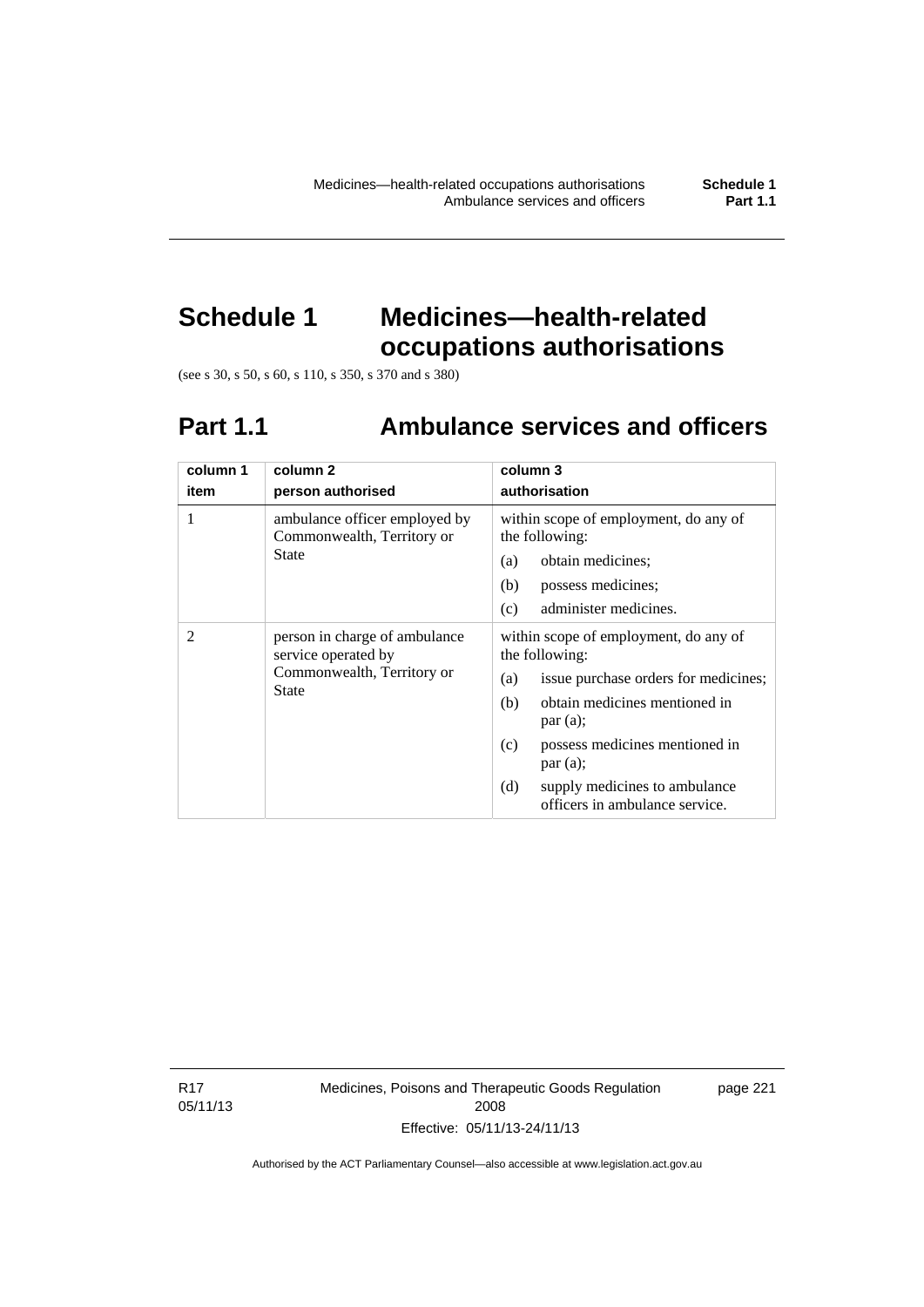## **Part 1.2 Dentists, dental hygienists and dental therapists**

| column 1       | column <sub>2</sub>                                           | column 3                                                                                                                              |
|----------------|---------------------------------------------------------------|---------------------------------------------------------------------------------------------------------------------------------------|
| item           | person authorised                                             | authorisation                                                                                                                         |
| 1              | dentist                                                       | to the extent necessary to practise dentistry<br>and, if employed, within the scope of<br>employment, do any of the following:        |
|                |                                                               | issue purchase orders and requisitions<br>(a)<br>for medicines;                                                                       |
|                |                                                               | obtain medicines;<br>(b)                                                                                                              |
|                |                                                               | possess medicines;<br>(c)                                                                                                             |
|                |                                                               | administer medicines;<br>(d)                                                                                                          |
|                |                                                               | prescribe medicines;<br>(e)                                                                                                           |
|                |                                                               | (f)<br>supply medicines to patients during<br>consultations if labelled in accordance<br>with s 161;                                  |
|                |                                                               | supply medicines for administration to<br>(g)<br>patients at dental surgery to people<br>authorised to administer them.               |
| <b>Note</b>    | <b>Dentist</b> does not include a trainee dentist (see dict). |                                                                                                                                       |
| $\overline{2}$ | trainee dentist                                               | to the extent necessary to practise dentistry or<br>undertake training, and under supervision of<br>dentist, do any of the following: |
|                |                                                               | obtain medicines from health<br>(a)<br>practitioner authorised to possess<br>them:                                                    |
|                |                                                               | (b)<br>possess medicines;                                                                                                             |
|                |                                                               | administer medicines in accordance<br>(c)<br>with prescription (whether or not<br>issued by themself or dentist);                     |
|                |                                                               | (d)<br>prescribe medicines for administration<br>at institution or dental surgery.                                                    |

page 222 Medicines, Poisons and Therapeutic Goods Regulation 2008 Effective: 05/11/13-24/11/13

R17 05/11/13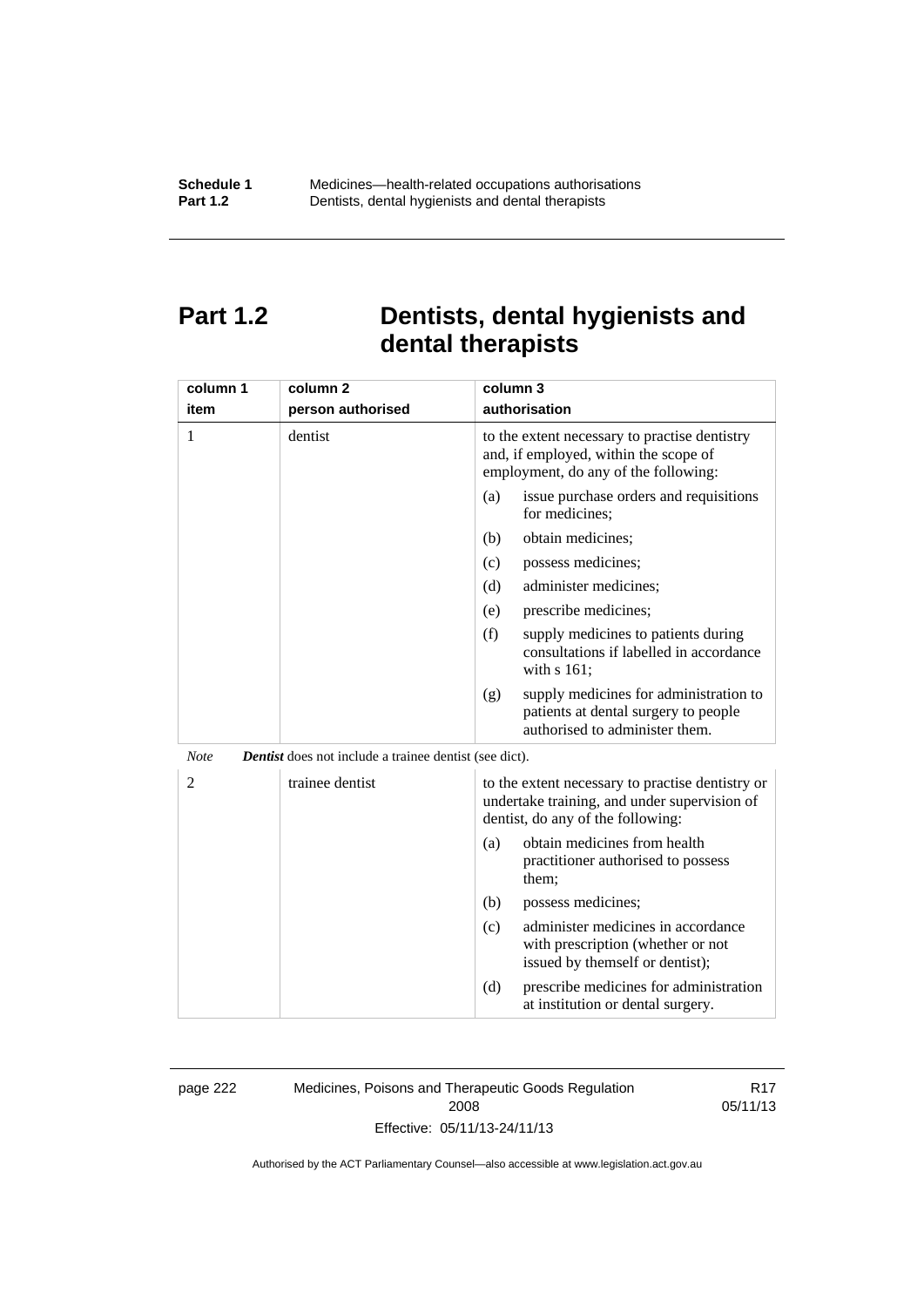| column 1 | column <sub>2</sub> | column 3                                                                                                                                                     |
|----------|---------------------|--------------------------------------------------------------------------------------------------------------------------------------------------------------|
| item     | person authorised   | authorisation                                                                                                                                                |
| 3        | dental hygienist    | within the scope of employment, to the<br>extent necessary to practice as dental<br>hygienist, and under supervision of dentist,<br>do any of the following: |
|          |                     | obtain medicines from dentist<br>(a)<br>authorised to possess them;                                                                                          |
|          |                     | possess medicines mentioned in<br>(b)<br>par(a);                                                                                                             |
|          |                     | administer medicines mentioned in<br>(c)<br>par (a) in accordance with dentist's<br>prescription.                                                            |
| 4        | dental therapist    | within the scope of employment, to the<br>extent necessary to practice as dental<br>therapist, and under supervision of dentist, do<br>any of the following: |
|          |                     | issue purchase orders and requisitions<br>(a)<br>for medicines for topical dental use<br>and for local anaesthetics;                                         |
|          |                     | obtain medicines mentioned in par (a);<br>(b)                                                                                                                |
|          |                     | possess medicines mentioned in<br>(c)<br>par(a);                                                                                                             |
|          |                     | administer medicines mentioned in<br>(d)<br>par(a).                                                                                                          |

R17 05/11/13 Medicines, Poisons and Therapeutic Goods Regulation 2008 Effective: 05/11/13-24/11/13

page 223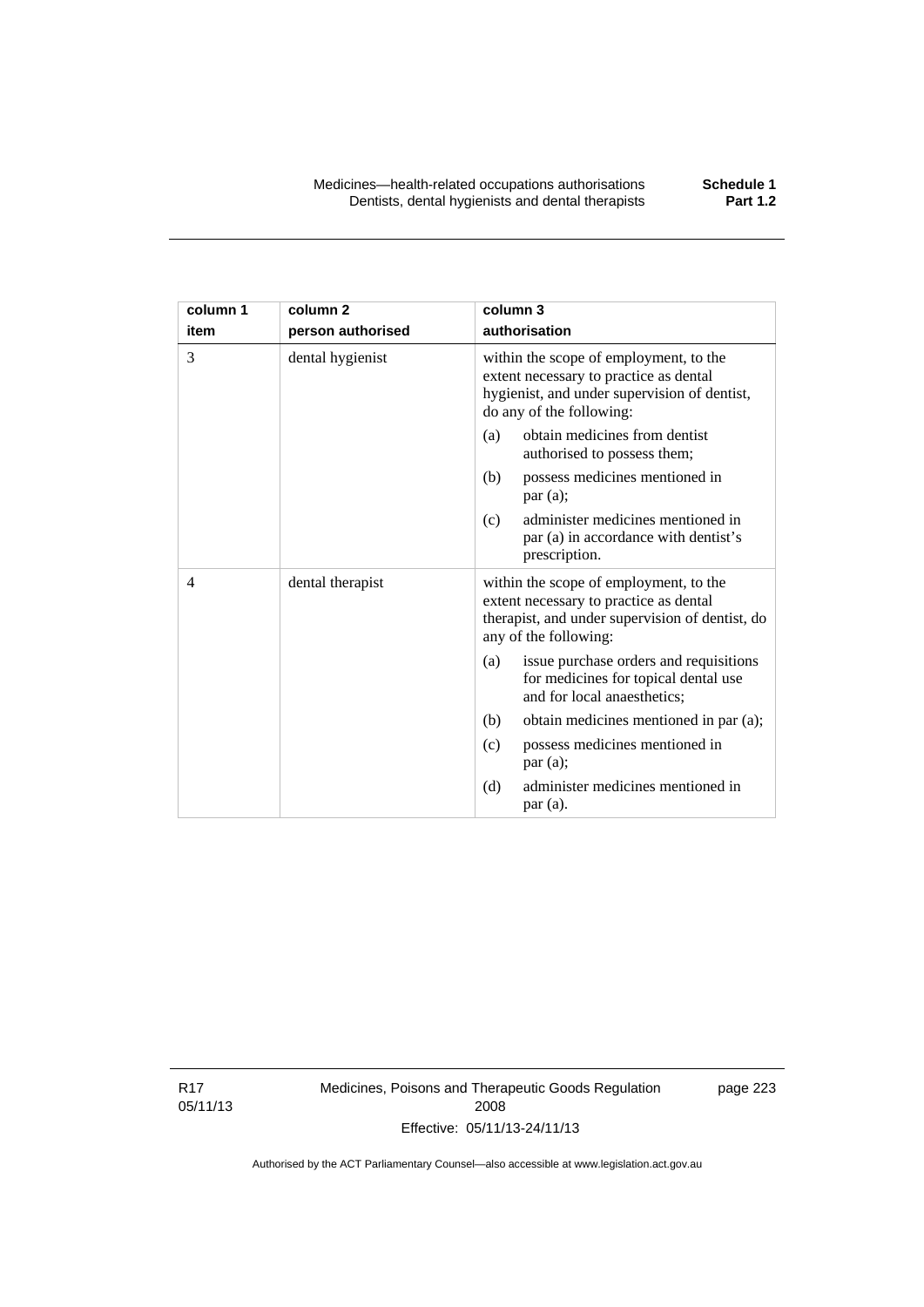# **Part 1.3 Doctors**

| column 1<br>item | column 2<br>person authorised | column 3    | authorisation                                                                                                                 |
|------------------|-------------------------------|-------------|-------------------------------------------------------------------------------------------------------------------------------|
| 1                | doctor                        |             | to the extent necessary to practise medicine<br>and, if employed, within the scope of<br>employment, do any of the following: |
|                  |                               | (a)         | issue purchase orders and requisitions<br>for medicines;                                                                      |
|                  |                               | (b)         | obtain medicines;                                                                                                             |
|                  |                               | (c)         | possess medicines;                                                                                                            |
|                  |                               | (d)         | administer medicines;                                                                                                         |
|                  |                               | (e)         | prescribe medicines;                                                                                                          |
|                  |                               | (f)         | supply medicines to patients during<br>consultations;                                                                         |
|                  |                               | (g)         | supply medicines for administration to<br>patients to people authorised to<br>administer them;                                |
|                  |                               | (h)         | supply medicines dispensed for patient<br>to another health practitioner on<br>patient's transfer within institution;         |
|                  |                               | (i)         | supply medicines dispensed for patient<br>to patient on patient's discharge from<br>institution;                              |
|                  |                               | (i)         | supply medicines to patients during<br>consultations if labelled in accordance<br>with s 161.                                 |
|                  |                               | <b>Note</b> | For authorisation to issue standing<br>orders for administration of medicines at<br>institutions, see s 75.                   |

*Note Doctor* does not include an intern doctor (see dict).

page 224 Medicines, Poisons and Therapeutic Goods Regulation 2008 Effective: 05/11/13-24/11/13

R17 05/11/13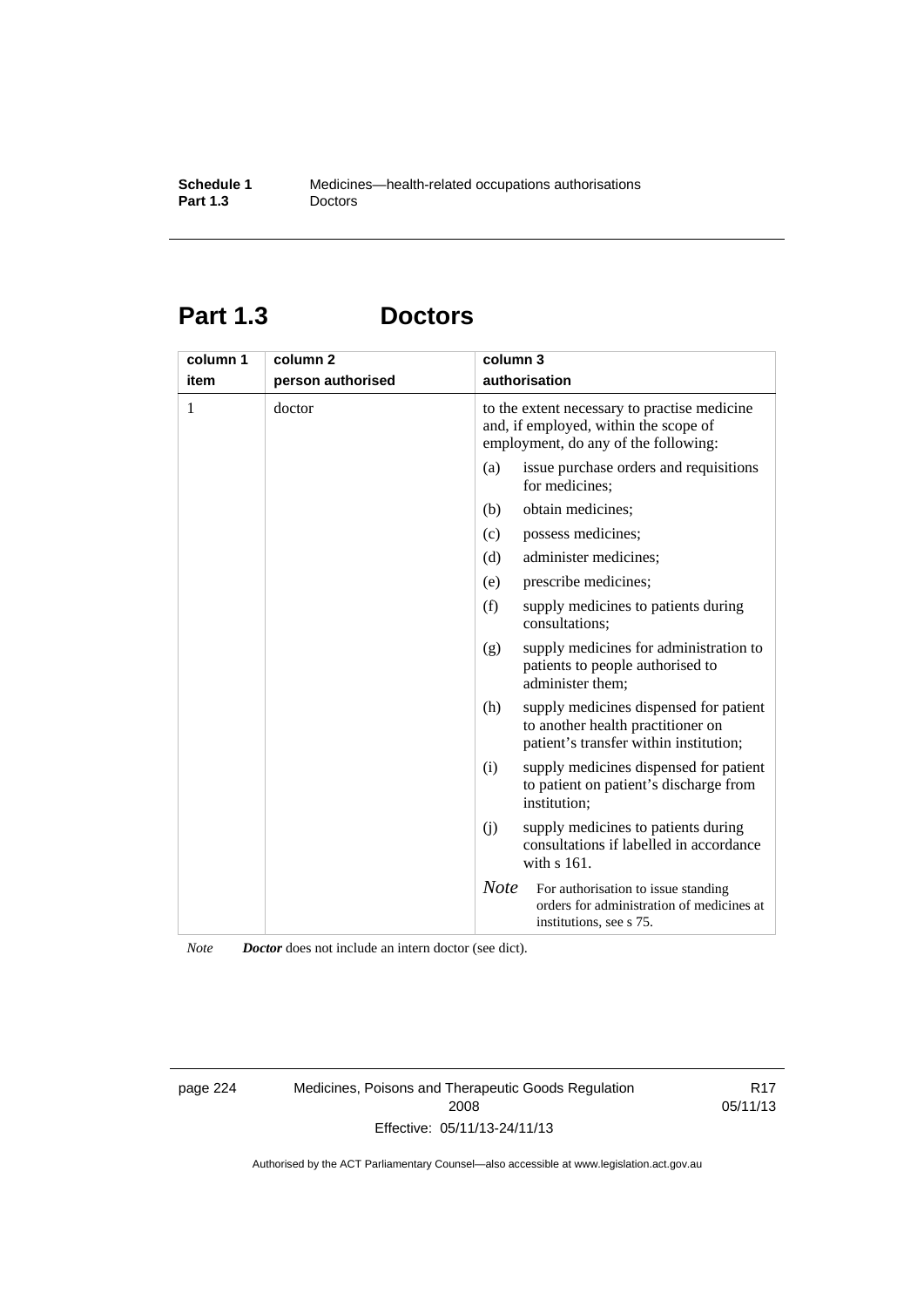| column 1<br>item | column <sub>2</sub><br>person authorised | column 3<br>authorisation                                                                                                                                     |  |
|------------------|------------------------------------------|---------------------------------------------------------------------------------------------------------------------------------------------------------------|--|
| $\overline{2}$   | intern doctor                            | to the extent necessary to practise medicine<br>or undertake training or supervised practice,<br>and under supervision of doctor, do any of<br>the following: |  |
|                  |                                          | obtain medicines from health<br>(a)<br>practitioner authorised to possess<br>them;                                                                            |  |
|                  |                                          | (b)<br>possess medicines;                                                                                                                                     |  |
|                  |                                          | administer medicines in accordance<br>(c)<br>with prescription (whether or not<br>issued by themself or another<br>prescriber);                               |  |
|                  |                                          | (d)<br>prescribe medicines for administration<br>at institution or surgery;                                                                                   |  |
|                  |                                          | supply medicines dispensed for patient<br>(e)<br>to another health practitioner on<br>patient's transfer within institution;                                  |  |
|                  |                                          | (f)<br>supply medicines dispensed for patient<br>to patient on patient's discharge from<br>institution.                                                       |  |

R17 05/11/13 Medicines, Poisons and Therapeutic Goods Regulation 2008 Effective: 05/11/13-24/11/13

page 225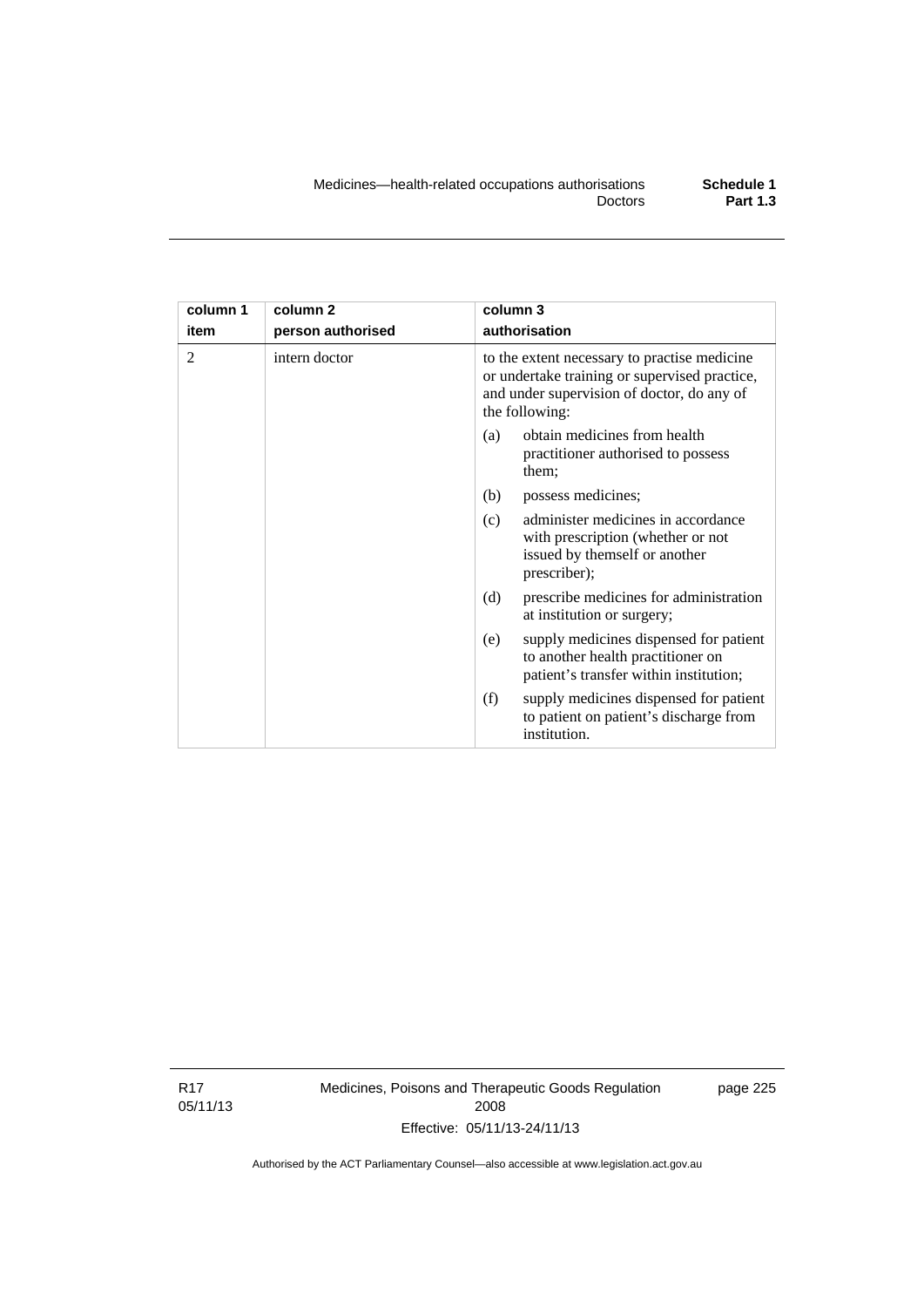# Part 1.4 **Health professionals at institutions**

| column 1<br>item | column 2<br>person authorised                                            | column 3<br>authorisation                                                                                                                                                                                    |
|------------------|--------------------------------------------------------------------------|--------------------------------------------------------------------------------------------------------------------------------------------------------------------------------------------------------------|
|                  | health practitioner or health<br>professional employed at<br>institution | within the scope of employment, do any of<br>the following for the delivery of medicines<br>within the institution to a health practitioner<br>or health professional authorised to obtain<br>the medicines: |
|                  |                                                                          | obtain the medicines;<br>(a)                                                                                                                                                                                 |
|                  |                                                                          | possess the medicines;<br>(b)                                                                                                                                                                                |
|                  |                                                                          | supply the medicines.<br>(c)                                                                                                                                                                                 |

page 226 Medicines, Poisons and Therapeutic Goods Regulation 2008 Effective: 05/11/13-24/11/13

R17 05/11/13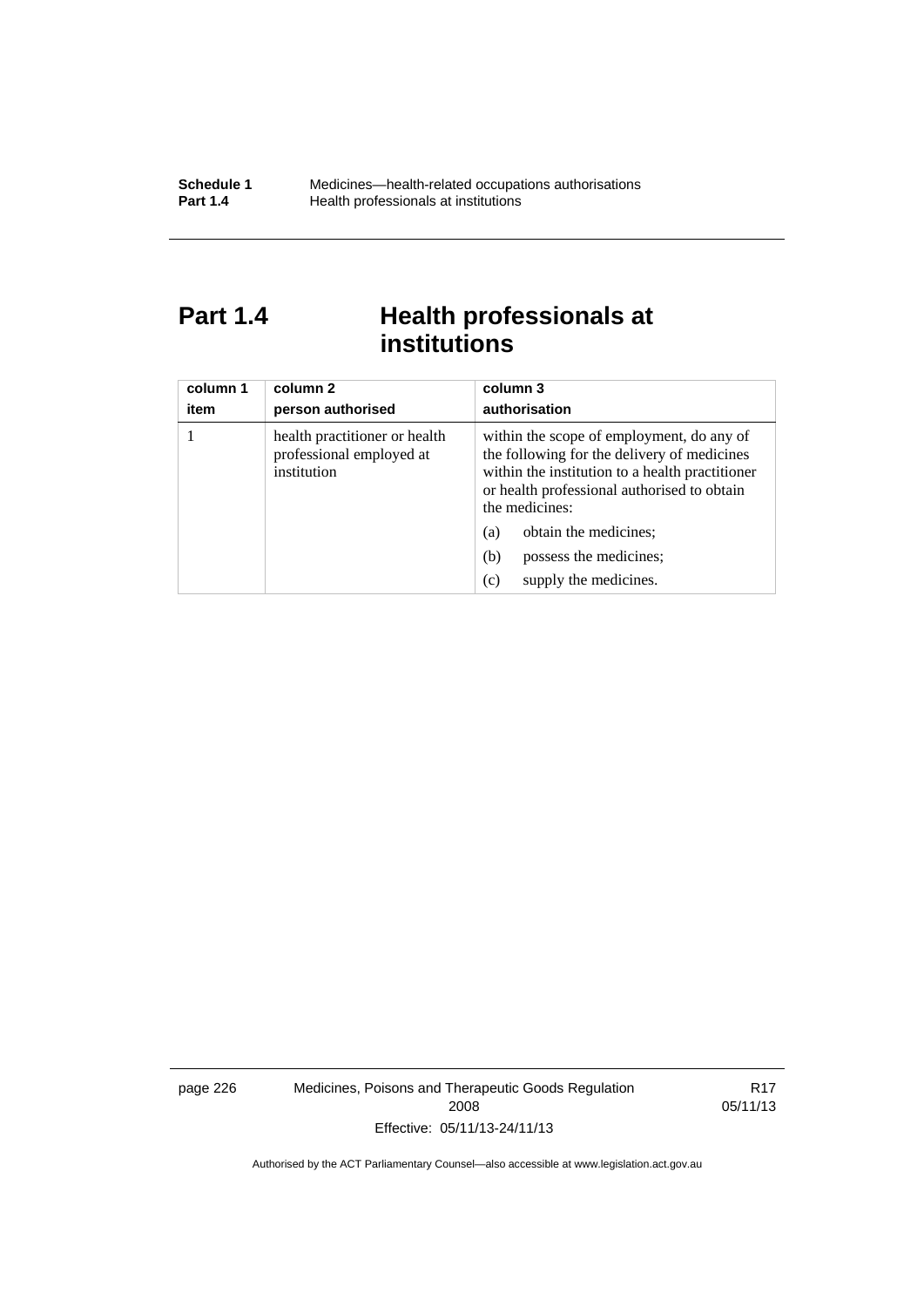# **Part 1.5 Midwives**

| column 1<br>item | column 2<br>person authorised | column 3<br>authorisation                                                                                                      |  |
|------------------|-------------------------------|--------------------------------------------------------------------------------------------------------------------------------|--|
|                  | midwife                       | to the extent necessary to practise midwifery<br>and, if employed, within the scope of<br>employment, do any of the following: |  |
|                  |                               | issue requisitions for medicines;<br>(a)                                                                                       |  |
|                  |                               | obtain medicines on requisition;<br>(b)                                                                                        |  |
|                  |                               | possess medicines;<br>(c)                                                                                                      |  |
|                  |                               | administer medicines in accordance<br>(d)<br>with prescription or standing order;                                              |  |
|                  |                               | supply medicines in accordance with a<br>(e)<br>standing order issued by chief health<br>officer or a requisition;             |  |
|                  |                               | (f)<br>supply medicines dispensed for patient<br>to another health practitioner on<br>patient's transfer within institution;   |  |
|                  |                               | supply medicines dispensed for patient<br>(g)<br>to patient on patient's discharge from<br>institution.                        |  |

R17 05/11/13 Medicines, Poisons and Therapeutic Goods Regulation 2008 Effective: 05/11/13-24/11/13

page 227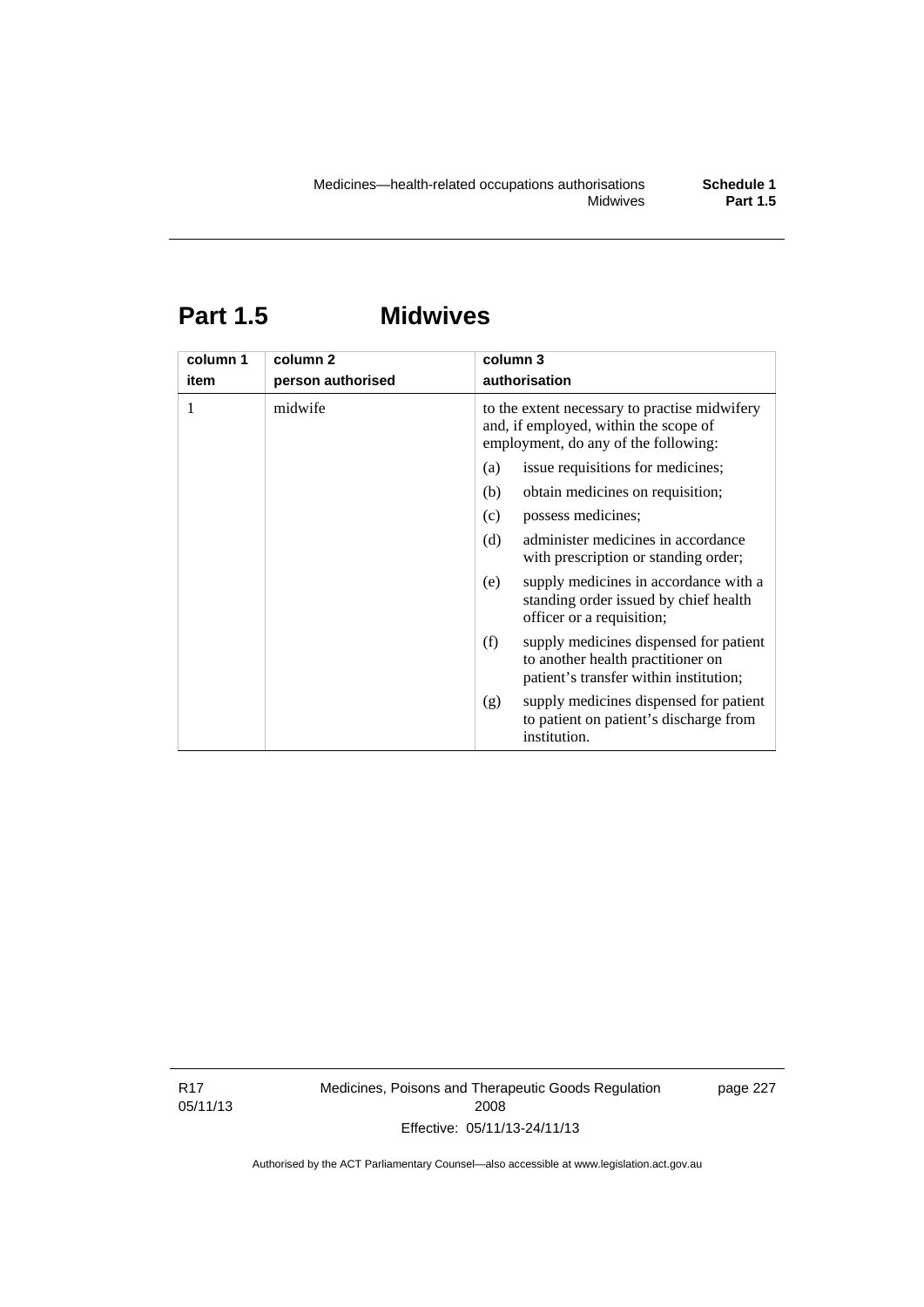#### **Schedule 1** Medicines—health-related occupations authorisations<br>**Part 1.5** Midwives **Midwives**

| column 1       | column <sub>2</sub> | column 3                                                                                                                       |                                                                                                                                                                                                                         |
|----------------|---------------------|--------------------------------------------------------------------------------------------------------------------------------|-------------------------------------------------------------------------------------------------------------------------------------------------------------------------------------------------------------------------|
| item           | person authorised   | authorisation                                                                                                                  |                                                                                                                                                                                                                         |
| $\overline{c}$ | eligible midwife    | to the extent necessary to practise midwifery<br>and, if employed, within the scope of<br>employment, do any of the following: |                                                                                                                                                                                                                         |
|                |                     | (a)                                                                                                                            | issue requisitions for medicines;                                                                                                                                                                                       |
|                |                     | (b)                                                                                                                            | obtain medicines;                                                                                                                                                                                                       |
|                |                     | (c)                                                                                                                            | possess medicines;                                                                                                                                                                                                      |
|                |                     | (d)                                                                                                                            | if the midwife is an authorised<br>midwife-prescribe medicines listed<br>on the pharmaceutical benefits<br>scheme for prescribing by an<br>authorised midwife (see National<br><i>Health Act 1953</i> (Cwlth), s 93AA); |
|                |                     | (e)                                                                                                                            | supply medicines to which par (d)<br>applies to patients during<br>consultations if labelled in<br>accordance with s 161;                                                                                               |
|                |                     | (f)                                                                                                                            | administer medicines to which<br>par (d) applies in accordance with<br>prescription issued by themself;                                                                                                                 |
|                |                     | (g)                                                                                                                            | administer medicines in accordance<br>with prescription issued by another<br>prescriber, or standing order;                                                                                                             |
|                |                     | (h)                                                                                                                            | supply medicines in accordance with<br>a standing order issued by chief<br>health officer or a requisition;                                                                                                             |
|                |                     | (i)                                                                                                                            | supply medicines dispensed for<br>patient to another health<br>professional on patient's transfer<br>within institution;                                                                                                |
|                |                     | (j)                                                                                                                            | supply medicines dispensed for<br>patient to patient on patient's<br>discharge from institution.                                                                                                                        |

page 228 Medicines, Poisons and Therapeutic Goods Regulation 2008 Effective: 05/11/13-24/11/13

R17 05/11/13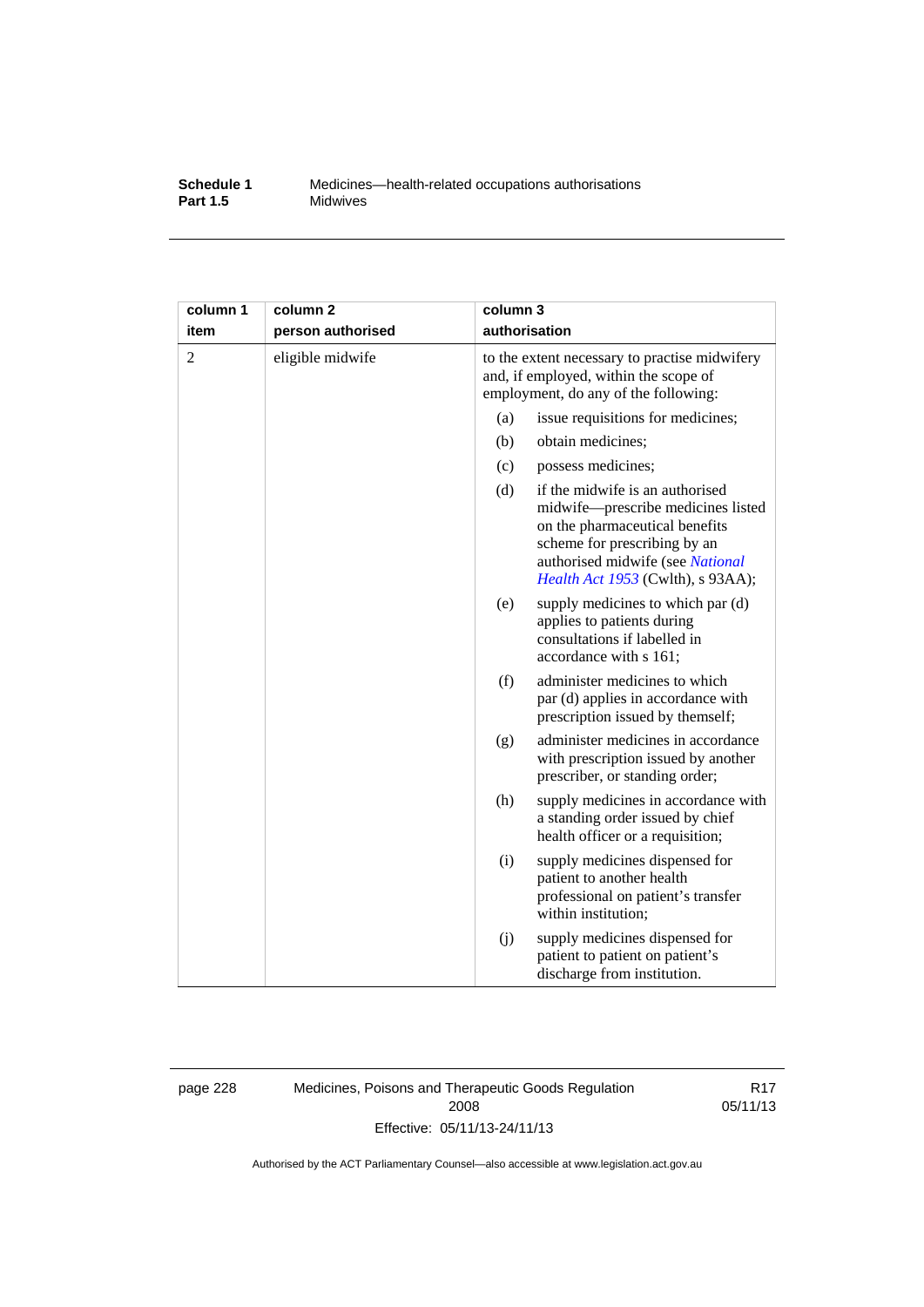# **Part 1.6 Nurses**

| column 1    | column <sub>2</sub>                                                             | column 3                                                                                                                                                                                                                                                    |
|-------------|---------------------------------------------------------------------------------|-------------------------------------------------------------------------------------------------------------------------------------------------------------------------------------------------------------------------------------------------------------|
| item        | person authorised                                                               | authorisation                                                                                                                                                                                                                                               |
| 1           | nurse                                                                           | to the extent necessary to practise nursing<br>and, if employed, within the scope of<br>employment, do any of the following:                                                                                                                                |
|             |                                                                                 | issue requisitions for medicines;<br>(a)                                                                                                                                                                                                                    |
|             |                                                                                 | (b)<br>obtain medicines on requisition;                                                                                                                                                                                                                     |
|             |                                                                                 | (c)<br>possess medicines;                                                                                                                                                                                                                                   |
|             |                                                                                 | administer medicines in accordance<br>(d)<br>with prescription or standing order;                                                                                                                                                                           |
|             |                                                                                 | (e)<br>supply medicines in accordance with a<br>standing order issued by chief health<br>officer or a requisition;                                                                                                                                          |
|             |                                                                                 | (f)<br>supply medicines dispensed for patient<br>to another health practitioner on<br>patient's transfer within institution;                                                                                                                                |
|             |                                                                                 | supply medicines dispensed for patient<br>(g)<br>to patient on patient's discharge from<br>institution.                                                                                                                                                     |
| <b>Note</b> | <i>Nurse</i> does not include enrolled nurse (see Legislation Act, dict, pt 1). |                                                                                                                                                                                                                                                             |
| 2           | trainee nurse                                                                   | if successfully completed pharmacology<br>units of nursing studies, to the extent<br>necessary to practise nursing as trainee nurse<br>or undertake training, and under supervision<br>of nurse, nurse practitioner or midwife, do<br>any of the following: |
|             |                                                                                 | obtain medicines from health<br>(a)<br>practitioner authorised to possess<br>them;                                                                                                                                                                          |
|             |                                                                                 | (b)<br>possess medicines;                                                                                                                                                                                                                                   |
|             |                                                                                 | administer medicines to patients in<br>(c)<br>accordance with prescription.                                                                                                                                                                                 |

R17 05/11/13 Medicines, Poisons and Therapeutic Goods Regulation 2008 Effective: 05/11/13-24/11/13

page 229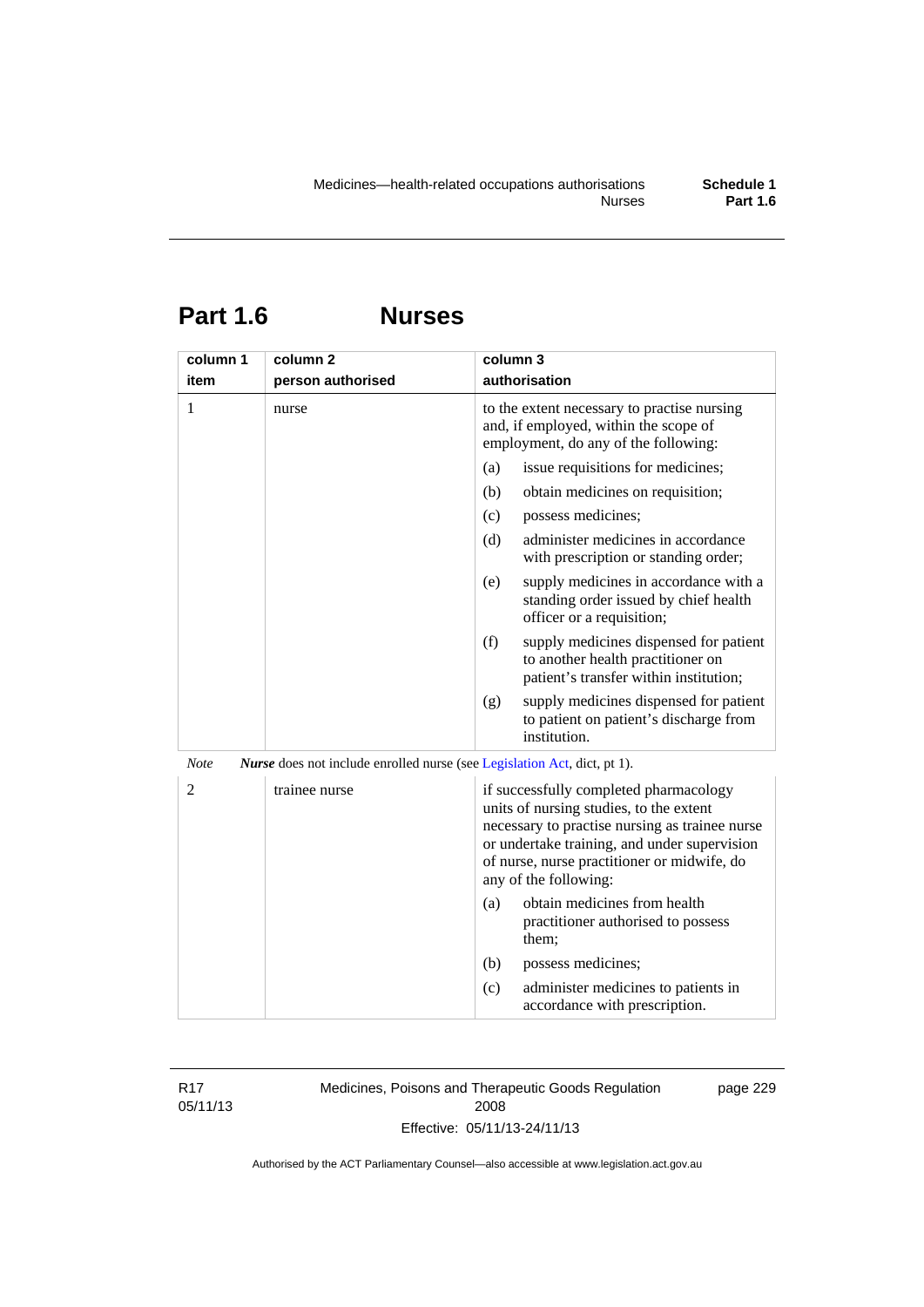| Schedule 1      | Medicines—health-related occupations authorisations |
|-----------------|-----------------------------------------------------|
| <b>Part 1.6</b> | <b>Nurses</b>                                       |

| column 1<br>item | column <sub>2</sub><br>person authorised | column 3<br>authorisation                                                                                                                         |
|------------------|------------------------------------------|---------------------------------------------------------------------------------------------------------------------------------------------------|
| 3                | enrolled nurse                           | to the extent necessary to practise nursing as<br>enrolled nurse and, if employed, within the<br>scope of employment, do any of the<br>following: |
|                  |                                          | obtain medicines from health<br>(a)<br>practitioner authorised to possess<br>them;                                                                |
|                  |                                          | (b)<br>possess medicines;                                                                                                                         |
|                  |                                          | administer medicines in accordance<br>(c)<br>with prescription.                                                                                   |

page 230 Medicines, Poisons and Therapeutic Goods Regulation 2008 Effective: 05/11/13-24/11/13

R17 05/11/13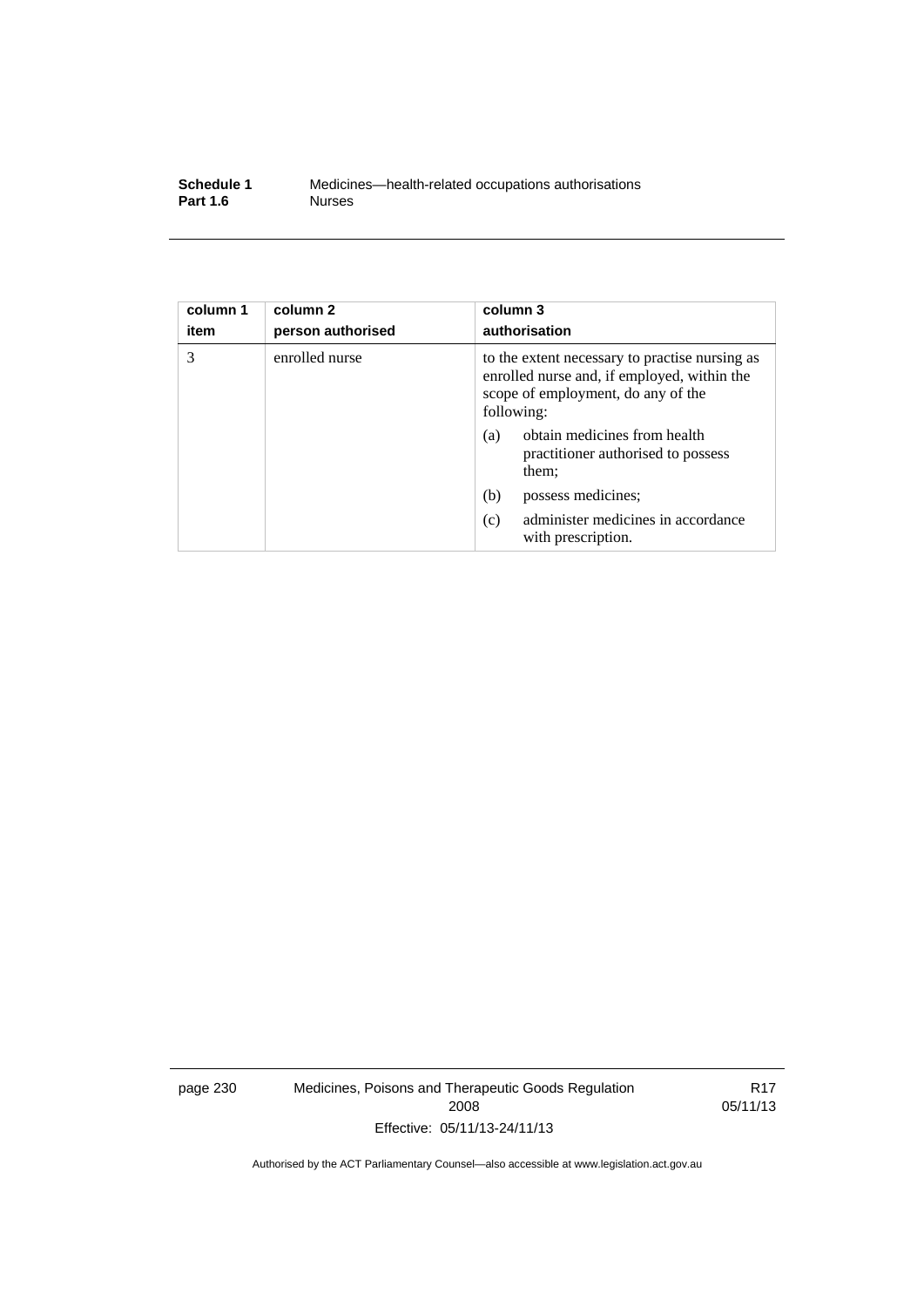| column 1       | column <sub>2</sub> | column 3                                                                                                                                          |  |
|----------------|---------------------|---------------------------------------------------------------------------------------------------------------------------------------------------|--|
| item           | person authorised   | authorisation                                                                                                                                     |  |
| $\overline{4}$ | nurse practitioner  | to the extent necessary to practise nursing<br>and, if employed, within the scope of<br>employment, do any of the following:                      |  |
|                |                     | issue requisitions for medicines;<br>(a)                                                                                                          |  |
|                |                     | (b)<br>obtain medicines;                                                                                                                          |  |
|                |                     | possess medicines;<br>(c)                                                                                                                         |  |
|                |                     | (d)<br>prescribe medicines in accordance<br>with approved scope of practice under<br>the Health Regulation 2004, s 11;                            |  |
|                |                     | supply medicines to which par (d)<br>(e)<br>applies to patients during consultations<br>if labelled in accordance with s 161;                     |  |
|                |                     | administer medicines in accordance<br>(f)<br>with prescription (whether or not<br>issued by themself or another<br>prescriber) or standing order; |  |
|                |                     | supply medicines in accordance with a<br>(g)<br>standing order issued by chief health<br>officer or a requisition;                                |  |
|                |                     | supply medicines dispensed for patient<br>(h)<br>to another health practitioner on<br>patient's transfer within institution;                      |  |
|                |                     | supply medicines dispensed for patient<br>(i)<br>to patient on patient's discharge from<br>institution.                                           |  |

R17 05/11/13 Medicines, Poisons and Therapeutic Goods Regulation 2008 Effective: 05/11/13-24/11/13

page 231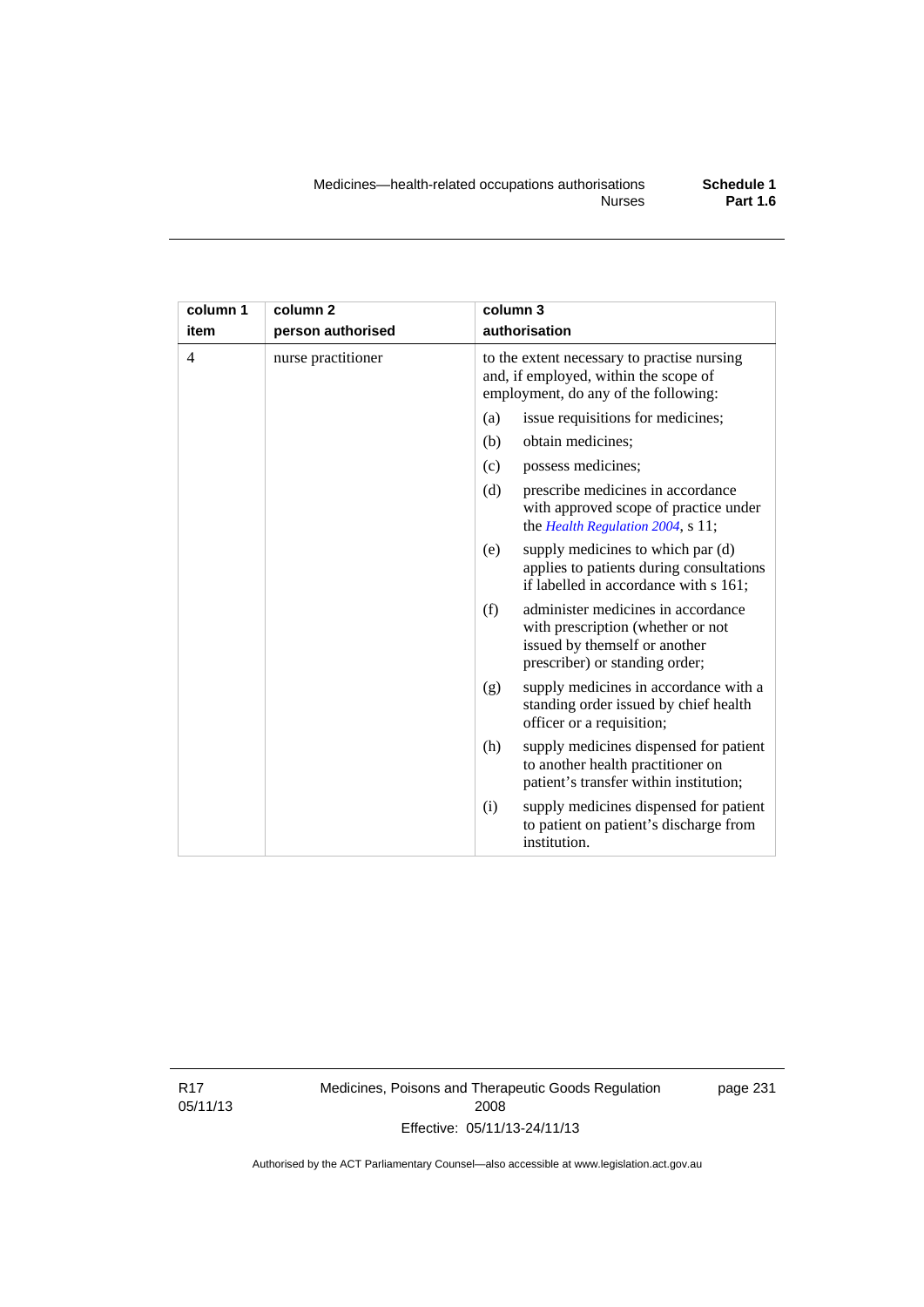# **Part 1.7 Opioid dependency treatment centres operated by Territory**

| column 1       | column <sub>2</sub>                                                                | column 3                                                                                                                                                                                                |  |
|----------------|------------------------------------------------------------------------------------|---------------------------------------------------------------------------------------------------------------------------------------------------------------------------------------------------------|--|
| item           | person authorised                                                                  | authorisation                                                                                                                                                                                           |  |
| 1              | person in charge of opioid<br>dependency treatment centre<br>operated by Territory | to the extent necessary to treat patients of<br>centre and within the scope of employment,<br>do any of the following:                                                                                  |  |
|                |                                                                                    | issue purchase orders and requisitions<br>(a)<br>for buprenorphine and methadone;                                                                                                                       |  |
|                |                                                                                    | obtain buprenorphine and methadone<br>(b)<br>on purchase orders and requisitions;                                                                                                                       |  |
|                |                                                                                    | supply buprenorphine and methadone<br>(c)<br>to health practitioners at centre for<br>patients of centre.                                                                                               |  |
| $\overline{2}$ | doctor or nurse at opioid<br>dependency treatment centre<br>operated by Territory  | to the extent necessary to treat patients of<br>centre and within the scope of employment,<br>supply buprenorphine and methadone to<br>patients of centre for self-administration<br>outside centre if- |  |
|                |                                                                                    | supply is in accordance with<br>(a)<br>prescription; and                                                                                                                                                |  |
|                |                                                                                    | (b)<br>medicine is labelled as if dispensed<br>medicine; and                                                                                                                                            |  |
|                |                                                                                    | (c)<br>labelled medicine checked by another<br>health practitioner before supply.                                                                                                                       |  |
|                |                                                                                    | <i>Note 1</i> For authorisation of doctor to issue<br>standing orders for administration of<br>medicines at centre, see s 75.                                                                           |  |
|                |                                                                                    | Note 2<br>For labelling of dispensed medicines, see<br>s 123.                                                                                                                                           |  |

page 232 Medicines, Poisons and Therapeutic Goods Regulation 2008 Effective: 05/11/13-24/11/13

R17 05/11/13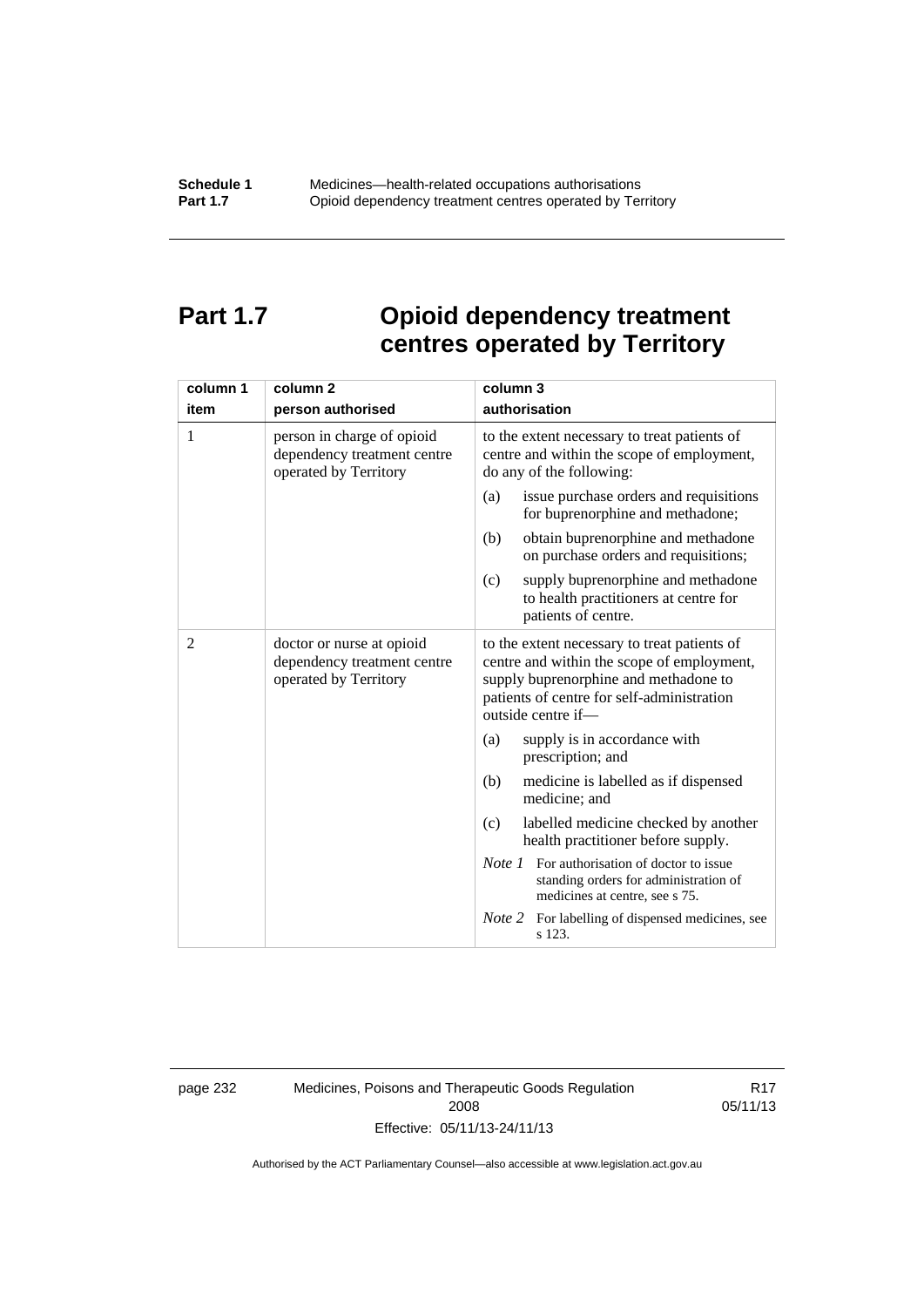# **Part 1.8 Optometrists**

| column 1 | column <sub>2</sub>                                                                                                                 | column 3                                                                                                                                                                                                        |
|----------|-------------------------------------------------------------------------------------------------------------------------------------|-----------------------------------------------------------------------------------------------------------------------------------------------------------------------------------------------------------------|
| item     | person authorised                                                                                                                   | authorisation                                                                                                                                                                                                   |
| 1        | optometrist                                                                                                                         | to the extent necessary to practise optometry<br>and, if employed, within the scope of<br>employment, to deal as follows with<br>medicines mentioned in the medicines and<br>poisons standard, schs 2, 3 and 4: |
|          |                                                                                                                                     | issue purchase orders for the<br>(a)<br>medicines;                                                                                                                                                              |
|          |                                                                                                                                     | issue requisitions for the medicines;<br>(b)                                                                                                                                                                    |
|          |                                                                                                                                     | obtain the medicines;<br>(c)                                                                                                                                                                                    |
|          |                                                                                                                                     | possess the medicines;<br>(d)                                                                                                                                                                                   |
|          |                                                                                                                                     | administer the medicines.<br>(e)                                                                                                                                                                                |
| 2        | optometrist whose registration<br>is endorsed under the <i>Health</i><br><b>Practitioner Regulation</b><br>National Law (ACT), s 94 | to deal with medicines as described in<br>(a)<br>item 1, col 3; and                                                                                                                                             |
|          |                                                                                                                                     | (b)<br>prescribe medicines that are included<br>on the national list; and                                                                                                                                       |
|          |                                                                                                                                     | (c)<br>supply medicines during consultations,<br>if the medicines are—                                                                                                                                          |
|          |                                                                                                                                     | included on the national list;<br>(i)<br>and                                                                                                                                                                    |
|          |                                                                                                                                     | (ii)<br>labelled as required under s 161.                                                                                                                                                                       |

*Note National list*—see the dictionary.

R17 05/11/13 Medicines, Poisons and Therapeutic Goods Regulation 2008 Effective: 05/11/13-24/11/13

page 233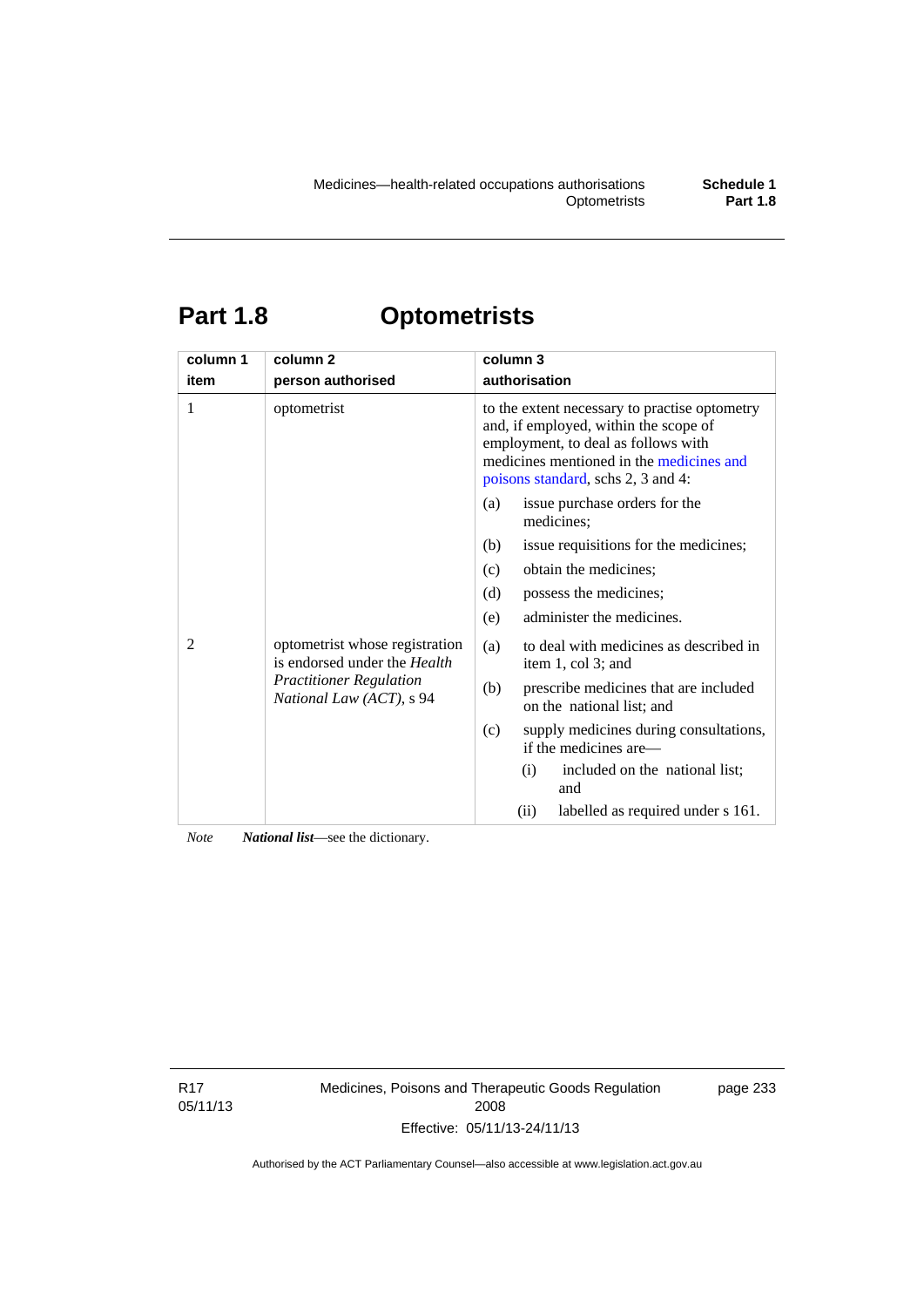# **Part 1.9 Pharmacists and employees**

| column 1 | column <sub>2</sub> | column 3                                                                                                                                       |
|----------|---------------------|------------------------------------------------------------------------------------------------------------------------------------------------|
| item     | person authorised   | authorisation                                                                                                                                  |
| 1        | pharmacist          | to the extent necessary to practise pharmacy<br>and, if employed, within the scope of<br>employment, do any of the following:                  |
|          |                     | issue purchase orders and requisitions<br>(a)<br>for medicines;                                                                                |
|          |                     | obtain medicines;<br>(b)                                                                                                                       |
|          |                     | (c)<br>possess medicines;                                                                                                                      |
|          |                     | dispense medicines;<br>(d)                                                                                                                     |
|          |                     | administer medicines;<br>(e)                                                                                                                   |
|          |                     | (f)<br>manufacture medicines to dispense or<br>supply them on requisition;                                                                     |
|          |                     | supply pharmacy medicines;<br>(g)                                                                                                              |
|          |                     | (h)<br>if pharmacist at institution—supply<br>pharmacist only medicines without<br>prescription;                                               |
|          |                     | if pharmacist at community<br>(i)<br>pharmacy—supply pharmacist only<br>medicines without prescription but in<br>accordance with the Act, s 7; |
|          |                     | supply medicines on purchase order,<br>(j)<br>requisition or standing order.                                                                   |

*Note 1 Manufacture*—see the [Act,](http://www.legislation.act.gov.au/a/2008-26/default.asp) dictionary.

*Note 2 Pharmacist* does not include an intern pharmacist (see dict).

page 234 Medicines, Poisons and Therapeutic Goods Regulation 2008 Effective: 05/11/13-24/11/13

R17 05/11/13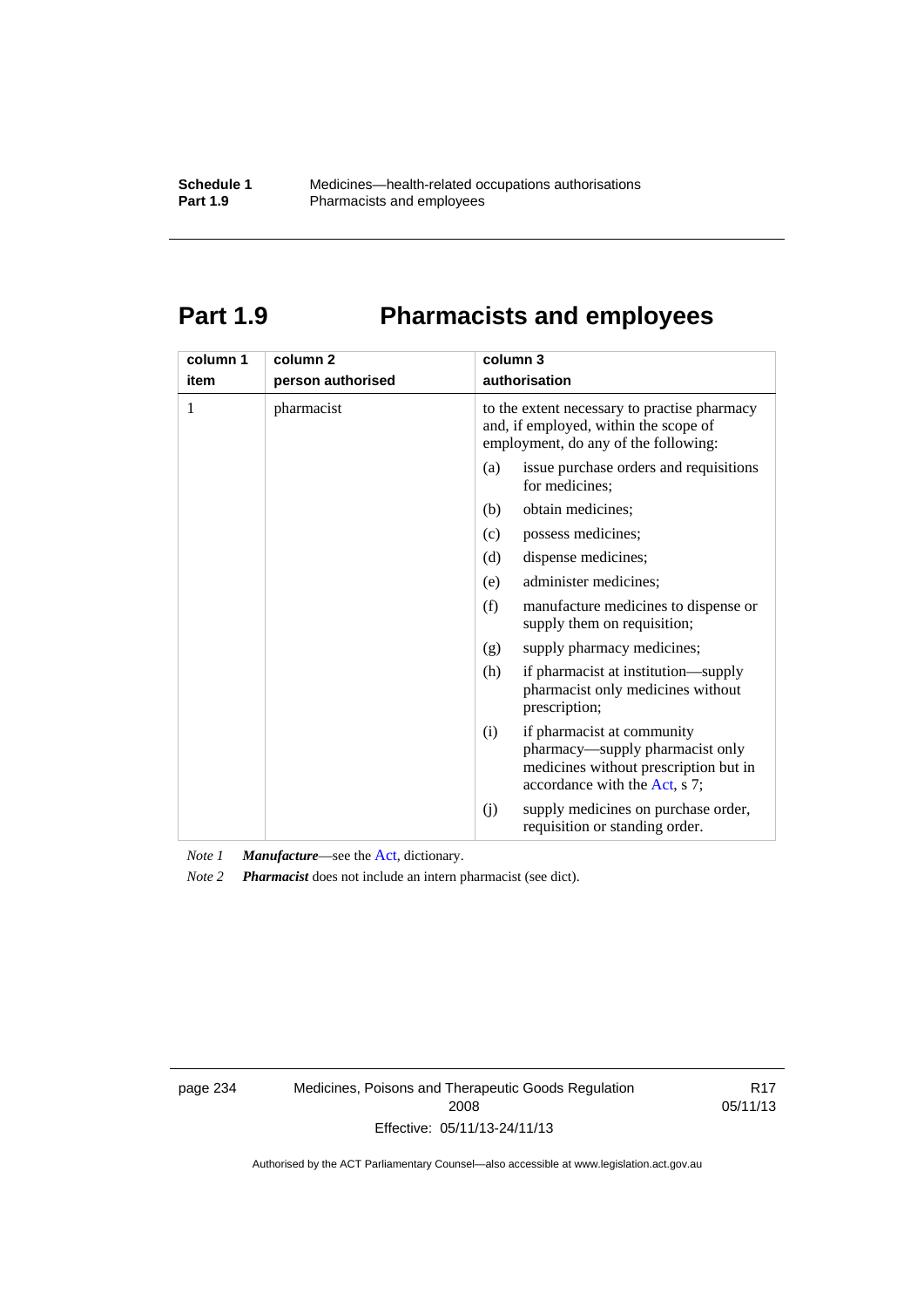| column 1 | column <sub>2</sub> |     | column 3      |                                                                                                                                                   |
|----------|---------------------|-----|---------------|---------------------------------------------------------------------------------------------------------------------------------------------------|
| item     | person authorised   |     | authorisation |                                                                                                                                                   |
| 2        | intern pharmacist   |     |               | to the extent necessary to practise pharmacy<br>or undertake training or supervised practice,<br>do any of the following:                         |
|          |                     | (a) |               | under direct supervision of pharmacist<br>do 1 or more of the following:                                                                          |
|          |                     |     | (i)           | administer medicines;                                                                                                                             |
|          |                     |     | (ii)          | if intern pharmacist at<br>institution-supply pharmacist<br>only medicines without<br>prescription;                                               |
|          |                     |     | (iii)         | if intern pharmacist at<br>community pharmacy—supply<br>pharmacist only medicines<br>without prescription but in<br>accordance with the Act, s 7; |
|          |                     |     | (iv)          | to obtain, possess and supply<br>medicines for the purpose of<br>assisting pharmacist to dispense<br>them;                                        |
|          |                     | (b) |               | under supervision of pharmacist, do<br>1 or more of the following:                                                                                |
|          |                     |     | (i)           | obtain medicines;                                                                                                                                 |
|          |                     |     | (ii)          | possess medicines;                                                                                                                                |
|          |                     |     | (iii)         | supply pharmacy medicines;                                                                                                                        |
|          |                     |     | (iv)          | supply medicines on requisition.                                                                                                                  |

R17 05/11/13 Medicines, Poisons and Therapeutic Goods Regulation 2008 Effective: 05/11/13-24/11/13

page 235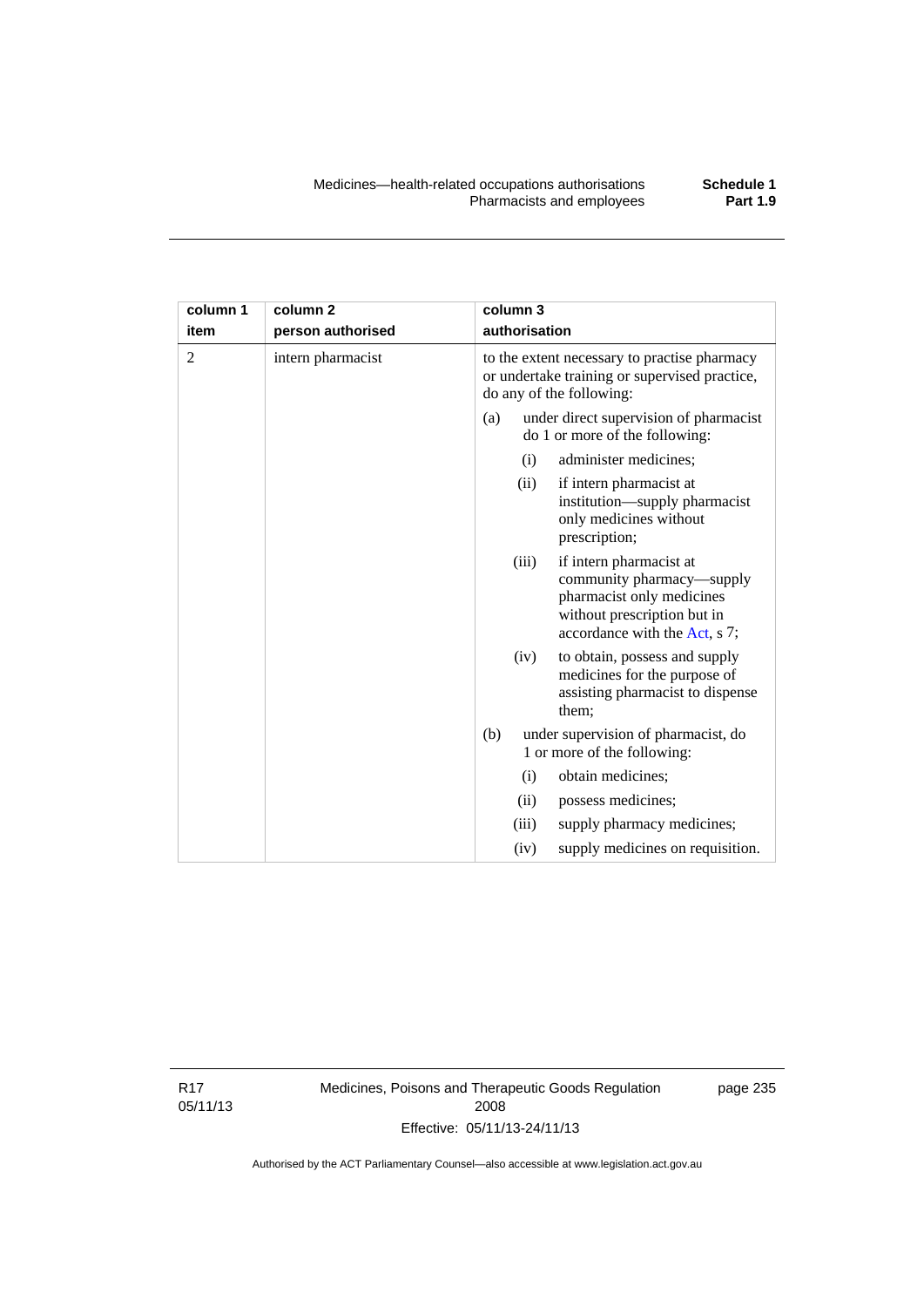#### **Schedule 1** Medicines—health-related occupations authorisations<br>**Part 1.9** Pharmacists and employees Pharmacists and employees

| column 1 | column <sub>2</sub>                                   | column 3                                                                                                                                                         |
|----------|-------------------------------------------------------|------------------------------------------------------------------------------------------------------------------------------------------------------------------|
| item     | person authorised                                     | authorisation                                                                                                                                                    |
| 3        | employee assisting pharmacist<br>employed at hospital | within the scope of employment and under<br>direct supervision of pharmacist, do any of<br>the following:                                                        |
|          |                                                       | obtain medicines;<br>(a)                                                                                                                                         |
|          |                                                       | (b)<br>possess medicines;                                                                                                                                        |
|          |                                                       | (c)<br>to obtain, possess and supply<br>medicines for the purpose of assisting<br>pharmacist to dispense them;                                                   |
|          |                                                       | (d)<br>supply medicines on requisition.                                                                                                                          |
| 4        | employee at a community                               | within the scope of employment and—                                                                                                                              |
| pharmacy | under supervision of pharmacist,<br>(a)<br>supply     |                                                                                                                                                                  |
|          |                                                       | (i)<br>pharmacy medicines; or                                                                                                                                    |
|          |                                                       | (ii)<br>pharmacist only medicines<br>supplied in person to customer<br>by pharmacist if supply is for<br>purpose of sale of medicine; or                         |
|          |                                                       | (iii)<br>medicines dispensed at the<br>pharmacy if the delivery or sale<br>is to the person for whom the<br>medicine is prescribed or the<br>person's agent; and |
|          |                                                       | (b)<br>under supervision of pharmacist,<br>obtain and possess medicines for<br>purpose of par (a); and                                                           |
|          |                                                       | (c)<br>under direct supervision of pharmacist,<br>do any of the following for purpose of<br>assisting pharmacist to dispense<br>medicines:                       |
|          |                                                       | obtain the medicines;<br>(i)                                                                                                                                     |
|          |                                                       | (ii)<br>possess the medicines.                                                                                                                                   |

page 236 Medicines, Poisons and Therapeutic Goods Regulation 2008 Effective: 05/11/13-24/11/13

R17 05/11/13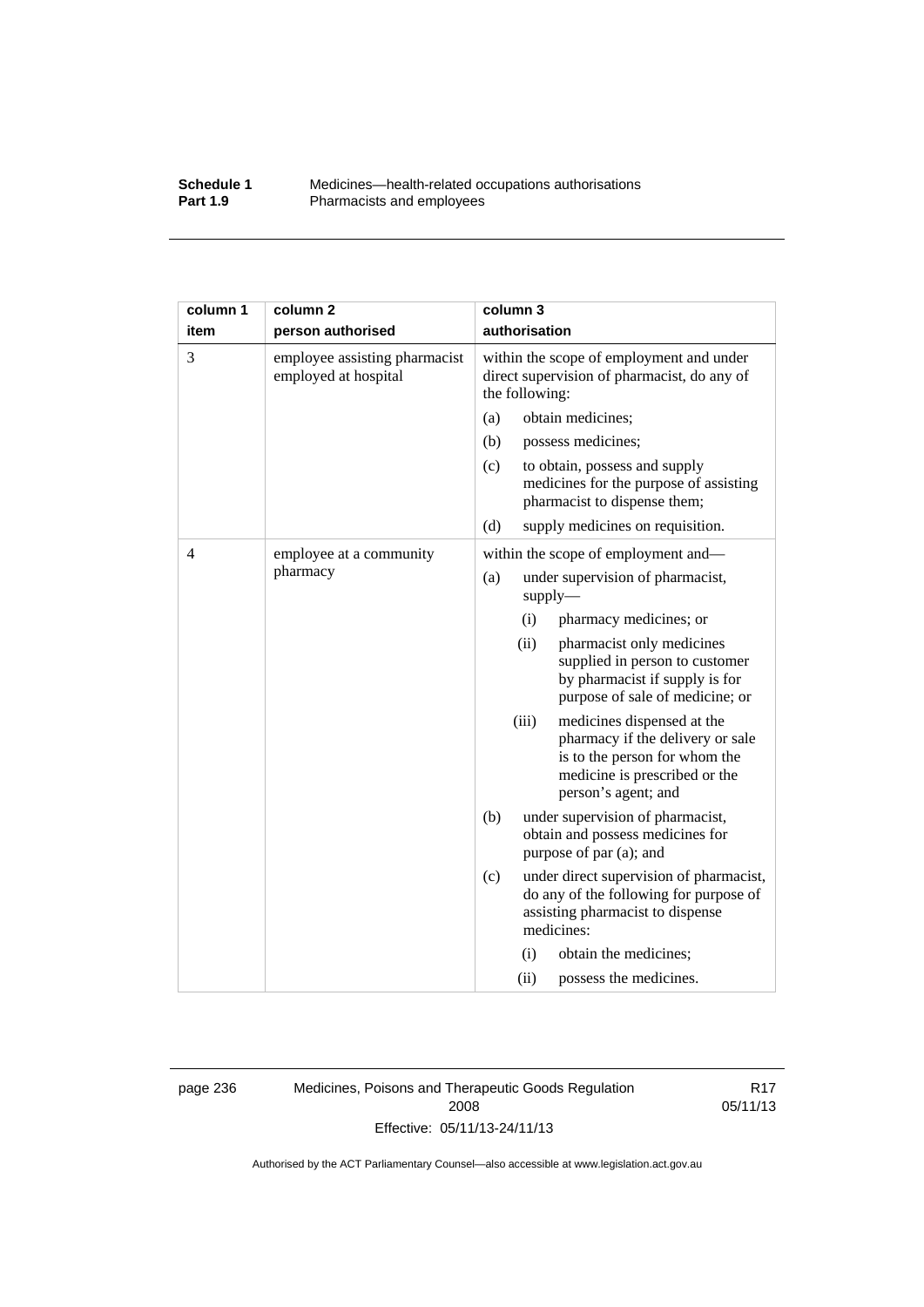# **Part 1.10 Podiatrists**

| column 1<br>item | column 2<br>person authorised | column 3<br>authorisation                                                                                                     |  |
|------------------|-------------------------------|-------------------------------------------------------------------------------------------------------------------------------|--|
| 1                | podiatrist                    | to the extent necessary to practise podiatry<br>and, if employed, within the scope of<br>employment, do any of the following: |  |
|                  |                               | issue purchase orders and requisitions<br>(a)<br>for adrenaline and local anaesthetics;                                       |  |
|                  |                               | obtain adrenaline and local<br>(b)<br>anaesthetics:                                                                           |  |
|                  |                               | possess adrenaline and local<br>(c)<br>anaesthetics;                                                                          |  |
|                  |                               | administer adrenaline and local<br>(d)<br>anaesthetics.                                                                       |  |

R17 05/11/13 Medicines, Poisons and Therapeutic Goods Regulation 2008 Effective: 05/11/13-24/11/13

page 237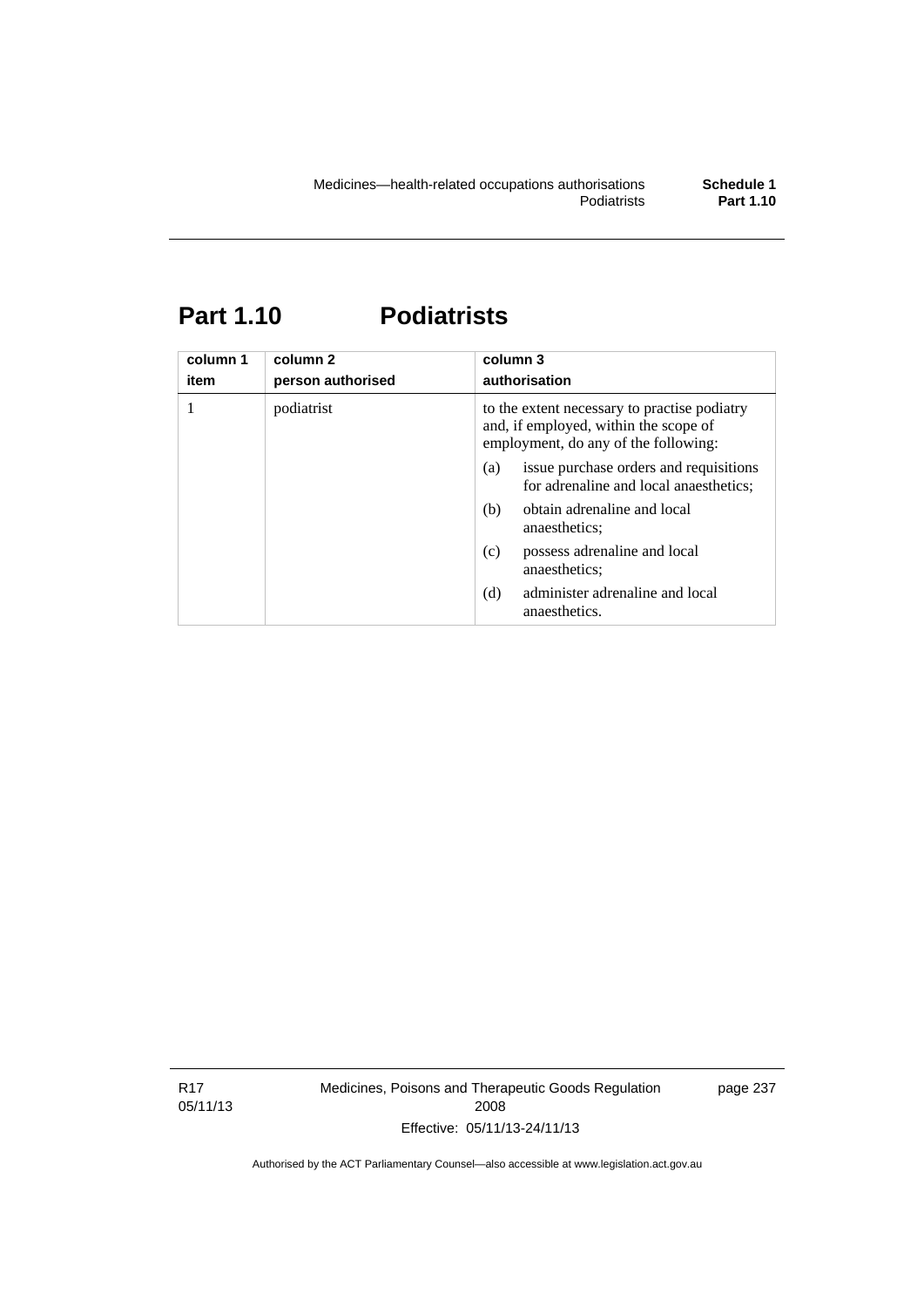# **Part 1.11 Residential care facilities**

| column 1<br>item | column <sub>2</sub><br>person authorised                                                                                                                          | column 3<br>authorisation                                                                                                                                                                                                                                                                                                                                  |
|------------------|-------------------------------------------------------------------------------------------------------------------------------------------------------------------|------------------------------------------------------------------------------------------------------------------------------------------------------------------------------------------------------------------------------------------------------------------------------------------------------------------------------------------------------------|
| 1                | director of nursing<br>for residential aged care<br>facility without pharmacy<br>medical superintendent<br>for residential aged care<br>facility without pharmacy | within the scope of employment, do any of<br>the following:<br>issue purchase orders for following<br>(a)<br>medicines for emergency<br>administration to residents at facility<br>under direction of prescriber:<br>pharmacy medicines, pharmacist<br>(i)<br>only medicines and prescription<br>only medicines;<br>not more than 5 ampoules, each<br>(ii) |
|                  |                                                                                                                                                                   | of 1mL or less, of morphine<br>sulfate, at a concentration of<br>30mg or less of morphine sulfate<br>per mL;                                                                                                                                                                                                                                               |
|                  |                                                                                                                                                                   | obtain the medicines mentioned in<br>(b)<br>par(a);                                                                                                                                                                                                                                                                                                        |
|                  |                                                                                                                                                                   | possess the medicines mentioned in<br>(c)<br>par(a);                                                                                                                                                                                                                                                                                                       |
|                  |                                                                                                                                                                   | (d)<br>supply medicines mentioned in par (a)<br>to health practitioner at facility for<br>administration to residents.                                                                                                                                                                                                                                     |
|                  |                                                                                                                                                                   | <i>Note 1</i> No authorisation is required for certain<br>dealings with residents' own medicines,<br>see s 371.                                                                                                                                                                                                                                            |
|                  |                                                                                                                                                                   | <i>Note</i> 2 For the administration of medicines by<br>staff, see s 361.                                                                                                                                                                                                                                                                                  |
|                  |                                                                                                                                                                   | Note 3<br>For authorisation of doctor to issue<br>standing orders for administration of<br>medicines at facility, see s 75.                                                                                                                                                                                                                                |

page 238 Medicines, Poisons and Therapeutic Goods Regulation 2008 Effective: 05/11/13-24/11/13

R17 05/11/13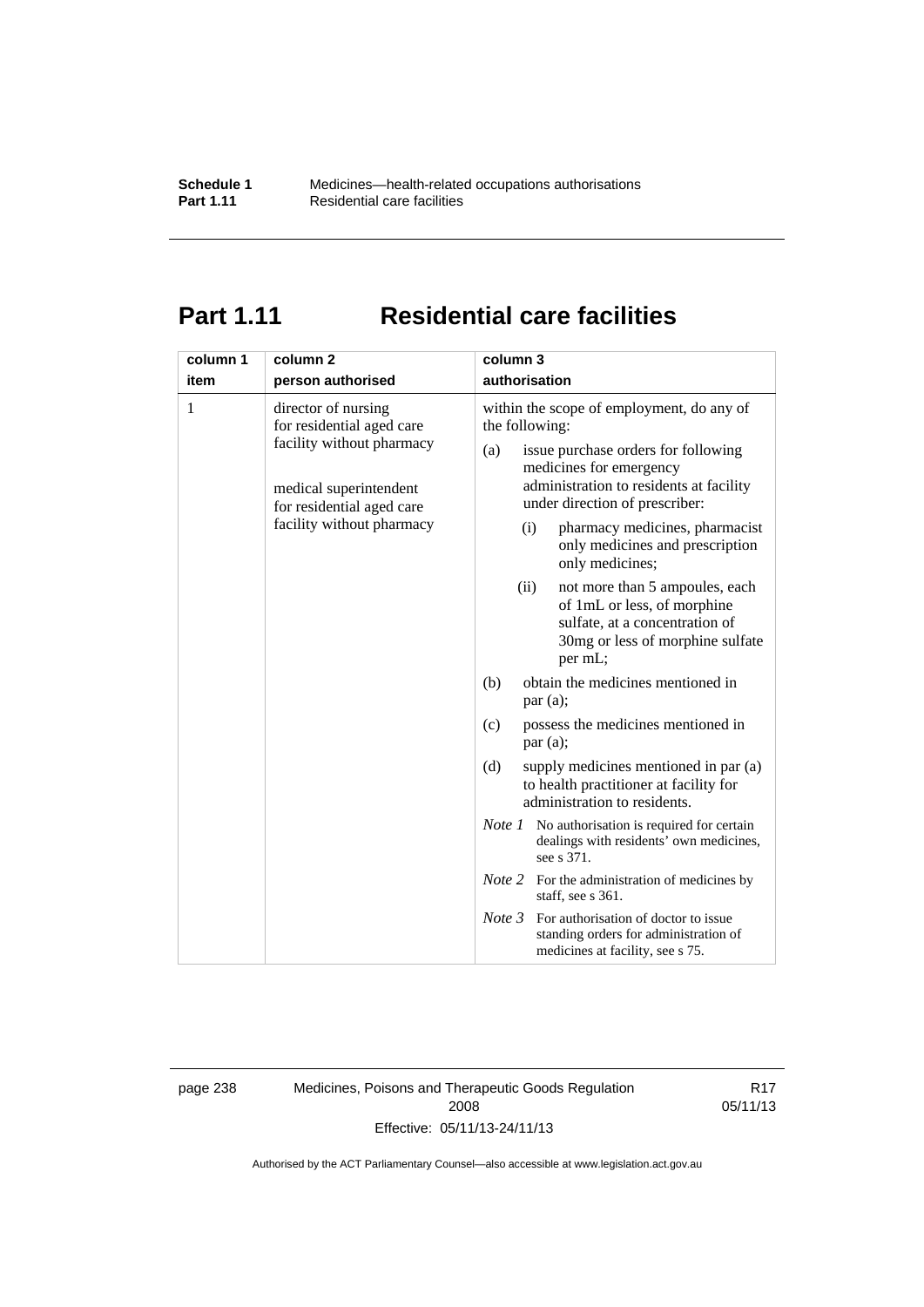| column 1 | column <sub>2</sub>                                                                                                                                                           | column 3                                                                                                                                                                                                                                                                                                                                                                                                                                                          |
|----------|-------------------------------------------------------------------------------------------------------------------------------------------------------------------------------|-------------------------------------------------------------------------------------------------------------------------------------------------------------------------------------------------------------------------------------------------------------------------------------------------------------------------------------------------------------------------------------------------------------------------------------------------------------------|
| item     | person authorised                                                                                                                                                             | authorisation                                                                                                                                                                                                                                                                                                                                                                                                                                                     |
| 2        | director of nursing<br>for residential disability care<br>facility without pharmacy<br>medical superintendent<br>for residential disability care<br>facility without pharmacy | within the scope of employment, do any of<br>the following:<br>issue purchase orders for medicines<br>(a)<br>(other than controlled medicines) for<br>emergency administration to residents<br>at facility under direction of<br>prescriber;<br>obtain the medicines;<br>(b)<br>(c)<br>possess the medicines;<br>(d)<br>supply the medicines to health<br>practitioner at facility for<br>administration to residents.<br><b>Note</b><br>See the notes to item 1. |

R17 05/11/13 Medicines, Poisons and Therapeutic Goods Regulation 2008 Effective: 05/11/13-24/11/13

page 239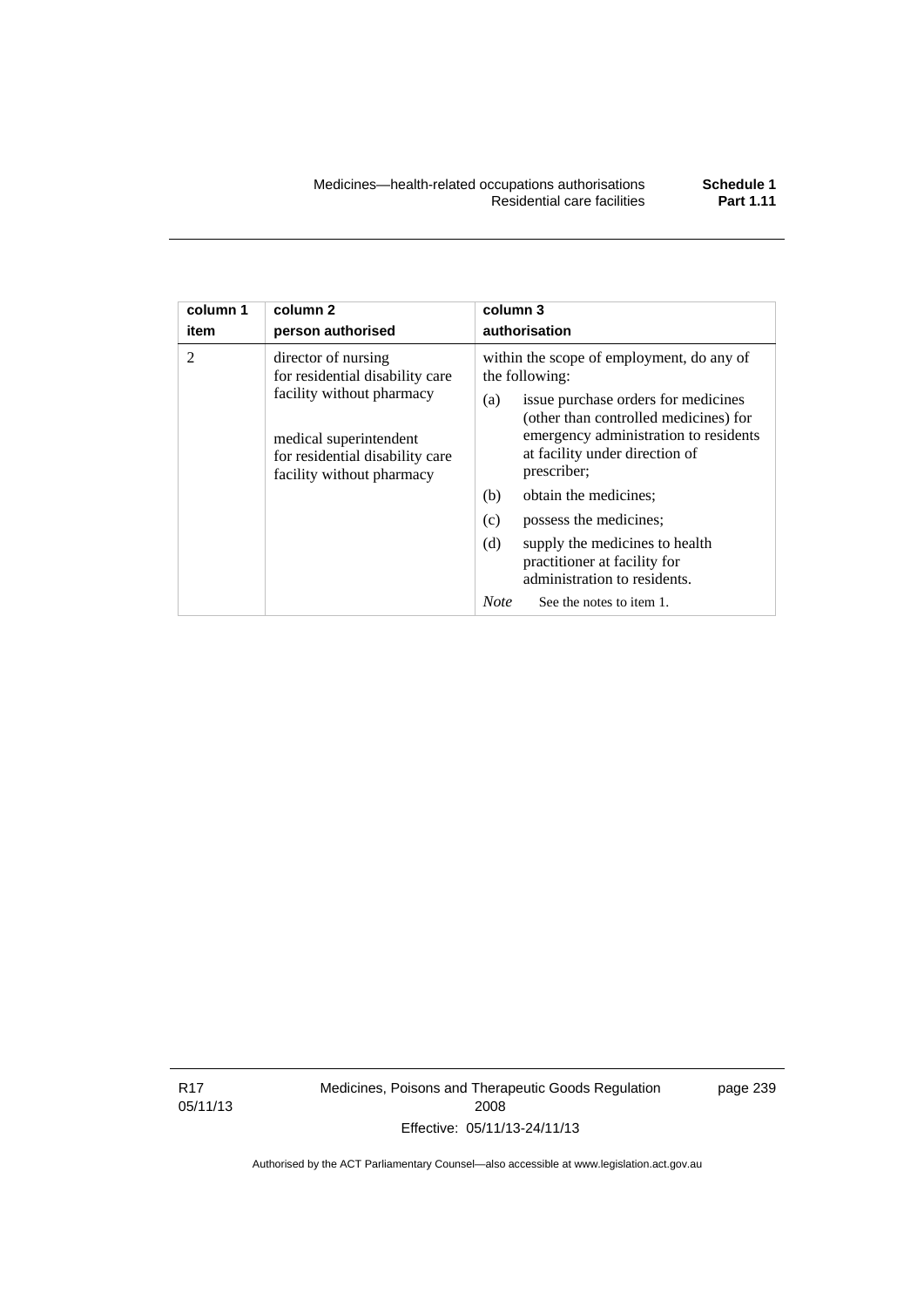## **Part 1.12 Sales representatives for medicines manufacturers and wholesalers**

| column 1 | column <sub>2</sub>                                                                                                                                                                                                                                                                                                                                           | column 3      |
|----------|---------------------------------------------------------------------------------------------------------------------------------------------------------------------------------------------------------------------------------------------------------------------------------------------------------------------------------------------------------------|---------------|
| item     | person authorised                                                                                                                                                                                                                                                                                                                                             | authorisation |
| 1        | representative of person<br>authorised (however described)<br>under corresponding law to<br>manufacture medicines<br>representative of medicines<br>wholesalers licence-holder<br>representative of person<br>authorised to supply medicines<br>under the Act, s $20(4)$ (which is<br>about wholesalers who do not<br>have a place of business in the<br>ACT) |               |

page 240 Medicines, Poisons and Therapeutic Goods Regulation 2008 Effective: 05/11/13-24/11/13

R17 05/11/13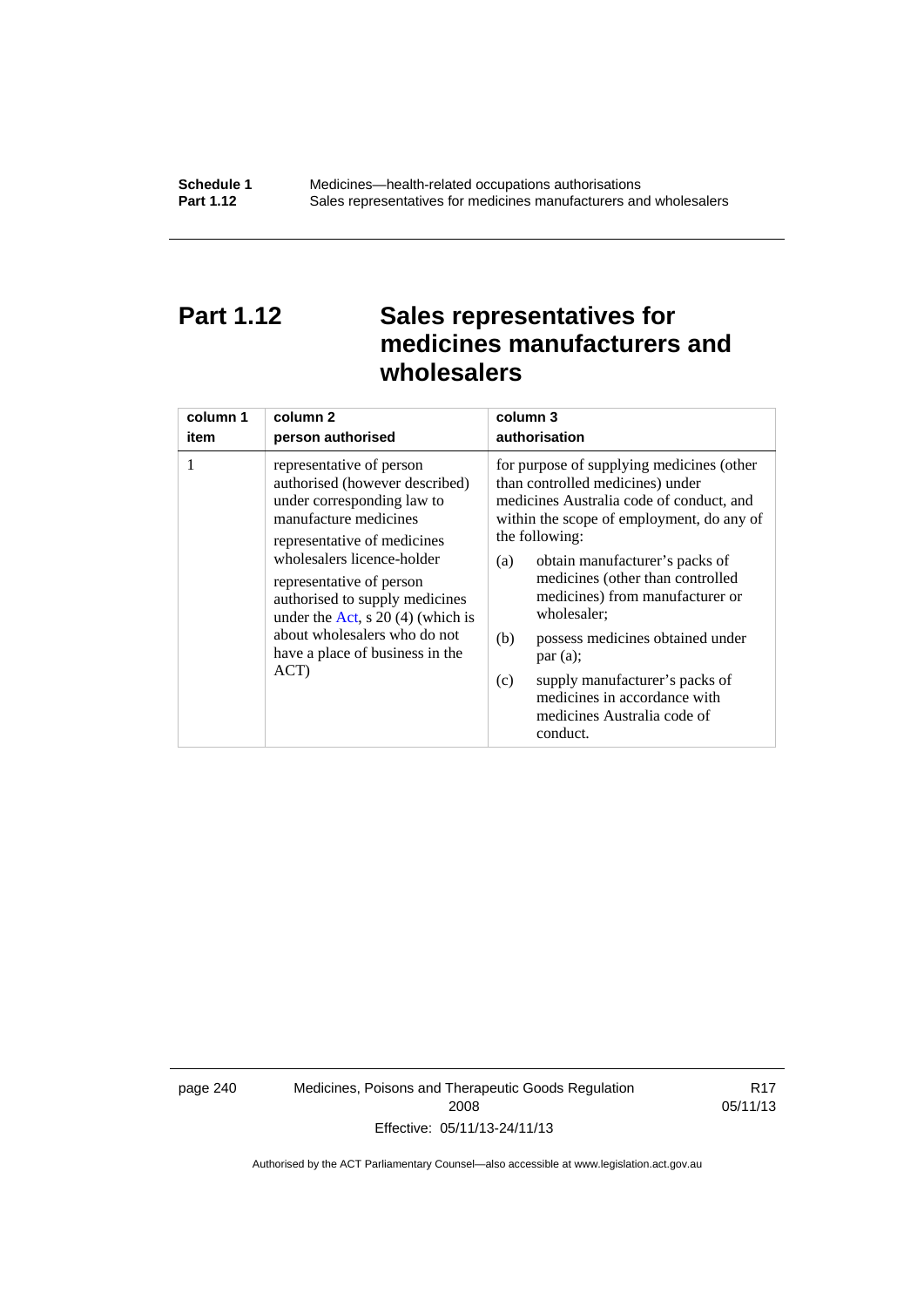# **Part 1.13 Veterinary surgeons and employees**

| column 1 | column <sub>2</sub> | column 3                                                                                                                                                                                          |  |  |
|----------|---------------------|---------------------------------------------------------------------------------------------------------------------------------------------------------------------------------------------------|--|--|
| item     | person authorised   | authorisation                                                                                                                                                                                     |  |  |
| 1        | veterinary surgeon  | to the extent necessary to practise<br>veterinary medicine and, if employed,<br>within the scope of employment, do any of<br>the following:                                                       |  |  |
|          |                     | issue purchase orders for medicines;<br>(a)                                                                                                                                                       |  |  |
|          |                     | (b)<br>obtain medicines;                                                                                                                                                                          |  |  |
|          |                     | possess medicines;<br>(c)                                                                                                                                                                         |  |  |
|          |                     | administer medicines;<br>(d)                                                                                                                                                                      |  |  |
|          |                     | prescribe medicines;<br>(e)                                                                                                                                                                       |  |  |
|          |                     | (f)<br>supply                                                                                                                                                                                     |  |  |
|          |                     | pharmacy medicines if labelled<br>(i)<br>with words to the effect of 'for<br>animal treatment only'; or                                                                                           |  |  |
|          |                     | pharmacist only medicines<br>(ii)<br>supplied in person by<br>veterinary surgeon, or trainee<br>veterinary surgeon, if labelled<br>with words to the effect of 'for<br>animal treatment only'; or |  |  |
|          |                     | medicines to custodians of<br>(iii)<br>animals during consultations if<br>labelled in accordance with<br>s 161.                                                                                   |  |  |

*Note 1 Veterinary surgeon* does not include a trainee veterinary surgeon (see dict). *Note 2 Custodian*, of an animal—see the dictionary.

R17 05/11/13 Medicines, Poisons and Therapeutic Goods Regulation 2008 Effective: 05/11/13-24/11/13

page 241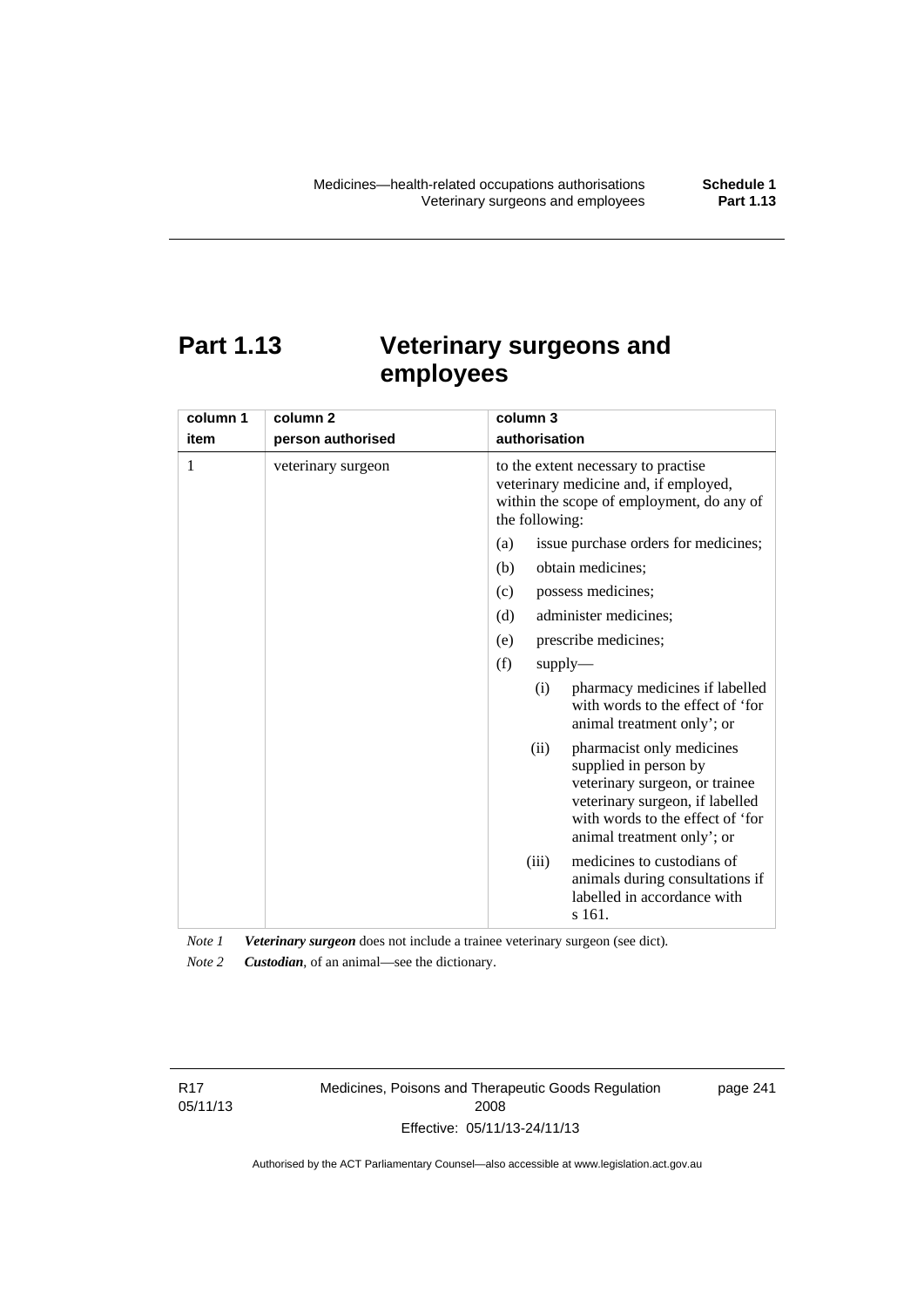#### **Schedule 1** Medicines—health-related occupations authorisations<br>**Part 1.13** Veterinary surgeons and employees Veterinary surgeons and employees

| column 1       | column <sub>2</sub>        | column 3                                                                                                                                                                                          |  |  |
|----------------|----------------------------|---------------------------------------------------------------------------------------------------------------------------------------------------------------------------------------------------|--|--|
| item           | person authorised          | authorisation                                                                                                                                                                                     |  |  |
| $\overline{2}$ | trainee veterinary surgeon | to the extent necessary to practise<br>veterinary medicine or undertake training,<br>and under supervision of veterinary<br>surgeon, do any of the following:                                     |  |  |
|                |                            | obtain medicines;<br>(a)                                                                                                                                                                          |  |  |
|                |                            | (b)<br>possess medicines;                                                                                                                                                                         |  |  |
|                |                            | administer medicines in accordance<br>(c)<br>with prescription (whether or not<br>issued themself or by veterinary<br>surgeon);                                                                   |  |  |
|                |                            | (d)<br>$supply-$                                                                                                                                                                                  |  |  |
|                |                            | pharmacy medicines if labelled<br>(i)<br>with words to the effect of 'for<br>animal treatment only'; or                                                                                           |  |  |
|                |                            | (ii)<br>pharmacist only medicines<br>supplied in person by<br>veterinary surgeon, or trainee<br>veterinary surgeon, if labelled<br>with words to the effect of 'for<br>animal treatment only'; or |  |  |
|                |                            | (iii)<br>medicines supplied in person<br>by a veterinary surgeon at the<br>surgery if labelled in<br>accordance with s 161;                                                                       |  |  |
|                |                            | prescribe medicines for<br>(e)<br>administration at veterinary surgery.                                                                                                                           |  |  |

page 242 Medicines, Poisons and Therapeutic Goods Regulation 2008 Effective: 05/11/13-24/11/13

R17 05/11/13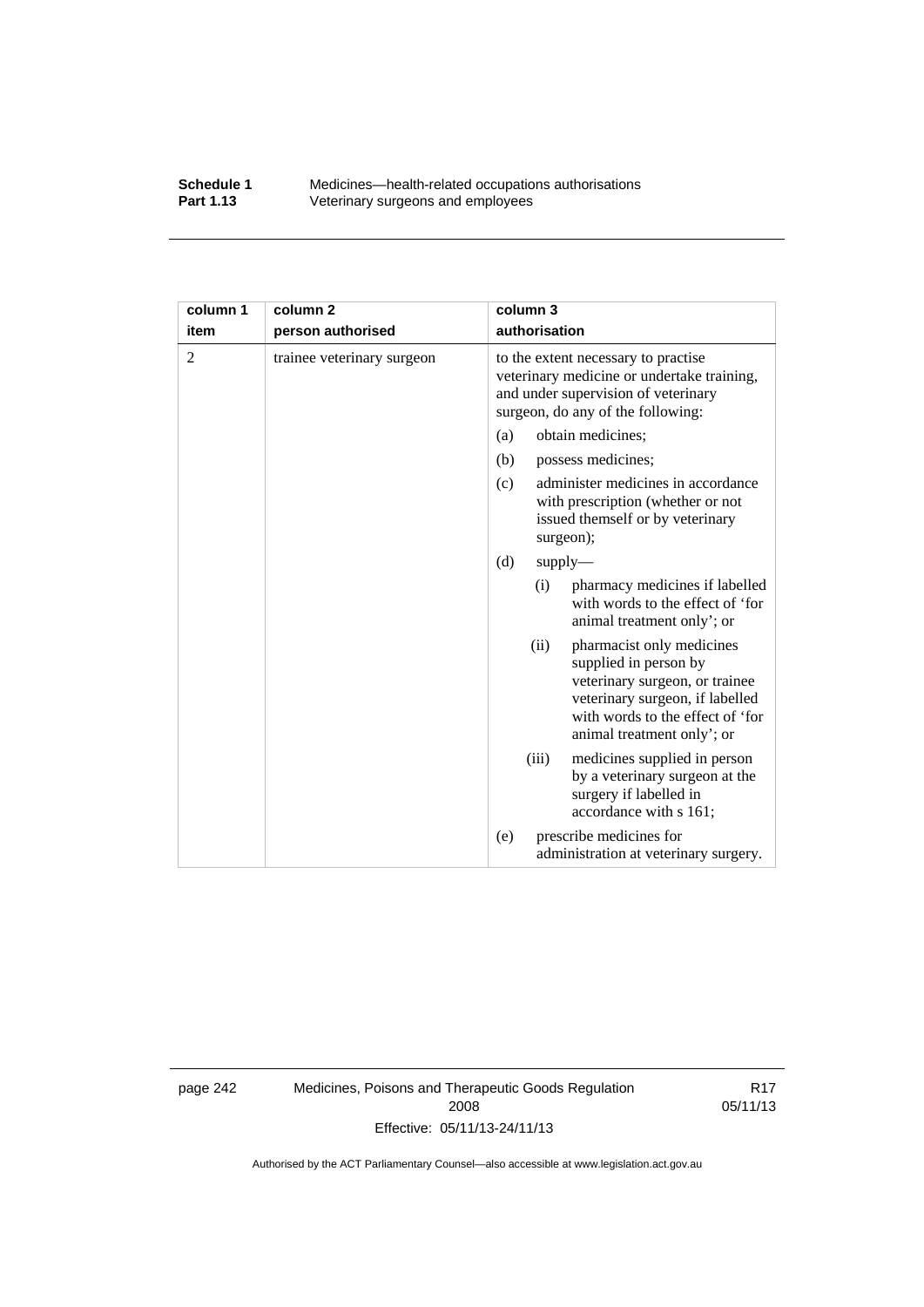| column 1 | column <sub>2</sub>                                                                            | column 3                                                                                                   |                                                                                                                                                                                 |
|----------|------------------------------------------------------------------------------------------------|------------------------------------------------------------------------------------------------------------|---------------------------------------------------------------------------------------------------------------------------------------------------------------------------------|
| item     | person authorised                                                                              | authorisation                                                                                              |                                                                                                                                                                                 |
| 3        | veterinary surgeon's employee<br>public employee assisting<br>veterinary surgeon who is public | within the scope of employment and under<br>supervision of veterinary surgeon, do any<br>of the following: |                                                                                                                                                                                 |
|          | employee                                                                                       | (a)                                                                                                        | obtain medicines from veterinary<br>surgeon authorised to possess them;                                                                                                         |
|          |                                                                                                | (b)                                                                                                        | possess medicines mentioned in<br>par(a);                                                                                                                                       |
|          |                                                                                                | (c)                                                                                                        | administer medicines mentioned in<br>par (a) in accordance with veterinary<br>surgeon's prescription;                                                                           |
|          |                                                                                                | (d)                                                                                                        | supply pharmacy medicines if<br>labelled with words to the effect of<br>'for animal treatment only';                                                                            |
|          |                                                                                                | (e)                                                                                                        | supply pharmacist only medicines<br>supplied in person by veterinary<br>surgeon, or trainee veterinary<br>surgeon, if supply is for purpose of<br>sale or delivery of medicine; |
|          |                                                                                                | (f)                                                                                                        | supply medicines supplied in person<br>by a veterinary surgeon at the place<br>of employment if labelled in<br>accordance with s 161.                                           |

R17 05/11/13 Medicines, Poisons and Therapeutic Goods Regulation 2008 Effective: 05/11/13-24/11/13

page 243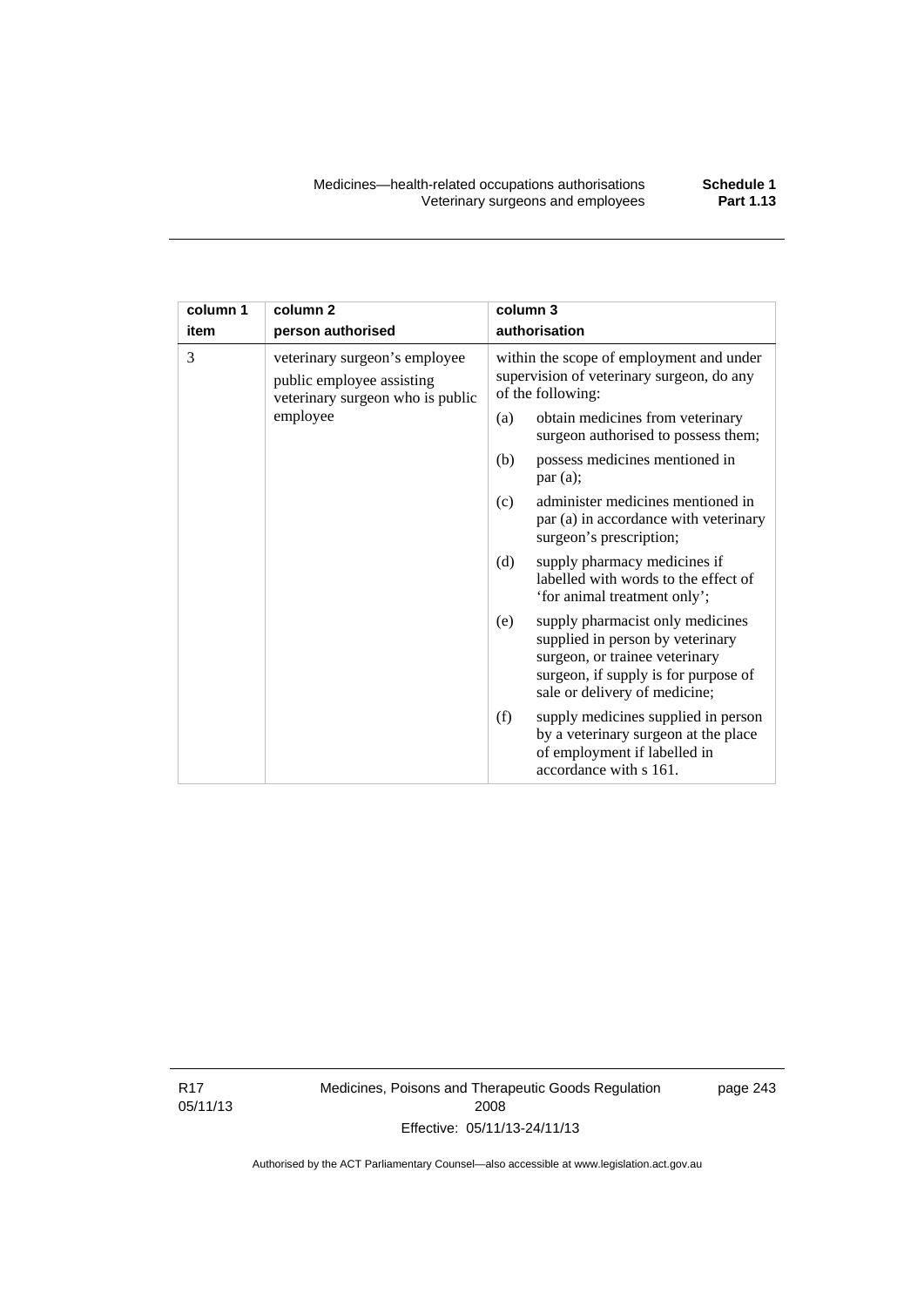# **Schedule 3 Designated appendix D medicines—standing approvals**

(see s 31, s 33, s 41, s 160, s 591, s 592 and s 593)

### **Part 3.1 Approval conditions**

### **3.1 Definitions—sch 3**

In this schedule:

*condition 1*, for a doctor prescribing or supplying a designated appendix D medicine to a woman of child-bearing age, means the doctor must ensure that the possibility of pregnancy by the woman has been excluded prior to commencement of treatment.

*condition 2*, for a doctor prescribing or supplying a designated appendix D medicine to a woman of child-bearing age, means the doctor must advise the woman to avoid becoming pregnant during, or for a period of 1 month after the completion of, treatment.

*condition 3*, for a doctor prescribing or supplying a designated appendix D medicine to a woman of child-bearing age, means the doctor must advise the woman to avoid becoming pregnant during, or for a period of 3 months after the completion of, treatment.

*condition 4*, for a doctor prescribing or supplying a designated appendix D medicine to a woman of child-bearing age, means the doctor must advise the woman to avoid becoming pregnant during, or for a period of 24 months after the completion of, treatment.

R17 05/11/13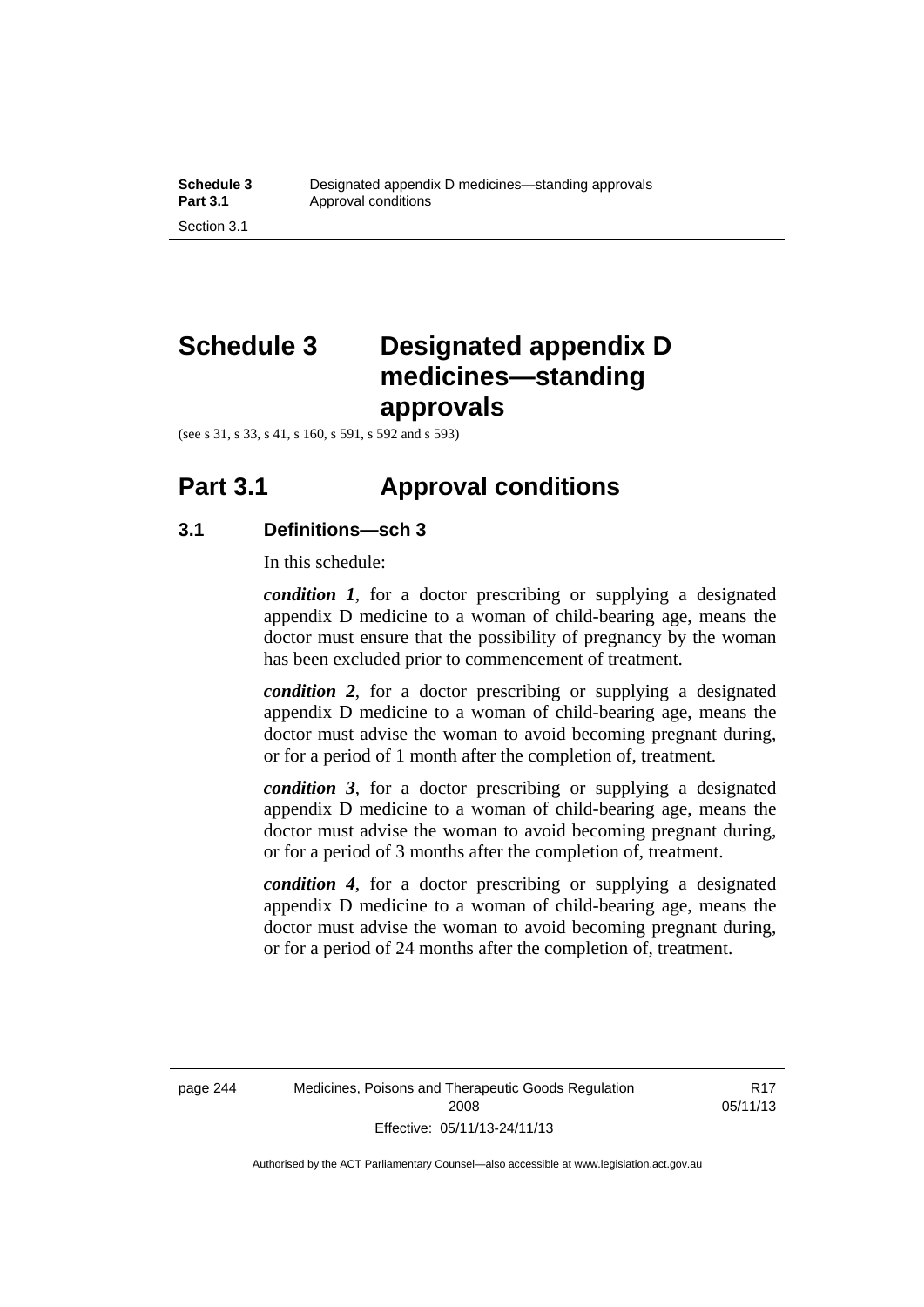## **Part 3.2 Standing approvals for designated appendix D medicines**

| column 1<br>item | column <sub>2</sub><br>doctor                                                                    | column 3<br>medicine                                                                                                                                                                                                                                                                                                                                                                                                                                   | column 4<br>conditions (if any)                                                                            |
|------------------|--------------------------------------------------------------------------------------------------|--------------------------------------------------------------------------------------------------------------------------------------------------------------------------------------------------------------------------------------------------------------------------------------------------------------------------------------------------------------------------------------------------------------------------------------------------------|------------------------------------------------------------------------------------------------------------|
| 1                | specialist practising<br>in specialist area of<br>dermatology                                    | acitretin for human use<br>alefacept for human use<br>bexarotene for human use<br>etretinate for human use<br>isotretinoin for human oral use<br>thalidomide for human use                                                                                                                                                                                                                                                                             | conditions 1 and 4<br>conditions 1 and 2<br>conditions 1 and 4<br>conditions 1 and 2<br>conditions 1 and 2 |
| 2                | specialist practising<br>in specialist area of<br>endocrinology,<br>gynaecology or<br>obstetrics | clomiphene for human use<br>corifollitropin alfa for human use<br>cyclofenil for human use<br>dinoprost for human use<br>dinoprostone for human use<br>follitropin alpha (recombinant human<br>follicle-stimulating hormone) for<br>human use<br>follitropin beta (recombinant human<br>follicle-stimulating hormone) for<br>human use<br>luteinising hormone for human use<br>urofollitropin (human<br>follicle-stimulating hormone) for<br>human use |                                                                                                            |

R17 05/11/13 Medicines, Poisons and Therapeutic Goods Regulation 2008 Effective: 05/11/13-24/11/13

page 245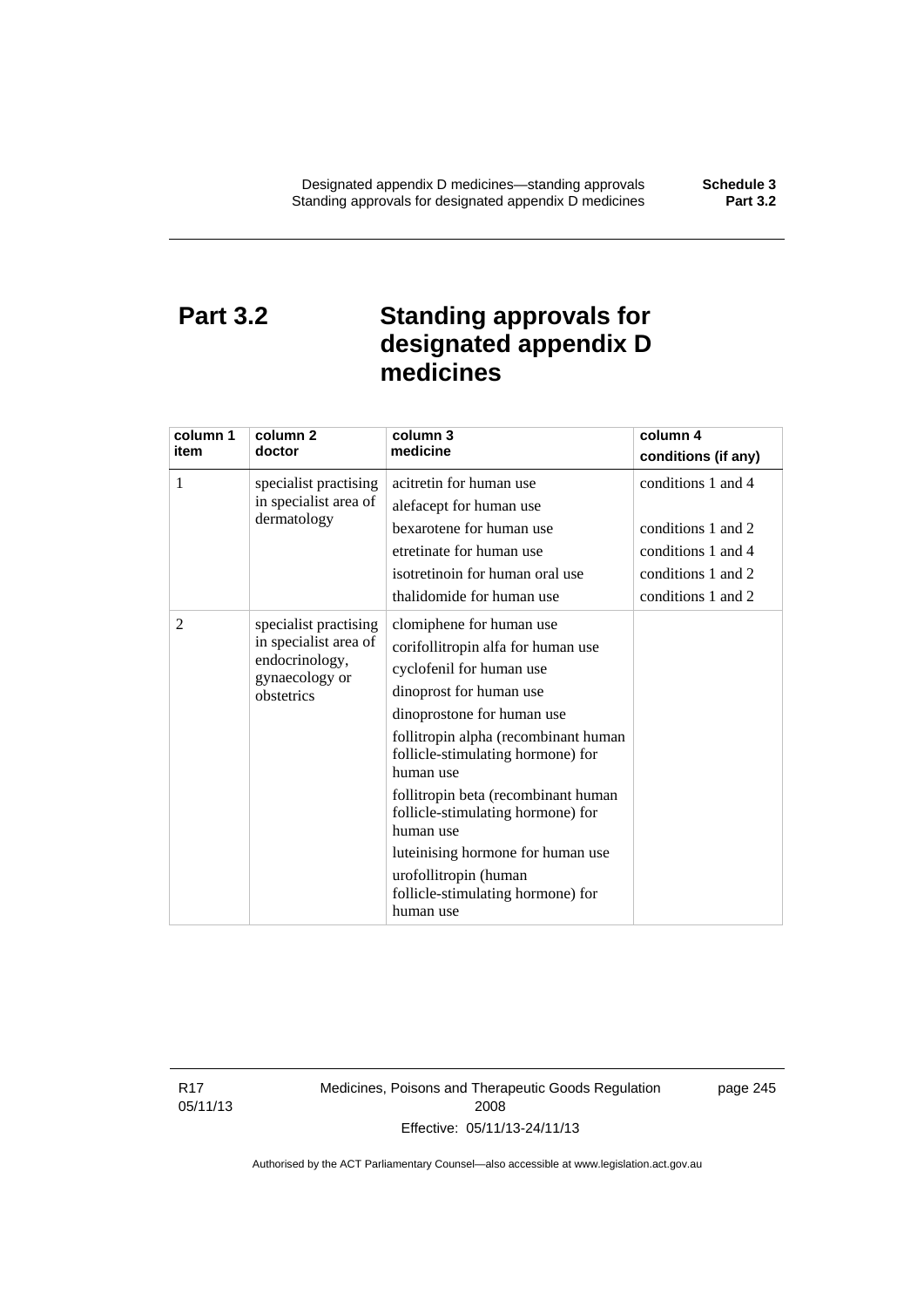#### **Schedule 3 Designated appendix D medicines—standing approvals**<br>**Part 3.2 Standing approvals for designated appendix D medicine** Standing approvals for designated appendix D medicines

| column 1<br>item | column 2<br>doctor                                                                                                                                             | column 3<br>medicine            | column 4<br>conditions (if any) |
|------------------|----------------------------------------------------------------------------------------------------------------------------------------------------------------|---------------------------------|---------------------------------|
| 3                | specialist practising<br>in specialist area of<br>mental health                                                                                                | clozapine for human use         |                                 |
|                  | doctor employed by<br>Territory and<br>working under<br>supervision of chief<br>psychiatrist under<br><b>Mental Health</b><br>(Treatment and Care)<br>Act 1994 |                                 |                                 |
| $\overline{4}$   | specialist physician                                                                                                                                           | ambrisentan for human use       | conditions 1 and 3              |
|                  |                                                                                                                                                                | acitretin for human use         | conditions 1 and 4              |
|                  |                                                                                                                                                                | etretinate for human use        | conditions 1 and 4              |
|                  |                                                                                                                                                                | bexarotene for human use        | conditions 1 and 2              |
|                  |                                                                                                                                                                | bosentan for human use          | conditions 1 and 3              |
|                  |                                                                                                                                                                | isotretinoin for human oral use | conditions 1 and 2              |
|                  |                                                                                                                                                                | lenalidomide for human use      | conditions 1 and 2              |
|                  |                                                                                                                                                                | sitaxentan for human use        | conditions 1 and 3              |
|                  |                                                                                                                                                                | teriparatide for human use      |                                 |
|                  |                                                                                                                                                                | thalidomide for human use       | conditions 1 and 2              |
|                  |                                                                                                                                                                | tretinoin for human oral use    | conditions 1 and 2              |
| 5                | specialist practising<br>in specialist area of<br>neurology or<br>rehabilitation                                                                               | nabiximols for human use        |                                 |

*Note Specialist* includes a doctor training in a specialist area—see the dictionary.

page 246 Medicines, Poisons and Therapeutic Goods Regulation 2008 Effective: 05/11/13-24/11/13

R17 05/11/13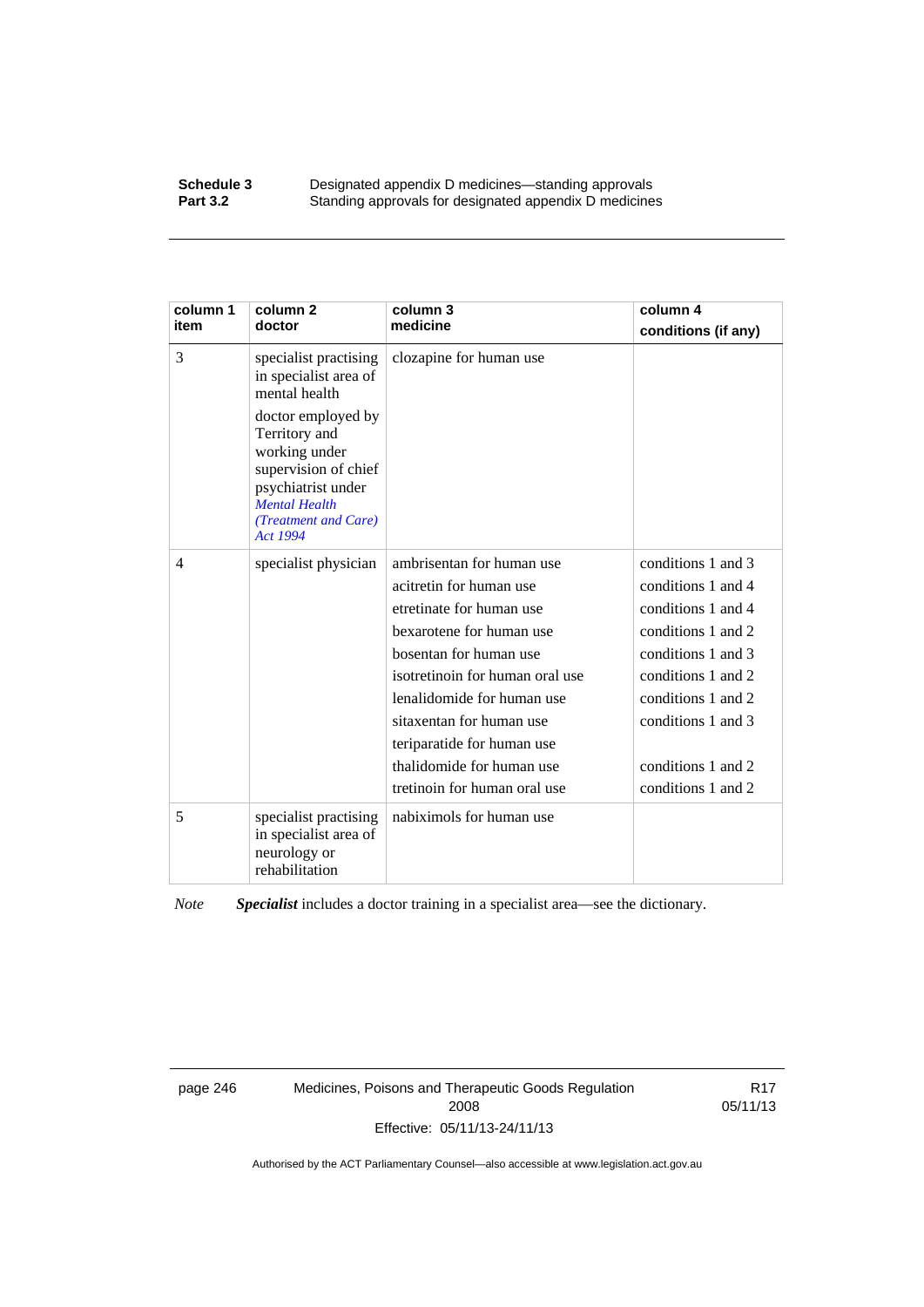## **Schedule 4 Dangerous poisons manufacturing etc authorisations**

(see s 690)

| column 1<br>item | column <sub>2</sub><br>people                                             | column 3<br>dangerous poison | column 4<br>prescribed purpose                                         |
|------------------|---------------------------------------------------------------------------|------------------------------|------------------------------------------------------------------------|
| 1                | manufacturers of glass                                                    | arsenic                      | manufacturing glass                                                    |
|                  | metallurgists                                                             |                              | manufacturing alloys                                                   |
| $\overline{2}$   | manufacturers of dyes or<br>pharmaceuticals                               | benzene                      | manufacturing dyes or<br>pharmaceuticals                               |
|                  | manufacturers of lacquers,<br>linoleum, protective cloths<br>or varnishes |                              | manufacturing lacquers,<br>linoleum, protective<br>cloths or varnishes |
| 3                | manufacturers of<br>chemicals or<br>pharmaceuticals                       | carbon tetrachloride         | manufacturing<br>chemicals or<br>pharmaceuticals                       |
|                  | manufacturers of lacquers,<br>paints or varnishes                         |                              | manufacturing lacquers,<br>paints or varnishes                         |
| $\overline{4}$   | managers of swimming<br>pools, other than domestic<br>swimming pools      | chlorine                     | purifying water in pools                                               |
|                  | manufacturers of<br>chemicals, plastics or<br>synthetic rubber            |                              | manufacturing<br>chemicals, plastics or<br>synthetic rubber            |
|                  | metallurgists                                                             |                              | cleaning metals                                                        |
|                  | people working at sewage<br>treatment centres                             |                              | treating sewage at<br>treatment centres                                |
|                  | people working at water<br>treatment centres                              |                              | purifying water at<br>treatment centres                                |
| 5                | electroplaters                                                            | cyanides                     | electroplating                                                         |

#### R17 05/11/13

Medicines, Poisons and Therapeutic Goods Regulation 2008 Effective: 05/11/13-24/11/13

page 247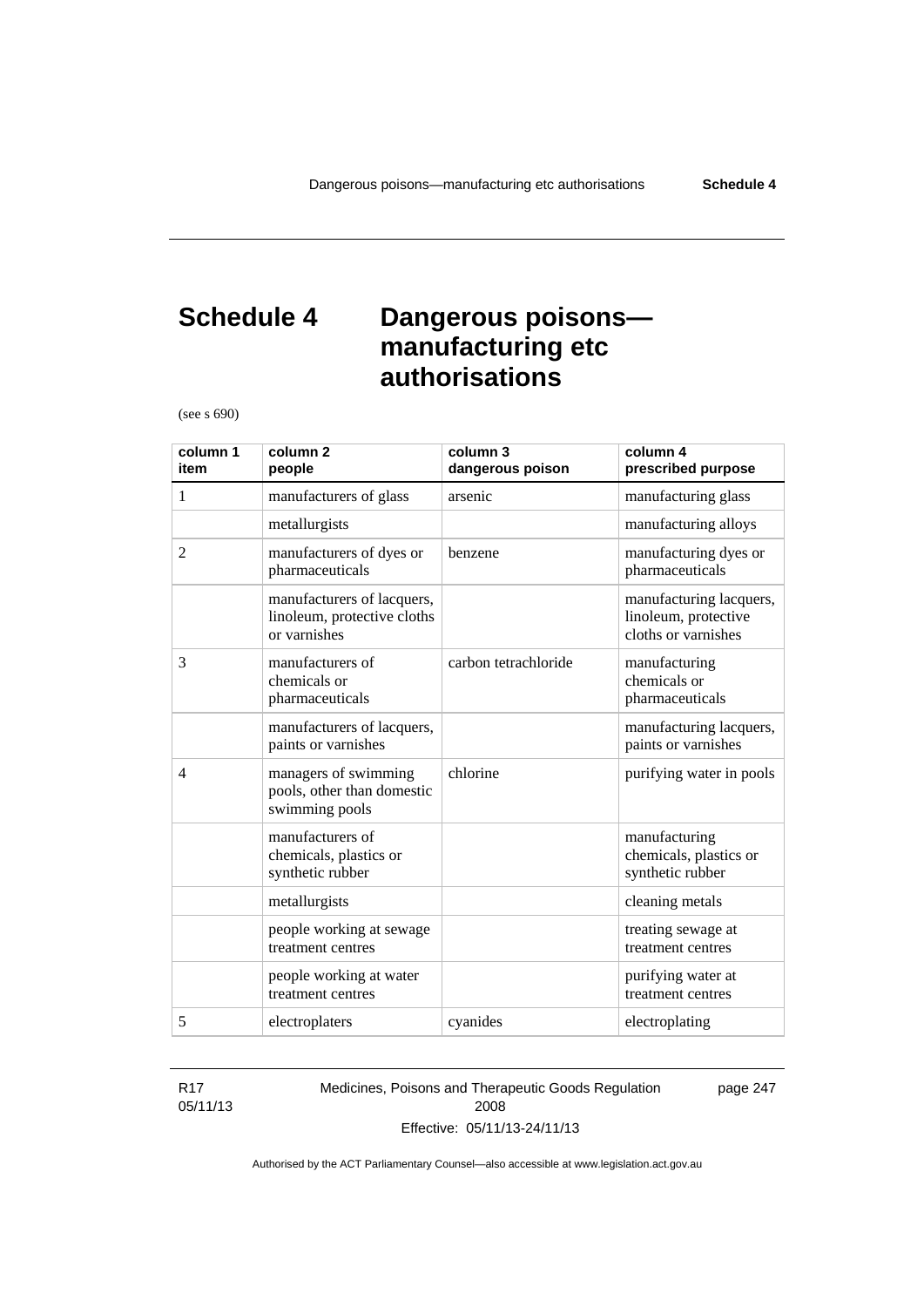| column 1<br>item | column <sub>2</sub><br>people                                   | column 3<br>dangerous poison                      | column 4<br>prescribed purpose                                  |
|------------------|-----------------------------------------------------------------|---------------------------------------------------|-----------------------------------------------------------------|
|                  | jewellers                                                       |                                                   | manufacturing gold<br>jewellery                                 |
|                  | miners                                                          |                                                   | extracting or processing<br>gold                                |
| 6                | manufacturers of lacquers,<br>paints or varnishes               | epichlorohydrin                                   | manufacturing lacquers,<br>paints or varnishes                  |
| 7                | manufacturers of<br>chemicals or detergents                     | ethylene oxide                                    | manufacturing<br>chemicals or detergents                        |
|                  | sterilising technologists                                       |                                                   | sterilising surgical<br>instruments                             |
| 8                | glass workers                                                   | hydrofluoric acid                                 | etching glass                                                   |
|                  | masons                                                          |                                                   | cleaning building<br>materials                                  |
|                  | metal workers                                                   |                                                   | cleaning or etching<br>metals                                   |
|                  | miners                                                          |                                                   | extracting or processing<br>gold                                |
|                  | potters                                                         |                                                   | cleaning ceramics                                               |
| 9                | manufacturers of lamps,<br>mirrors or scientific<br>instruments | mercury                                           | manufacturing of lamps,<br>mirrors or scientific<br>instruments |
|                  | manufacturers of mercury<br>salts or organic<br>compounds       |                                                   | manufacturing mercury<br>salts or organic<br>compounds          |
|                  | miners                                                          |                                                   | extracting metals from<br>ores                                  |
| 10               | manufacturers of plastics                                       | 4, 4'-methylenebis<br>[2-chloroaniline]<br>(MOCA) | manufacturing plastics                                          |

page 248 Medicines, Poisons and Therapeutic Goods Regulation 2008 Effective: 05/11/13-24/11/13

R17 05/11/13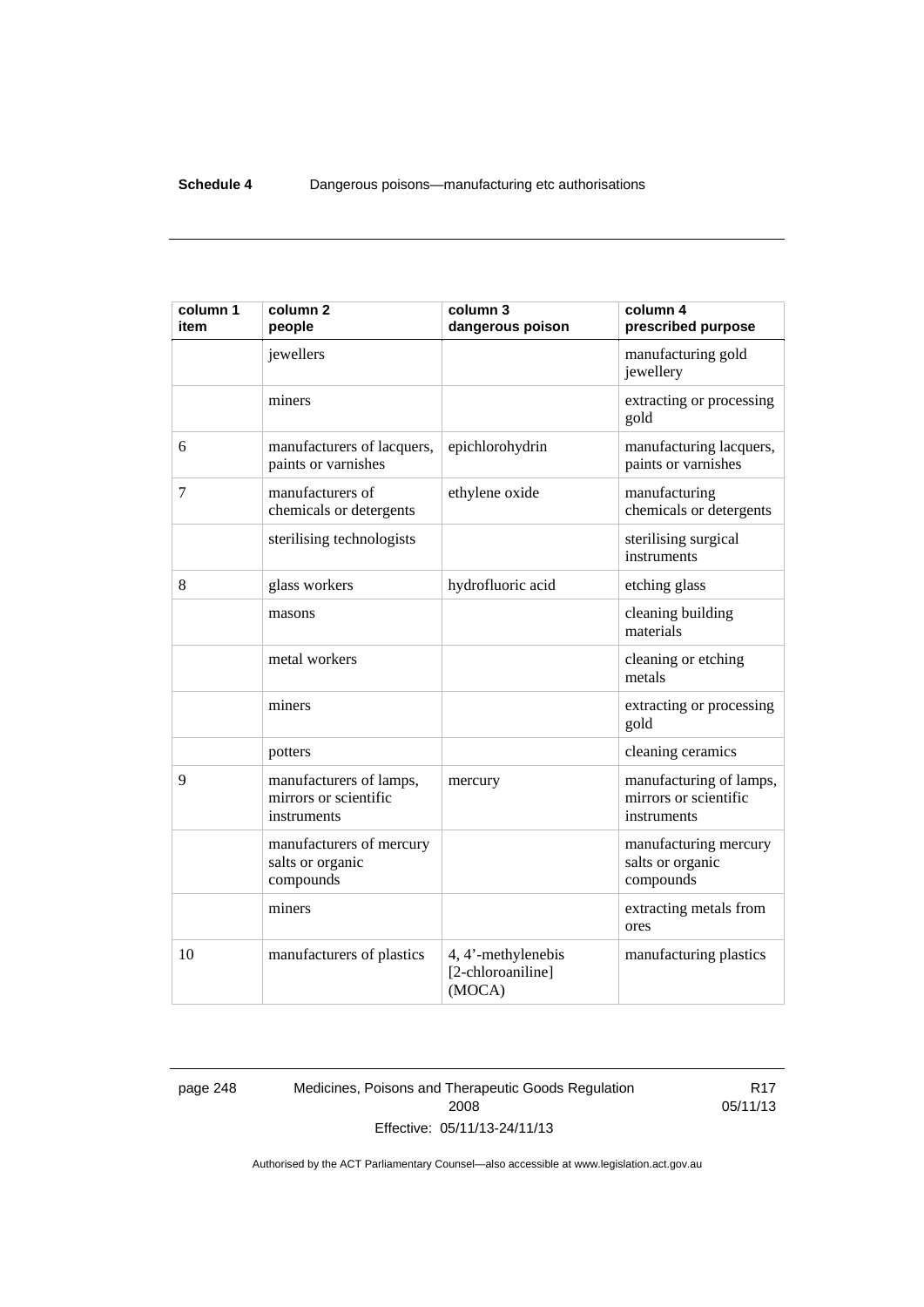| column 1<br>item | column <sub>2</sub><br>people                                                        | column 3<br>dangerous poison | column 4<br>prescribed purpose                                                    |
|------------------|--------------------------------------------------------------------------------------|------------------------------|-----------------------------------------------------------------------------------|
| 11               | manufacturers of<br>detergents, lubricants or<br>organic compounds                   | propylene oxide              | manufacturing<br>detergents, lubricants or<br>organic compounds                   |
| 12               | manufacturers of organic<br>compounds, paints, rust<br>removers or varnishes         | tetrachloroethane            | manufacturing organic<br>compounds, paints, rust<br>removers or varnishes         |
| 13               | manufacturers of dyes                                                                | ortho-tolidine               | manufacturing dyes                                                                |
| 14               | manufacturers of<br>disinfectants, household<br>cleaners or industrial<br>deodorants | trichloroisocyanuric acid    | manufacturing<br>disinfectants, household<br>cleaners or industrial<br>deodorants |

R17 05/11/13 Medicines, Poisons and Therapeutic Goods Regulation 2008 Effective: 05/11/13-24/11/13

page 249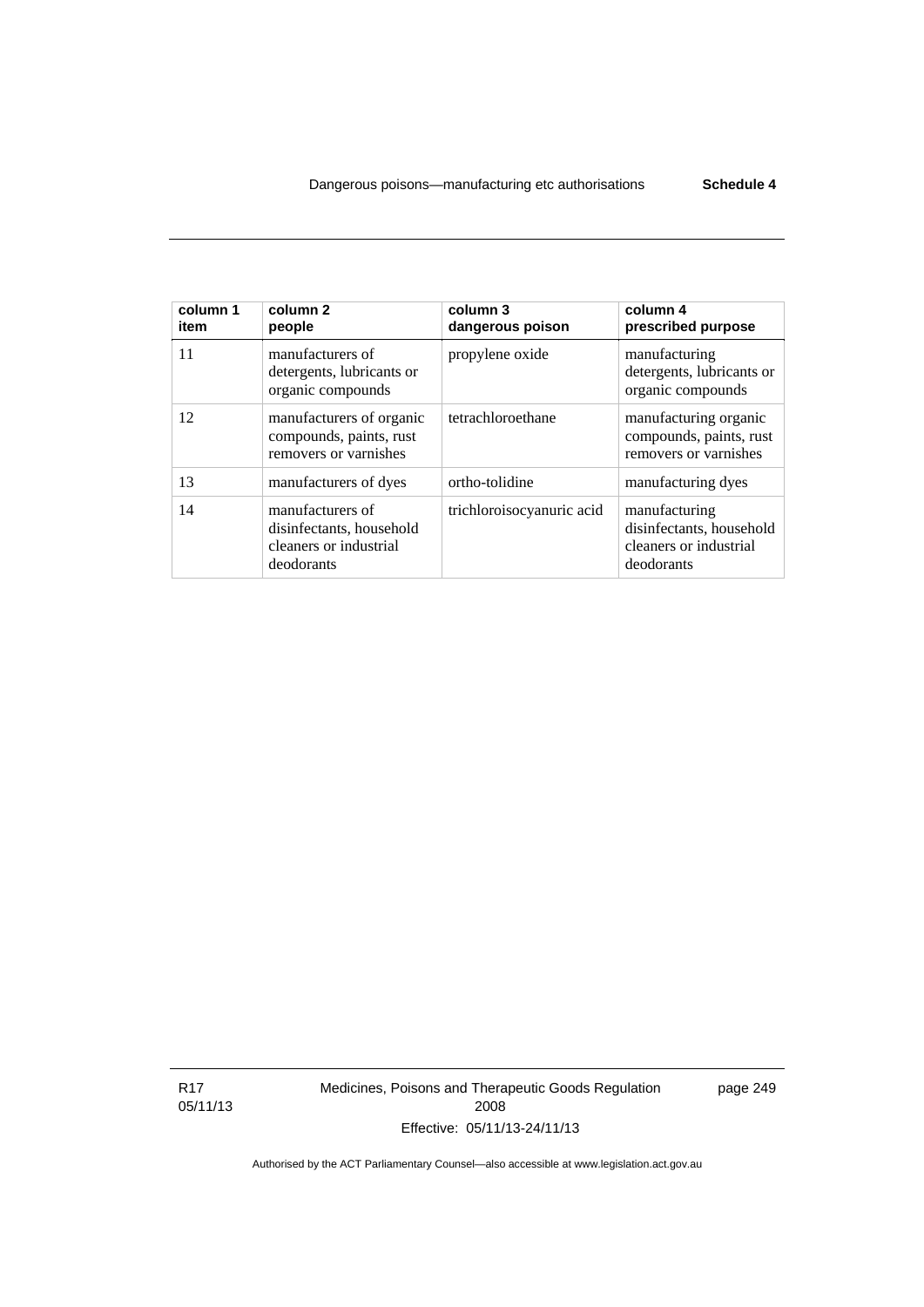## **Schedule 5 Requirements for storage receptacles**

(see s 531 and s 533)

Section 5.1

### **Part 5.1 Medicines cabinets**

### **5.1 Medicines cabinets—general requirements**

A medicines cabinet must be constructed to prevent ready access to the cabinet's contents by cutting, sawing or unbolting.

#### **5.2 Medicines cabinets—body requirements**

- (1) The body of a medicines cabinet must be constructed of a single layer of black mild steel plate at least 10mm thick and with continuous welding of all joints.
- (2) The body must have, for installation—
	- (a) 4 suitably sized holes in the cabinet's back plate; or
	- (b) 2 suitably sized holes in the back plate and 2 suitably sized holes in the cabinet's base.

page 250 Medicines, Poisons and Therapeutic Goods Regulation 2008 Effective: 05/11/13-24/11/13

R17 05/11/13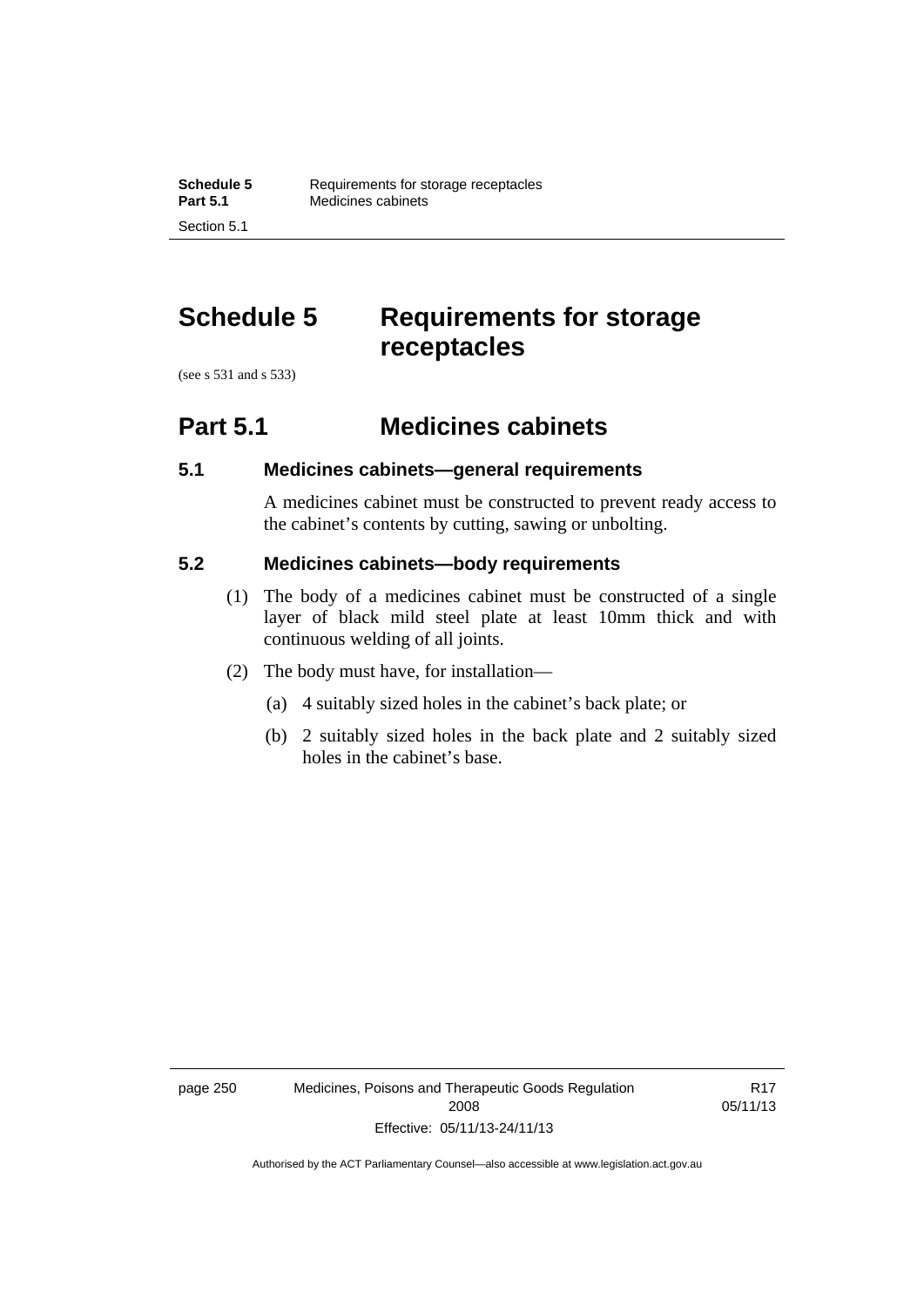### **5.3 Medicines cabinets—door requirements**

- (1) The door of a medicines cabinet must be constructed of black mild steel plate at least 10mm thick.
- (2) When the medicines cabinet door is closed, the door must—
	- (a) fit flush with the cabinet; and
	- (b) have a clearance around the door of not more than 1.5mm.
- (3) The door must be fitted with a fixed locking bar, welded to the inside face of the door near the hinge edge, that engages in a rebate in the cabinet when closed.
- (4) The hinges on the door must be—
	- (a) constructed of heavy duty steel; and
	- (b) continuous welded to the door and body of the cabinet.

#### **5.4 Medicines cabinets—lock requirements**

- (1) A medicines cabinet lock must be—
	- (a) a 6-lever pick-proof lock; or
	- (b) a lock mechanism of a level of security equal to, or greater than, a 6-lever pick-proof lock.
- (2) The lock must be securely attached to the inside face of the door.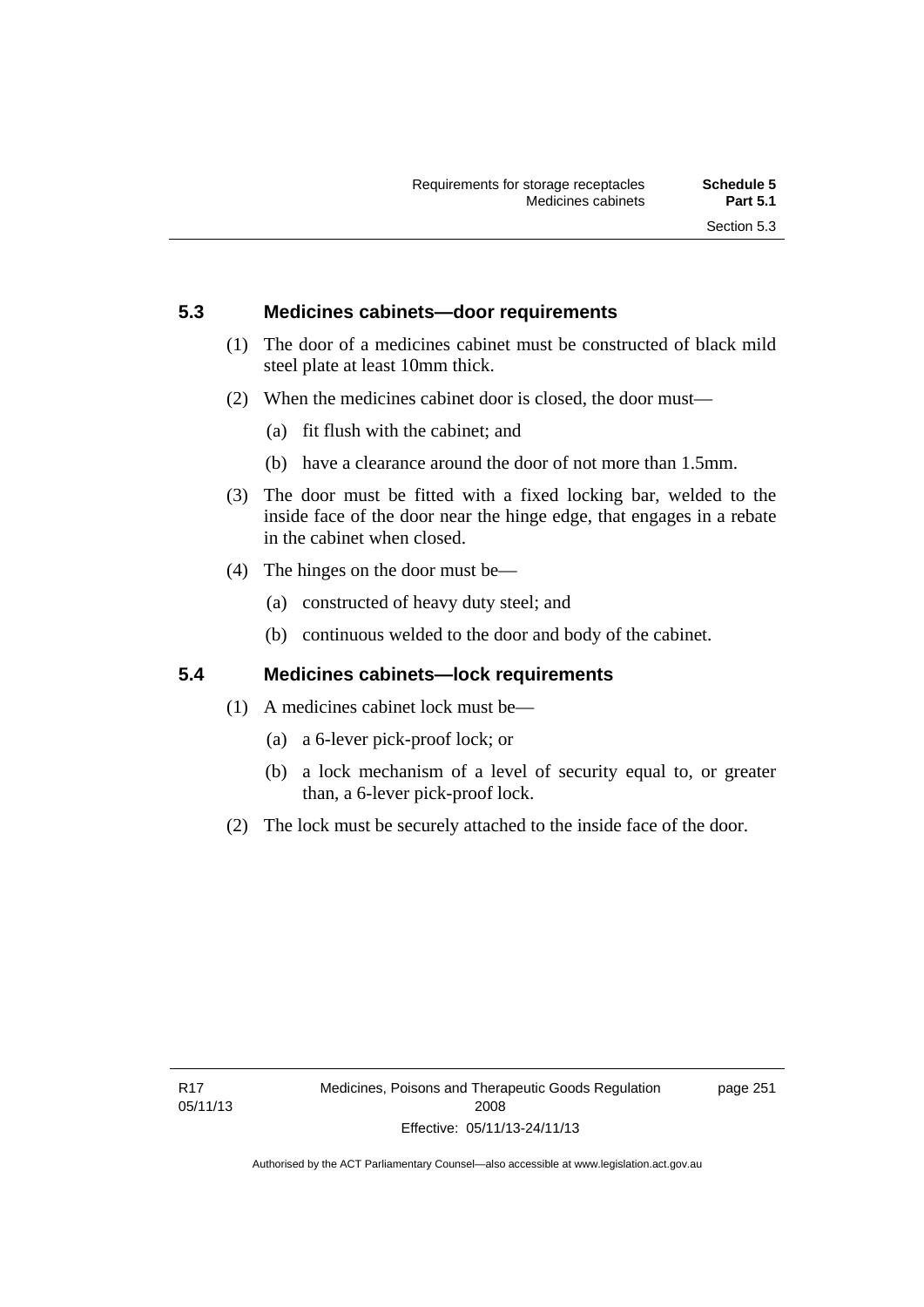#### **5.5 Medicines cabinets—mounting requirements**

- (1) A medicines cabinet must be—
	- (a) embedded in a floor of reinforced concrete of at least 10mpa compressive strength; or
	- (b) securely fixed to a wall or floor (or both) in accordance with this section.
- (2) If the wall and floor are brick or concrete, the medicines cabinet must be fixed to the wall or floor (or both) by at least 4 expanding bolts.
- (3) If the wall is timber, but the floor is brick or concrete, the medicines cabinet must be fixed—
	- (a) to the floor by at least 4 expanding bolts; and
	- (b) to the wall by at least 2 coach screws into the studs as close to the top of the wall face as is possible.
- (4) If the wall and floor are timber, the medicines cabinet must be fixed to the timber frame of the wall or floor in a way that will ensure that the cabinet cannot be removed from the floor or wall within 30 minutes.
- (5) The bolts and coach screws must be at least 10mm in diameter.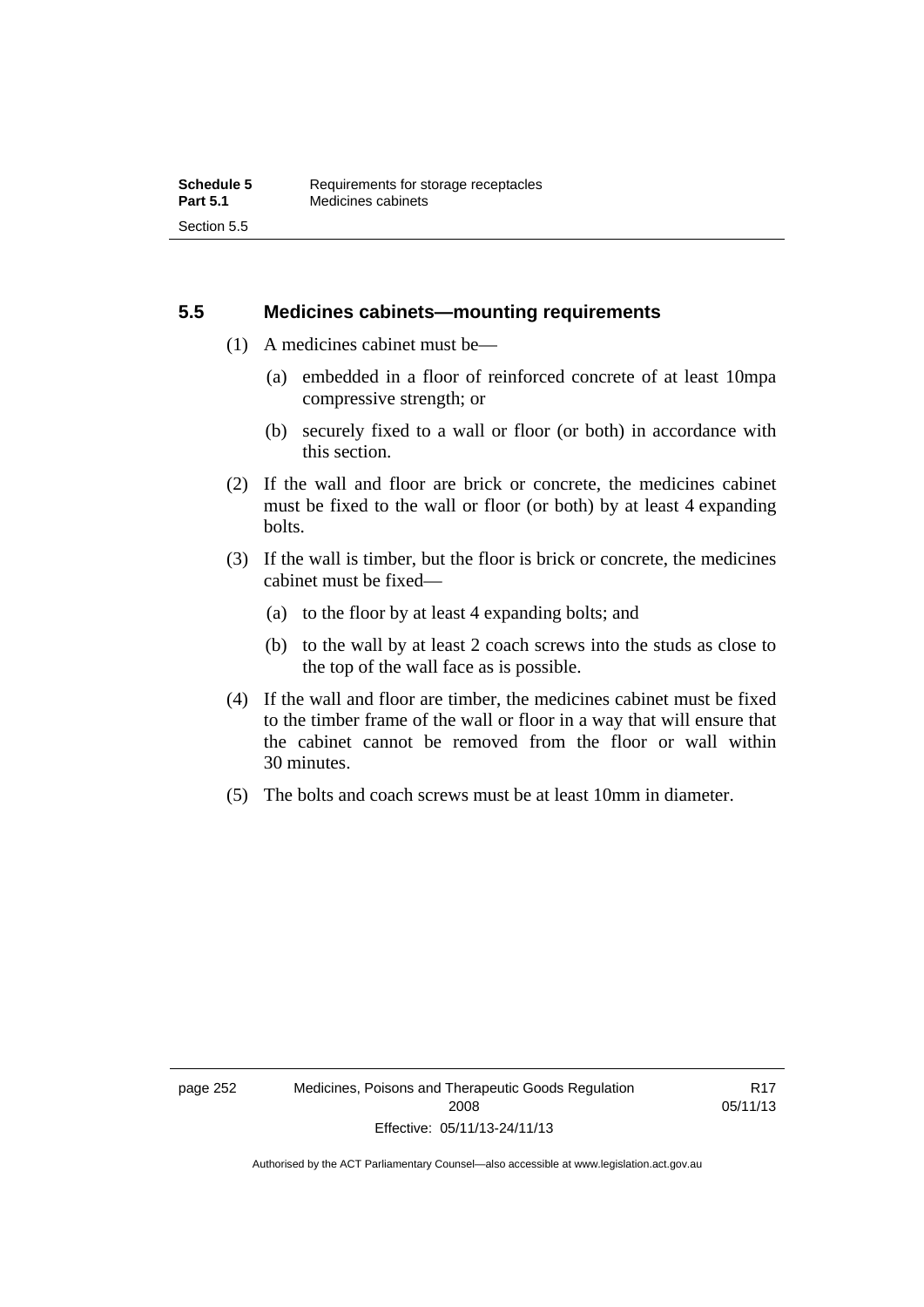### **Part 5.2 Safes, strong rooms and vaults**

### **5.6 Requirements for safes**

- (1) A safe must be constructed to prevent ready access to the safe's contents by cutting, sawing or unbolting.
- (2) When locked, a safe must reasonably be expected to resist attempts to gain entry by tools, torch or explosives for at least 30 minutes.
- $(3)$  A safe-
	- (a) may be freestanding if it weighs more than 350kg; or
	- (b) must be securely attached to, or embedded in, a concrete floor or a concrete or brick wall in a way that will ensure that the cabinet cannot be removed from the floor or wall within 30 minutes.

#### **5.7 Requirements for strong rooms**

- (1) The walls, floor and ceiling of a strong room must be brick or concrete.
- (2) The strong room must be fitted with a door.
- (3) When locked, the strong room must reasonably be expected to resist attempts to gain entry by tools, torch or explosives for at least 1 hour.

### **5.8 Requirements for vaults**

- (1) The walls, floor and ceiling of a vault must be reinforced concrete.
- (2) The vault must be fitted with a door.
- (3) When locked, the vault must reasonably be expected to resist attempts to gain entry by tools, torch or explosives for at least 1 hour.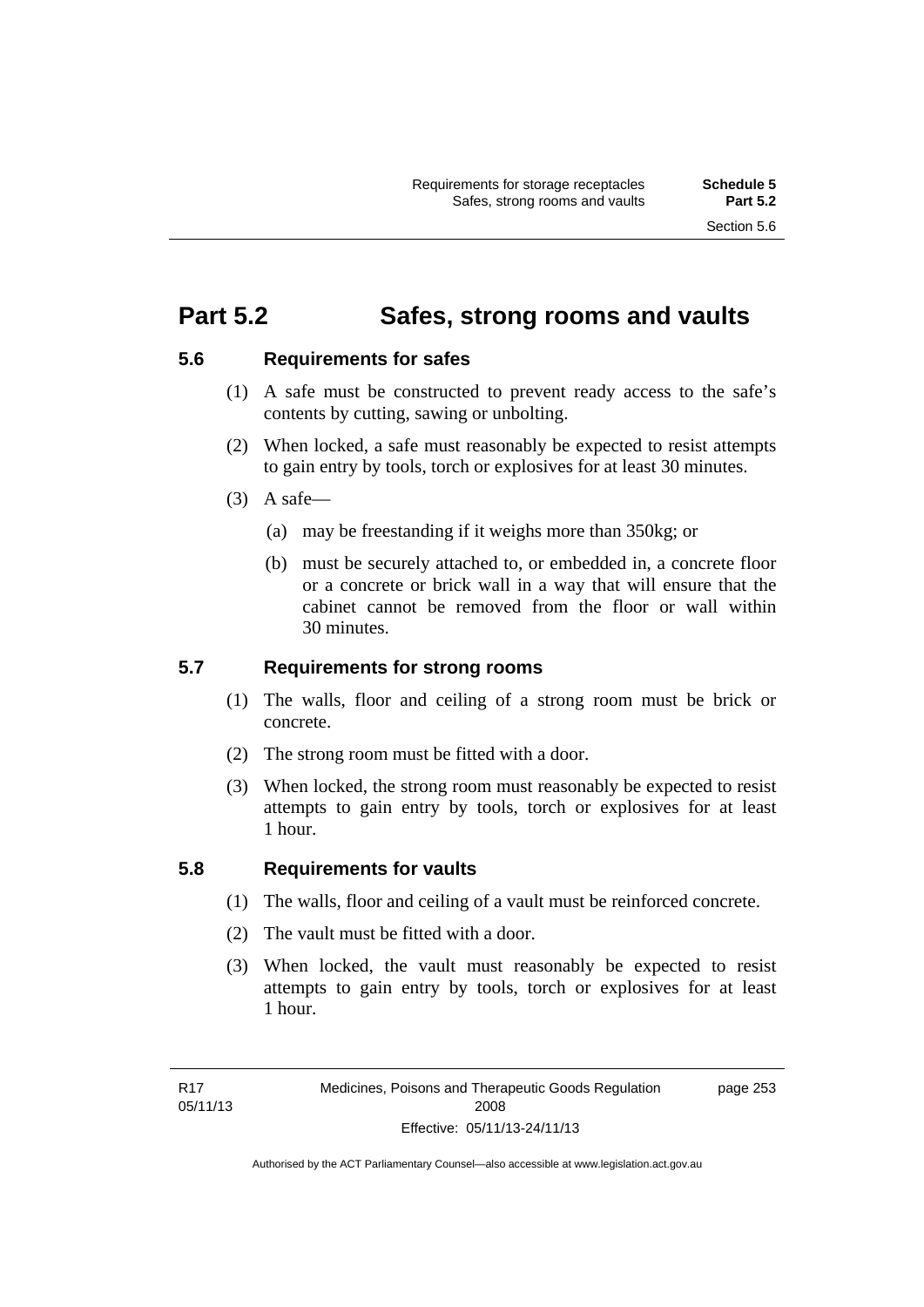# **Dictionary**

(see s 3)

- *Note 1* The [Legislation Act](http://www.legislation.act.gov.au/a/2001-14) contains definitions and other provisions relevant to this regulation.
- *Note 2* For example, the [Legislation Act,](http://www.legislation.act.gov.au/a/2001-14) dict, pt 1, defines the following terms:
	- AS/NZS (see s 164 (2))
	- child
	- correctional centre
	- doctor
	- enrolled nurse
	- home address
	- nurse
	- nurse practitioner
	- optometrist
	- public employee
	- reviewable decision notice.
- *Note 3* Terms used in this regulation have the same meaning that they have in the *[Medicines, Poisons and Therapeutic Goods Act 2008](http://www.legislation.act.gov.au/a/2008-26)* (see [Legislation Act,](http://www.legislation.act.gov.au/a/2001-14) s 148). For example, the following terms are defined in the *[Medicines, Poisons and Therapeutic Goods Act 2008](http://www.legislation.act.gov.au/a/2008-26)*, dictionary:
	- controlled medicine (see s 11)
	- dangerous poison (see s 12)
	- deals, with a regulated substance (see s 19)
	- deals, with a regulated therapeutic good (see s 21)
	- health practitioner
	- hospital
	- institution
	- medicines and poisons standard (see s 15)
	- prescription only medicine (see s 11)
	- prohibited substance (see s 13)
	- purchase order

page 254 Medicines, Poisons and Therapeutic Goods Regulation 2008 Effective: 05/11/13-24/11/13

R17 05/11/13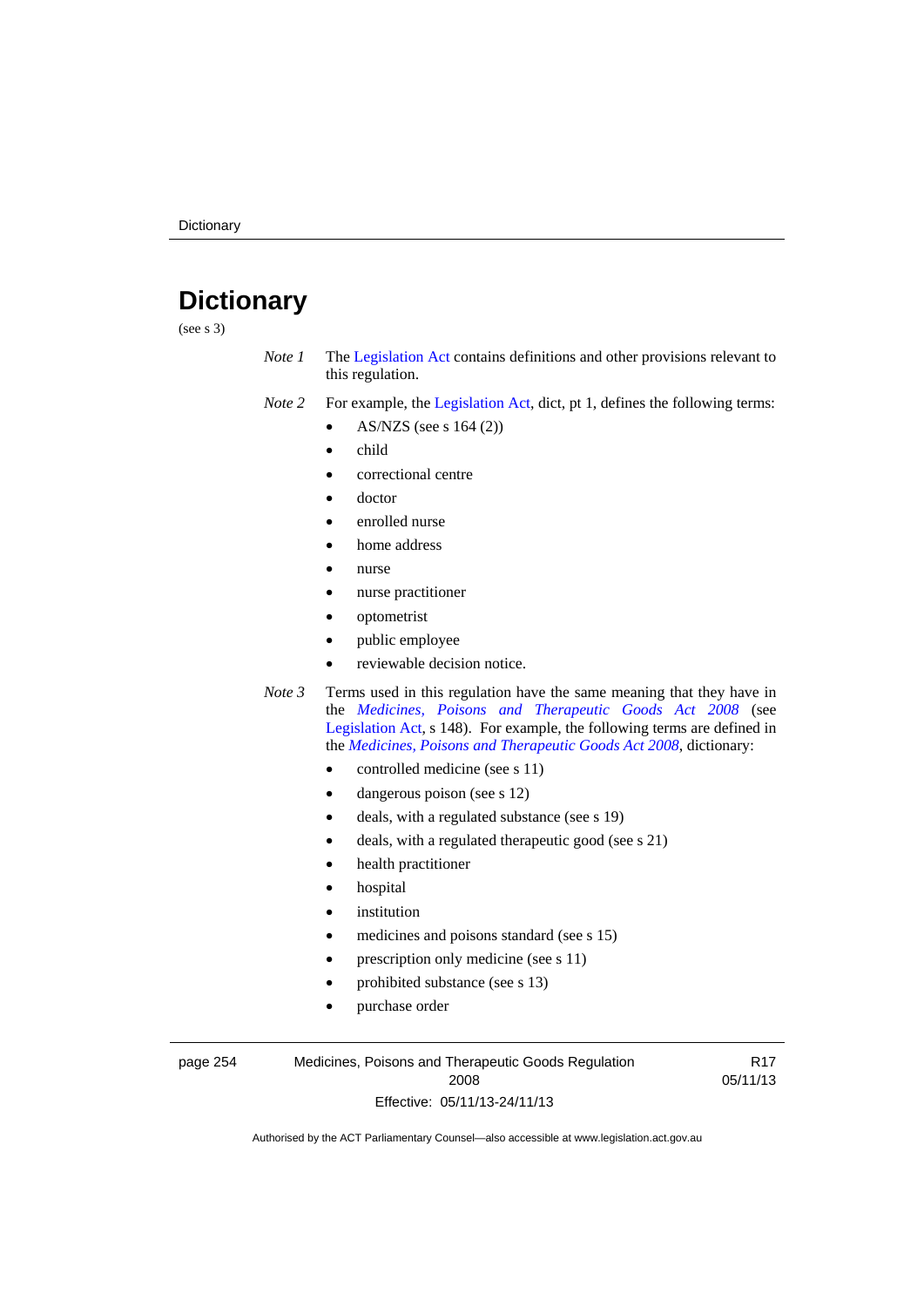- regulated substance (see s 10)
- residential aged care facility
- signs
- supply (see s 24)
- supply authority (see s 23)
- ward
- written.

*appendix D medicines approval*—see section 590.

#### *approved analyst* means—

- (a) an analyst appointed under the *[Public Health Act 1997](http://www.legislation.act.gov.au/a/1997-69)*, section 15 who is authorised under that Act to exercise a function under the Act; or
- (b) an analyst appointed or authorised under another territory law or a law of the Commonwealth, a State or another Territory.

*approved pharmacist*––see the *[National Health Act 1953](http://www.comlaw.gov.au/Series/C1953A00095)* (Cwlth), section 84 (1), as in force from time to time.

*Note* The *[National Health Act 1953](http://www.comlaw.gov.au/Series/C1953A00095)* (Cwlth) does not need to be notified under the [Legislation Act](http://www.legislation.act.gov.au/a/2001-14) because s 47 (6) does not apply (see s 863).

*Australian code of good wholesaling practice for therapeutic goods for human use* means the *Australian Code of Good Wholesaling Practice for Therapeutic Goods for Human Use*  prepared by the National Coordinating Committee on Therapeutic Goods, as in force from time to time.

*Note* The code is accessible at [www.tga.gov.au](http://www.tga.gov.au/).

*authorised midwife*—see the *[National Health Act 1953](http://www.comlaw.gov.au/Series/C1953A00095)* (Cwlth), section 84 (1), definition of *authorised midwife***.**

*bioequivalent*—a form of a substance is the *bioequivalent* of another form of the substance if the forms are physiologically equivalent in their clinical effect.

*CHO* means chief health officer.

R17 05/11/13 Medicines, Poisons and Therapeutic Goods Regulation 2008 Effective: 05/11/13-24/11/13 page 255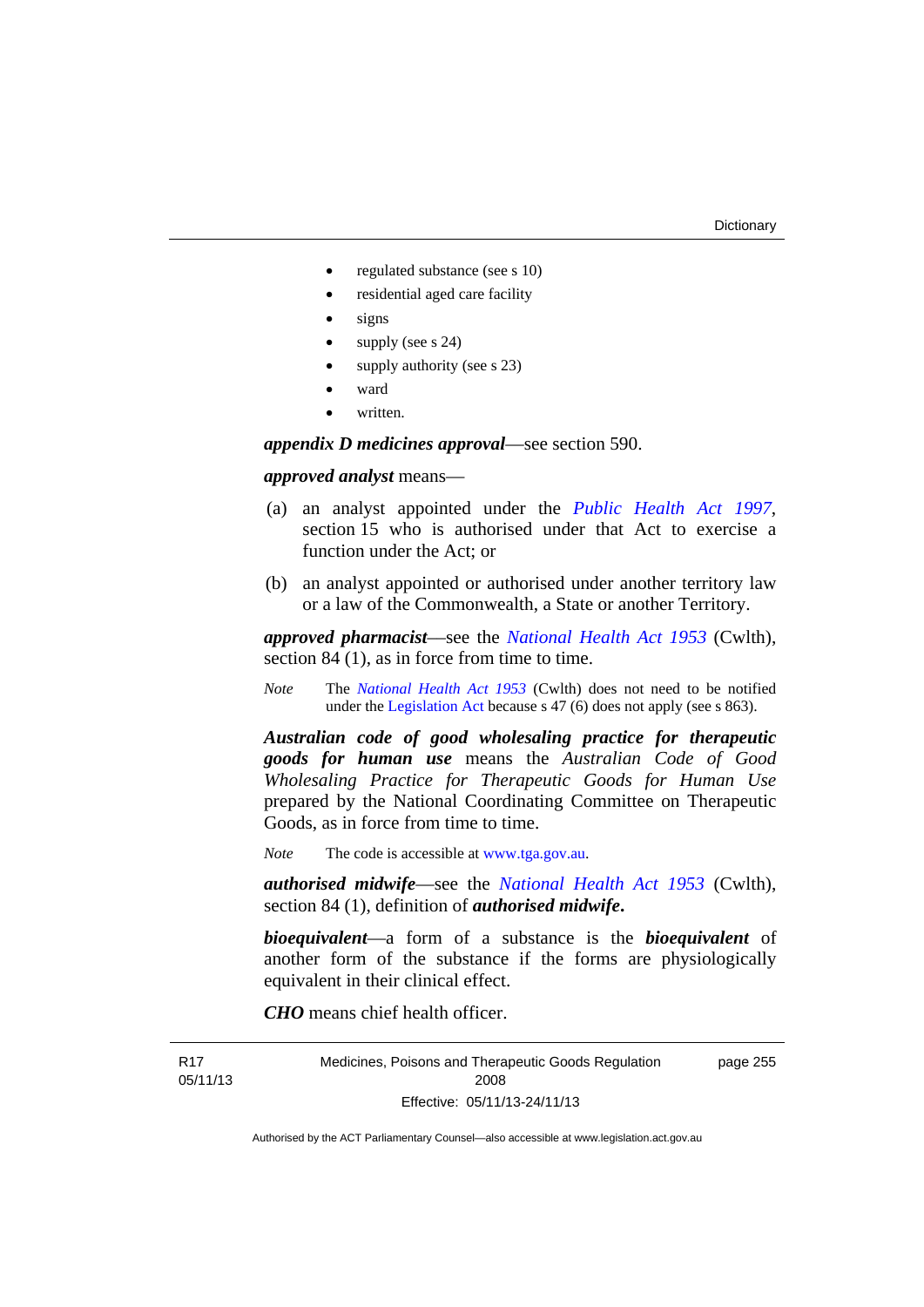*community pharmacy* means a pharmacy at a place other than an institution.

#### *complying purchase order* means—

- (a) for a medicine—a purchase order that complies with section 62; or
- (b) for a dangerous poison—a purchase order that complies with section 721; or
- (c) for an appendix C substance or prohibited substance—see section 772.

*condition 1*, for a doctor prescribing or supplying a designated appendix D medicine to a woman of child-bearing age, for schedule 3 (Designated appendix D medicines—standing approvals)—see schedule 3, section 3.1.

*condition 2*, for a doctor prescribing or supplying a designated appendix D medicine to a woman of child-bearing age, for schedule 3—see schedule 3, section 3.1.

*condition 3*, for a doctor prescribing or supplying a designated appendix D medicine to a woman of child-bearing age, for schedule 3—see schedule 3, section 3.1.

*condition 4*, for a doctor prescribing or supplying a designated appendix D medicine to a woman of child-bearing age, for schedule 3—see schedule 3, section 3.1.

*continued dispensing determination* means a determination made by the Minister under the *[National Health Act 1953](http://www.comlaw.gov.au/Series/C1953A00095)* (Cwlth), section 89A (When pharmaceutical benefits may be supplied by approved pharmacists without prescription), as in force from time to time, about the supply of a pharmaceutical benefit to a person by an approved pharmacist without a prescription.

*Note* See the *National Health (Continued Dispensing) Determination 2012* (Cwlth). The determination does not need to be

> R17 05/11/13

| page 256 | Medicines, Poisons and Therapeutic Goods Regulation |
|----------|-----------------------------------------------------|
|          | 2008                                                |
|          | Effective: 05/11/13-24/11/13                        |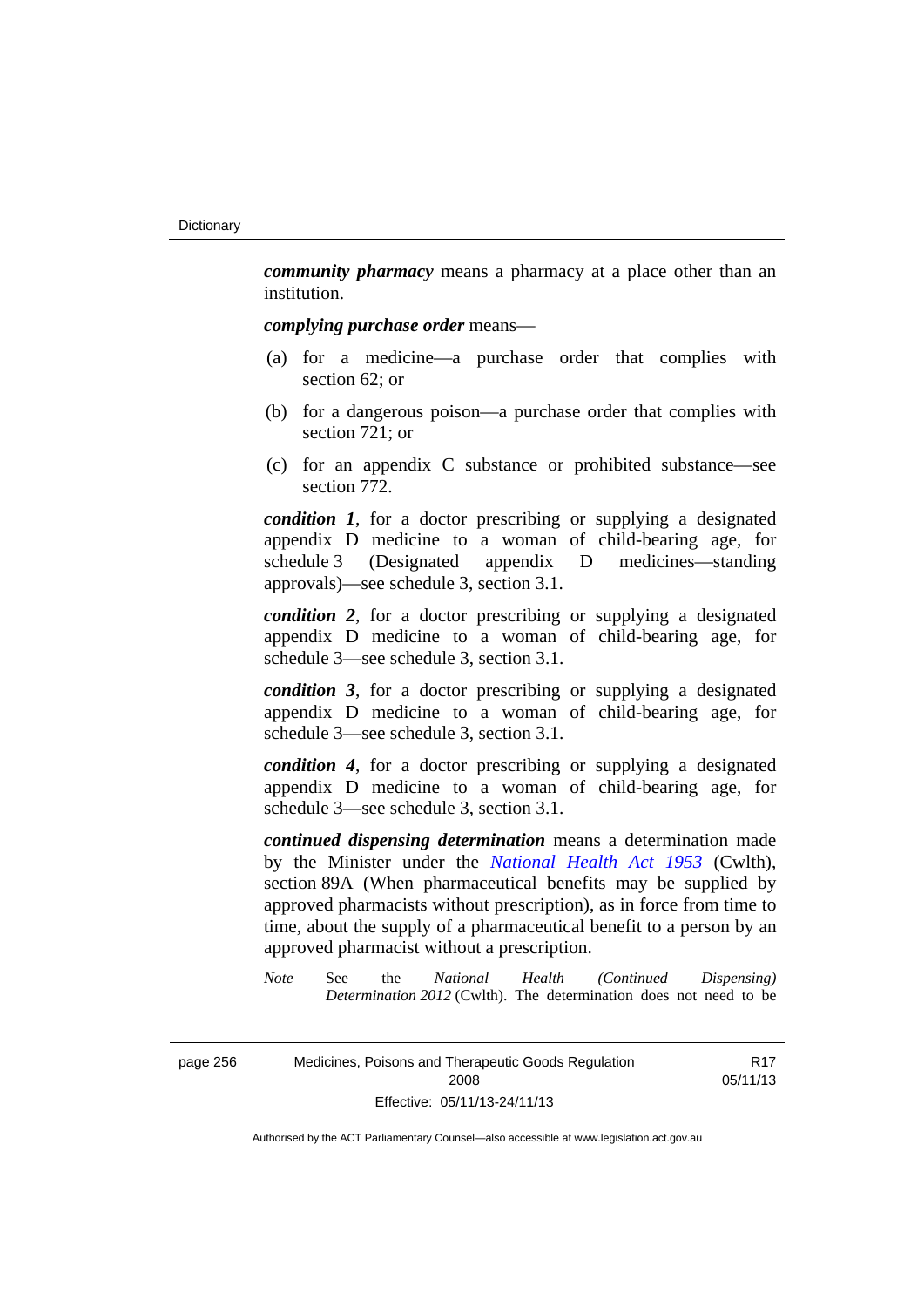notified under the [Legislation Act](http://www.legislation.act.gov.au/a/2001-14) because s 47 (6) does not apply (see s 863).

*controlled medicines approval*—see section 550.

*controlled medicines register* means a register for controlled medicines.

*controlled medicines research and education program licence* see section 600.

*custodian*, of an animal, means—

- (a) an adult who has lawful custody of the animal; or
- (b) if the animal is owned by a child or a person with a guardian a parent or guardian of the child or person.

*CYP authorised person*—see the *[Children and Young People](http://www.legislation.act.gov.au/a/2008-19)  [Act 2008](http://www.legislation.act.gov.au/a/2008-19)*, dictionary, definition of *authorised person*.

*CYP detention place* means a detention place under the *[Children](http://www.legislation.act.gov.au/a/2008-19)  [and Young People Act 2008](http://www.legislation.act.gov.au/a/2008-19)*.

*dangerous poisons manufacturers licence*—see section 700.

*dangerous poisons register* means a register for dangerous poisons.

*dangerous poisons research and education program licence*—see section 700.

*dangerous poisons suppliers licence*—see section 700.

*day hospital* means a facility where a person is admitted for surgical or medical treatment and discharged on the same day.

*dentist* does not include a trainee dentist.

*Note* See the definition of *trainee*.

Medicines, Poisons and Therapeutic Goods Regulation 2008 Effective: 05/11/13-24/11/13

page 257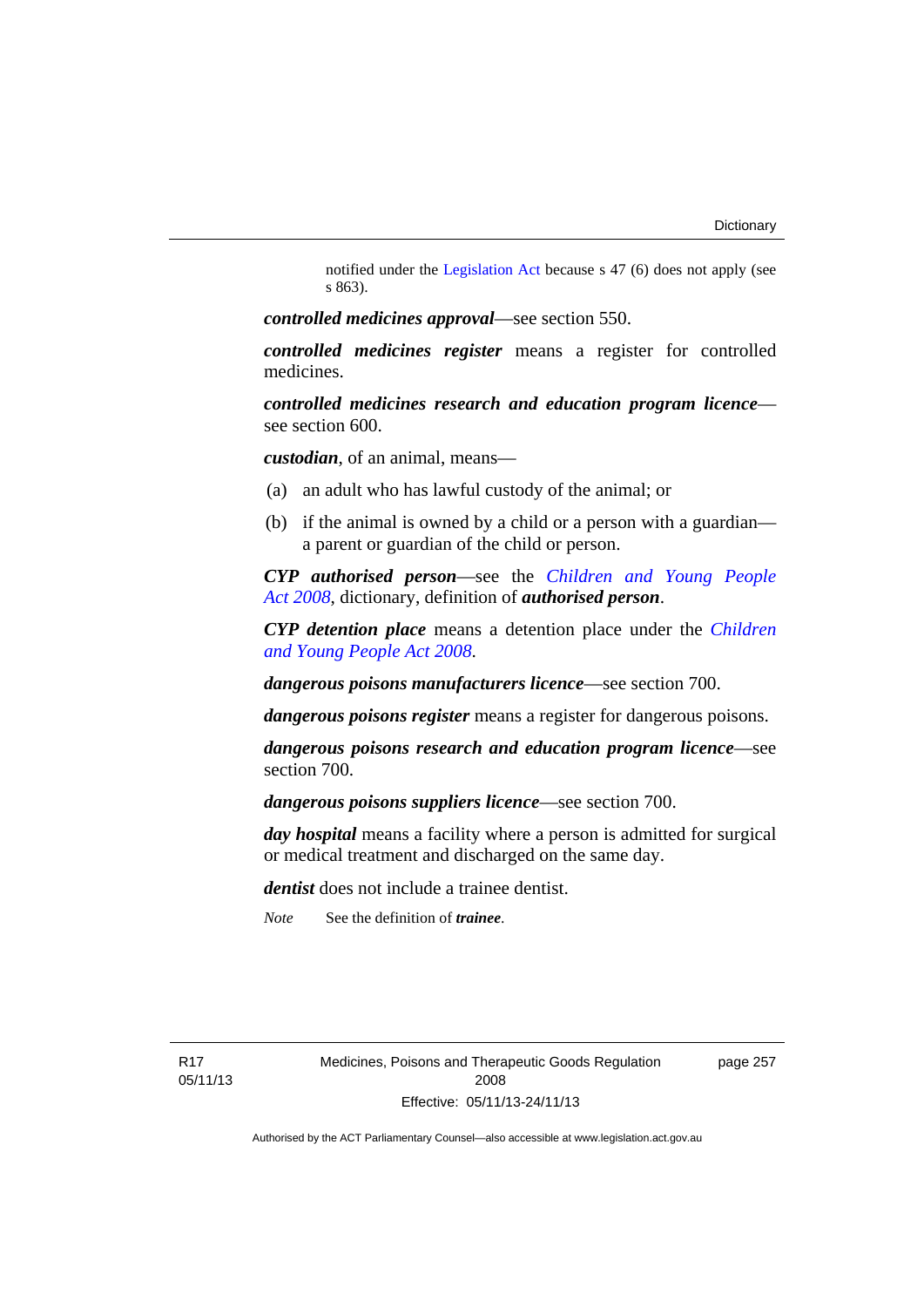*designated appendix D medicine* means a medicine listed in schedule 3, (Designated appendix D medicines—standing approvals), part 3.2, column 3.

*Note* The medicines are included in the [medicines and poisons standard,](http://www.comlaw.gov.au/Series/F2012L01200) appendix D.

*designated prescriber*, for part 13.1 (Controlled medicines approvals)—see section 551.

*designated prescription only medicine*, for part 4.3 (Authorisation to supply without prescription in emergencies)—see section 250.

*detainee*—see the *[Corrections Management Act 2007](http://www.legislation.act.gov.au/a/2007-15)*, section 6.

*disability care* means care that is provided to a person with a disability in a residential facility in which the person is also provided with accommodation that includes—

- (a) appropriate staff to meet the nursing and personal care needs of the person; and
- (b) meals and cleaning services; and
- (c) furnishings, furniture and equipment for the provision of the care and accommodation.

*doctor* does not include an intern doctor.

*Note* See the definition of *intern*.

*eligible midwife*—see the *[National Health Act 1953](http://www.comlaw.gov.au/Series/C1953A00095)* (Cwlth), section 84AAE**.**

*endorsement*, for division 13.1.4 (Endorsements to treat drug-dependency)—see section 580.

#### *environmental authorisation* means—

 (a) an environmental authorisation under the *[Environment](http://www.legislation.act.gov.au/a/1997-92)  [Protection Act 1997](http://www.legislation.act.gov.au/a/1997-92)*; or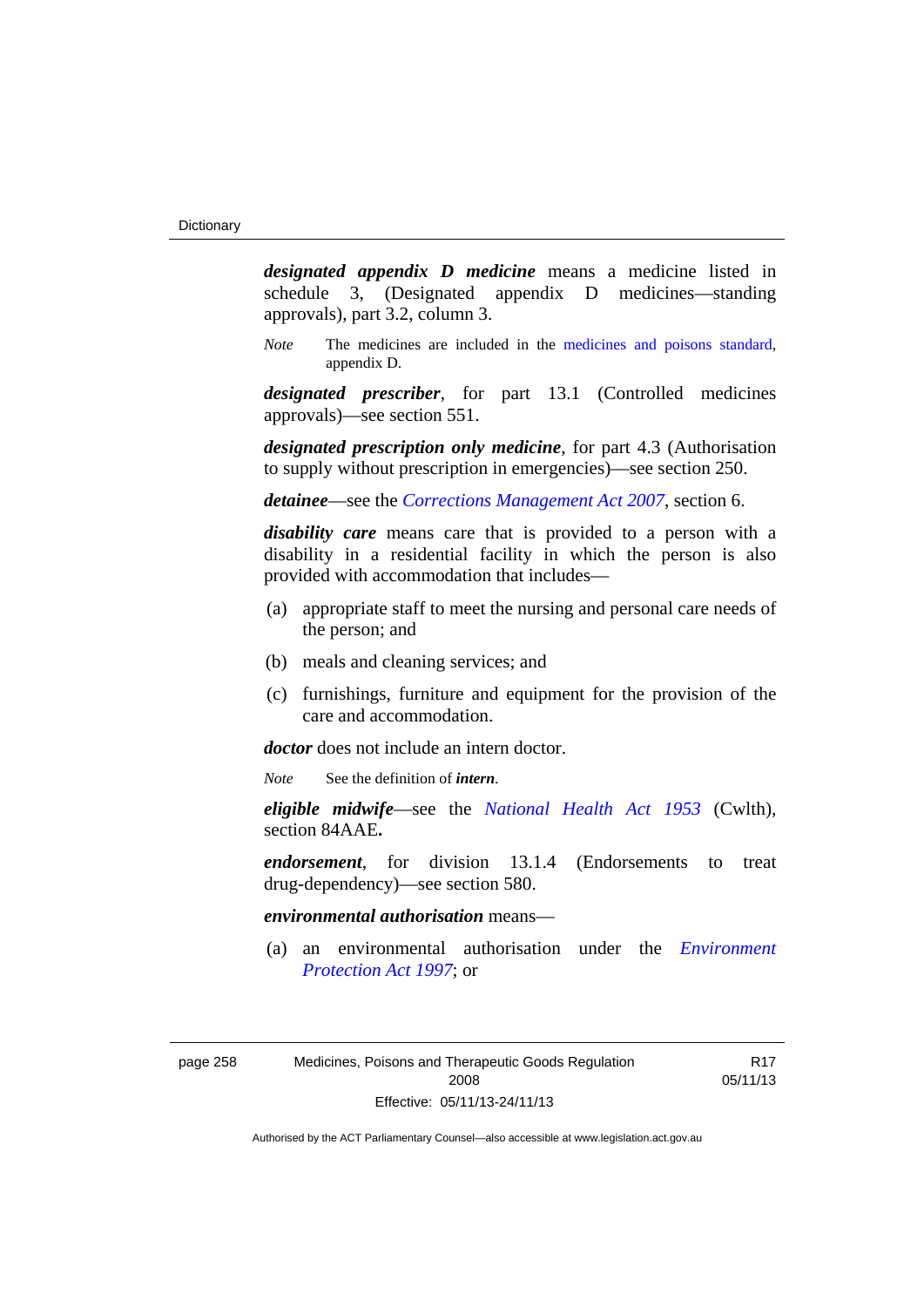(b) an authorisation (however described) under a Commonwealth or State law that corresponds to the environmental authorisation mentioned in paragraph (a).

*first-aid kit* includes a portable bag or container of medicines and other medical supplies kept by a person for health care or emergency treatment.

*first-aid kit licence*—see section 600.

*health profession* means—

- (a) a health profession under the *[Health Practitioner Regulation](http://www.legislation.act.gov.au/a/db_39269/default.asp)  [National Law \(ACT\)](http://www.legislation.act.gov.au/a/db_39269/default.asp)*, section 5 (Definitions); and
- (b) includes a health profession under the *[Health Professionals](http://www.legislation.act.gov.au/a/2004-38)  [Act 2004](http://www.legislation.act.gov.au/a/2004-38)*, dictionary.

*health professional* means a person who is registered under the *[Health Professionals Act 2004](http://www.legislation.act.gov.au/a/2004-38)*.

*in-patient*, at an institution, includes—

- (a) a patient being treated at an emergency department of the institution; and
- (b) for a correctional centre—a detainee; and
- (c) for a CYP detention place—a young detainee.
- *Note* A correctional centre and a CYP detention place is an institution (see s 652).

*intern*, in relation to a doctor or pharmacist, means—

- (a) for a doctor—a person holding limited or provisional registration to practise in the medical profession under the *[Health Practitioner Regulation National Law \(ACT\)](http://www.legislation.act.gov.au/a/db_39269/default.asp)*, for the purpose of undertaking a period of supervised practice that the person has started; and
- (b) for a pharmacist—a person holding limited or provisional registration to practise in the pharmacy profession under the

| R <sub>17</sub> | Medicines, Poisons and Therapeutic Goods Regulation | page 259 |
|-----------------|-----------------------------------------------------|----------|
| 05/11/13        | 2008                                                |          |
|                 | Effective: 05/11/13-24/11/13                        |          |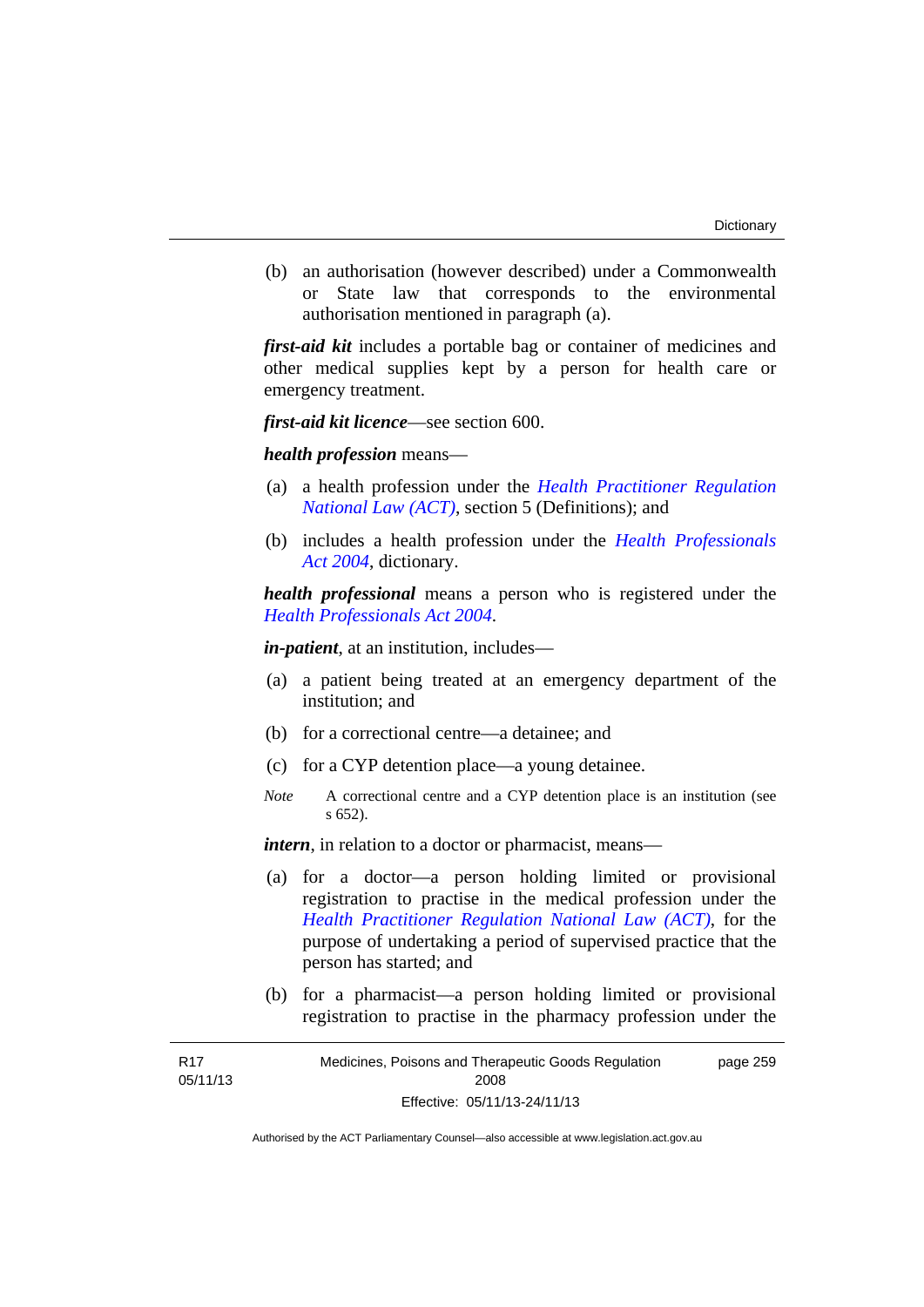*[Health Practitioner Regulation National Law \(ACT\)](http://www.legislation.act.gov.au/a/db_39269/default.asp)*, for the purpose of undertaking a period of supervised practice or course of training, or both, to allow the person to be registered to practice without supervision.

*key*, for chapter 11 (Storage of medicines)—see section 511.

*manufacturer's pack* means a primary pack for a medicine that is supplied by a manufacturer.

*Note* See the definition of *primary pack*.

*medical records* includes—

- (a) for a person at an institution—the person's clinical records and a medication chart for the person at the institution; and
- (b) for a person who is not at an institution and is being treated by a prescriber—any record the prescriber keeps about the person.

*medicines Australia code of conduct* means the *Medicines Australia Code of Conduct*, authorised by the Australian Competition and Consumer Commission, as in force from time to time.

*Note* The code is accessible at [www.medicinesaustralia.com.au.](http://www.medicinesaustralia.com.au/)

*medicines wholesalers licence*—see section 600.

*national list* means the list in the Optometry Endorsement Scheduled Medicines Registration Standard, table 1.

*national residential medication chart prescription* means a medication chart prescription within the meaning of the *[National](http://www.comlaw.gov.au/Series/F1996B02844)  [Health \(Pharmaceutical Benefits\) Regulations 1960](http://www.comlaw.gov.au/Series/F1996B02844)* (Cwlth), section 19AA (Item in residential medication chart is prescription), as in force from time to time.

R17 05/11/13

*Note* The *[National Health \(Pharmaceutical Benefits\) Regulations 1960](http://www.comlaw.gov.au/Series/F1996B02844)* (Cwlth) does not need to be notified under the [Legislation Act](http://www.legislation.act.gov.au/a/2001-14) because s 47 (6) does not apply (see s 863).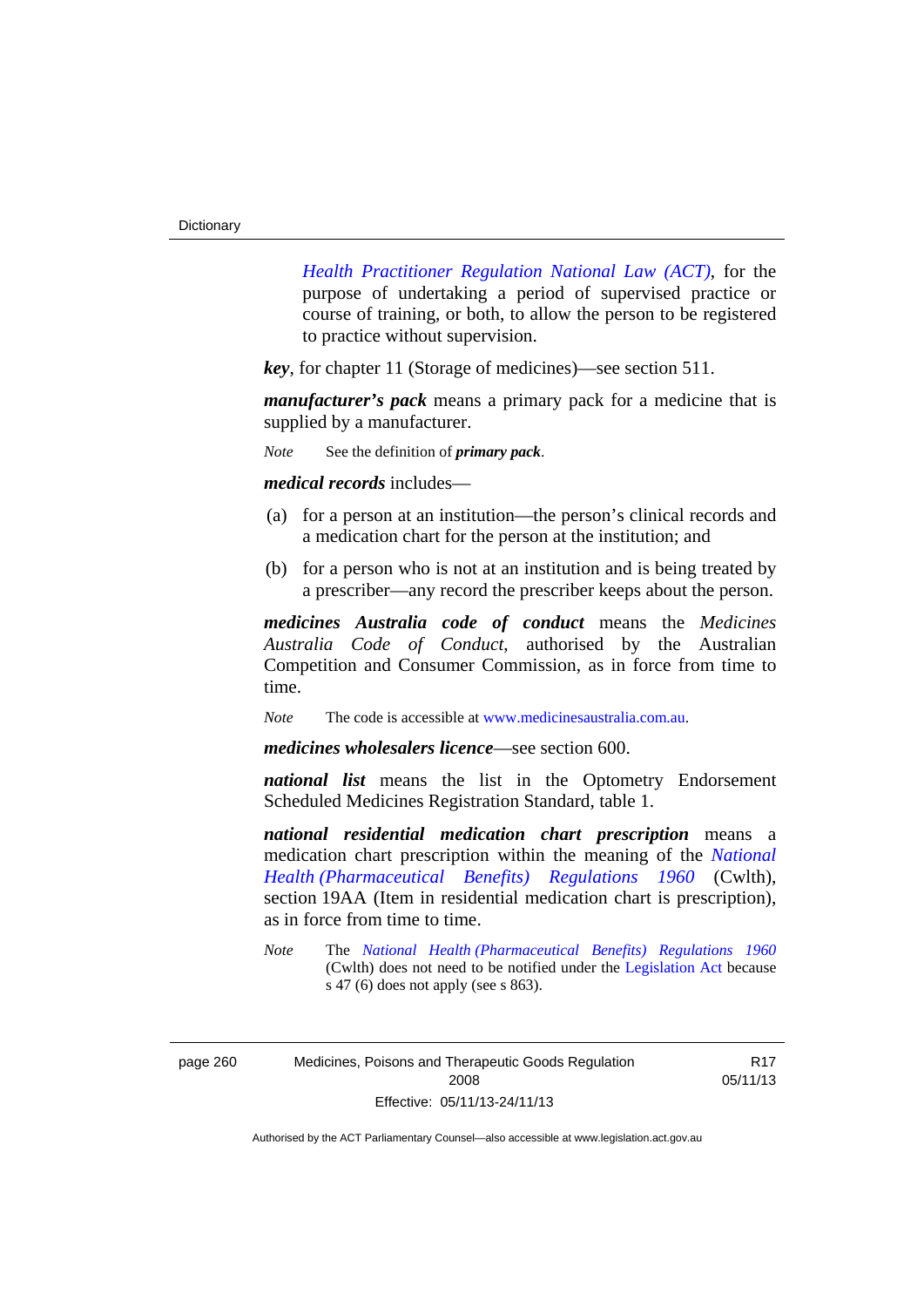*nurse practitioner*, for chapter 11 and chapter 12, does not include a person holding limited or provisional registration to practise as a nurse practitioner.

*opioid dependency treatment guidelines* means the guidelines approved under section 630 (Guidelines for treatment of opioid dependency).

*opioid dependency treatment licence*—see section 600.

*optical device*, for chapter 22 (Therapeutic goods)—see section 800.

*Optometry Endorsement Scheduled Medicines Registration Standard* means the Optometry Endorsement Scheduled Medicines Registration Standard approved by the Ministerial Council under the *Health Practitioner Regulation National Law (ACT)*, section 12 as in force from time to time.

*Note* The Optometry Endorsement Scheduled Medicines Registration Standard is accessible at [www.optometryboard.gov.au](http://www.optometryboard.gov.au/).

*personal custody*, of a key by a person, for part 11.4 (Additional storage requirements for controlled medicines)—see section 530.

*pharmaceutical benefit*—see the *[National Health Act 1953](http://www.comlaw.gov.au/Series/C1953A00095)* (Cwlth), section 84 (1), as in force from time to time.

*Note* The *[National Health Act 1953](http://www.comlaw.gov.au/Series/C1953A00095)* (Cwlth) does not need to be notified under the [Legislation Act](http://www.legislation.act.gov.au/a/2001-14) because s 47 (6) does not apply (see s 863).

*pharmaceutical benefits scheme* means the scheme for the supply of pharmaceutical benefits established under the *[National Health](http://www.comlaw.gov.au/Series/C1953A00095)  [Act 1953](http://www.comlaw.gov.au/Series/C1953A00095)* (Cwlth), part 7.

*pharmacist* does not include an intern pharmacist.

*Note* See the definition of *intern*.

*pharmacy medicines rural communities licence*—see section 600.

*prescribed person*, for chapter 11 (Storage of medicines)—see section 510.

Medicines, Poisons and Therapeutic Goods Regulation 2008 Effective: 05/11/13-24/11/13

page 261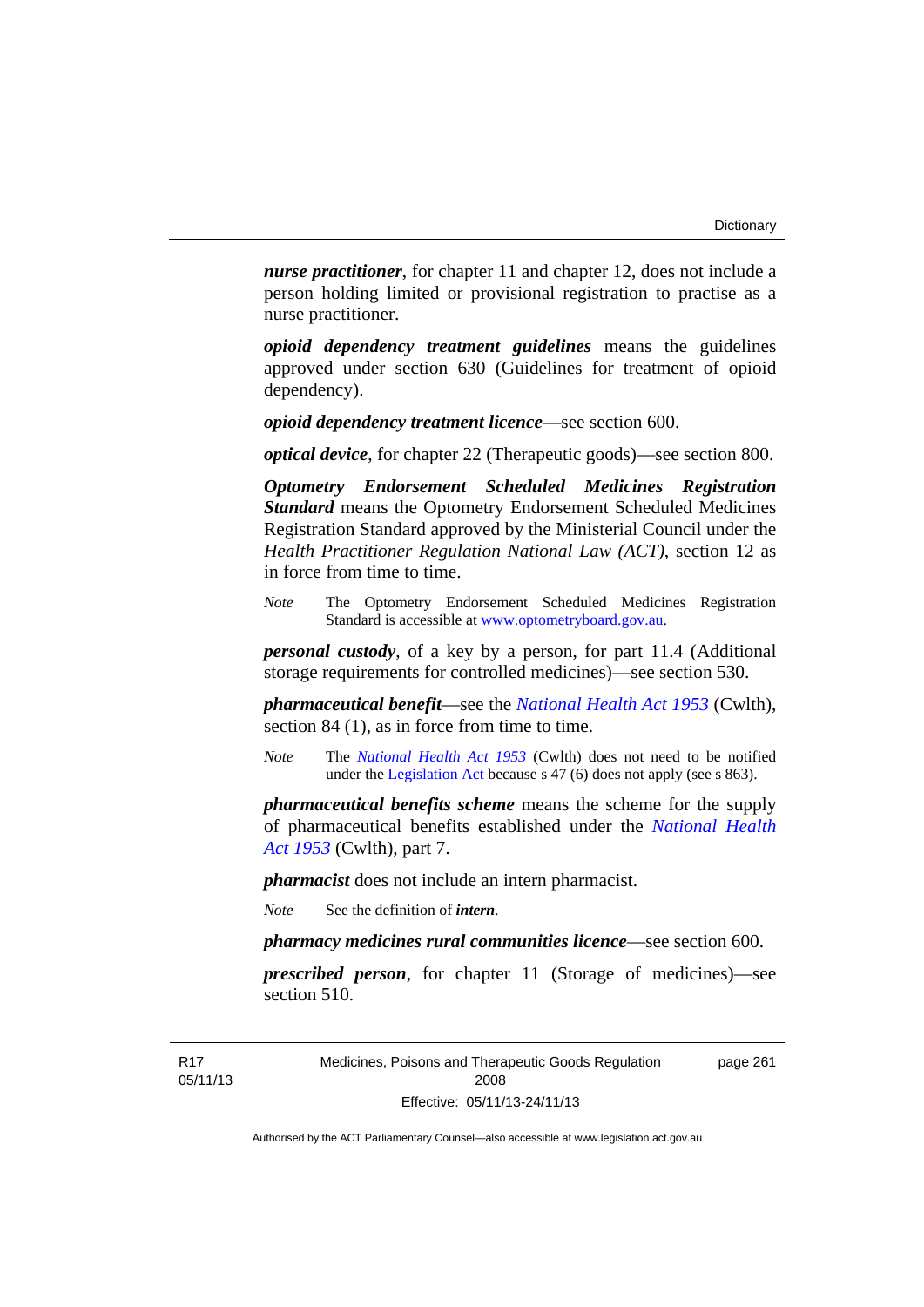*prescriber*, in relation to a medicine, means a person in relation to whom prescribing the medicine is included in schedule 1, column 3 in relation to the person.

*prescription*, in relation to an optical device, for chapter 22 (Therapeutic Goods)—see section 800.

*Note Prescription*, in relation to a medicine—see the [Act](http://www.legislation.act.gov.au/a/2008-26/default.asp), dictionary.

*primary pack* means the pack in which a regulated substance and its immediate container or immediate wrapper or measure pack are presented for sale or supply.

*Note* This is the same as the definition in the [medicines and poisons standard,](http://www.comlaw.gov.au/Series/F2012L01200) par 1 (l), and is included because of its relationship to the meaning of *manufacturer's pack*. Other terms defined in the standard have the same meaning in this regulation, see the [Act](http://www.legislation.act.gov.au/a/2008-26/default.asp), s 16 (1).

*prohibited substance*, for chapter 21 (Prohibited and appendix C substances)—see section 760.

*prohibited substances register* means a register for prohibited substances.

*prohibited substances research and education program licence* see section 761.

*pseudoephedrine record*—see section 171 (c).

*recognised research institution*—see the [Act](http://www.legislation.act.gov.au/a/2008-26/default.asp), section 20 (5).

*relevant expiry date*, for a medicine, means—

- (a) if the medicine is from 1 batch—the expiry date for the batch; or
- (b) if the medicine is from more than 1 batch—the expiry date that is closest to the date of dispensing.

#### *relevant law*—

 (a) for chapter 16 (Low and moderate harm poisons)—see section 660; and

| page 262 | Medicines, Poisons and Therapeutic Goods Regulation | R <sub>17</sub> |
|----------|-----------------------------------------------------|-----------------|
|          | 2008                                                | 05/11/13        |
|          | Effective: 05/11/13-24/11/13                        |                 |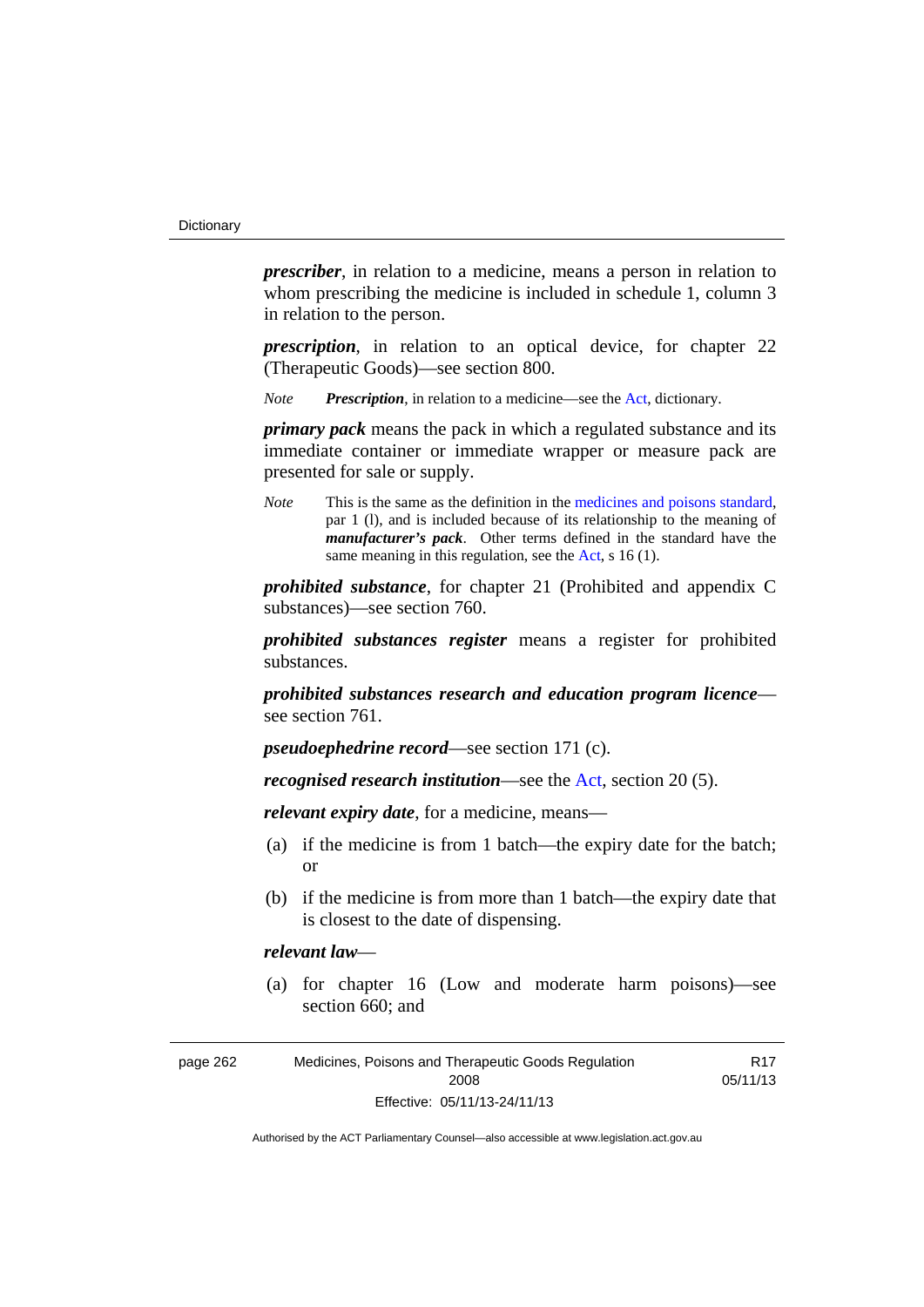(b) for part 19.3 (Packaging and labelling of dangerous poisons) see section 730.

*requisition* includes issue a requisition.

*reviewable decision*, for chapter 23 (Notification and review of decisions)—see section 850.

*retail sale*, for division 4.2.7 (Selling pseudoephedrine by retail) see section 170.

*schedule 1*—a reference to *schedule 1* includes a reference to a provision of the schedule.

*scientifically qualified person* means—

- (a) a dentist, doctor, pharmacist, or veterinary surgeon; or
- (b) a person who has been awarded a doctorate for scientific studies by the person.
- *Note Dentist*, *doctor*, *pharmacist* and *veterinary surgeon* does not include an intern or trainee (see defs of these terms).

*scope of employment* includes scope of engagement as a contractor.

*specialist* means—

- (a) a person holding specialist registration to practise in the medical profession under the *[Health Practitioner Regulation](http://www.legislation.act.gov.au/a/db_39269/default.asp)  [National Law \(ACT\)](http://www.legislation.act.gov.au/a/db_39269/default.asp)*; or
- (b) a person holding limited or provisional registration to practise in the medical profession under the *[Health Practitioner](http://www.legislation.act.gov.au/a/db_39269/default.asp)  [Regulation National Law \(ACT\)](http://www.legislation.act.gov.au/a/db_39269/default.asp)*, for the purpose of undertaking a period of supervised practice under the supervision of a person mentioned in paragraph (a), the successful completion of which means that the person is eligible for specialist registration under that Law.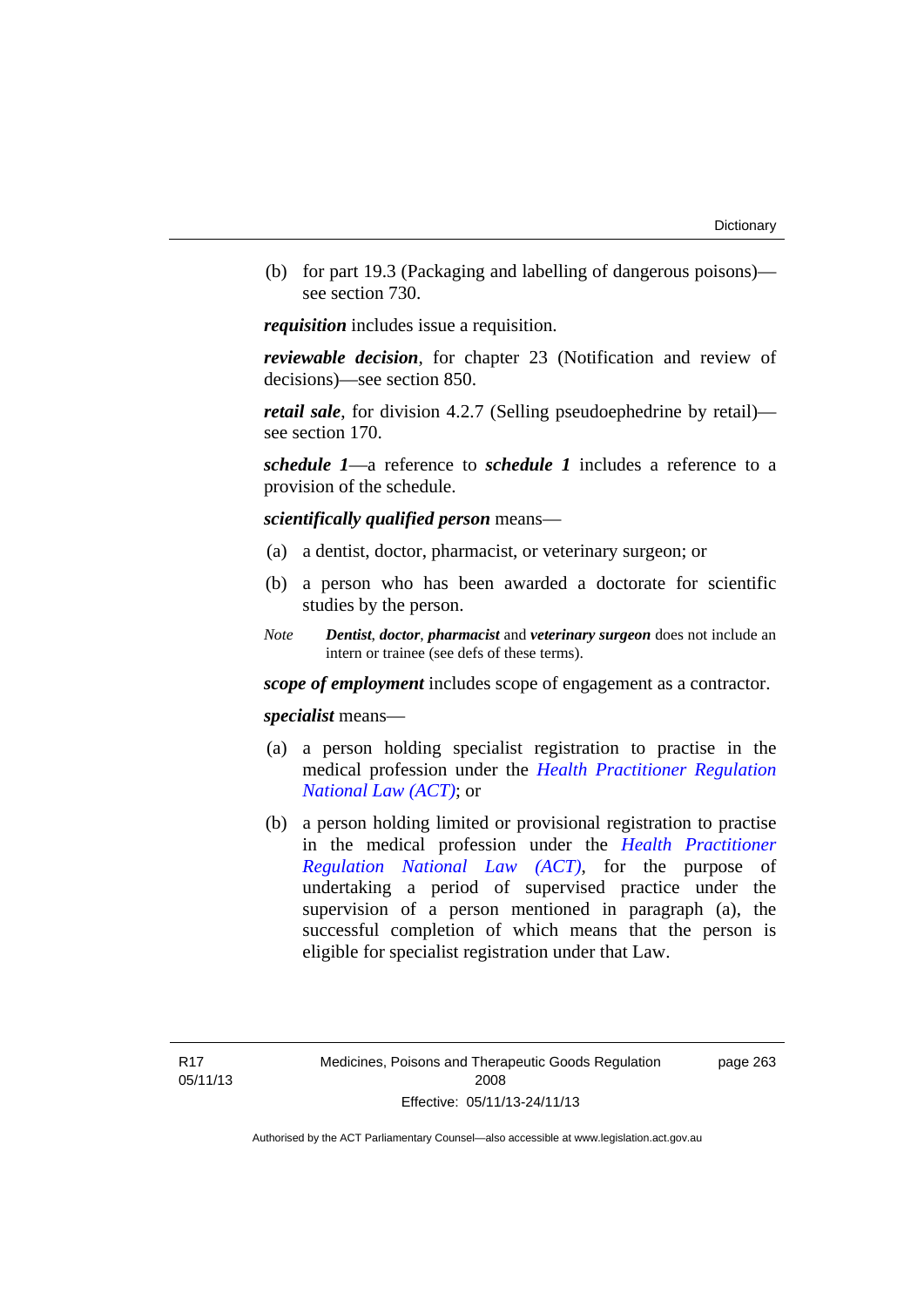*specialist area*, for a health profession, means—

- (a) a recognised speciality under the *[Health Practitioner](http://www.legislation.act.gov.au/a/db_39269/default.asp)  [Regulation National Law \(ACT\)](http://www.legislation.act.gov.au/a/db_39269/default.asp)*; or
- (b) a specialist area under the *[Health Professionals](http://www.legislation.act.gov.au/sl/2004-41)  [Regulation 2004](http://www.legislation.act.gov.au/sl/2004-41)*.

*terminal illness*—a person has a *terminal illness* if a specialist diagnoses the person as having a terminal illness and estimates the person's life expectancy to be less than 1 year.

*Note Specialist* includes a doctor training in a specialist area (see def *specialist*).

*trainee*, in relation to a health practitioner (other than a doctor or pharmacist) means a person holding limited or provisional registration to practise in a health profession under the *[Health](http://www.legislation.act.gov.au/a/db_39269/default.asp)  [Practitioner Regulation National Law \(ACT\)](http://www.legislation.act.gov.au/a/db_39269/default.asp)* for the purpose of undertaking a period of supervised practice or course of training, or both, to allow the person to be registered to practice without supervision.

#### **Examples—references to trainee**

trainee dentist, trainee nurse and trainee veterinary surgeon

- *Note 1* For doctors and pharmacists, see the definition of *intern*.
- *Note 2* An example is part of the regulation, is not exhaustive and may extend, but does not limit, the meaning of the provision in which it appears (see [Legislation Act,](http://www.legislation.act.gov.au/a/2001-14) s 126 and s 132).

*veterinary surgeon* does not include a trainee veterinary surgeon.

*Note* See the definition of *trainee*.

*walk-in centre* means a non-residential facility operated by the Territory for the treatment and care for people with minor illness or injury.

*young detainee*—see the *[Children and Young People Act 2008](http://www.legislation.act.gov.au/a/2008-19)*, section 95.

page 264 Medicines, Poisons and Therapeutic Goods Regulation 2008 Effective: 05/11/13-24/11/13

R17 05/11/13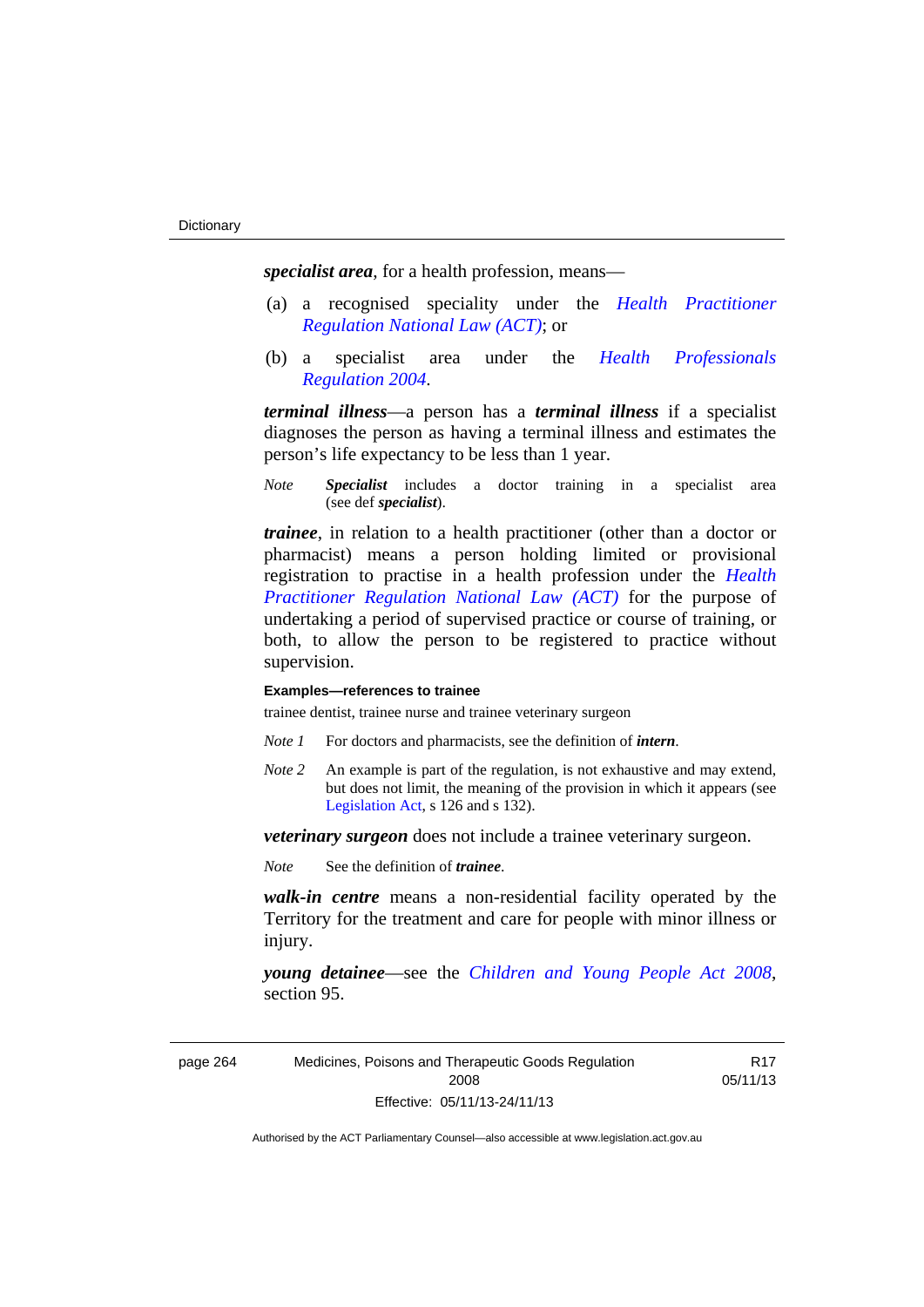# **Endnotes**

# **1 About the endnotes**

Amending and modifying laws are annotated in the legislation history and the amendment history. Current modifications are not included in the republished law but are set out in the endnotes.

Not all editorial amendments made under the *[Legislation Act 2001](http://www.legislation.act.gov.au/a/2001-14)*, part 11.3 are annotated in the amendment history. Full details of any amendments can be obtained from the Parliamentary Counsel's Office.

Uncommenced amending laws are not included in the republished law. The details of these laws are underlined in the legislation history. Uncommenced expiries are underlined in the legislation history and amendment history.

If all the provisions of the law have been renumbered, a table of renumbered provisions gives details of previous and current numbering.

The endnotes also include a table of earlier republications.

| $exp = expires/expired$<br>$R[X]$ = Republication No<br>$RI = reissue$<br>$Gaz = gazette$<br>$hdg = heading$<br>$s = section/subsection$<br>$IA = Interpretation Act 1967$<br>$sch = schedule$<br>$ins = inserted/added$<br>$sdiv = subdivision$<br>$SL = Subordinate$ law<br>$LA =$ Legislation Act 2001<br>$LR =$ legislation register<br>$sub =$ substituted<br>$LRA =$ Legislation (Republication) Act 1996<br>$underlining = whole or part not commenced$<br>$mod = modified/modification$<br>or to be expired |
|---------------------------------------------------------------------------------------------------------------------------------------------------------------------------------------------------------------------------------------------------------------------------------------------------------------------------------------------------------------------------------------------------------------------------------------------------------------------------------------------------------------------|
|---------------------------------------------------------------------------------------------------------------------------------------------------------------------------------------------------------------------------------------------------------------------------------------------------------------------------------------------------------------------------------------------------------------------------------------------------------------------------------------------------------------------|

# **2 Abbreviation key**

R17 05/11/13 Medicines, Poisons and Therapeutic Goods Regulation 2008 Effective: 05/11/13-24/11/13

page 265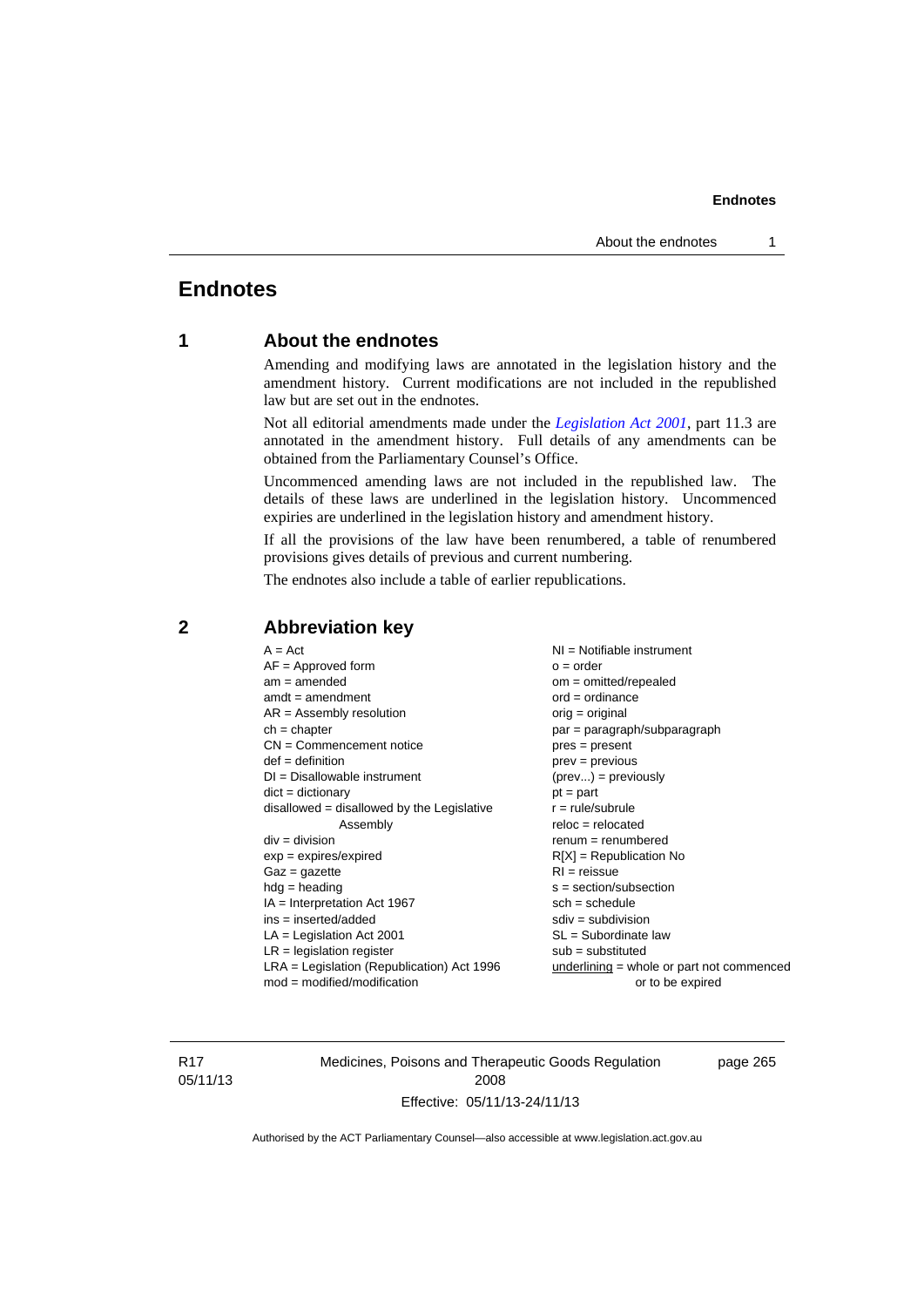| Legislation history<br>-3 |
|---------------------------|
|---------------------------|

# **3 Legislation history**

# **[Medicines, Poisons and Therapeutic Goods Regulation 2008](http://www.legislation.act.gov.au/sl/2008-42) SL2008-42**

notified LR 15 September 2008

s 1, s 2 commenced 15 September 2008 (LA s 75 (1)) remainder commenced 14 February 2009 (s 2 and see [Medicines,](http://www.legislation.act.gov.au/a/2008-26)  [Poisons and Therapeutic Goods Act 2008](http://www.legislation.act.gov.au/a/2008-26) A2008-26, s 2 and LA s 79)

as amended by

# **[Medicines, Poisons and Therapeutic Goods Amendment](http://www.legislation.act.gov.au/sl/2009-27)  [Regulation 2009 \(No 1\)](http://www.legislation.act.gov.au/sl/2009-27) SL2009-27**

notified LR 5 June 2009 s 1, s 2 commenced 5 June 2009 (LA s 75 (1)) remainder commenced 6 June 2009 (s 2)

### **[Statute Law Amendment Act 2009 \(No 2\)](http://www.legislation.act.gov.au/a/2009-49) A2009-49 sch 3 pt 3.51**

notified LR 26 November 2009 s 1, s 2 commenced 26 November 2009 (LA s 75 (1)) sch 3 pt 3.51 commenced 17 December 2009 (s 2)

#### **[Medicines, Poisons and Therapeutic Goods Amendment](http://www.legislation.act.gov.au/sl/2010-1)  [Regulation 2010 \(No 1\)](http://www.legislation.act.gov.au/sl/2010-1) SL2010-1**

notified LR 21 January 2010 s 1, s 2 commenced 21 January 2010 (LA s 75 (1)) remainder commenced 22 January 2010 (s 2)

### **[Medicines, Poisons and Therapeutic Goods Amendment](http://www.legislation.act.gov.au/sl/2010-2)  [Regulation 2010 \(No 2\)](http://www.legislation.act.gov.au/sl/2010-2) SL2010-2**

notified LR 21 January 2010 s 1, s 2 commenced 21 January 2010 (LA s 75 (1)) remainder commenced 22 January 2010 (s 2)

# **[Health Practitioner Regulation National Law \(ACT\) Act 2010](http://www.legislation.act.gov.au/a/2010-10) A2010-10 sch 2 pt 2.15**

notified LR 31 March 2010 s 1, s 2 commenced 31 March 2010 (LA s 75 (1)) sch 2 pt 2.15 commenced 1 July 2010 (s 2 (1) (a))

page 266 Medicines, Poisons and Therapeutic Goods Regulation 2008 Effective: 05/11/13-24/11/13

R17 05/11/13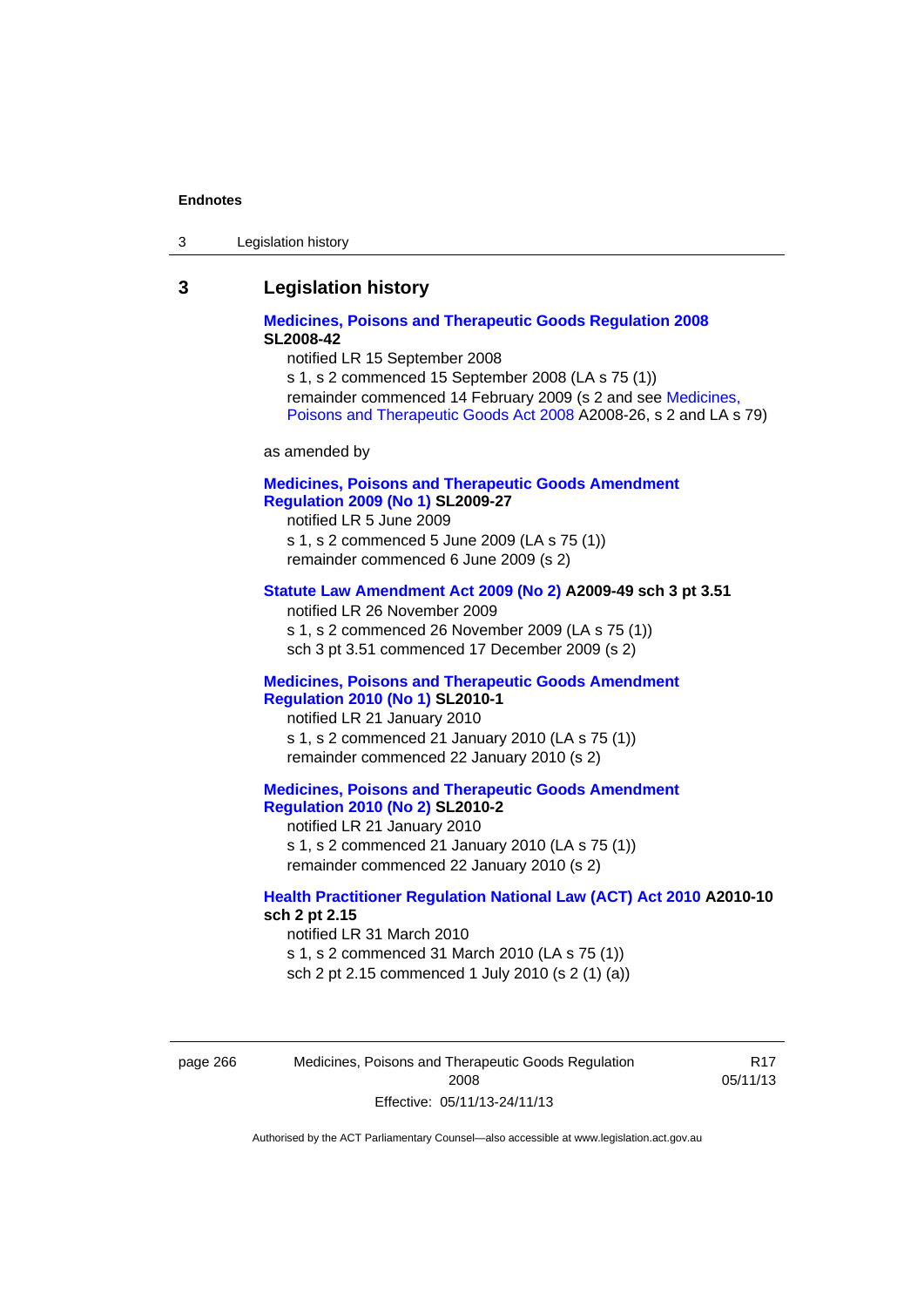| Legislation history |  |
|---------------------|--|
|---------------------|--|

# **[Medicines, Poisons and Therapeutic Goods Amendment](http://www.legislation.act.gov.au/sl/2010-16)  [Regulation 2010 \(No 3\)](http://www.legislation.act.gov.au/sl/2010-16) SL2010-16**

notified LR 10 May 2010

s 1, s 2 commenced 10 May 2010 (LA s 75 (1)) sch 1 commenced 1 July 2010 (s 2 (2) and see [Health Practitioner](http://www.legislation.act.gov.au/a/2010-10)  [Regulation National Law \(ACT\) Act 2010](http://www.legislation.act.gov.au/a/2010-10) A2010-10 s 2 (1) (a)) remainder commenced 11 May 2010 (s 2 (1))

#### **[Medicines, Poisons and Therapeutic Goods Amendment](http://www.legislation.act.gov.au/sl/2010-20)  [Regulation 2010 \(No 4\)](http://www.legislation.act.gov.au/sl/2010-20) SL2010-20**

notified LR 3 June 2010 s 1, s 2 commenced 3 June 2010 (LA s 75 (1)) remainder commenced 1 July 2010 (s 2 and see [Health Practitioner](http://www.legislation.act.gov.au/a/2010-10)  [Regulation National Law \(ACT\) Act 2010](http://www.legislation.act.gov.au/a/2010-10) A2010-10 s 2 (1) (a))

### **[Liquor \(Consequential Amendments\) Act 2010](http://www.legislation.act.gov.au/a/2010-43) A2010-43 sch 1 pt 1.14**

notified LR 8 November 2010 s 1, s 2 commenced 8 November 2010 (LA s 75 (1)) sch 1 pt 1.14 commenced 1 December 2010 (s 2 (4) and see [Liquor Act 2010](http://www.legislation.act.gov.au/a/2010-35) A2010-35, s 2 (3) (as am by [A2010-43](http://www.legislation.act.gov.au/a/2010-43) amdt 1.19) and [CN2010-14](http://www.legislation.act.gov.au/cn/2010-14/default.asp))

#### **[Medicines, Poisons and Therapeutic Goods Amendment](http://www.legislation.act.gov.au/sl/2010-45)  [Regulation 2010 \(No 5\)](http://www.legislation.act.gov.au/sl/2010-45) SL2010-45**

notified LR 22 November 2010 s 1, s 2 commenced 22 November 2010 (LA s 75 (1)) remainder commenced 23 November 2010 (s 2)

#### **[Justice and Community Safety Legislation Amendment Act 2010](http://www.legislation.act.gov.au/a/2010-50)  [\(No 4\)](http://www.legislation.act.gov.au/a/2010-50) A2010-50 sch 1 pt 1.6**

notified LR 14 December 2010 s 1, s 2 commenced 14 December 2010 (LA s 75 (1)) sch 1 pt 1.6 commenced 21 December 2010 (s 2 (1))

### **[Statute Law Amendment Act 2011 \(No 3\)](http://www.legislation.act.gov.au/a/2011-52) A2011-52 sch 1 pt 1.5**  notified LR 28 November 2011

s 1, s 2 commenced 28 November 2011 (LA s 75 (1))

sch 1 pt 1.5 commenced 12 December 2011 (s 2)

R17 05/11/13 Medicines, Poisons and Therapeutic Goods Regulation 2008 Effective: 05/11/13-24/11/13

page 267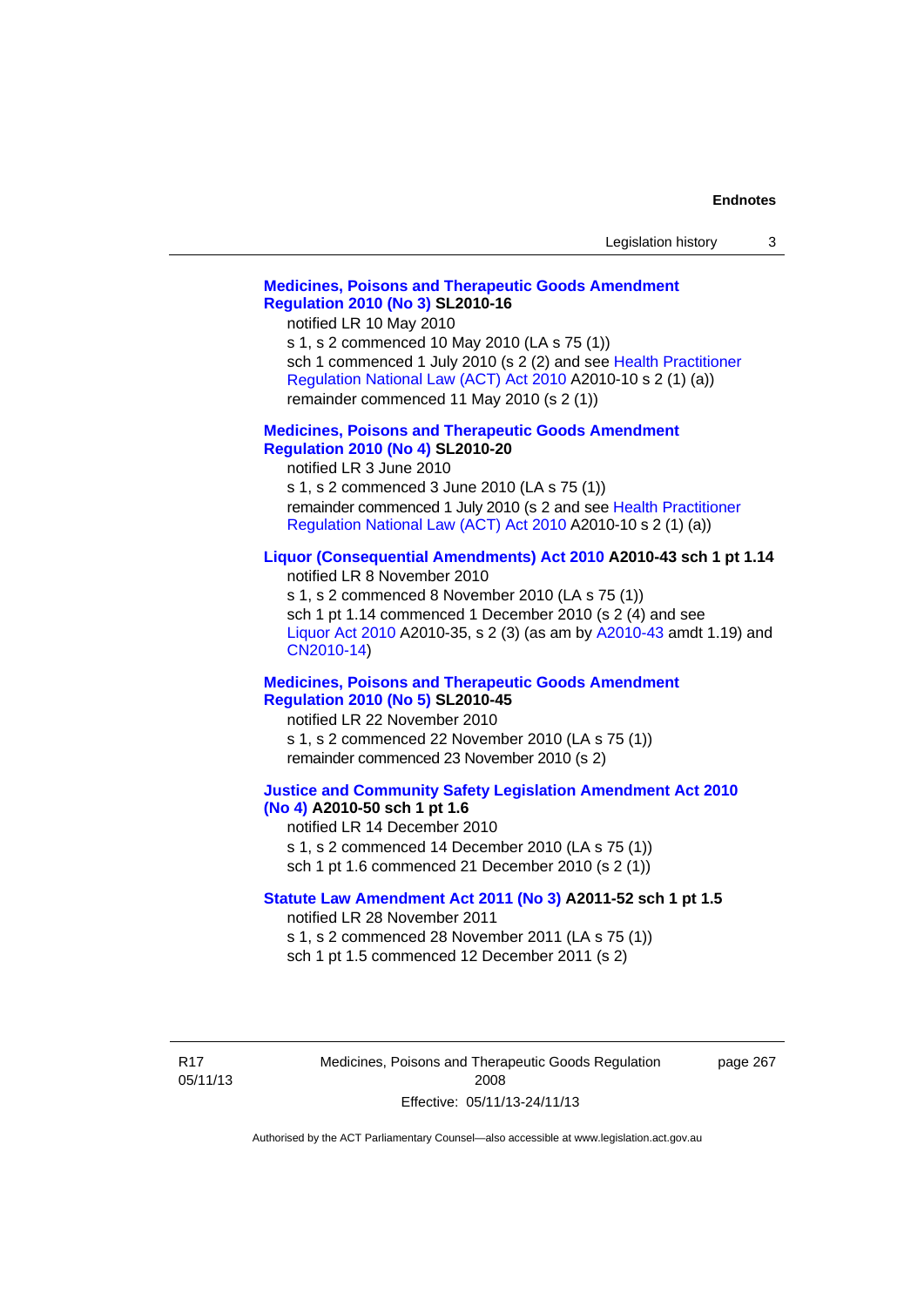| Legislation history<br>-3 |  |
|---------------------------|--|
|---------------------------|--|

**[Medicines, Poisons and Therapeutic Goods Amendment](http://www.legislation.act.gov.au/sl/2012-5)  [Regulation 2012 \(No 1\)](http://www.legislation.act.gov.au/sl/2012-5) SL2012-5**  notified LR 9 February 2012 s 1, s 2 commenced 9 February 2012 (LA s 75 (1)) remainder commenced 10 February 2012 (s 2)

### **[Medicines, Poisons and Therapeutic Goods \(Prescribing](http://www.legislation.act.gov.au/sl/2012-34)  [Authorisation—Optometrists\) Amendment Regulation 2012 \(No 1\)](http://www.legislation.act.gov.au/sl/2012-34) SL2012-34**

notified LR 2 August 2012 s 1, s 2 commenced 2 August 2012 (LA s 75 (1)) remainder commenced 3 August 2012 (s 2)

### **[Medicines, Poisons and Therapeutic Goods \(Kava Exemption\)](http://www.legislation.act.gov.au/sl/2013-1/default.asp)  [Amendment Regulation 2013 \(No 1\)](http://www.legislation.act.gov.au/sl/2013-1/default.asp) SL2013-1**

notified LR 25 January 2013 s 1, s 2 commenced 25 January 2013 (LA s 75 (1)) remainder commenced 26 January 2013 (s 2)

### **[Medicines, Poisons and Therapeutic Goods Amendment](http://www.legislation.act.gov.au/sl/2013-24/default.asp)  [Regulation 2013 \(No 1\)](http://www.legislation.act.gov.au/sl/2013-24/default.asp) SL2013-24**

notified LR 29 August 2013 s 1, s 2 commenced 29 August 2013 (LA s 75 (1)) remainder commenced 1 September 2013 (s 2)

#### **[Medicines, Poisons and Therapeutic Goods Amendment](http://www.legislation.act.gov.au/sl/2013-28)  [Regulation 2013 \(No 2\)](http://www.legislation.act.gov.au/sl/2013-28) SL2013-28**

notified LR 4 November 2013 s 1, s 2 commenced 4 November 2013 (LA s 75 (1)) remainder commenced 5 November 2013 (s 2)

page 268 Medicines, Poisons and Therapeutic Goods Regulation 2008 Effective: 05/11/13-24/11/13

R17 05/11/13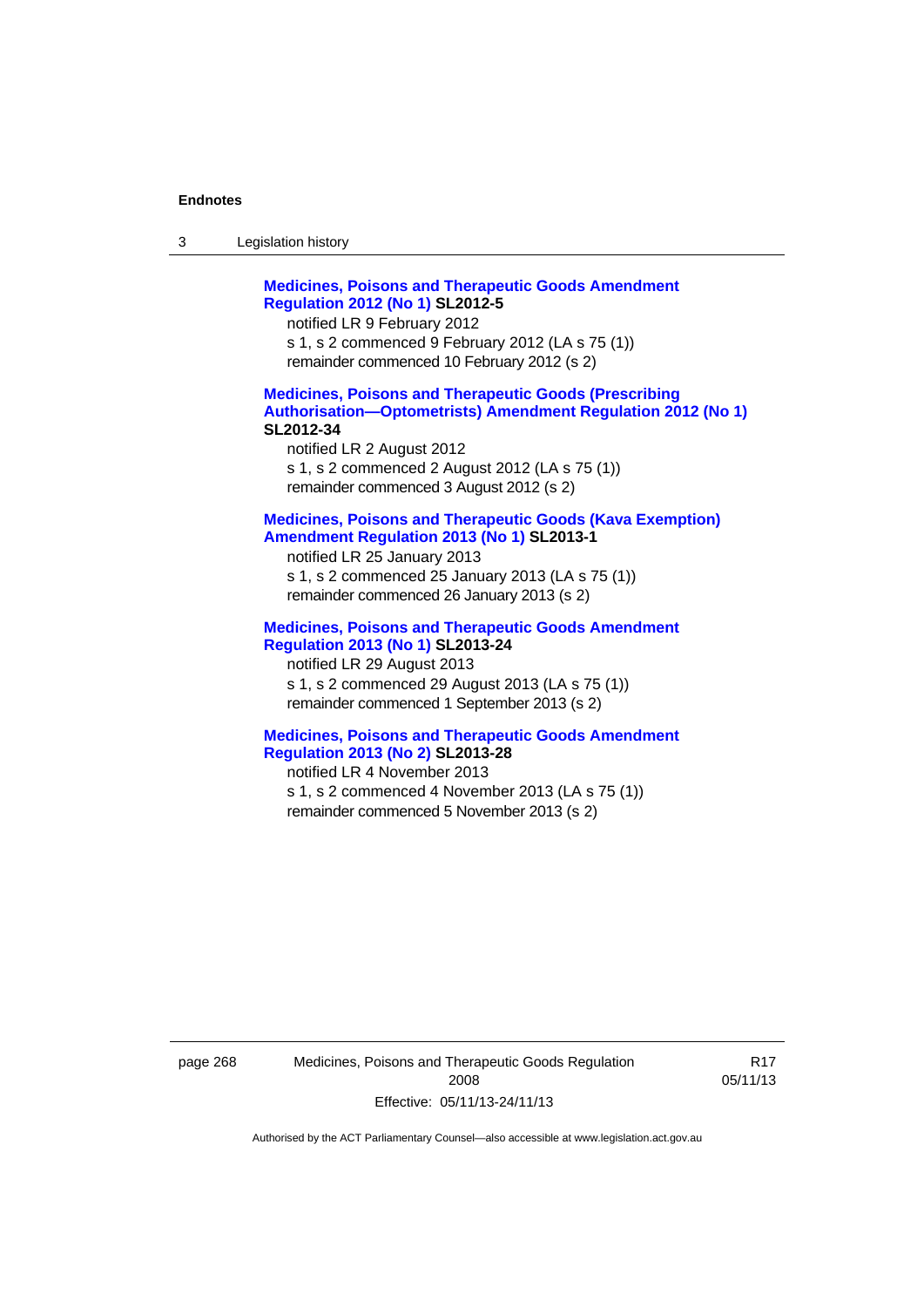# **4 Amendment history**

**Commencement**  s 2 om LA s 89 (4) **General overview of authorisations for medicines**  s 10 am [A2010-10](http://www.legislation.act.gov.au/a/2010-10) amdt 2.85 **Overview of medicines authorisations under this regulation**  s 11 am [SL2010-2](http://www.legislation.act.gov.au/sl/2010-2) s 4; pars renum R4 LA; [SL2013-28](http://www.legislation.act.gov.au/sl/2013-28) s 4; pars renum R17 LA **General overview of authorisation conditions for medicines**  s 12 am [SL2012-34](http://www.legislation.act.gov.au/sl/2012-34) s 4 **Relationship with registration laws**  pt 2.2 hdg sub [A2010-10](http://www.legislation.act.gov.au/a/2010-10) amdt 2.86 **Medicines authorisations subject to Health Practitioner Regulation National Law (ACT) restrictions**  sub [A2010-10](http://www.legislation.act.gov.au/a/2010-10) amdt 2.86 **Medicines authorisations subject to Health Professionals Act restrictions**  s 21 ins [A2010-10](http://www.legislation.act.gov.au/a/2010-10) amdt 2.86 **Authorisation under sch 1 to prescribe medicines—Act, s 40 (1) (b), (2) (b) and (3) (b)**  am [SL2010-45](http://www.legislation.act.gov.au/sl/2010-45) s 4 **Authorisation conditions for prescribing medicines—Act, s 44 (1) (b) and (2) (b)**  s 31 am [SL2013-28](http://www.legislation.act.gov.au/sl/2013-28) ss 5-7; pars renum R17 LA **Particulars for prescriptions**  s 41 **am [SL2010-1](http://www.legislation.act.gov.au/sl/2010-1) s 4; [SL2010-45](http://www.legislation.act.gov.au/sl/2010-45) s 5; pars renum R8 LA;** [SL2013–28](http://www.legislation.act.gov.au/sl/2013-28) s 8; ss renum R17 LA **Standing orders for walk-in centre**   $div 3.4.3$  hdg ins  $SL2010-2$  s 5 **Authorisation of CHO to issue standing orders for supply and administration of medicines at walk-in centre—Act, s 42 (b)**  s 77 ins [SL2010-2](http://www.legislation.act.gov.au/sl/2010-2) s 5 **Particulars for CHO standing orders for supply and administration of medicines at walk-in centre**  s 78 ins [SL2010-2](http://www.legislation.act.gov.au/sl/2010-2) s 5 **Overview of supply authorisations for medicines**  s 100 am [SL2013–28](http://www.legislation.act.gov.au/sl/2013-28) s 9; pars renum R17 LA

R17 05/11/13 Medicines, Poisons and Therapeutic Goods Regulation 2008 Effective: 05/11/13-24/11/13

page 269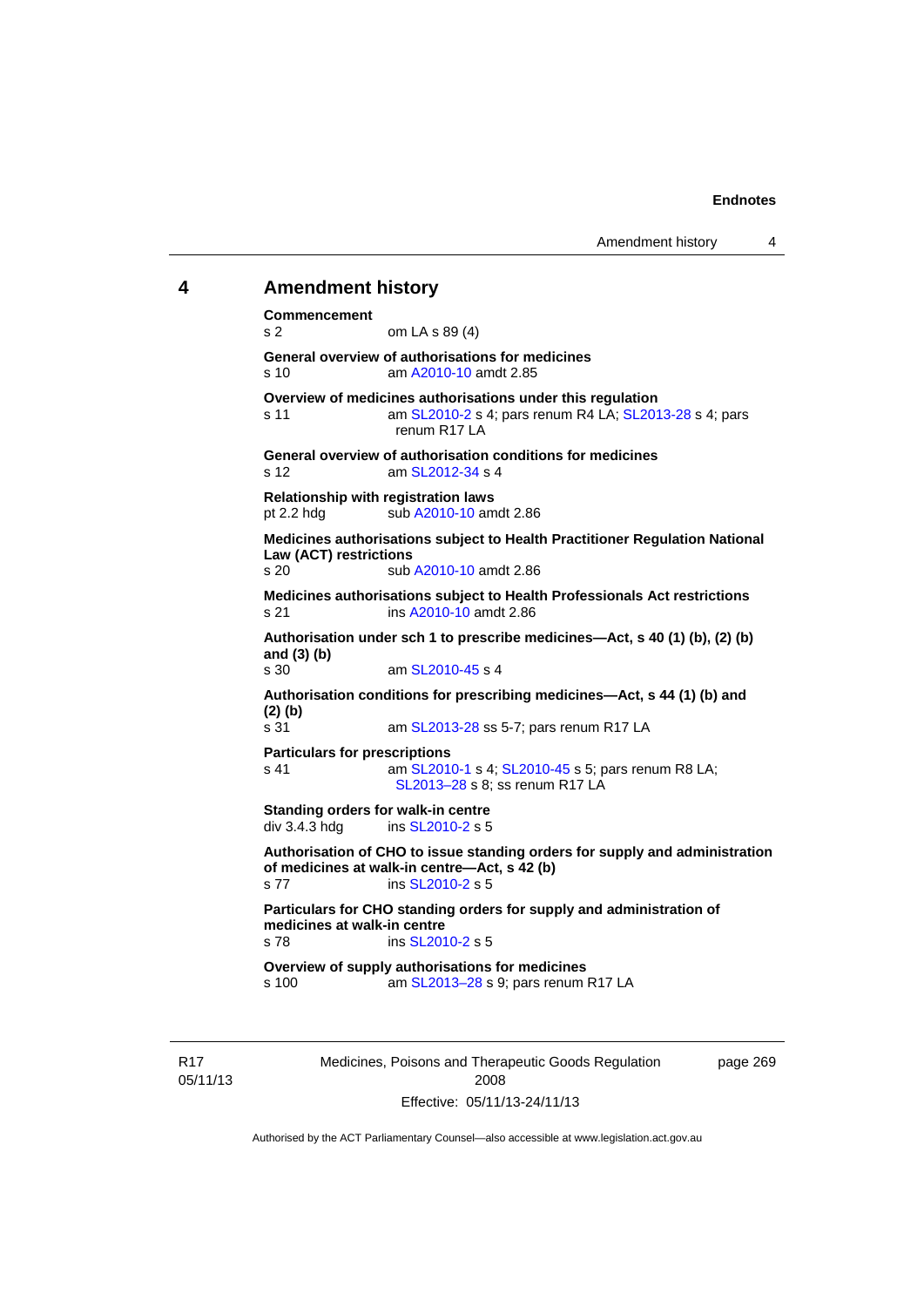4 Amendment history

page 270 Medicines, Poisons and Therapeutic Goods Regulation R17 **Authorisation under sch 1 to supply medicines—Act, s 26 (1) (b) and (2) (b)**  s 110 am [A2010-10](http://www.legislation.act.gov.au/a/2010-10) amdt 2.87 **Authorisation conditions for dispensing medicines—Act, s 44 (1) (b) and (2) (b)**  s 120 am SL2013-28 s 10 **How medicines are dispensed**  s 121 am [A2010-10](http://www.legislation.act.gov.au/a/2010-10) amdt 2.88, amdt 2.89 **Labelling dispensed medicines—Act, s 60 (1) (c) (i) and (2) (c) (i)**  s 123 am [SL2010-45](http://www.legislation.act.gov.au/sl/2010-45) s 6; pars renum R8 LA **Marking dispensed prescriptions**  s 124 am [SL2013–28](http://www.legislation.act.gov.au/sl/2013-28) s 11, s 12 **Labelling medicines supplied during consultations**  s 161 **am [SL2010-45](http://www.legislation.act.gov.au/sl/2010-45) s 7; pars renum R8 LA Required information for pseudoephedrine sales records**  s 173 am [A2010-43](http://www.legislation.act.gov.au/a/2010-43) amdt 1.57 **Authorisation to supply certain medicines without prescription—continued dispensing**  ins [SL2013–28](http://www.legislation.act.gov.au/sl/2013-28) s 13 **Authorisation to supply certain medicines without prescription by approved pharmacist––Act, s 185 (1) (g)**  s 255 ins [SL2013–28](http://www.legislation.act.gov.au/sl/2013-28) s 13 **Labelling certain medicines supplied without prescription by approved pharmacist––Act, s 185 (1) (j)**  s 256 ins [SL2013–28](http://www.legislation.act.gov.au/sl/2013-28) s 13 **Authorisation for self-administration etc of medicines—Act, s 37 (2) (b) and (3) (b)**  am [SL2010-45](http://www.legislation.act.gov.au/sl/2010-45) s 8 **Authorisations to deliver medicines under supply authorities—Act, s 26 (1) (b), (2) (b), s 35 (1) (b), (2) (b) and s 36 (b)**  s 400 am [A2010-10](http://www.legislation.act.gov.au/a/2010-10) amdts 2.90-2.92 **When pharmacy medicines and pharmacist only medicines to be supplied in manufacturer's packs—Act, s 59 (1) (c) (i) and (2) (c) (i)**  s 500 am [A2010-10](http://www.legislation.act.gov.au/a/2010-10) amdt 2.93 **Meaning of** *prescribed person***—ch 11**  s 510 am [SL2010-16](http://www.legislation.act.gov.au/sl/2010-16) s 4, s 5, amdt 1.1; [SL2010-45](http://www.legislation.act.gov.au/sl/2010-45) s 9 **Storage of controlled medicines for certain health-related occupations—Act, s 61 (b) and (c)**  s 532 am [SL2010-16](http://www.legislation.act.gov.au/sl/2010-16) s 6, s 7, amdt 1.1

2008 Effective: 05/11/13-24/11/13

Authorised by the ACT Parliamentary Counsel—also accessible at www.legislation.act.gov.au

05/11/13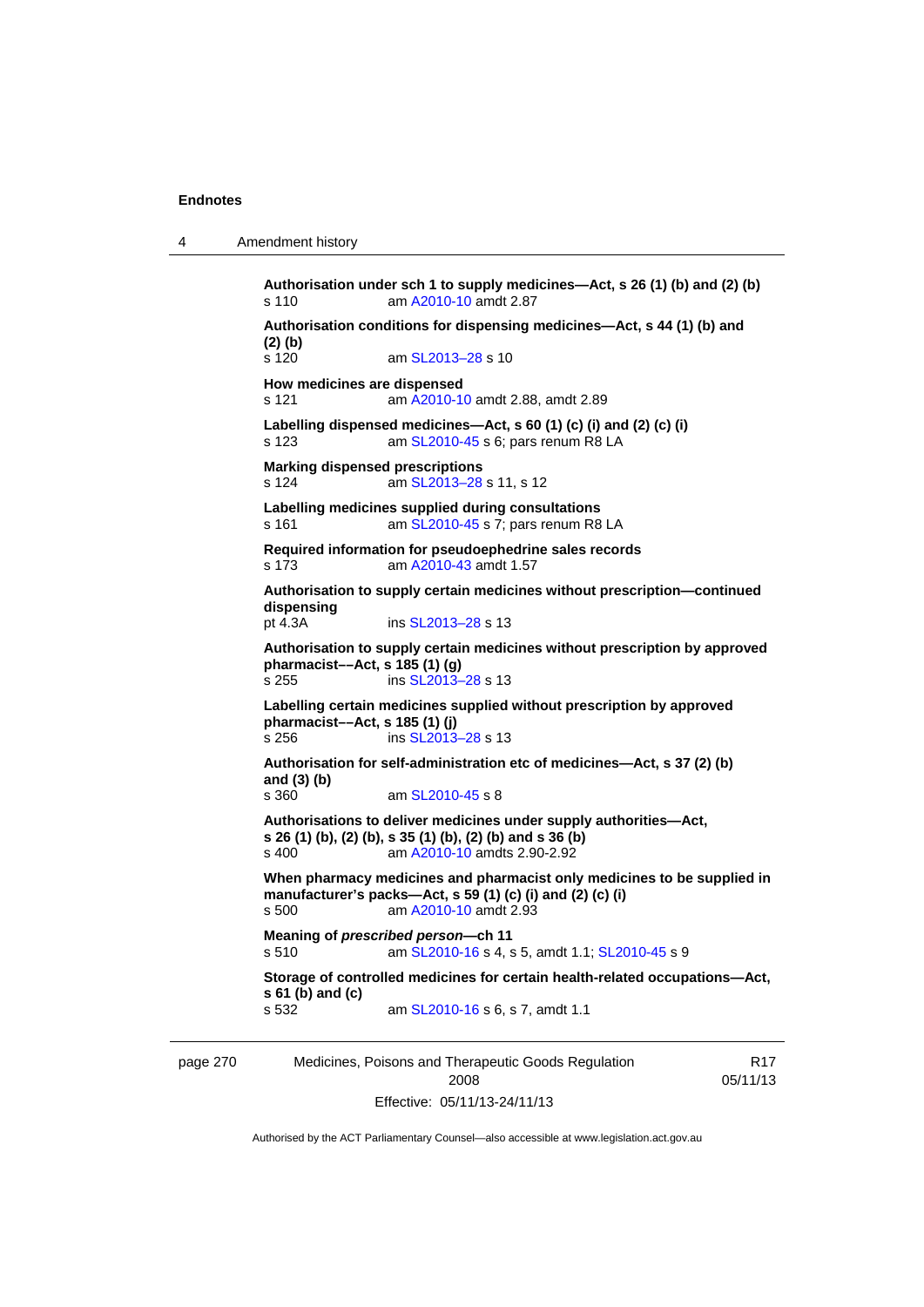```
Storage of controlled medicines by certain other prescribed people—
Act, s 61 (b) and (c) 
s 533 am SL2010-16 s 8 
Keeping of controlled medicines registers by certain people—Act, s 48 (a) 
and s 50 (1) (b) and (2) (b) 
s 540 table 540 am SL2010-16 s 9 
Keeping of controlled medicines registers by first-aid kit holders—Act, 
s 48 (a) and s 50 (1) (b) and (2) (b)<br>s 541 am SL 2010-16 s
                SL2010-16 s 10, s 11, amdt 1.1
Prescribed witnesses for administration of controlled medicines—Act, 
s 53 (a) and (b) 
                 SL2010-20 s 4
Standing interim approval to prescribe buprenorphine and methadone for 
patients of certain institutions 
SL2010-1 s 5
 SL2010-1 s 6; pars renum R4 LA
Restrictions on CHO power to approve applications for approvals 
s 563 am SL2010-1 s 7 
First-aid kit licences 
pt 14.3 note am A2010-10 amdt 2.104
Additional information for first-aid kit licences—Act, s 88 (1) (k) 
s 612 am A2009-49 amdt 3.121
Medicines advisory committee—ending appointments 
s 644 am A2011-52 amdt 1.8
Manufacture, supply and use of paints for toys—Act, s 72 (b) 
s 752 am SL2013–28 s 14, s 15 
Meaning of reviewable decision—ch 23 
s 850  SL2009-27 s 4
Reviewable decision notices 
SL2009-27 s 5
Applications for review 
SL2009-27 s 5
Other authorisations for public employees—Act, s 20 (1) (a), (2) (a) and 
s 74 (1) (b) 
                 SL2010-45 s 10
Displacement of Legislation Act, s 47 (6) 
s 863 SL2012-34 s 5, s 6
                 sub SL2013–28 s 16
```
R17 05/11/13 Medicines, Poisons and Therapeutic Goods Regulation 2008 Effective: 05/11/13-24/11/13

page 271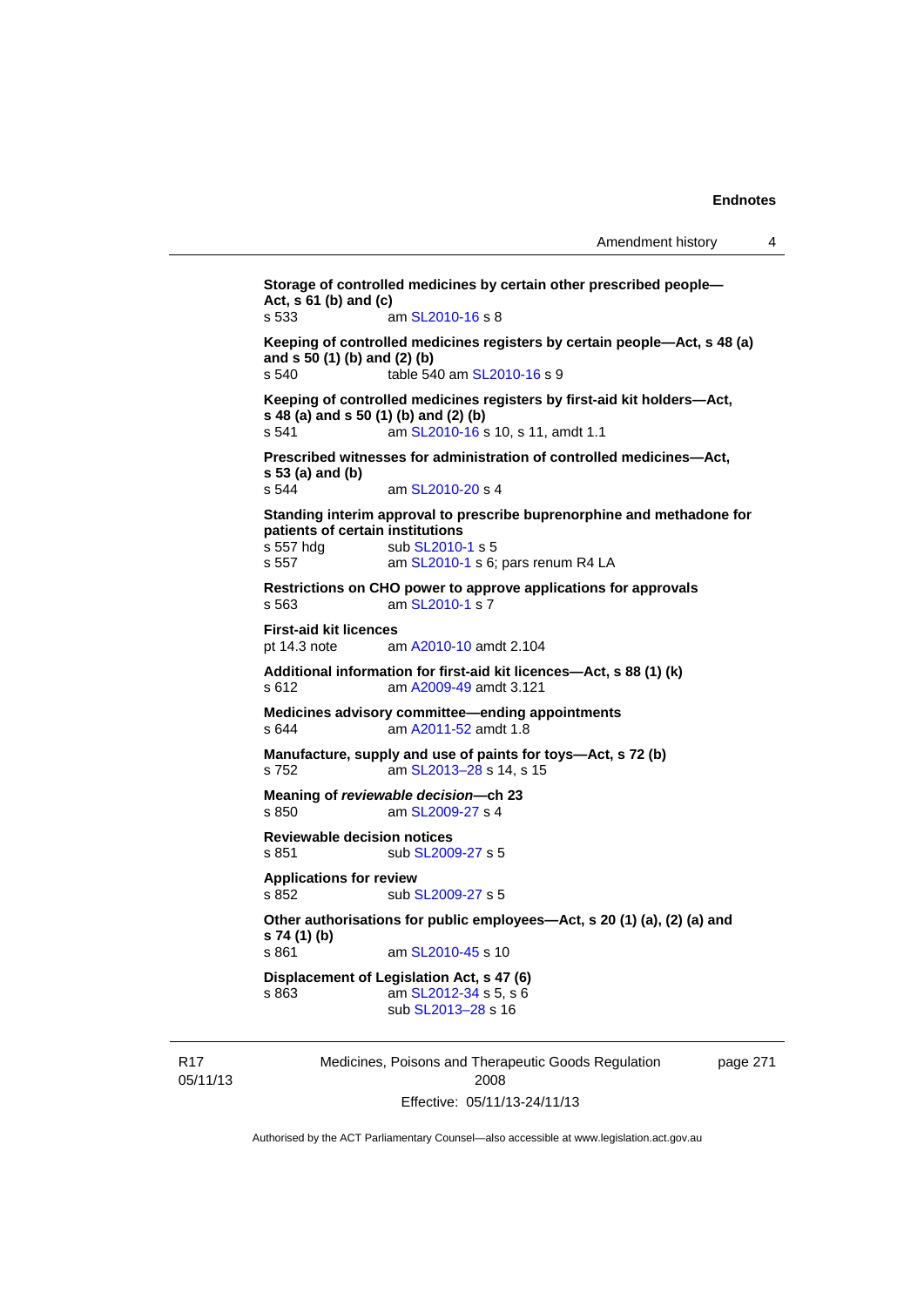4 Amendment history

| s 864                                   | Exemption of piper methysticum (kava)-Act, s 190 (1) (a)<br>om LA s 89 (3)<br>ins SL2012-5 s 4<br>exp 12 February 2012 (s 864 (3))<br>ins SL2013-1 s 4 |
|-----------------------------------------|--------------------------------------------------------------------------------------------------------------------------------------------------------|
| Transitional<br>ch 30 hdg               | exp 31 March 2010 (s 1008)                                                                                                                             |
| Definitions-ch 30<br>s 1000             | exp 31 March 2010 (s 1008)<br>def DODA exp 31 March 2010 (s 1008)<br>def <b>PADA</b> exp 31 March 2010 (s 1008)                                        |
| s 1001                                  | DODA wholesaler's licences-Act, s 520 (2)<br>exp 31 March 2010 (s 1008)                                                                                |
| s 1002                                  | Poisons Act licences-Act, s 520 (2)<br>exp 31 March 2010 (s 1008)                                                                                      |
| PADA licences-Act, s 520 (2)<br>s 1003  | exp 31 March 2010 (s 1008)                                                                                                                             |
| s 1004                                  | DODA authorisations—Act, s 522 (2)<br>exp 31 March 2010 (s 1008)                                                                                       |
| s 1005                                  | PADA authorisations—Act, s 522 (2)<br>exp 31 March 2010 (s 1008)                                                                                       |
| s 1006                                  | Public Health (Prohibited Drugs) Act authorisations-Act, s 522 (2)<br>exp 31 March 2010 (s 1008)                                                       |
| s 1007                                  | DODA approvals to prescribe drugs of dependence—Act, s 531 (2)<br>exp 31 March 2010 (s 1008)                                                           |
| Expiry—ch 30<br>s 1008                  | exp 31 March 2010 (s 1008)                                                                                                                             |
| <b>Modification of Act</b><br>ch 31 hdg | ins SL2009-27 s 6<br>om A2010-50 amdt 1.13                                                                                                             |
| s 1100                                  | Modification of Act, ch 14-Act, s 501 (2)<br>ins SL2009-27 s 6<br>om A2010-50 amdt 1.13                                                                |
| Expiry-ch 31<br>s 1110                  | ins SL2009-27 s 6<br>om A2010-50 amdt 1.13                                                                                                             |
| sch 1 pt 1.2                            | Dentists, dental hygienists and dental therapists<br>am A2010-10 amdt 2.104                                                                            |
|                                         |                                                                                                                                                        |

page 272 Medicines, Poisons and Therapeutic Goods Regulation 2008 Effective: 05/11/13-24/11/13

R17 05/11/13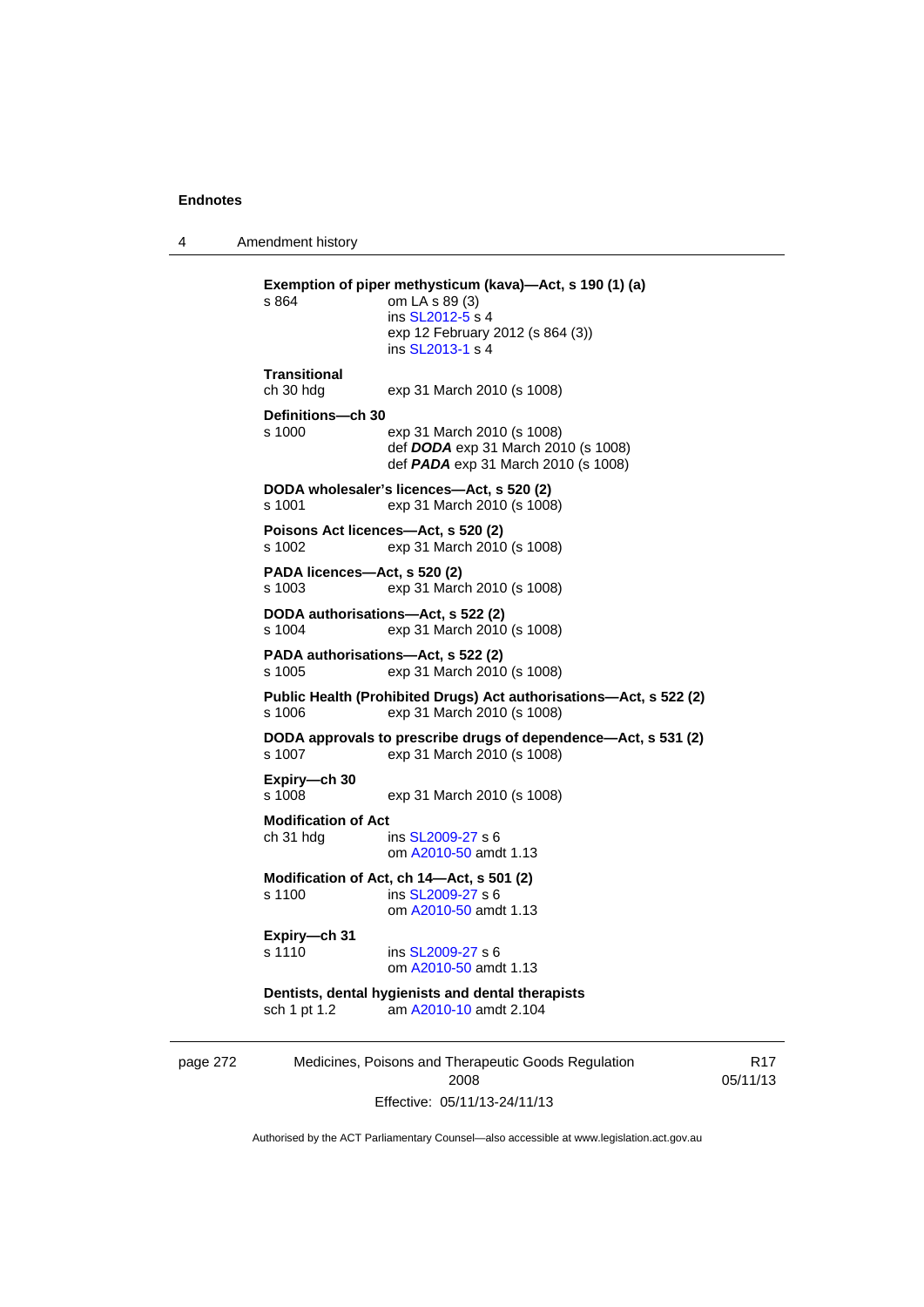| <b>Doctors</b><br>sch 1 pt 1.3                      | am A2010-10 amdt 2.104                                                                  |
|-----------------------------------------------------|-----------------------------------------------------------------------------------------|
|                                                     | Health practitioners and health professionals at institutions                           |
| sch 1 pt 1.4                                        | sub A2010-10 amdt 2.94                                                                  |
| <b>Midwives</b>                                     |                                                                                         |
| sch 1 pt 1.5                                        | am A2010-10 amdt 2.104; SL2010-45 s 11                                                  |
| <b>Nurses</b>                                       |                                                                                         |
| sch 1 pt 1.6                                        | am SL2010-16 s 12; A2010-10 amdt 2.104; SL2010-20 s 5;<br>items renum R7 LA             |
|                                                     | Opioid dependency treatment centres operated by Territory                               |
| sch 1 pt 1.7                                        | am A2010-10 amdt 2.104                                                                  |
| <b>Optometrists</b>                                 |                                                                                         |
| sch 1 pt 1.8                                        | am A2010-10 amdt 2.95; SL2012-34 s 7                                                    |
| <b>Residential care facilities</b><br>sch 1 pt 1.11 | am A2010-10 amdt 2.104                                                                  |
| <b>Optometry medicines</b>                          |                                                                                         |
| sch <sub>2</sub>                                    | am A2010-10 amdt 2.96                                                                   |
|                                                     | om SL2012-34 s 8                                                                        |
|                                                     | Designated appendix D medicines—standing approvals                                      |
| sch <sub>3</sub>                                    | am SL2010-45 s 12; SL2013-24 s 4, s 5                                                   |
|                                                     | <b>Health Professionals Regulation 2004</b>                                             |
| sch 6                                               | om LA s 89 (3)                                                                          |
| <b>Modification-Crimes Act 1900</b><br>sch 10       | ins SL2009-27 s 7                                                                       |
|                                                     | om A2010-50 amdt 1.14                                                                   |
| <b>Dictionary</b>                                   |                                                                                         |
| dict                                                | am SL2009-27 s 8; A2009-49 amdt 3.122; A2010-10                                         |
|                                                     | amdt 2.97, amdt 2.98; SL2013-28 s 17                                                    |
|                                                     | def approved pharmacist ins SL2013-28 s 18<br>def authorised midwife ins SL2010-45 s 13 |
|                                                     | def continued dispensing determination ins SL2013-28                                    |
|                                                     | s 18                                                                                    |
|                                                     | def eligible midwife ins SL2010-45 s 13                                                 |
|                                                     | def enrolled nurse om SL2010-20 s 6                                                     |
|                                                     | def enrolled nurse (medications) sub A2010-10 amdt 2.99<br>om SL2010-20 s 7             |
|                                                     | def health profession sub A2010-10 amdt 2.100                                           |
|                                                     | def <i>intern</i> sub A2010-10 amdt 2.101                                               |
|                                                     | def national list ins SL2012-34 s 9                                                     |

R17 05/11/13 Medicines, Poisons and Therapeutic Goods Regulation 2008 Effective: 05/11/13-24/11/13

page 273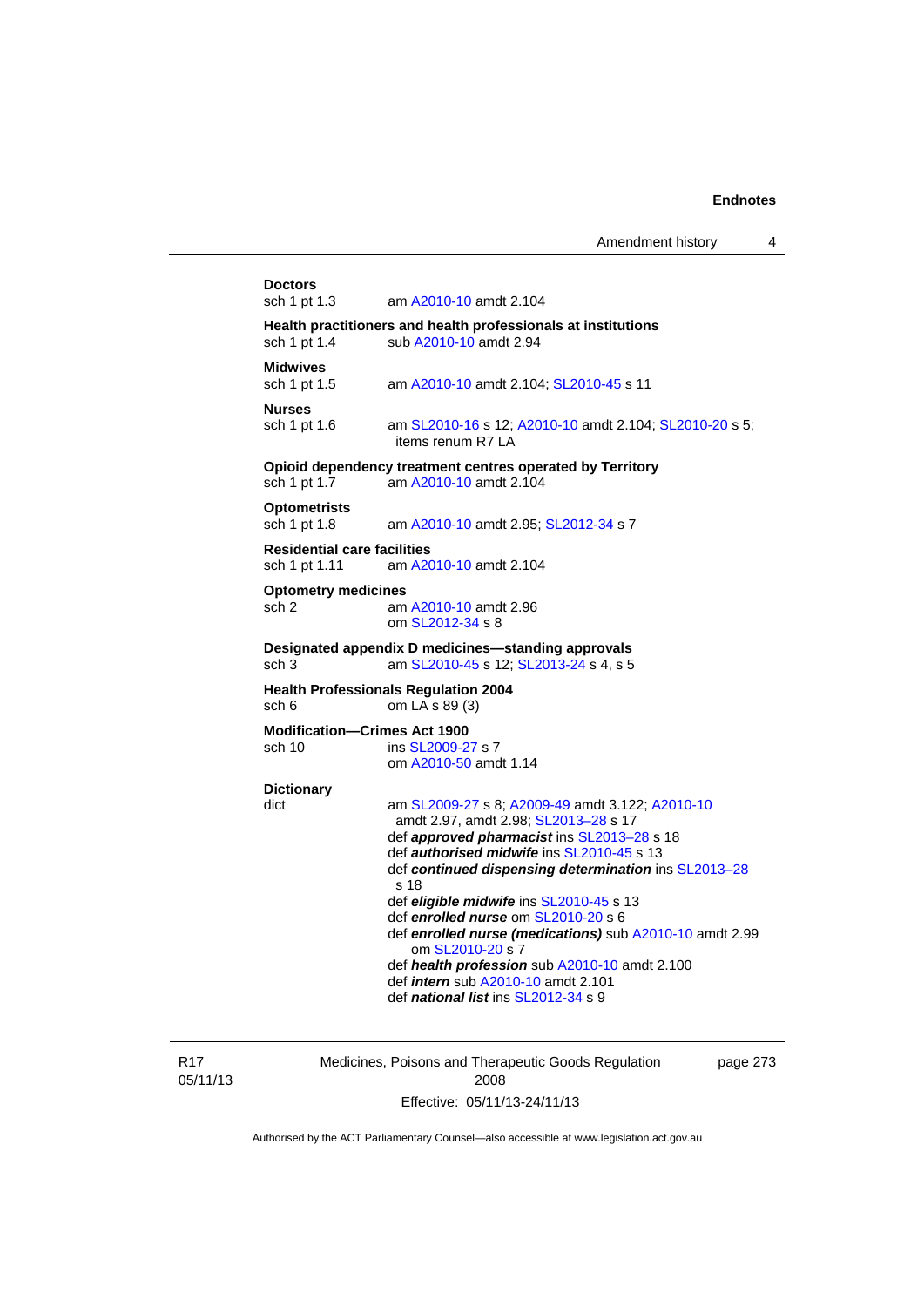4 Amendment history

 def *national residential medication chart prescription* ins [SL2013–28](http://www.legislation.act.gov.au/sl/2013-28) s 18 def *nurse practitioner* ins [SL2010-16](http://www.legislation.act.gov.au/sl/2010-16) s 13 am [SL2010-16](http://www.legislation.act.gov.au/sl/2010-16) amdt 1.1 def *Optometry Endorsement Scheduled Medicines Registration Standard* ins [SL2012-34](http://www.legislation.act.gov.au/sl/2012-34) s 9 def *pharmaceutical benefit* ins [SL2013–28](http://www.legislation.act.gov.au/sl/2013-28) s 18 def *pharmaceutical benefits scheme* ins [SL2010-45](http://www.legislation.act.gov.au/sl/2010-45) s 13 def *specialist* sub [A2010-10](http://www.legislation.act.gov.au/a/2010-10) amdt 2.102 def *specialist area* sub [A2010-10](http://www.legislation.act.gov.au/a/2010-10) amdt 2.102 def *trainee* am [A2010-10](http://www.legislation.act.gov.au/a/2010-10) amdt 2.103 def *walk-in centre* ins [SL2010-2](http://www.legislation.act.gov.au/sl/2010-2) s 6

page 274 Medicines, Poisons and Therapeutic Goods Regulation 2008 Effective: 05/11/13-24/11/13

R17 05/11/13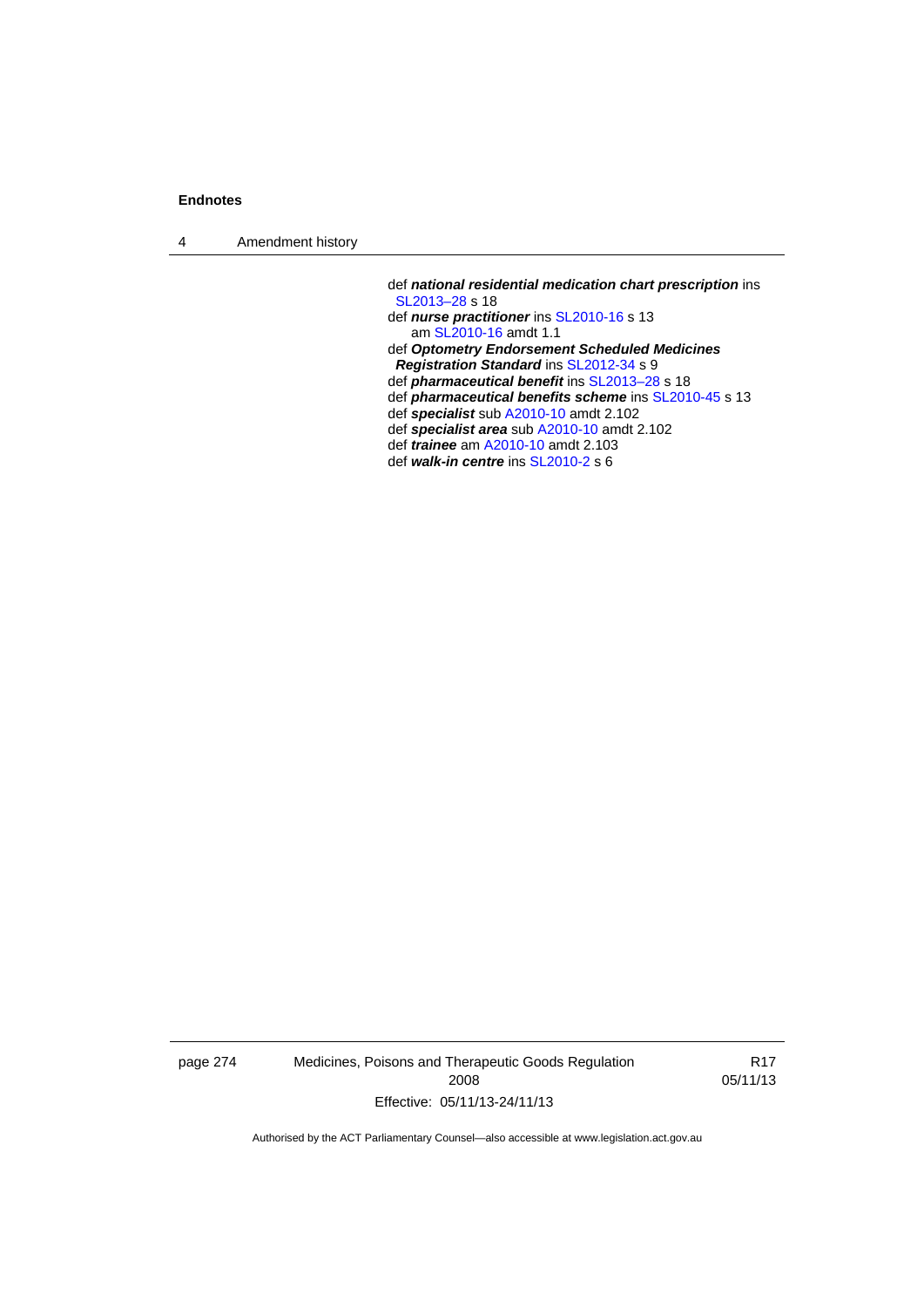# **5 Earlier republications**

Some earlier republications were not numbered. The number in column 1 refers to the publication order.

Since 12 September 2001 every authorised republication has been published in electronic pdf format on the ACT legislation register. A selection of authorised republications have also been published in printed format. These republications are marked with an asterisk (\*) in column 1. Electronic and printed versions of an authorised republication are identical.

| <b>Republication</b><br>No and date | <b>Effective</b>            | Last<br>amendment<br>made by | <b>Republication</b><br>for                              |
|-------------------------------------|-----------------------------|------------------------------|----------------------------------------------------------|
| R <sub>1</sub><br>14 Feb 2009       | 14 Feb 2009-<br>5 June 2009 | not amended                  | new regulation                                           |
| R <sub>2</sub>                      | 6 June 2009-                | SL2009-27                    | amendments by                                            |
| 6 June 2009                         | 16 Dec 2009                 |                              | SL2009-27                                                |
| R <sub>3</sub>                      | 17 Dec 2009-                | A2009-49                     | amendments by                                            |
| 17 Dec 2009                         | 21 Jan 2010                 |                              | A2009-49                                                 |
| R4<br>22 Jan 2010                   | 22 Jan 2010-<br>31 Mar 2010 | SL2010-2                     | amendments by<br>SL2010-1 and<br>SL2010-2                |
| R <sub>5</sub><br>1 Apr 2010        | 1 Apr 2010-<br>10 May 2010  | A2010-10                     | commenced expiry                                         |
| R <sub>6</sub>                      | 11 May 2010-                | SL2010-16                    | amendments by                                            |
| 11 May 2010                         | 30 June 2010                |                              | SL2010-16                                                |
| R7<br>1 July 2010                   | 1 July 2010-<br>22 Nov 2010 | SL2010-20                    | amendments by<br>A2010-10,<br>SL2010-16 and<br>SL2010-20 |
| R <sub>8</sub>                      | 23 Nov 2010-                | SL2010-45                    | amendments by                                            |
| 23 Nov 2010                         | 30 Nov 2010                 |                              | SL2010-45                                                |
| R <sub>9</sub>                      | 1 Dec 2010-                 | SL2010-45                    | amendments by                                            |
| 1 Dec 2010                          | 20 Dec 2010                 |                              | A2010-43                                                 |
| R <sub>10</sub>                     | 21 Dec 2010-                | A2010-50                     | amendments by                                            |
| 21 Dec 2010                         | 11 Dec 2011                 |                              | A2010-50                                                 |
| R <sub>11</sub>                     | 12 Dec 2011-                | A2011-52                     | amendments by                                            |
| 12 Dec 2011                         | 9 Feb 2012                  |                              | A2011-52                                                 |
|                                     |                             |                              |                                                          |

R17 05/11/13 Medicines, Poisons and Therapeutic Goods Regulation 2008 Effective: 05/11/13-24/11/13

page 275